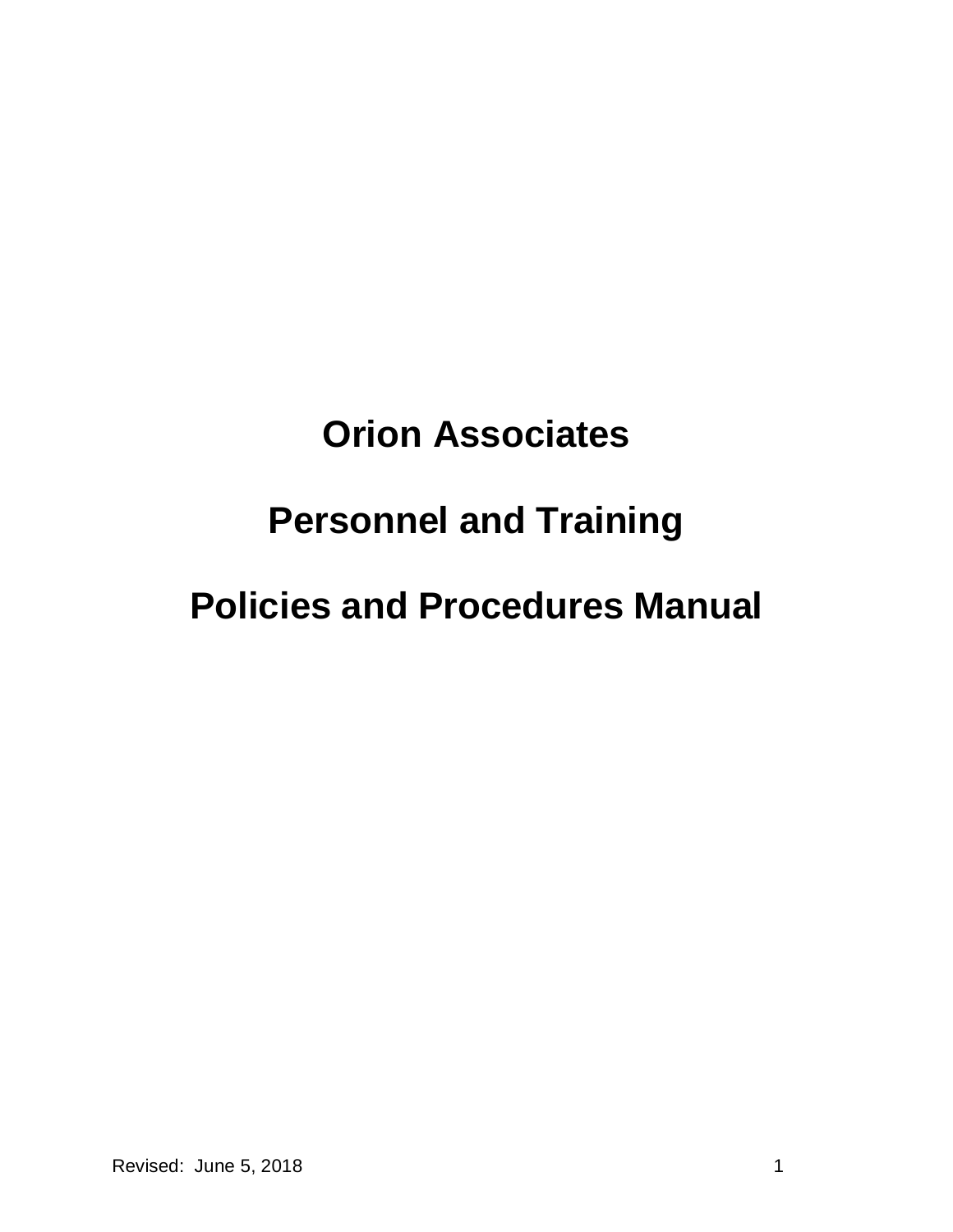## Orion Associates' Vision

Orion Associates is dedicated to providing management services of the highest quality, through innovative, supportive and ethical practices.

## Orion Associates' Mission

Orion Associates' mission is to achieve that which is best for those whom we serve, our employees, and the community.

We will be committed to client satisfaction, providing management services with professionalism, competency, efficiency, and courtesy. We will see broadly and progressively, yet will focus on organization and details. We will strive to earn the trust and respect of all whom we serve and to provide them with the best services possible.

We will be a place where all employees can grow personally and professionally. We will be a company that understands the needs of our employees and their families, while providing an enriching place to work and fostering a team atmosphere.

We will strive to be a community leader by maintaining high ethical standards, fostering cooperative relationships with other organizations, growing in our commitment and support of volunteerism and diversity.

Our Ethical Guidelines and Standards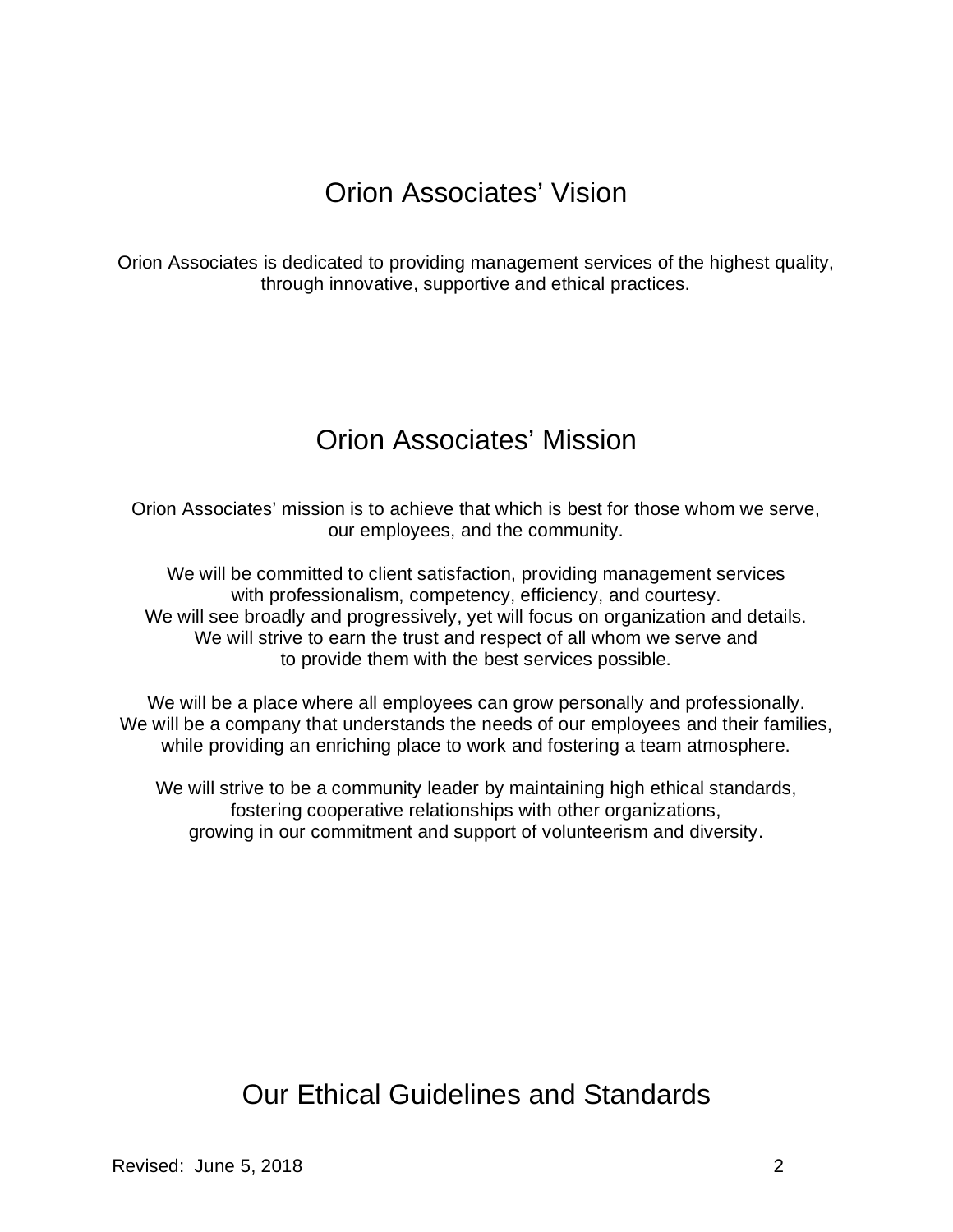Our Advisory Board, Officers, Administrators, and Directors will provide leadership and direction which reflects the mission, vision, and philosophical beliefs of the organization.

Our consumers' preferences and choices will determine the direction of their pursuits of meaningful life choices and desired outcomes.

Our services will be provided with a person-centered approach and according to the unique interests and aptitudes of the individuals being served.

> Our services will be delivered in a manner which promotes the respect, dignity and rights of each individual.

We will assist individuals to achieve independent and integrated community options that are meaningful and provide personal growth opportunities.

Our services will facilitate the individuals' ability to make informed decisions with regard to their choice of community living opportunities and will not be based on program convenience or availability.

Our services will assist individuals to obtain necessary accommodations which promote their potential for successful community living.

We will develop respectful partnerships with community members by exchanging education and resources that promote successful outcomes.

Our services will respect each individual's right to confidentiality and will be provided in accordance with data privacy regulations.

> Our services will be provided by trained and qualified staff utilizing the most current practices.

Our marketing efforts will be conducted in a professional manner that is honest, image enhancing and delivered with integrity.

Our financial planning and management will comply with best business practices and applicable legal requirements.

Our staff will refrain from providing services which presents a potential conflict of interest and that interfere with the ethical standards of our organization.

If our staff engage in supervisory approved personal fundraising, which supports their own or other's volunteer activities, they will do so without pressuring or unduly influencing their coworkers.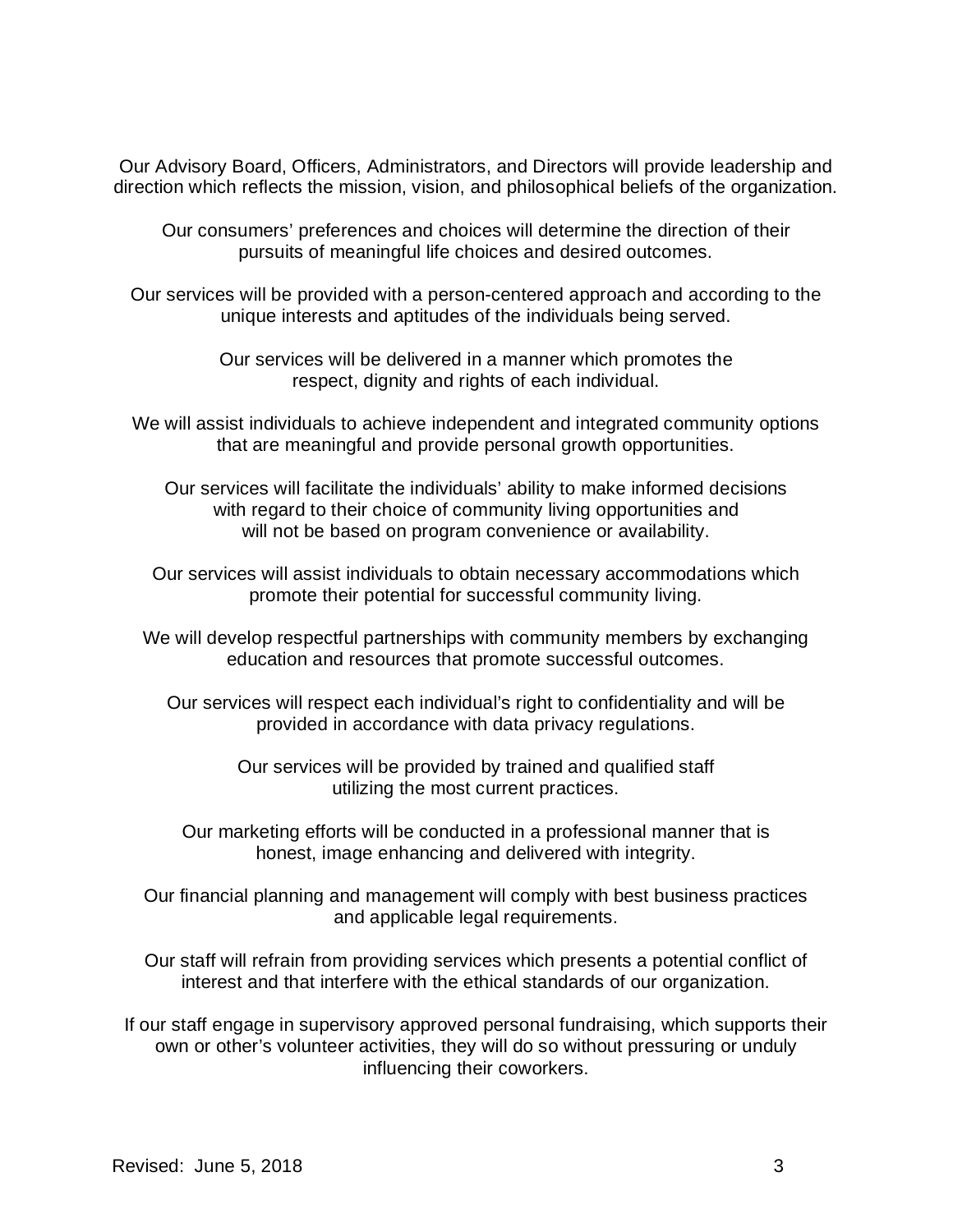Our services will be provided to individuals without regard to race, age, religion, sex, disability, marital status, affectional preference, public assistance status, ex-offender status, or national origin.

Our contractual relationships will be approved, authorized and signed by our Chief Executive Officer and/or our Chief Financial Officer.

All staff will be respectful and professional in their use of social media including in their identification of the agency and their coworkers. No person served information or photos will be used on social media without a written release of information and photo consent.

There will be no exchange of personal gifts, money, gratuities and property between agency staff and the persons served or their families.

All staff will establish and interact with respect to professional boundaries with the persons served.

All legal documents for the organization will be signed with a witness present.

# Table of Contents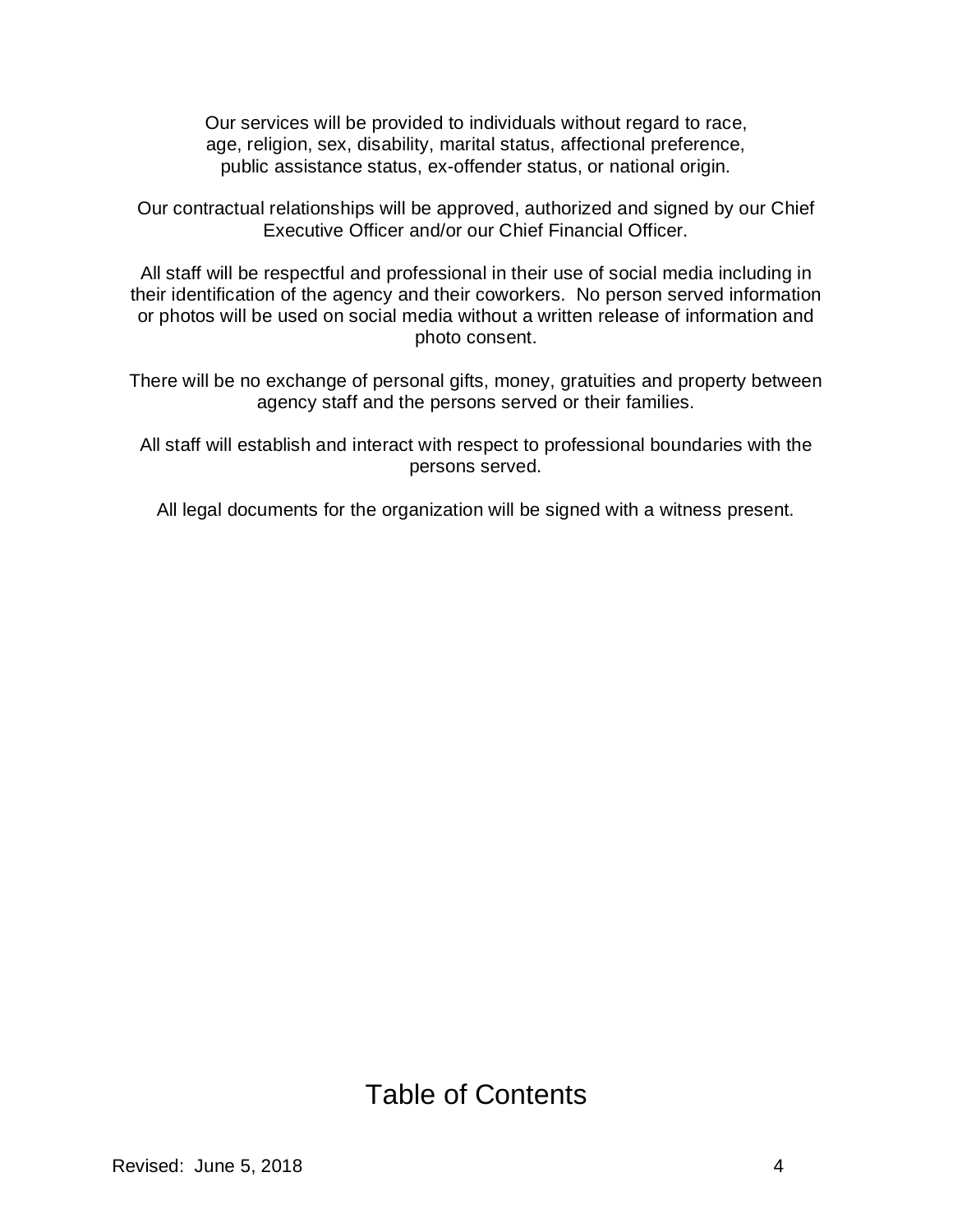|    |                              |                                                   | Page           |
|----|------------------------------|---------------------------------------------------|----------------|
| 1. | Introduction                 |                                                   |                |
|    | Α.                           | Purpose                                           | 1              |
|    | Β.                           | Responsibility                                    | $\overline{2}$ |
|    | C.                           | Intent                                            | 3              |
|    | D.                           | <b>Adopting and Amending Policies</b>             | 5              |
|    | Ε.                           | Application                                       | 6              |
| 2. |                              | Employment, Induction and Training                |                |
|    | А.                           | Recruiting                                        | $\mathbf 1$    |
|    | <b>B.</b>                    | Interviewing and Selection                        | 3              |
|    | C.                           | Verification                                      | 5              |
|    | D.                           | Equal Employment Opportunity / Affirmative Action | 6              |
|    | Ε.                           | <b>Employing Former Employees</b>                 | 8              |
|    | F.                           | <b>Pre-employment Requirements</b>                | 10             |
|    | G.                           | <b>Orientation and Mentoring</b>                  | 13             |
|    | Η.                           | <b>Initial Period of Review</b>                   | 15             |
|    | I.                           | <b>Employee Classifications</b>                   | 17             |
|    | J.                           | <b>Chain of Command</b>                           | 23             |
| 3. | Hours of Work and Attendance |                                                   |                |
|    | Α.                           | <b>Work Schedules</b>                             | 1              |
|    | В.                           | <b>Work Attendance</b>                            | 3              |

Page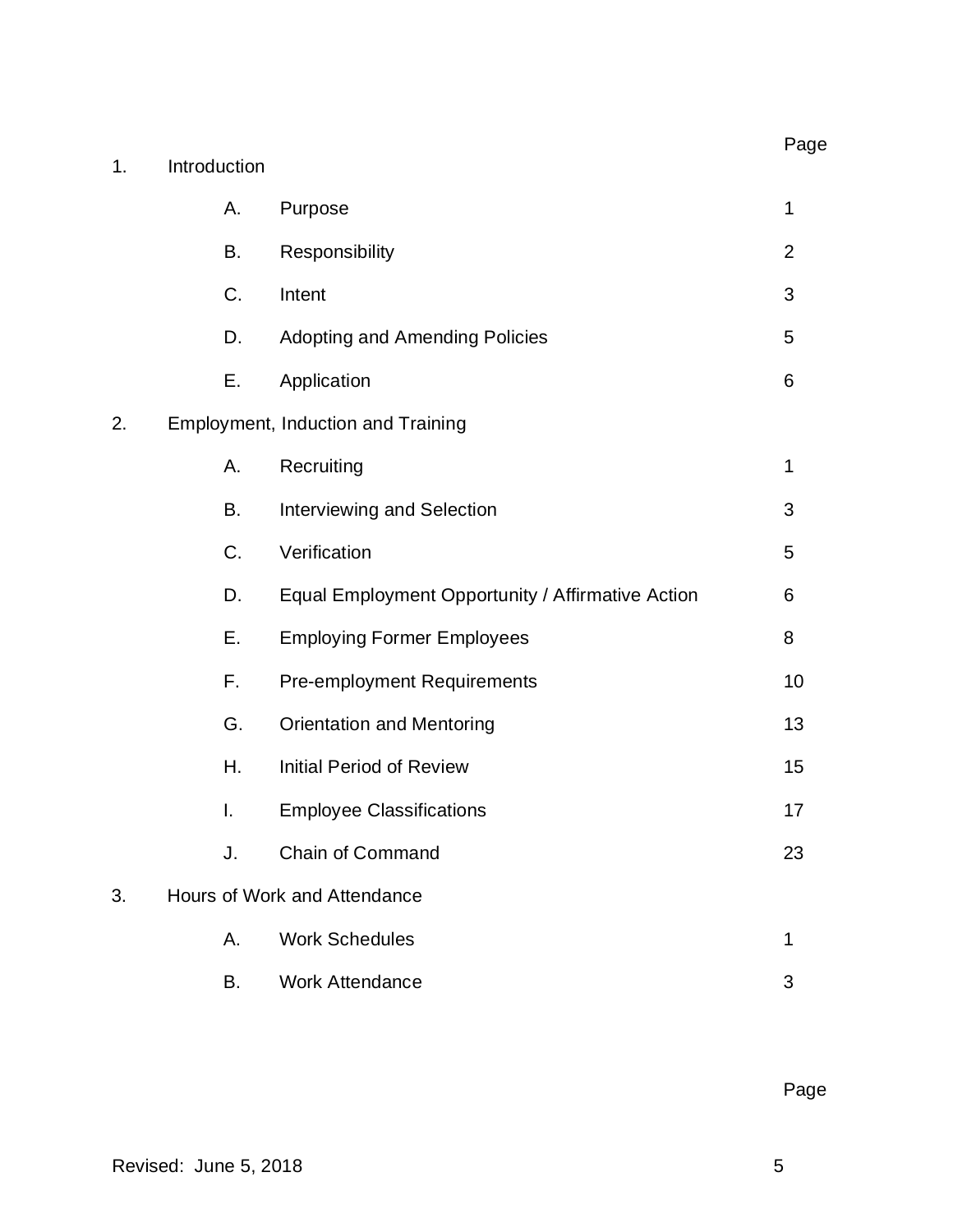| 4. | Wage and Salary Administration |                                         |                |
|----|--------------------------------|-----------------------------------------|----------------|
|    | Α.                             | Wage or Salary Administration           | 1              |
|    | Β.                             | <b>Work Related Expenses</b>            | 5              |
| 5. | <b>Rules and Requirements</b>  |                                         |                |
|    | А.                             | <b>Work Rules</b>                       | 1              |
|    | B.                             | <b>Continuing Requirements</b>          | $\overline{2}$ |
|    | C.                             | <b>Continuing Health</b>                | 4              |
|    | D.                             | Safety, Property and Security           | $\overline{7}$ |
|    | Ε.                             | <b>Worker's Compensation</b>            | 15             |
|    | F.                             | <b>Conflict of Interest</b>             | 17             |
|    | G.                             | <b>Personnel Records and References</b> | 20             |
|    | Η.                             | <b>Employee Communication</b>           | 22             |
|    | I.                             | Harassment                              | 23             |
|    | J.                             | <b>Workplace Violence Prevention</b>    | 27             |
|    | K.                             | Confidentiality                         | 29             |
|    | L.                             | Computer, E-Mail, Internet Usage        | 32             |
|    | М.                             | <b>Ethical Guidelines and Standards</b> | 36             |
|    | N.                             | Media, Social Media and Networking      | 37             |
| 6. | <b>Employee Development</b>    |                                         |                |
|    | А.                             | <b>Training and Development</b>         | 1              |
|    | Β.                             | <b>Performance Evaluation</b>           | $\overline{2}$ |
|    | C.                             | <b>Discipline</b>                       | 5              |
|    |                                |                                         | Page           |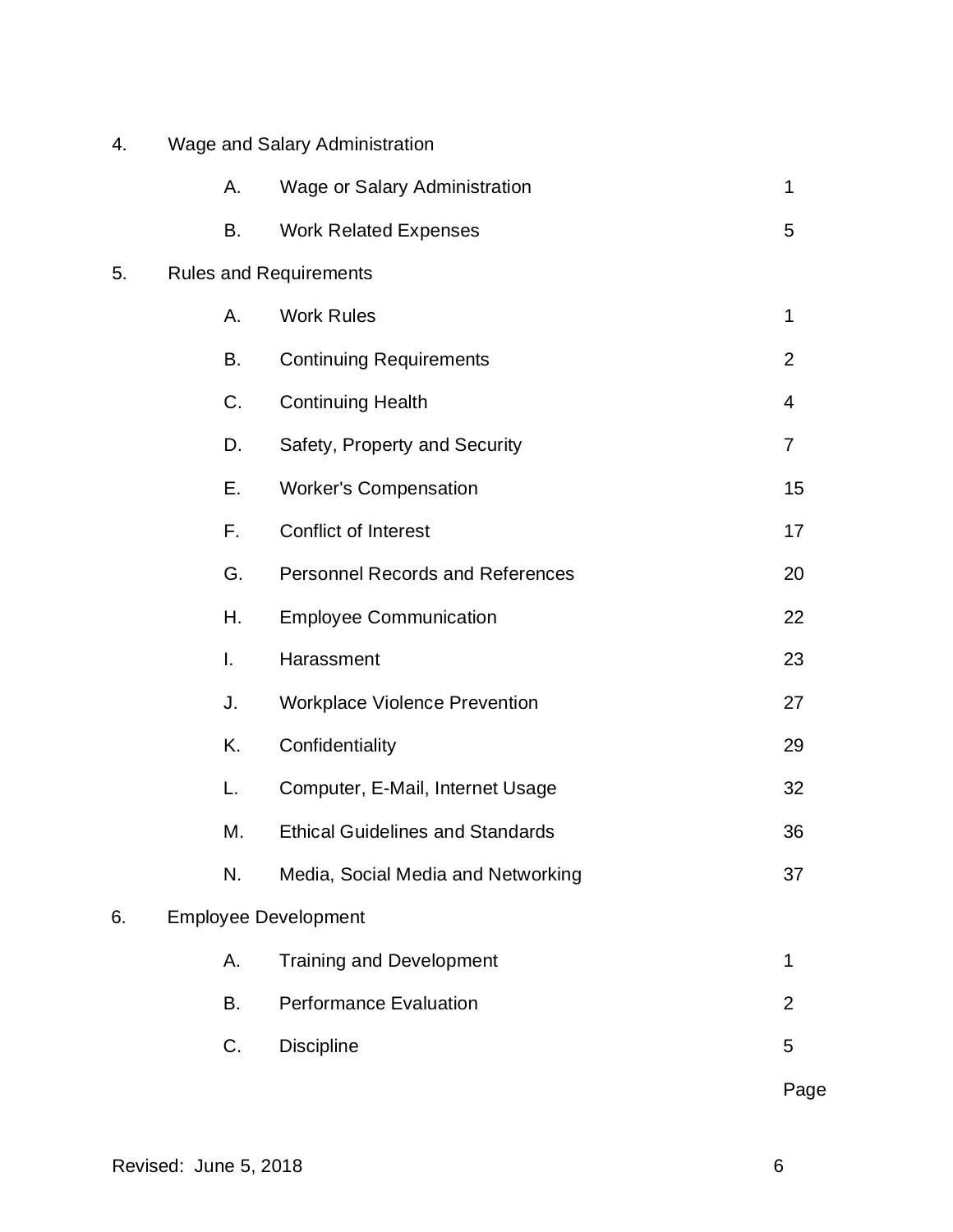| 7. | <b>Employee Benefits</b> |
|----|--------------------------|
|----|--------------------------|

|     | Α.                          | <b>Earnings Benefits and Privileges</b>    | 1              |
|-----|-----------------------------|--------------------------------------------|----------------|
|     | <b>B.</b>                   | Holidays                                   | $\overline{2}$ |
|     | C.                          | Paid Time Off                              | 5              |
|     | D.                          | Leaves of Absence                          | 9              |
|     | Е.                          | <b>Employment Benefits and Privileges</b>  | 18             |
| 8.  |                             | <b>Employment Separation</b>               |                |
|     | А.                          | Termination                                | 1              |
|     | B.                          | <b>Dismissal</b>                           | $\overline{7}$ |
| 9.  | <b>Personnel Procedures</b> |                                            |                |
|     | Α.                          | <b>List of Procedures</b>                  | $\mathbf{1}$   |
|     | <b>B.</b>                   | Procedures                                 | 3              |
| 10. | <b>Training Policies</b>    |                                            |                |
|     | Α.                          | <b>Training for Licensing Requirements</b> | 1              |
|     | B.                          | <b>Orientation and Continual Training</b>  | 2              |
| 11. |                             | <b>Manual Revisions Record</b>             | 1              |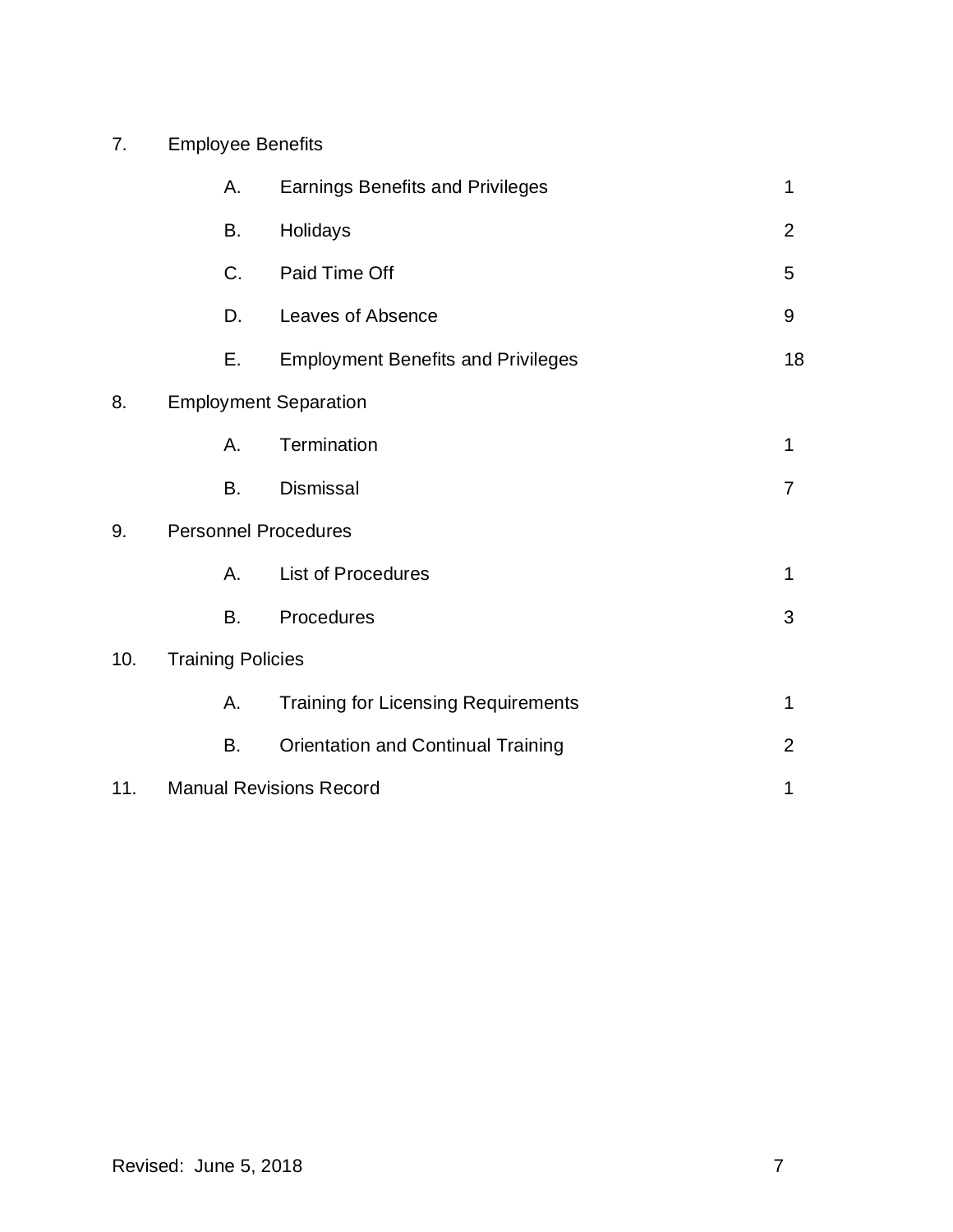# **Orion Associates**

# **Personnel and Training**

# **Policies and Procedures Manual**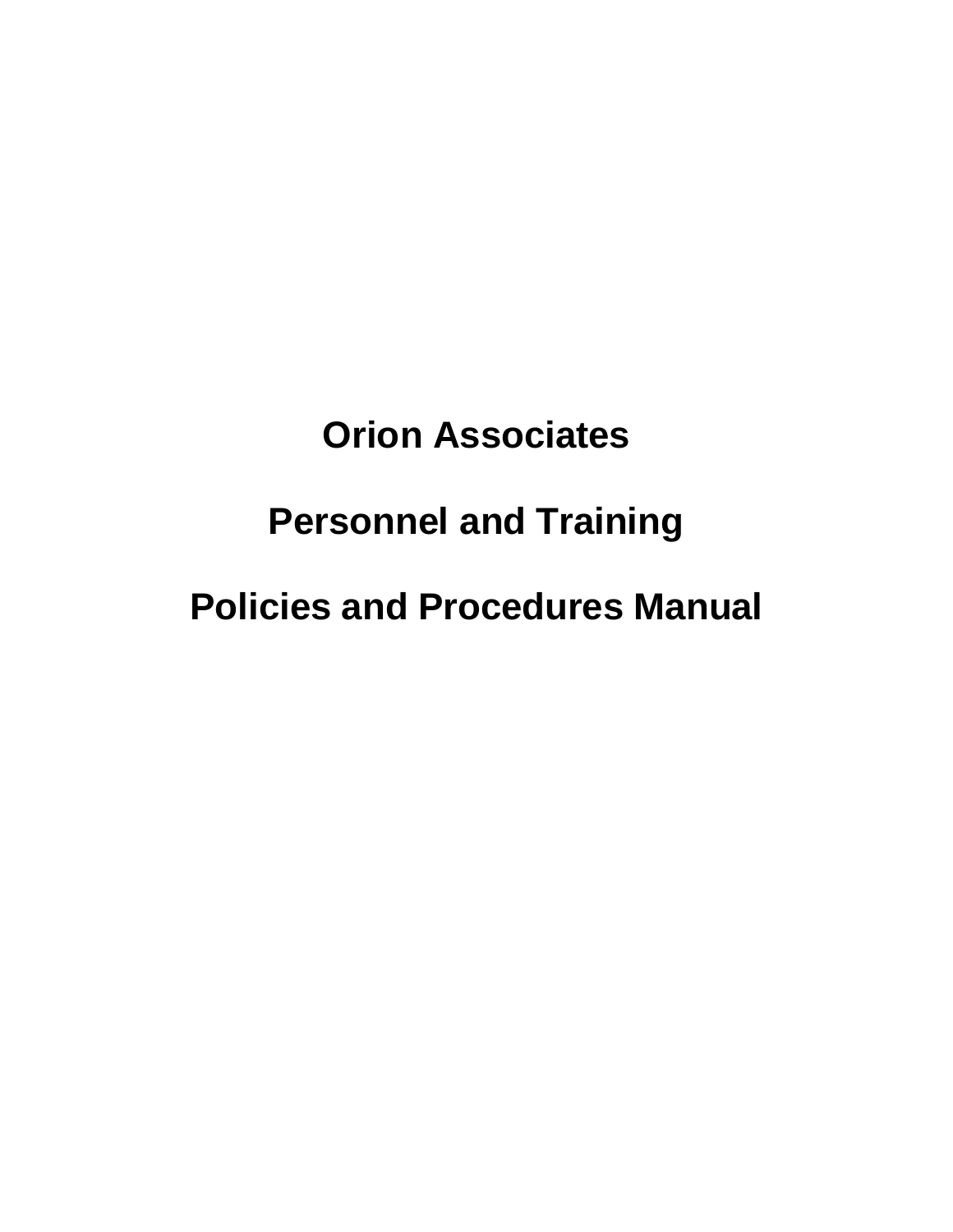## A. Purpose

1. The purpose of these Policies is to provide a uniform written guide to be followed when making personnel decisions or taking personnel actions; to provide a framework to assure that personnel decisions and actions are fair, legal and in accordance with the wishes of the Board of Directors of Orion Associates, and to serve as a set of basic guidelines for day-to-day personnel operations.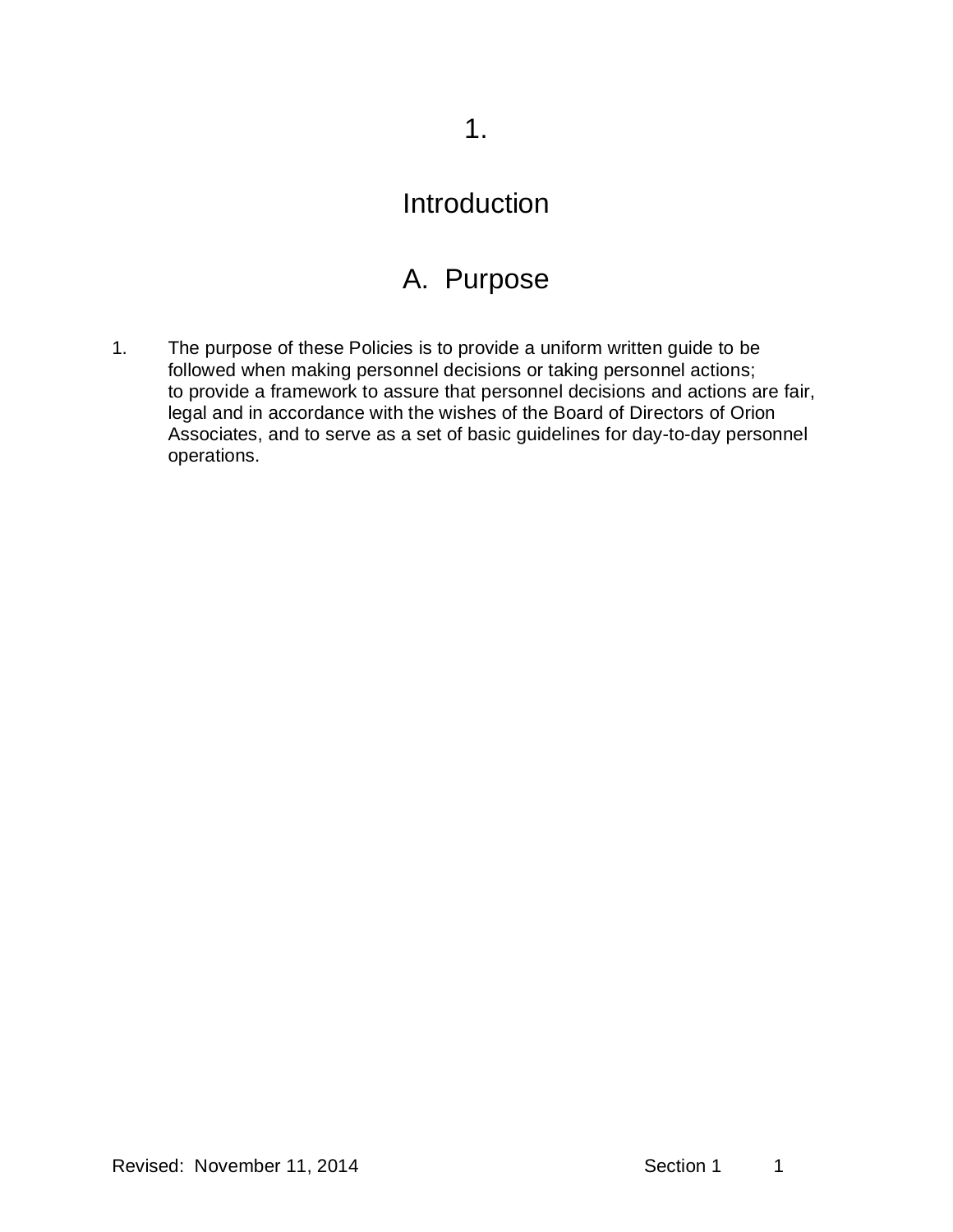## B. Responsibility

- 1. Organizational Structure: Orion Associates is the administrative group providing management services to Meridian Services and Zenith Services. Orion Associates includes the following Officers and Departments: Chief Executive Officer, Chief Operating Officer, Chief Administrative Officer, Chief Financial Officer, the Human Resources Department, and the Accounting Department.
- 2. Administration and Interpretation: The Chief Executive Officer has the overall responsibility for administering and interpreting these policies. The Chief Executive Officer may pass the day-to-day implementation of these Policies to the Chief Administrative Officer.
- 3. Exceptions: Only the Chief Executive Officer, or an authorized designee, may make exceptions to these Personnel Policies.
- 4. Precedents: In the interpreting and applying of these policies by the Chief Executive Officer, or an authorized designee, the use of administrative discretion will not constitute a precedent.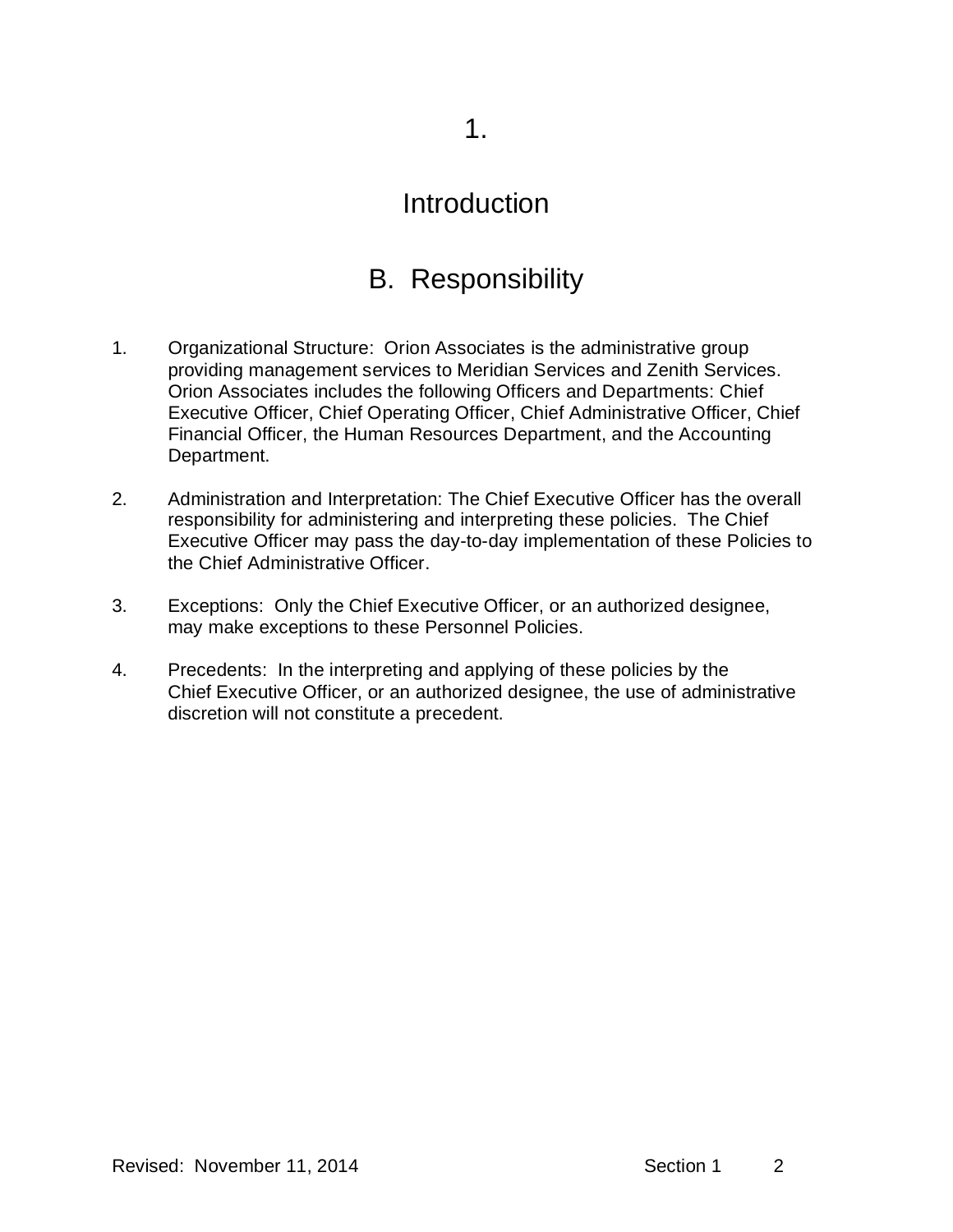## C. Intent

- 1. Disclaimer: These Personnel Policies are not an employment contract and should not be interpreted as creating an employment contract. All employment is employment at will. Employment at will means that any employee may terminate the employment relationship at any time, without prior notice and for any reason. Orion Associates reserves the employer's right to do the same. Any representation to the contrary is not intended by Orion Associates, unless signed in writing, by the Chief Executive Officer and the employee. Therefore, since employment is at will, Orion Associates does not enter into contract with its employees. The employer may, however, enter into separate agreements with some employees, only if it is put in writing and signed by both parties. No implied contract exists between any employee and this employer, nor does this employer intend that there be any. If any employee believes that they see one, the employee must immediately present it in writing to the Chief Administrative Officer for ratification by the Chief Executive Officer, and it must be so ratified for such a contract to exist between the employee and Orion Associates.
- 2. Employee Handbook: The Employee Handbook is not a contract between the employer and the employee; it is a general summary of these Personnel Policies. Any inconsistency between the Handbook and these Personnel Policies is unintentional. These Personnel Policies and the Chief Executive Officer's interpretation of them always take precedent over the Employee Handbook. The Employee Handbook should not be relied on as policy statements by any prospective, current or former employee.
- 3. Personnel Procedures: The organization's written Personnel Procedures have as their sole purpose to inform and guide users of these Personnel Policies. They may be changed as needed to meet prevailing fiscal, personnel and corporate decisions. Any inconsistency between the Procedures and these Personnel Policies is unintentional. These Personnel Policies and the and Chief Executive Officer 's interpretation of them always take precedent over Personnel Procedures. The Personnel Procedures should not be relied on as policy statements by any prospective, current or former employee.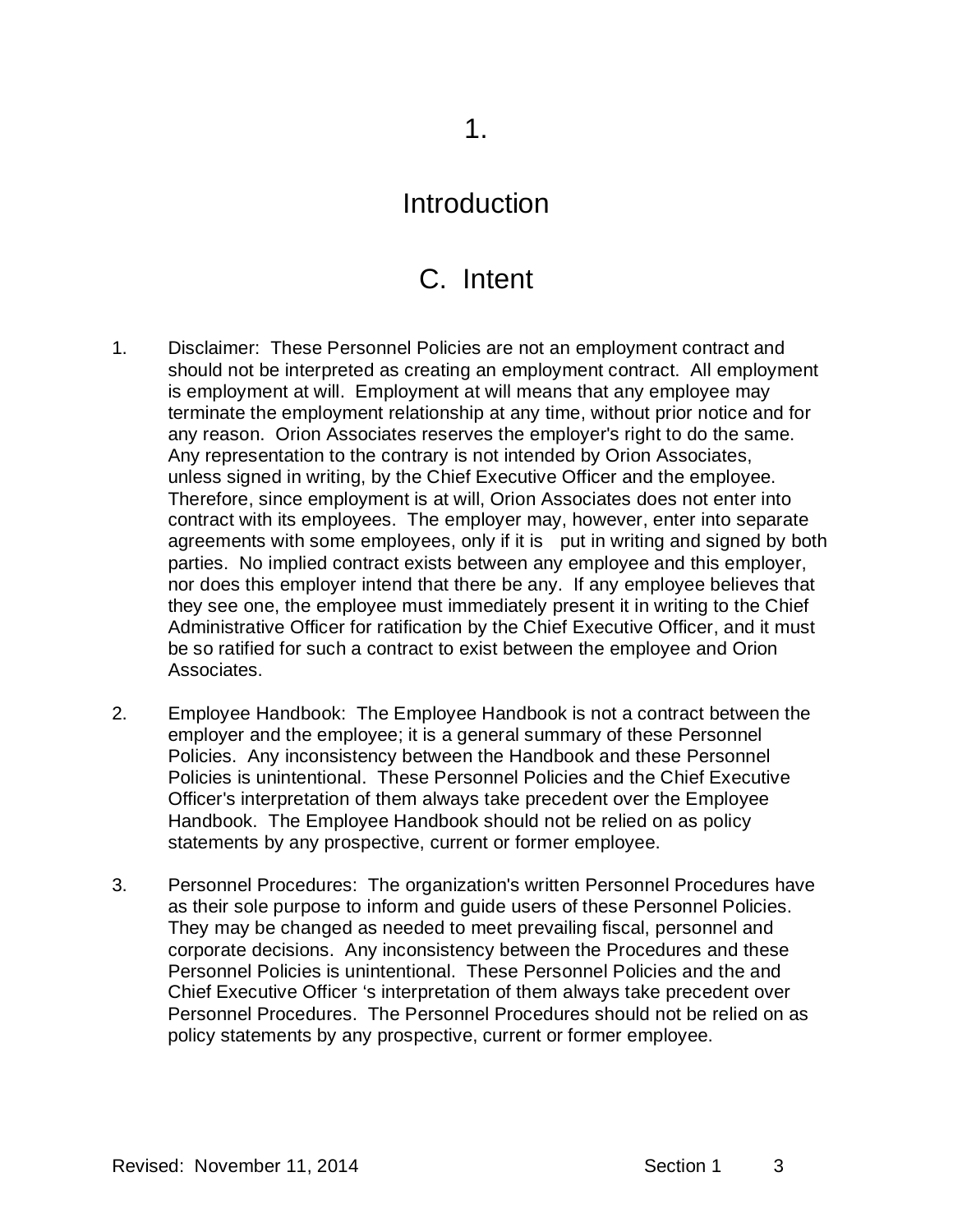- 4. Severability: If any portion of these Personnel Policies is held to be invalid or unenforceable, that portion is meant to be severable, and will not defeat or impair the remaining valid and enforceable portions of these Personnel Policies, which remain in full force and effect.
- 5. Effect on Prior Policy and Procedure: These Policies and Procedures contained herein supersede any and all prior past practices, oral and written representations, or statements regarding employment with Orion Associates.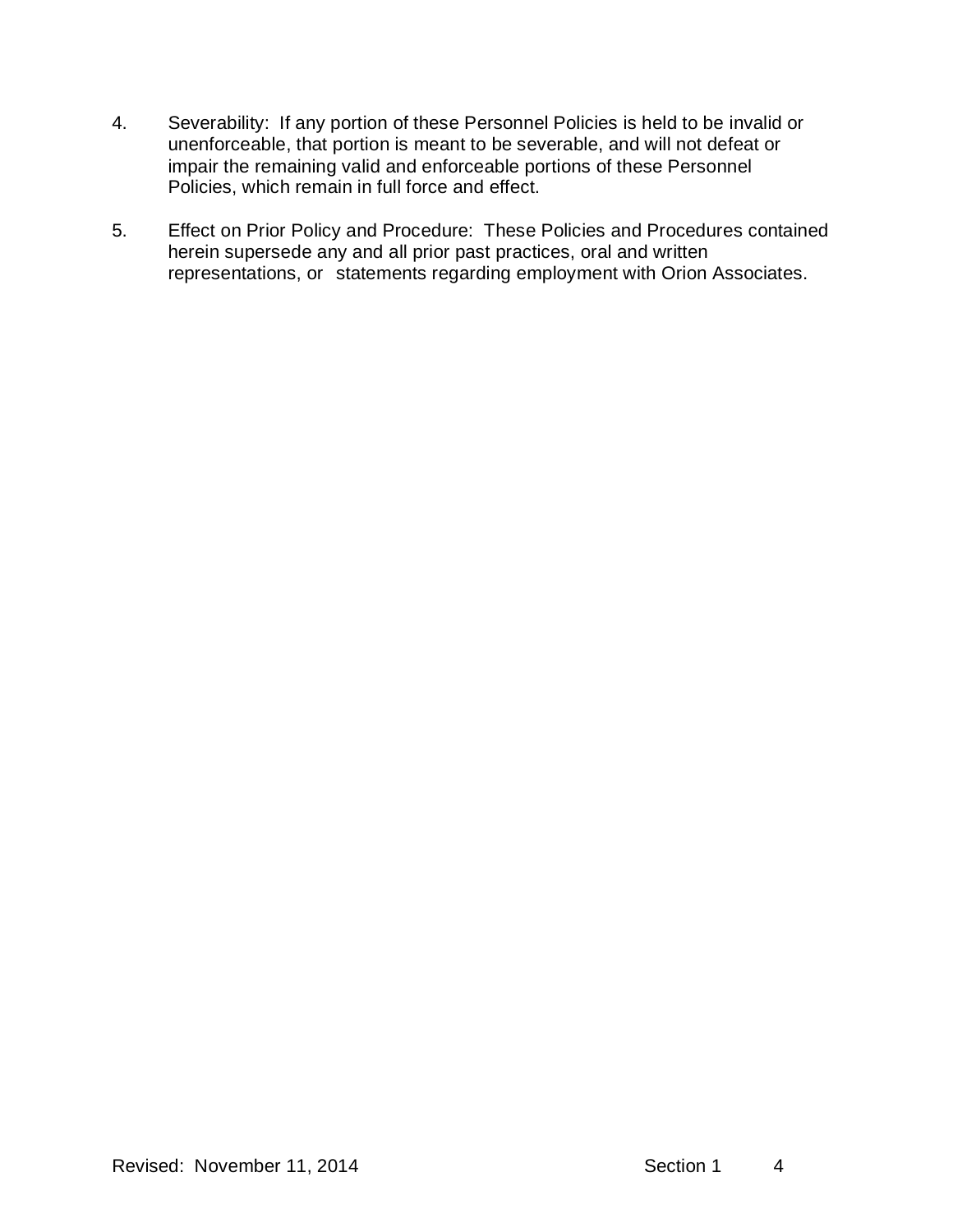# D. Adopting and Amending Policies

- 1. Authority: The authority for adopting and amending these Personnel Policies rests solely with the Chief Executive Officer.
- 2. Employee Recommendations: Any employee may submit policy recommendations for review by the Chief Administrative Officer. These policy recommendations must be put in writing. The Chief Administrative Officer may submit them to the Chief Executive Officer for review.
- 3. Reservation of Rights: Management reserves the right to make changes at any time by adding, deleting or changing any existing Policy or Procedure. These Policies and Procedures are as complete as we can reasonably make them; they are not, however, necessarily all-inclusive because circumstances that we have not anticipated may arise. All employment is employment at will. Employment at will means that any employee may terminate the employment relationship at any time, without prior notice and for any reason Orion Associates reserves the same right. In addition, this employer reserves the right to take any personnel action it considers to be in the best interest of Orion Associates.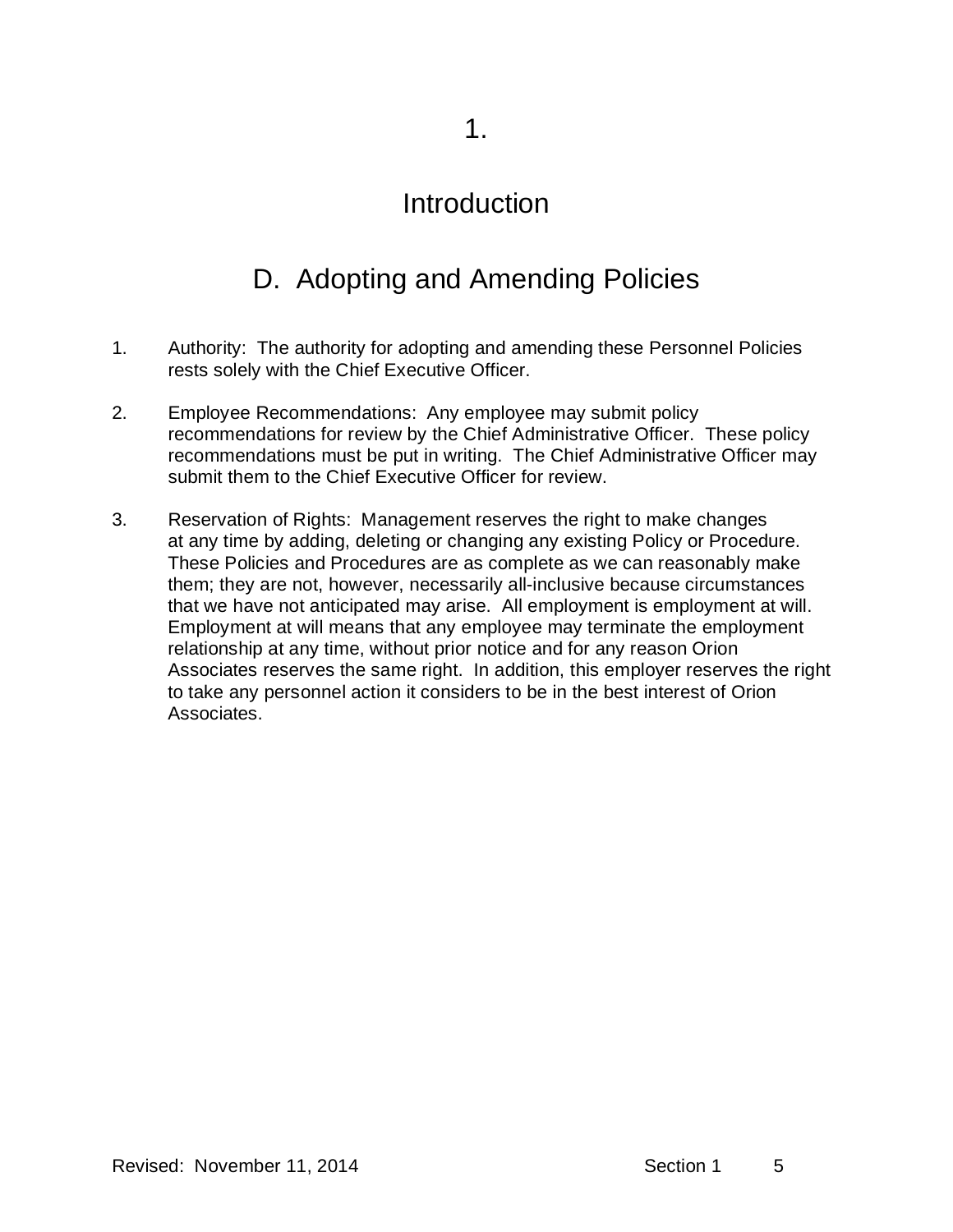1.

### Introduction

## E. Application

- 1. At Will Employment: These Policies and Procedures apply to all at will employment with Orion Associates.
- 2. Separate Agreement: Some employees may have a separately negotiated and written agreement. In this case, a specific employee is then covered under this written agreement. Each agreement is agreed to and signed by both parties. Such an agreement is developed individually between the employee and the Chief Administrative Officer. Such a written agreement supersedes these Personnel Policies. Any such written agreement is a full and complete agreement, and the employee under such an agreement may not rely on any future provision.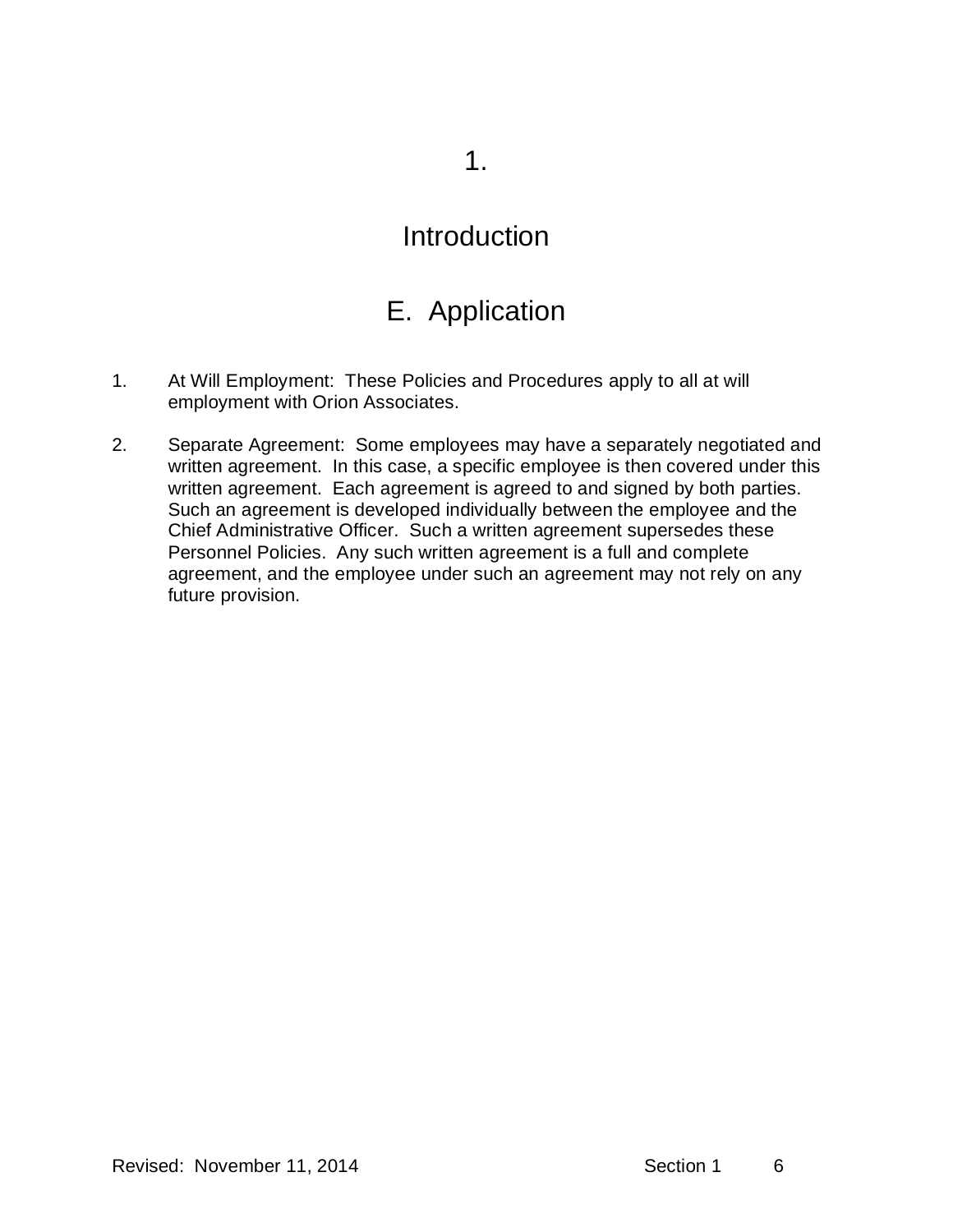## A. Recruiting

- 1. Applicants: Orion Associates strives to recruit the best qualified applicants for all open positions. Current employees can be recruited to fill positions when there are openings within the organization for which they are qualified to fill. By approval of the Chief Administrative Officer, the organization may automatically recruit from within or outside the organization without declaration or notice whenever that action best serves the immediate and current needs of the organization.
- 2. Notifications: The Human Resources Department is notified of any openings to be recruited.
- 3. New Employees: The Human Resources Department uses appropriate methods to recruit the best qualified applicants for an open position and decides which methods for recruiting are best for a given position.
- 4. Current Employees: Consistent with other Personnel Policies, the Human Resources Department uses the most appropriate methods to recruit the best qualified current employees for an opening and decides which methods of recruiting are best for a given position.
	- a. Promotional Opportunities: Current employees who want to be considered for promotion are asked to notify the Chief Administrative Officer in writing.
	- b. Transfers to Orion Associates or Zenith Services, Incorporated: Current employees who want to transfer to a position with Orion Associates and / or Zenith Services, Incorporated are asked to notify the Chief Administrative Officer in writing.
	- c. Other Opportunities: Current employees who want to apply for a lateral or lower position openings are asked to notify the Chief Administrative Officer in writing for such opportunities when they occur. Employees eligible for such opportunities must have met the commitment in their current position and demonstrated acceptable employment performance.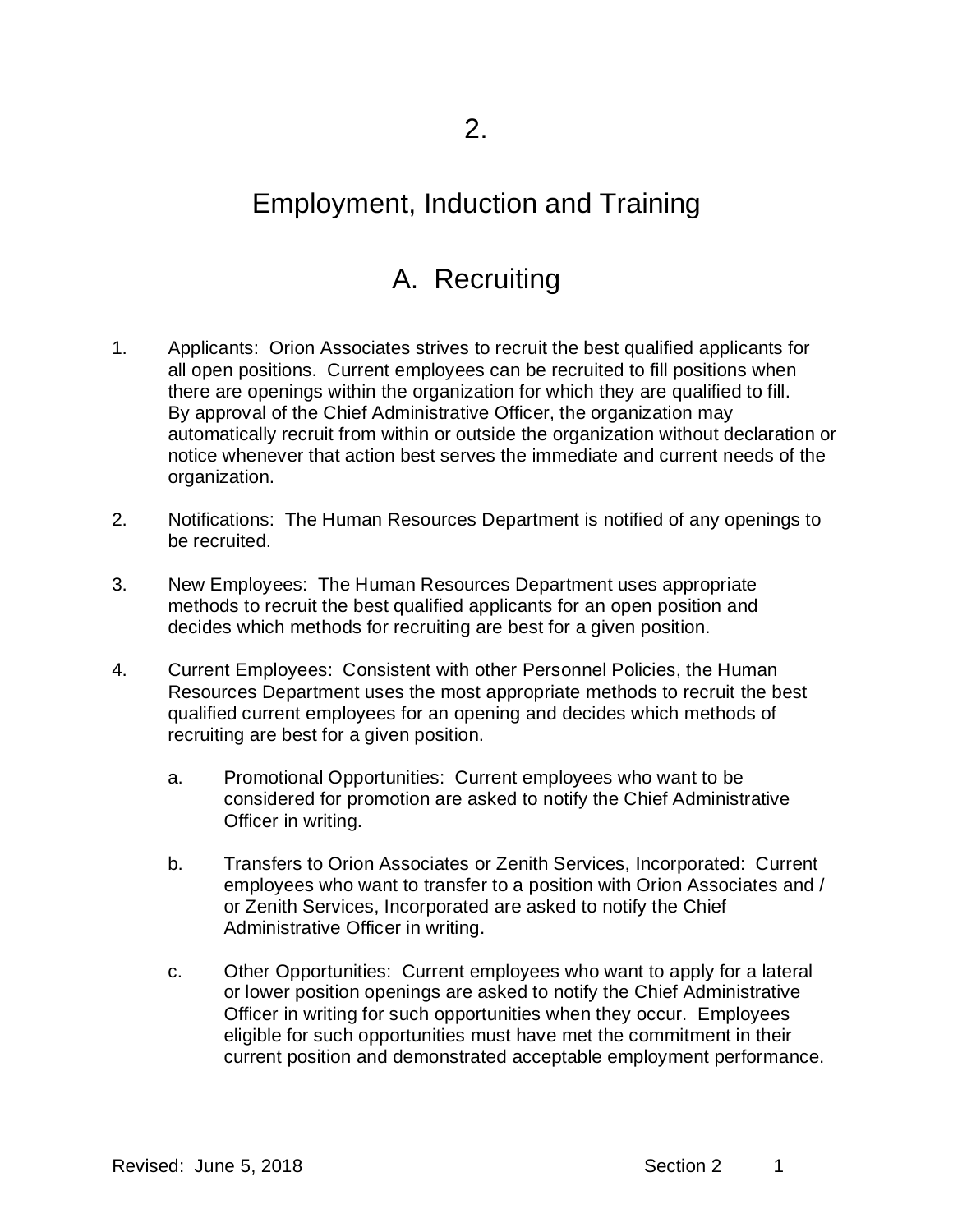- 5. Temporary Appointments: Temporary appointments necessitated by work overloads or special projects may be made by the Chief Administrative Officer. These temporary appointments are excluded from this recruiting policy. These appointments are customarily no longer than three (3) months in duration, but may be extended by the Chief Administrative Officer.
- 6. Responsibility: The Human Resources Department is responsible for recruiting applicants. Under no condition is formal recruiting made by anyone other than the Chief Administrative Officer or the Human Resource Department unless it is expressly authorized ahead of time by the Chief Administrative Officer.
	- a. Wages or Salaries: All determinations of wages or salaries and benefits are undertaken by the Chief Administrative Officer; any determinations not so undertaken are expressly disavowed by the organization.
- 7. Equal Employment Opportunity/Affirmative Action: Human Resources integrates its recruiting efforts into the organization's commitment to Equal Employment Opportunity (EEO) and its Affirmative Action Program.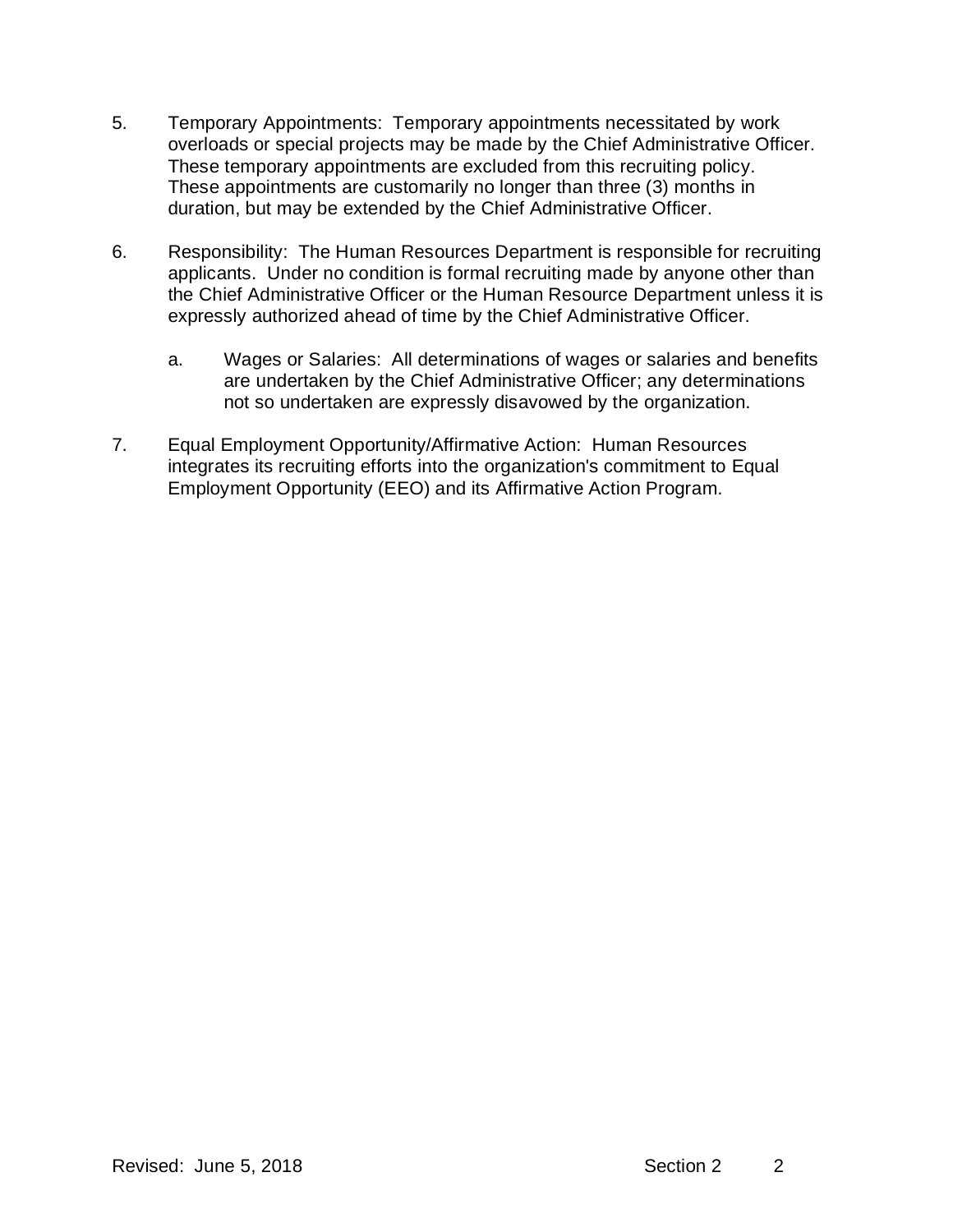## B. Interviewing and Selection

- 1. Interviewing and Selection: Orion Associates strives to interview and select the best qualified applicants for all positions. Current employees may be given the opportunity to fill positions when there are openings for which they are qualified.
	- a. Compliance: The organization follows all federal, state and local laws and regulations, while at the same time it retains all the rights and privileges of employee selection procedures not prohibited by them.
	- b. Screenings: Pre-interview screening is done by the Chief Administrative Officer and / or the Human Resources Department.
	- c. Interviews: Interviews are usually arranged in such a way that they are mutually convenient to the applicant and the interviewer(s). Additional interviews may be requested of any applicant at any time.
	- d. Selection Process: Selection decisions are made by the Chief Administrative Officer and the Human Resources Department. The Chief Executive Officer, Chief Financial Officer, Chief Operating Officer, and the Accounting Department also have the authority to make selection decisions.
	- e. Authority: The Chief Executive Officer may overrule the selection recommendation made by the Chief Administrative Officer.
	- f. Standards: The Human Resources Department receives training in interviewing and selection from the Chief Administrative Officer. They follow at all times the organization's standards for interviewing and selection, including its EEO/AA standards. The Chief Administrative Officer monitors the practices of the Human Resources Department to assure that they comply with the standards set by the organization.
- 2. Exclusions: By approval of the Chief Administrative Officer, the organization may automatically select from within or hire from outside without declaration or notice whenever that action best serves the immediate and current needs of the organization.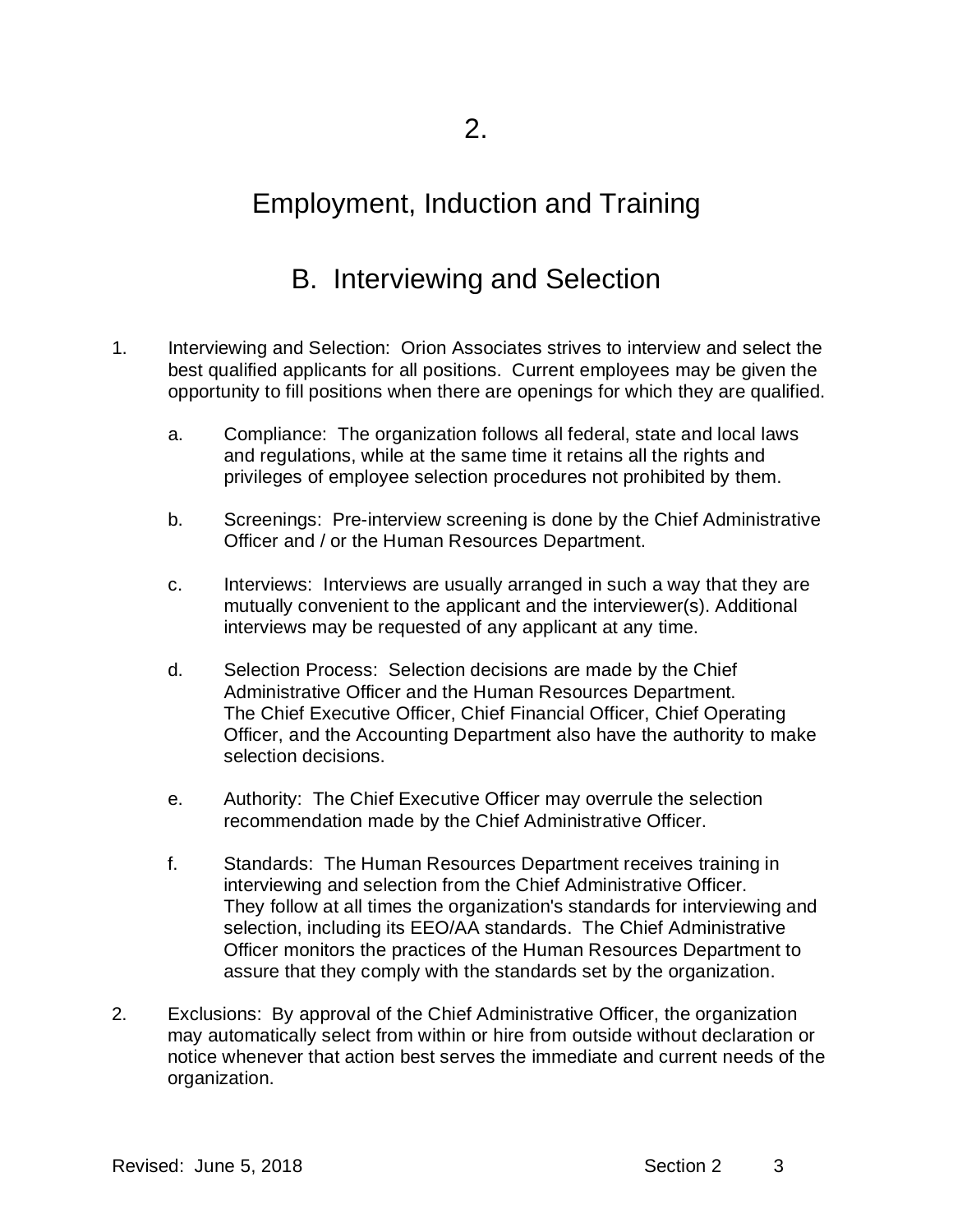- 3. Equal Employment Opportunity / Affirmative Action: The Chief Administrative Officer integrates its interviewing and selection efforts into the organization's commitment to Equal Employment Opportunity (EEO) and its Affirmative Action Program.
- 4. Minimum Standards: The organization maintains minimum hiring standards. The Chief Administrative Officer enforces these minimum standards. Only the Chief Administrative Officer may exempt a position or an applicant from these standards, and then only case-by-case.
	- a. Experience: Applicants must meet the minimum experience requirements for the position they are applying to fill.
	- b. Age: Applicants must be at least 16 years old.
	- c. Education: Applicants must meet the minimum education requirements for the position they are applying to fill.
- 5. Management Selection: The organization may select management level personnel from either internal or external candidates. All potential candidates will be considered equitably, but final selection will be made as is in the best interest of the organization.
	- a. Interviews: Interviews for management level candidates may be conducted by individual interviewers, by interview teams, or by a combination of both in multiple interviews.
	- b. Selection: The organization reserves the right to determine whether the position will be filled with an internal candidate, as in the case of a promotion or lateral transfer, or with an external candidate.
	- c. Salaries: Salaries will be determined on a case by case basis, taking into consideration the organization's Salary Guidelines and the experience of the candidate filling the position. Based on this criterion, salaries may be variable.
- 6. Employment Restrictions: The employment of a family member of a current employee, in the same program, department or geographic region must be approved by the Chief Administrative Officer.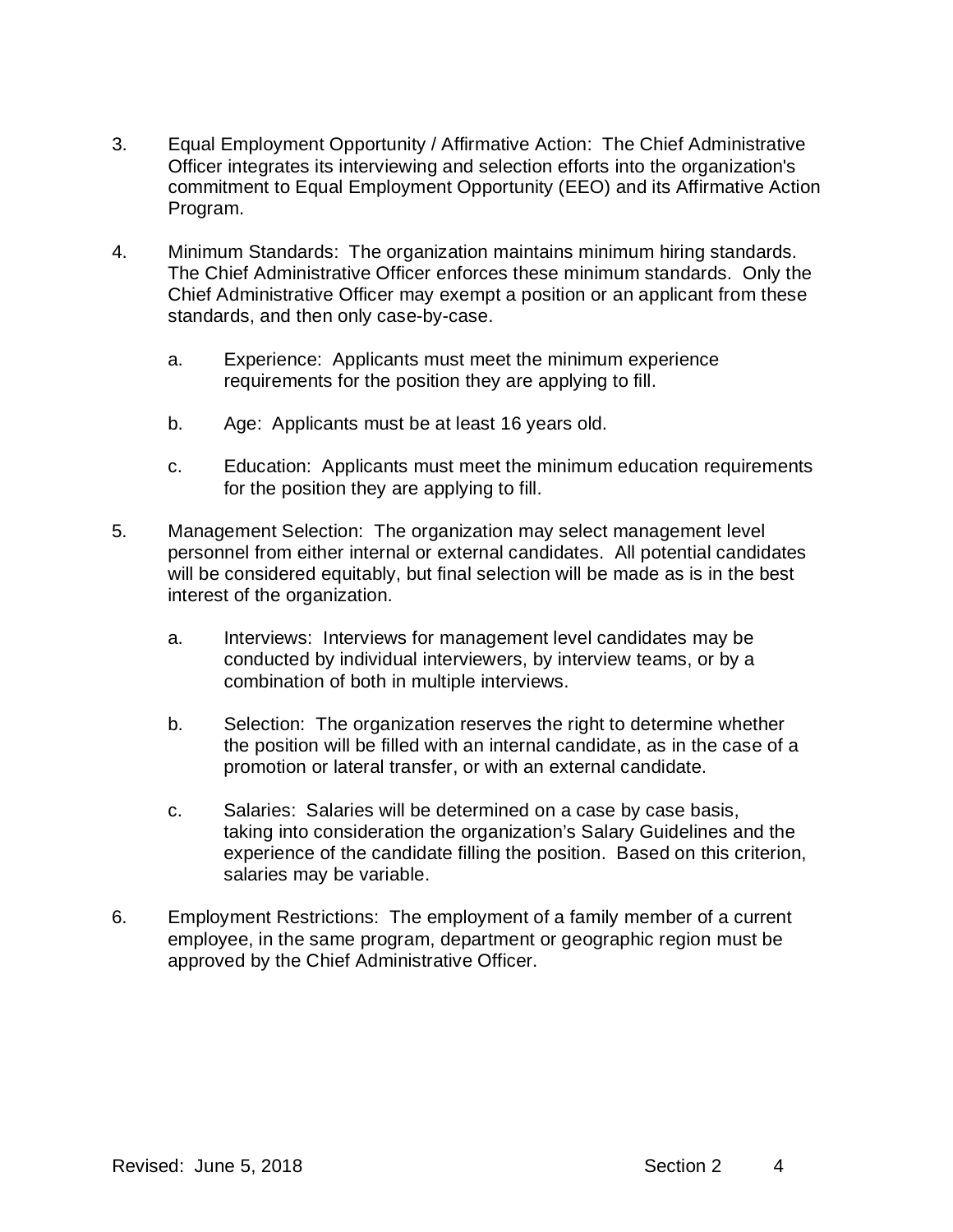## C. Verification

- 1. Responsibility: The Human Resources Department is responsible for the verification process of each selected applicant. Formal offers of employment are made contingent upon successfully completing the verification process.
- 2. Verifying New Employees: A criminal history, educational and work history check may be completed. Copies of any requested information are obtained from the selected applicant. Verification of the applicant's physical and mental ability to perform the bonafide requirements of the job may be requested.
- 3. Verifying Current Employees: A criminal history, educational, and work history check, as well as a Bureau of Criminal Apprehension (BCA) check, may be completed, including a reference from the employee's current supervisor, before the position is offered. Copies of any requested information are obtained from the employee. Verification of the employee's initial and continued ability to perform the requirements of the job may be requested.
- 4. Office of the Inspector General Checks: Office of the Inspector General Checks (exclusion list) are performed on Orion Associates employees through the State of Minnesota's Netstudy 2.0 system. This system provides the employee's initial background clearance and stays connected to the employee until unaffiliated. Any violations of the law that rise to the level of exclusion are reported to the provider. Nursing checks and Office of the Inspector General checks are run monthly.
- 5. Periodic Checks: Periodic checks of any available public records may be done at the discretion of management.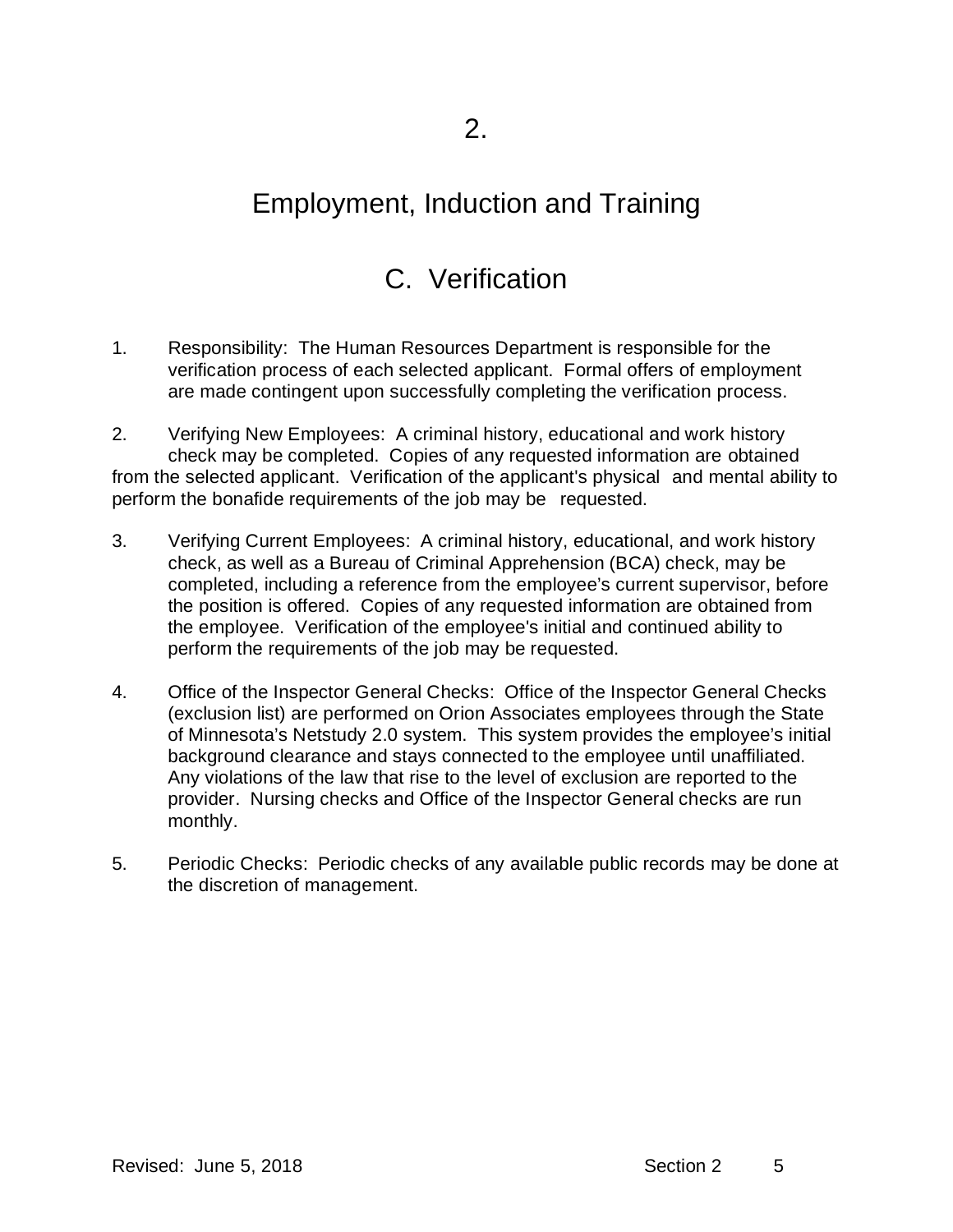## D. Equal Employment Opportunity / Affirmative Action

1. Standards: As an affirmative Action employer, Orion Associates follows the established EEO/AA laws by not discriminating against or harassing any employee or applicant for employment because of race, color, creed, religion, national origin, sex, sexual orientation, disability, age, marital status, familial status, membership or activity in a local human rights commission, or status with regard to public assistance, so long as that status does not affect the organization's regulatory compliance or mission. The organization supports these standards to assure that employment is free of discrimination, including but not limited to hiring, upgrading, demotion, transfer, recruitment or recruitment advertising, selection, layoff, disciplinary action, termination, rates of pay, including equal pay for equal work, or other forms of compensation, and selection for training.

Orion Associates fully complies with the Civil Rights Act of 1964 and Section 504 of the Rehabilitation Act of 1973. The organization's leadership enforces and supports this policy to ensure a cohesive workplace and a place of business that is conducive to effective member relationships free from discrimination.

Orion Associates will not make any distinction, discrimination, or exclusion from contract services for any individual relative to employment, service delivery, or benefits.

Orion Associates will not make decisions on the basis of a member or employee's race, color, national origin, gender, gender identification, marital status, handicap, or the nature of a person's medical condition, or any other classification protected by the State of Minnesota, United States Constitution, state law, or other regulation.

Questions or complaints may be directed to the Chief Administrative Officer.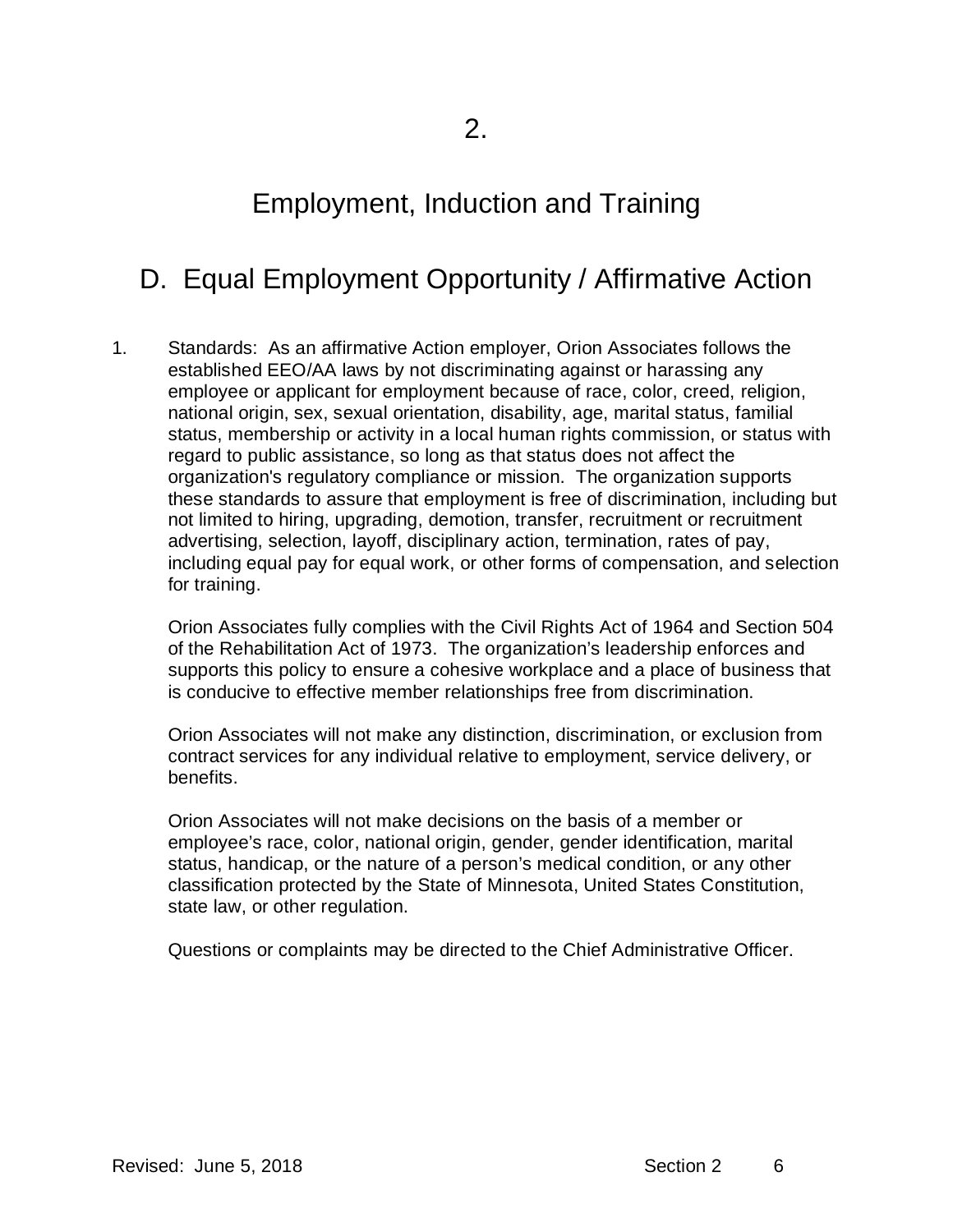- 2. Commitment: Given adequate resources, time and personnel, Orion Associates is committed to achieving its EEO/AA goals.
	- a. Responsibility: The Chief Administrative Officer is responsible for carrying out this commitment. The Human Resources Department is responsible for understanding, communicating, and strictly enforcing this commitment.
- 3. Harassment: The organization prohibits harassment of any employee or job applicant because of race, color, creed, religion, national origin, sex, sexual orientation, disability, age, public assistance status, or ex-offender status.
- 4. Disabilities: The organization will follow the Americans with Disabilities Act in regard to employment, and will not discriminate against an individual with a disability in hiring or promotion if the person is otherwise qualified for the job. Reasonable accommodations will be made in the place of employment, as long as it does not impose undue hardship on business operations.
- 5. EEO Coordinator: The organization has an appointed EEO Coordinator. The EEO Coordinator is the Chief Administrative Officer. The function of the EEO Coordinator is to assure that this organization remains in compliance with and committed to all requirements set forth in Federal, State and County laws or requirements. Internal reporting and monitoring are carried out by the Chief Administrative Officer.
	- a. Reporting: Alleged discrimination or harassment may be reported to the EEO Coordinator or to the Chief Executive Officer using the EEO Complaint Procedure, by current employees or applicants for employment.
	- b. EEO Complaint Procedure: The organization has an established procedure for EEO complaints. Any current employee or applicant for employment who believes that discrimination or harassment has taken place should report this immediately in writing to the EEO Coordinator.
- 6. Dissemination: The organization's EEO policy statement summary is initially and periodically disseminated to all employees, and posted for employment applicants.
- 7. Reporting: When required, the organization's EEO/AA goals are evaluated quarterly; if not required, then they are evaluated bi-annually.
- 8. Affirmative Action: The organization has an established Affirmative Action Program. This program includes a plan and a goal or goals.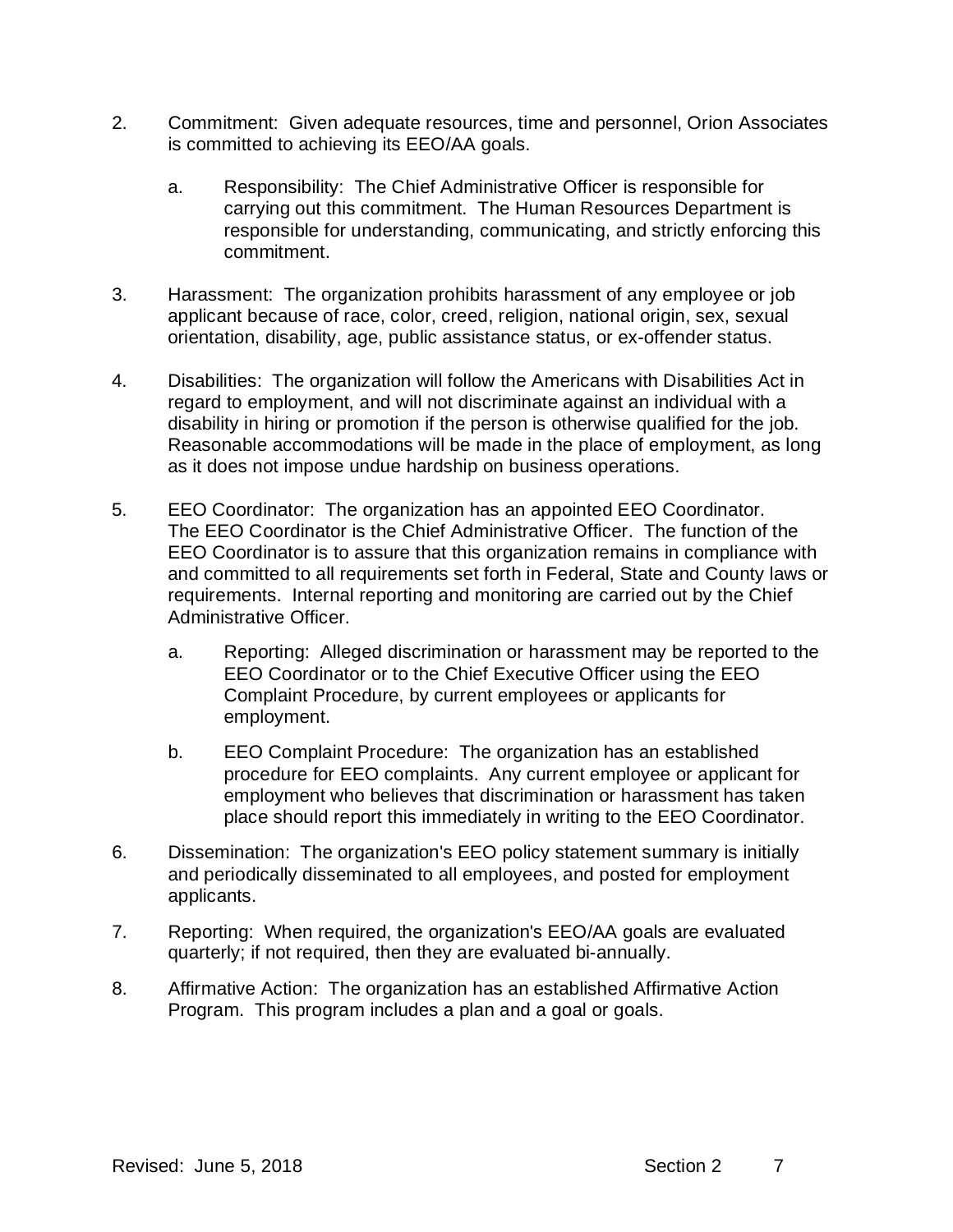- 9. Recognition of the Value of Diversity: Orion Associates recognizes the value of a diverse workforce. Orion Associates will strive to achieve a diverse workforce, not only in an effort to comply with applicable laws and to achieve Equal Employment Opportunity / Affirmative Action goals, but to create an organization that is greater as a result of the richness of contributions that a diverse workforce can bring. Orion Associates must foster an environment in which all employees contribute to the goals of the organization, but are also able to experience personal growth. To accomplish this goal, Orion Associates is dedicated to:
	- a. Communicating effectively with employees from a wide variety of cultural backgrounds.
	- b. Coaching and developing employees of different ages, educational backgrounds, ethnicity, physical ability, and race.
	- c. Providing performance feedback that is based on objective outcomes rather than values and stereotypes that work against women, minorities, and disabled persons by prejudging these persons' abilities and talents.
	- d. Creating a work environment that makes it comfortable for employees of all backgrounds to be creative and innovative.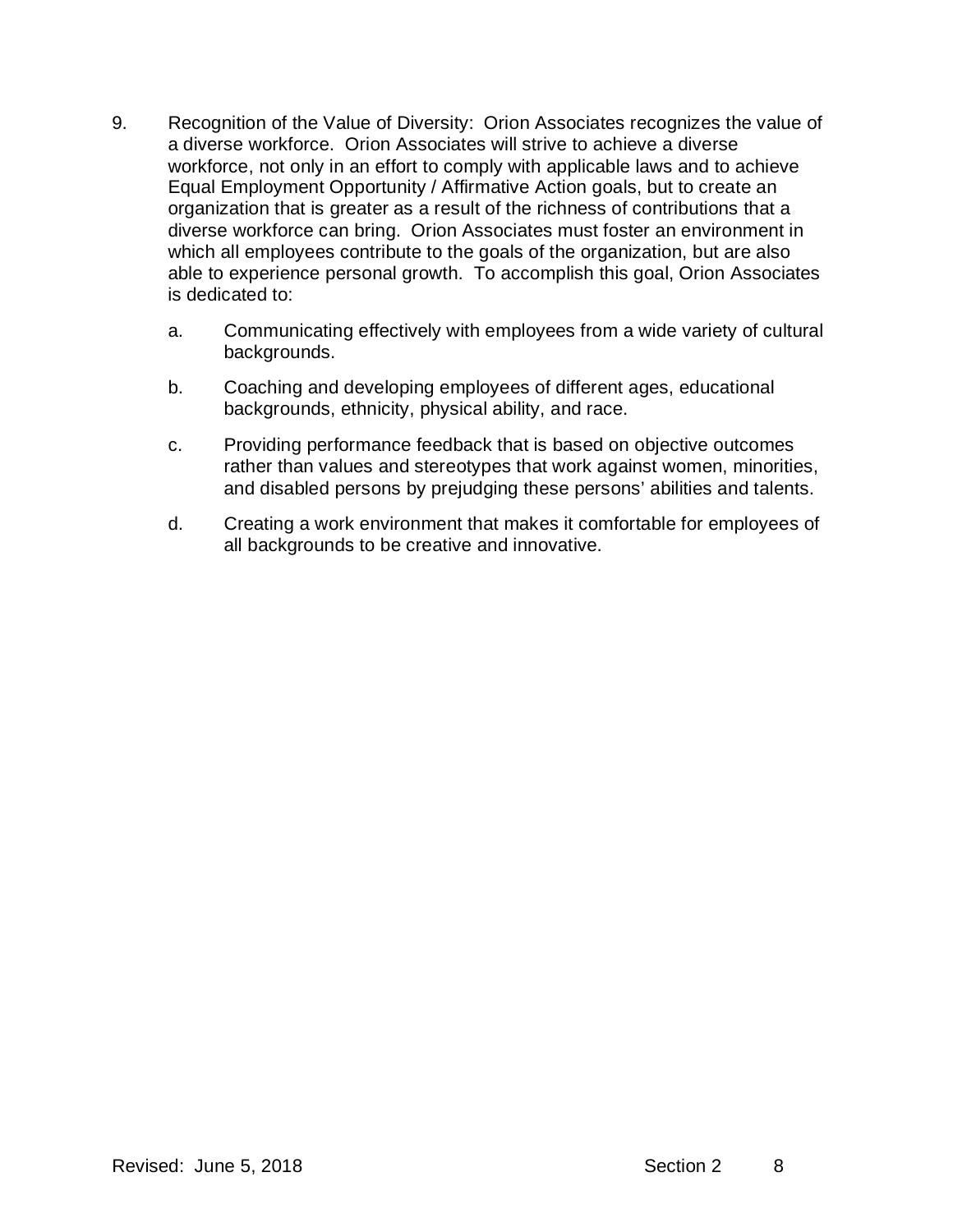## E. Employing Former Employees

- 1. Employing Former Employees: This organization, with approval ahead of time by the Chief Administrative Officer, may give preference to the selection of former employees if they meet all the qualifications, requirements, and standards for the open position they are applying to fill, their past employment was satisfactory, and they left the organization after demonstrating acceptable employment performance.
	- a. Reinstatement: When a former employee who had been employed in the organization for at least a year is rehired within one (1) year separating, this past service is figured in as tenure, reinstated and thereafter included in the total length of service. This reinstatement formula decides the new starting pay rate and benefits eligibility of the former employee. Benefits eligibility refers to the immediate reinstatement of benefits,

without a probation period, at the employee's previous level of accrual. It does not imply the restoration of previously accrued benefits.

- b. Frequency: The reinstatement of pay and benefits is made once and only once. Employees separating a second time are not eligible for past service or pay and benefits reinstatement if rehired again.
- c. Prohibition: Specific offers or promises of re-employment may not be made to any former employee unless it is approved ahead of time by the Chief Administrative Officer.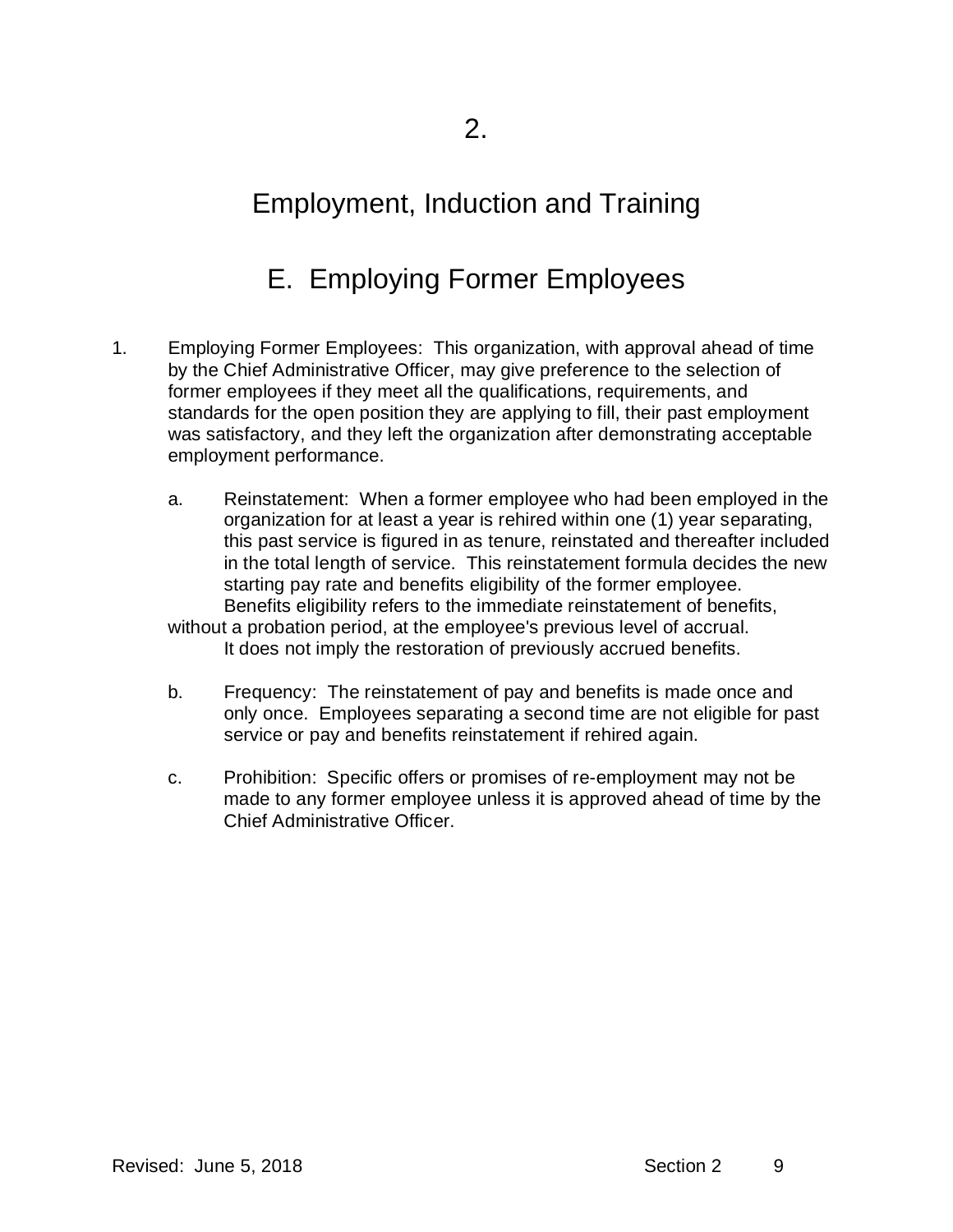- d. Reinstatement Paperwork and Training: Reinstated employees will be required to complete and/or submit the following documents and retraining:
	- 1. W-4 Form
	- 2. Change Form, to include the employee's resignation date and reinstatement date
	- 3. BCA
	- 4. Direct Deposit Form
	- 5. Copy of Car Insurance Record
	- 6. Vulnerable Adult / Maltreatment of Minors (VA / MOM) Worksheet
	- 7. Data Privacy Worksheet
	- 8. Universal Precautions Worksheet

Reinstated employees must complete any required training (First Aid / CPR, etc.) that has expired.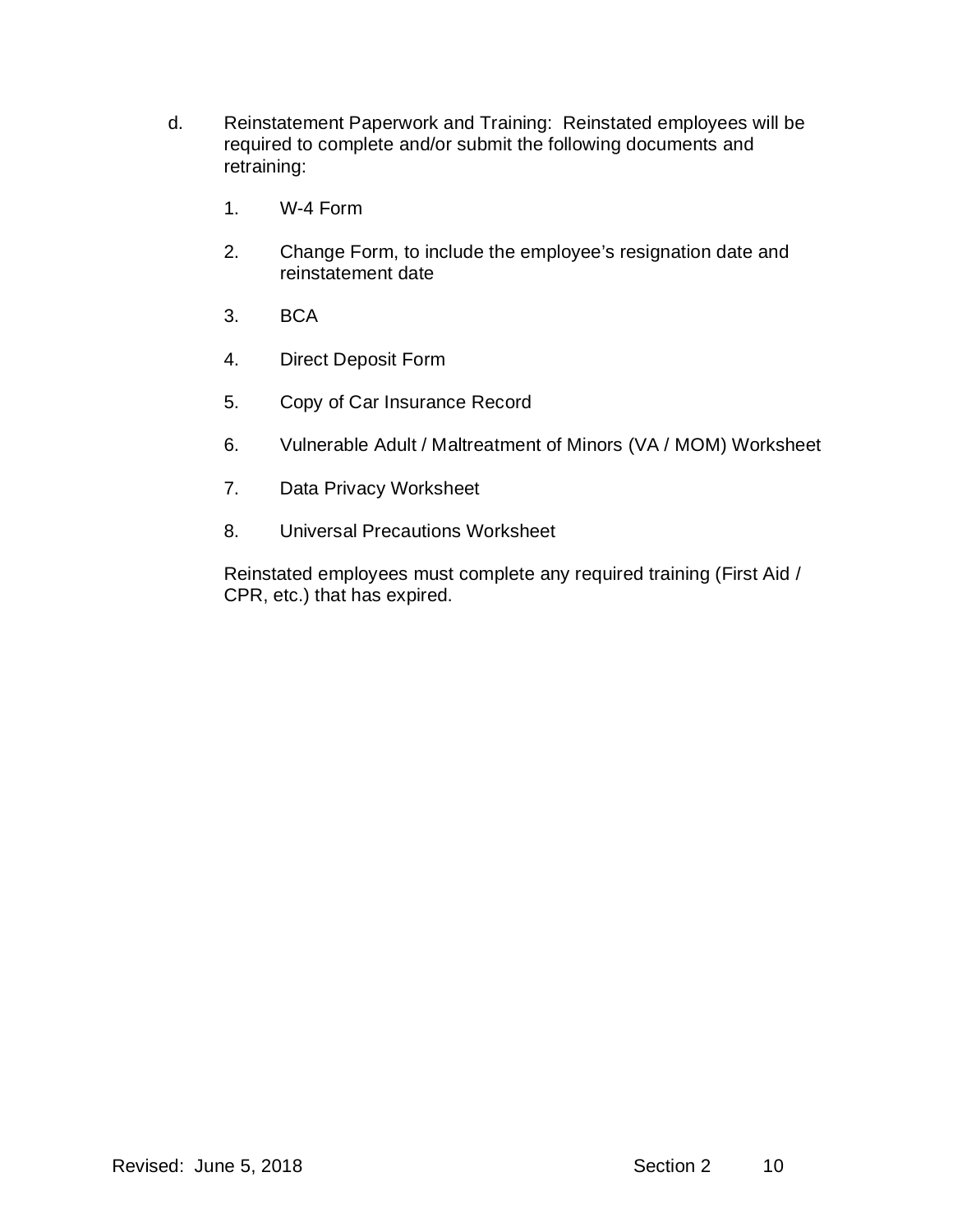## F. Pre-employment Requirements

- 1. New Employee Background Disclosure: All new employees are required to disclose any past record in violation of Minnesota Statutes concerning Adult Foster Care, Child Foster Care, the Child Protection Act, the Vulnerable Adult Act, or their successors, or any admission of such conduct or any instance where there has been or is a preponderance of evidence that such conduct, arrest or conviction information jeopardizes the organization's ability to carry out its mission or may make the organization ineligible for holding its required licenses.
- 2. New Employee Insurance Verification: New employees who need to drive on the job are required to have car insurance and to carry documented proof of insurance in the form of a current insurance vendor certificate (as required by Minnesota No-Fault Motor Vehicle Insurance Statutes).
- 3. New Employee Employment Eligibility Verification: New employees are required to present proof and complete an Immigration and Naturalization Service (United States Department of Justice) "Employment Eligibility Verification (Form I-9)" within three (3) days of employment for regular employees or before employment for temporary employees.
- 4. New Employee Health: All new employees are expected to meet the health requirements established by the organization before starting their jobs.
	- a. Position Requirements: Proof may be requested of new employees' physical or mental ability to carry out the job duties and responsibilities assigned to them in their position. New employees must disclose to the organization if they are physically or mentally unable to do the job assigned to them.
	- b. Cost: A physical examination may be administered by the organization's own health care professionals, under the organization's account, at no cost to the employee. If an employee is unable to keep a scheduled appointment for a physical exam, it is their responsibility to cancel and reschedule the appointment, more than four (4) hours before the appointment. Employees who fail to do so will have any "No Show" or "Late Cancellation" charges deducted from their wages.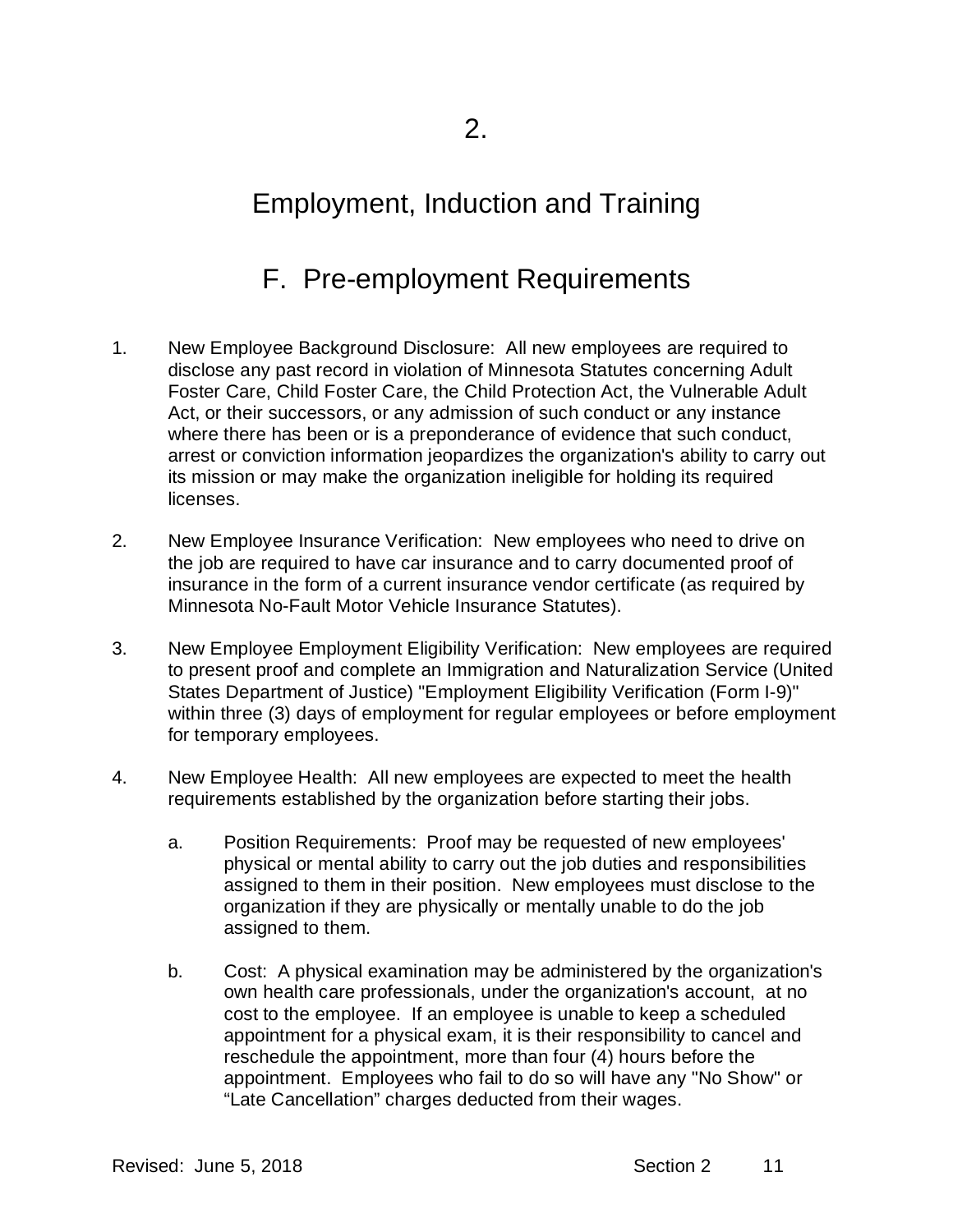- c. Assessments: New employees may be required to have a psychological assessment, at the expense of the organization and administered by a licensed psychologist, done to make sure they are suitable to perform certain job related activities.
- 5. New Employee Criminal Conviction Checks: New employees may be required to have a criminal conviction check, undertaken by law enforcement or other agencies, before their employment starts. This check is required by licensing standards.
- 6. New Employee Procedures: New employees must complete all the pre-employment procedures established by the Chief Administrative Officer before they begin working. Departures from meeting these minimum requirements may be authorized only by the Chief Administrative Officer, in consultation with the Chief Executive Officer.
	- a. Personnel Orientations: New employees schedule and complete a personnel orientation before they begin working.
	- b. Starting Dates: The Human Resources Department must arrange the starting dates for new employees to allow for these pre-employment procedures to be completed before the first day of work.
- 7. Supervision: Unless otherwise designated by the Chief Executive Officer, or another Officer, an employee's primary supervisor will be the supervisor for whom they work the most hours. Any other supervisors will be considered secondary supervisors.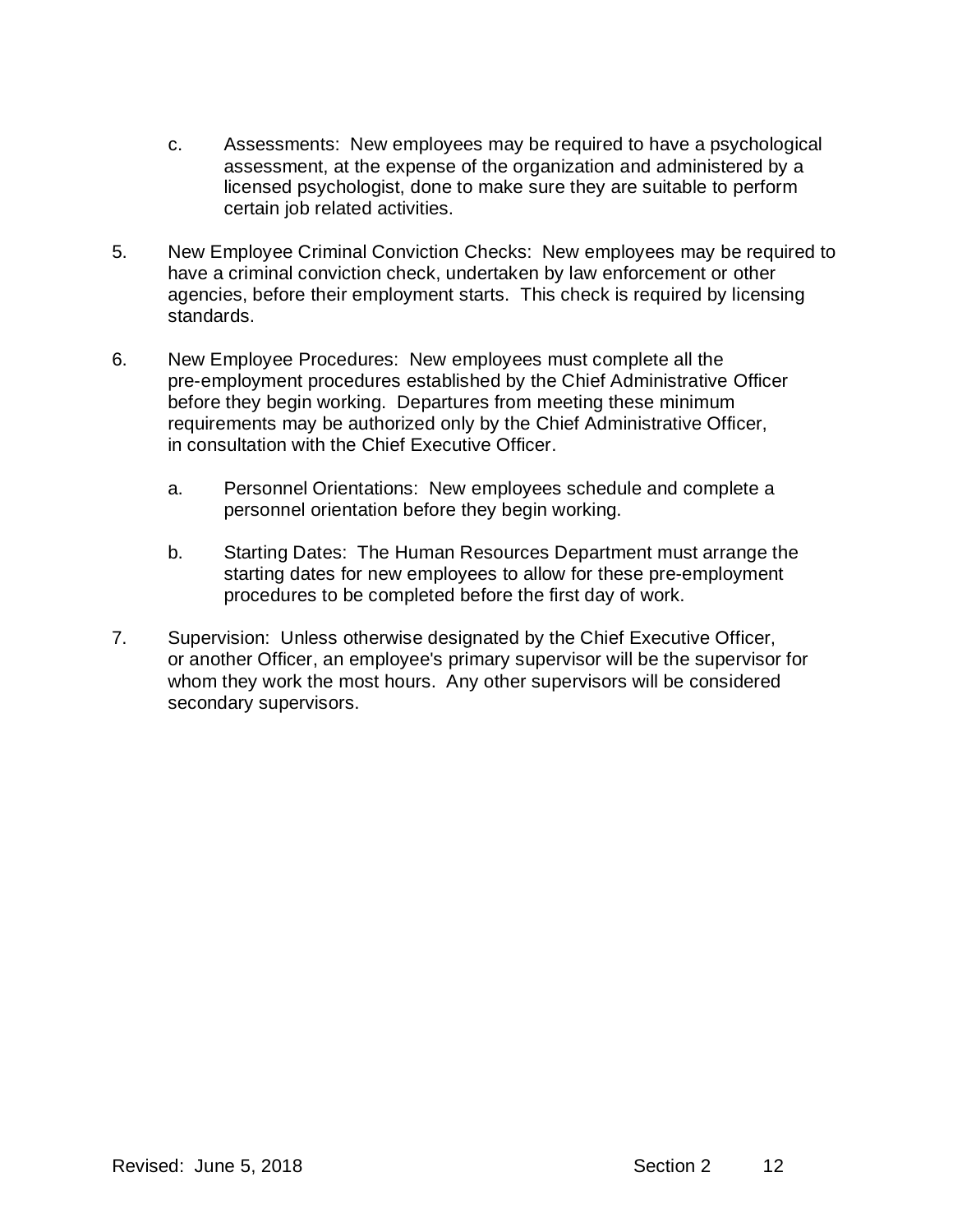- 8. Qualification and Disqualification of Applicants: All offers of employment are contingent upon meeting all qualification criteria for a position. An applicant or employee will be disqualified from employment for any of the following reasons:
	- a. Conviction of crime involving moral turpitude, unless pardoned, or as named disqualified under Rule 245C, determined through the background study required in Minnesota Statutes, section 245A.04 (the Human Services Licensing Act) and in Minnesota Rules, parts 9543.3000 to 9543.3090 (Rule 245C - the Applicant Background Study Rule).
	- b. An Unacceptable Driving record, as determined by Orion Associates company policy. Only the Chief Administrative Officer may exempt a position or an applicant from this standard, and then only case-by-case.

c. Any false statement of material fact on application, or any other submitted materials for application purposes, including but not limited to, transcripts or other credentials of educational achievement.

- d. Failure to provide a certified transcript or other official credentials of post secondary, vocational, or other educational achievement as requested and required.
- e. Failure to complete orientation, as required.
- f. Unsatisfactory references.
- g. Poor or substandard job performance or attitude in the workplace that fails to meet reasonable expectations or standards that Orion Associates, as an employer, has the right to expect from an employee, during the sixty (60) day probationary period.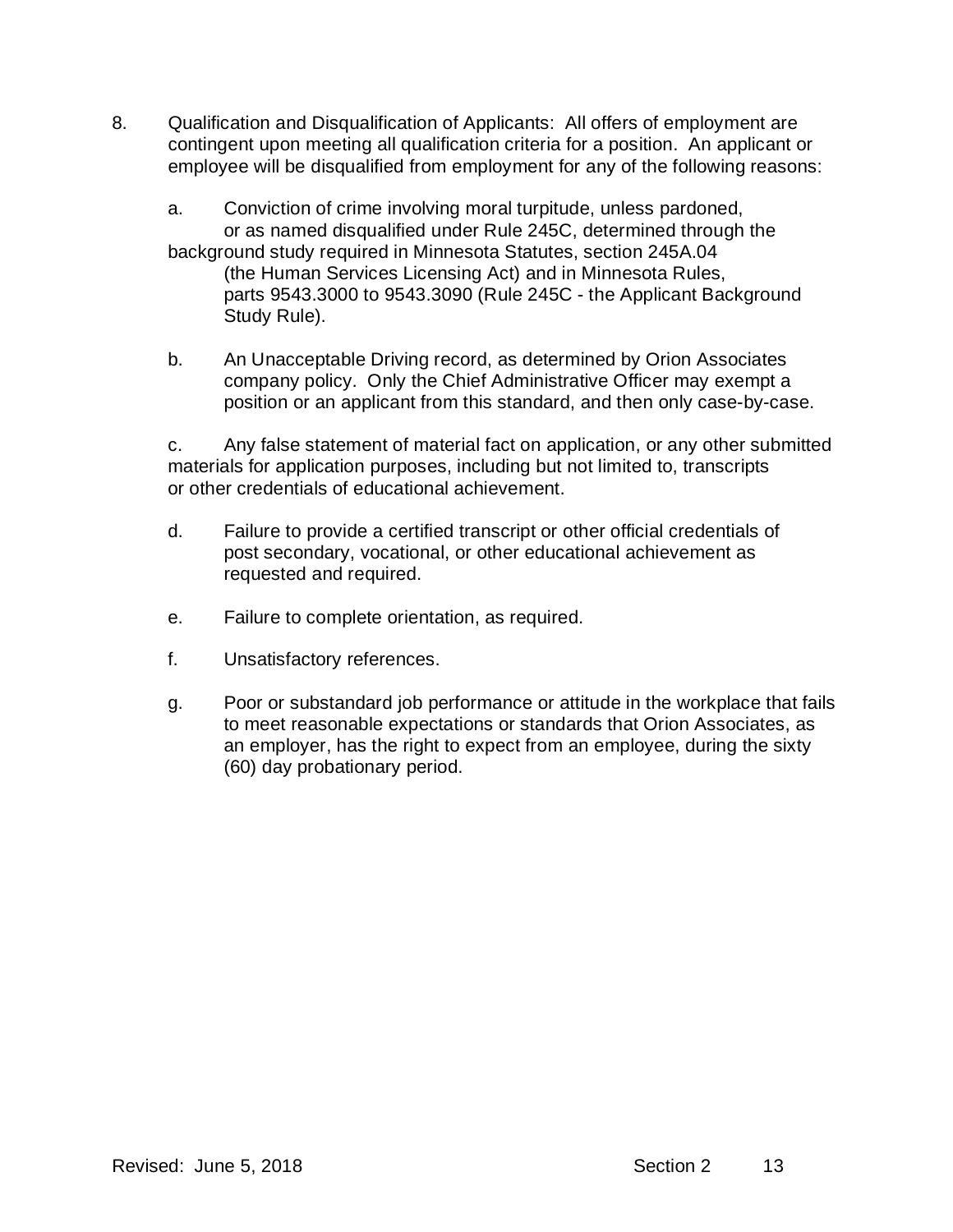## G. Orientation and Mentoring

- 1. Orientation: The organization and its supervisors make each employee's adjustment to the job and the work place as appropriate as possible. Initial Orientation applies to new employees, and may apply to reinstated employees, as well as to current employees who have been transferred or promoted into another position. All employees receive training that meets established standards set by the organization. This training enables the employee to acquire the information, attitudes, skills and competencies needed to succeed as a member of this organization's team.
	- a. Responsibility: The employee's direct supervisor is responsible to see to the completion of orienting each new employee.
	- b. Orientation Format: Employees receive orientation training as it is decided by the employee's direct supervisor for the position in which the employee is hired.
	- c. Orientation Wage: Hourly employees receive their hourly rate of pay for orientation hours and salaried employees receive their full wage during the period of orientation, reduced on a pro-rated basis if they work less than their regular schedule.
- 2. Mentoring: Orion Associates employees who will be working in Program Services complete both initial Orientation and Mentoring for a total of thirty (30) hours' training. This period includes three and a half (3.5) hours of initial "office" Orientation. This will be followed by fourteen and a half (14.5) hours of "classroom" training, three (3) hours of Site Orientation, with program management, and nine (9) hours of Mentoring, working as an additional staff member, under the mentorship of another current, fully oriented employee. After completion of fifteen (15) hours of training, which must be inclusive of the initial office hours and Site Orientation, the new Employee will be placed on the schedule. Initial Orientation and Mentoring applies to new employees, and may apply to reinstated employees, as well as to current employees who have been transferred or promoted into another position. All employees receive training that meets established standards set by the company or by licensing.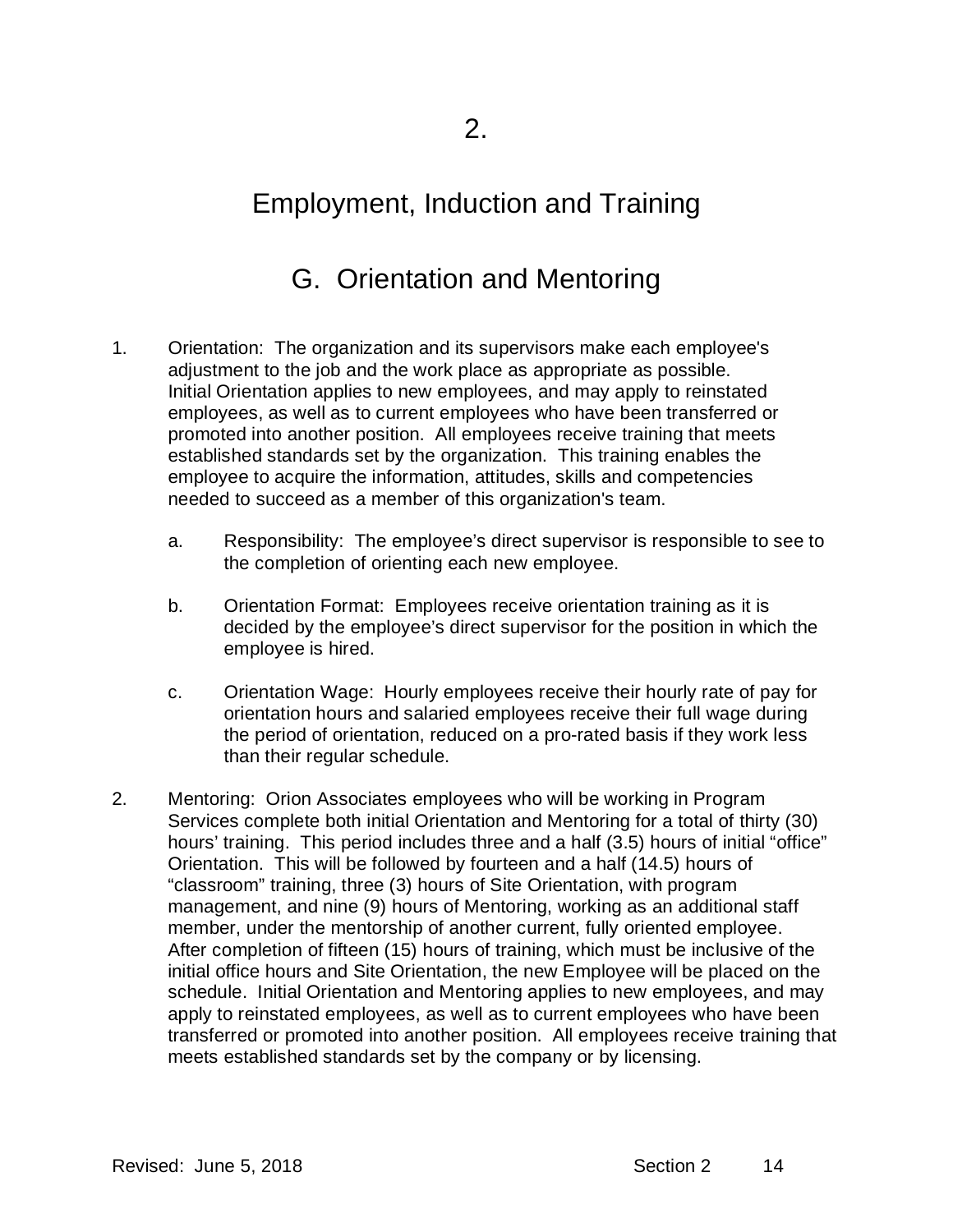3. Waiver of "Classroom" Training: If an Orion Associates employees who will be working in Program Services has been oriented with another employer licensed under Rule 245b, within the past two (2) years, the "classroom" training hours may be waived. In order to receive credit for this previous training, the employee must provide documentation of that training satisfactory to the organization.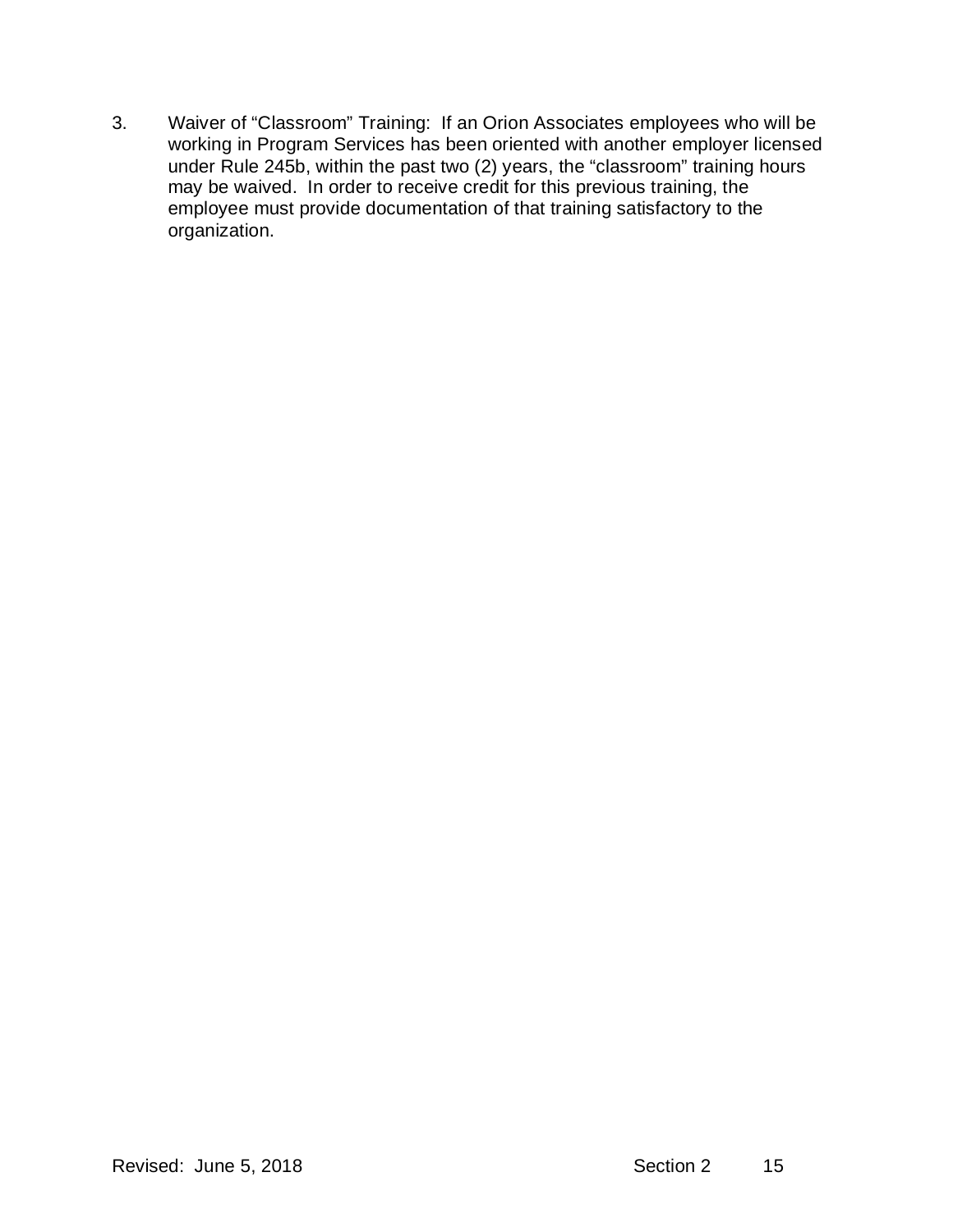## H. Initial Period of Review

- 1. Application: All new employees, all employees transferred into a title-change, all reinstated employees, and all employees promoted into a new position are required to undergo an initial period of review.
- 2. Duration: Unless employment terminates at the will of the employee or employer, this initial period of review is six (6) months in length. It begins on the employee's starting date and lasts for six (6) full months.
- 3. Evaluations: Performance evaluations may be done periodically during the initial period of review and/or at the end of it. They are done by the employee's immediate supervisor. Generally, one (1) performance evaluations is done on each new employee during the initial period of review. This evaluation takes place at Six (6) Months.
- 4. Expectations for All Employees: During this entire period, employees are expected to meet or exceed the demands placed on them by their supervisor in the performance of their job description and in the completion of their orientation training. At a minimum, new employees need to affirmatively demonstrate the following:
	- a. Attitudes and beliefs compatible with the philosophy and mission of the organization;
	- b. Effective and acceptable work habits, including attendance, punctuality, timely completion of work and training requirements, adherence to infection control techniques, and thoroughness and quality work performed;
	- c. A willingness and ability to perform all assigned tasks, and to be flexible while doing so;
	- d. An ability to be creative and expand upon the listed duties;
	- e. When required by their position, an ability to communicate well when speaking and writing;
	- f. Behavior compatible with the delivery of quality services to the consumers served by Orion Associates and Zenith Services.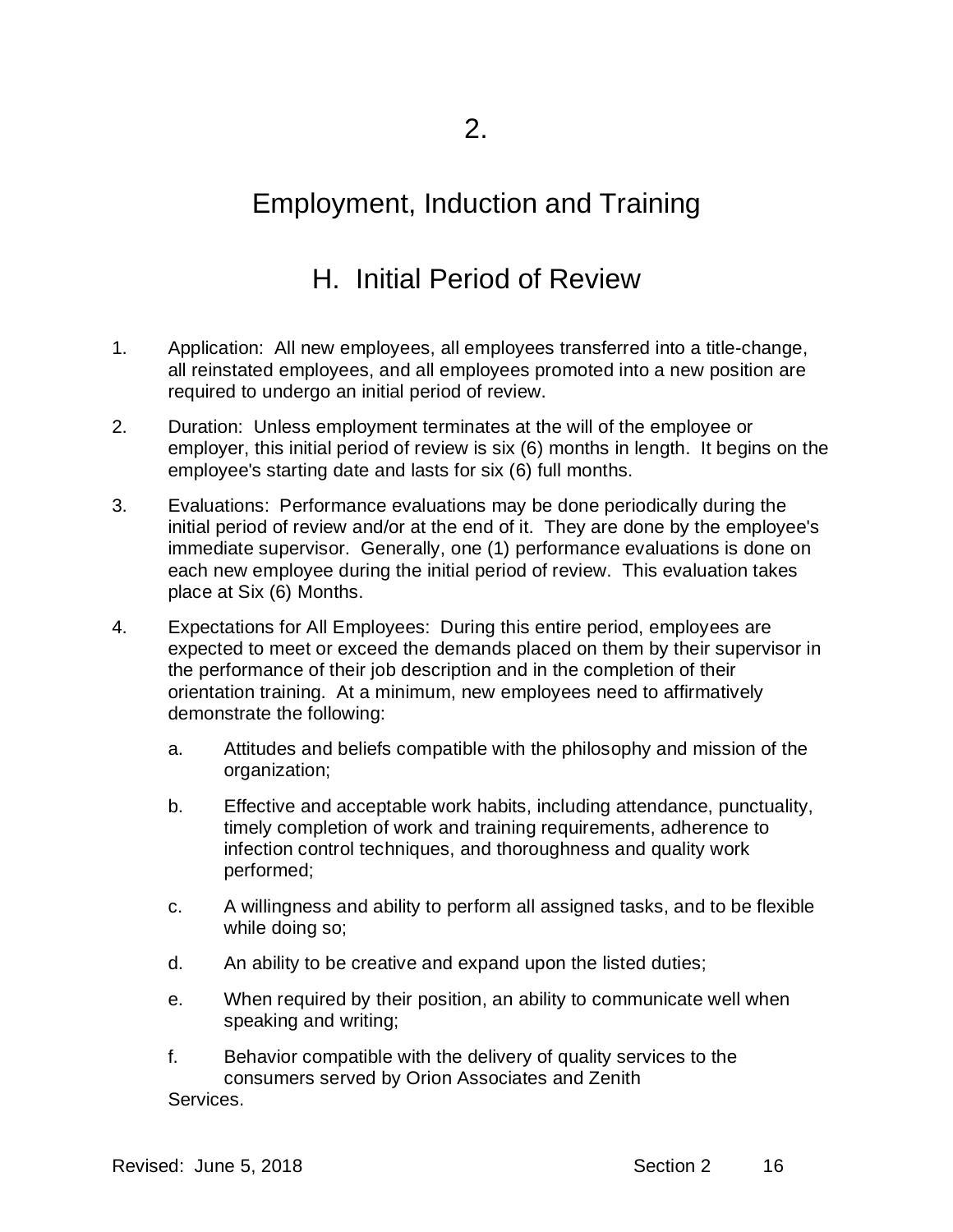- 5. Expectations for Supervisors: During supervisors' initial period of review, they are expected to meet or exceed the demands placed on them by their supervisor in all those areas listed above in Personnel Policy 2. H. 4., as well as in the performance of their job description, the completion of their training, and in meeting their role as a supervisor.
- 6. Benefits: During this initial period of review, benefits accrue at the eligible rates.
- 7. Supervisory Documentation: During this initial period of review, employees' supervisors may document any and all performance-related information as needed to evaluate effectively employees in their new positions. This information may be maintained in each employee's Personnel Record. This information may or may not be shared with the employee before and/or after being added to the Personnel Record, as decided by the Chief Administrative Officer.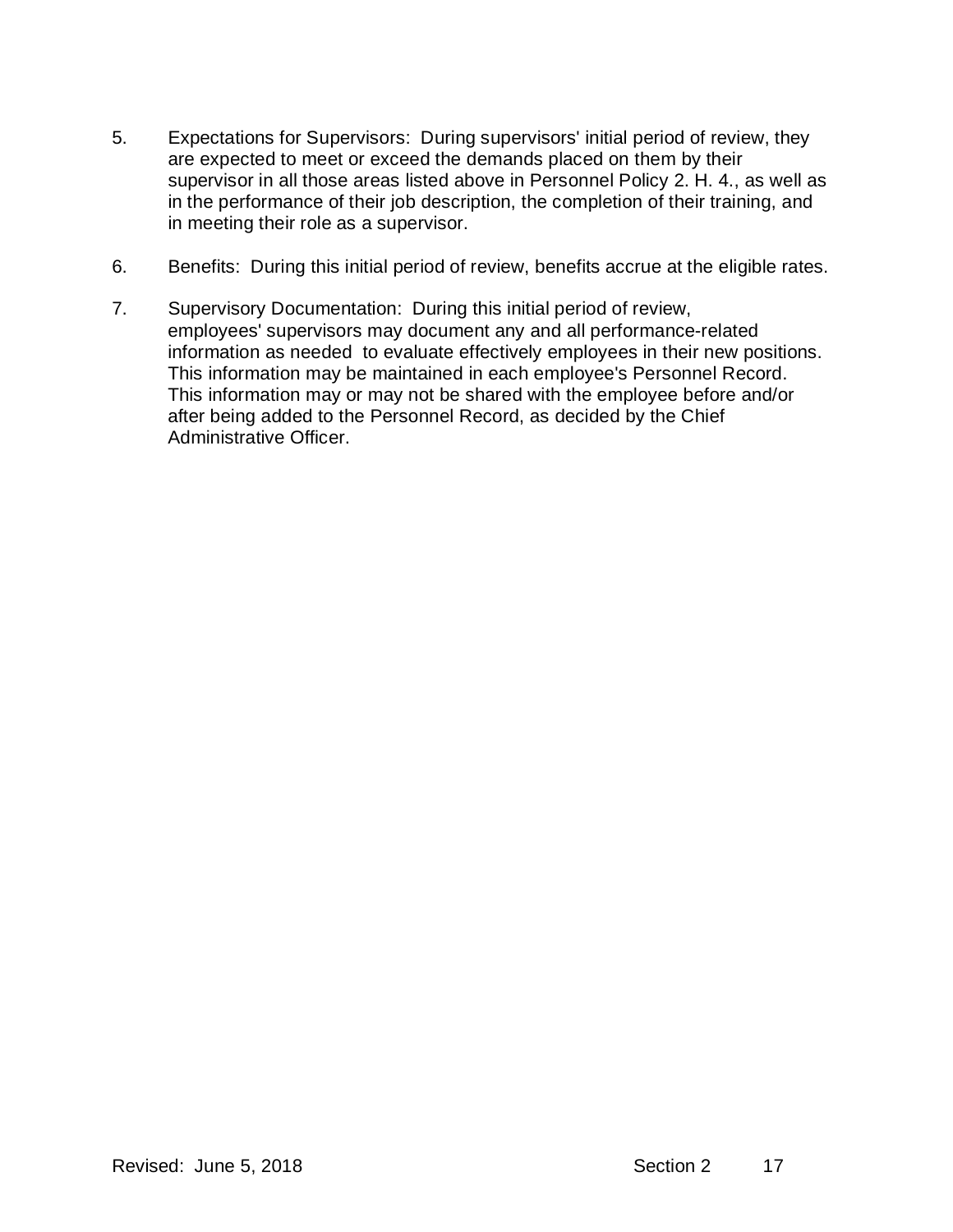## I. Employee Classifications

- 1. Method: Every employee in the organization is assigned a classification or subclassification, a job description, and a job title. These are used to define status, pay, benefits and other employment information.
- 2. Responsibility: It is the responsibility of the Chief Administrative Officer to assure this is done correctly, and that all employees understand and agree to their individual status in writing.
	- a. Authority: Only the Chief Administrative Officer may classify a position, re-classify a position, allocate a new position or eliminate an existing position.
- 3. Classifications: Every employee in the organization is assigned a classification. This includes classification as a regular or a temporary employee. Such employees may be eligible for benefits .
	- a. Regular Employee: An employee who maintains continuous regular employment. Such employees are further classified as either Full-Time or Part-Time.
	- b. Temporary Employee: An employee who is engaged in work Full-Time or Part-Time with the written understanding that their employment may be terminated as of a specific date or upon completing a specific assignment. If subsequently hired as a regular employee, their length of service is decided by the start date of their temporary employment status.
- 4. Work Status: Except where other agreements apply, regular or temporary employees are further classified as one of the following:
	- a. Full-Time Employee: An employee who customarily works a minimum of thirty-five (35) hours weekly. Such employees are eligible for benefits.
	- b. Part-Time Employee: An employee who customarily works less than thirty-five (35) hours weekly. Such employees are not eligible for benefits.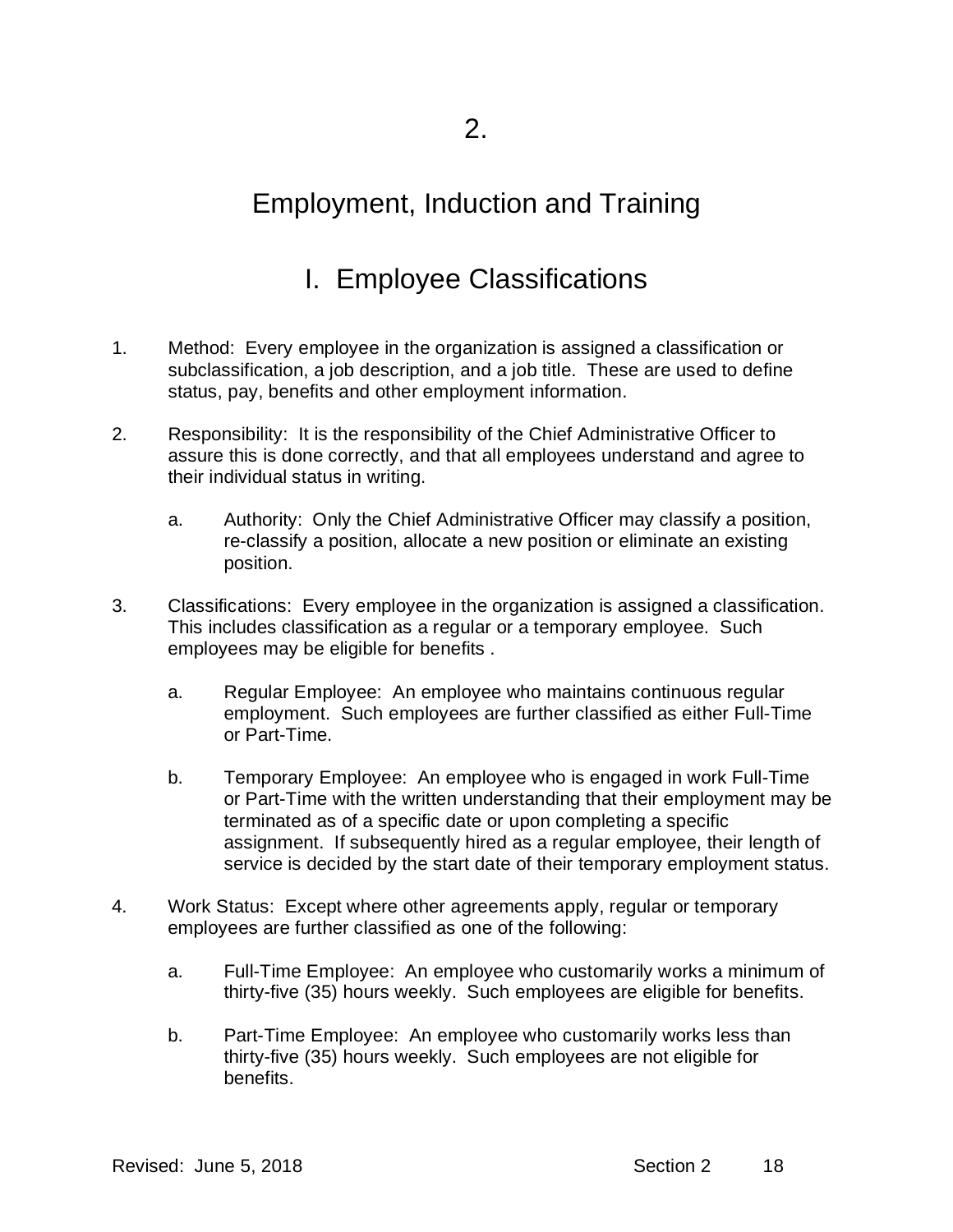- c. Sixteen (16) and Seventeen (17) Years Old Employees: Orion Associates may elect to hire employees who are sixteen (16) or seventeen (17) years old.
	- 1. These employees will be subject to the following employment restrictions:
		- a. These employees' work hours must not violate Department of Labor regulations and local curfew laws.
		- b. These employees will not work Night shifts.
	- 2. When an individual employee becomes eighteen (18) years old, the preceding restrictions will no longer apply.
- d. Telecommuting: Telecommuting is a management tool that provides flexibility in meeting customer needs and business goals. This policy is intended to establish and implement telecommuting plans, establish guidelines to ensure consistency, and provide Orion Associates with flexibility to address specific needs.

The creation and assignment of telecommuting positions are made solely by the organization's Officers.

Telecommuting involves an employee using a set of technologies to perform job responsibilities at more than one of the company's office locations or at a home office. Telecommuting is voluntary and may be terminated at any time by either the company or the employee. Advance notification of the termination may be required to ensure adequate space is available and employee schedules are maintained.

Employees must comply with state and federal laws and company policies, procedures and processes while telecommuting. Failure to comply may result in the loss of the telecommuting privileges and/or disciplinary actions.

Duties, obligations, responsibilities and conditions of employment with the Company remain unchanged including salary, retirement benefits and other company provided benefits.

Telecommuting arrangements will comply with appropriate state and federal laws including the Fair Labor Standards Act (FLSA).

Telecommuting is not intended as a substitute for dependent or elder care of the employee.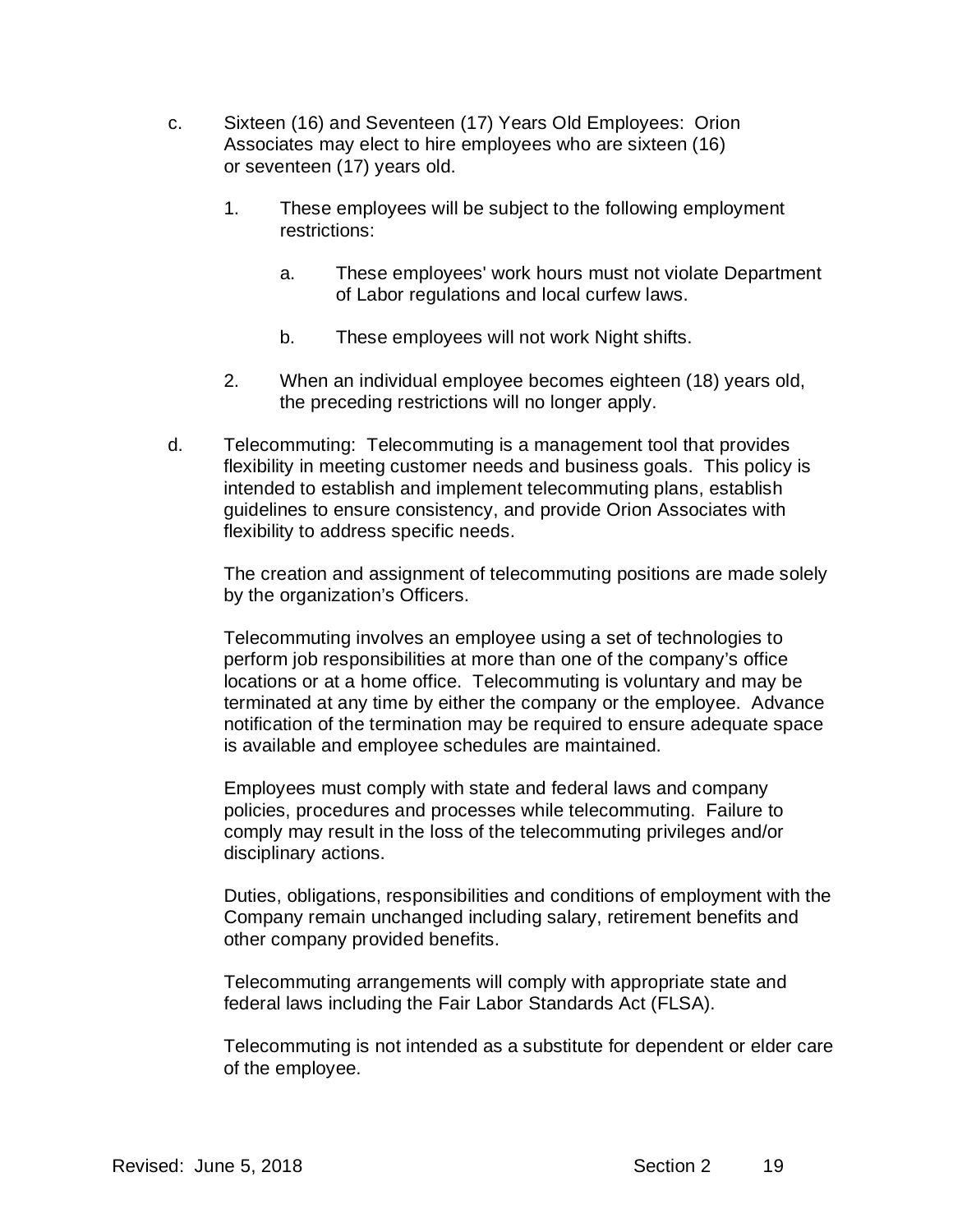Telecommuting must not result in excessive additional work for staff at the company offices.

Employees who telecommute may not receive any advantage or disadvantage regarding position upgrade or promotion because of telecommuting.

Supervisors are to develop parameters and the process for participation in the telecommuting program to ensure that employee requests are given proper consideration and that the company's needs are met. Supervisors are to assess each request on a case-by-case basis.

The supervisor must consider, at least, the following factors:

- 1. Needs of the work unit
- 2. Employee's work duties
- 3. Cost and who pays
- 4. Adequate supervision of the employee
- 5. Employee's current and past job performance
- 6. Expectations for future performance by the employee
- 7. Positive or negative effects on customer service
- 8. Positive or negative effects on the rest of the unit, division, facility or agency
- 9. Availability of equipment and work space
- 10. Ability to measure the work performed
- 11. Demonstrated work skills, such as time management, organization skills, self-motivation and ability to work independently
- 12. Additional parameters developed to address unique circumstances
- 13. Seniority is not a basis for selecting employees to participate
- 14. If the supervisor denies an employee's request to telecommute, the supervisor must give the employee the decision in writing, stating the reason for the denial.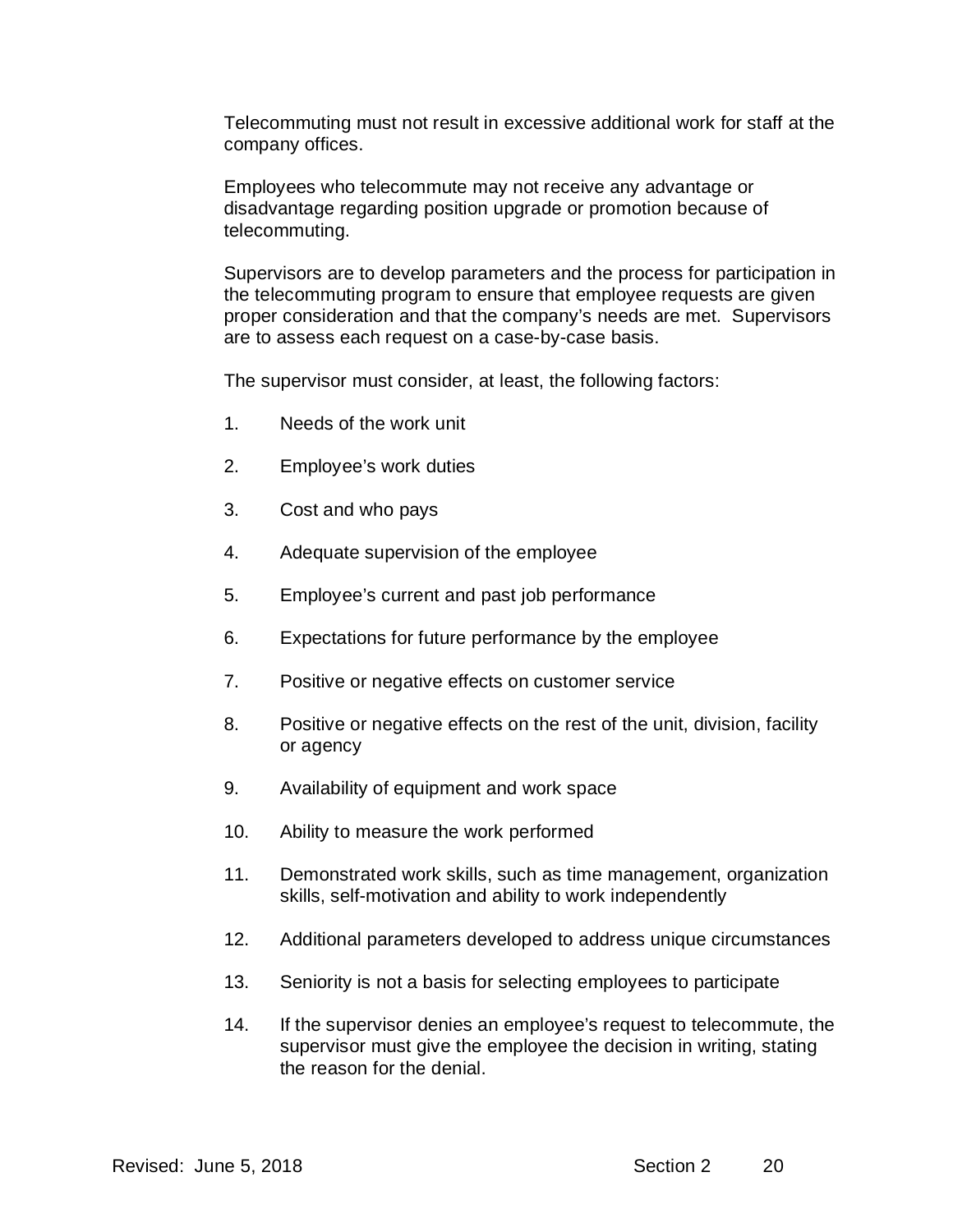The supervisor and employee shall determine the work schedule. The work schedule and hours of work shall be consistent with the requirements in the applicable department. Telecommuting employees are to attend all work-related meeting unless previously excused. Meetings may be scheduled with short notice to the employee. Telecommuting employees must notify the company offices if they leave their home office during scheduled work hours.

A telecommuting employee who is scheduled to work at a home office on a day declared a weather emergency is expected to work as scheduled.

The company, at its sole discretion, may pay for equipment, telephone lines and installations at the home office. This may include the payment of monthly bills or a portion thereof.

The supervisor must notify those responsible for technology of any equipment used by the telecommuting employee at the home office. The notification must include the employee's name, department and equipment's description and serial number. When the employee returns the equipment, the supervisor must give those responsible for technology the required equipment's information.

Employees who use their personal equipment are responsible for the maintenance and repair of the equipment. The company is responsible for the maintenance and repair of company equipment. If equipment malfunctions, the employee must notify their supervisor promptly. If the malfunction precludes an employee from performing work assignments, the employee may be assigned another project or be required to return to the company offices.

Telecommuting employees must return any equipment, software, products, documents and data if they terminate their employment with the company, they go on an extended leave of absence or the telecommuting arrangement is ended.

Equipment, software, data, supplies and furniture provided by the company for use at the home office are:

- 1. For the purposes of conducting the business of the company only
- 2. Not to be used by non-company persons
- 3. Not to be used for personal purposes
- 4. The Company owns any software products, documents, reports or data created as a result of work-related activities.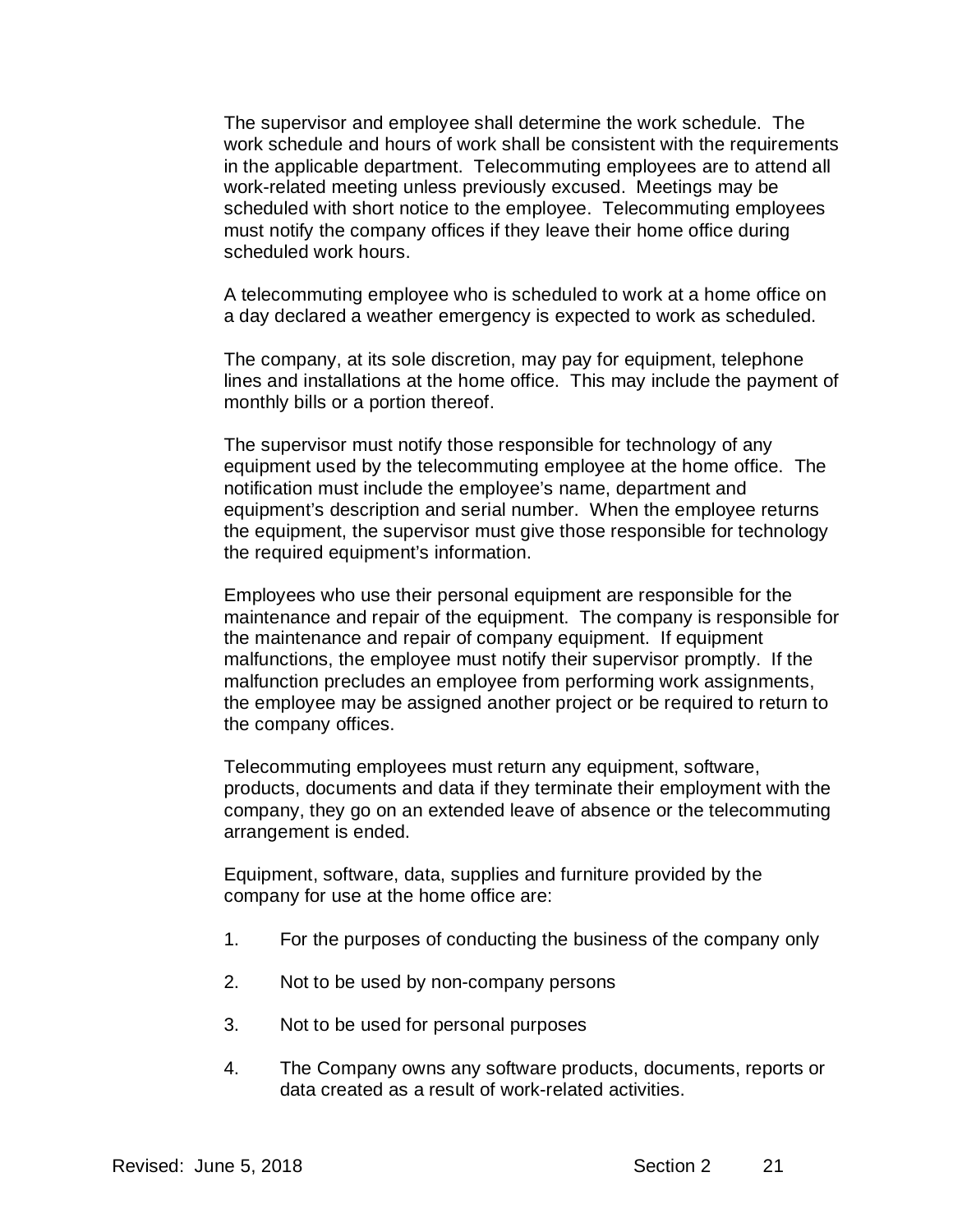The telecommuting employee must take precautions to ensure hardware and software integrity.

Telecommuting employees may take restricted-access material out of the company offices only with their supervisor's prior approval.

Telecommuting employees must follow the policies of the company regarding privacy and confidentiality when working at the home office. Failure to comply with said policies may result in the loss of the telecommuting privileges and/or disciplinary actions up to and including discharge. Violations may also result in criminal and or civil litigation.

Telecommuting employees must protect the privacy and confidentiality of all company data when at their home office or transferring the data to and from the home office and company offices. For instance, employees must restrict access to confidential and private data by family members and others. Supervisor and employee must agree on protection processes. Telecommuting employees must follow data retention and disposal procedures.

Telecommuting employees must designate a work space as their home office. This work space is subject to the supervisor's approval. The home office must accommodate any equipment used for work. Employees must protect the work space from hazards and dangers that could affect the equipment and themselves. Upon advance notice, representatives of the company may make onsite visits to home offices to determine suitability, that the home office is safe and free from hazards, and to verify the physical location of equipment.

For the purpose of workers compensation, home office spaces are an extension of the office work location during designated work hours only and for employee only. If injured while working at the home office and during designated work hours, the employee must report the injury to their supervisor immediately.

The Company is not responsible for third-party injury or property damage that occurs at the home office or as a result of company equipment. The company is not responsible for insuring equipment. Employees must take steps to minimize damage or theft of equipment at the home office. The company is not liable for any damage or theft of employee-owned equipment.

Employee is responsible for federal or state tax implications arising from telecommuting.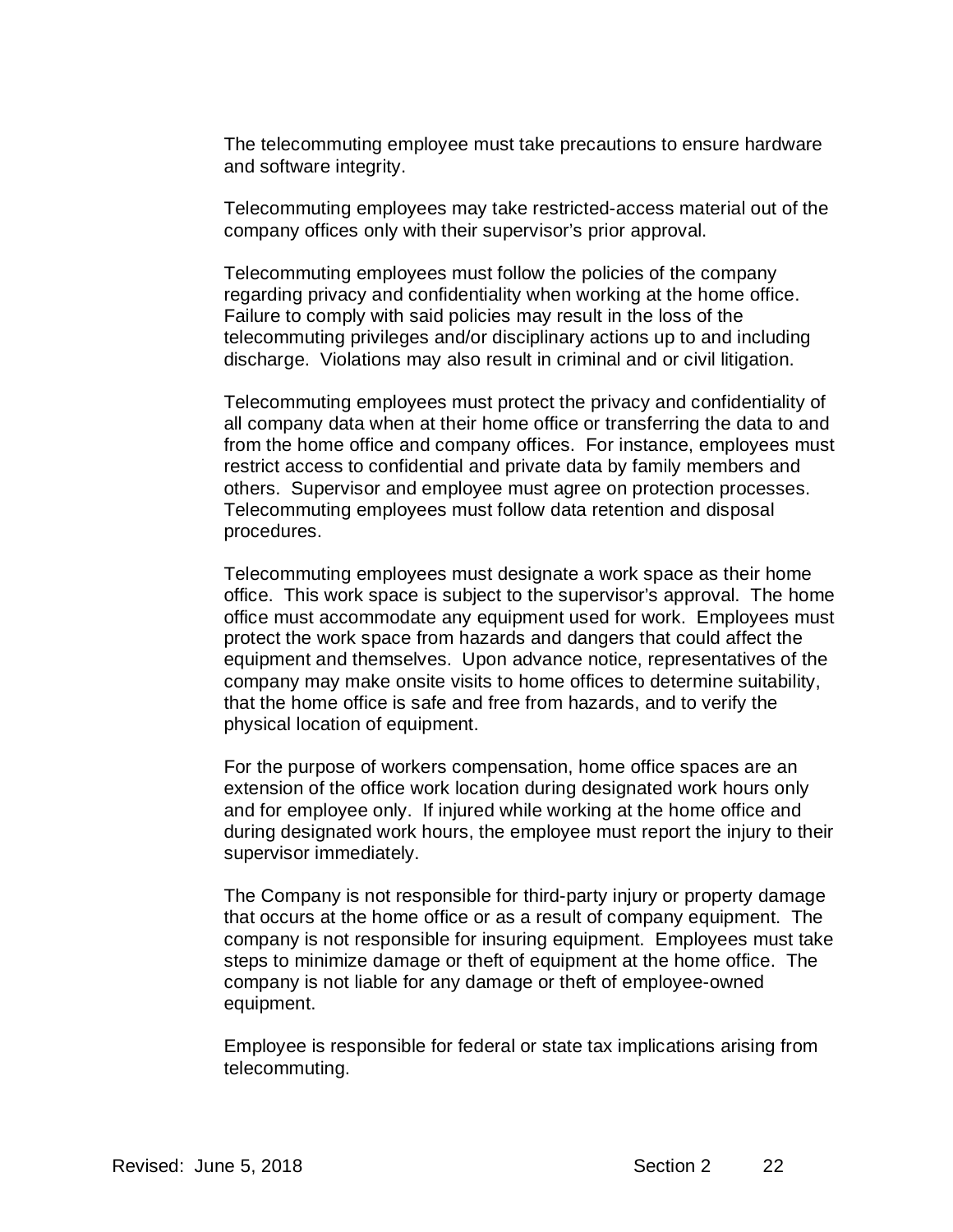The employee's performance will be measured by objectives and results. Conditions of reportability will not differ from what is expected of employees at the company office except there may be additional reports required of telecommuting employees.

Employees shall obtain supplies needed for the home office through the normal supply procurement procedures. Employees must obtain prior approval from their supervisor to incur expenses. The company will reimburse employees for approved expenses according to relevant policies and plans. Mileage between the home office and the company offices is commute mileage and not reimbursable.

Employees and their supervisors must document their agreements in writing using the Telecommuting Agreement.

An employee who disagrees with the supervisor regarding issues relating to telecommuting may refer the issues to the next level of supervisors.

- 5. Payroll Status: In addition, an employee is further classified as one of the following:
	- a. Non-Exempt Employee: An employee who is hired in any position in which the organization must pay a predetermined hourly wage or salary, and meets the Department of Labor (D.O.L.) non-exempt status requirements.
	- b. Exempt Employee: An employee who is hired in any position in which the organization pays a predetermined salary, and meets the Department of Labor (D.O.L.) exempt status requirements. The organization recognizes the following Full-Time positions as Exempt:
		- 1. Chief Executive Officer
		- 2. Chief Administrative Officer
		- 3. Chief Operations Officer
		- 4. Chief Financial Officer
		- 5. Director of Finance
		- 6. Payroll and Accounts Receivable Manager
		- 7. Accounts Payable Manager
		- 8. Human Resources Associates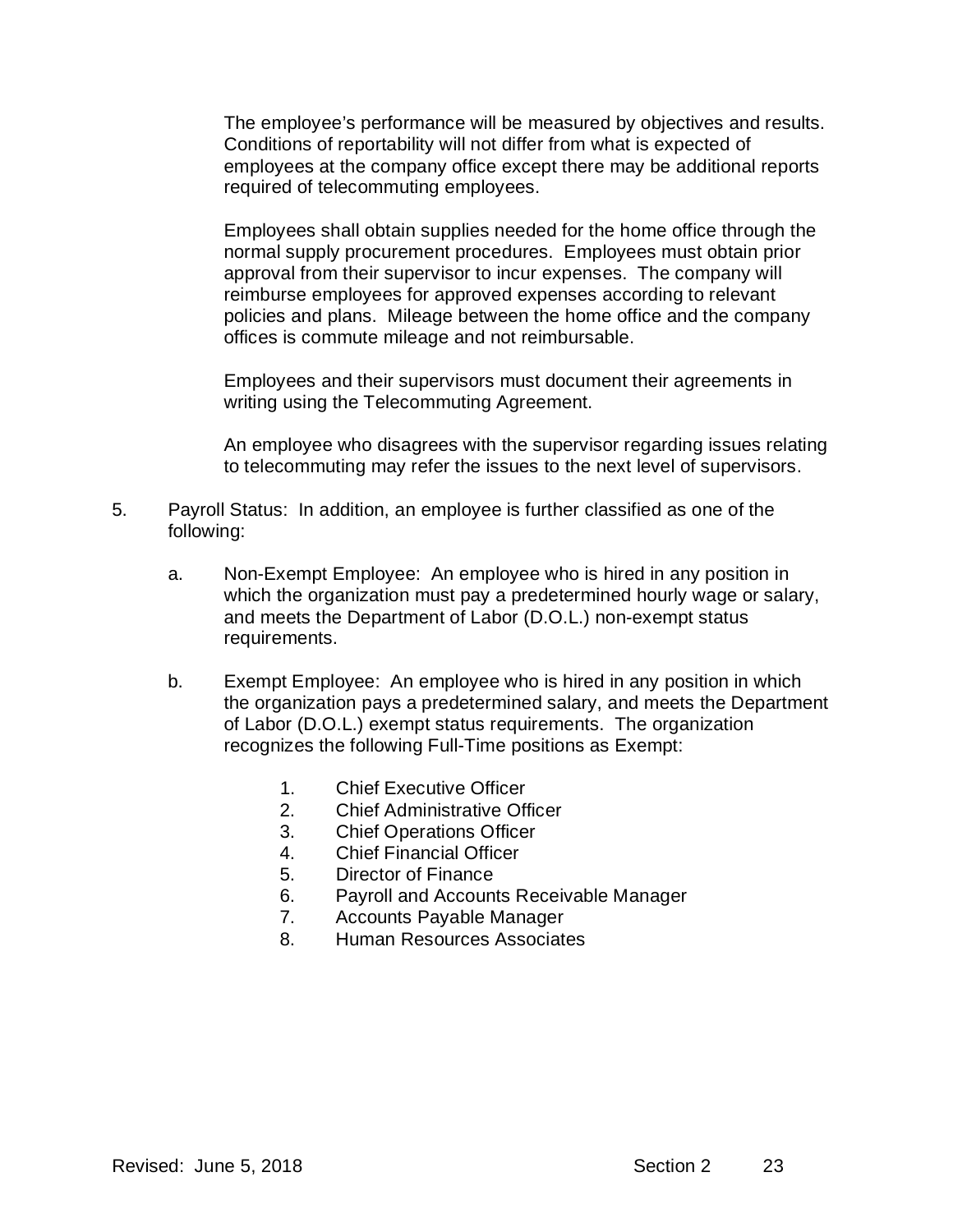#### Employment, Induction and Training

## J. Chain of Command

- 1. Method: All employees will report to their direct supervisor. All employees follow the established Orion Associates Chains of Command.
- 2. Organization: The following levels of supervision are established in accordance with Orion Associates organizational structures.
	- a. The following Orion Associates employees report to the Board of Directors:
		- 1. Chief Executive Officer
	- b. The following Orion Associates employees report to the Chief Executive Officer:
		- 1. Chief Administrative Officer
		- 2. Chief Operating Officer
		- 3. Chief Financial Officer
	- c. The following Orion Associates employees report to the Chief Administrative Officer:
		- 1. Human Resources Directors
	- d. The following Orion Associates employees report to the Human Resources Directors:
		- 1. Human Resources Directors
		- 2. Human Resources Managers
		- 3. Human Resources Associates
		- 4. Human Resources Administrative Assistants
	- e. The following Orion Associates employees report to the Human Resources Managers:
		- 1. Human Resources Associates
		- 2. Human Resources Administrative Assistants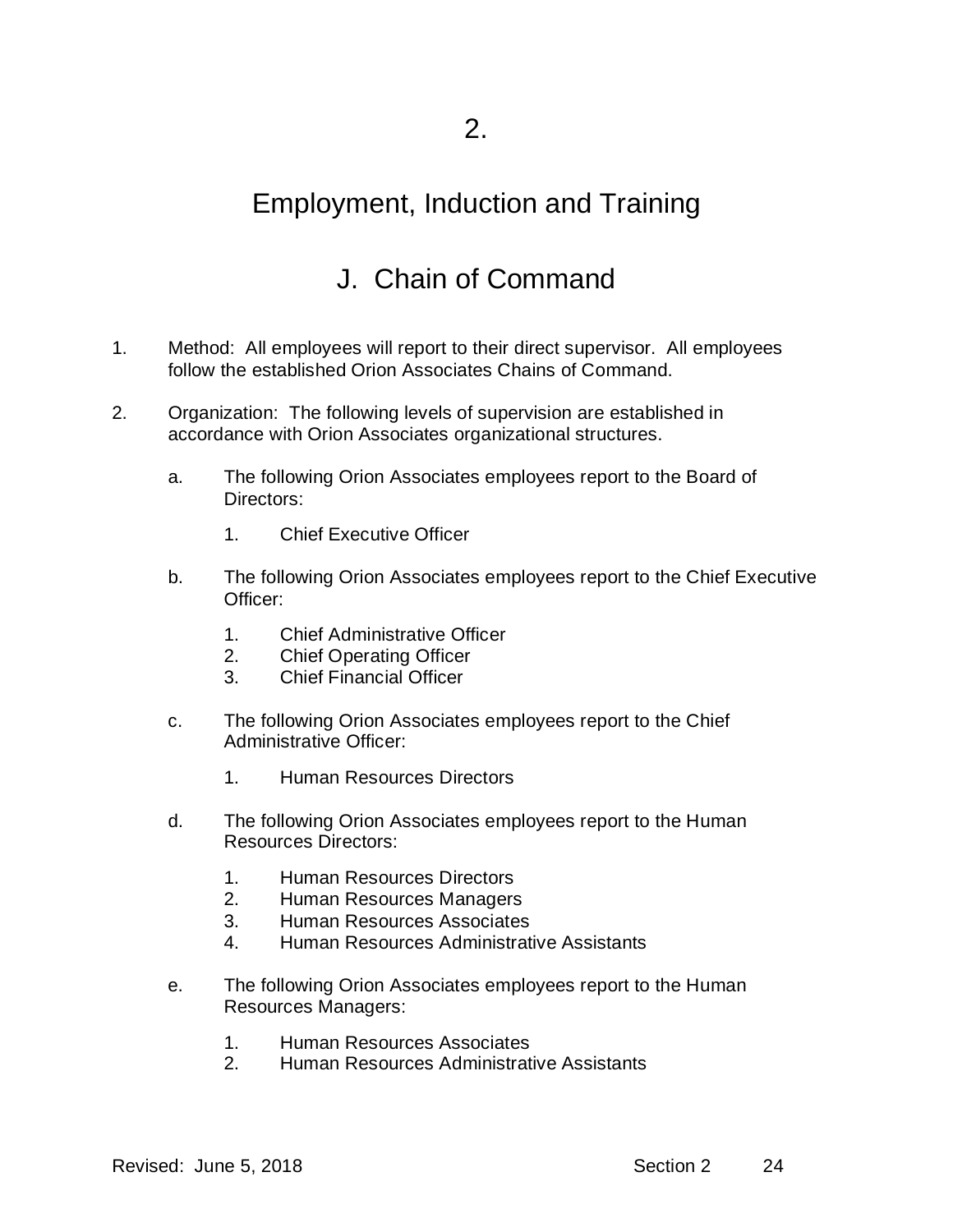- f. The following Meridian Services employees report to the Chief Operating Officer of Orion Associates:
	- 1. Program Administrators
- g. The following Orion Associates employees report to the Chief Financial Officer:
	- 1. Director of Finance
	- 2. Payroll and Accounts Receivable Manager
	- 3. Accounts Payable Manager
	- 4. Accounts Specialist
	- 5. Accounting Assistant
- h. The following are not supervisory positions:
	- 1. Director of Finance
	- 2. Payroll and Accounts Receivable Manager
	- 3. Accounts Payable Manager
	- 4. Accounts Specialist
	- 5. Accounting Assistant
	- 6. Human Resources Associates
	- 7. Human Resources Administrative Assistants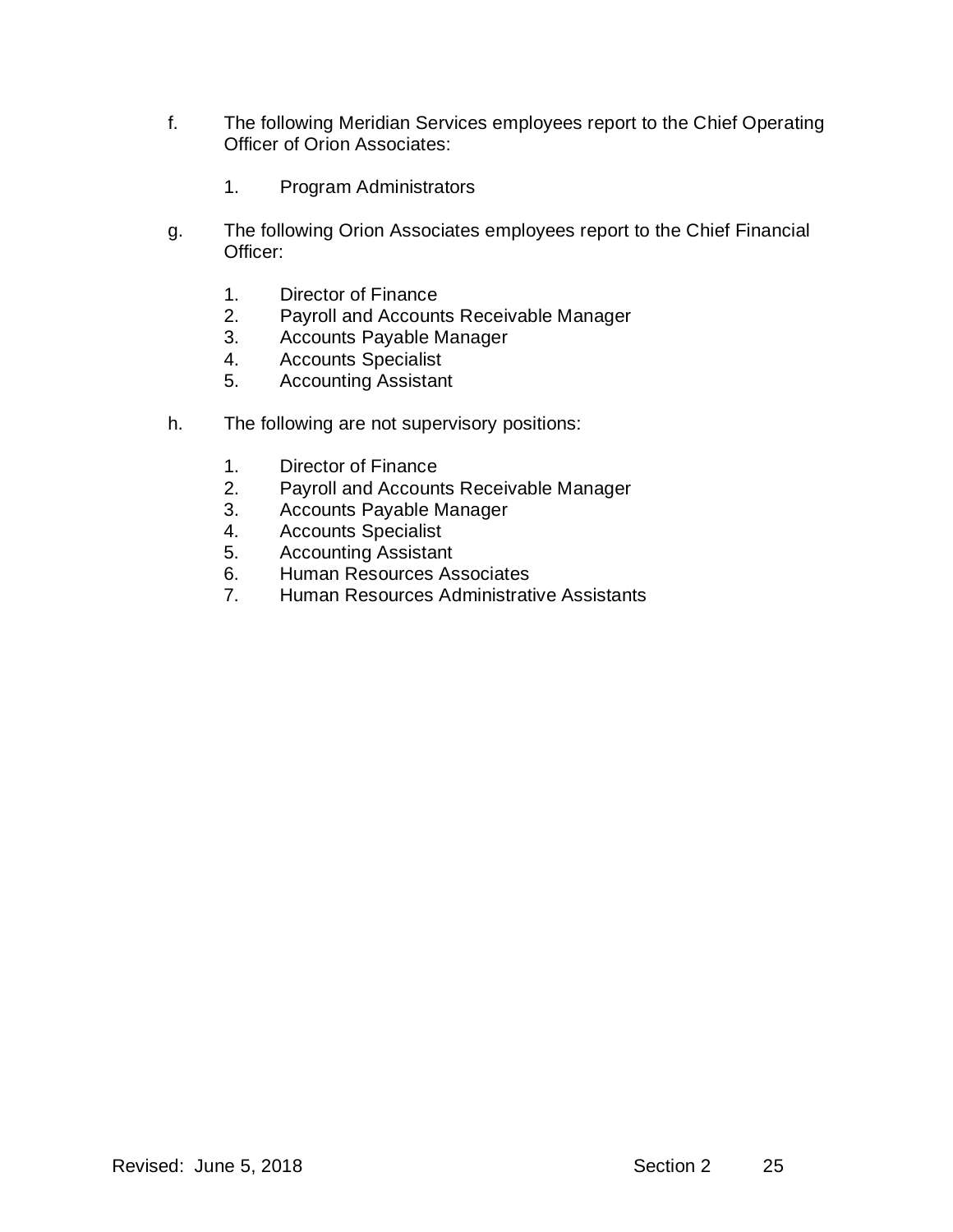#### Hours of Work and Attendance

## A. Work Schedules

- 1. Non-Exempt Employees: These employees are expected to work only the number of hours scheduled each week for their position. They are expected to work those days and hours approximating a master schedule coordinated by the employee and their supervisor.
	- a. Hours / Overtime Rate: Where overtime hours are authorized and approved ahead of time by the employee's supervisor, the rate of pay is time and one-half (1-1/2), based on a calendar week period of forty (40) hours. Only hours in excess of forty (40) are at the time and one-half (1- 1/2) rate. A calendar week begins and ends at 12:00 midnight on Saturday.
	- b. Time Schedules / Work Locations: Time schedules may vary from week to week. Work locations and schedules may also vary according to the needs of the organization as a whole. Employees must be flexible in meeting any schedule changes.
- 2. Exempt Employees: These employees are expected to work the number of hours needed to successfully discharge their duties and responsibilities. They are expected to work those days and hours approximating a master schedule approved by their supervisor to meet organizational needs. Work locations may also vary according to the needs of the organization.
	- a. Minor Deviations: Minor deviations made in a master schedule to meet operational needs may be done by the employee. Minor is defined as any hours of a normal work day.
		- 1. Adjustment: In these cases, exempt employees may adjust their current schedule, if the workload permits, so that those additional hours average a normal master schedule during or within the next pay period.
	- b. Major Deviations: Major deviations made in a master schedule must be approved, giving a reasonable notice ahead of time, by the employee's supervisor.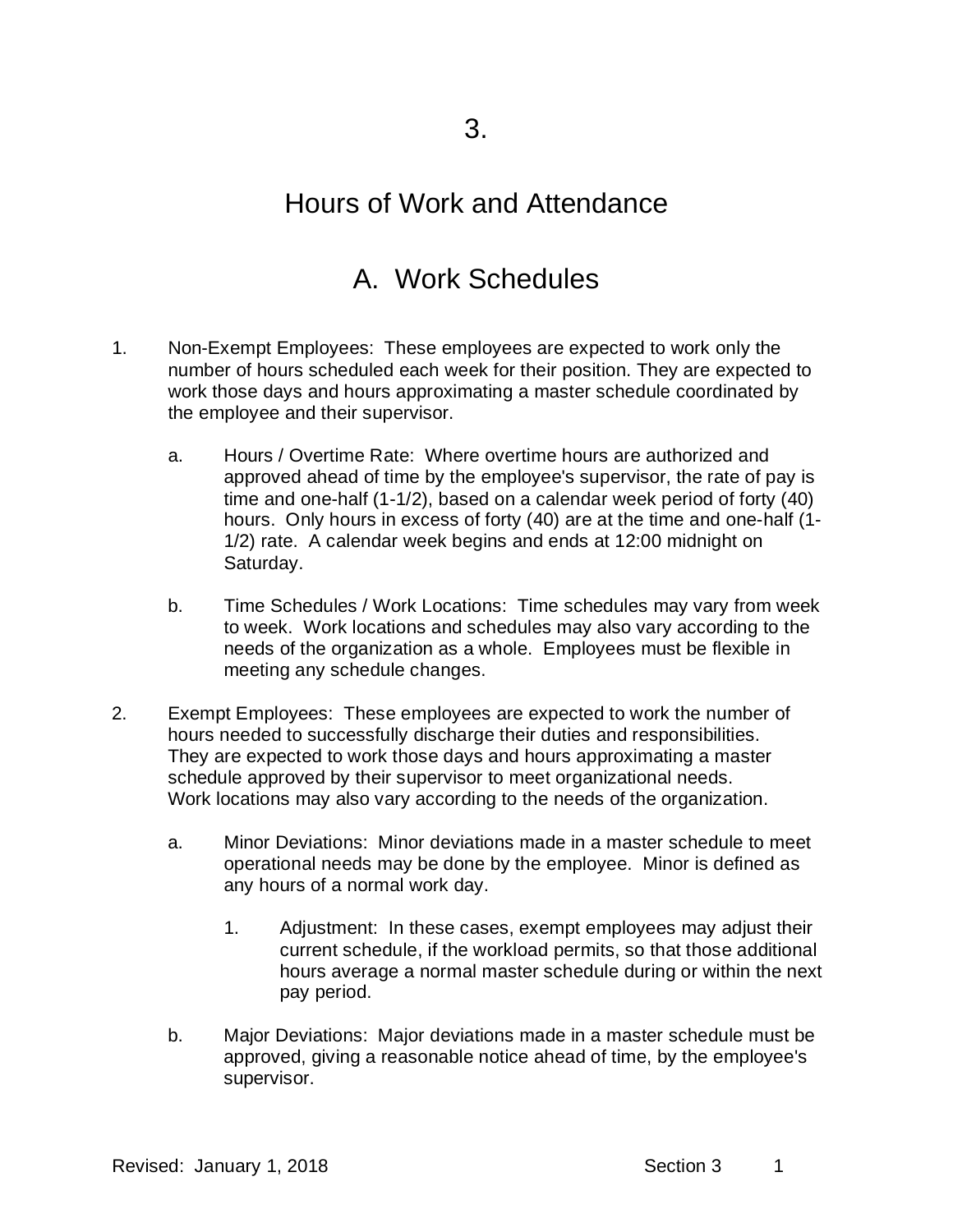3. Worksite: Orion Associates recognizes the importance of and values the presence of its employees in its office buildings. Therefore, it is Orion Associates' policy that employees perform their work from the office space provided by Orion Associates. This practice allows for junior employees to have immediate access to senior employees in order to provide them with modeling, mentorship and support. It also demonstrates an understanding of and solidarity with company colleagues who must work in the field in support of the people we serve. It is Orion Associates' policy, therefore, that all employees perform their duties at company buildings.

There are three limited exceptions to this policy which may only be granted by management.

- a. Formal Agreement: Specific, senior employees were previously granted a special arrangement by which they would work part of their time in one of the Metropolitan offices and part of their time at home each week due to the closing of the Saint Cloud office.
- b. Remote Hires: Orion Associates, in limited situations, hires employees to work in geographical regions that are beyond a reasonable commuting distance, as determined in management's sole discretion, to the company offices. These employees are hired with the understanding that they will work from their homes and will not be provided with office space in the company's office buildings. They will, however, be required to meet certain requirements as established by management and attend occasional meetings at the company offices.
- c. Supervisor Approved Partial Days: In the limited circumstances that an employee is scheduled to attend an early morning meeting that is closer to their home than to their office or if an employee is scheduled to attend a late afternoon meeting that is closer to their home than to their office, an employee may request supervisory approval to be allowed to work at home before the morning meeting or at home after the afternoon meeting. A request for supervisory approval must be made and granted for each such meeting.

Employees acknowledge that any and all worksite exceptions are specifically subject to permission, denial, modification and/or termination at any time and for any reason, with or without notice, and all decisions relating to worksite exceptions are solely within the discretion of management.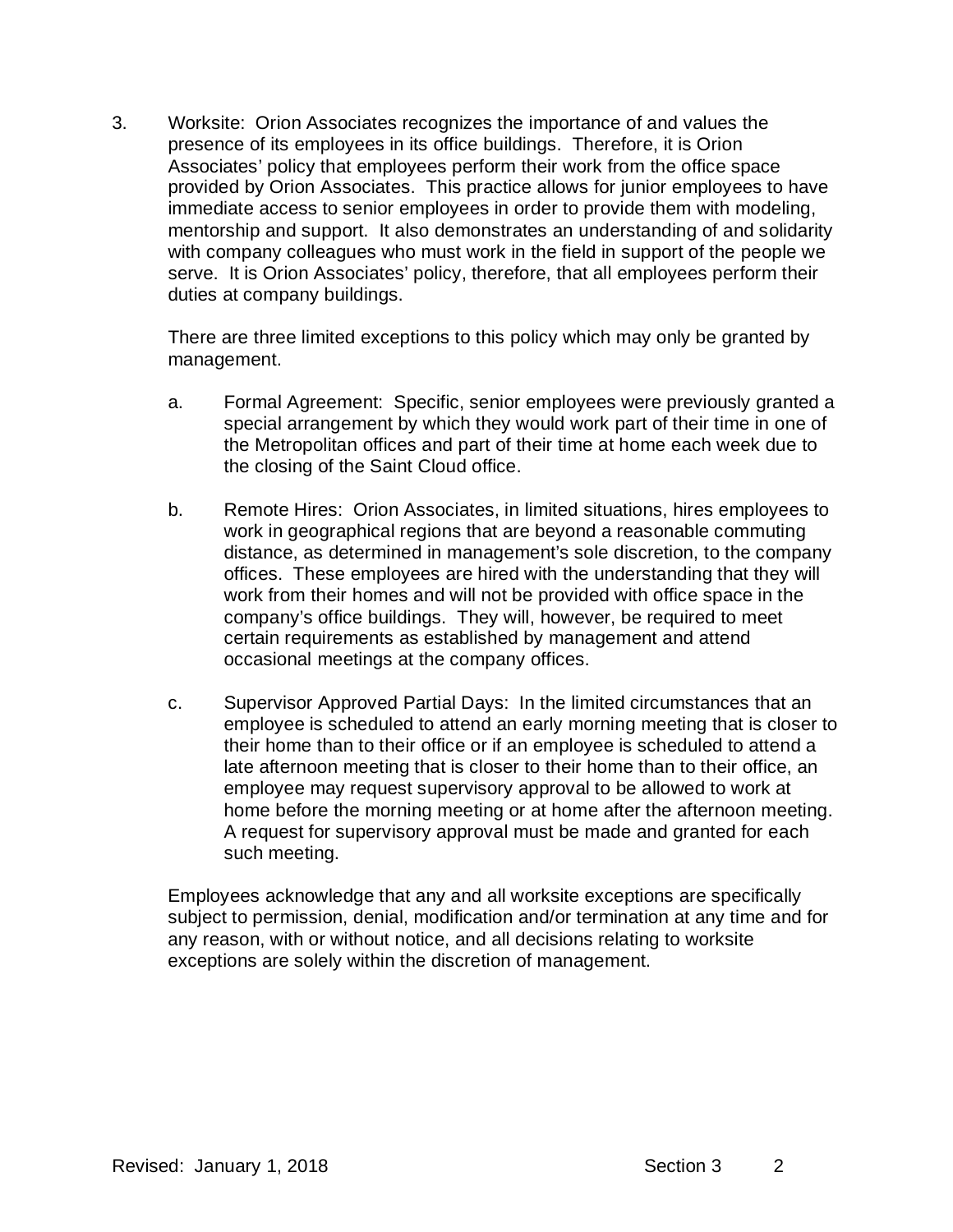#### Hours of Work and Attendance

### B. Work Attendance

- 1. Responsibility: Each employee is responsible for being in attendance every scheduled work day.
- 2. Authorized Absence: This occurs when an employee notifies their supervisor ahead of time of any absence, lateness or early departure from their scheduled hours for an acceptable reason. The supervisor must approve it for it to be excused. If an employee arranges a schedule switch or change, they must receive their supervisor's approval.
- 3. Unauthorized Absence: This occurs when an employee does not notify their supervisor ahead of time, four (4) hours or more, of any absence, lateness or early departure from their scheduled hours, or the action is not approved, including leaving before their replacement arrives.
- 4. Attendance Rule: An employee's authorized and unauthorized absences which have a detrimental affect on the ability to carry out the mission of any one or more locations, functions, operations or units within the organization will be considered to be unsatisfactory performance by the employee, who will be subject to dismissal.
- 5. Non-Work Related Activities: Approval by an employee's supervisor must be obtained when non-work related activities are engaged in during scheduled work time unless the specific position held by an employee allows for such activities once duties are completed. These positions are identified by the Chief Administrative Officer.
- 6. Conditions for a Return to Work: When employees are absent from work due to illness or injury, a request for a statement from a medical doctor or other health professional permitting the return to work, and stipulating any work restrictions on an employee's ability to perform assigned tasks, may be requested by the Chief Administrative Officer. Failure to provide such a statement may delay a return to scheduled work.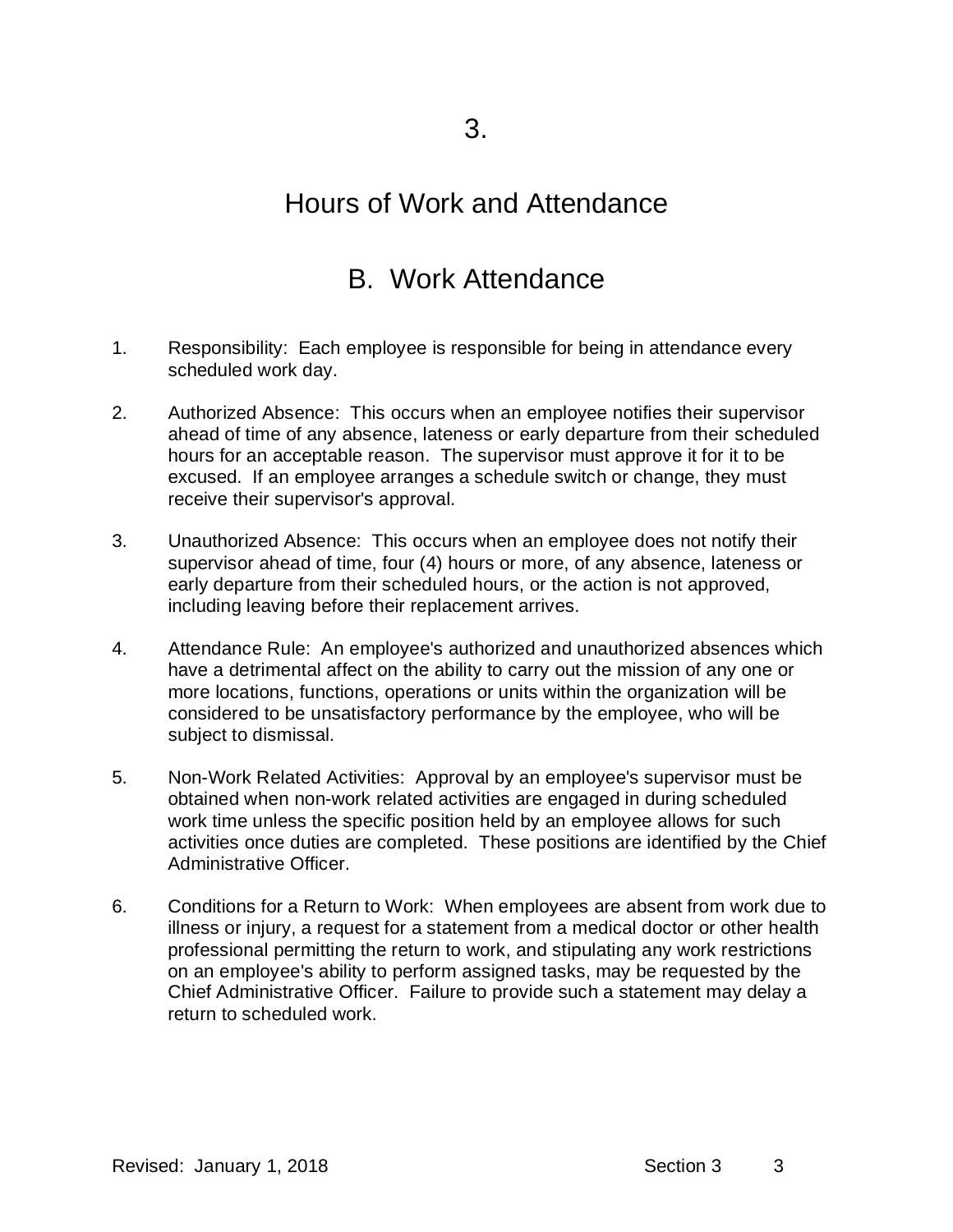- 7. Record Keeping: The organization has established record keeping rules. All non-exempt employees are expected to follow these rules:
	- a. Corrections: Any error or accidental omission on payroll records which requires correction may be made only by the employee's supervisor and payroll personnel.
	- b. Recording: A failure to attend work on a scheduled work day must be accurately recorded as such; lateness or early departure must be accurately recorded as such; leaving the work place during scheduled working hours for reasons other than work related business must be recorded out when leaving and recorded in when returning.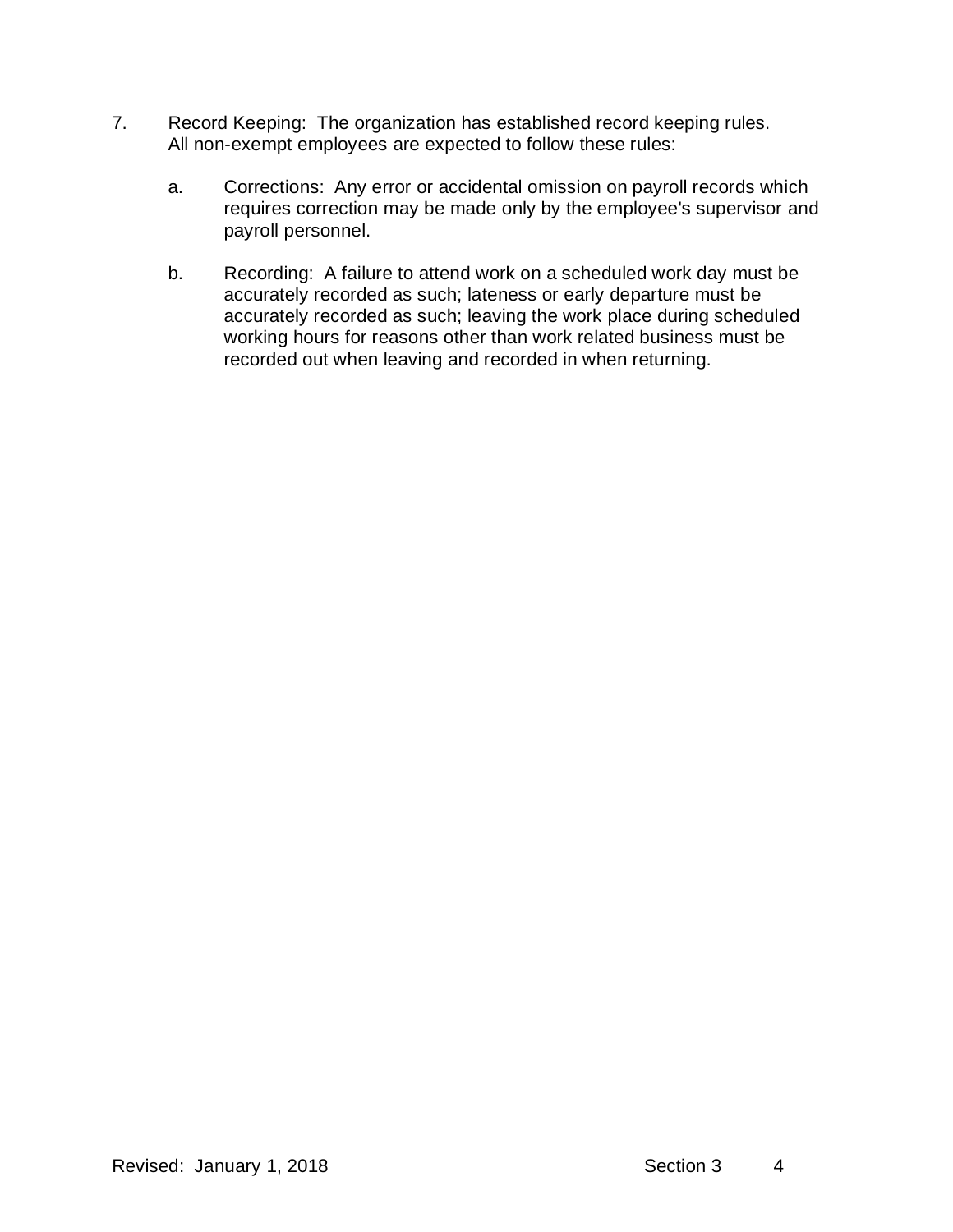## Wage and Salary Administration

# A. Wage and Salary Administration

- 1. Responsibility: It is the responsibility of the Chief Administrative Officer of Orion Associates, in consultation with the Chief Executive Officer of Orion Associates to establish a wage and salary administration plan. It is the chief responsibility of the Chief Administrative Officer to coordinate and carry out this plan.
- 2. Plan of Administration: The basic elements in this organization's wage and salary administration plan are the availability of funding, marketplace factors, and the most effective use of resources.
	- a. Pay Ranges: Newly hired employees receive the starting rate of pay for their position, according to the appropriate wage scale. Salaried employees receive the salary range for their position, based on their length of employment, experience and education, according to the salary guide.
	- b. Changes in Wage Due to Transfers or Work Assignments: An employee who transfers or is assigned to work in a program, other than that for which they were originally hired, either on a temporary or permanent basis, will receive the standard wage for the position to which they have transferred or is assigned to work, according to the appropriate wage scale. Management may communicate this change in wage to the employee, but is not obligated to do so. Employees are encouraged to inquire about potential wage changes when they transfer or are assigned to work in another program, either on a temporary or permanent basis.
	- c. Experience Credit: Employees may receive a wage higher than the starting rate of pay for their position.
		- 1. Internal: Hourly employees promoted or demoted to a new position may receive credit for the length of their experience with Meridian Services, Incorporated, in the determination of the hourly wage in their new position. Employees receiving six (6) months or more credit for the length of their experience with Meridian Services, Incorporated may receive a percentage wage increase, if appropriate, at the time of their Annual wage increases, until they are within the parameters of the appropriate wage scale.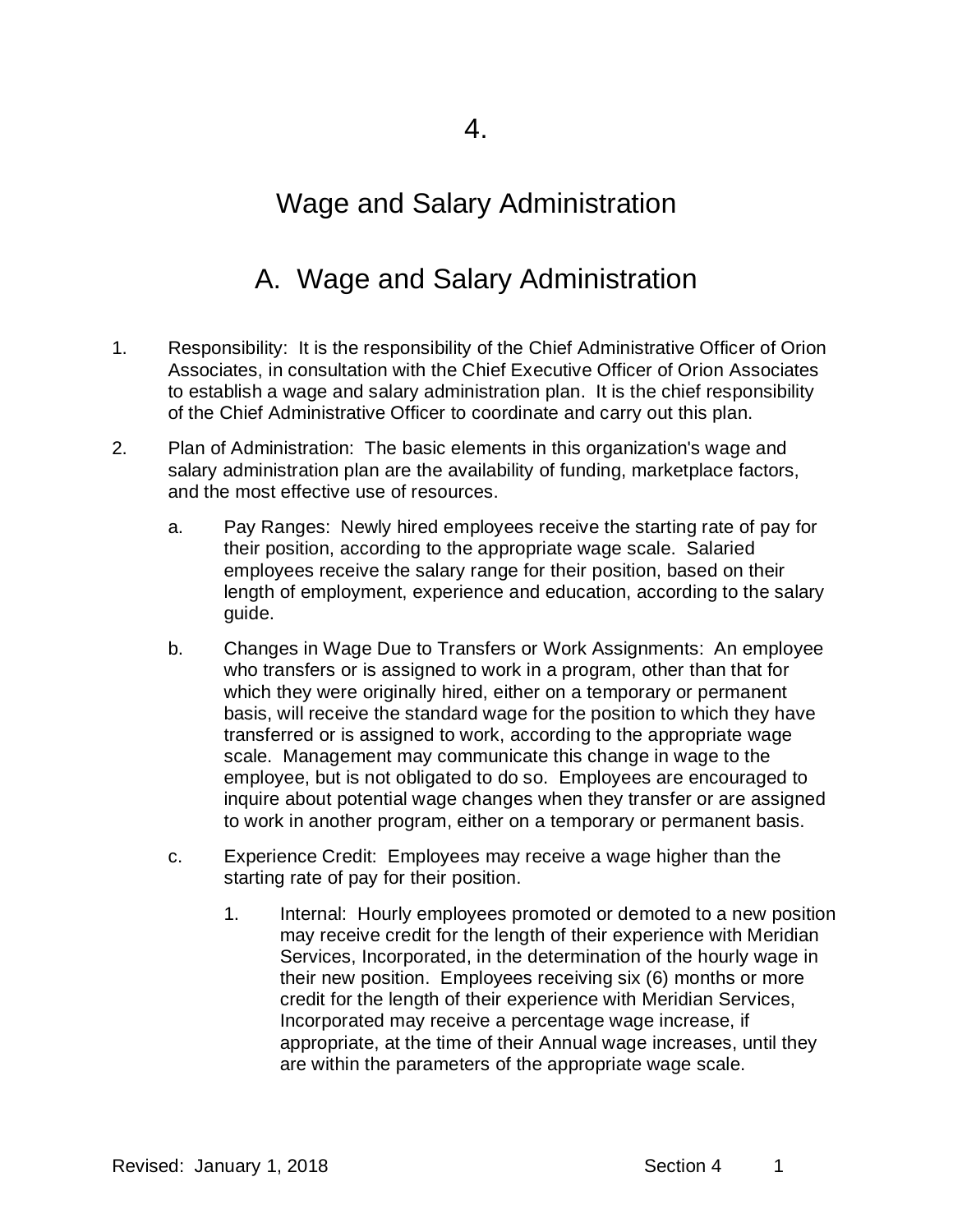- 2. External: When Orion Associates hires an employee from another company, the employee may be hired at their current rate of pay or at a rate of pay to which both parties mutually agree rather than the starting rate of pay for that position. Subsequently, they may receive a percentage wage increase, if appropriate, at the time of their Six (6) Month and Annual wage increases, until they are within the parameters of the appropriate wage scale.
- 3. Transfers from Meridian Services, Incorporated or Zenith Services, Incorporated: When a current Meridian Services, Incorporated or Zenith Services, Incorporated employee transfers to Meridian Services, Incorporated, or vice versa, that employee receives their current wage in their new position. Annual wage increases will occur for all positions on every July 1st, based on the Minnesota Cost of Living Increase (COLA).
- d. Established Range: No employee is paid more or less than the established wage or salary range for their position and length of employment without the consent of the Chief Administrative Officer and the approval of the Chief Executive Officers.
- e. Frequency: All non-exempt employees receive an established Six (6) Month wage increase after the completion of their first six (6) months of employment and at the time of their annual performance evaluation. These Wage increases are not tied to the employees written performance evaluations. All Exempt employees receive an Annual wage increase at the time of their annual performance evaluation.
- f. Wage or Salary Increases: A change in any employee's wage or salary resulting from a Six (6) Month or Annual wage increase is made effective as of the Six (6) Month or Annual date.
	- 1. Wage increases are not related to the annual Minnesota Cost of Living Increases (COLA).
	- 2. Promotions, demotions, and lateral transfers do not change the dates used to determine Six (6) Month or Annual wage increases. All wage increases are based on an employee's original date of hire.
- g. Reserved: The organization reserves the right to establish bonuses and other related compensation plans for its exempt employees.
- h. Confidentiality: Wage scales are not confidential, and may be reviewed by all employees. Salary guide documents are confidential, and all exempt employees are required to enforce and maintain that confidentiality in each and every case.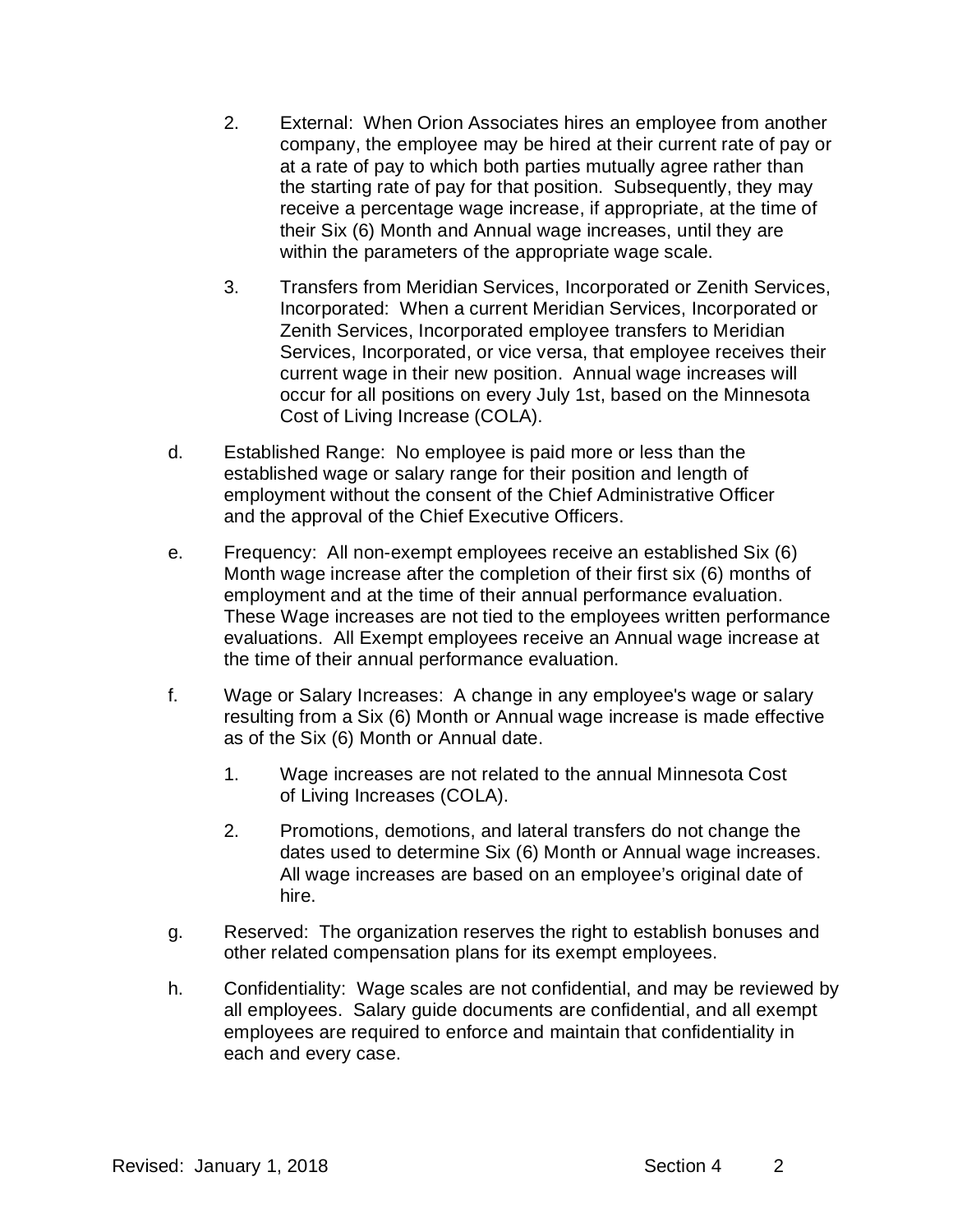- i. Bonuses: Bonuses above an employee's established hourly wage or salary may be paid under certain circumstances.
- 3. Payroll Cycles: Wages or salaries are paid on a bi-weekly basis. Pay periods are from Sunday of one week to Saturday of the next week. Wages or salaries earned in one pay period are paid on the second Friday of the next pay period. Pay periods begin at midnight on the first Sunday in the pay period, and end at midnight on second Saturday in the pay period. A calendar week begins and ends at midnight on Saturday. No employee will receive a payment for wages or salaries in advance of a payroll cycle worked.
- 4. Pay Days: Pay days are every other Friday, the second Friday of the two week pay period.
- 5. Payroll Distribution: Paychecks will be either deposited directly into the employee's bank account or mailed to the employee's home address.
	- a. Direct Deposit: Direct Deposit is the organization's primary means of payroll distribution. Paychecks designated to be deposited directly will be credited to the employee's bank account on the pay dates. Check stubs will be mailed to the employee's home address. Employees who select direct deposit must complete the necessary additional forms.
	- b. Mailed Checks: Paychecks designated to be mailed to the employee's home address are mailed on the business day before the pay date. This means of payroll distribution should be used only when direct deposit is not possible.
- 6. Payroll Records: All employees must maintain factual payroll records of all actual full or partial hours worked. These records consist of weekly Time **Sheets** 
	- a. Authorizations: An employee's supervisor must authorize their payroll record at the end of the period. This authorization attests to the accuracy and correctness of the record. A signature authorizes payment. In addition, an employee's signature is also required before payment is made.
	- b. Legal Records: Payroll records are legal documents, and should be treated as such. They are governed by Federal, State, County, auditor or contractor laws and rules.
	- c. Alteration: Only supervisors or the Financial Department may alter or change employees' payroll records.
	- d. Accuracy: All employees are expected accurately to record any absence, tardiness or early departure on their payroll record.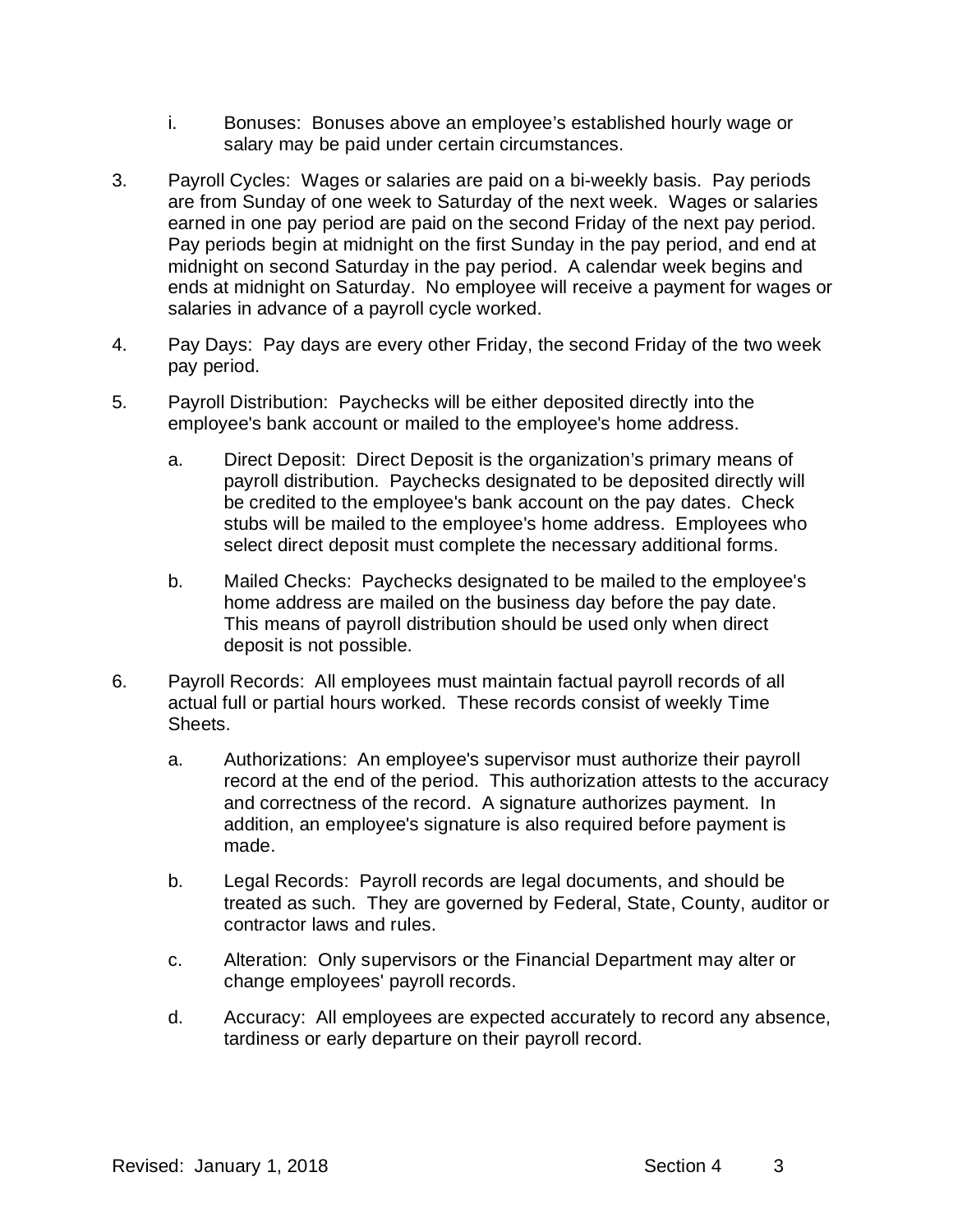- e. Falsification: No employee may falsify their own or another employee's payroll record.
- 7. Payroll Deductions: Payroll deductions are made according to Federal and State laws, and as requested and approved by the employee.
	- a. Telephone Reimbursement: Employees who make long distance phone calls from Orion Associates must reimburse the organization for the cost of the calls within thirty (30) days of the date of the call. If an employee fails to do so, the cost of the calls will be deducted from the employee's next payroll check.
- 8. Replacement Checks: Employees who do not receive their payroll checks three (3) business days after they were issued, may request, through their supervisor, that the Financial Department prepare a replacement payroll check. In the event that an employee receives the original check, the payroll check to be received latter should be voided and returned to the Financial Department.
- 9. Payroll Errors:
	- a. In the Employee's Favor: Payroll errors made by the employer, in the employee's favor, will be corrected in the following pay period. If, however, the error was for \$ 25.00 or more, it will corrected within five (5) days after the error is presented by the employee and verified by the employer, if requested by the employee. Payroll errors made by the employee, in the employee's favor, will be corrected in the following pay period.
	- b. In the Employer's Favor: Payroll errors made by the employer or employee, in the employer's favor, employee's favor, will be recouped in the pay period or periods subsequent to the determination of the error. The number of pay periods and the amounts deducted per pay period will be determined on a case by case basis.
- 10. Lunch Breaks: Hourly employees are expected to take an unpaid half hour lunch break at mid-day, unless directed not to do so by their supervisor. If it is necessary for an hourly employee to work through their lunch break or if an employee is unable to take twenty (20) minutes or more for of a lunch break, due to work related reasons, the half hour will be counted as time worked. An employee may request to skip their lunch break, prior to the break, but may only do so with supervisory approval.
- 11. Wage Disclosure: Under the Minnesota Wage Disclosure Protection law, employees have the right to tell any person the amount of their own wages. Orion Associates will not retaliate against employees for disclosing their own wages.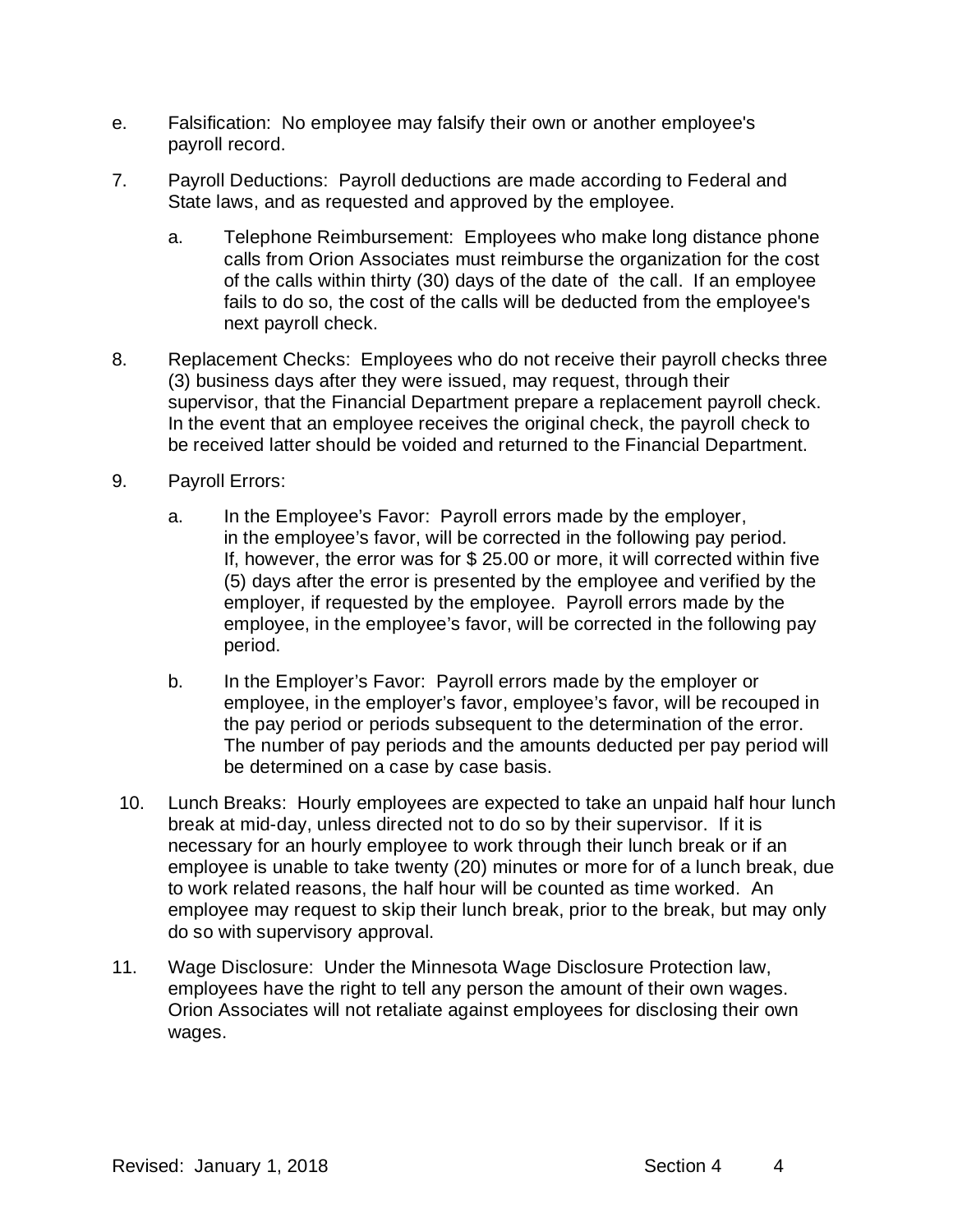### Wage and Salary Administration

## B. Work Related Expenses

- 1. Mileage Expenses: The organization may pay employees for mileage. There are established rules and conditions for the payment of mileage expenses that employees must follow.
	- a. Allowances: Payment may be made at a per mile rate. Reporting must be done on the Expense Sheet; mileage must be recorded accurately.

1. Conditions: Mileage is either approved ahead of time by the employee's supervisor, or the supervisor may establish ahead of time certain mileage limits on the amount allowed for specific intervals or work assignments.

2. Payment: Expense Sheets for a month may be submitted to the employee's supervisor with an employee's Time Sheets at the end of each pay period. Supervisors must approve and submit the Expense Sheets to the Accounts Manager. The Accounts Manager will mail reimbursement checks after the completion of payroll. Mileage is paid according to the per mile rate set by the organization.

3. Limits: Employees should submit Expense Sheets when their approved expenses total more than \$ 5.00. Reimbursement checks will not be prepared for less than \$ 5.00, except with a termination or when an employee is not expected to incur any further expenses.

4. Audit: Expense Sheets are audited and examined for accuracy before payment is made.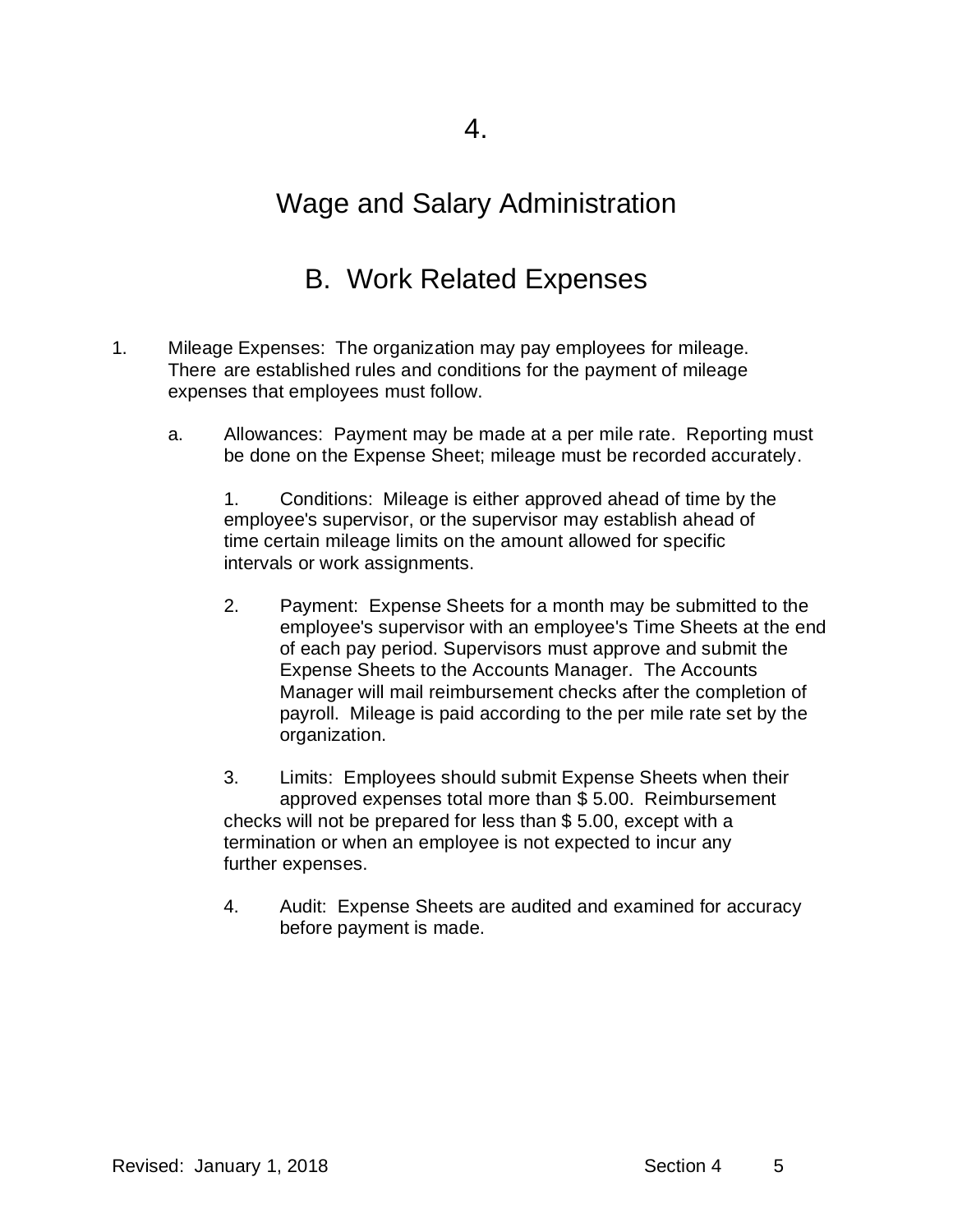- b. Limits (Non-Exempt Employees): Except where other agreements apply, mileage to and from the regular work place of any shift is normal mileage required of the employee to get to and from work, and is therefore not reimbursed; mileage incurred for work purposes is considered reimbursable mileage, subject to a supervisor's approval and limits.
	- 1. Exception: When an employee is required to attend training or a comparable event, mileage above twenty-five (25) miles to and/or from the training or comparable event may be considered reimbursable mileage, subject to supervisory approval.
- c. Limits (Exempt Employees): Mileage to and from the regular work place of any shift is normal mileage required of the employee to get to and from work, and is, therefore, not reimbursed; mileage to and from any intervening destinations required for the performance of duty is considered reimbursable mileage.

1. Exception: When mileage to or from a work place that is not the employee's regular work place is over twenty-five (25) miles, the mileage above twenty-five (25) miles to and/or from that nonregular work place is considered reimbursable mileage.

- 2. Travel Expenses: Certain employees may be asked to travel to get to specific destinations, such as conferences, training, seminars, meetings and other work related travel.
	- a. Per Diem: An employee may be given a daily per diem of \$35.00 a day, for travel involving overnight stays, to be used for meals, transportation, phone calls, and miscellaneous expenses.
	- b. Lodging: Hotel accommodations will be made by the Administration and will be pre-paid. An employee may need to secure the room with a personal credit card at the time of check-in, and will be held responsible for any damages or similar charges. The employee is responsible for any incidental charges applied to the room at the time of check-out, including phone calls, room service, movie rental, etc.
	- c. Air Fare: Airline accommodations will be made by the Administration and will be pre-paid. Any charges for cancellation, missed flights, or for similar circumstances made for personal reasons by the employee will be the responsibility of the employee.
	- d. Entertainment and Personal Expenses: Entertainment and personal expenses will be the responsibility of the employee.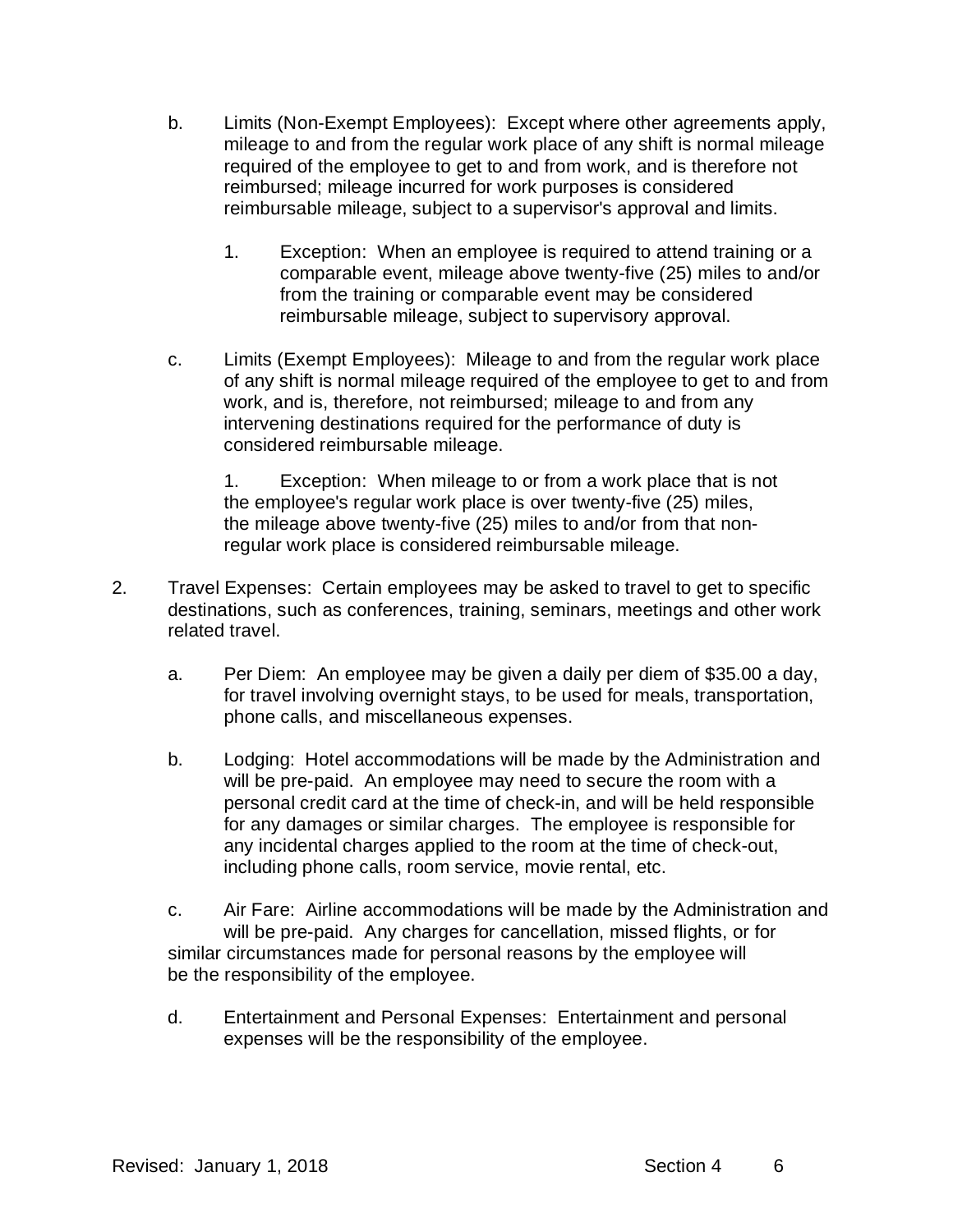- 3. Office Supplies: Supervisors provide employees with office supplies. Employees requiring additional supplies must request them through their supervisor. Supervisors will determine if the request is reasonable and will provide the employee with the supplies.
- 4. Automobile Related Expenses: Parking fees may be reimbursed. Parking tickets, speeding tickets, and other traffic violations are not eligible for reimbursement.
- 5. Telephone Expenses:
	- a. Long Distance Calls: Supervisors approve any reimbursement for long distance calls. Long distance administrative calls made from sites other than Orion Associates offices may be reimbursed under the following conditions:
		- 1. A copy of the phone bill or the original phone bill must be attached to the expense sheet (Original phone bills will not be returned).
		- 2. All reimbursable calls must be highlighted and to whom the calls were made must be noted.
		- 3. A total of the calls must be listed in the phone column of the expense sheet.
	- b. Personal Long Distance Calls: Employees are not allowed to make personal long distance calls from Orion Associates offices, except in the event of an emergency.

1. If an employee makes an emergency personal long distance phone call, the employee must notify their supervisor.

- 2. Upon receipt of the phone bill, the supervisor will notify the employee of the cost of the call. The employee may pay for the call immediately. If the employee does not pay the call immediately, the supervisor will notify the Finance Department of the cost of the employee's long distance call. The cost of the call will be deducted from the employee's next paycheck.
- c. Cell Phone Expenses: Cell phone calls are not reimbursable.
	- 1. Exception: Supervisors may approve the reimbursement of a cell phone call, if the call was made in the event of an emergency.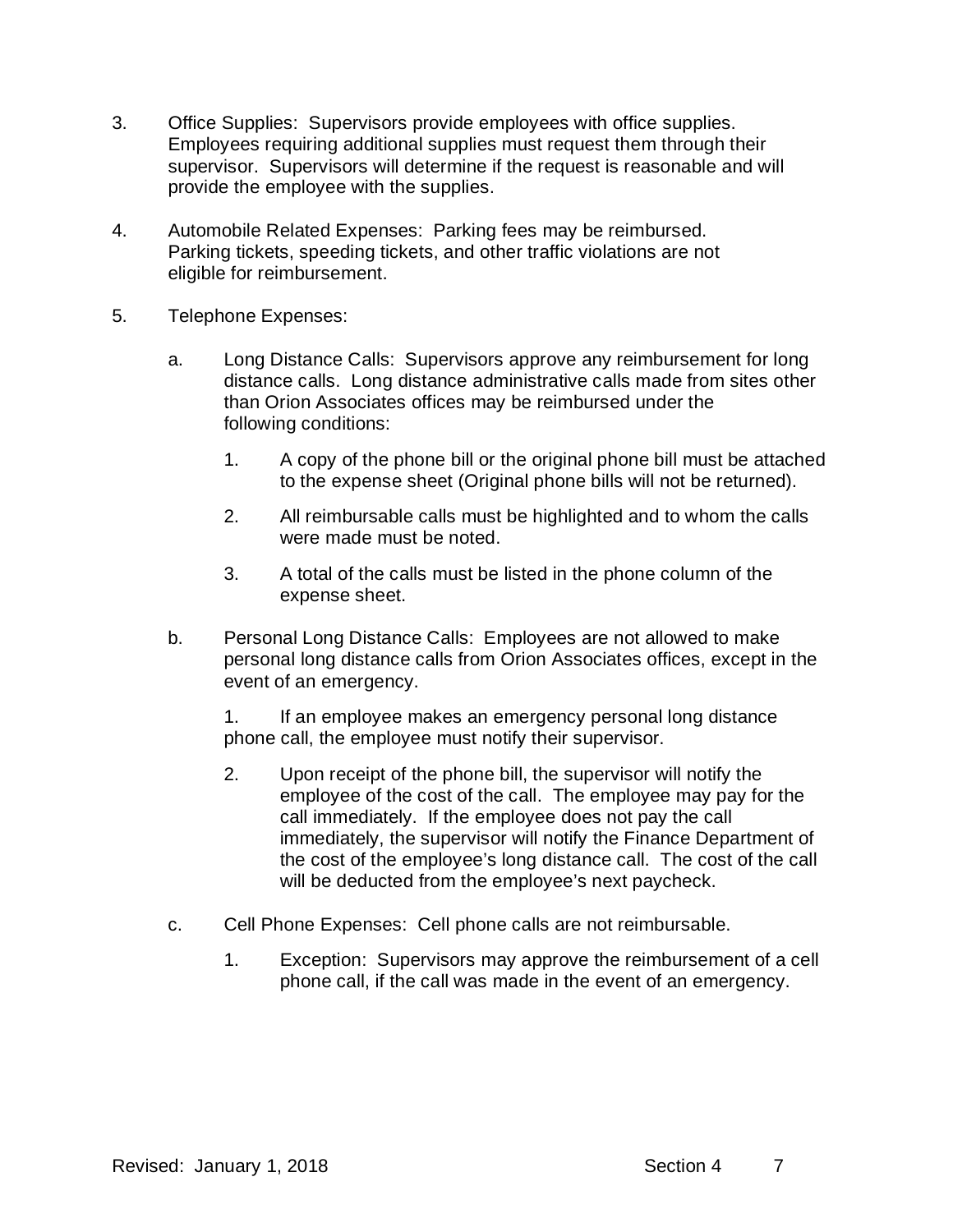- 6. Other Expenses: Certain employees may incur other expenses while performing their duties. These may be paid according to the following rules:
	- a. Receipts: Receipts or documented proof is obtained.
	- b. Approval: It is approved ahead of time for an expected expense estimated to be over \$10.00.
	- c. Unexpected Expense: Any unexpected expense must be reasonable and customary for its product, service, result or action; a reasonable effort must be made by the employee to seek approval for the unexpected expense ahead of time.
- 7. Expense Sheets: All allowable and supervisor approved expenses are to be recorded on the Expense Sheets. All expenses must be totaled and accompanied by a receipt. Expense Sheets may be submitted to the employee's supervisor with an employee's Time Sheets at the end of each pay period, but must be submitted within sixty (60) days of having been incurred, per Internal Revenue Services (IRS) regulations. Expenses submitted over sixty (60) days will be reimbursed, but must be reimbursed as taxable income, per Internal Revenue Services (IRS) regulations. Supervisors must approve and submit the Expense Sheets to the Accounts Manager.
	- a. Limits: Employees should submit Expense Sheets when their approved expenses total more than \$ 5.00. Reimbursement checks will not be prepared for less than \$ 5.00, except with a termination or when an employee is not expected to incur any further expenses.
- 8. Misuse: Misuse occurs when employees deliberately or unintentionally report unauthorized expenses. Where evidence exists that misuse has occurred, the organization will take action to correct it. Misuse may occur but is not limited to:
	- a. Receipts: A failure to provide receipts.
	- b. Inflated Expenses: An instance or pattern of inaccurate, inappropriate or inflated expense reporting.
	- c. Limits or Conditions: A failure or inability to stay within set limits or conditions.
	- d. Unapproved: An instance or pattern of unapproved expense reporting.
	- e. Falsification: Any instance of false reporting of expenses.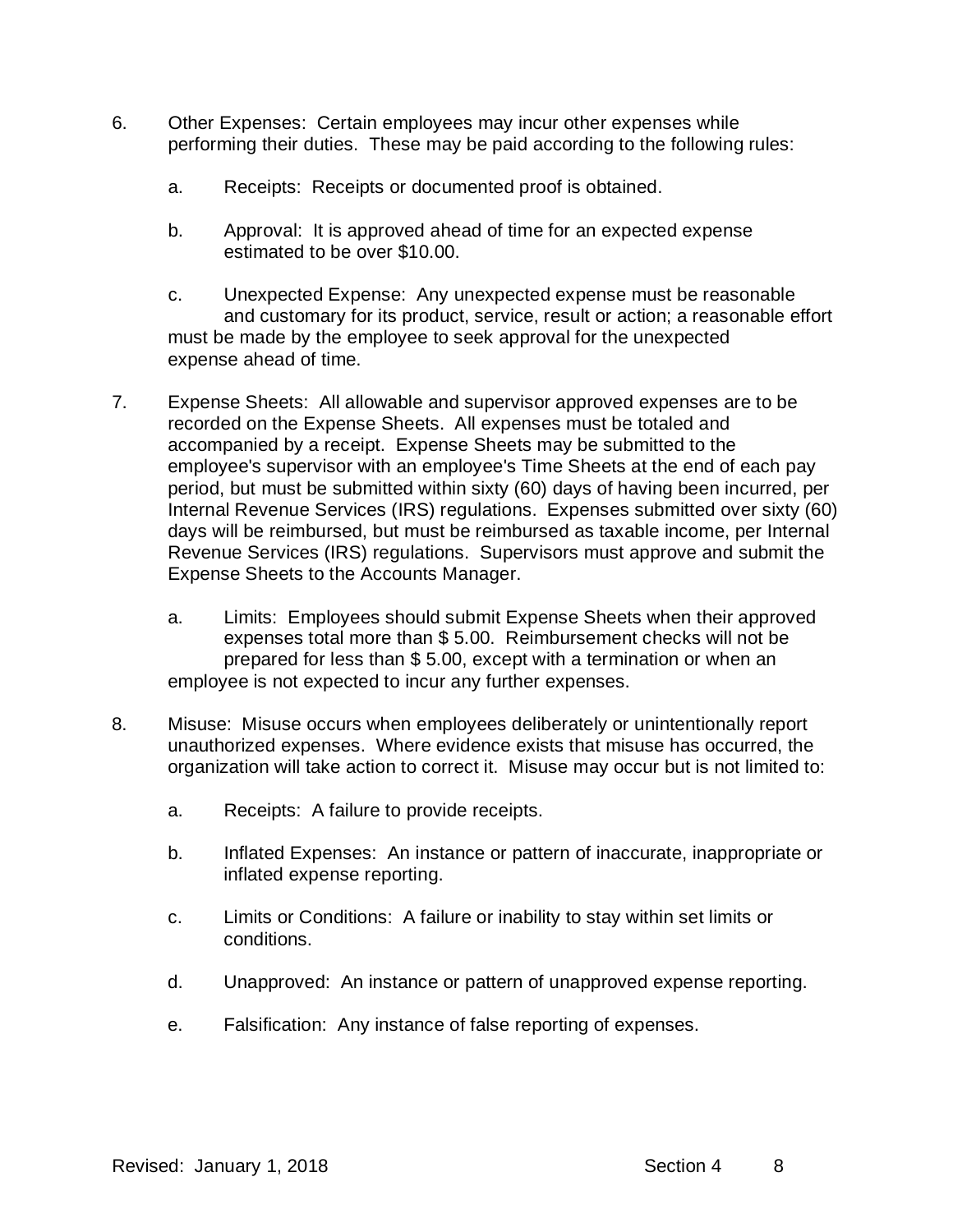### A. Work Rules

- 1. Job Descriptions: Each employee in every position in the organization is expected and required to follow their individual job description. A failure to follow it may subject an employee to disciplinary action up to and including dismissal.
- 2. Employment Relations: Orion Associates has established expectations and standards of employment. They are outlined in these Personnel Policies, in the employee's job description, and in the Employee Handbook for easy reference. A failure to meet these expectations and standards may subject an employee to disciplinary action up to and including dismissal. Employment is employment at will. Employment at will means that any employee may terminate the employment relationship at any time, and the employer may do the same.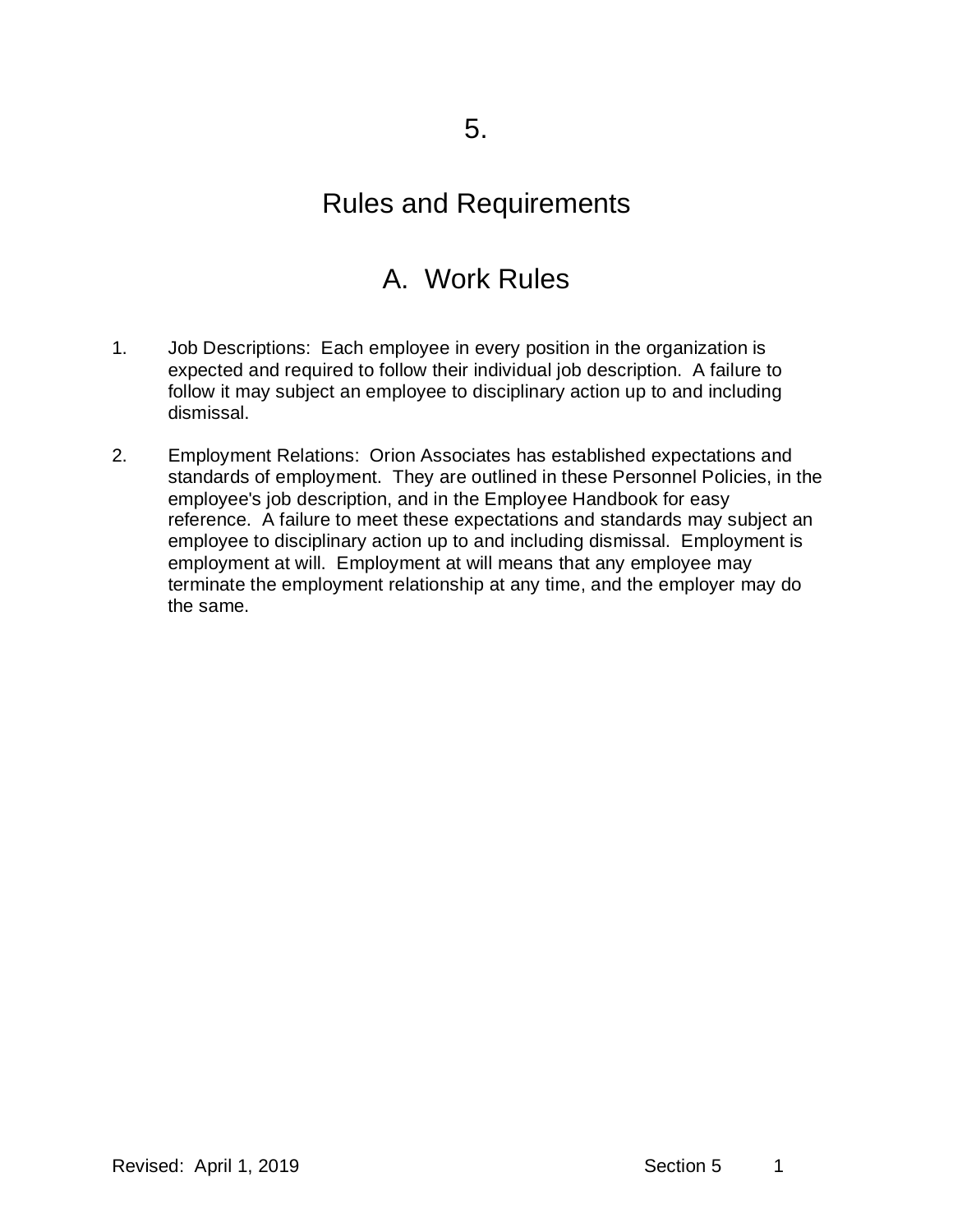## B. Continuing Requirements

- 1. Arrest / Criminal Conviction Checks: Employees may be required to have an arrest / criminal check done periodically during their employment. These are required by State or County licensing standards, and are forwarded to licensing authorities for employment eligibility. Periodic checks of any available public records may be done at the discretion of management.
	- a. Authority: The Chief Administrative Officer of Orion Associates may request an arrest / criminal conviction check at any time to meet licensing requirements or to carry out organizational functions.
	- b. Reporting: Employees who are arrested, under investigation for, charged with or have been convicted of crimes, are required to immediately report this to the Chief Administrative Officer so that it may be submitted to the proper authorities to verify eligibility for employment.
- 2. Drivers License: Employees must be able to drive if their job duties require it. Employees whose job demands the holding and keeping of a valid drivers license are expected to do so in order for them to maintain the full capacity to perform all of their assigned job duties.
	- a. Loss: The loss of any required driver license for any reason must be immediately reported by the employee to their supervisor.
	- b. Expectation: Employees who hold a valid drivers license in a position that requires it are expected to perform all those duties conferred on them by the class of license they hold, and to perform all those assigned duties expected of them by holding that license.
- 3. Driving Records: Employees who drive as part of their employment must maintain a safe driving record and maintain their own personal car insurance coverage.
	- a. Reporting: Employees whose driving record is affected by legal violations, including Driving Under the Influence (D.U.I.) violations, or whose driver license status has changed (revoked or limited) are required to immediately report this to the Chief Administrative Officer.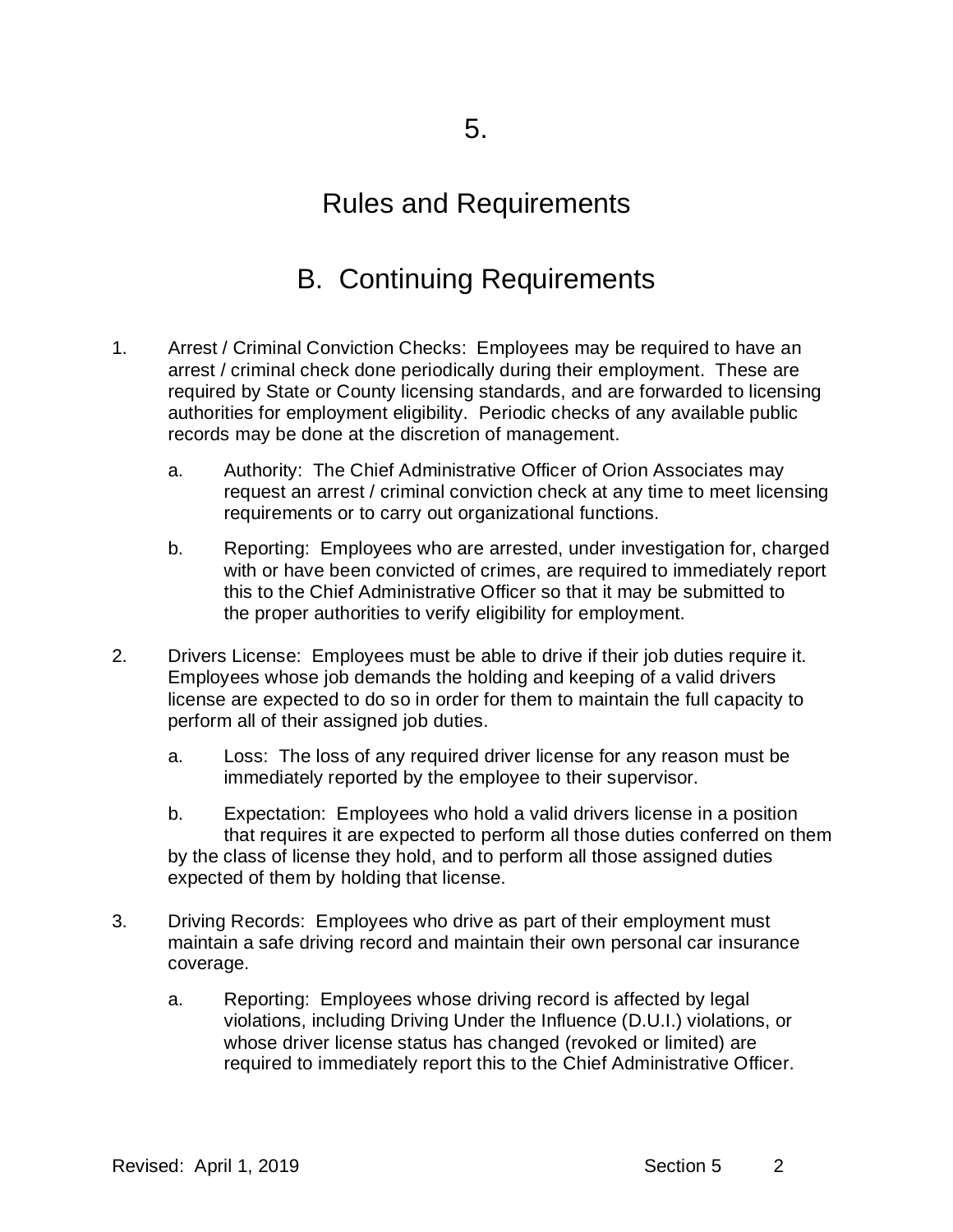4. Employment Eligibility Verification: All new employees are required to present proof and complete an Immigration and Naturalization Service (United States Department of Justice) "Employment Eligibility Verification (Form I-9)" upon hire. The Human Resources Department will monitor any of the accompanying documents with expiration dates and will notify the employees with those documents of the pending expiration prior to the expiration date. Employees will be expected to provide new documents before the expiration date. If an employee fails to provide the new documents by the expiration date, that employee will be removed from the schedule until they do so. The employee will remain employed and will be considered to be on a Leave of Absence for up to one (1) month, but is not guaranteed that they will be returned to the same or a comparable position upon submitting those documents during this time. After one (1) month of failing to provide the required documentation, the employee will be considered to have voluntarily resigned their position.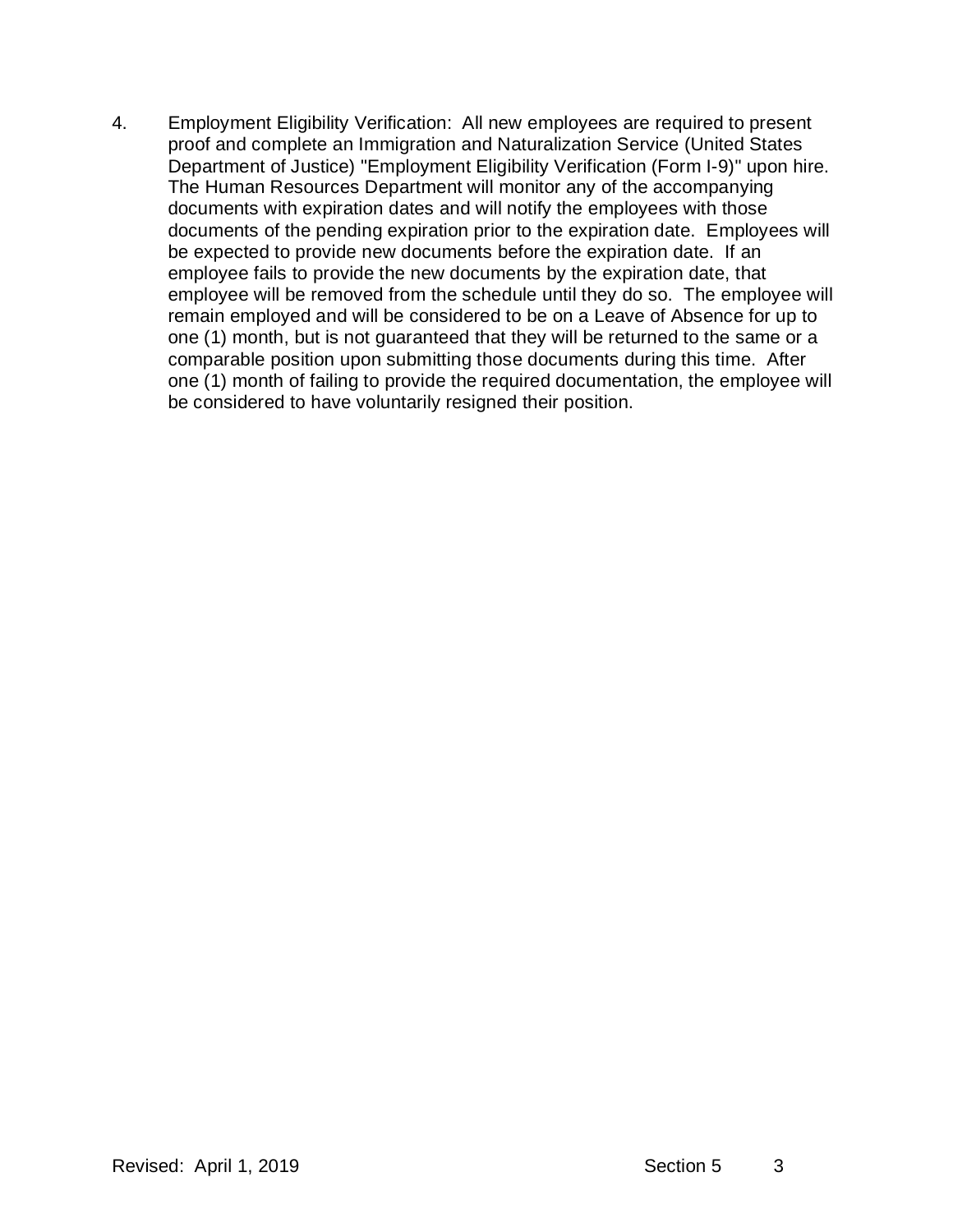# C. Continuing Health

- 1. Physical Examinations: Employees may be required to undertake at any time a physical examination from the organization's selected health care professional to show that they are physically able to perform their job duties, or to meet a bona fide job requirement, or if a reasonable suspicion of disability, disease, impairment or injury exists.
	- a. Cost: A physical examination may be administered by the organization's own health care professionals, under the organization's account, at no cost to the employee. If an employee is unable to keep a scheduled appointment for a physical exam, it is their responsibility to cancel and reschedule the appointment, more than four (4) hours before the appointment. Employees who fail to do so will have any "No Show" or "Late Cancellation" charges deducted from their wages.
	- b. Sickness: When employees are absent from work due to illness, the employee may be asked to provide, at their own expense, a statement from their physician that they are able to return to work.

c. Disease: Employees who have contracted a public health listed communicable or infectious disease may not work or return to work unless they are able to meet licensing requirements, and they have the organization's selected health care professional's written consent to do so.

d. Pregnancy: The employee may need a doctor's certification before returning to work, after giving birth, stating that their continued employment will not be harmful.

e. Mental Health: Any employee who presents behaviors and symptoms suggesting a mental health problem; or is diagnosed as having a mental health problem; or demonstrates a mental health problem which affects their ability to perform bona fide job, may be required to undertake an examination from a qualified health care professional selected by the organization.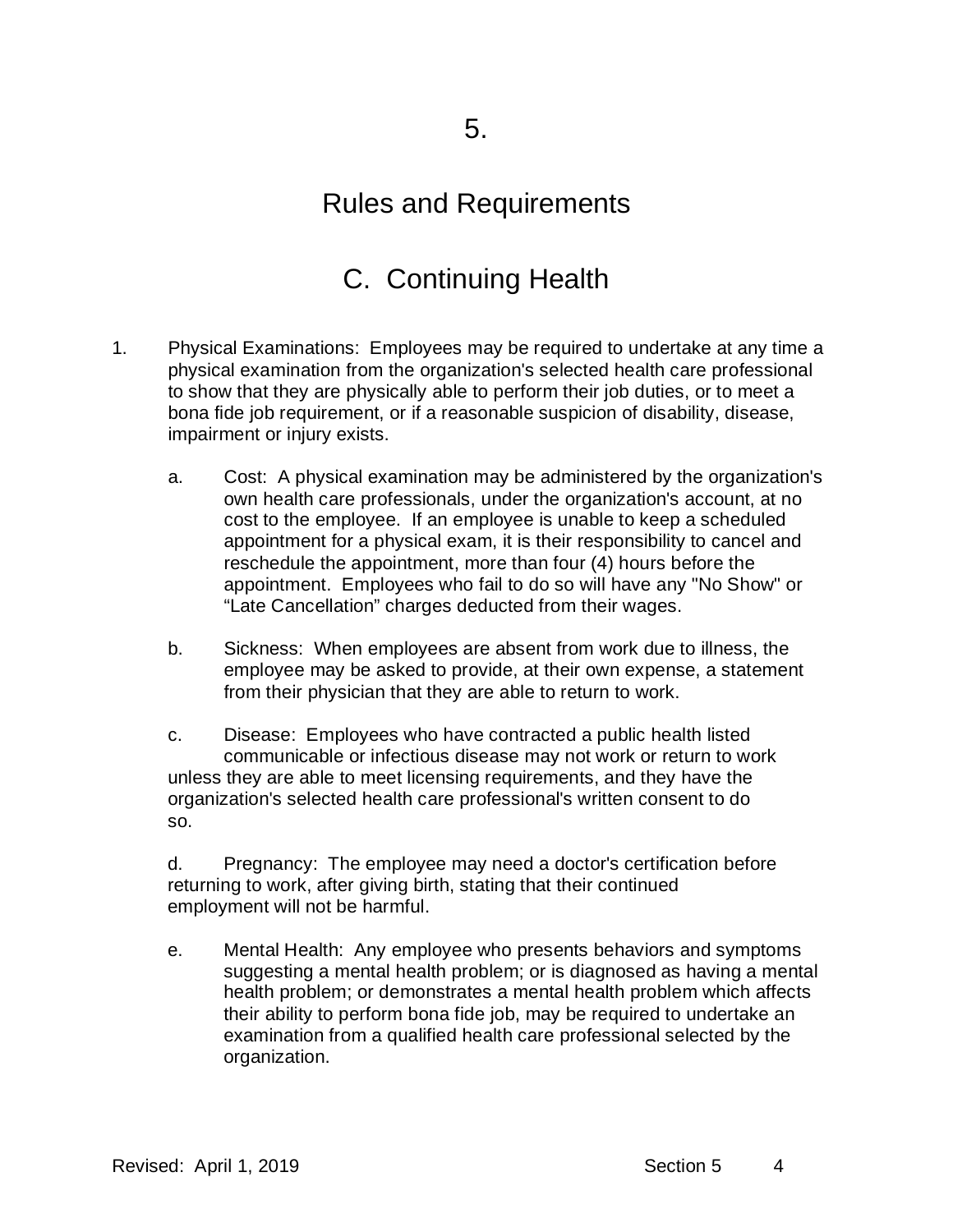- f. Mandatory Reporting: In the event that an employee sustains an injury, work related or otherwise, or experiences an illness that may reasonably be expected or may result in effecting their typical and essential job functions, they are required to report this injury or illness to their supervisor or to another appropriate supervisor on their Chain of Command. Failure to do so may result in disciplinary action, up to and including termination. The company reserves the right to respond to such a report as is deemed appropriate depending on the nature and severity of the injury or illness, to include, but is not limited to, temporary or permanent reduction in schedule, change of duties and work environment, location or site, suspension, lay off and termination.
- 2. Assessments: Employees may be asked to undertake a psychological assessment or assessments to show that they are suitable to perform certain job related activities in their current position or in one that they have applied to fill. Any assessment is administered by the organization's contracted licensed psychologist.
	- a. Cost: Orion Associates will pay for any assessment the organization requires.
	- b. Consent: Employees consent to the assessment ahead of time. If the assessment is a qualifying condition for employment, the employee must undertake it to meet the position qualifications. Failure to complete the assessment will be cause for disqualification from a position sought.
- 3. Drug and Alcohol Testing: As a condition of employment and continuing employment, under certain circumstances employees may be required to submit to drug and alcohol testing.
	- a. Circumstances: Drug or alcohol testing may be required when this employer has a reasonable suspicion that an employee is currently abusing or is under the influence of drugs or alcohol on the job; or has violated the employer's rules prohibiting the use, possession, sale or transfer of drugs or alcohol during the work or at the work site while performing job duties and responsibilities, operating a vehicle, machinery or equipment; or has sustained a personal injury or caused another employee to sustain an injury; or has caused a work-related accident or has operated a vehicle or machinery involved in a workrelated accident.
	- b. Authority: The Chief Administrative Officer of Orion Associates must approve and coordinate the conditions under which any drug and alcohol testing of an employee is done.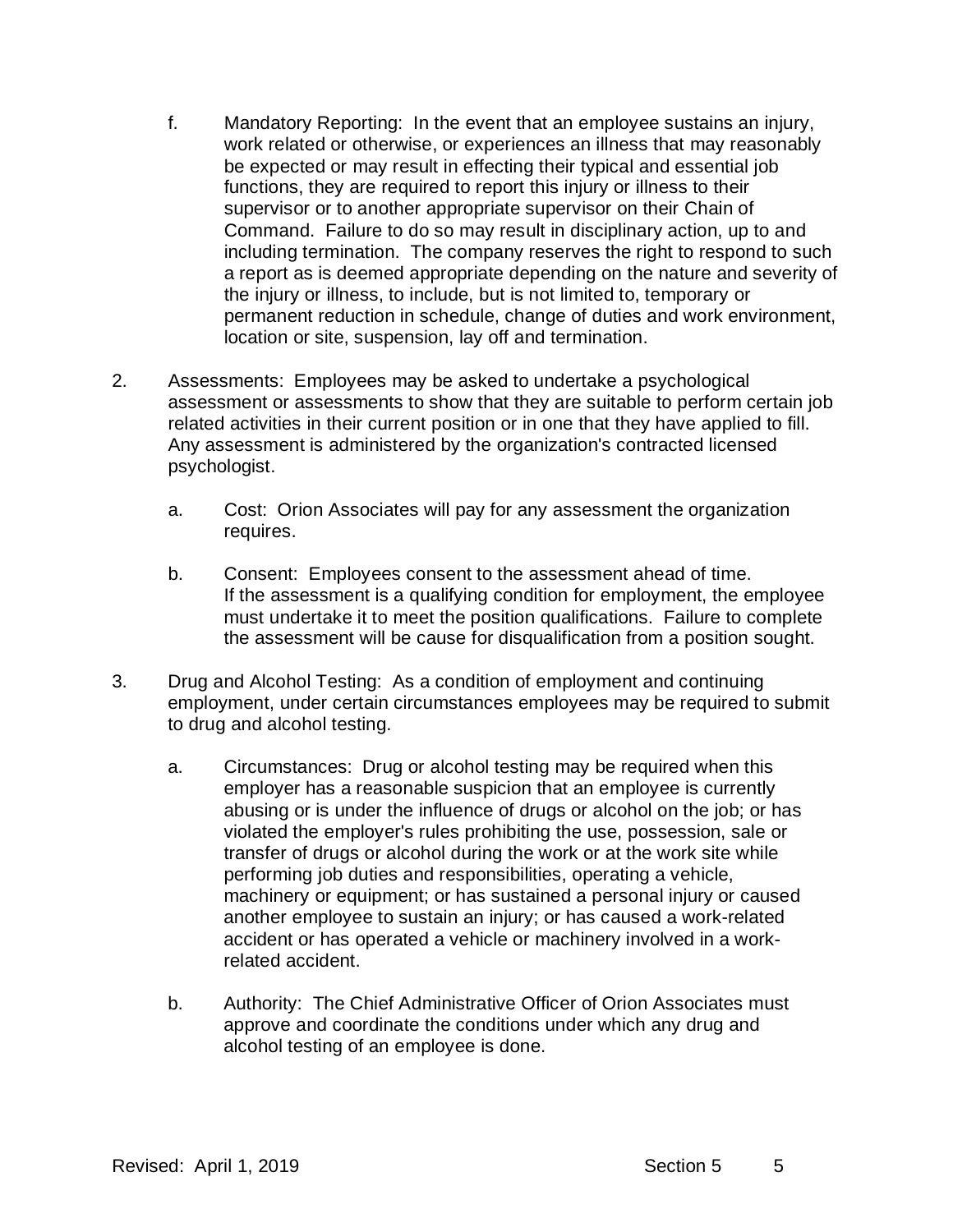- c. Consequences: In the event that an employees' first drug test is positive, Orion Associates will give that employee the opportunity to participate in and to complete treatment. If the employee does not complete treatment, or if they have a subsequent positive drug test, Orion Associates will take disciplinary action up to and including termination.
- 4. Medical Reports: Medical reports are maintained in a file separate from the Personnel Record, in accordance will the Americans with Disabilities Act (A.D.A.) requirements. All information contained in it is confidential and access is restricted to the Chief Administrative Officer and the Human Resources Department. Unauthorized access and use is prohibited. These medical reports are the property of Orion Associates.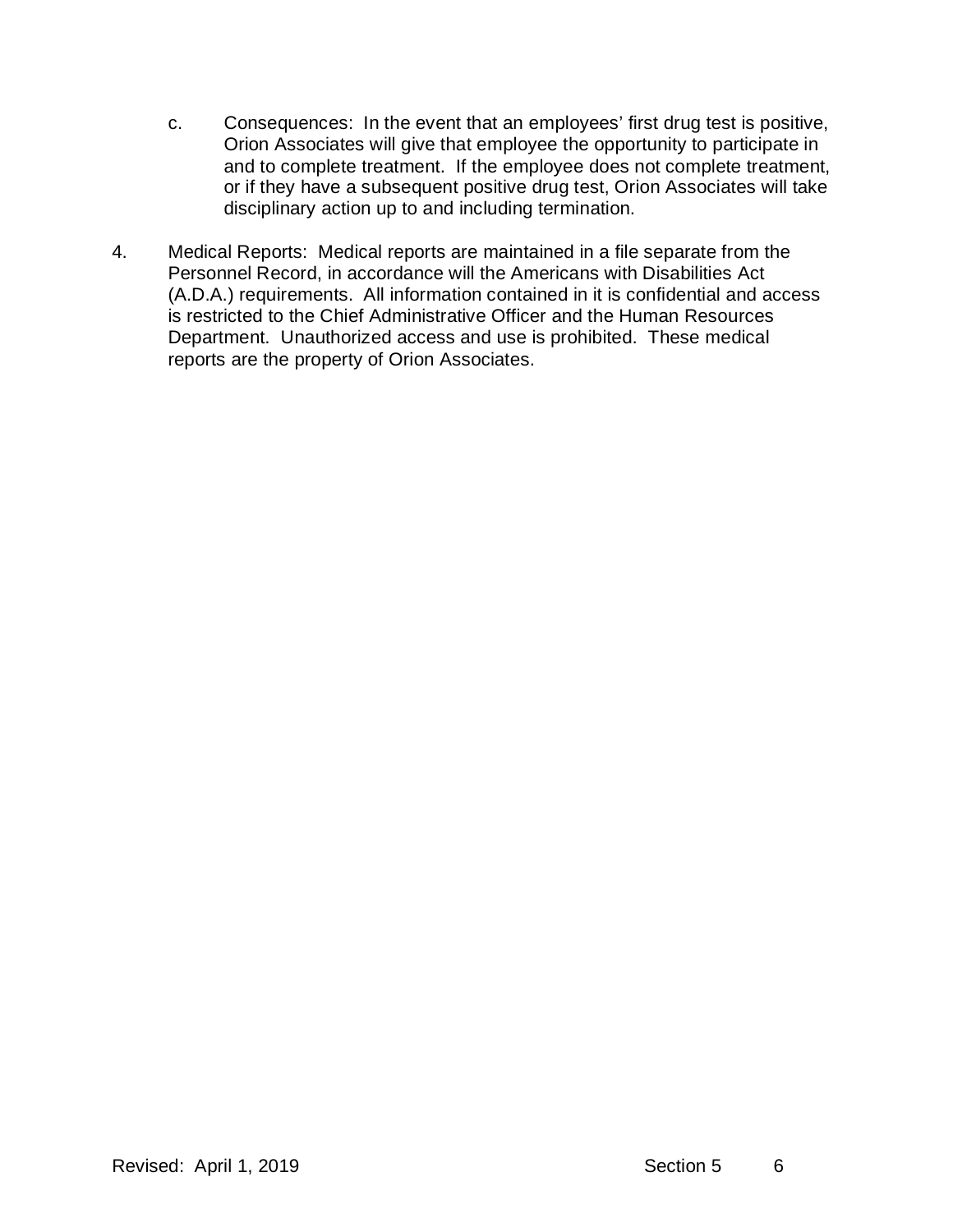## D. Safety, Property and Security

- 1. Purpose: Orion Associates' policy is aimed at preventing its employees, visitors or other persons using these community services from being subject to unreasonable health or safety risks.
	- a. Operating Policies: The organization's established operating policies and procedures are designed and written to prevent unreasonable health or safety risks.
	- b. Notification of Potential Health Risks: The organization reports any and all potential health risks to the local and State agencies responsible for such community health monitoring and protections.
- 2. Commitment: Orion Associates believes that working conditions for employees should be safe. To meet this, the organization and its employees need to cooperate closely and collaborate with one another.
	- a. Condition of Employment: It is a condition of employment for all employees to practice safety measures and prevent injury at the work place and in the community.
	- b. Mutual Responsibility: Orion Associates will provide safe working conditions, safe work areas, safe equipment, and safe work methods. Employees will notify their immediate supervisor of any unsafe conditions or areas. Disciplinary action may be taken against an employee who does not abide by safety rules.
- 3. Company Property: Each employee is responsible for the care and safe operation of all this organization's property in their use or charge at all times.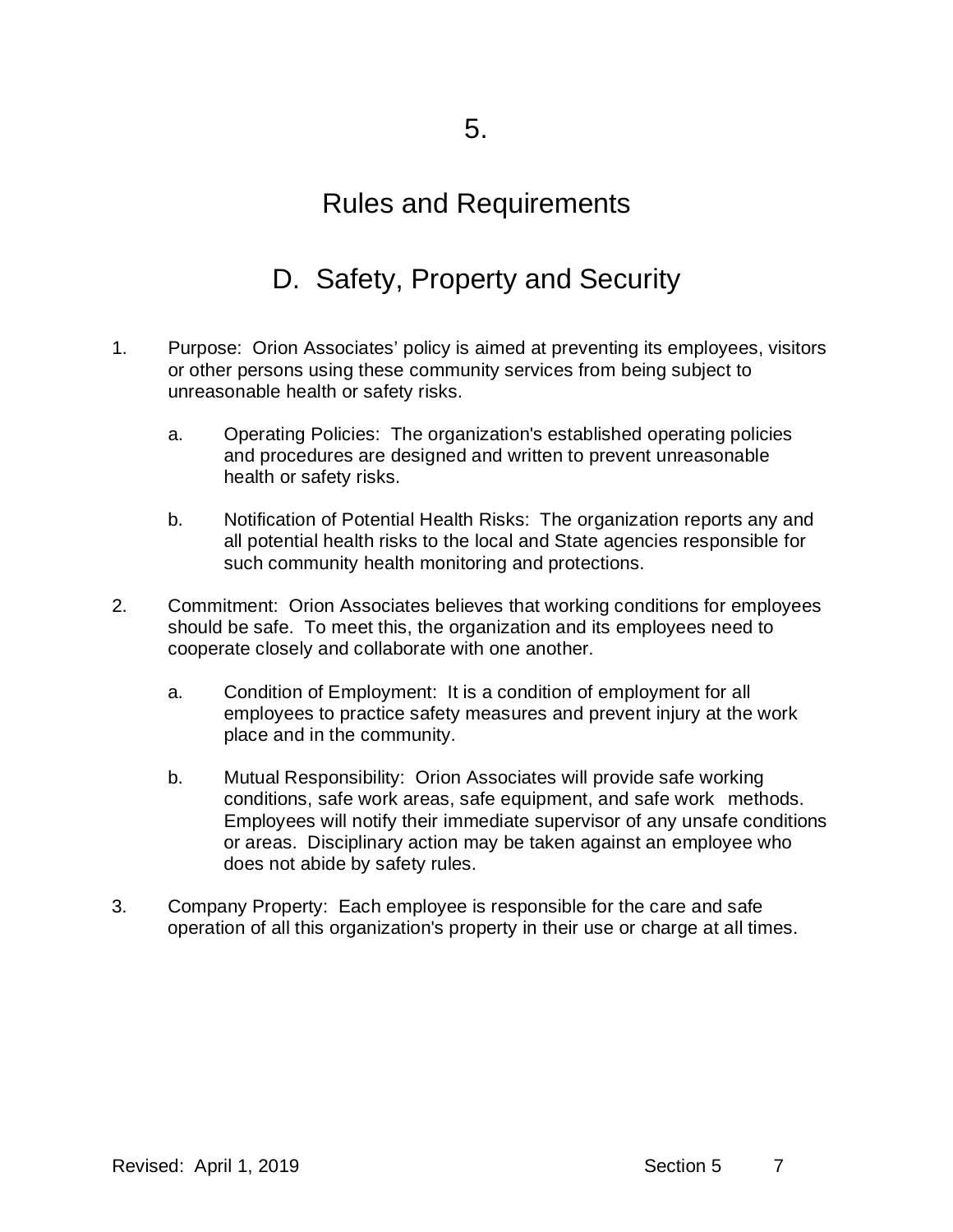4. Company Cell Phones: Company cell phones are to be considered business phones. All personnel issued a company cell phone should minimize their personal calls. Cell phones must be "on" during business hours. All personnel issued cell phones are to use them for business purposes and should not seek reimbursement for phone cards, pay phones, or personal bills from home.

Orion Associates will monitor all employee company cell phone usage to ensure that this policy is being adhered to. Employees should have no expectation that their company cell phone usage is confidential or private.

a. Use of Company Cell Phones on International Personal Vacations: Employees are expected to reimburse the company for the additional charges incurred by the company due to the use of cell phones while on an international personal vacation. These charges are twofold. First, there is a charge to turn on international service for many phones and, second, there are charges each time the phone is used for either voice or data. Employees will be expected to reimburse the company for both of these charges.

Employees who are going on an international personal vacation and would like to use their phones on vacation, should contact the Financial Administrator in advance so that international coverage can be turned on and off on the appropriate dates. Once the Finance Department has received and reconciled the cell phone bills, the employee will be contacted regarding the payment of any monies owed.

5. Company Vehicles: Employees are to use company vehicles for work related activities when a company vehicle is available. If a company vehicle is not available, an employee may be required to use their own vehicle which must be in good working condition and currently insured. Employees are to be the only drivers of company vehicles. The employees driving company vehicles are responsible for the care of the vehicles and for their safe operation at all times.

All employees are trained during their on-site orientation to adhere to company procedures for operating company vehicles. These include, but are not limited to: obeying all traffic laws at all time, using all safety features provided in company vehicles, checking all safety features prior to operating the vehicle, walking around the outside of the vehicle prior to operating it to check for obstacles.

Employees must report accidents that occur while operating company vehicles to their immediate supervisor, or by following the Chain of Command. Failure to follow company procedures that result in damage to the company vehicle may constitute employee negligence and may be grounds for disciplinary action including termination.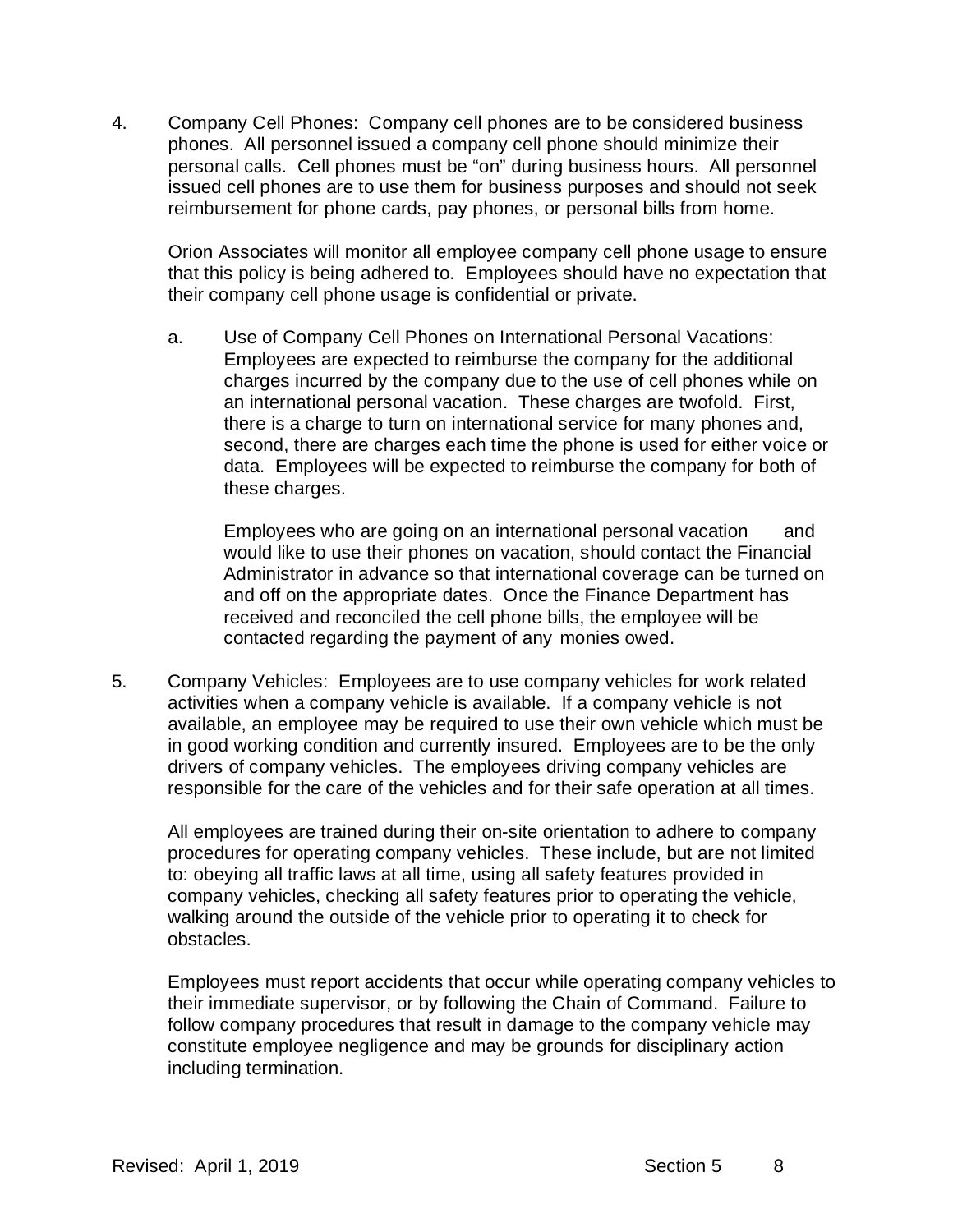- 6. Employee Property: Orion Associates is not customarily responsible for lost, stolen or damaged property belonging to an employee. In general, employees are expected to safeguard their own property while working.
	- a. Company Restitution: In rare cases, the organization may provide a property settlement to an employee where the organization finds it may be warranted because of the facts; the organization decides under what circumstances this is warranted by the facts. No settlement will constitute a future precedent.
	- b. Vehicle Insurance and Use: All employees required to use their personal vehicles to carry out regular or incidental job tasks, must secure and maintain adequate collision, liability, and property insurance for their vehicle. This insurance coverage must be sufficient to cover any and all consumers and/or fellow employees who may ride with the employee in their personal vehicle in the course of that employee's duties. The company provides no additional insurance coverage for the employee.
		- 1. Mileage Reimbursement: Orion Associates provides mileage reimbursement. The organization is not responsible for directly providing, procuring, or paying for any fueling, insurance, maintenance or repair done to an employee's car during its work use. Orion Associates may request proof of insurance at any time. If Personnel Policy 5. D. 5. a., "Company Restitution," applies, then the maximum the organization may pay is a \$100.00 deductible limit.
		- 2. Exclusion: Orion Associates is not financially responsible for accidents or traffic violations incurred while an employee is using their car for work related duties. Any tickets or citations incurred while an employee is driving on duty are solely the responsibility of the employee to pay.
- 7. Security: Each supervisor is responsible for maintaining security and for training employees in the established security arrangements concerning the organization's facilities, property, confidential information, classified data, personal and private correspondence, materials and supplies, locked files and storage, access to controlled spaces and records, and keys.
	- a. Security of Organizational Property: All the organization's owned, leased or rented properties or equipment must be kept locked when not in use.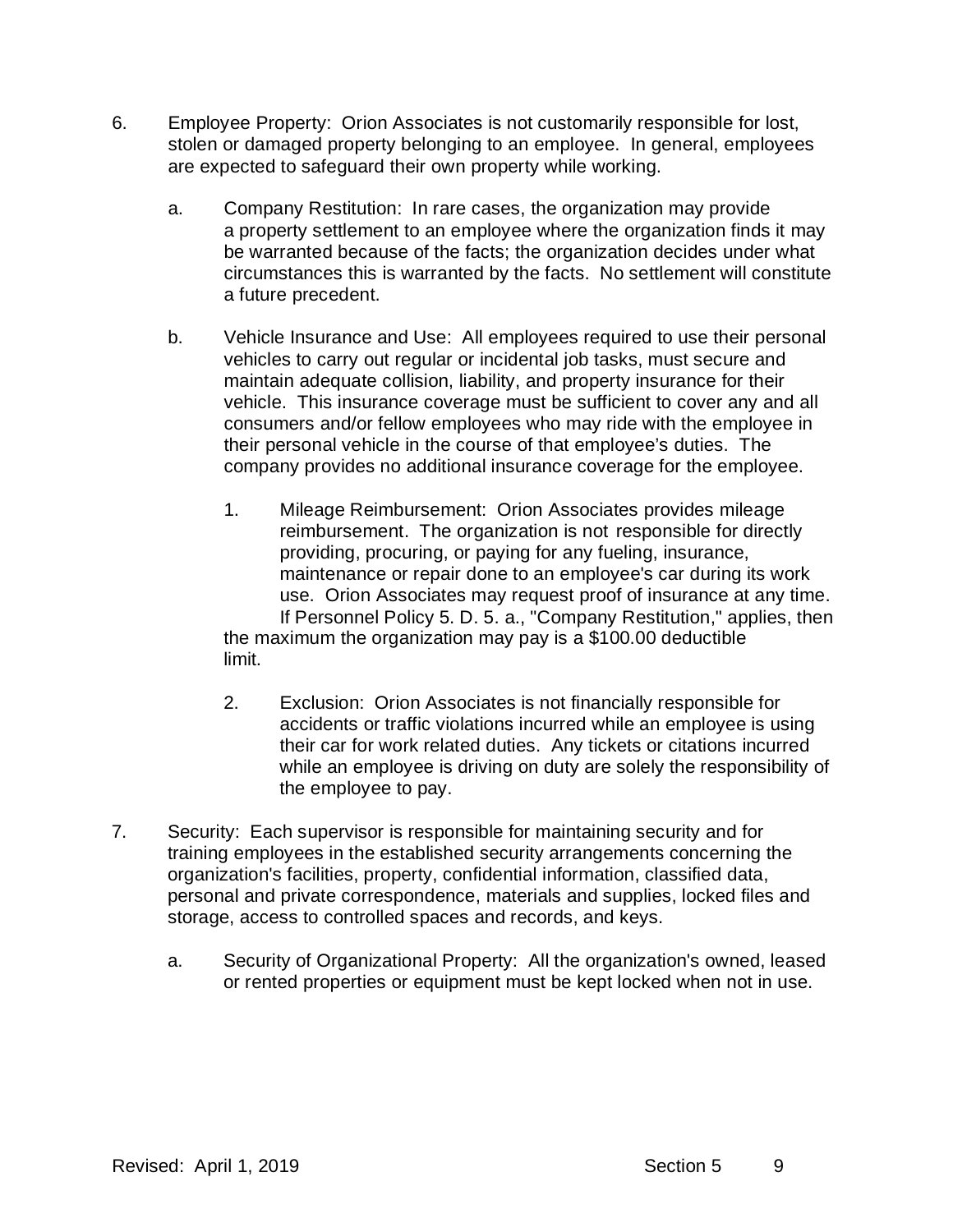- b. Employee Confidentiality: All Orion Associates employees have the right to the confidentiality of their personal information. In order to protect Orion Associates employees' confidentiality and to insure their security, employees taking phone calls are not to release the home phone numbers, addresses, or other work related information of any other employee, to callers requesting this information. The employee taking the call should ask to take the caller's name and phone number and tell the caller that the message will be relayed to the employee for whom the call was intended. If it is inconvenient or an urgent call, the employee taking the call may call the employee for whom the call was intended immediately. An exception may be made if the caller is a current employee. The employee taking the call must be able to recognize the voice of the caller as that of a current employee who would have legitimate business calling the employee for whom the call was intended.
- 8. Authorized Drivers: In order to insure the safety of consumers and employees, Orion Associates has set a standard as to who should be allowed to drive company vehicles or to drive their own vehicles with consumers or on company business, based on their driving records. Employees are classified as Acceptable Drivers and Unacceptable Drivers, depending on the number and seriousness of violations, as well as other relevant factors.
	- a. Acceptable Drivers: Orion Associates will not restrict the eligibility to drive of Acceptable Drivers. Acceptable Drivers will be those with driving records that do not include the number or seriousness of violations as listed below.
	- b. Unacceptable Drivers: The following are to be considered Unacceptable Drivers:
		- 1. No valid license.
		- 2. One or more Type A Violations in the preceding thirty six (36) months.
		- 3. Two or more Type B Violations in the preceding thirty six (36) months.
		- 4. Three or more Type C Violations in the preceding thirty six (36) months.
		- 5. One Type B Violation and two Type C Violations in the preceding thirty six (36) months.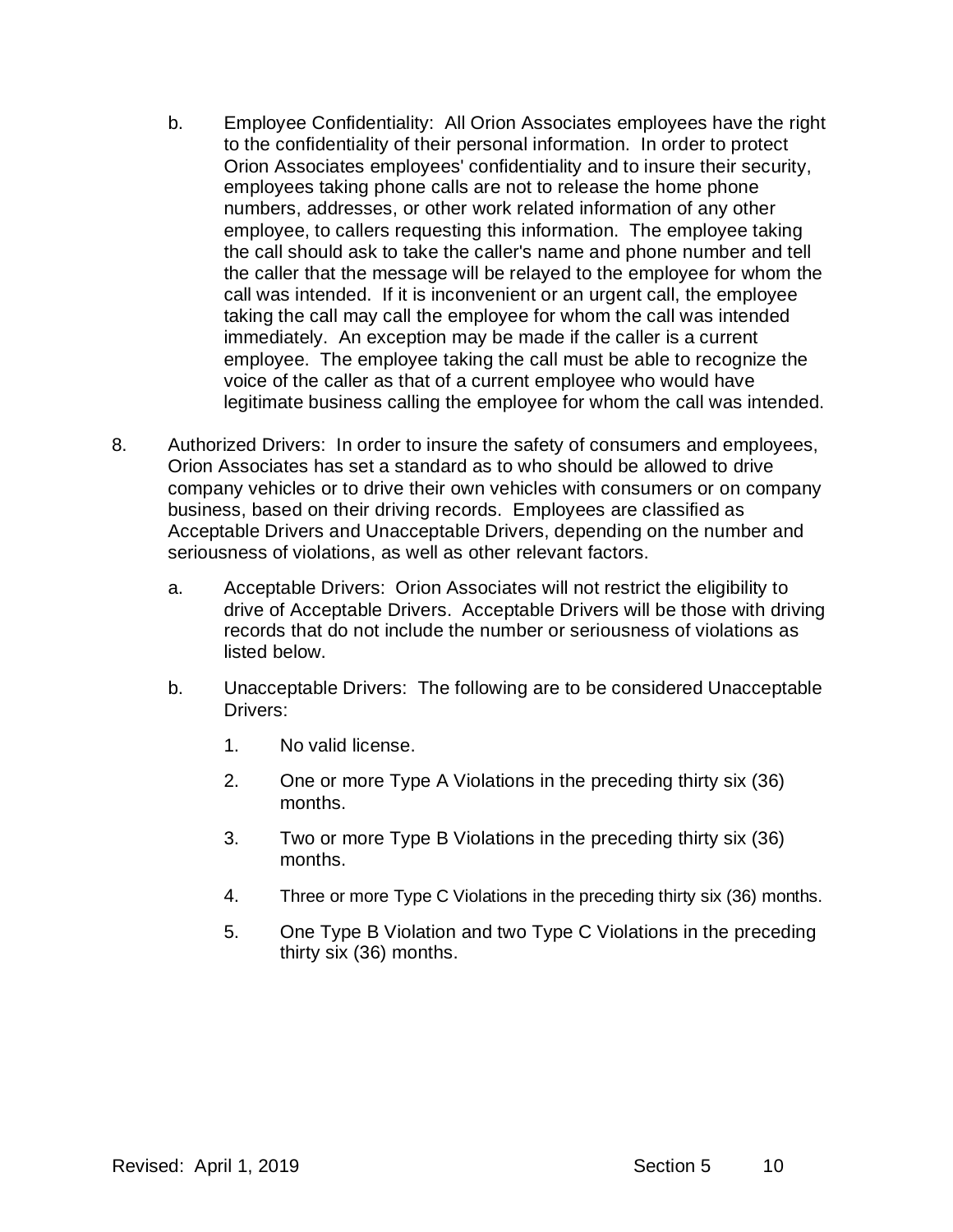- c. Definitions: In the preceding categories "Type A Violations" are defined to include:
	- 1. DWI/DUI/OWI/OUI
	- 2. Refusing substance test
	- 3. Reckless driving
	- 4. Manslaughter
	- 5. Hit and run
	- 6. Eluding a policy officer
	- 7. Any felony
	- 8. Drag racing
	- 9. License suspension
	- 10. Driving with a suspended license
	- 11. Other violations considered serious by the state
- d. Definitions: In the preceding categories "Type B Violations" are defined to include:
	- 1. All vehicle accidents, regardless of fault
- e. Definitions: In the preceding categories "Type C Violations" are defined to include:

1. All moving violations not classified as Type A or Type B (i.e. speeding, improper lane change, failure to yield, running red lights, or stop signs, etc.)

- f. Review: Orion Associates' Human Resources Department reviews employee's the driving records at time of hire and periodically during employment. At these times, the department determines or updates who is considered to be an Acceptable or Unacceptable Driver.
- g. Notification: When Orion Associates' Human Resources Department determines whether an employee is an Unacceptable Driver, Human Resources will notify the Chief Operating Officer and the employee's Program Administrator.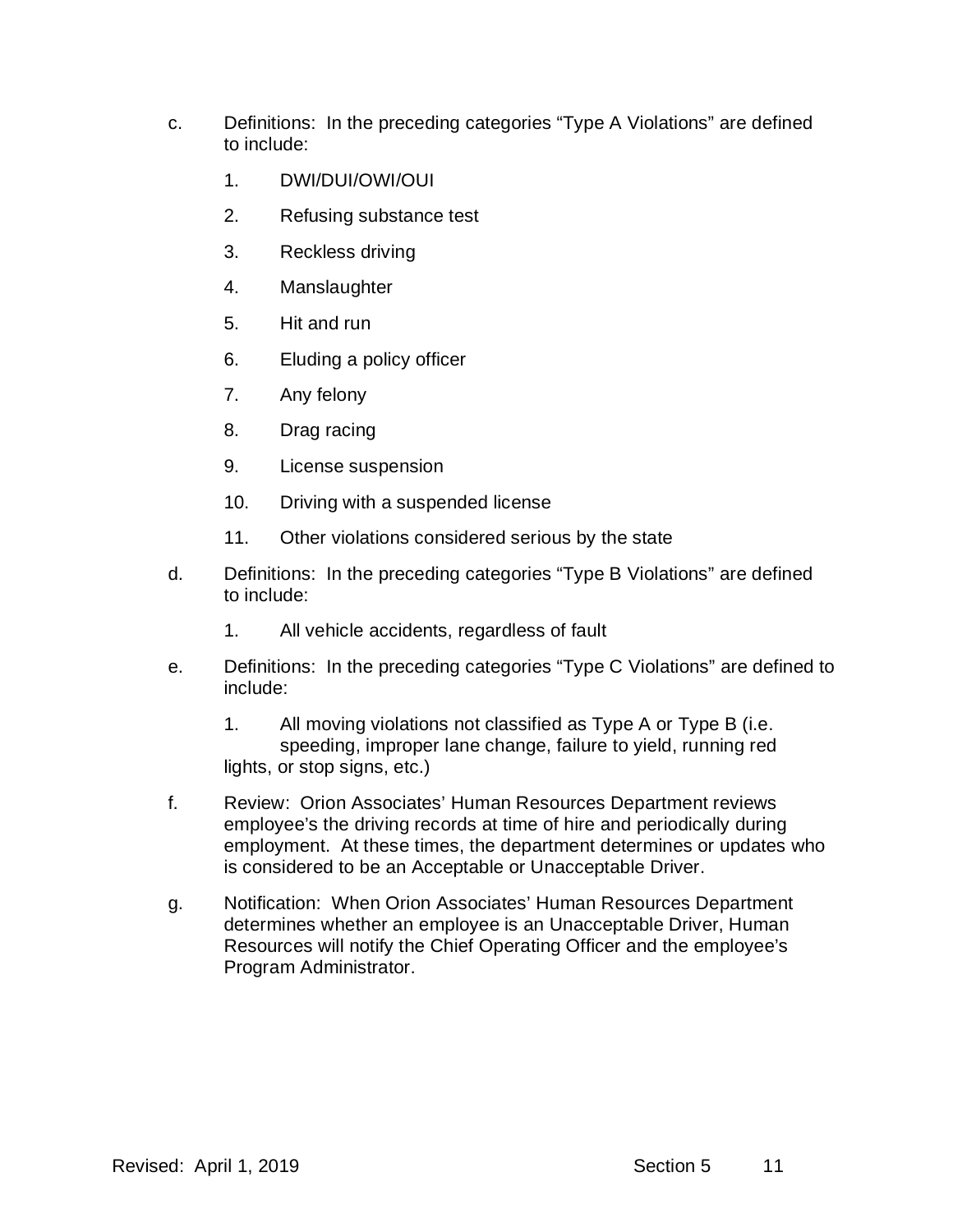- h. Employment Status: When it is determined that someone is an Unacceptable Driver, Orion Associates will evaluate whether the individual employee's driving record indicates a risk to safety of consumers and fellow employees. If it is determined that the employee can remain employed, the employee is obligated to sign an agreement indicating that they understand their employment is in jeopardy due to their driving record and that subsequent violations will may result in termination.
- i. Change of Status or Termination: Orion Associates reserves the right to withdraw the offer of employment if their driving status precludes them from adequately fulfilling their job duties. Similarly, if a current employee's driving status changes to that of an Unacceptable Driver so that they are unable to fulfill their job duties, Orion Associates reserves the right to reduce their scheduled hours and change their employment status to Part-Time or On Call, or to terminate that person's employment.
- 9. Dress Code: It is Orion Associates' expectation that all employees will maintain the highest standards in appearance, appropriate to their positions, while at work or while performing company business.

Management / Administrative employees will dress in a professional, "workplace casual" manner in the offices and at all times during internal and external meetings and training seminars. If involved with direct service Management / Administrative employees will wear casual clothing that is neat, clean, and in good condition, and is not overly revealing, this to be determined by one's supervisory staff, on a case-by-case basis.

Orion Associates' dress code policy is intended to apply equally to employees of different sexes, races, nationalities and religions, and will not discriminate against an employee because of his or her appearance where the appearance is the result of a sincerely held religious belief. The company will reasonably accommodate that person's religious beliefs by relaxing the application of its ordinary appearance rules unless this cause's undue hardship.

Failure to comply with Orion Associates' dress code policy may result in disciplinary action, up to and including termination.

9. Smoking: Orion Associates offices, buildings and vehicles are "smoke-free" environments. No smoking is allowed, except in specifically designated outdoor smoking areas and only during supervisory approved breaks. Procedures for smoking outside the buildings must be followed at all times.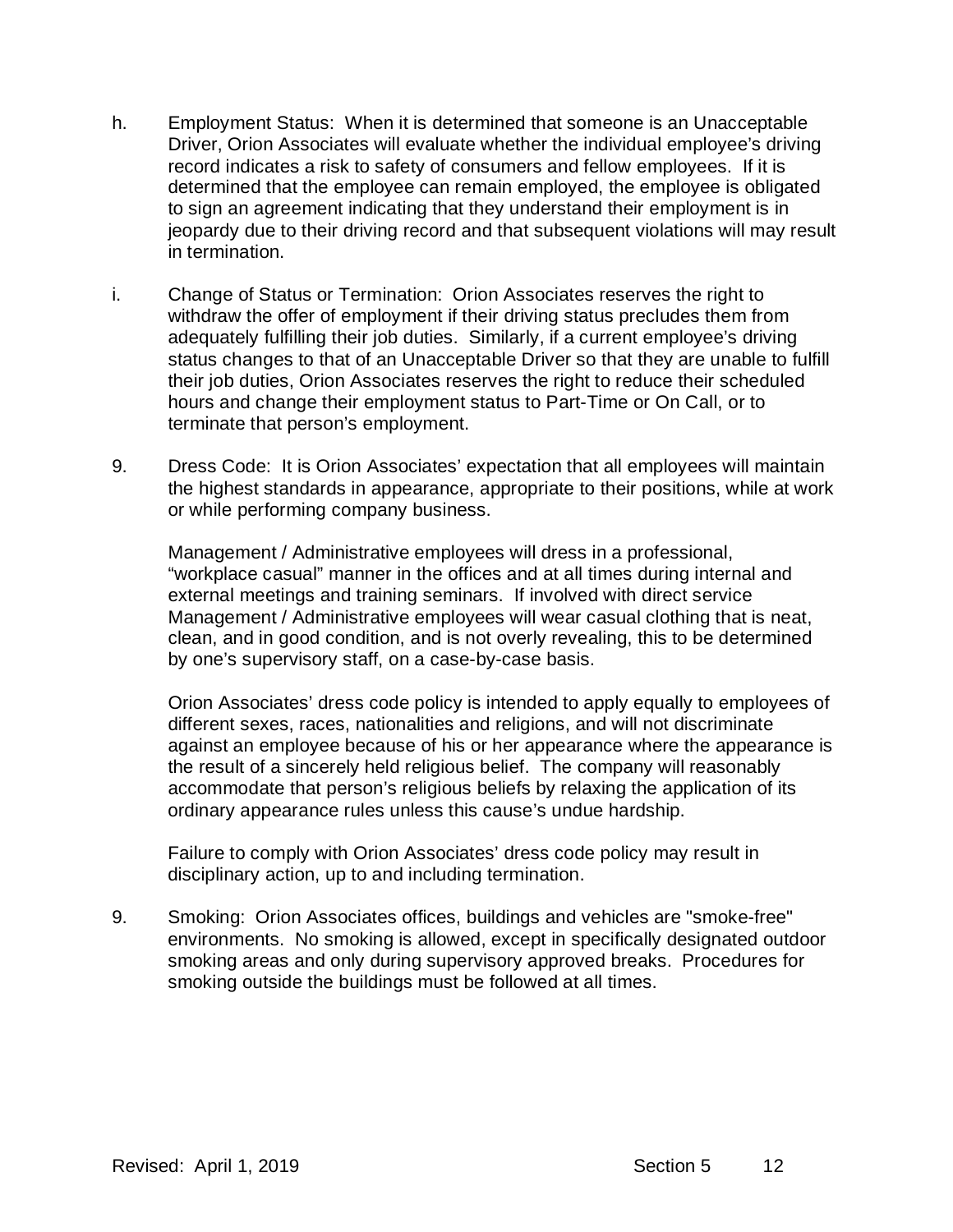- 10. Alcohol and Drug Use: Orion Associates prohibits the consumption or use of alcohol, drugs, including the abuse of prescription medications, or controlled substances during work hours. Orion Associates also prohibits employee behaviors indicating the use of chemicals while on duty or coming to work under the influence, except in the case of the appropriate use of physician prescribed medications. Either instance will result in immediate disciplinary action, up to and including termination.
	- a. Exception: Social events, including, but not limited to corporate award events and company sponsored receptions are the exception to this general policy, to be determined, on a case-by-case basis, by the Chief Administrative Officer and/or the Chief Executive Officer. Moderate alcohol consumption is allowed at such events. Under no circumstances, however, will excessive use of alcohol or intoxication be tolerated but will result in immediate disciplinary action, up to and including termination.
- 14. Privacy: The organization will monitor all employee use of computers, Internet and email to ensure employee compliance with the organization's Harassment policies. The organization reserves the right to recover and access an employee's email and Internet files at any time, without notice. All files stored on the computer and all Internet activity is subject to monitoring and inspection. Employees should not expect that any of the aforementioned files are confidential. Although an employee may have a password on their computer, this does not provide the employee an expectation of privacy.
- 12. Subpoenas, Search Warrants, Investigations, or Other Legal Actions: In the event that an employee is contacted by a legal authority with a subpoena, search warrant, investigation, or other legal action involving the organization, the employee contacted will contact and refer the matter to the Chief Administrative Officer immediately. It is the expectation of the organization that all employees will cooperate fully with all subpoena, search warrants, investigations, or other legal actions under the direction of the Chief Administrative Officer. The organization is committed to protecting its employees when actions of the organization are being put under scrutiny. Employees will be given assistance during any investigation process. All questions and concerns are to be referred to the Chief Administrative Officer.
- 13. Reporting Wrongdoing: All employees are required to report wrongdoing, witnessed or rumored, including but not limited to waste, fraud, abuse, neglect, financial malfeasance, or any other violation of the organization's Code of Ethics to their immediate supervisors. Employees may choose go over their supervisors, for any reason, to report the incident to their supervisors' Program Director, Program Administrator, or to Cheryl Vennerstrom, the Chief Operating Officer, at 763-450-5007, or to Stephen Hage, the Chief Administrative Officer, at 763-450-5004. All reports must be made in good faith. The organization is prohibited from retaliation against any person who makes a report in good faith. If a report is made, the Chief Administrative Officer will investigate and will review the status of the investigation to the reporter within two (2) to five (5) days.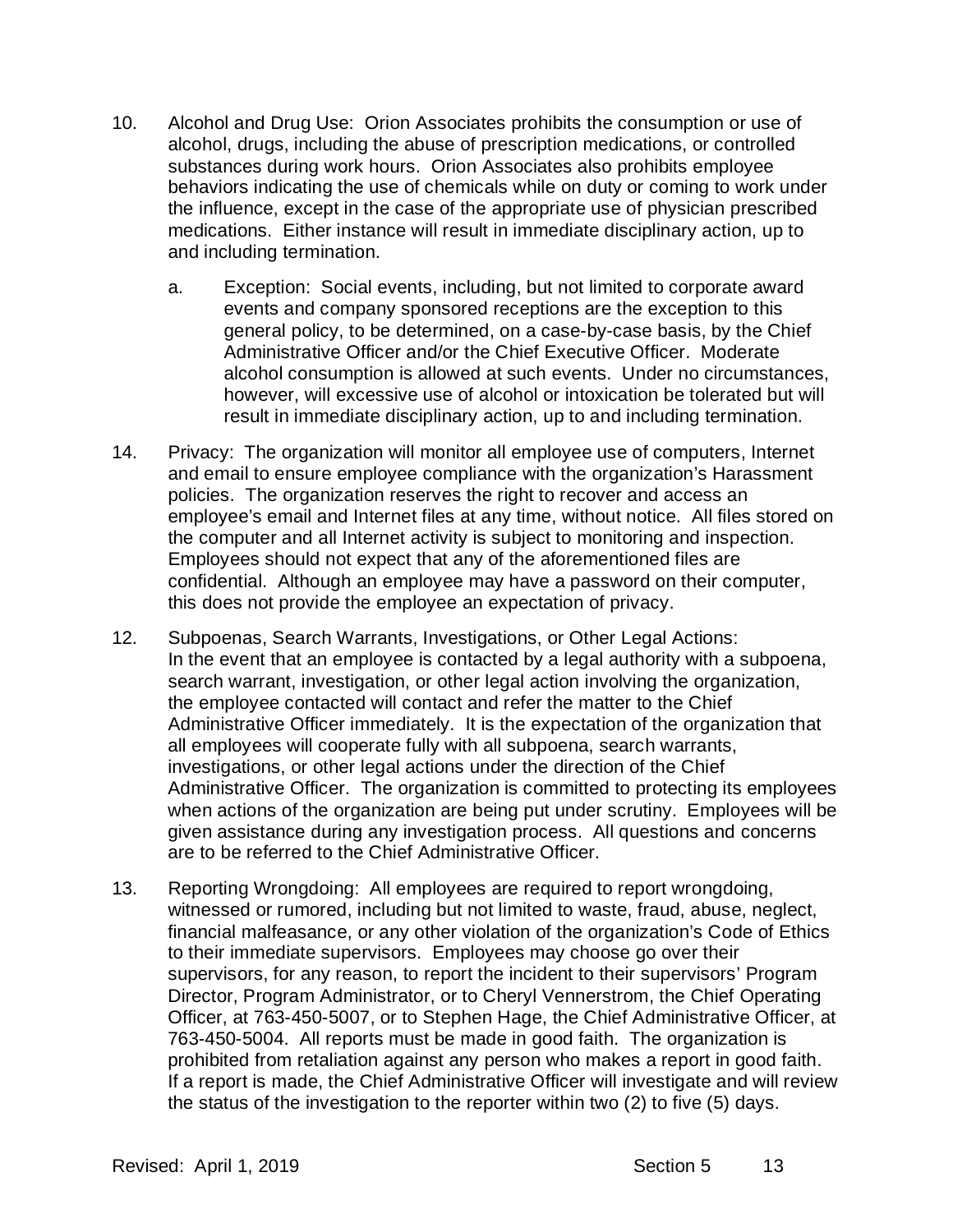- 14. Open Work Environment: Orion Associates' goal is to provide for a work environment that is supportive of its employee's personal lives. In order to accomplish that goal, Orion Associates has adopted the following policies regarding an open work environment for children and pets.
	- a. Children: The organization allows children to be in the workplace, particularly in the company's offices, provided that the employee's duties do not involve direct service with consumers. Children's presence in the workplace must be transitional in nature, as a temporary measure in the event of illness or a problem with day care. The transitional nature of the children's presence also means that it is acceptable on an occasional daily basis, but is not considered an option for an extended number of days, such as a week. Children may not be in the workplace as a means of child care. While allowed, children in the workplace should not be routine. Under no circumstances can children be disruptive with their parent or other employees. All determinations as to what is considered appropriate regarding the presence of children in the workplace is at the discretion of one's supervisor.
	- b. Pets: The organization allows pets, usually dogs, to be in the workplace, particularly the company's offices. Pets must be properly confined in an office space or on a leash, and must not cause property damage. Pets may not be permitted under certain circumstances, such as shared office space without the consent of the co-worker or in the event that a coworker has an allergy to that animal. Pet owners must clean up after their pets, both indoors and outdoors. Under no circumstances can pets be disruptive with their owner or other employees. Employees are responsible to ensure that their pets are up to date with vaccinations. All determinations as to what is considered appropriate regarding the presence of pets in the workplace is at the discretion of one's supervisor.
- 15. Personal Charitable Solicitations and Fundraising:
	- a. All requests to solicit co-workers must be approved by the Officers. Solicitations must be for generally charitable or service related causes. Solicitations for political or religious causes will not be approved.
	- b. Solicitations must be made to all administrative / management employees rather than any department or sub-group within the organization.
	- c. All solicitations must clearly state that there is no obligation to contribute.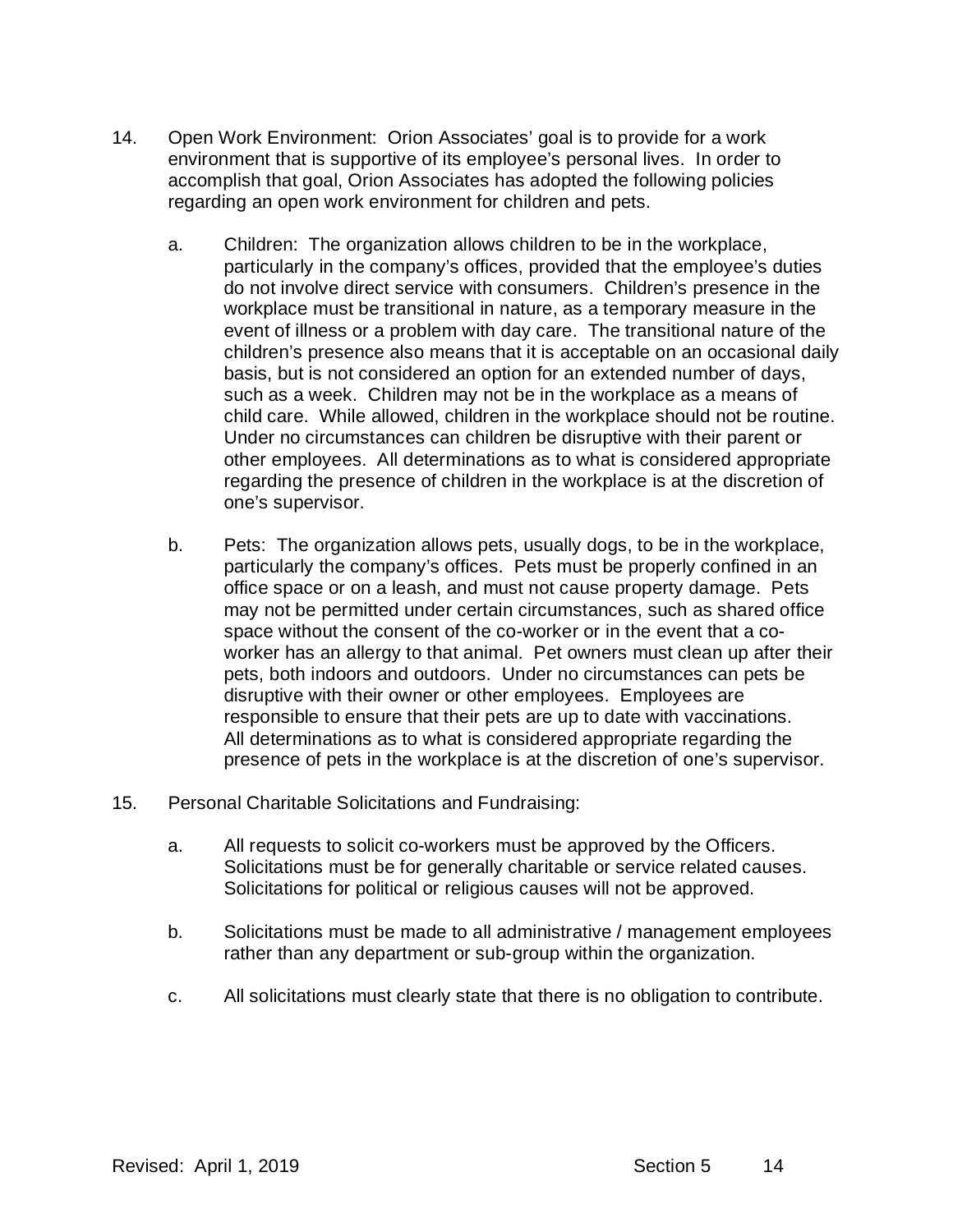### E. Workers' Compensation

1. Compliance: Orion Associates complies with all the Workers' Compensation law of the State of Minnesota.

a. Administration: The Human Resources Department administers Workers' Compensation recording, reporting, claims, and follow-up procedures.

- b. Costs: The organization pays for all costs associated with providing this insurance coverage to its employees.
- c. Compensation: The organization's insurance carrier makes all payments and all decisions pertaining to compensable illness or injury.
- 2. Mandatory Reporting: It is mandatory for an employee involved in any workrelated illness or injury to report it as soon as possible on the form used for that purpose; a failure to report any work-related illness or injury may be grounds for disciplinary action.
	- a. Responsibility: It is the responsibility of the employee's supervisor to investigate and record the vital facts and circumstances surrounding any reported illness or injury. This is done on the reporting form used for that purpose, and according to the established time lines. The report must be given to Human Resources within forty-eight (48) hours of receiving the employee's illness or injury report. A failure to provide the necessary report to Human Resources within that time line may result in substantial financial penalties to the company.
- 3. Workers' Compensation Claims: Once a claim is made, it is processed by Human Resources.

a. Contacts: Calls and correspondence concerning a Workers' Compensation claim are referred to or made by Human Resources. All such contacts are handled by Human Resources only.

b. Liability and Cause: At no time is a supervisor to make any statement pertaining to the organization's liability in regard to any claim made or make any statement as to the cause of any illness or injury reported. All such statements are expressly disavowed by Orion Associates. A decision of liability or cause is made by the insurance carrier and the State's agent.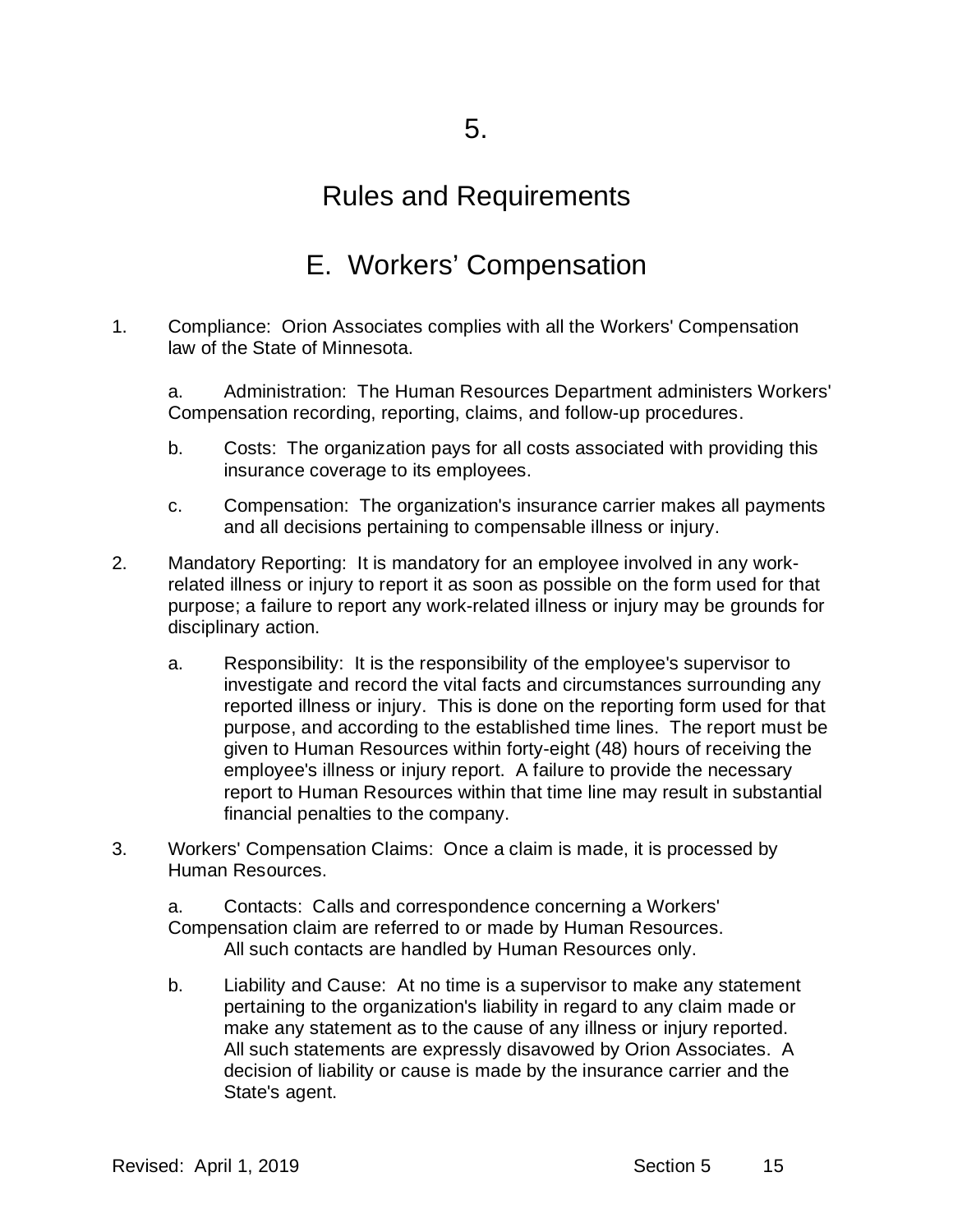c. Accountability: All employees, and especially supervisors, are held accountable for keeping claims to a minimum by avoiding unreasonable health or safety risks in the work place and in the community.

- 4. Employee Status: The status of an employee is not affected by reporting a bona fide work related illness or injury, and filing a bona fide claim. Employees making false or misleading statements and claims of work related illness or injury, or failing to report any work related illness or injury, may be subject to disciplinary action.
- 5. Return to Work: Orion Associates' goal is to ensure its employees are healthy, productive, and contribute to the growth of the company. The welfare of our employees continues to be paramount in the operation of the business.

To the greatest degree possible, Orion Associates will provide for the prompt and safe reintegration of employees into the work environment after injuries or extended illnesses. The reinstatement of an employee will be done in a manner that is in the best interest of the employee in keeping with the highest standards. It is the policy of Orion Associates to provide a return-to-work program as the means to return injured employees to meaningful, productive employment following a compensable job-related injury or occupational disease.

Orion Associates will maintain a Light Duty / Return-to-work compliance program conforming to the best management practices of organizations of this type. To be successful, such a program must embody the proper attitudes not only on the part of supervisors and employees, but also between each employee and his or her co-workers. Only through such a cooperative effort can a program in the best interest of all be established and preserved.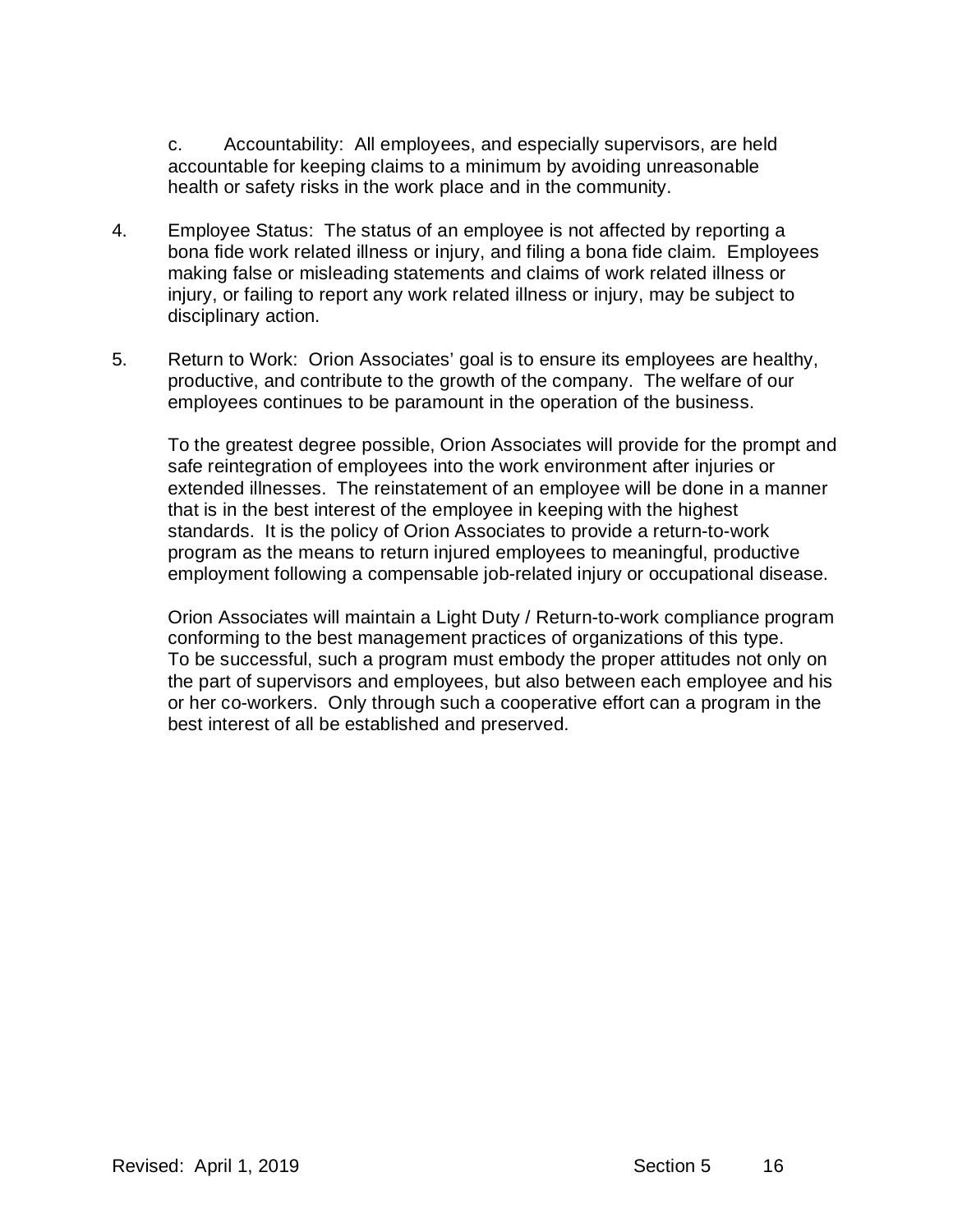### F. Conflict of Interest

1. Expectation: All Orion Associates Officers, Program Administrators, Program Directors, and committee members will avoid any conflict between their own respective and individual interests and the interests of the company, in any and all actions taken by them on behalf of Orion Associates in their respective capacities. Furthermore, they will comply with all governmental statutes, ordinances, and regulations, including those relating to conflict of interest. A conflict of interest exists when any Officer, Program Administrator, Program Director, or committee member of the company has a direct or indirect interest in or a relationship with any individual or organization which proposes to enter into any transaction with Orion Associates for the sale, purchase, lease, or rental of property, or to render or employee services, personal or otherwise.

No Officer, Program Administrators, Program Directors, or committee member of Orion Associates will use his or her position in a manner that may create a conflict between personal interests and those of the company or related entity or otherwise engage in actions that may create a conflict, or create the appearance of a conflict of interest. If a conflict of interest exists, the Officer, Program Administrators, Program Directors, or committee member will give the Board of Directors of Orion Associates notice of such conflict of interest or relationship and will thereafter refrain from voting or otherwise attempting to exert any influence on the company to affect its decision to participate or not participate in a given transaction. A conflict of interest does not exist if an Officer, Program Administrator, Program Director, or committee member of the company has an interest in a related organization. A related organization means an organization that controls, is controlled by, or is under common control with the company either through ownership of at least fifty percent or more of the voting members of the governing body, or has the power to cause the direction of the management and policies of the other organization.

A copy of this statement will be furnished to each Officer, Program Administrator, Program Director, or committee member who is presently serving Orion Associates or who may hereafter become associated with the Board of Directors of the company at the regular meeting thereof and each Director will be asked to declare any potential interest they may have. This will be conducted on no less than an annual basis or whenever a possible Conflict of interest might arise, and such action will be recorded in the minutes of the meeting.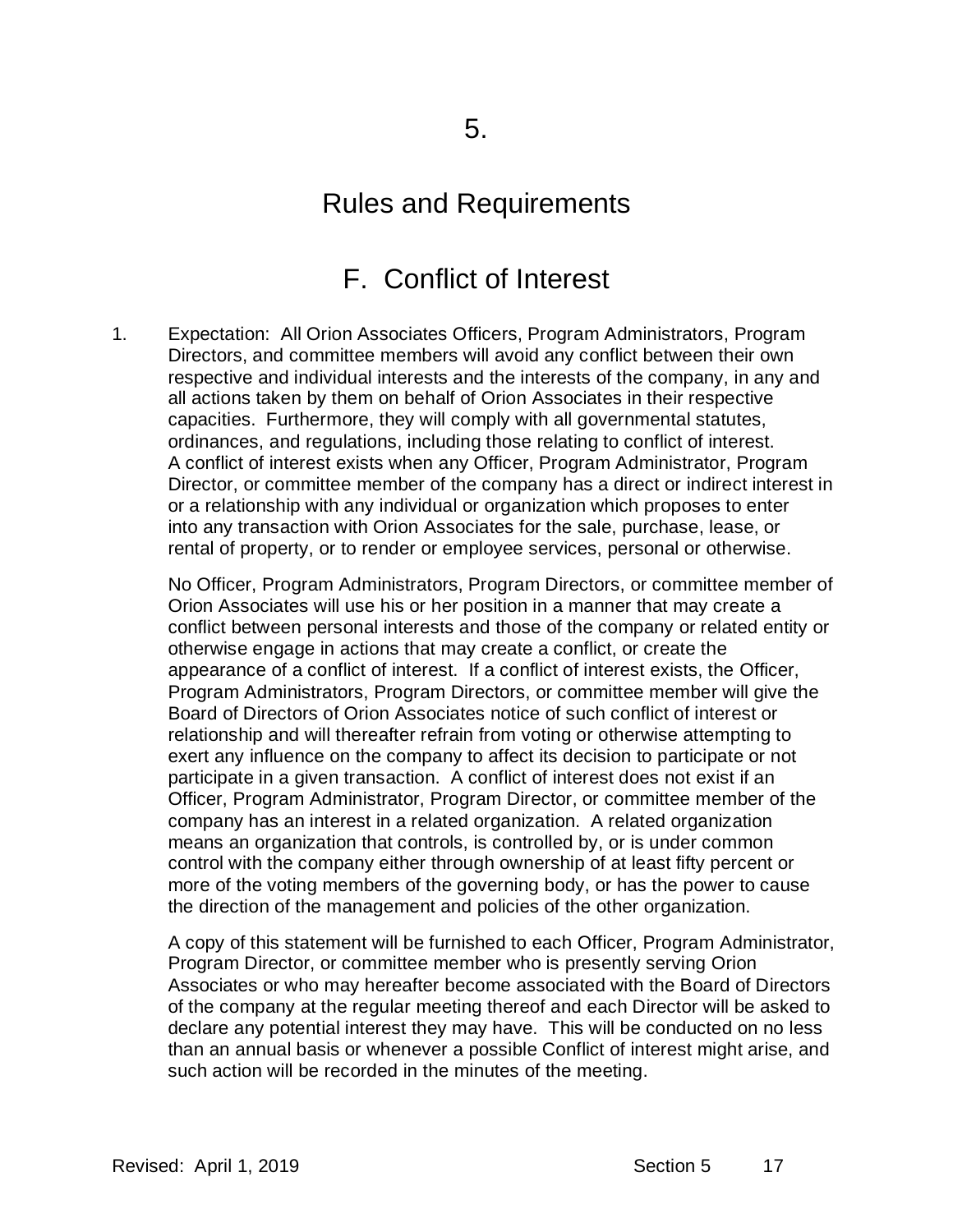- 2. Policy: Employees should at all times avoid a possible or actual conflict of interest between themselves and Orion Associates. A conflict of interest occurs when an employee engages in conduct which presents an act of or constitutes the appearance of self-dealing or self-interest. This may occur in many different ways, such as:
	- a. Other Employment: An employee seeking or receiving wages or salaries from another employer directly related to this organization's work.
	- b. Other Remuneration: An employee seeking or receiving other remuneration from any agency or person directly related to this organization's work.
	- c. Gifts and Gratuities: An employee receiving gifts, entertainment or money from any agency or person directly related to this organization's work.
	- d. Financial Interest: An employee holding financial interest in or having a financial or personal relationship with another entity or enterprise doing business with the organization as one of its contractors, sub-contractors, vendors or suppliers.
	- e. Proprietary Interest: An employee divulging, sharing or gaining from proprietary information or the proprietary materials and resources developed by the organization for its exclusive use or sale.
	- f. Illegal or Unethical Interest: An employee engaging in an activity that is in violation of any law regulating the conduct of this organization's business or its corporations, or that is unethical or reflects badly on the reputation of the organization.
	- g. Self-Serving Interest: An employee buying any item from or selling any item to the organization without notice and approval ahead of time. At no time will an employee buy, sell or trade any item with a consumer.
- 3. Disclosure: An employee must disclose at all times a possible or actual conflict of interest or any situation that is likely to be seen as a conflict of interest by other employees, consumers, or government agencies doing business with the organization; all such apparent conflicts must be immediately reported to the Chief Administrative Officer or the Human Resource Department.
- 4. Employer Right: Orion Associates reserves the right to decide when an employee's activities or relationships represent a conflict with the organization's interests, and to take whatever action is needed to resolve it.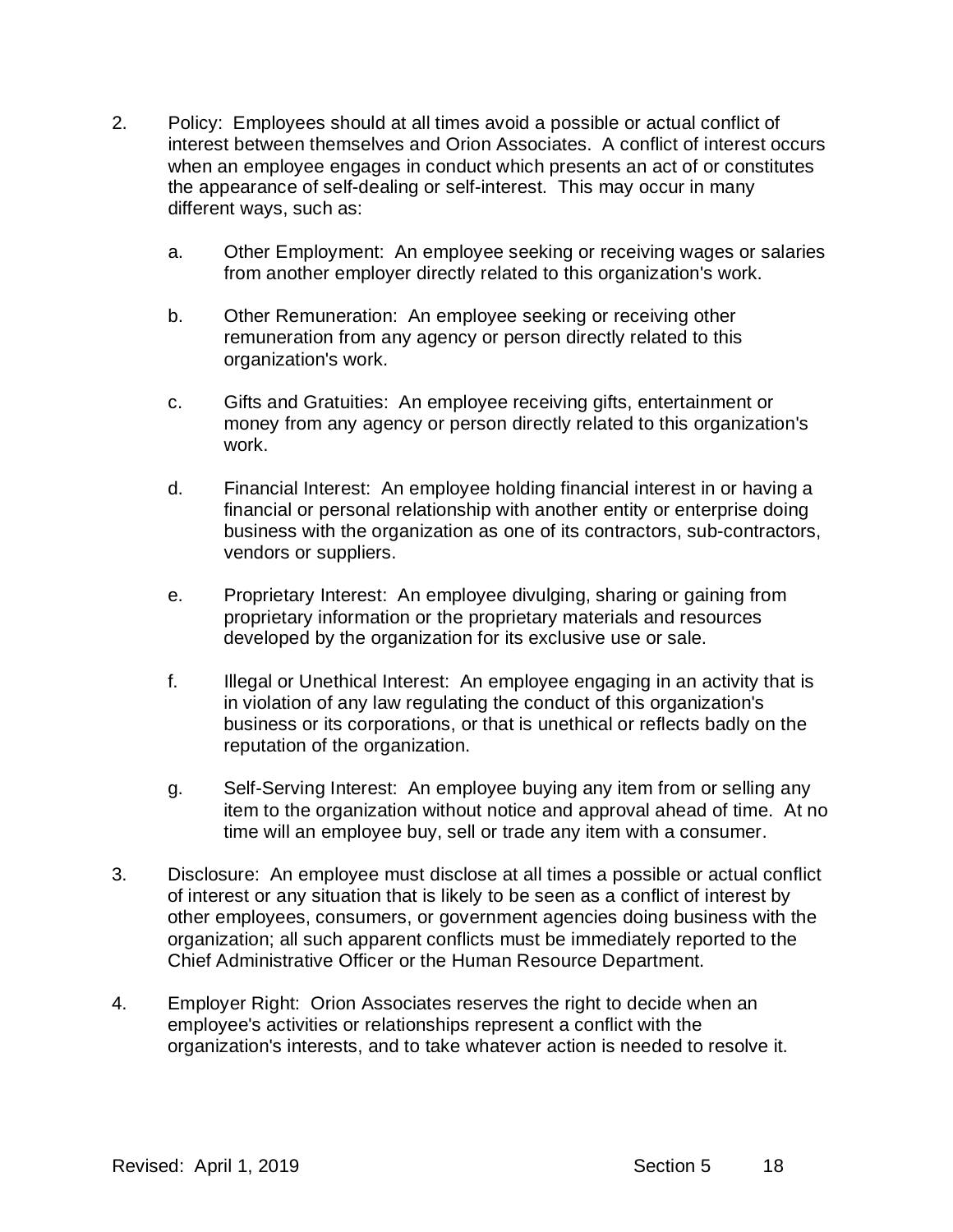- 5. Representation: No employees may represent themselves as speaking for the organization unless it is authorized ahead of time by one of this organization's supervisors or it is part of the employee's assigned job responsibilities.
- 6. Prohibition: Individual employees may not take part in or exert influence on any transaction or decision in which their interests may conflict with the interests of Orion Associates.
- 7. Violations: Violations of this conflict of interest policy may be grounds for disciplinary action.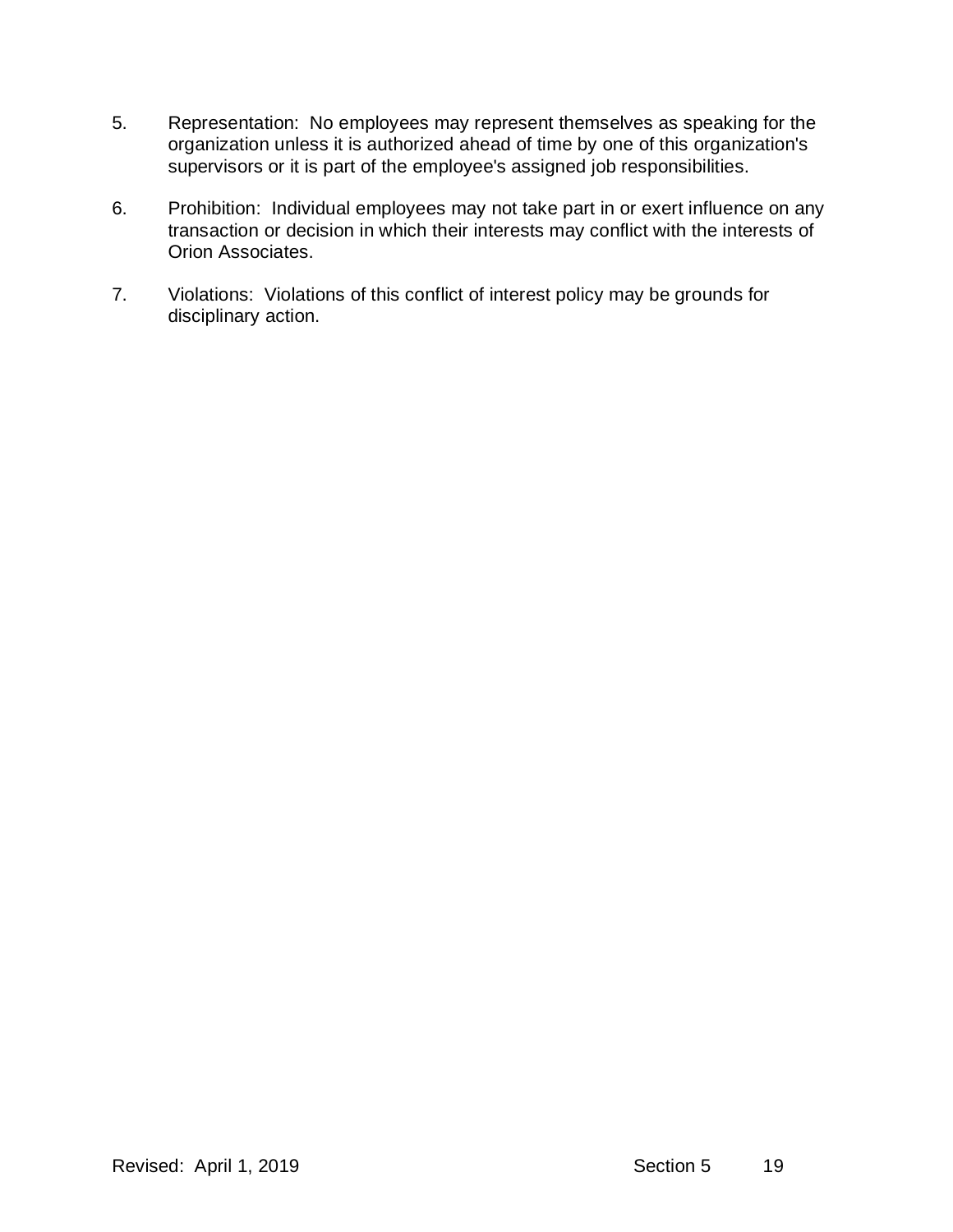## G. Personnel Records and References

- 1. Records: A Personnel Record is maintained on each employee. Only the personal and personnel information needed are collected and retained for the record.
	- a. Property: Personnel Records are the sole property of Orion Associates.
	- b. Responsibility: The Chief Administrative Officer and the Human Resources Department are responsible for maintaining current and upto-date Personnel Records that meet the needs of the organization and its licensing standards. Information contained in these Personnel Records is never removed except as required by judicial or administrative order.
	- c. Retention: Orion Associates retrains Personnel Records for seven (7) years subsequent to an employee's termination.
- 2. Data Privacy: The organization follows and enforces the data privacy requirements set forth in Federal and State statutes.
	- a. Confidentiality: All information contained in a Personnel Record is confidential. Only authorized personnel, persons or agencies may obtain confidential information.
	- b. Access: Internal access to Personnel Records is controlled by the Chief Administrative Officer. Only the authorized personnel listed in procedure may have access to these records.
	- c. File Security: All Personnel Records are kept in a locked file under the direct control of the Chief Administrative Officer. Only authorized personnel may have filing cabinet keys.
	- d. Computer Security: Some personnel information is stored on computer data systems. The Chief Administrative Officer has the responsibility to make these systems as secure as possible.
	- e. Dissemination: The Chief Administrative Officer maintains and regulates the data privacy policy and practices of the organization for its employees so that the employees may be informed of them and recognize their rights under them.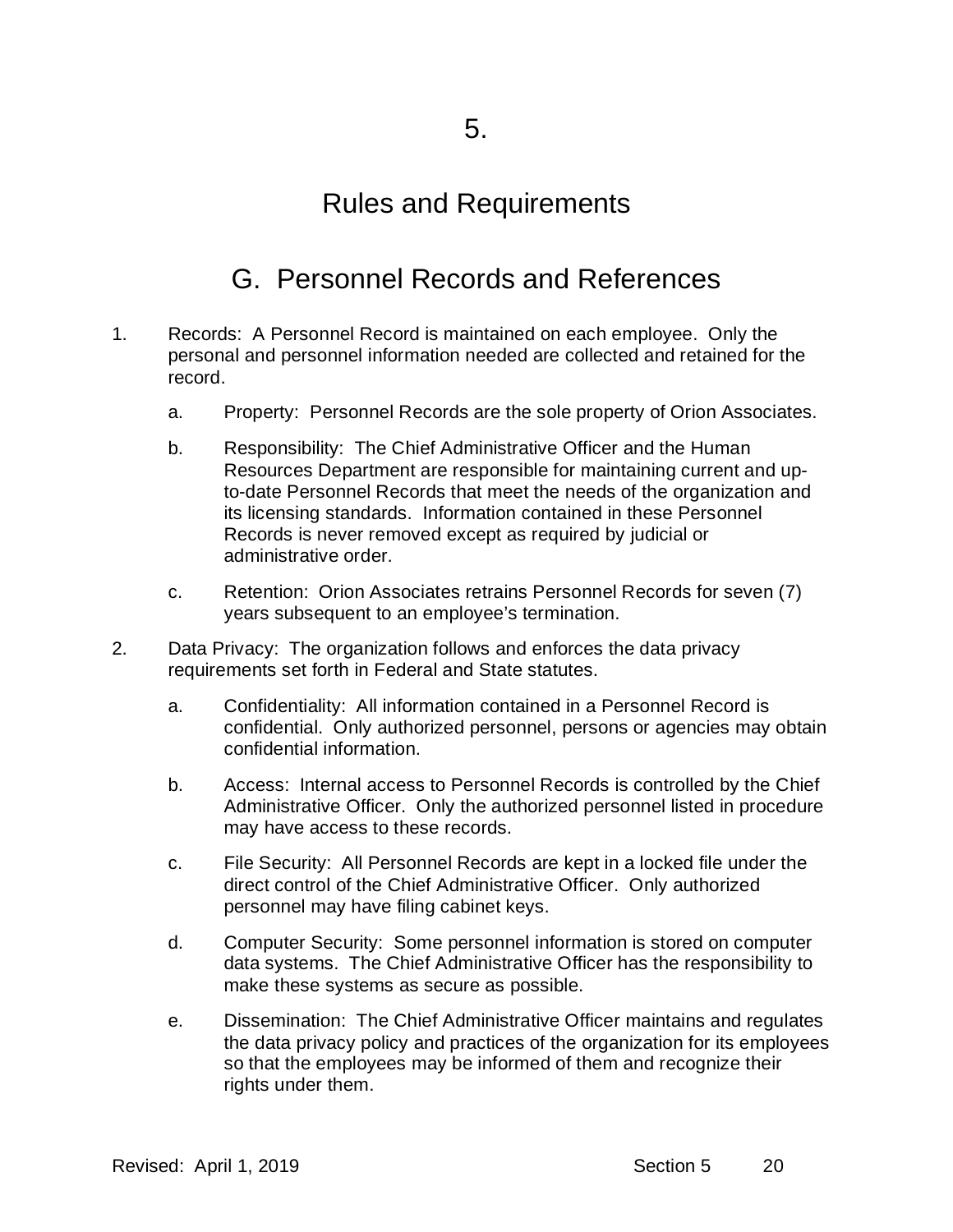- 3. Reference Disclosures or Requests: Only that information authorized by the organization regarding a current employee or former employee is disclosed by the Chief Administrative Officer and the Human Resources Department to any agency or person making a telephone or written request. The information authorized includes position title(s) and dates of employment.
	- a. Authority: All reference disclosures or requests are referred to the Human Resources Department for handling. The Chief Administrative Officer coordinates all activities needed to handle these requests.
	- b. Legal Disclosure: As required by law, information contained in a Personnel Record is disclosed by the organization without the consent of or notice to the employee. Such information so legally disclosed may not be held against the organization.
- 4. Personal References: Employees of Orion Associates may choose to write or act as personal references for their fellow employees. If an employee chooses to do so, however, the reference must be strictly and entirely personal in nature and not connected with or referring to Orion Associates in any way. Personal references may not use Orion Associates' letterhead, may not refer to the company, may not include either person's job titles, may not comment on the employee's work history or performance, nor make any reference to the professional roles of either person, including the supervisory role of either party.
- 5. Employees may review their personnel file, as often as every six (6) months, within seven (7) days of a written request to the Chief Administrative Officer. An appointment will be set for the employee to review their personnel file in the presence of a Human Resources staff member. After the review and upon the employee's written request, the company shall provide a copy of the record to the employee.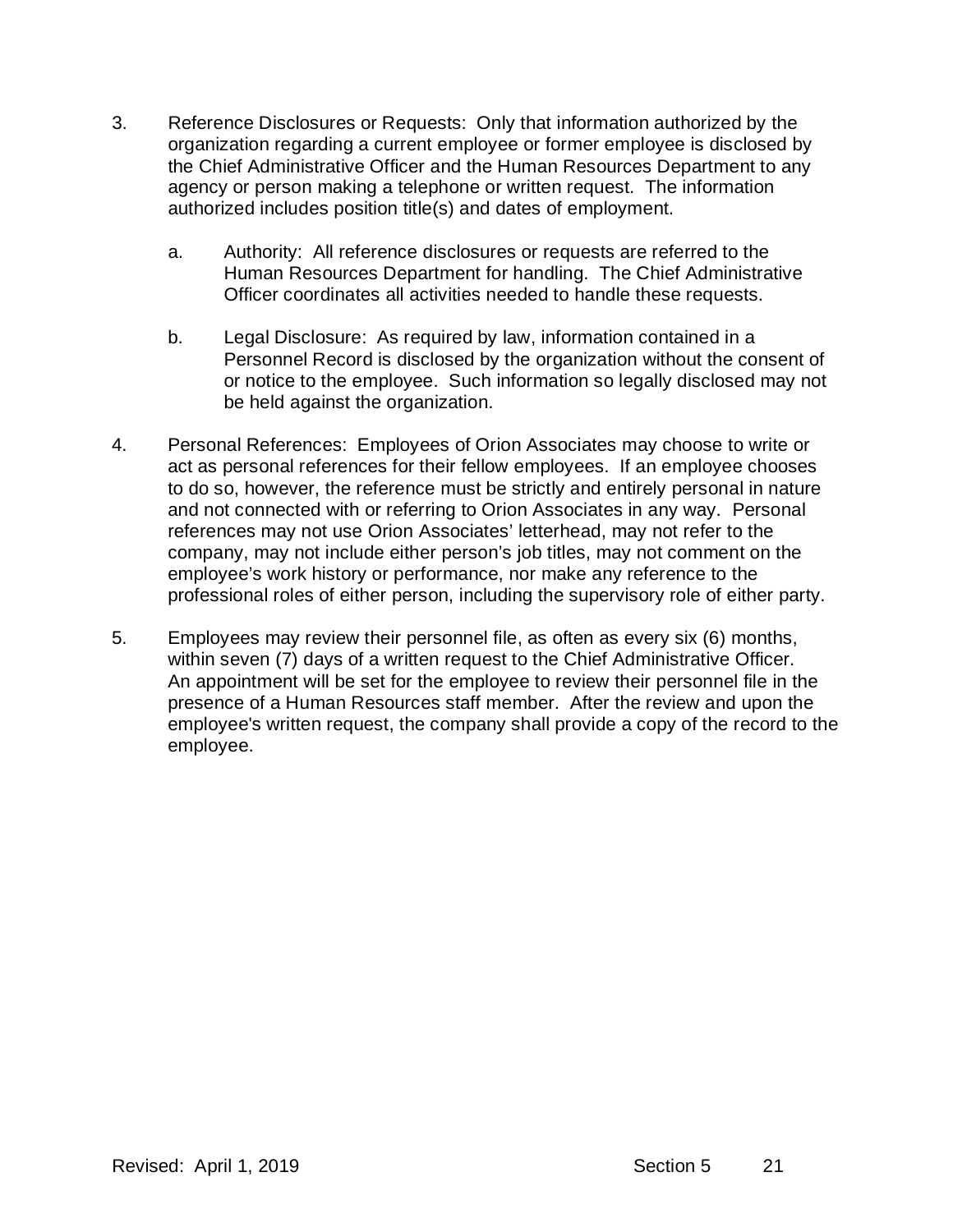## H. Employee Communication

- 1. Resolving Employment Problems: In the event employees encounter difficulty with or believe a problem exists about their employment, they should refer this matter in writing to their direct supervisor, within ten (10) business days of its occurrence, who will make every effort to resolve it. The direct supervisor will attempt to address the matter and will respond to the employee within five (5) business days of receiving written notice. If the matter is not settled, it will be appealed to the supervisor of the employee's supervisor in writing within five (5) business days of the direct supervisor's response. The supervisor of the employee's supervisor will submit a written decision to the employee within five (5) business days. If the matter is not settled, it will be appealed to the Chief Administrative Officer in writing within five (5) business days of supervisor of the employee's supervisor's response. The Chief Administrative Officer will submit a written decision to the employee within five (5) business days. If the matter is not settled, it will be appealed to the Chief Executive Officer in writing within five (5) business days of the Chief Administrative Officer's response. The Chief Executive Officer will then render the final decision to the employee, the Chief Administrative Officer, the supervisor of the employee's supervisor, and the direct supervisor within ten (10) business days following the appeal. The direct supervisor, their supervisor, and the Chief Executive Officer always consult with the Chief Administrative Officer at every step in each and every case before making a decision. A written record of the matter will be kept.
- 2. Resolving Disputes or Conflicts: In the event a dispute or conflict arises, an employee may follow the established Chain of Command to resolve it. The Chain of Command is the only internal means for resolving such disputes or conflicts within the organization. As much as possible, such disputes or conflicts should be resolved at the level closest to the employee. The Chief Executive Officer, in consultation with the direct supervisor and the Chief Administrative Officer, has the full authority to settle such disputes or conflicts if they reach that level. The Chief Executive Officer's decision is final and binding on all parties to the dispute or conflict.
- 3. EEO/AA Complaints: The organization has an established EEO Complaint Procedure. All complaints about alleged harassment and discrimination are handled using this procedure.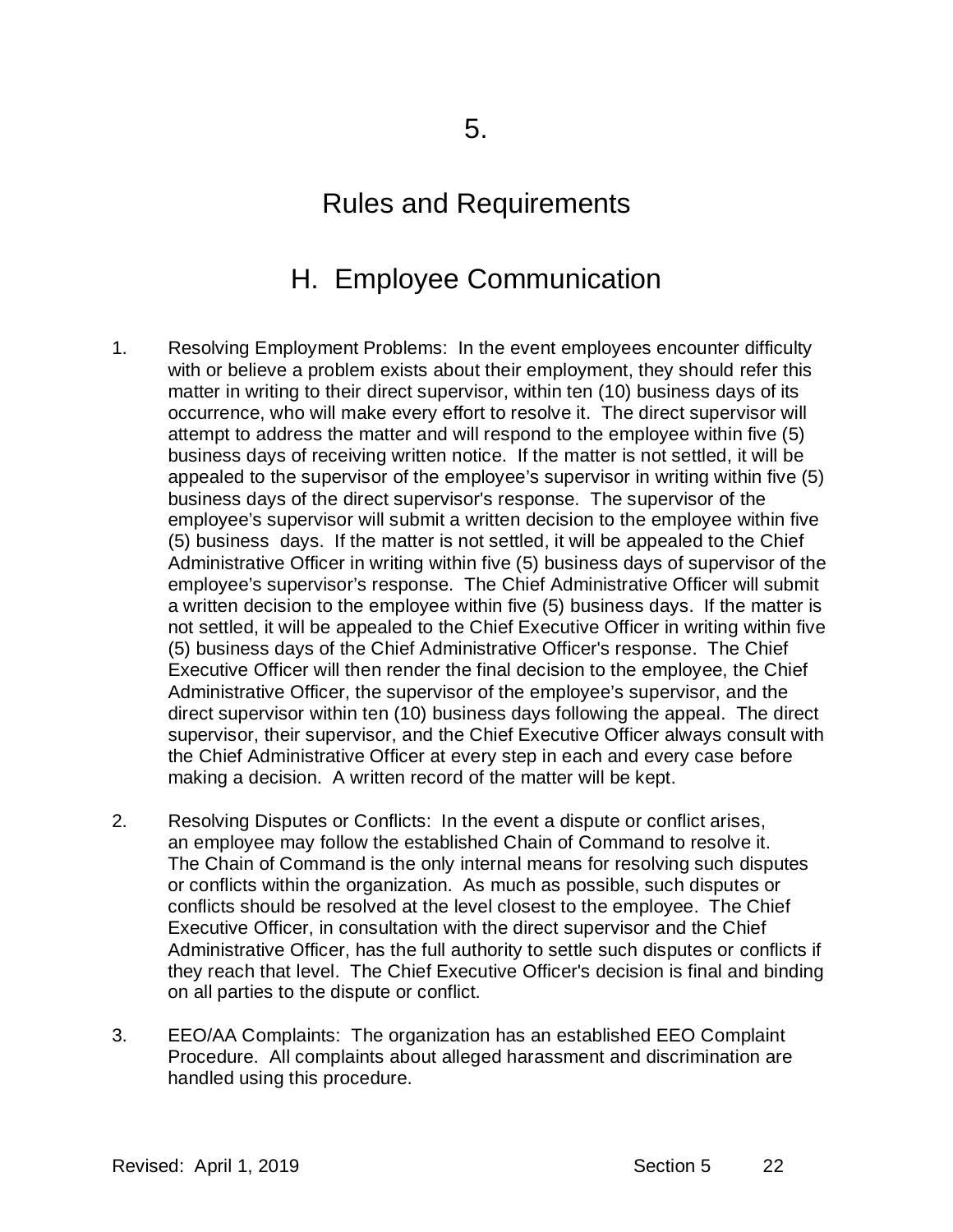#### I. Harassment

- 1. Harassment: It is Orion Associates' policy to maintain a working environment free from offensive or degrading remarks or conduct. The prohibited behavior includes inappropriate remarks about or conduct related to an employee's race, color, creed, religion, national origin, sex, sexual orientation, marital status, disability, age, status regarding public assistance, membership or activity in any local organizations dealing with discrimination or affectional preference of any employee, or any other characteristic protected by law. Further, behavior prohibited by this policy also includes requests to engage in illegal, immoral or unethical conduct or retaliation against an employee who makes a complaint regarding any of the prohibited behaviors described in this policy statement.
- 2. Sexual Harassment: Sexual harassment is a prohibited behavior. Sexual harassment is defined as unwelcome sexual advances, requests for sexual favors, and other verbal or physical conduct of a sexual nature when submission to such conduct is made either explicitly or implicitly a part of or a condition of any individuals employment; submission to or rejection of such unwanted conduct by an employee is used as a basis for an employment decision affecting the employee, or such unwanted conduct has a purpose of or results in an unreasonable interference with an employee's work performance or creates an intimidating, hostile, or offensive work environment.
- 3. Intentional Physical Contact: Incidental physical contact may occur between employees in the course of performing their duties in the workplace. Orion Associates, however, forbids intentional physical contact between employees, whether that contact is consensual or non-consensual, while on duty or otherwise in the course of their employment. This policy includes, but is not limited to, such physical contact as casual touching, hugging, hand holding, back, neck, or foot rubbing, and kissing, etc, without consideration as to the motivation. This policy applies to all employees, without regard to gender or sexual orientation of the individual. Violations of this policy may result in disciplinary action.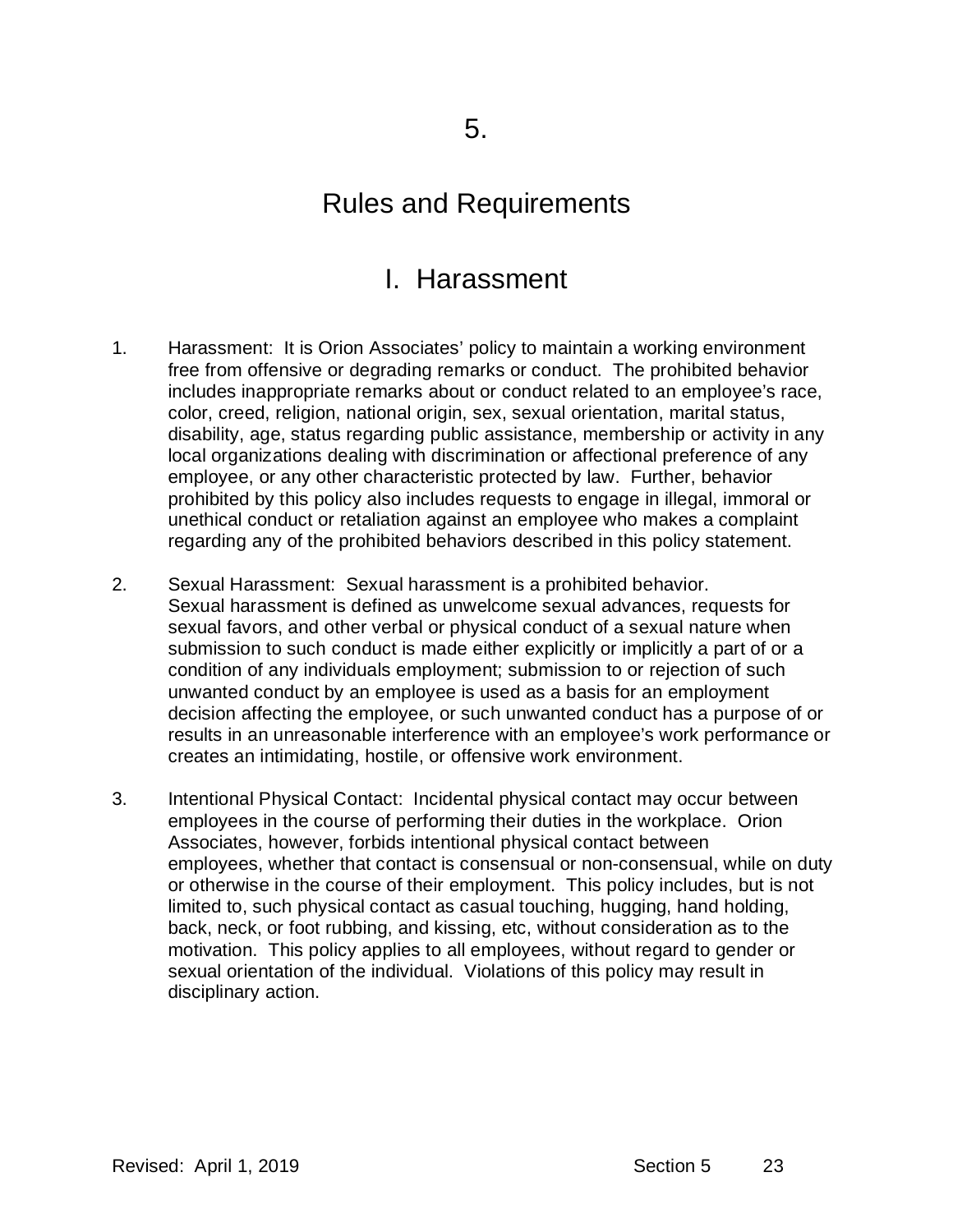- 4. Examples of Sexual Harassment: The following are examples of sexual harassment. These are not the only possible examples. An employee who has questions about whether conduct is permissible under this policy, should discuss the issue with their immediate supervisor. Employees may choose go over their supervisor, for any reason, to report the incident to their supervisor's Program Administrator, the Chief Operating Officer, or the Chief Administrative **Officer** 
	- a. Unwelcome sexual flirtations, propositions, and invitations to social events.
	- b. Offensive physical contact, touching, or physical closeness.
	- c. Use of words of a sexual nature describing body parts or sexual acts, telling "suggestive" jokes or stories, and conversations about sexual exploits or sexual desires.
	- d. Displaying in the workplace sexually suggestive objects, pictures, cartoons, or representations of any action or subject which is sexual in nature and which can be perceived as offensive. This includes, but is not limited to accessing pornography via the internet or email, or by any other means, while on duty, while at any company site, or at any other time while working with a consumer.
	- e. Sabotaging an employee's character, reputation, work effects, or property because of sex.
	- f. Direct and indirect suggestions that an employee's job security, job assignment, conditions of employment, or opportunities for advancement depend in any way on the granting of sexual favors or relations.
	- g. Gossip about another person, spreading rumors about another person, talking about the activities of another person, whether the statements are true or false.

All such conduct will be investigated and disciplinary action, up to and including termination of employment, may occur.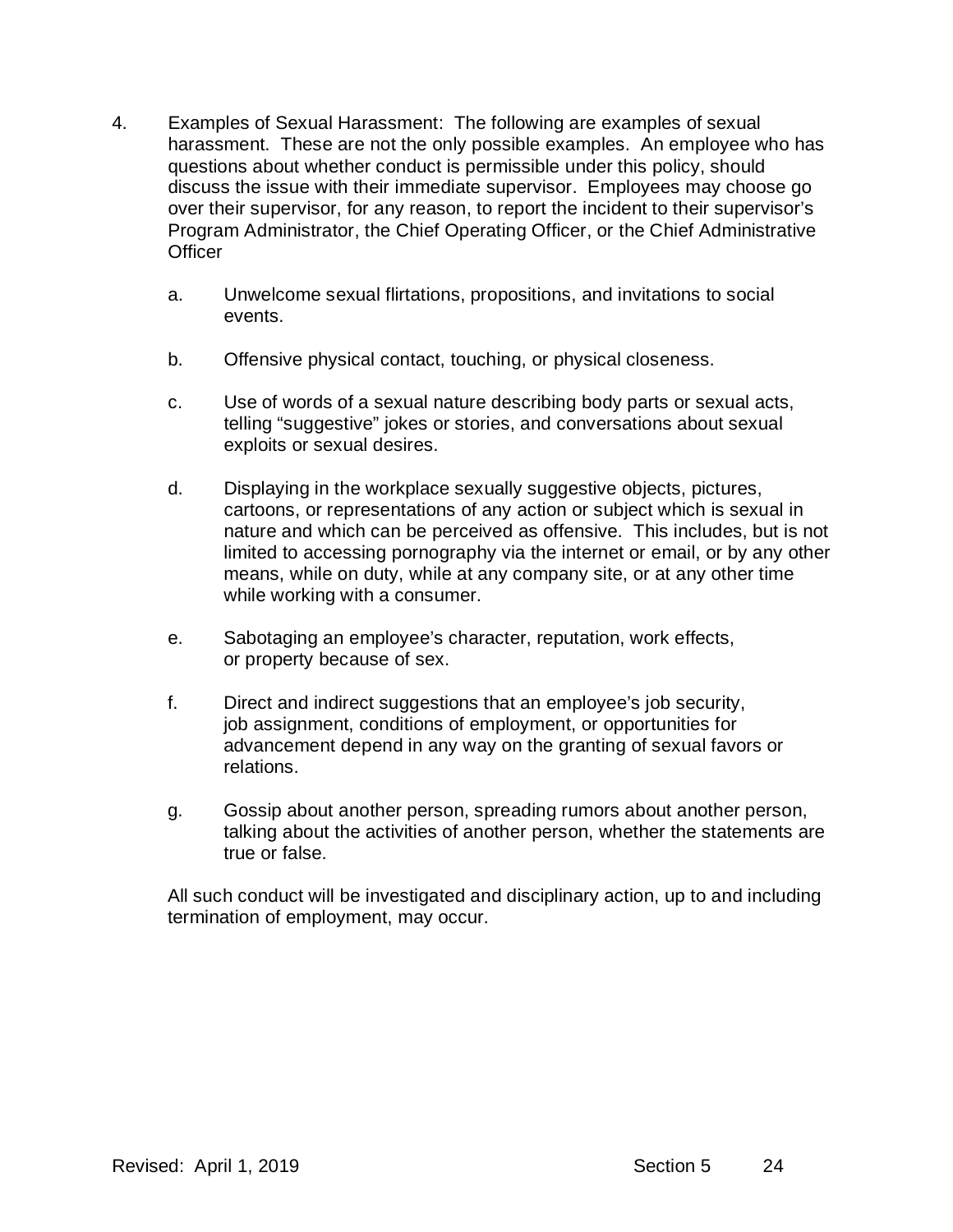- 5. Consensual Relationships: Orion Associates recognizes that consensual relationships sometimes exist between employees which are, or have the potential of becoming, sexual in nature. Orion Associates strongly discourages such relationships, particularly those in which differences in age, background, or other characteristics of the two individuals compromise the ability of either one to make an informed decision about participating in the relationship.
	- a. If a relationship develops between two employees, one or both of them are to notify their supervisor(s) immediately. Failure to do so may result in disciplinary action.
	- b. Relationships between a supervisor and subordinate are forbidden. A supervisor will not be allowed to supervise a subordinate with whom they are in a relationship. If a relationship develops between a supervisor and subordinate, one or both of the employees must notify the supervisor's supervisor immediately. In the event of such a relationship, one of the individuals will be transferred to another program, solely at the discretion and as is determined to be in the best interests of the company.
	- c. If a personal, charitable, business or other relationship develops between an employee and a business contact, supplier, contractor, vendor or other business resource of the organization or the organization's affiliates, including, but not limited to Headwaters Relief Organization, whether such initial contact occurred as part of an employee's employment or volunteer activities, the employee shall notify their supervisor(s) immediately. At all times during the relationship, the employee will not represent themselves as being associated with the organization or any affiliate organization and will affirmatively disclaim such representation or association.
- 6. Reporting Harassment: Any employee who feels he or she is being subjected to offensive behavior of any kind shall feel free to object to the offensive behavior and shall also report the behavior to their immediate supervisor. If an employee feels harassed or offended by another employee, by a management person, or any other person whom he or she encounters in the course of employment, whether the other person is of the same sex or opposite sex, the employee should go directly to their immediate supervisor. Employees may choose go over their supervisor, for any reason, to report the incident to their supervisor's Program Director, Program Administrator, or to Cheryl Vennerstrom, the Chief Operating Officer, at 763-450-5007, or to Stephen Hage, the Chief Administrative Officer, at 763-450-5004. Furthermore, it is the responsibility of an employee who has knowledge or suspicion of such conduct / harassment on the part of or directed towards a fellow employee to report such knowledge or suspicion to their immediate supervisor. In these circumstances, employees again may choose go over their supervisor, for any reason, to report the incident to their supervisor's Program Administrator, the Chief Operating Officer, or the Chief Administrative Officer. Failure to do so may result in disciplinary action.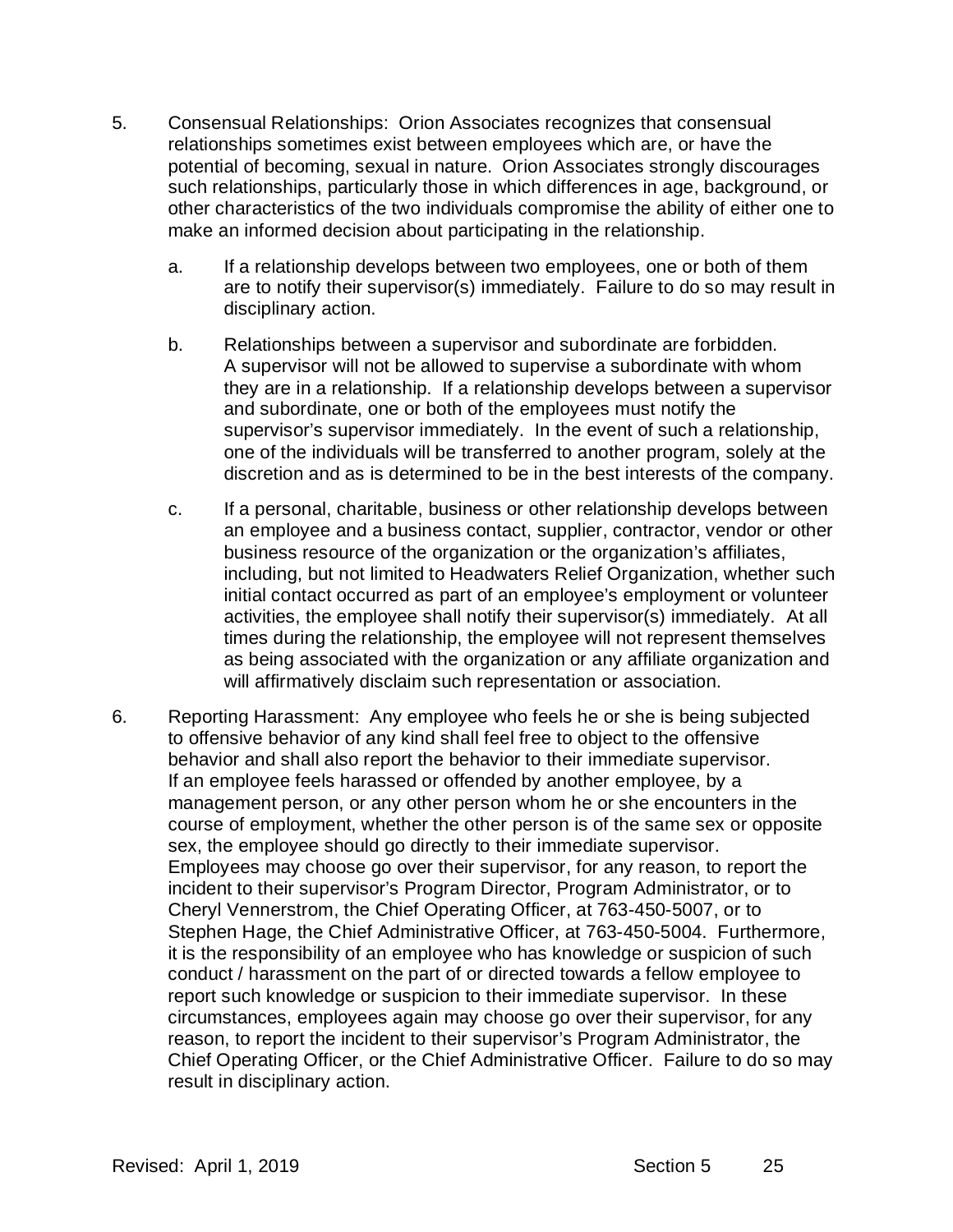- 7. Management Reporting: Any supervisor who receives a complaint or believes prohibited behavior is occurring shall report the behavior to their supervisor, their supervisor's Program Administrator, the Chief Operating Officer, or the Chief Administrative Officer.
- 8. Investigation: All complaints of prohibited behavior will be investigated promptly, fairly and completely. The response from each complaint will be determined after such investigation. The remedial action will be determined from the investigation and may range from an apology to termination. Each situation will be handled discreetly. If the prohibited behavior re-occurs or if any retaliation against the employee occurs, it should be immediately reported to the persons named above.
- 9. Application: This policy applies to all employees whether full time, part time or temporary employees.
- 10. Retaliation: No retaliation or intimidation directed towards any employee making a complaint will be tolerated.
- 11. Termination: Violation of this policy will be grounds for discipline, up to and including termination.
- 12. Disclaimer: This policy statement does not constitute an employment contract and should not be interpreted as creating an employment contract. All employees are employees at will. Employment at will means that either Orion Associates or any employee may terminate the employment relationship at any time, without prior notice and for any reason. Any representations to the contrary are not binding upon Orion Associates unless signed in writing the company. Orion Associates reserves the right to make any changes at any time by adding to, deleting, or changing any existing policy. Orion Associates also reserves the right to change or revise this policy or procedure at any time and without prior notice.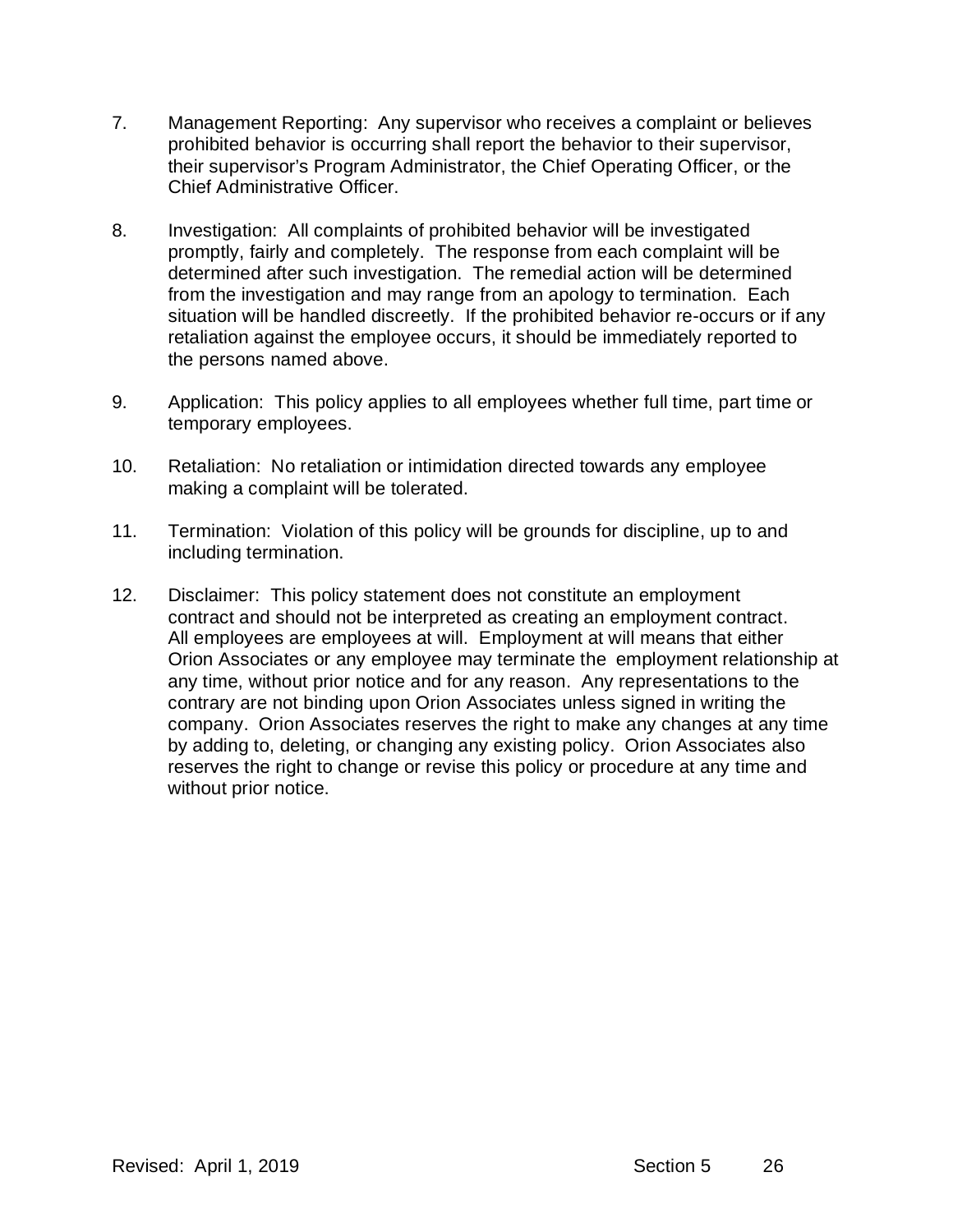# J. Workplace Violence Prevention

- 1. Commitment: Orion Associates is committed to preventing workplace violence and to maintaining a safe work environment. Given the increasing violence in society in general, Orion Associates has adopted the following guidelines to deal with intimidation, harassment, or other threats of, or actual violence that may occur during business hours or on its premises.
- 2. Standards: All employees, including supervisors and temporary employees, should be treated with courtesy and respect at all times. Employees are expected to refrain from fighting, "horseplay," or other conduct that may be dangerous to others. Firearms, weapons, and other dangerous or hazardous devices or substances are prohibited from the premises of Orion Associates without proper authorization.
- 3. Improper Conduct: Conduct that threatens, intimidates, or coerces another employee, a customer, or a member of the public at any time, including off-duty periods, will not be tolerated. Violence in the workplace is considered to include threats, assaults, batteries, harassment, stalking, and other forms of intimidation, generally defined as any act, gesture, or statement that is interpreted by any employee as threatening or intimidating; any act or omission that is physically damaging to employees in the workplace, on company property, or that is related to company business or policy, regardless of the location of such acts. This prohibition includes all acts of harassment, including harassment that is based on an individual's sex, race, age, or any characteristic protected by federal, state, or local law.
- 4. Reporting Violence: All threats of, or actual violence, both direct and indirect, should be reported as soon as possible by an employee to their immediate supervisor. Employees may choose go over their supervisor, for any reason, to report the incident to their supervisor's supervisor or the Chief Administrative Officer. This includes threats by employees, as well as threats by customers, vendors, solicitors, or other members of the public. When reporting a threat of violence, an employee should be as specific and detailed as possible.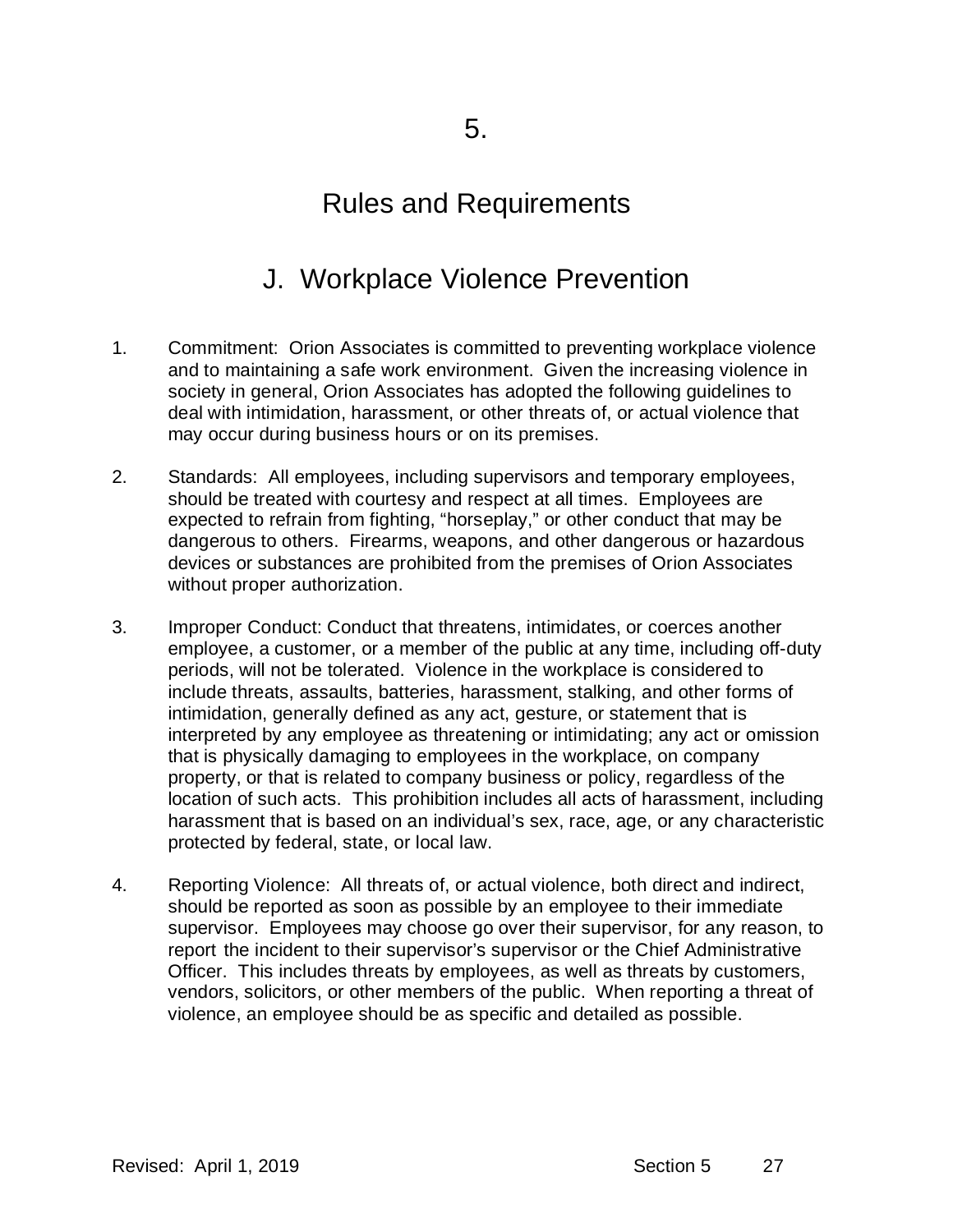- 5. Reporting Disturbances: All suspicious individuals or activities should also be reported as soon as possible by an employee to their immediate supervisor. Employees may choose to go over their supervisor, for any reason, to report the incident to their supervisor's supervisor or the Chief Administrative Officer. Employees are not to place themselves in peril. If an employee sees or hears a commotion or disturbance, they are not to intercede. In the event of immediate danger to the employee or to others, the employee is to call 911 and then notify the supervisor or another appropriate management level person.
- 6. Investigation: Orion Associates will promptly and thoroughly investigate all reports of threats of, or actual violence and of suspicious individuals or activities. The identity of the individual making a report will be protected as much as is practical. In order to maintain workplace safety and the integrity of its investigation, Orion Associates may suspend employees, either with or without pay, pending investigation.
- 7. Consequences: Anyone determined to be responsible for threats of, or actual violence or other conduct that is in violation of these guidelines will be subject to prompt disciplinary action up to and including termination or employment. Furthermore, legal charges may be pursued for acts which constitute criminal conduct.
- 8. Prevention: Orion Associates encourages employees to bring their disputes or differences with other employees to the attention of their supervisor before the situation escalates into potential violence. Orion Associates will assist in the resolution of employee disputes, and will not discipline employees for raising such concerns.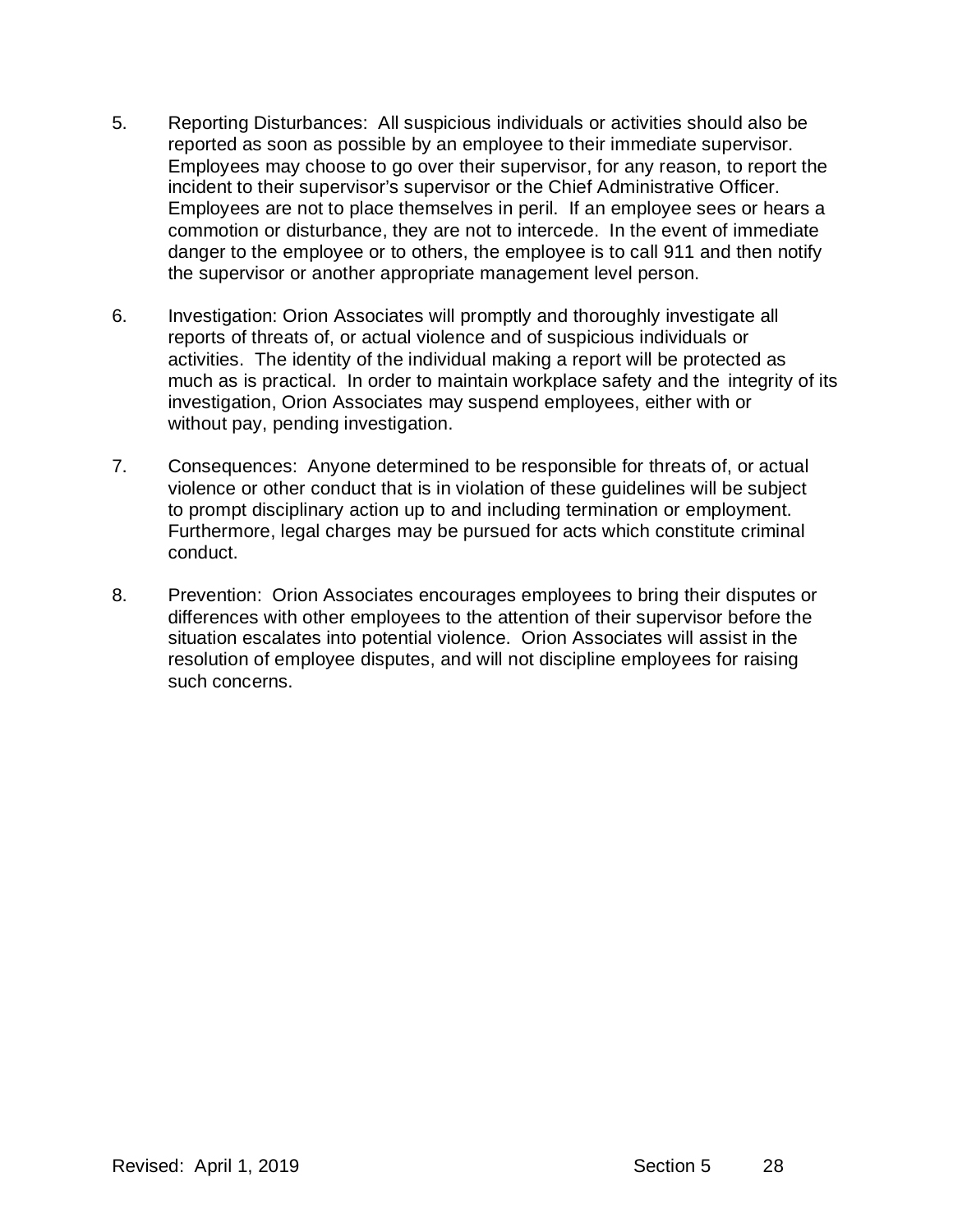# K. Confidentiality

- 1. Confidentiality: In the course of employment, employees may be given certain confidential information or may be given access to certain confidential information belonging to Orion Associates, or other entities for whom Orion Associates provides management services, now or in the future (all such entities are hereinafter collectively referred to as the "affiliated companies").
- 2. Confidential Information: The protection of confidential information and trade secrets is vital to the interests and the success of the affiliated companies. Such confidential information includes, but is not limited to the following examples:
	- a. All items of information belonging to the affiliated companies or the affiliated companies that could be classified as trade secrets pursuant to law;
	- b. The names, addresses, telephone numbers, and contact persons of all of the consumers and consumer representatives doing business with the affiliated companies, including all information obtained regarding the consumer, including the consumer's medical data, behavioral data, service requirements, and assessments shall be considered confidential information. All such information is also governed by the Minnesota Government Data Practices Act;
	- c. The names, addresses, telephone numbers, and contact persons of the affiliated companies' case workers and county contacts and the nature and amount of business done with each;
	- d. The names and addresses of other business contacts of the affiliated companies;
	- e. The particular names, methods, and procedures utilized by the affiliated companies in the conduct and advertising of their business;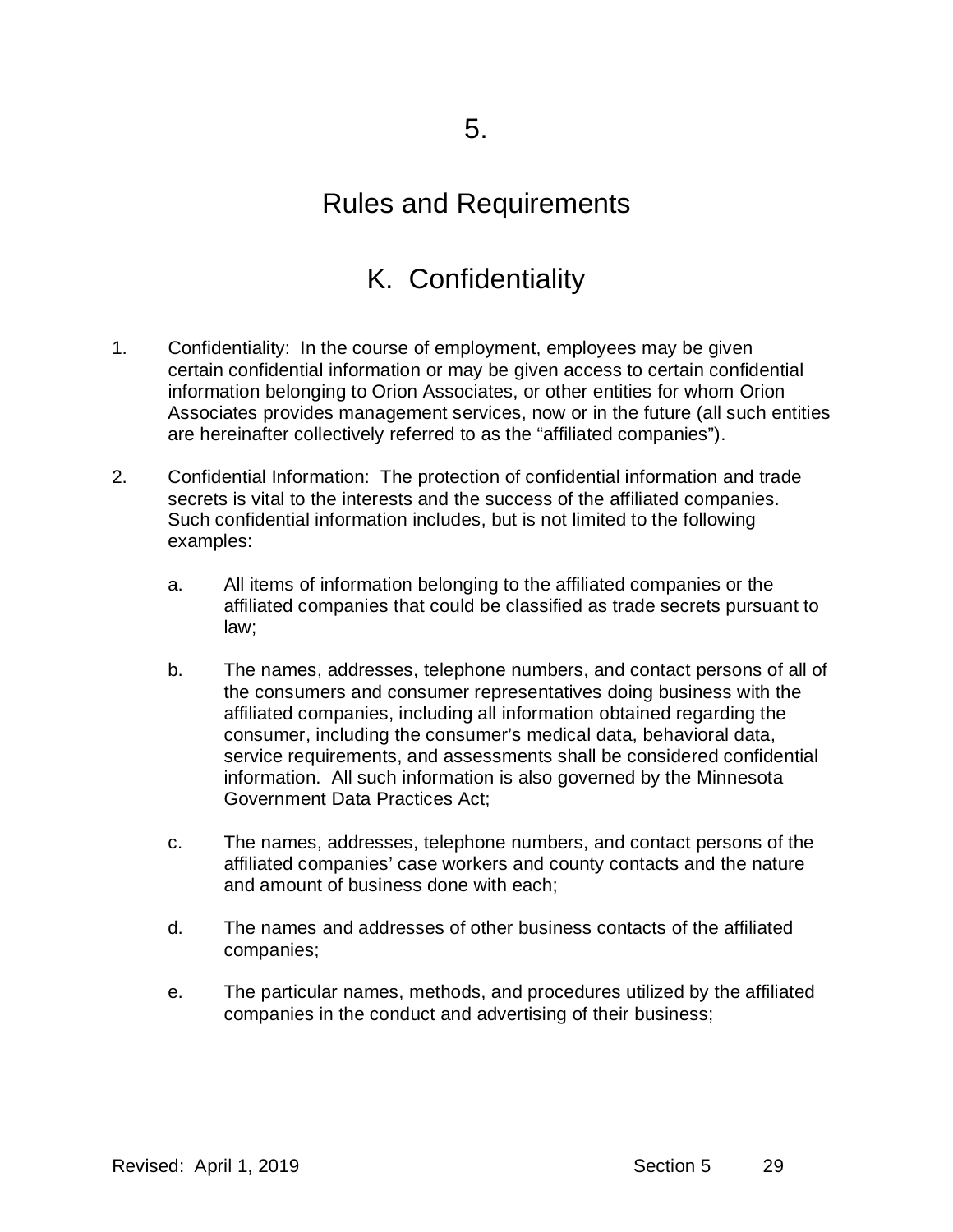- f. Applications, operating systems, communication and other business systems, computer programs, software systems, or the derivatives including without limitation the source and object, codes, flow charts, quoting sheets, program design concepts, related documentation, and manuals and plans of affiliated companies;
- g. Marketing techniques, service policies, quoting and other materials or information relating to the affiliated companies' manner of doing business and any other materials or information relating to the business or activities of the affiliated companies which are not generally known to others engaged in competing business activities;
- h. Compensation arrangements the affiliated companies have with their employees, and with their independent contractors, agents, and other representatives;
- i. All of the affiliated companies' financial information, including but not limited to their financial statements, tax returns, journals and ledgers;
- j. Confidential material means all tangible material containing confidential information, including without limitation written or printed notes, documents and electronic information, computer records and disks, etc., whether machine or user readable, belonging to the affiliated companies.
- 3. Clarification: If an employee has a question as to whether or not certain information is confidential, it is the responsibility of the employee to ask their supervisor or to follow the Chain of Command for clarification.
- 4. Agreement: All employees will be required to sign an agreement that any confidential information of which the employee gains knowledge and any confidential material coming into the employee's possession will be used by the employee solely for the purpose of performing the employee's job functions. Except as may otherwise be required by law, the employee must agree to hold all confidential information in strictest confidence and will not disclose or make available any confidential information to any person or entity or make or cause to be made or permit either during the term of the employee's employment or at any time thereafter.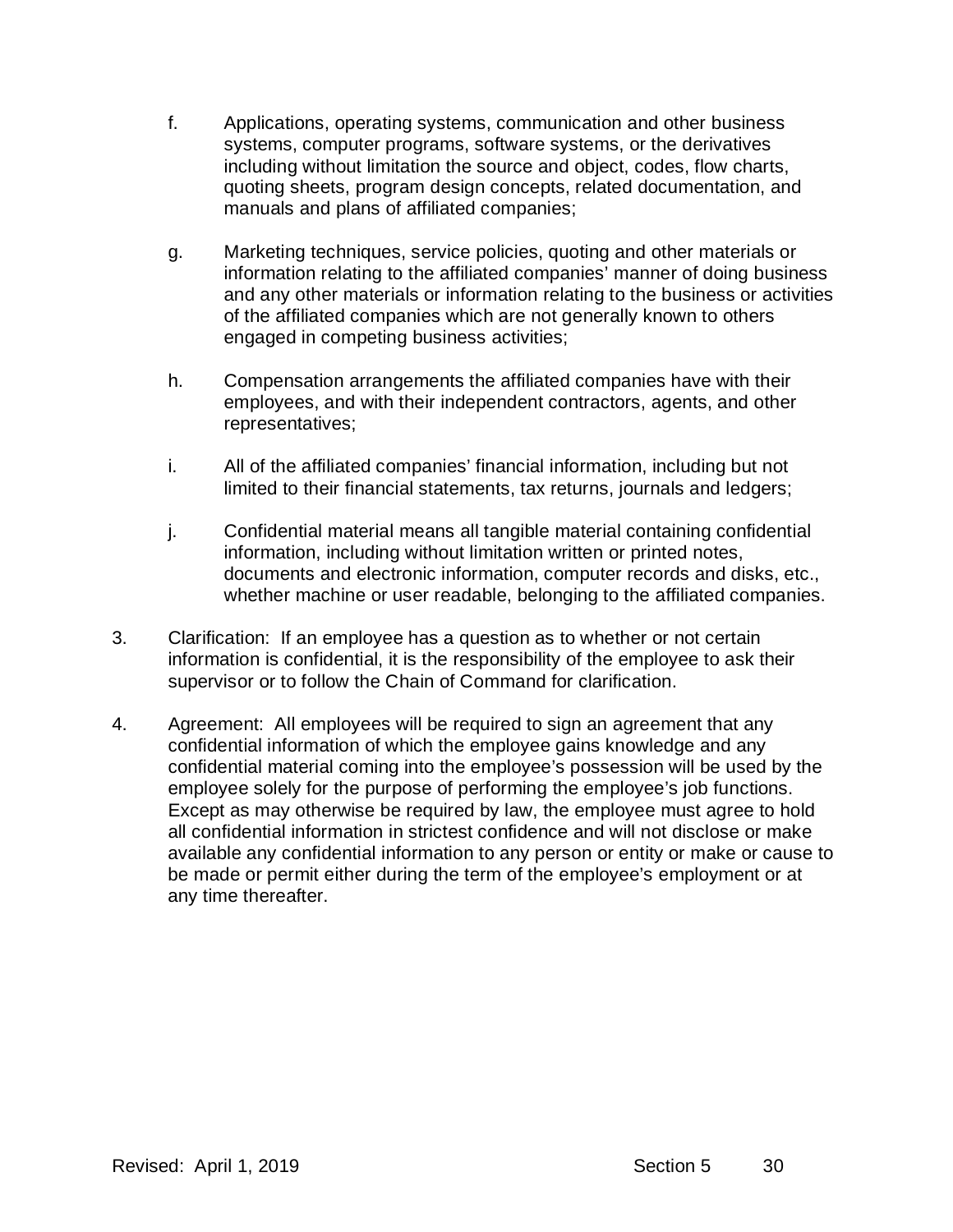- 5. Acknowledgement: All employees will be required to acknowledge that the improper use or disclosure of any confidential information or confidential material will subject the employee to immediate disciplinary action, up to and including termination of employment and legal action. In addition, the employee will be required to acknowledge that the remedies provided by law would not adequately compensate the affiliated companies in the event of the employee's breach of this agreement, and that it would be difficult to ascertain profits lost by reason of the breach of this agreement. Therefore, the employee must agree that the affiliated companies may obtain injunctive relief, including, but not limited to, ex parte temporary restraining orders, and temporary and permanent injunctions. In any such action, the affiliated companies shall be entitled to recover the costs of enforcing their rights hereunder, including but not limited to reasonable attorney's fees. The employee will be required to agree that the affiliated companies may obtain relief from Hennepin County District Court, State of Minnesota, or any other court of competent jurisdiction.
- 6. Receipt of Agreement: The employee will receive and must acknowledge the receipt of the foregoing agreement and acknowledge that they understand the consequences of failing to comply with any part of the agreement. Employees will be required to acknowledge that the obligations and restrictions set forth in this agreement are in addition to the employees' obligations and restrictions as set forth in the Minnesota Government Data Practices Act.
- 7. Change of Status: In the event that an employee changes their employment status, particularly from a position, in which they have greater access to confidential information, to another position, in which they will have less access to confidential information, they may not disclose this information, but are obligated to maintain confidentiality.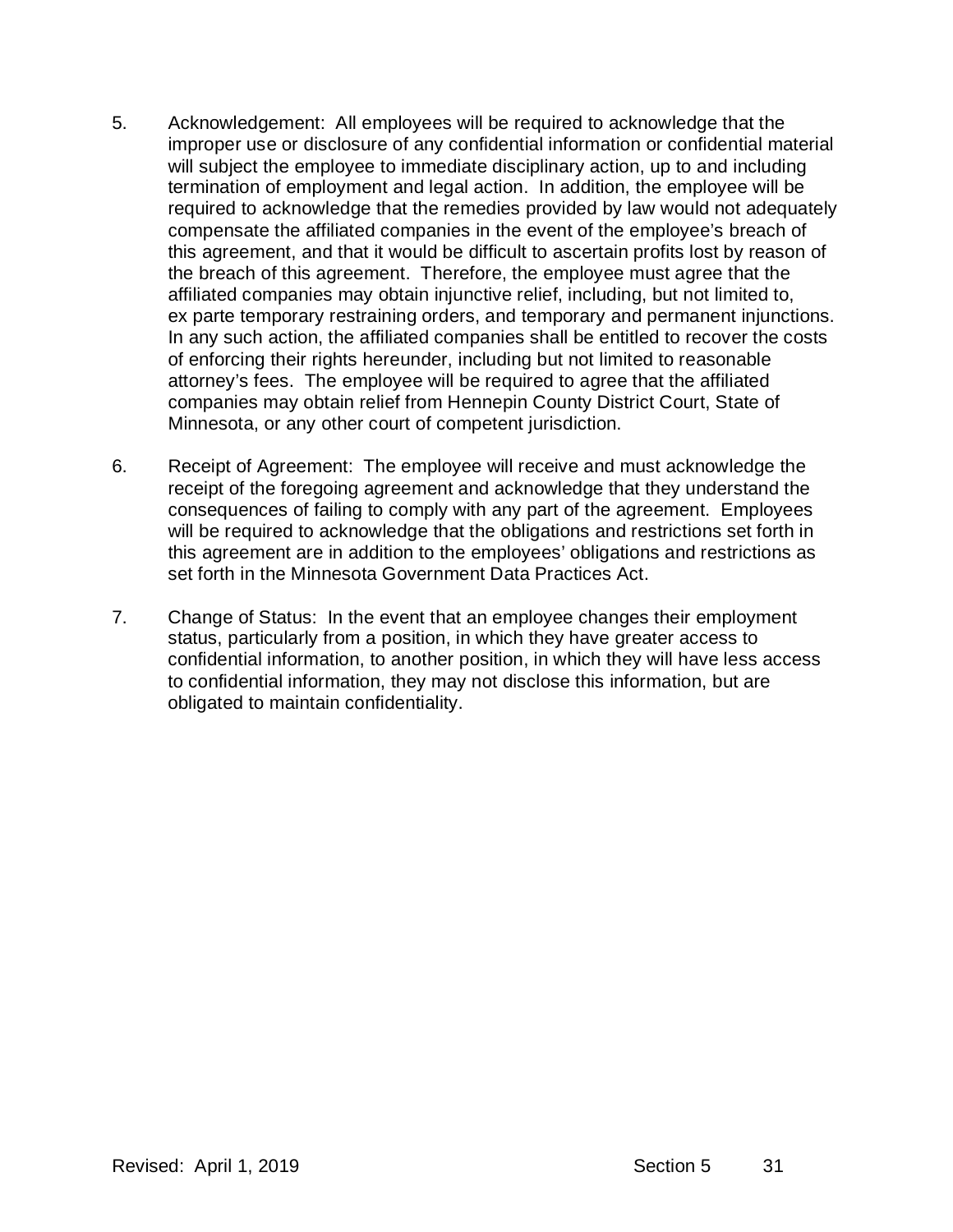# L. Computer, E-Mail, Internet Usage

- 1. Computers and Computer Usage: Computers, computer files, the e-mail system, internet access and software furnished to employees are the property of Orion Associates and are intended for business use and to assist employees in obtaining work-related data and technology. Employees should not use a password, access a file, or retrieve any stored communication without authorization.
- 2. Internet and E-Mail: Data that is composed, transmitted, accessed or received via the internet or e-mail system, must not contain content that could be considered discriminatory, libelous, defamatory, offensive, obscene, threatening, harassing, intimidating, or disruptive to any employee or other person. Examples of unacceptable content may include, but are not limited to, sexual comments or images, racial slurs, gender-specific comments, or any other comments or images that could reasonably offend someone on the basis of race, age, sex, religious or political beliefs, national origin, disability, sexual orientation, or any other characteristic protected by law. Outside parties should also be advised to refrain from sending e-mails or internet transmissions that are or may be viewed as containing illegal, unethical, offensive, abusive, discriminatory or lewd materials. Employees must not forward any of these types of messages as employees then become monitored as the "sender."
- 3. Responsibility for Technical Resources: As employees use Orion Associates' technical resources, it is important that they remember the nature of the information created and stored there. Because they seem informal, e-mail messages, voice-mail messages and messages posted on the Internet are sometimes offhand, like a conversation, and not as carefully thought out as a letter or memorandum. Even after employees delete these messages or close a computer session, the information may still be recoverable and may even remain on the system. Employees should keep this in mind when creating e-mail messages, voice-mail messages, messages on the Internet, and other documents on the computer. Furthermore, employees are responsible for messages sent or Internet sites accessed by other individuals using employees' account passwords. Therefore, employees should generally refrain from allowing others to use their password.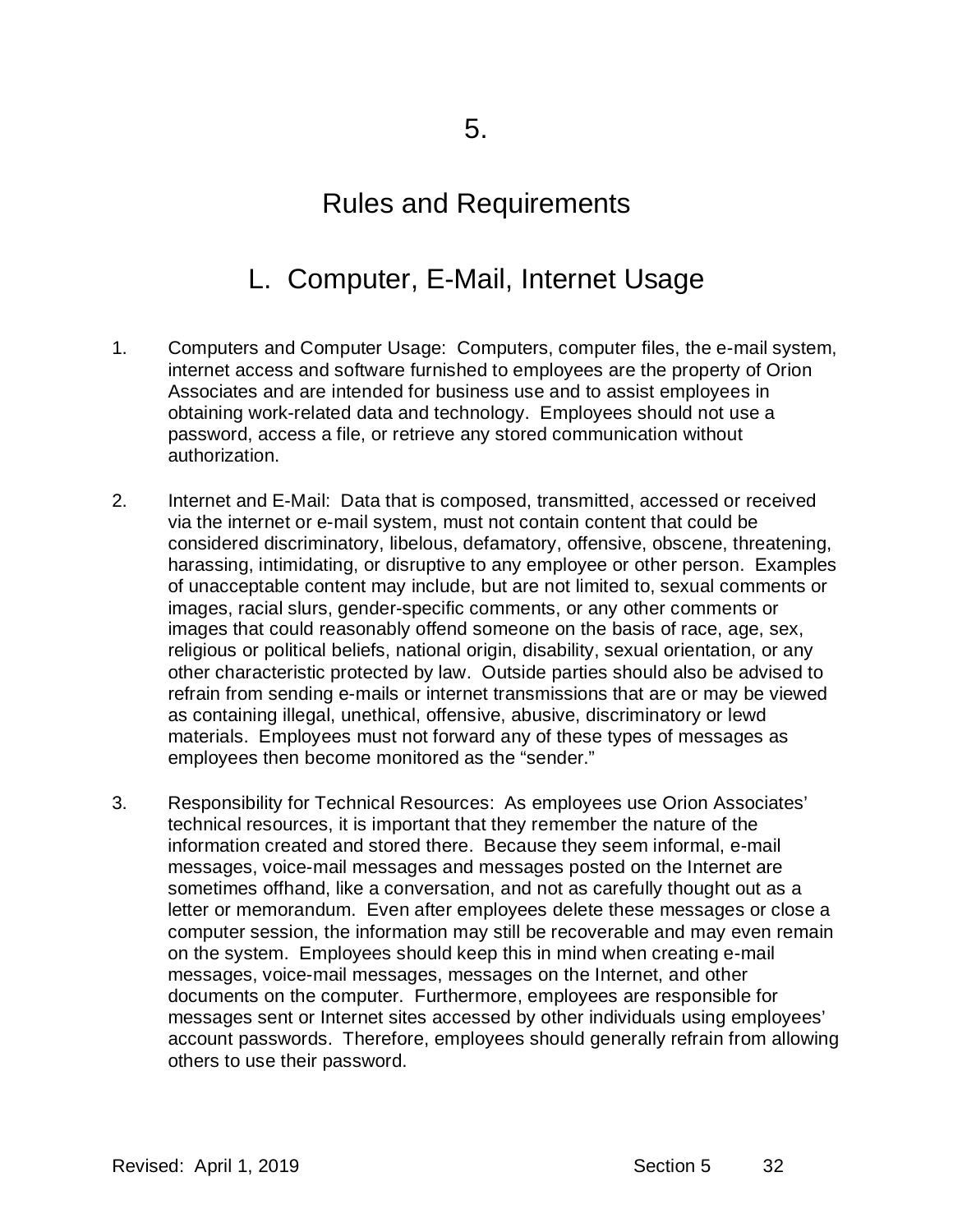- 4. Copyrighted Materials: The unauthorized use, installation, copying or distribution of copyrighted, trademarked or patented material on the Internet is prohibited. As a general rule, if an employee did not create the material, does not own the rights to it, or has not gotten authorization for its use, it should not be put on the Internet. Employees are also responsible for ensuring that the person sending any material over the Internet has the appropriate distribution rights.
- 5. Computer Software: Orion Associates purchases and licenses the use of various computer software for business purposes and does not own the copyright to this software or its related documentation. Employees may only use software on local area networks or on multiple machines according to the software license agreement. Orion Associates prohibits the illegal duplication of software and its related documentation.
- 6. Prohibited Conduct. Abuse of the Internet access provided by Orion Associates in violation of law or company policies will result in disciplinary action, up to and including termination of employment. Employees may also be held personally liable for any violations of this policy. The following behaviors are examples of previously stated or additional actions and activities that are prohibited and can result in disciplinary action:
	- a. Sending or posting discriminatory, libelous, defamatory, harassing, or threatening messages or images;
	- b. Using the company's time and resources for personal gain or entertainment;
	- c. Stealing, using, or disclosing someone else's code or password without authorization;
	- d. Copying, pirating or downloading software and electronic files without permission;
	- e. Sending or posting confidential material, trade secrets, or proprietary information outside of the company;
	- f. Violating copyright law;
	- g. Failing to observe licensing agreements;
	- h. Engaging in unauthorized transactions that may incur a cost to the organization or initiate unwanted Internet services and transmissions;
	- i. Sending or posting messages or material that could damage the company's image or reputation;
	- j. Participating in the viewing or exchange of pornography or obscene materials;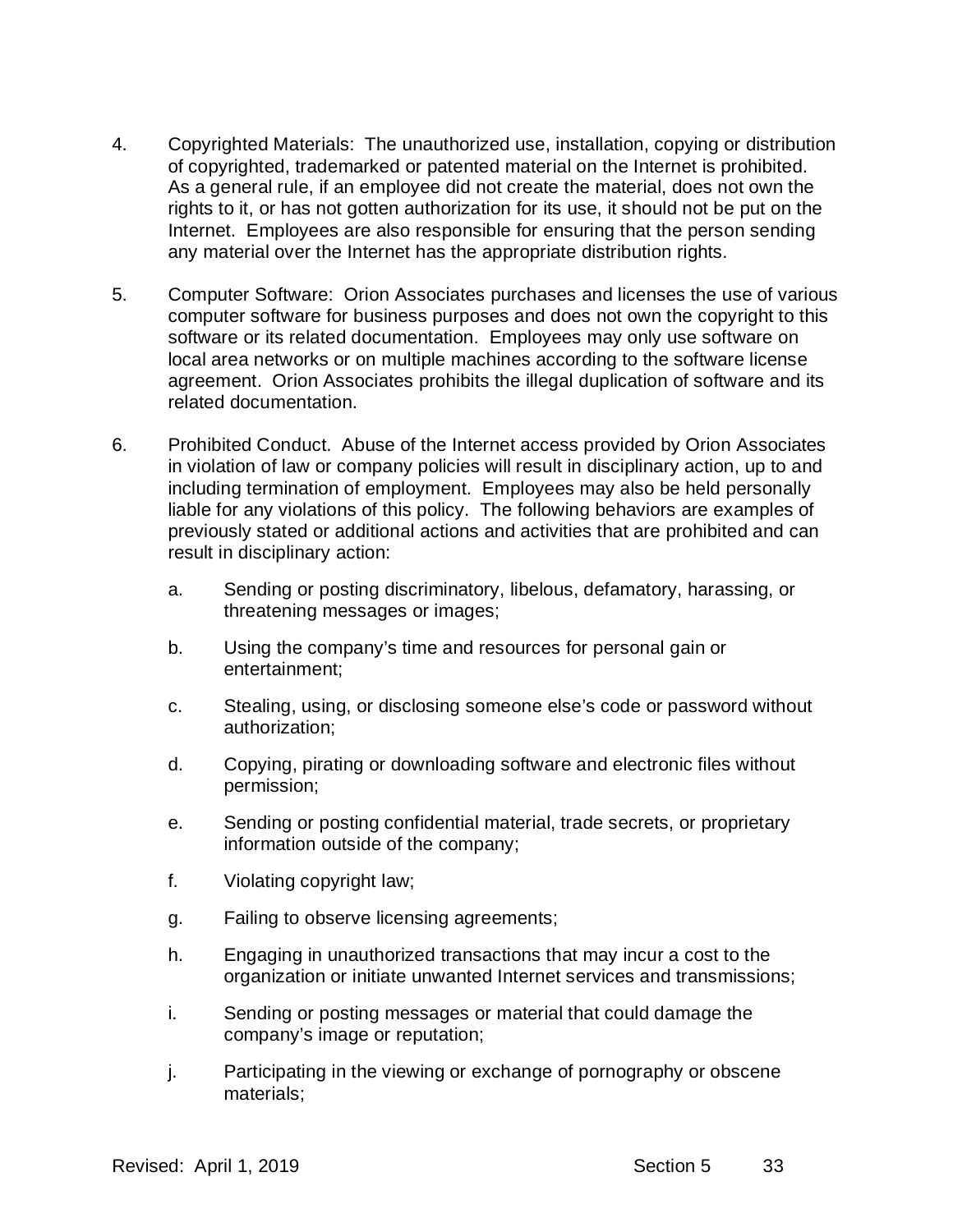- k. Sending or posting messages that defame or slander other individuals;
- l. Attempting to break into the computer system of another organization or person;
- m. Refusing to cooperate with a security investigation;
- n. Sending or posting chain letters, solicitations, or advertisements not related to business purposes or activities;
- o. Using the Internet for political causes or activities, religious activities, or any sort of gambling;
- p. Jeopardizing the security of the company's electronic communications systems;
- q. Sending or posting messages that disparage another organizations products or services;
- r. Passing off personal views as representing those of the company;
- s. Sending anonymous e-mail messages; and
- t. Engaging in any other illegal activities.
- 7. Privacy: Orion Associates will monitor all employee use of computers, internet and e-mail to ensure that this policy and the anti-harassment policies are being adhered to, thus ensuring a hostile-free environment. Orion Associates reserves the right to recover and access the employee's e-mail and internet files. All files stored on the computer, and all internet activity, are subject to monitoring and inspection. The employee should not expect that any of the aforementioned files are confidential. Although the employee may have a password on his or her computer, this does not provide the employee an expectation of privacy.
- 8. Notification: Employees should notify their immediate supervisor, or any member of management upon learning of violations to this policy. Employees who violate this policy will be subject to disciplinary action, up to and including termination of employment.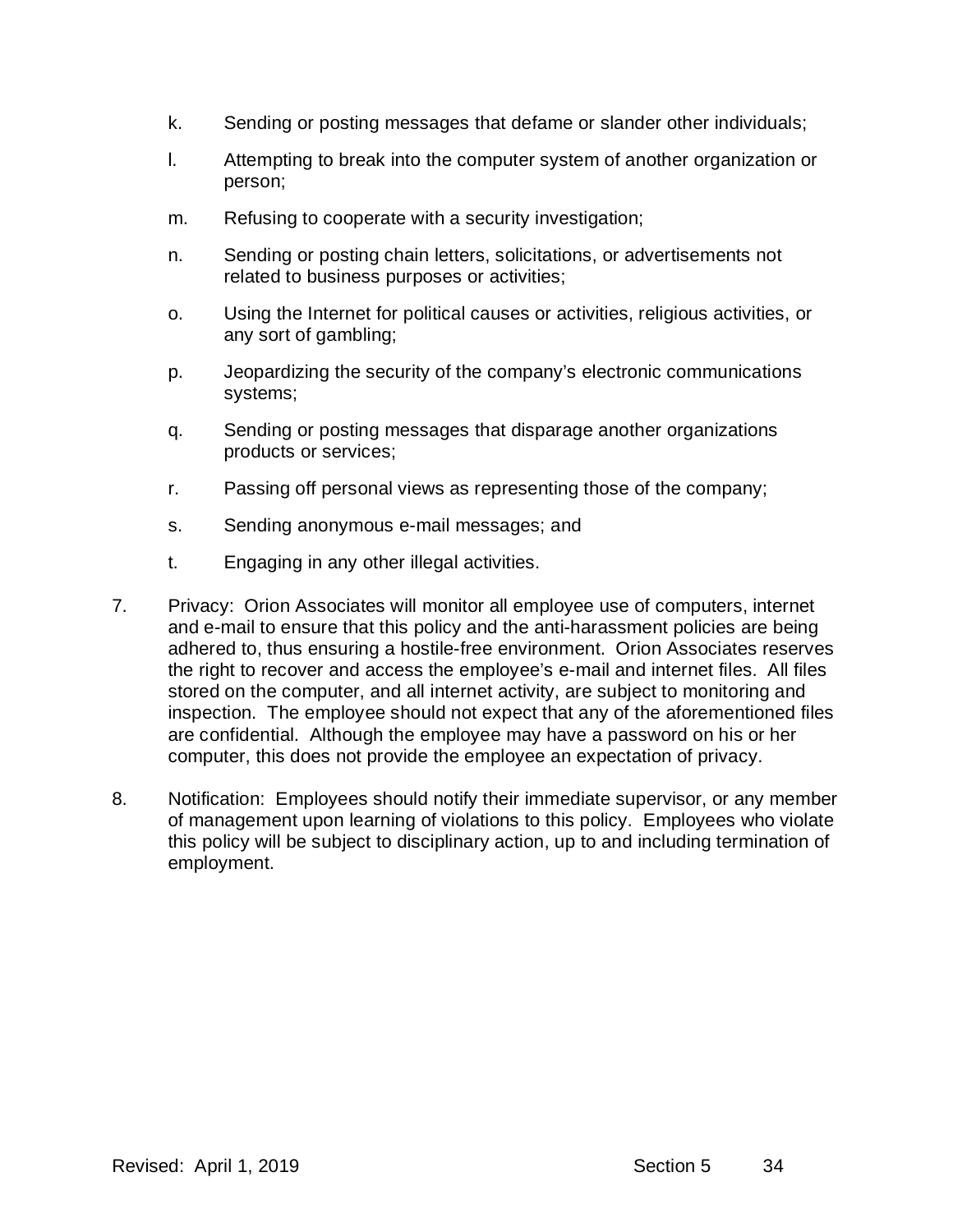9. Personal Use: Orion Associates provides its employees with internet access and email services as required for the performance and fulfillment of job responsibilities. These services are for the purpose of increasing work productivity and not intended for non-business activities.

Occasional and reasonable personal use of Orion Associates' internet and email services is permitted, provided that this does not interfere with work performance. These services may be used outside of scheduled hours of work, provided that such use is consistent with professional conduct. Employees should have no expectation of privacy while using company-owned or company-leased equipment. Information passing through or stored on company equipment can and will be monitored.

Violations of internet and email use include, but are not limited to, accessing, downloading, uploading, saving, receiving, or sending material that includes sexually explicit content or other material using vulgar, sexist, racist, threatening, violent, or defamatory language. Users should not use Orion Associates' services to disclose corporate information without prior authorization. Gambling and illegal activities are not to be conducted on company resources. Infringements of this policy will be investigated on a case-by-case basis. Any violation of the policies may result in loss of access privileges, disciplinary action and/or termination. Questions about this policy are to be directed to Human Resources.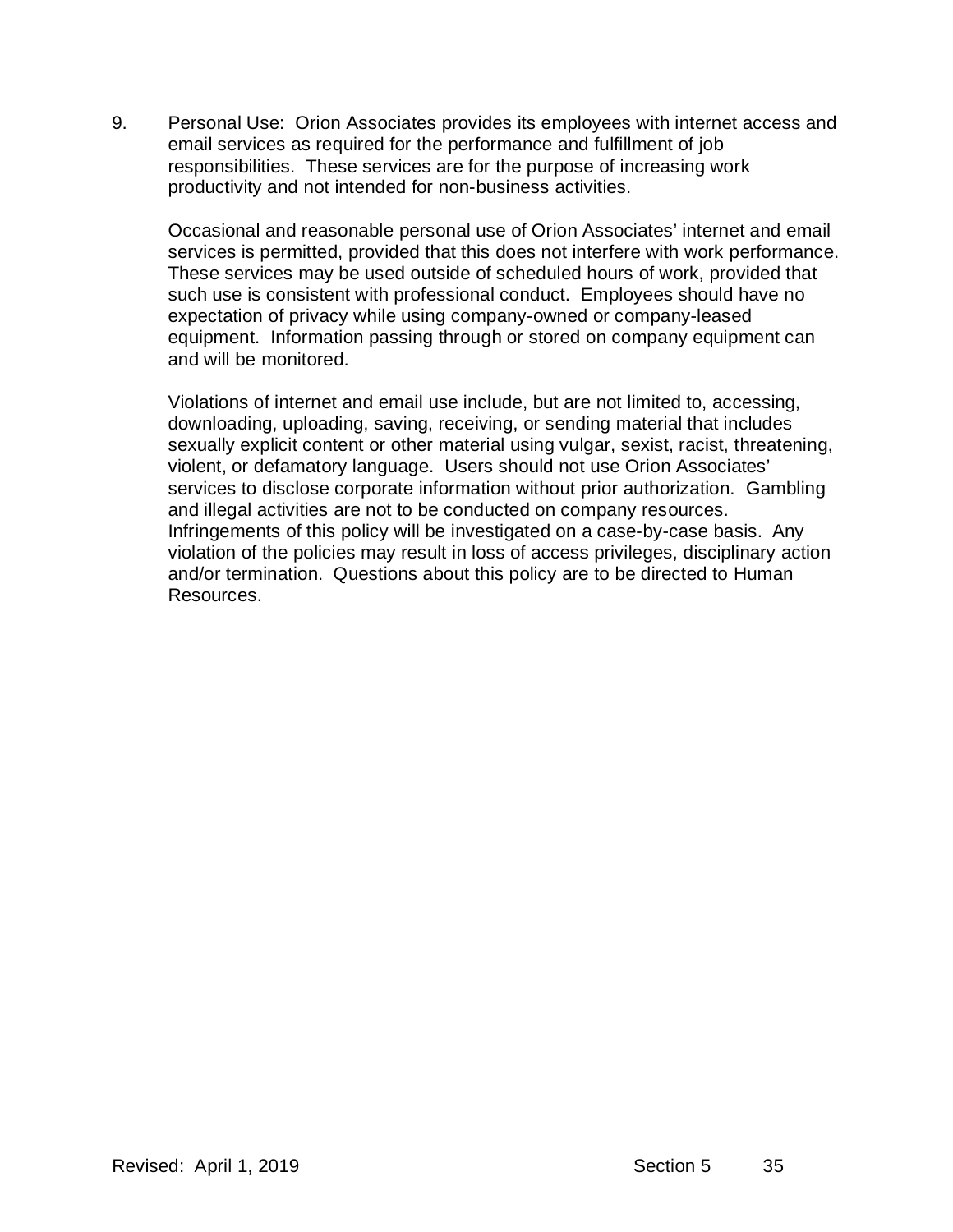# M. Ethical Guidelines and Standards

- 1. Violation Code of the Ethical Guidelines and Standards: A violation would constitute an employees' intentional or unintentional failure to meet or to conduct themselves in accordance with the company's Code of the Ethical Guidelines and Standards, included at the beginning of all company manuals and handbooks.
- 2. Expectations of the Ethical Guidelines and Standards Policy: All employees receive a copy of the Ethical Guidelines and Standards upon hire, in their Employee Handbook. A Human Resources representative can explain this policy as requested.
- 3. Reporting Violations of the Ethical Guidelines and Standards Policy: If an employee believes they should report a violation of the Ethical Guidelines and Standards, they can do so, without fear of retaliation, following these guidelines:
	- a. Employees should contact their Program Managers about their concern immediately. The Program Manager should is expected to respond within two (2) to five (5) days.
	- b: Employees who do not believe that their Program Manager was able to resolve their concern should contact their Program Director or Program Administrator. The Program Director or Program Administrator will help you with the problem within two (2) to five (5) days.
	- c: Employees who do not believe that their Program Director or Program Administrator was able to resolve their concern should contact the Chief Operating Officer. The Chief Operating Officer will respond within five (5) days, and will formally respond in writing within two (2) weeks.
- 4. Mediation: Employees may also seek mediation from Orion Associates' Quality Assurance representative (at 763-450-7915) at any time and in regards to any matter.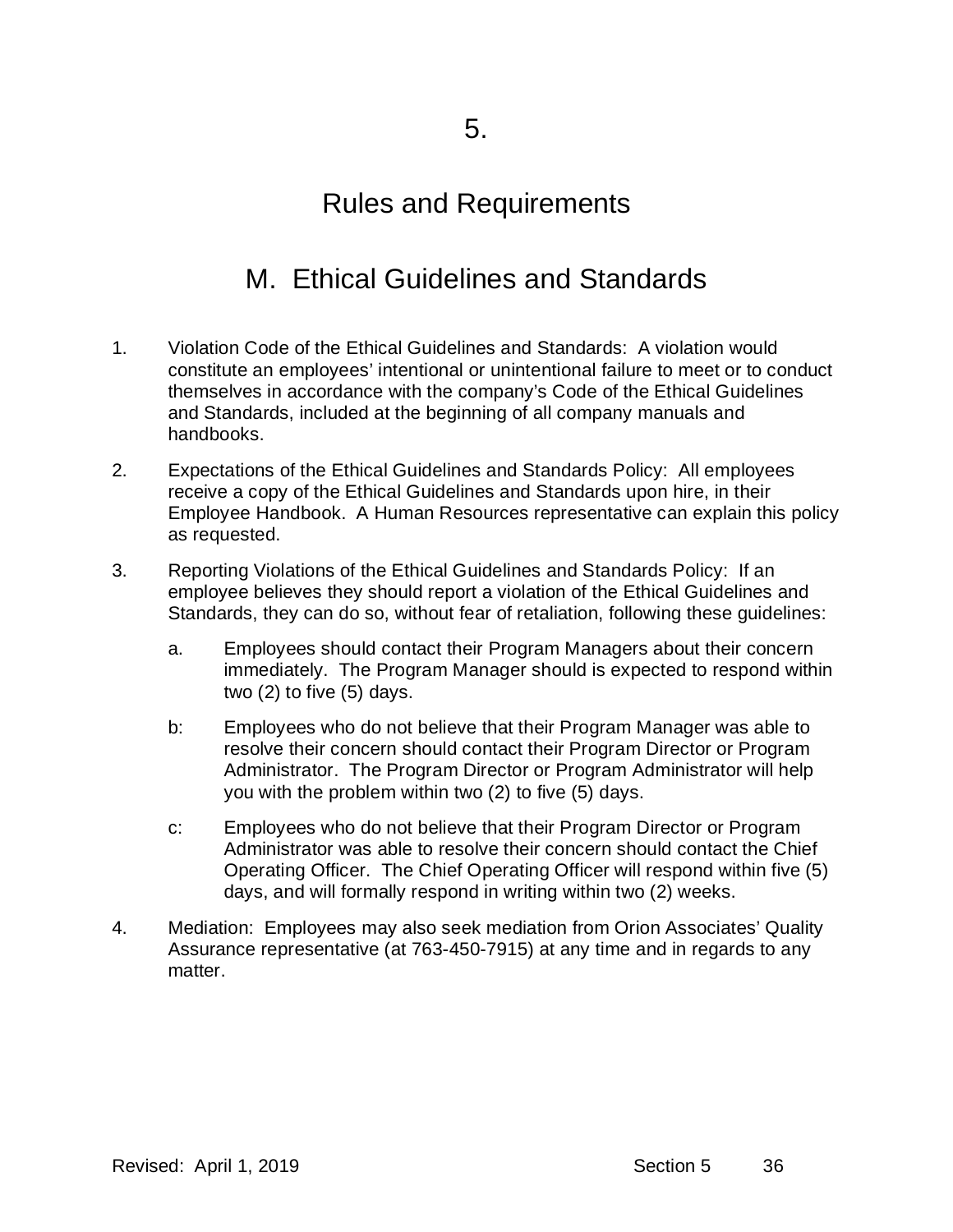## N. Media, Social Media and Networking

- 1. In the event any Orion Associates employee is contacted by the media for any reason related to the work or volunteer work of the organization, an Officer of the organization must be notified immediately. No employee is authorized to speak to the media on behalf of the organization unless specifically authorized by the Chief Executive Officer.
- 2. Orion Associates understands that employees will engage in various social networking activities. It is the right and duty of the company, however, to protect itself from unauthorized disclosure of information through such activities. Orion Associates' social networking policy includes rules and guidelines for companyauthorized social networking and personal social networking and applies to all employees.
- 3. General Provisions: The social media / networking policy applies to multiple media forms, including cell phones, for both verbal communication and texting, as well as the use of the internet, particularly in regards to social websites such as Facebook, MySpace, Twitter, LinkedIn, chat rooms, personal blogs or other similar forms of online journals, diaries or personal newsletters, not affiliated with Orion Associates.

Unless specifically instructed, employees are not authorized and are, therefore, restricted from speaking on behalf of Orion Associates. Employees may not publicly discuss consumers, programs, employees or any work-related matters, whether confidential or not, outside company-authorized communications. Employees are expected to protect the privacy of Orion Associates and its employees and consumers and are prohibited from disclosing personal employee and nonemployee information and any other proprietary and nonpublic information to which employees have access.

4. Employer Monitoring: Employees should have no expectation of privacy while using company equipment or facilities for any purpose. Orion Associates reserves the right to monitor comments or discussions about the company, its employees, consumers and the industry, including programs and competitors, posted on the Internet by anyone, including employees and non-employees. Orion Associates uses blog-search tools and software to monitor forums such as blogs and other types of personal journals, diaries, personal and business discussion forums, and social networking sites.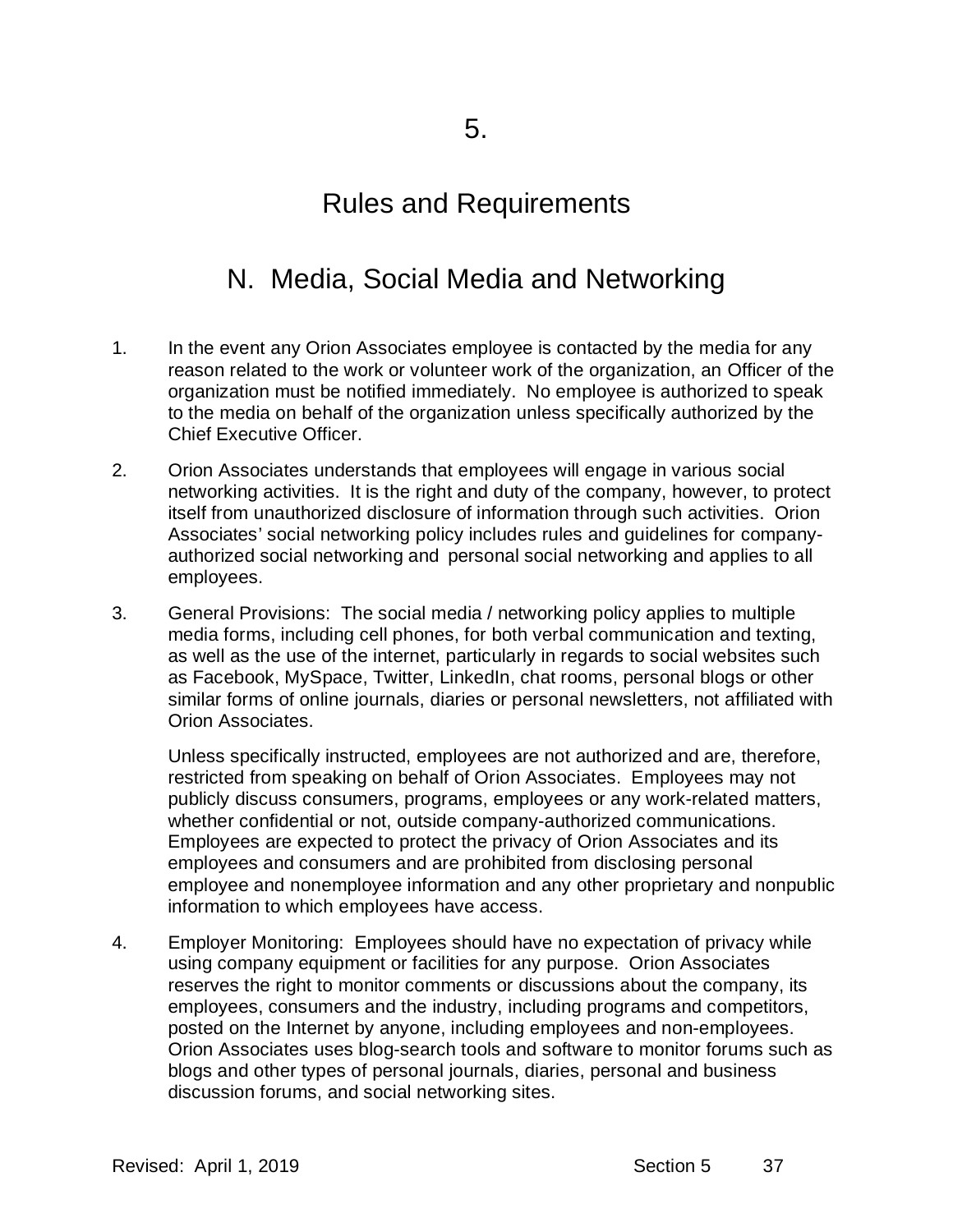- 5. Reporting Violations: Orion Associates expects employees to report any violations or possible or perceived violations to their supervisor, a supervisor on their Chain of Command, or the Human Resources department. Violations include discussions of Orion Associates and its employees and consumers, any discussion of proprietary information and any unlawful activity related to blogging or social networking.
- 6. Discipline for Violations: Orion Associates investigates and responds to all reports of violations of the social networking policy and other related policies. Violation of the company's social networking policy will result in disciplinary action up to and including termination. Discipline or termination will be determined based on a case by case basis. Orion Associates reserves the right to take legal action where necessary against employees who engage in prohibited or unlawful conduct.
- 7. Acknowledgment: Employees are required to sign a written acknowledgement that they have received, read, understood and agreed to comply with the company's social networking policy and any other related policies.
- 8. Authorized Social Networking: The goal of authorized social networking and blogging is to become a part of the industry conversation and promote webbased sharing of ideas and exchange of information. Authorized social networking and blogging is used to convey information about company services, promote and raise awareness of the Orion Associates brand, search for potential new markets, communicate with employees and customers to brainstorm, issue or respond to breaking news or negative publicity, and discuss corporate, business-unit and department-specific activities and events.

When social networking, blogging or using other forms of web-based forums, Orion Associates must ensure that use of these communications maintains our identity, integrity and reputation while minimizing actual or potential legal risks, whether used inside or outside the workplace.

9. Rules and Guidelines: The following rules and guidelines apply to social networking and blogging when authorized by the employer and done on company time. The rules and guidelines apply to all employer-related blogs and social networking entries, including employer subsidiaries or affiliates.

Employee's can not be connected / "friends" to their supervisor or anybody in the Chain of Command on social networking sites.

Orion Associates considers it inappropriate boundaries for employees to "friend" consumers on social websites such as Facebook. Similarly, it is inappropriate for supervisors to "friend" anyone they supervise. If an employee has done so in either case, they must "de-friend" that person immediately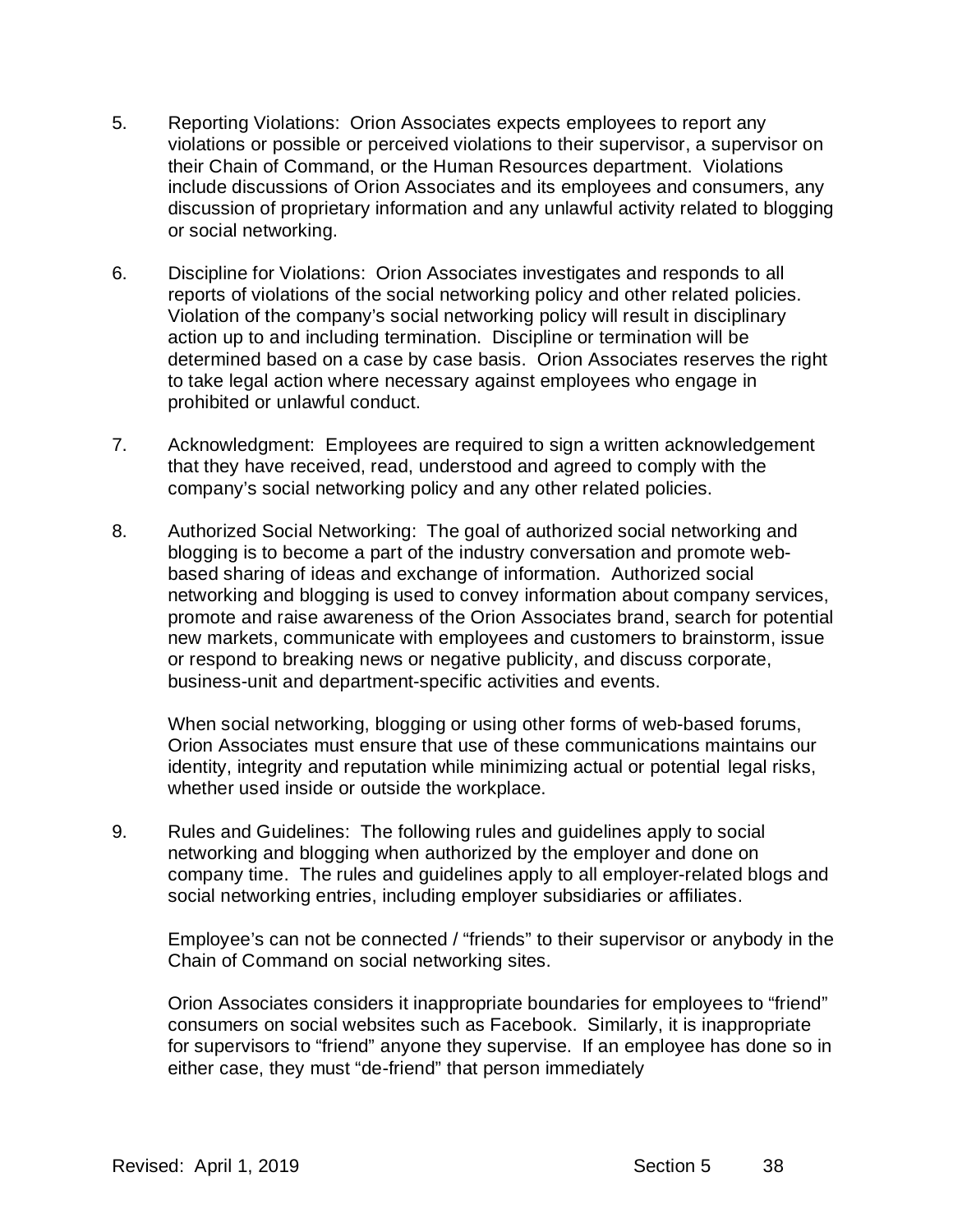As in all aspects of the job, an employee may not use social media to make statements or express discriminatory opinions as regards any other employee. To do so would be considered grounds for termination.

10. Personal Blogs: Orion Associates respects the right of employees to write blogs and use social networking sites and does not want to discourage employees from self-publishing and self-expression. Employees are expected to follow the guidelines and policies set forth to provide a clear line between you as the individual and you as the employee.

Employees cannot use blogs or social networking sites to harass, threaten, discriminate or disparage against employees or anyone associated with or doing business with Orion Associates. Bloggers and commenters are personally responsible for their commentary on blogs and social networking sites. Bloggers and commenters can be held personally liable for commentary that is considered defamatory, obscene, proprietary or libelous by any offended party, not just Orion Associates.

Employees cannot use employer-owned equipment, including computers, company-licensed software or other electronic equipment, nor facilities or company time, to conduct personal bogging or social networking activities.

If you choose to identify yourself as a Orion Associates employee, some readers may view you as a spokesperson for Orion Associates. Because of this possibility, employees musts state that your views expressed in your blog or social networking area are your own and not those of the company, nor of any person or organization affiliated or doing business with Orion Associates.

Employees cannot post on personal blogs or other sites the name, trademark or logo of Orion Associates or any business with a connection to Orion Associates. Employees cannot post company-privileged information, including copyrighted information or company-issued documents.

Employees cannot link from a personal blog or social networking site to Orion Associates' web site.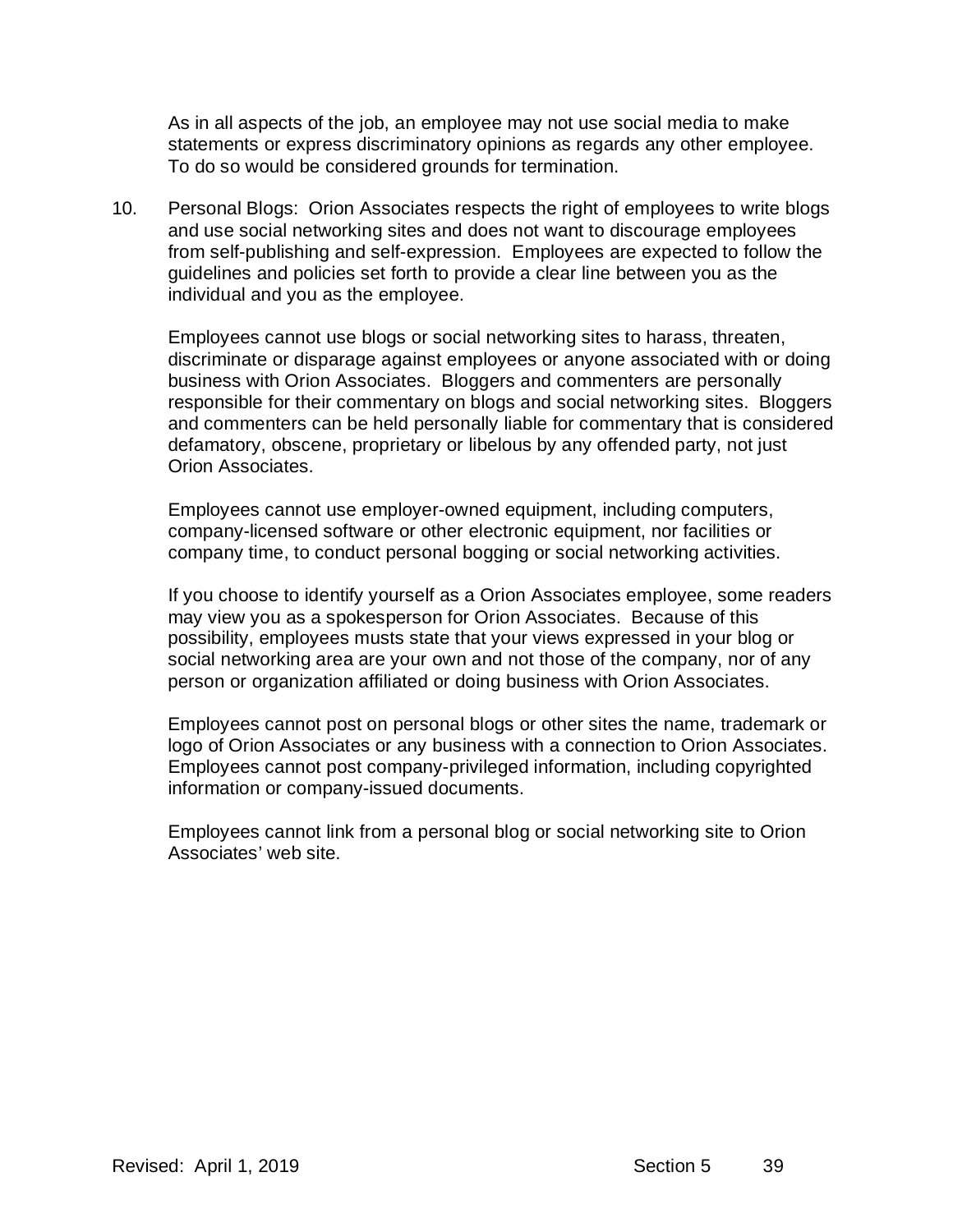## Employee Development

# A. Training and Development

- 1. Training: Orion Associates may pay for additional training opportunities for employees as the training is needed and/or requested. The training requested must relate to the employees position.
	- a. Requests for Training: To participate in specific outside inservice training, an employee needs to seek it out from their supervisor.
	- b. Exceptions: Any exceptions to this policy are made individually between the supervisor and the Chief Administrative Officer.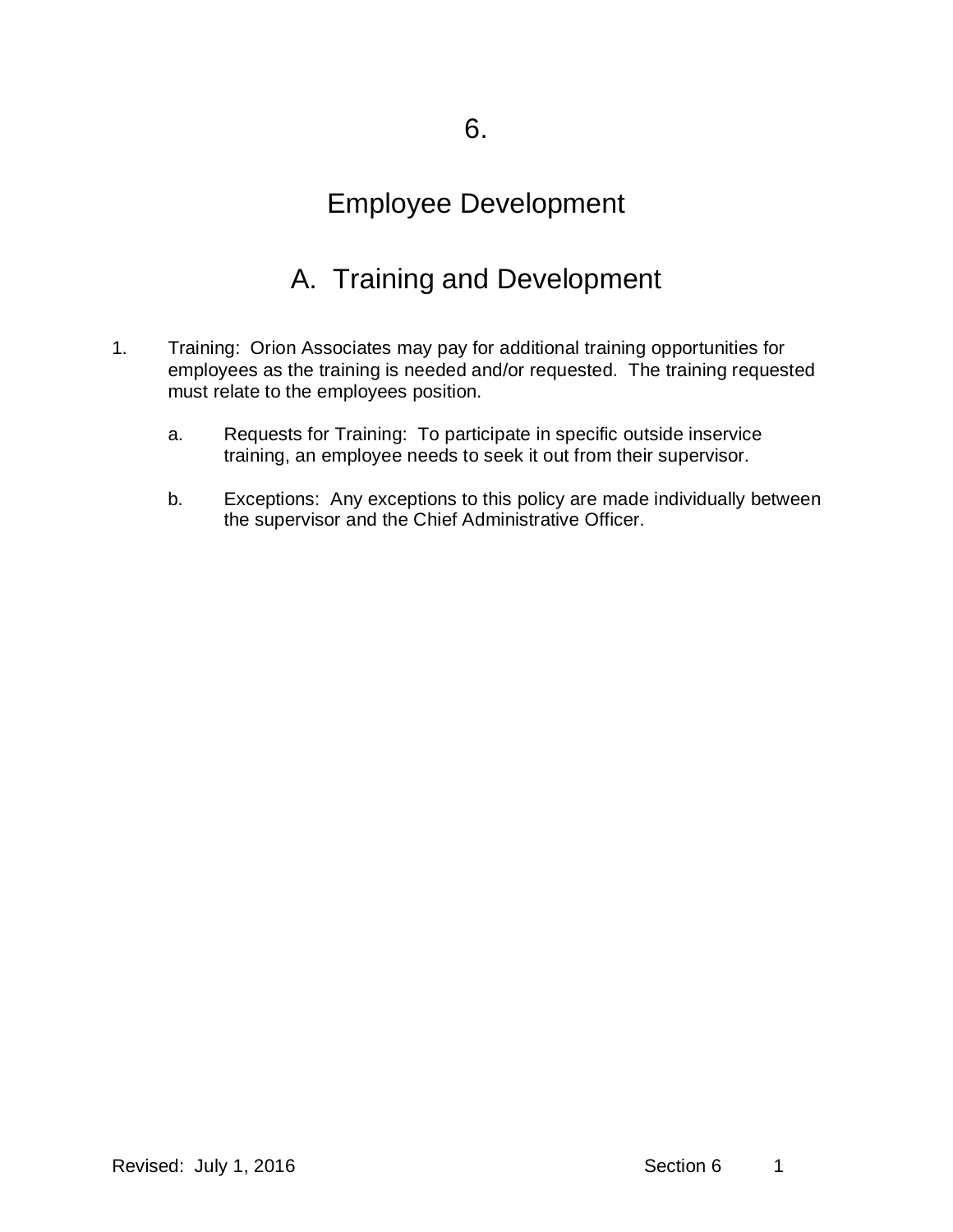### Employee Development

### B. Performance Evaluations

- 1. Performance Evaluations: Performance evaluation are done on all employees in every position in the organization.
	- a. Evaluation Schedules: Performance evaluations are conducted both formally and informally, are a continual part of regular supervision, and may or may not be written.
	- b. Administration: Written performance evaluations are completed after the date of hire, at Three (3) Months, Six (6) Months, One (1) Year and at subsequent Annual dates. A former supervisor may choose to complete a written performance evaluation at the time of promotion within the organization.
		- 1. Exception, Leave of Absence: When an employee is on an extended Leave of Absence, written performance evaluations may be suspended for a period of time equal to the Leave of Absence.
		- 2. Exception, Inactive Employee: If an employee works infrequently, so as to provide inadequate criteria to assess job performance, written performance evaluations may delayed for a period of time to be determined by the employee's direct supervisor and the Chief Administrative Officer.
		- 3. Evaluation Dates, Non-exempt Positions: All non-exempt positions use the employee's original hire date in determining evaluation dates. Evaluation dates do not change whether an employee changes for one non-exempt position to another, or whether the employees status changes to or from Part-Time, Full-Time, or On Call. Six (6) Month wage increases, therefore, are always based on the original date of hire and occur only once.
		- 4. Evaluation Dates, Exempt Positions: Promotion to any exempt position results in a new series of evaluation dates. This includes a new Six (6) Month Evaluation date and wage increase.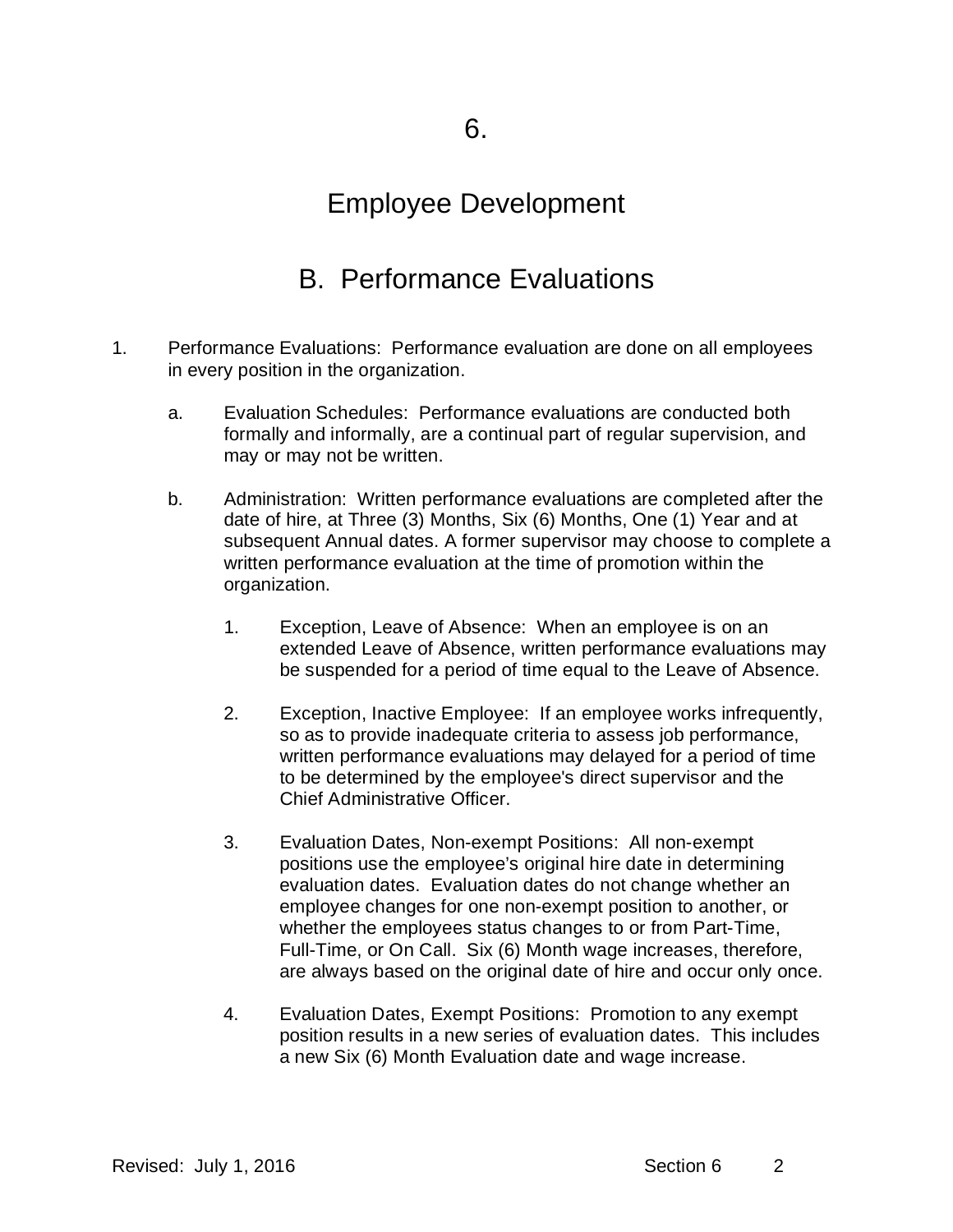- c. Responsibility: The employee's direct supervisor writes the evaluation. Supervisors may document any and all performance-related information required. When an employee works for more than one supervisor, the primary and secondary supervisors must reach a consensus and complete a joint evaluation. This written evaluation is filed in the employee's Personnel Record.
- d. Objectives: The objective of each written performance evaluation may include a past performance review, a performance discussion, goal setting, career opportunities, or a merit review.
- e. Standards: The written performance evaluation is done using a standard evaluation form and set practices, and it is based on the employee's written job description and the performance standards set by the organization for their position. Supervisors may undergo an additional written evaluation. The employee is provided a copy of each written evaluation. The employee and their supervisor are required to sign the written evaluation. Such signature does not connote the employee's agreement, but serves only to indicate that the evaluation took place. A performance evaluation and an employee's written rebuttal are considered confidential. Copies may be reviewed only by authorized personnel; authorized access is on a need-to-know basis only.
- f. Wage and Salary Increases: Wage increases may occur as a part of an annual performance evaluation. A change in any employee's wage resulting from a wage increase is made retroactive to the beginning of the pay period in which it occurs.
- g. Rebuttal: Employees may complete a rebuttal as part of their evaluation or may file a written rebuttal to their performance evaluation or any other written statement of performance shared with the employee. This written rebuttal must be filed with the Chief Administrative Officer of Orion Associates ; it is placed in the employee's Personnel Record. The Chief Administrative Officer has a form for this purpose. In addition, other written statements of performance shared with the employee are subject to rebuttal using this written process only.
- h. Unscheduled Evaluations: Direct supervisors, with the approval of the Chief Administrative Officer, may, for a specific reason or at the request of an employee, undertake all or any part of a written performance evaluation at an unscheduled interval; or may undertake a written performance evaluation on an employee who is separating from the organization.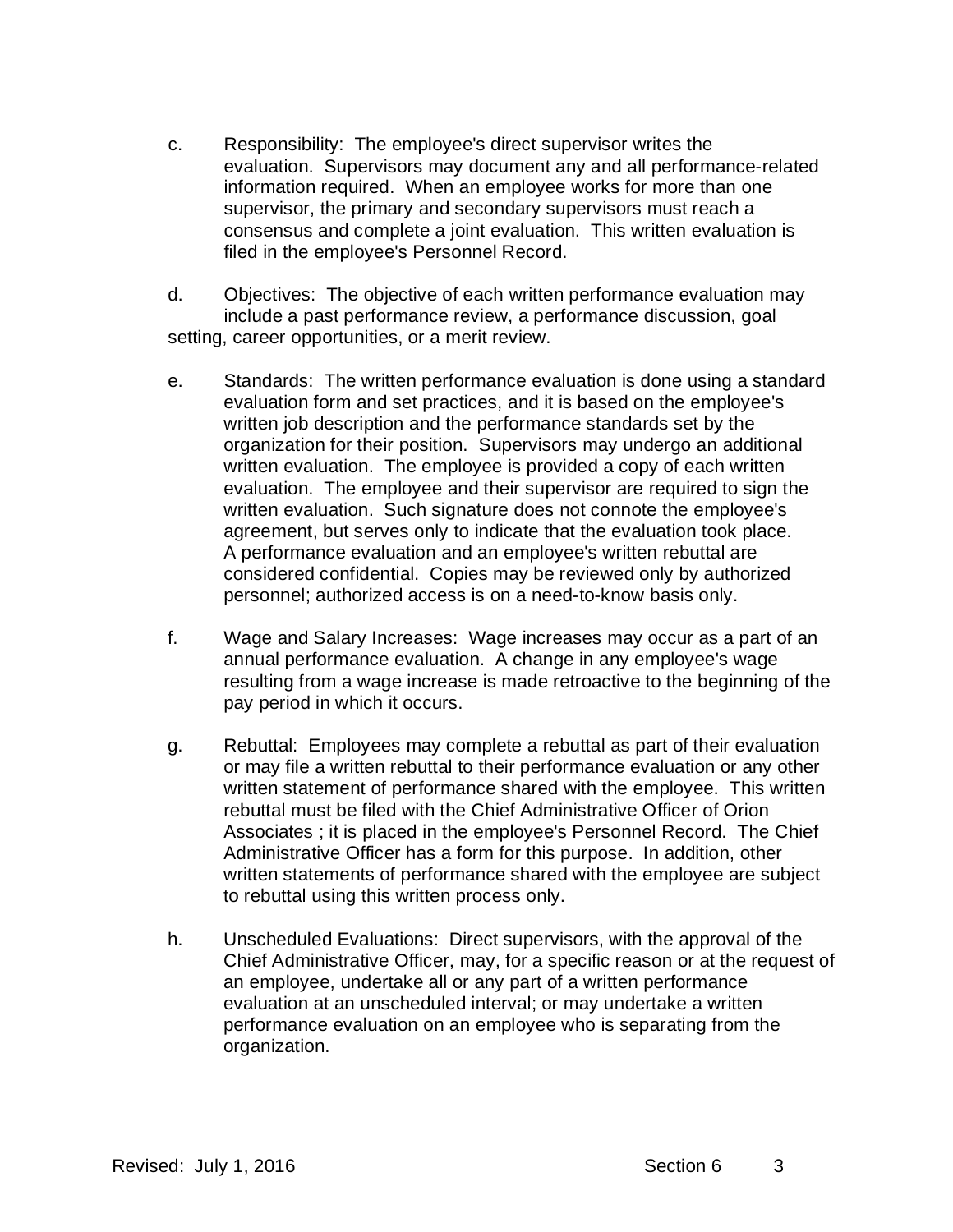- i. Informal Appraisal: Performance evaluations are a continual process. Supervisors carry out routine informal discussions and appraisals with each employee throughout their tenure.
- j. Equal Employment Opportunity/Affirmative Action: It is the responsibility of all supervisors to integrate their performance evaluation practices and actions into the organization's commitment to Equal Employment Opportunity (EEO) and its Affirmative Action (AA) program. Employment is, however, employment at will; employment at will means that any employee may terminate the employment relationship at any time, and the employer may do the same. Therefore, EEO/AA rights are established for those employees who meet the standards set by the organization in the performance of their job duties and who meet this employer's expectations and standards of employment.
- k. Evaluation Due Dates: Performance evaluations are due no later than the first Friday of the month following the month in which the evaluation was due.
- 2. Promotion From Within: Orion Associates strives to recruit the best qualified applicants for all open positions. Current employees can be recruited to fill positions when there are openings within the organization for which they are qualified to fill. By approval of the Chief Administrative Officer, the organization may automatically recruit from within or outside the organization without declaration or notice whenever that action best serves the immediate and current needs of the organization.
	- a. Application: Employees interested in being considered for promotion are expected to notify Human Resources of their intent in writing.
	- b. Promotion Decisions: Promotion decisions are made by Human Resources and the hiring supervisor.
	- c. Job Postings: All promotional opportunities open to current employees may be posted by Human Resources.
	- d. Promotional Review: Employees promoted from within may receive a performance evaluation by their former supervisor for their performance in their former position.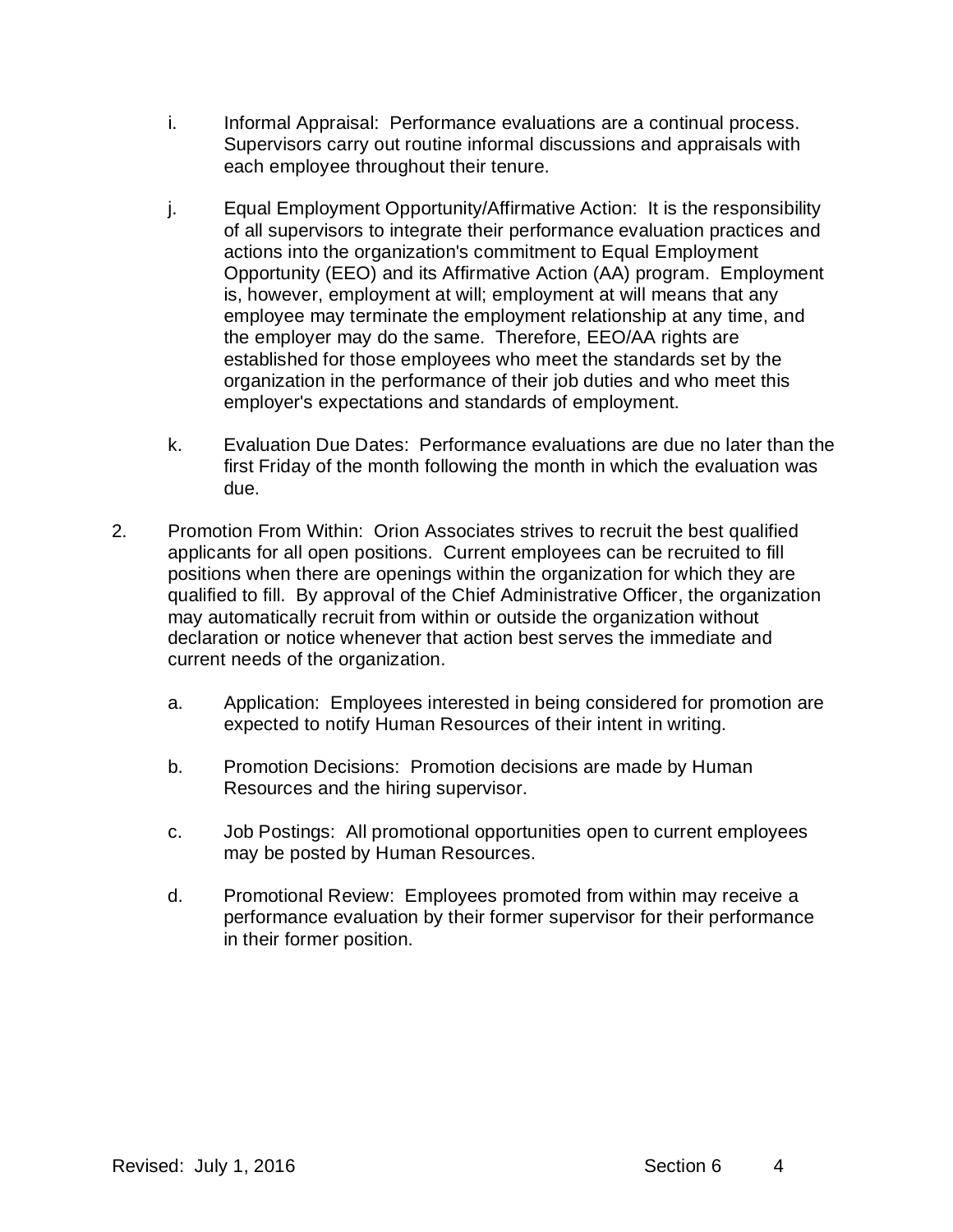### Employee Development

# C. Discipline

- 1. Discipline: Employees may be disciplined at any time for violating any of the standards and expectations, whether written or unwritten, of their employment with Orion Associates. Any disciplinary decision and action remains within the sole discretion of this employer.
- 2. Authority: Supervisors have the authority to take disciplinary action up to, but excluding suspension and dismissal. Any disciplinary course of action believed to be needed is first taken to the supervisor and then the Chief Administrative Officer for consultation and advice. Any suspension or dismissal is done only with the consent and approval of the Chief Executive Officer and the Chief Administrative Officer.
- 3. Responsibility: It is the responsibility of each supervisor to provide to the Chief Administrative Officer of Orion Associates written documentation substantiating any need to take a course of disciplinary action.
	- a. Personnel Notes and Retraining Memos: Supervisors must submit for review, to the Chief Administrative Officer, all written Personnel Notes and Retraining Memos for any and all disciplinary actions taken, up to and including dismissal. Personnel Notes must contain a warning to the employee being disciplined that, if the expected improvement does not occur, the employee's position and income will be in jeopardy of loss.
		- 1. Personnel Notes and Retraining Memos must be prepared and issued by supervisors in a timely manner, within one (1) work week of the incident resulting in disciplinary action.
		- 2. Disciplinary action will not be taken if the event occurred one (1) work week or more in the past. Exceptions include those disciplinary actions in which an investigation, internal or external, delays the possibility of disciplinary action, due to the need to gather information, disciplinary actions in which the nature of the misconduct is cumulative, including, but not limited to, tardiness and absenteeism, and disciplinary actions otherwise approved by the Chief Administrative Officer.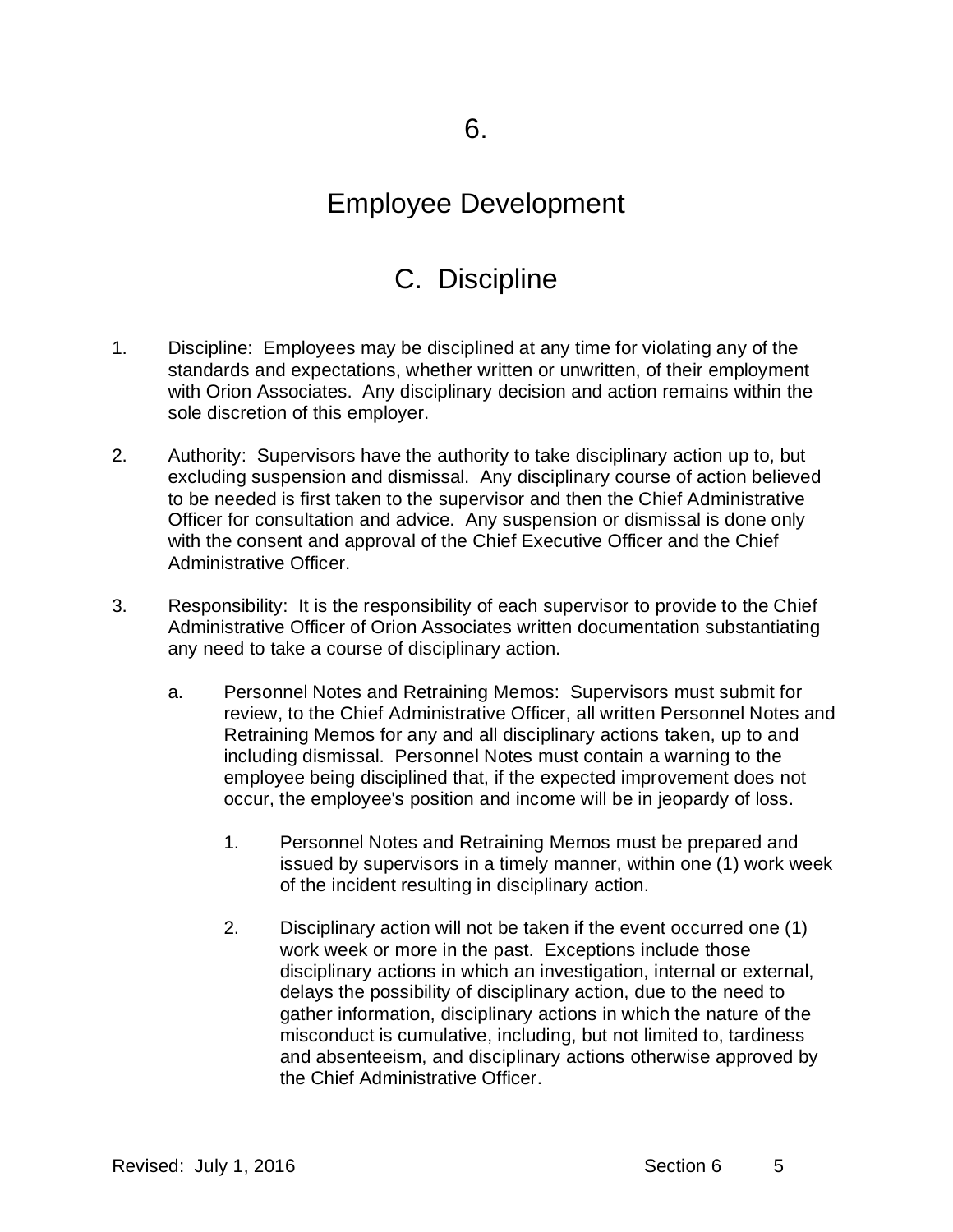- b. Review and Filing: All Personnel Notes and Retraining Memos will be reviewed by the Chief Administrative Officer before issuance and filed in the employee's Personnel Record.
- 4. Nature of Disciplinary Action: Disciplinary action is not progressive. Employee discipline is used according to the severity, frequency, intensity and/or duration of the violation(s).
	- a. Types of Discipline: Orion Associates may discipline an employee by taking any one or more of the following actions: dismissal, coaching, spoken reprimand and counseling, suspension with or without pay, written warning and goal setting, spoken warning, written warning, and so on. This employer retains the sole discretion to decide in each and every circumstance which type of discipline is used.
- 5. Prohibited Conduct: Orion Associates requires that all individuals, employees, subcontractors and volunteers adhere to Department of Human Services (DHS) rules regarding prohibited activities while in contact or while directly responsible for individuals served by programs associated with Orion Associates. While Orion Associates reserves the absolute right to determine what actions or conduct will result in discipline, the following are examples of unacceptable, prohibited conduct that may result in discipline up to and including termination:
	- a. Consumption or use of alcohol, drugs (including the abuse of prescription medications), or controlled substances during work hours or behaviors indicating the use of chemicals while on duty or coming to work under the influence, except in the case of the appropriate use of physician prescribed medications.
	- b. Verbal or physical threats, assault, or mistreatment of a consumer, employee, or visitor.
	- c. Unauthorized use on a consumer of any procedure governed by Rule 40.
	- d. Ridicule or profanity directed toward or in the presence of a consumer.
	- e. Theft, intentional or negligent defacement or destruction or wrongful use of property, funds, or records of consumers, employees, or Orion Associates.
	- f. Failure to respect the confidentiality of Orion Associates records and / or of the privacy of the consumers associated with Orion Associates.

g. Buying, selling, lending, borrowing items or funds to / from a consumer, or facilitating the lending or borrowing of items or funds between consumers or between consumers and other outside parties.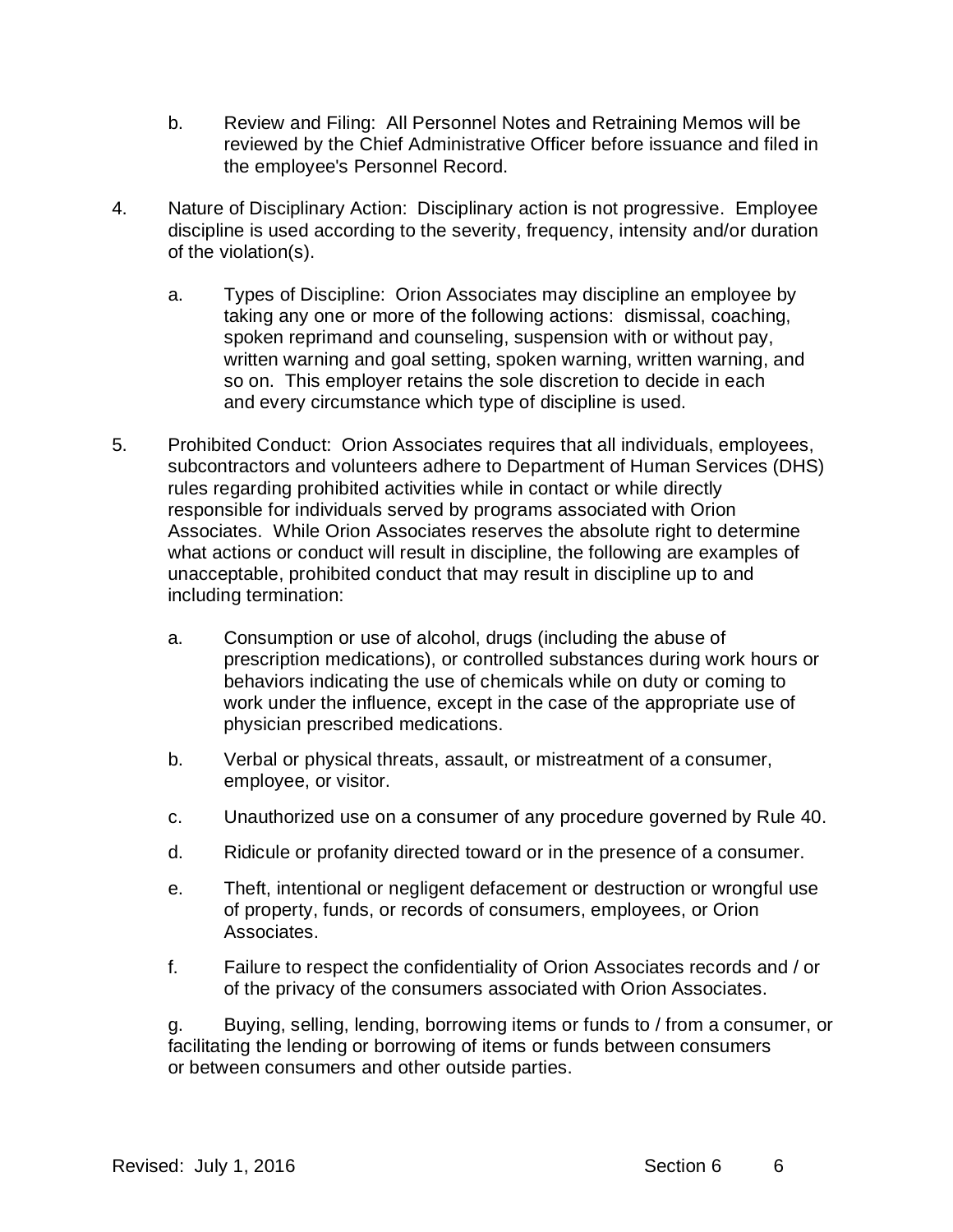- h. Failure to exercise safety measures and adhere to the safety policies of Orion Associates.
- i. Smoking, in all forms, including ecigarettes, in Orion Associates or related company offices and buildings.
- j. Acceptance of money, gifts of value, or inappropriate financial dealings with consumers or vendors for personal gain.
- k. Possession, distribution, or selling drugs or other illegal substances on Orion Associates premises, with a consumer, on a consumer's premises, or anytime while on duty as an employee.
- l. Carrying a weapon on Orion Associates premises or with a consumer or on a consumer's premises.
- m. Falsification of records including the employment applications.
- n. Sexual conduct / harassment, as defined by the Orion Associates Harassment Policy (5. I.), including failure to report the knowledge of suspicion of such conduct / harassment on the part of or directed towards a fellow employee.
- o. Any contact of a sexual nature or sexual harassment of a consumer or another employee.
- p. Failure to accept supervision, direction, and / or discipline from supervisory staff (insubordination).
- q. Gross neglect of duty / consumer.
- r. Failure to complete assignments and meet the performance standards of the job description.
- s. Failure to comply with federal, state, and departmental rules and regulations.
- t. Sleeping on the premises while on duty or appearing to be sleeping on the premises while on duty.
- u. Failure to contact a direct supervisor or, in the event that the direct supervisor cannot be reached, to following the Chain of Command, four (4) hours prior to the commencement of an assigned shift. Failure to report for an assigned shift or to provide a legitimate reason for failure to do so within twenty-four (24) hours of the appointed arrival time of day.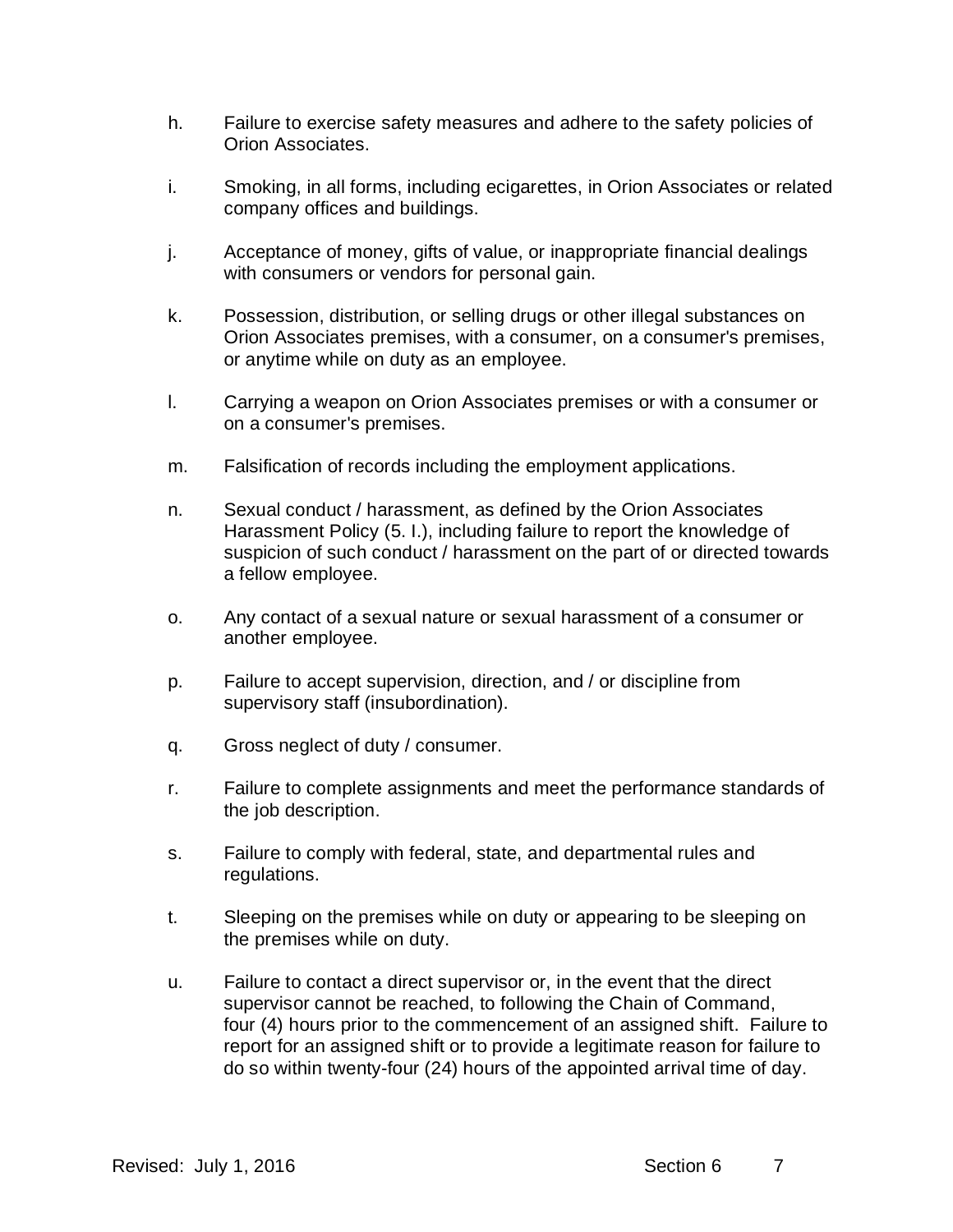- v. Absence from duty while "clocked in."
- w. Excessive absenteeism or tardiness, and leaving early from scheduled shifts.
- x. Working unauthorized overtime.
- y. Failure to attend mandatory meetings, including staff meetings and inservice training.
- z. Failure to adhere to Time Sheet procedures.
- aa. Commission of a crime.
- bb. Failure to cooperate as required with investigating bodies during an internal or external Vulnerable Adult / Maltreatment of Minors investigation.
- cc. Working hours not authorized by the Direct Supervisor, in a non-emergency situation.
- dd. Altering the work schedule without the authorization or approval of the Direct Supervisor.
- ee. Unauthorized use of company equipment, including, but not limited to, computers, printers, scanners, photocopiers, and FAX machines.
- ff. The improper use or disclosure of any corporate or consumer related confidential information or confidential materials.
- gg. Excessive engagement in personal activities while on duty, including, but not limited to, an excessive number or length of time engaged in personal telephone calls, excessive personal use of computers, use of company vehicles for personal errands, excessive engagement in personal conversations with others, and excessive time spent in personal activities such as studying, television viewing, both broadcast and on line, or other tasks, all as determined by the direct supervisor or other supervisory staff.
- hh. Use of cell phones for personal calls while on duty, particularly while providing direct service to consumers, except in emergency situations when approved in advance by the direct supervisor or other supervisory staff.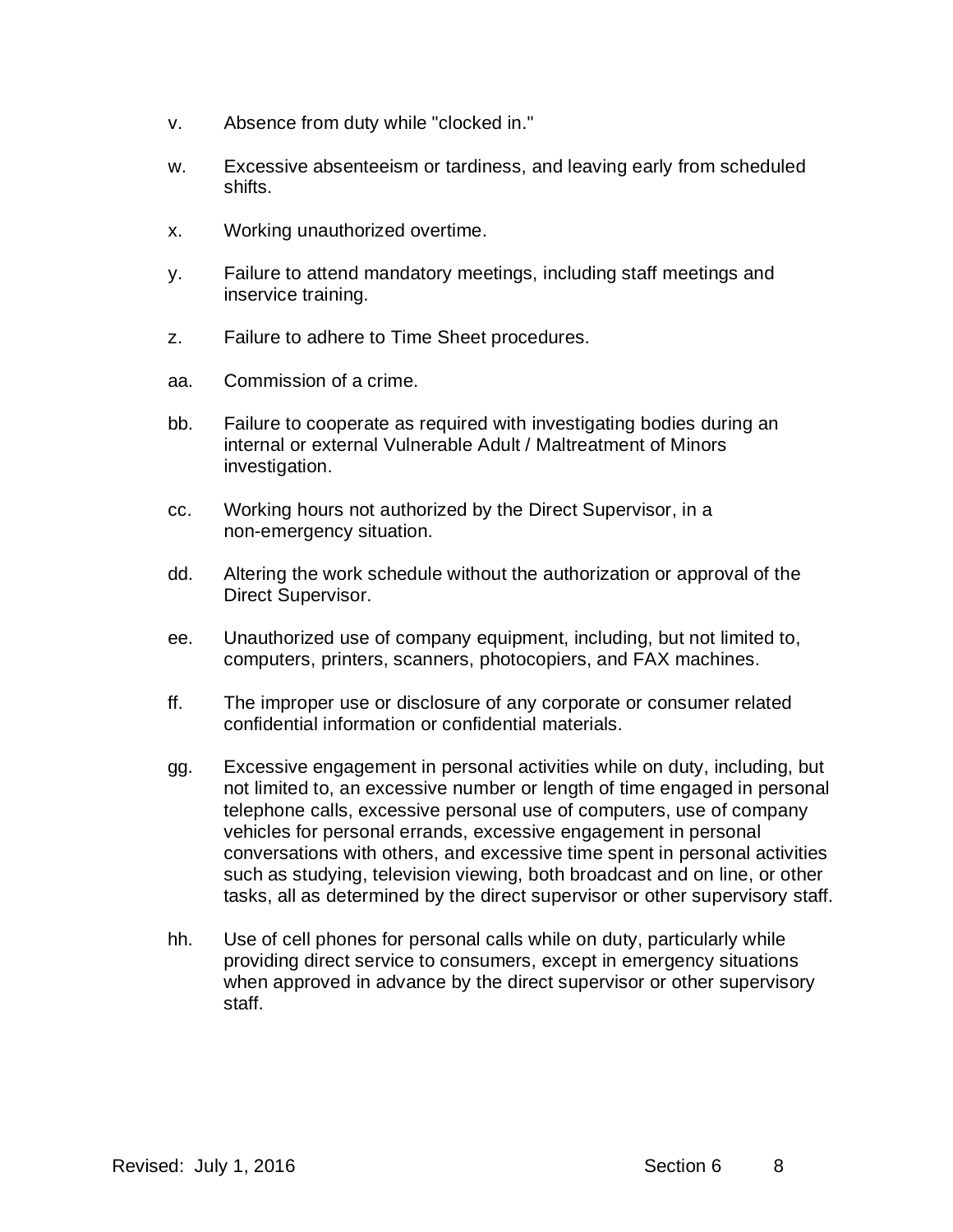- ii. Accessing pornography via the internet or email, or by any other means, utilizing company property. Accessing pornography via the internet or email, or by any other means, utilizing personal property while on duty, while at any company site, or at any other time while working with a consumer.
- jj. Failure on the part of two employees to report the development of a consensual relationship between them, particularly the development of such a relationship between a supervisor and subordinate.
- kk. Intentional physical contact between employees, whether that contact is consensual or non-consensual, while on duty or otherwise in the course of their employment, including, but not limited to, casual touching, hugging, hand holding, back, neck, or foot rubbing, and kissing, etc, without consideration as to the motivation.

ll. Unsafe operation of a company vehicle or a personal vehicle with a consumer, while on duty, or otherwise engaged in company business. This includes, but is not limited to: failure to obey all traffic laws at all times, failure to use all safety features provided in company vehicles, failure to check all safety features prior to operating the vehicle, failure to walk around the outside of the vehicle prior to operating it to check for obstacles, or being in an accident with a company vehicle or a personal vehicle with a consumer, while on duty, or otherwise engaged in company business.

- mm. Failure to report accidents that occur while operating company vehicles, or personal vehicles, while with a consumer, while on duty, or otherwise engaged in company business to one's immediate supervisor, or by following the Chain of Command.
- nn. Making video or audio recordings, while on or off duty, without the consent of one's supervisor, or an appropriate party up the Chain of Command, as doing so could constitute a violation the Minnesota Data Practices Act, as well as a potential violation of the Minnesota Vulnerable Adult or Maltreatment of Minors Act. In addition, doing so would be in the absence of the consumers' required guardian consent.
- oo. Failure to report to one's supervisor, or to another appropriate supervisor on their Chain of Command, an injury or illness, work related or otherwise, that may reasonably be expected or may result in effecting an employee's typical and essential job functions.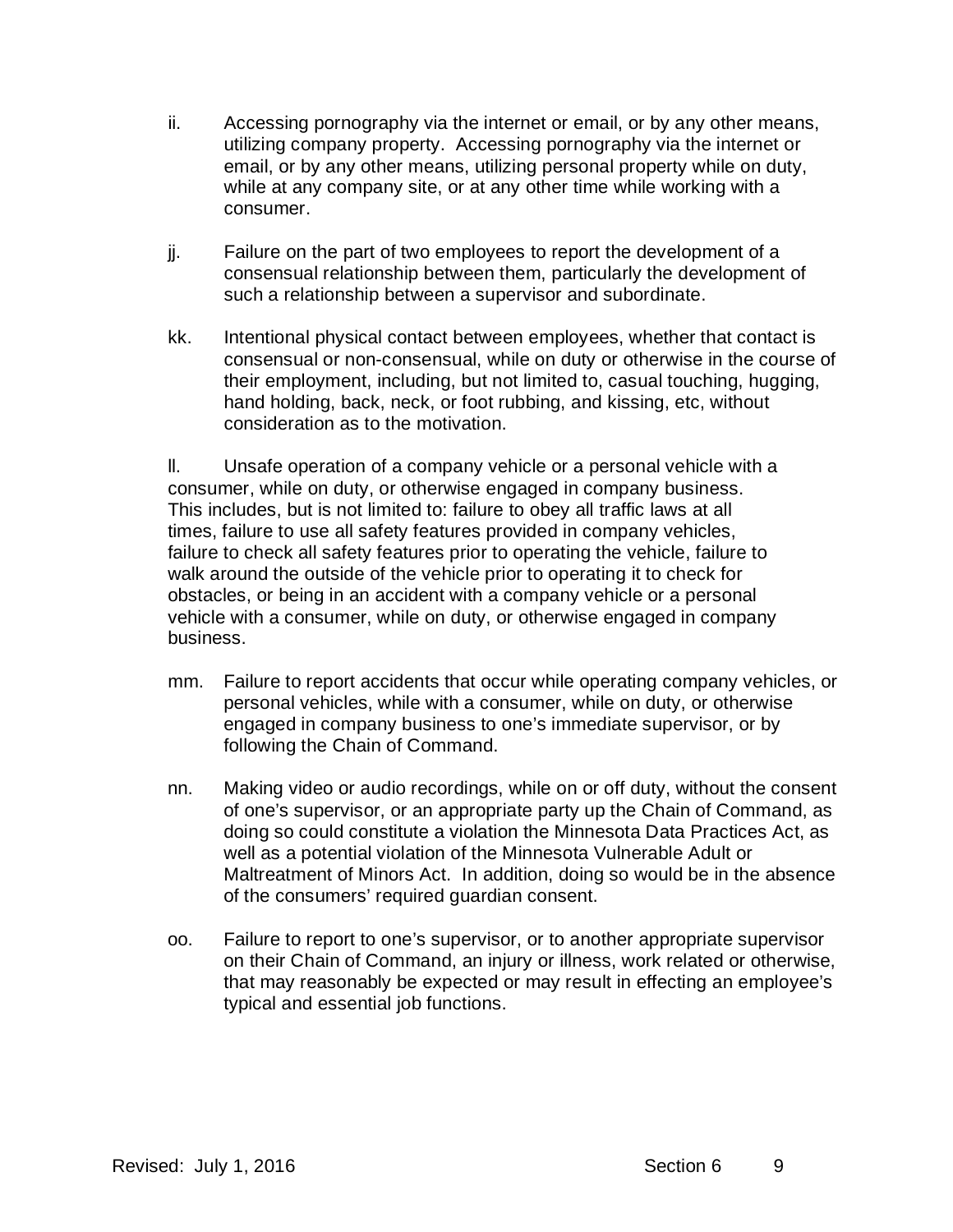- pp. Using a cell phone or texting with a consumer in a vehicle, while driving a company vehicle or any time driving while on duty.
- qq. Failing to work in accordance with or otherwise disregarding physician directed work restrictions and/or guidelines while on workers' compensation modified or light duty.
- rr. Any action or conduct that Orion Associates determines in its sole discretion to be inconsistent with its Code of Ethical Guidelines and Standards.
- ss. Any action or conduct that Orion Associates determines in its sole discretion to be inconsistent with the delivery of quality service to its consumers and with the operation of its business.
- 6. Suspension During a Vulnerable Adult / Maltreatment of Minors Investigation: Orion Associates' standard procedure is to suspend without pay any employee accused of committing a violation of the Minnesota Vulnerable Adult / Maltreatment of Minors Act. Orion Associates will make every effort to conduct a speedy investigation so as to restore the employee to their work schedule if the investigation determines that it is appropriate to do so.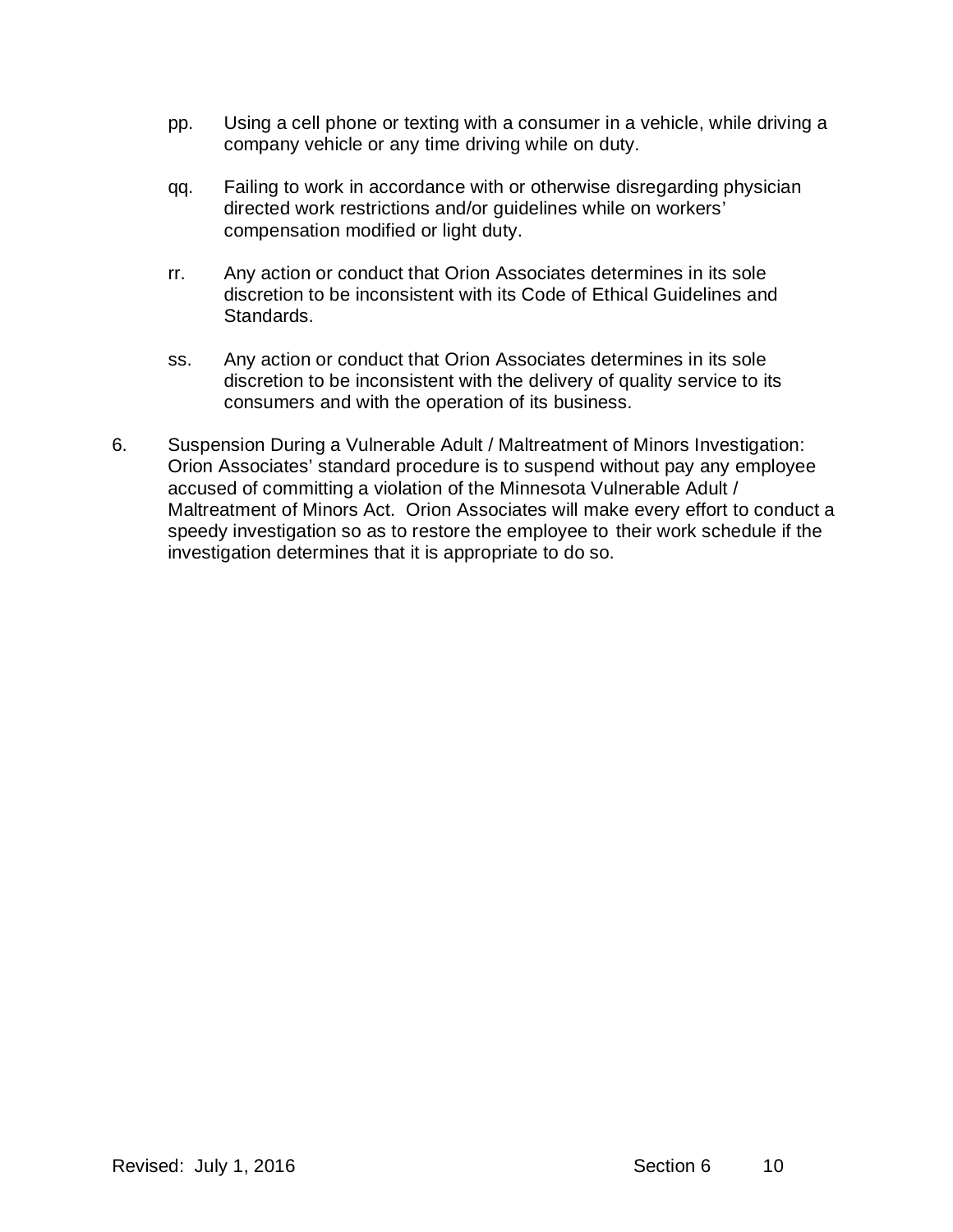### Employee Benefits

# A. Earning Benefits and Privileges

- 1. Eligibility: Except where other agreements apply, employees may be eligible for following benefits. Eligibility is based on the customary number of hours worked by the employee in a week.
	- a. All Employees (Full-Time and Part-Time):

Workers' Compensation Insurance Unemployment Compensation Insurance Federal Insurance Contribution Act Leaves of Absences

b. Full-Time Employees:

**Holidays** Paid Time Off Dental Insurance Short-Term Disability Insurance Life, Accidental Death and Dismemberment Insurance Flexible Spending Accounts

c. Full-Time and Eligible Part-Time Employees:

Health Insurance 401 (k) Retirement Plan

d. Salaried Part-Time Employees:

Pro-rated Holidays Pro-rated Paid Time Off Flexible Spending Accounts

- 2. Funding: Full-Time employee benefits are paid for by the specific program that funds each Full-Time position.
- 3. Reinstatement of Benefits: In the event that a Full-Time employee temporarily loses their benefits as a result of being on a Leave of Absence, other than applicable Family Medical Leave Act (FMLA) Leaves, those benefits are not reinstated if the employee returns to work on a Part-Time basis, but only upon that employee's return to work on a Full-Time basis.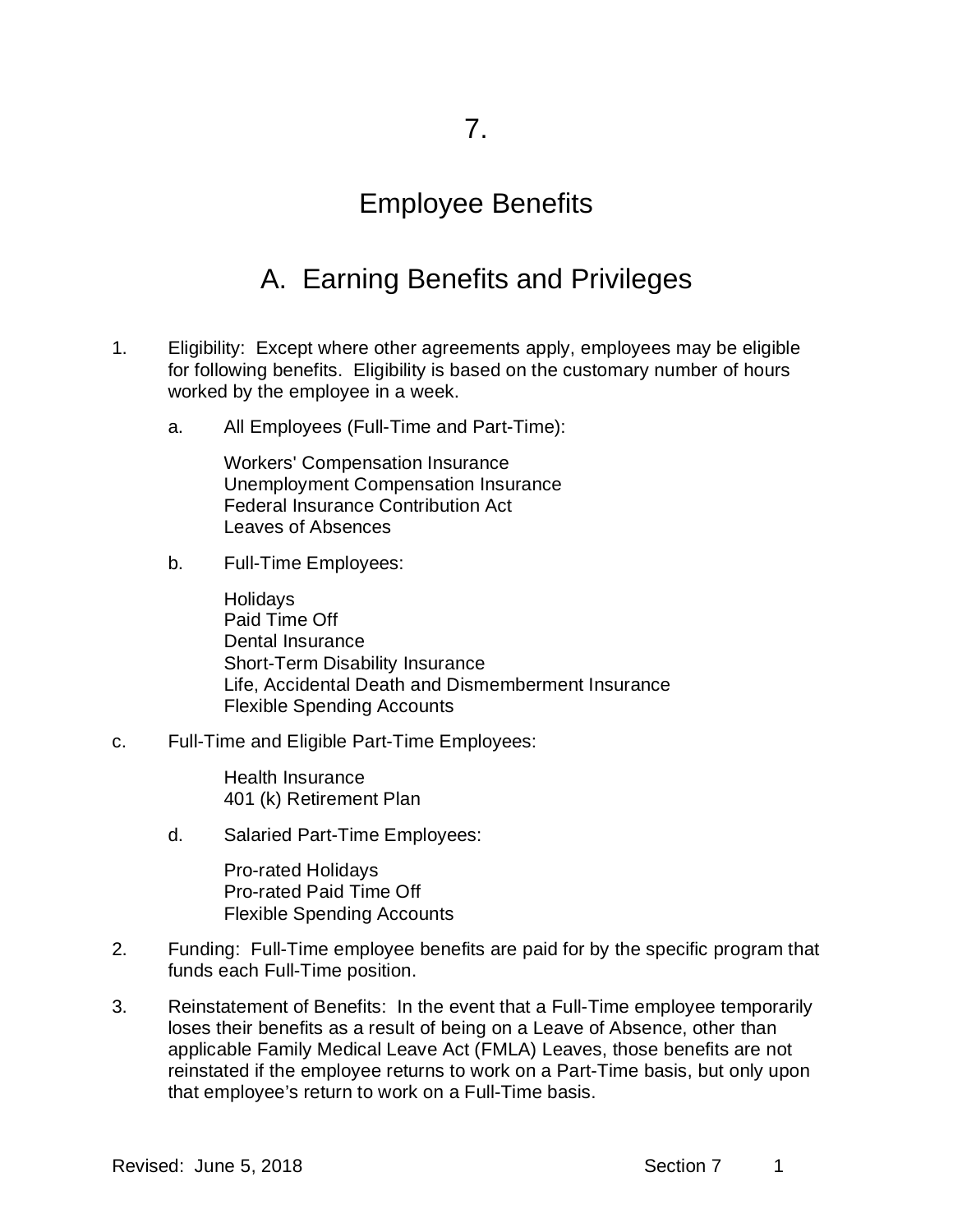### Employee Benefits

### B. Holidays

1. Observed Holidays: Except where other agreements apply, Orion Associates observes the following holidays:

New Year's Holiday Easter or Floating Holiday Memorial Day Independence Day Labor Day Thanksgiving Day Christmas or Floating Holiday

- a. Scheduling: When scheduling allows, employees eligible for paid holidays may be given that holiday off. When scheduling does not allow, employees eligible for paid holiday may be scheduled to work on the holiday.
- b. Easter or Floating Holiday: Easter will be the designated holiday for all direct care Full Time staff, and for all Part-Time staff scheduled to work on the nationally recognized holiday.
	- 1. Direct Care Full Time Staff: Direct care Full-Time staff will receive payment for the Easter holiday, whether they work that holiday or not, within the pay period in which the holiday takes place.
	- 2. Non-Direct Care Full Time Staff: A Floating Holiday, in lieu of Easter, will be the designated holiday for all non-direct care Full-Time staff. The Finance Department will maintain an annual record as to when non-direct care Full-Time staff take their Floating Holiday. This holiday may be taken during the pay period before or in which the Easter holiday takes place, or anytime during the calendar year, subsequent to the holiday, subject to supervisory approval. If the Floating Holiday is not used during a calendar year, it is forfeited. It cannot be "cashed out" or carried into the following calendar year.
	- 3. Floating Holiday and Resignations: The Floating Holiday is paid only if used. The Floating Holiday will not be "cashed out" in the event of an employee's change of status from Full Time to Part Time, or in the event of an employee's resignation, even with proper notice, or termination.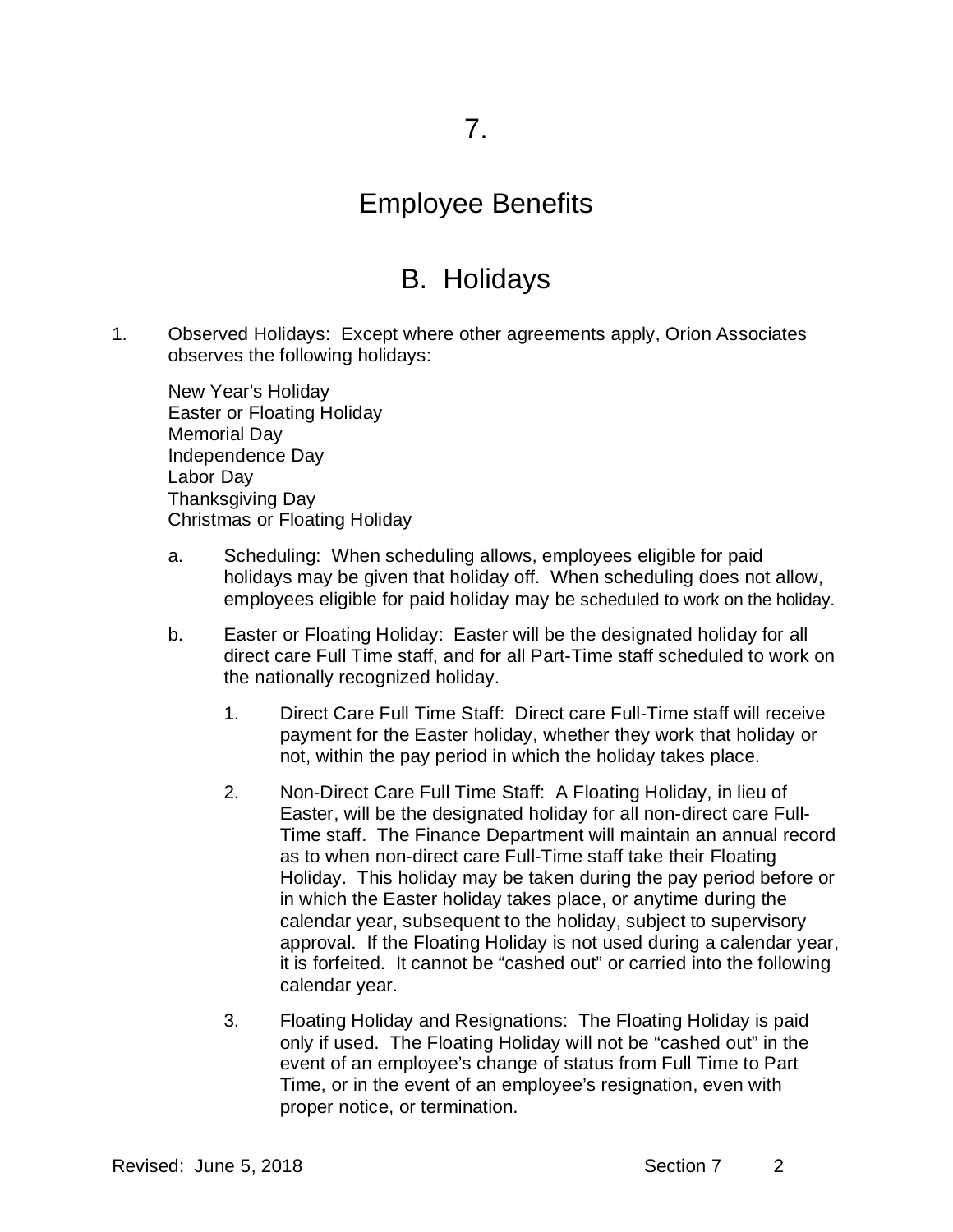- c. Christmas or Floating Holiday: Employees may take a Floating Holiday in lieu of the Christmas holiday. This holiday may be taken in the pay periods before, during or after the pay period in which the Christmas holiday occurs, subject to supervisory approval. If the Floating Holiday is not used during a calendar year, it is forfeited. It cannot be "cashed out" or carried into the following calendar year.
- d. Administrative / Management Employees and Holidays on Weekends: When New Year's Day, Independence Day or Christmas Day falls on a Saturday, the organization's offices will be closed on the preceding Friday. Administrative / management employees will take that Friday off as their holiday. When New Year's Day, Independence Day or Christmas Day falls on a Sunday, the organization's offices will be closed on the following Monday. Administrative / management employees will take that Monday off as their holiday. Any alternate scheduling is subject supervisory approval.
- 2. Holiday Hours: Holidays will be considered to be a twenty-four (24) hour period of time from 12:00 AM to 11:59 PM on the day of the nationally recognized holiday.
	- a. Exception: Christmas and New Years' will be considered to be a twenty-four (24) hour period of time from 6:00 PM on the eve to 6:00 PM on the day of the nationally recognized holiday.
- 3. Holiday Pay: All non-exempt hourly employees who work a holiday observed by the organization earn time and one-half (1-1/2) during these observed holidays. All full time, non-exempt, hourly employees who do not work a holiday receive eight (8) hours of holiday pay. In the event that the employee is scheduled for less than eight (8) hours on a holiday, they receive time and onehalf (1-1/2) for every hour worked, plus the remaining hours at their regular rate of pay, for a total of eight (8) hours of holiday pay. In the event that the employee is scheduled for more than eight (8) hours on a holiday, they earn time and one-half (1-1/2) for every hour worked during observed holidays, up to twenty-four (24) hours of holiday pay.
- 4. Holiday Pay and Overtime: Employees will not earn more than time and one half (1-1/2) while working on a holiday, even if the employee works overtime hours. Holiday pay and overtime pay are not "pyramided" (Overtime pay at time and one-half (1-1/2) of holidays pay, resulting in two times and one-quarter (2-1/4) of base pay).
- 5. Eligible Exempt Employees: All regular exempt employees customarily working thirty-five (35) or more hours weekly are eligible for paid holidays. All regular exempt employees customarily working less than thirty-five (35 hours) weekly are eligible for prorated holiday pay, based on their regular schedule.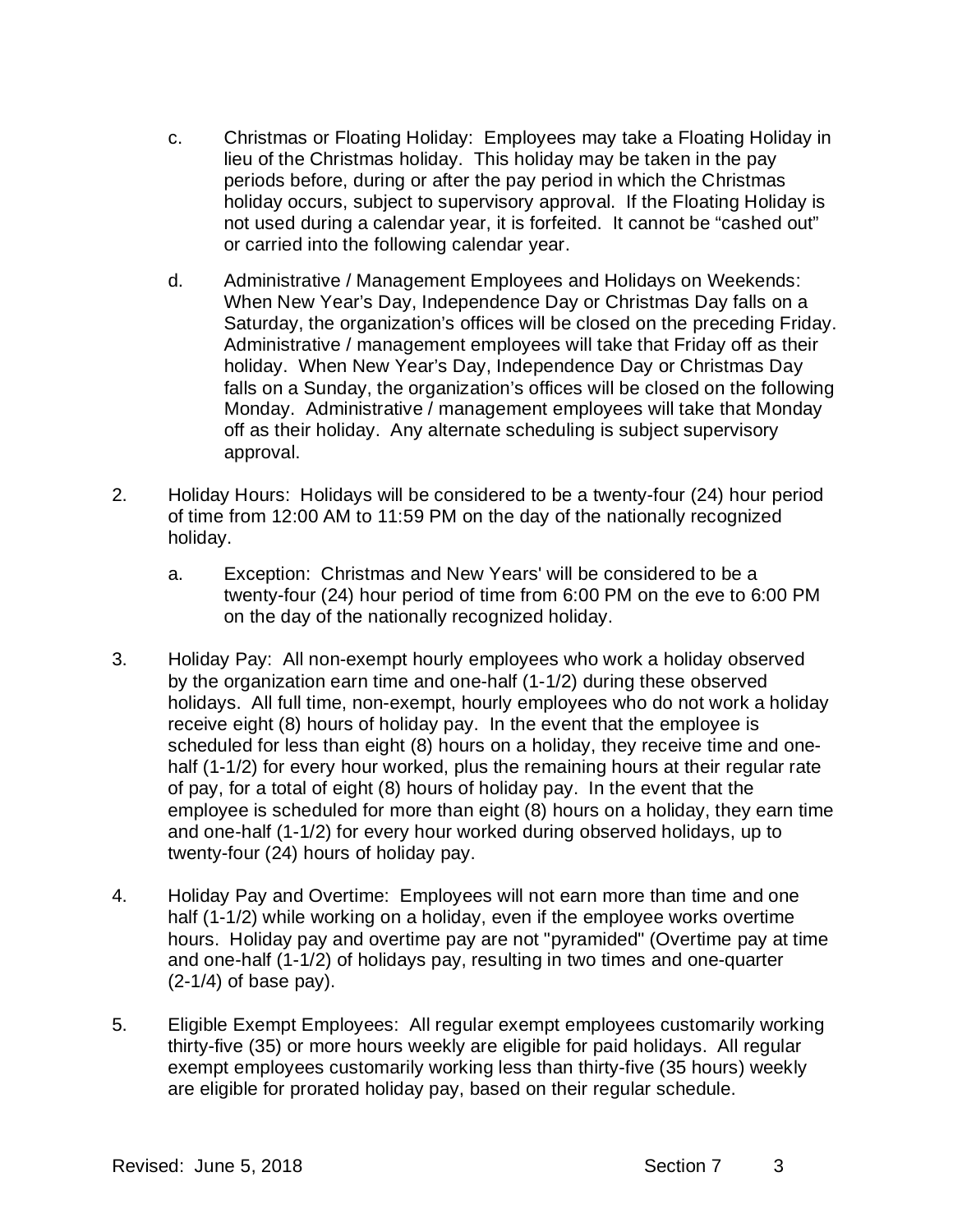- 6. Holidays and Leaves of Absence: In order to receive payment for a holiday, the holiday must be continuous and/or contiguous with days for which an employee receives wages or salary, as a result of either hours worked or Paid Time Off. Employees on unpaid leave are excluded from holiday eligibility and are not paid for holidays.
- 7. Holiday Work Schedules: Each program separately arranges and publishes its own holiday work schedule. To the extent possible, the holiday scheduled is the actual holiday; each supervisor, however, reserves management's right to alter this to assure adequate operating coverage where it is needed without regard to the actual holiday.
- 8. Religious Holidays: An employee may take religious holidays to allow for the observance of such special occasions other than those observed here provided the employee requests it in writing from their supervisor not less than two (2) weeks in advance. Such time off may be taken as a substitute for an observed holiday, or as an additional one taken using Paid Time Off or without pay.
- 9. Exclusions: Employees not eligible to be paid for Holidays:
	- a. Temporary Employees
	- b. Substitute Employees
	- c. Employees on Unpaid Leave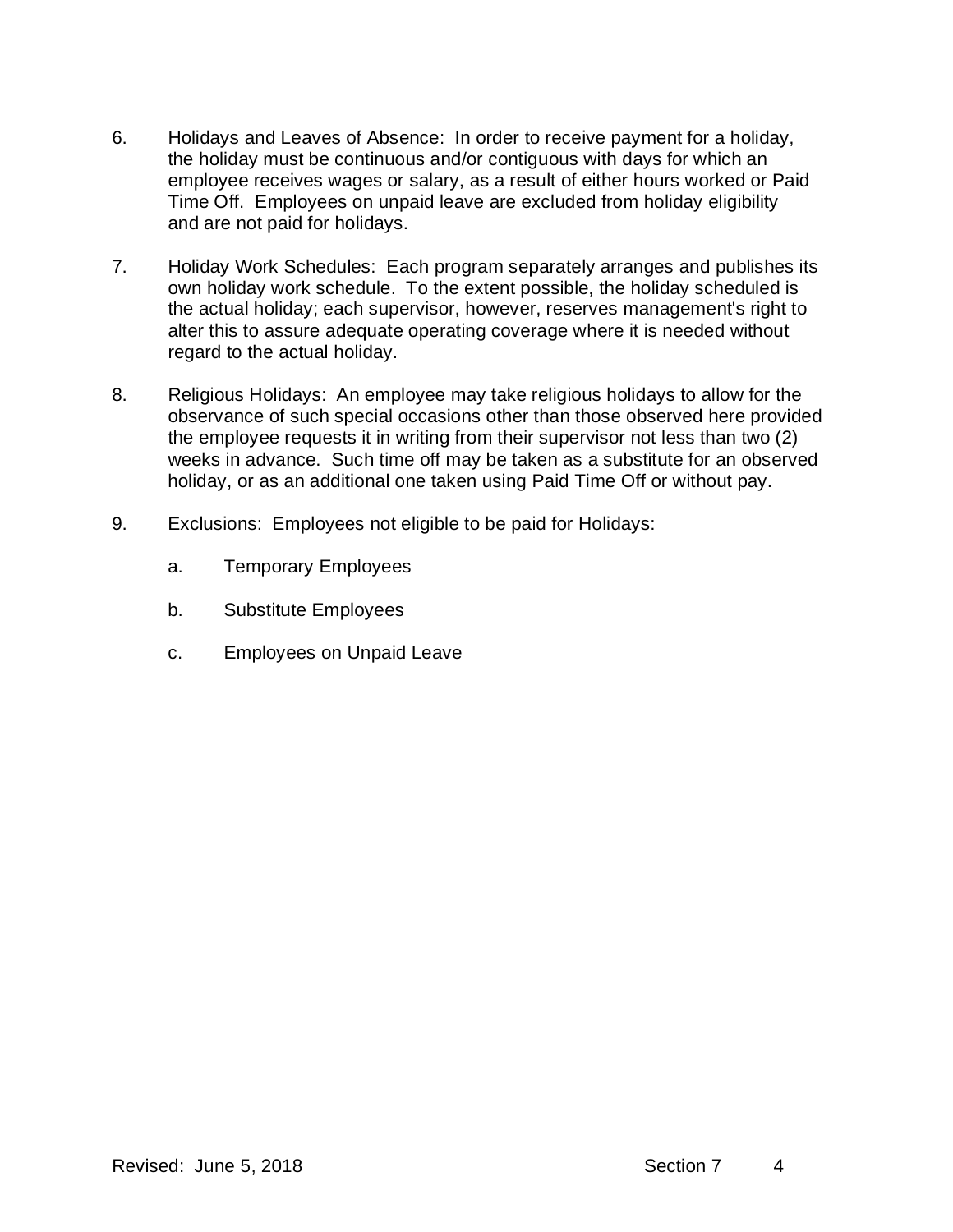## Employee Benefits

# C. Paid Time Off

- 1. Eligibility: Except where other agreements apply, all regular Full-Time employees customarily working thirty-five (35) or more hours weekly are eligible to receive, accrue, and use Paid Time Off. All regular exempt employees customarily working less than thirty-five (35 hours) weekly are eligible for prorated Paid Time Off, based on their regular schedule. Paid Time Off is a benefit available to employees under the condition that they have fully met all conditions of continuing employment, including, but not limited to, proper notice, etc.
- 2. Exclusions: Employees not eligible for Paid Time Off:
	- a. Temporary Employees
	- b. Substitute Employees
	- c. Employees on Unpaid Leave
- 3. Accrual Rates: Paid Time Off accrual for eligible employees is computed by the Finance Department based on the accrual rates listed below. The chart outlines the Paid Time Off accrual for progressively tenured employees. The accrual rate is determined by total length of continuing employment without regard to eligibility status at any time.

| <b>Months Completed</b> | <b>Weeks Accumulated Per Year</b> |
|-------------------------|-----------------------------------|
| 1 - 24                  | 14 days (112 hours)               |
| $25 - 60$               | 18 days (144 hours)               |
| $61 - XX$               | 24 days (192 hours)               |

a. Exception: The organization's Officers may make an exception to this policy, offering new employees the opportunity to begin their employment accruing Paid Time Off at the 25 – 60 accrual level as a hiring incentive. An employee who does so will remain at this accrual level until their 61<sup>st</sup> month, at which point they will continue at the standard  $61 - XX$  accrual level.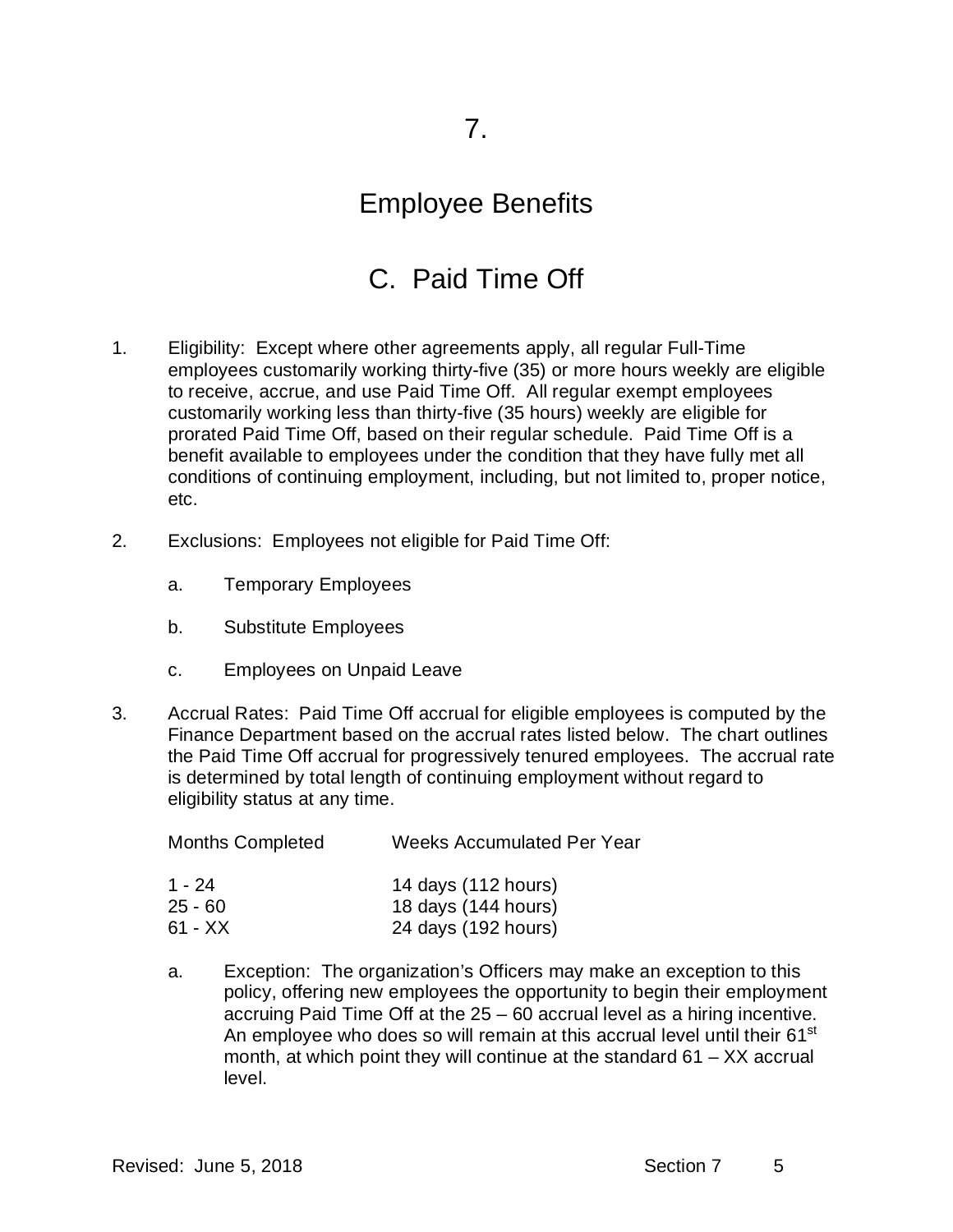- b. Maximum Accrual: No more than one hundred sixty (160) hours of Paid Time Off may be accrued at any time. An employee who reaches one hundred sixty (160) hours will stop accruing hours until some time has been used. The accrual of Paid Time Off stops automatically, without notice.
- c. Bi-Weekly Accrual: Paid Time Off accrues each bi-weekly pay period during an employee's length of service; and is updated and reflected on an employee's pay stub.
- d. Initial Accrual: When an employee becomes eligible to accrue Paid Time Off, that time begins to accrue with the immediate payroll.
- e. Ongoing Accrual: Paid Time Off accrues during regular work hours, Paid Time Off hours, and during paid Holiday hours.
- f. Access: Employees have access to their accrued Paid Time Off at any time, with supervisory approval, during the course of their employment, including during their first six (6) months of employment.
- g. Use: Paid Time Off is recorded and used in hourly increments. An employee taking Paid Time Off may use only their accrued hours. The organization does not pay employees more than the accrued hours. Time taken off in excess of accrued Paid Time Off will be considered time off without pay.
	- 1. Exempt Employee Paid Time Off: Exempt employees must determine their use Paid Time Off on daily, rather than weekly basis. The number of hours worked during a week are not taken into consideration in the use of Paid Time Off on an individual day. Regardless of the number of hours worked during a week, a day off requires the use of eight (8) hours of Paid Time Off, half a day off requires the use of four (4) hours of Paid Time Off pay, and so on. Supervisors may determine unusual circumstances that may allow exceptions to this policy, in which exempt employees may take time off of work without the use of Paid Time Off.
	- 2. "Cash Outs" of Paid Time Off: The organization does not "cash out" or pay employees Paid Time Off without their taking a commensurate period of time off of work.
		- a. Exception: "Cash outs" or paying employees up to 50% of their Paid Time Off balance may be considered in an extreme emergency. An extreme emergency will be considered a medical or other emergency, not to include the payment of bills, the purchase or repair of a car, or similar unplanned expenses. Such action must be approved by the supervisory personnel in ones Chain of Command and by the organization's Officers.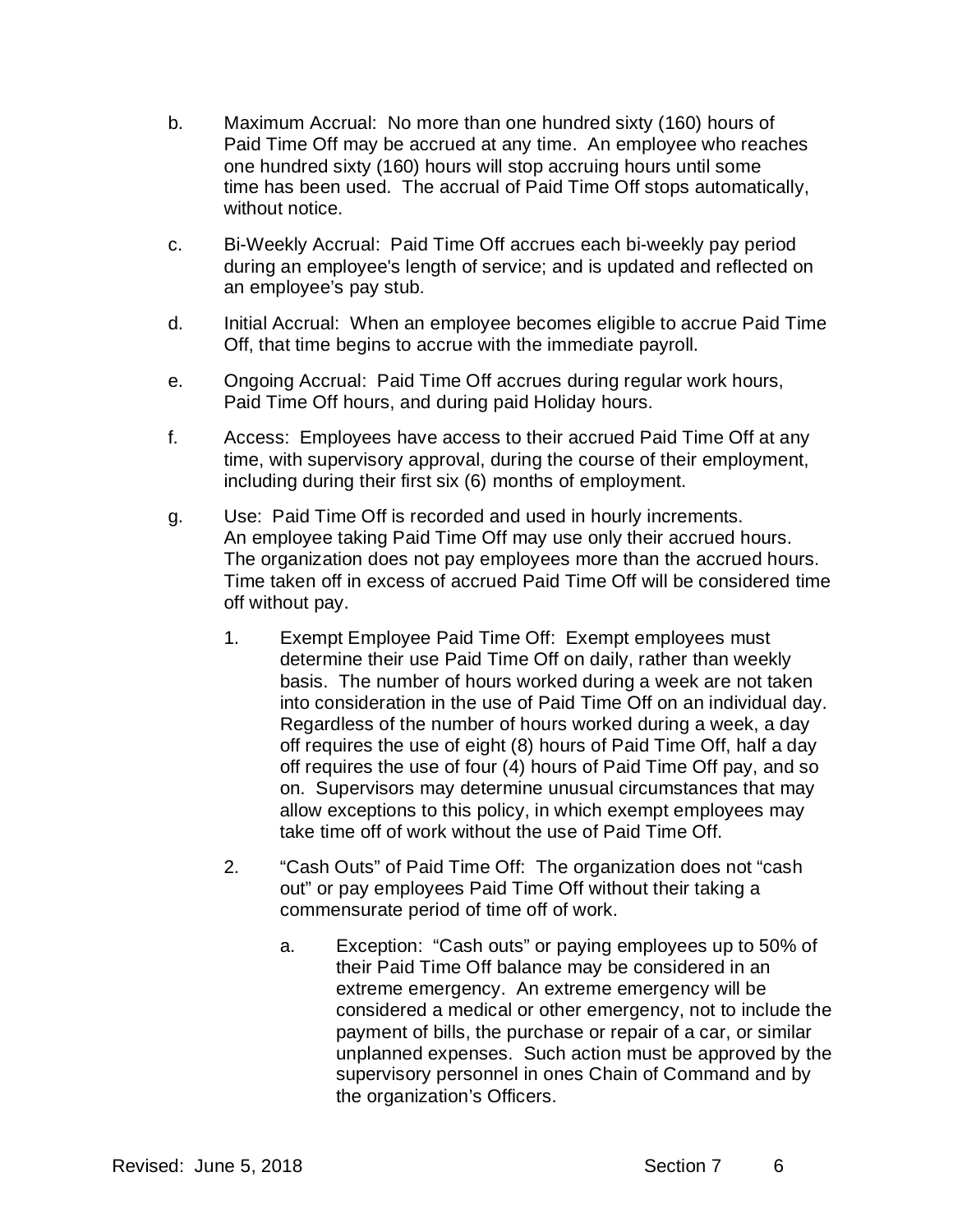- h. Time Off Without Pay: An employee may request and be granted time off or a leave of absence without pay, at the discretion of their supervisor.
	- 1. Non-Exempt Employees: When a non-exempt employee has not yet accrued or has used all Paid Time Off, but is granted time off or a leave of absence, the employee receives no compensation for that time. There are no advances in Paid Time Off for non-exempt employees.
	- 2. Exempt Employees: When an exempt employee has not yet accrued or currently does not have eight (8) hours of Paid Time Off banked, but is granted time off or a leave of absence for a full day, the employee's salary will be reduced on a pro-rated basis for an absence of a full day for every day absent. The employee will receive no advance in Paid Time Off nor a payment for less than eight (8) hours.
- i. Separation: Unused accrued Paid Time Off is paid to separating employees on their last payroll check; employees, however, who resign without giving the required resignation notice or who are terminated forfeit their right to any payment for accrued Paid Time Off. Exceptions to this policy will be made solely at the Officers discretion.
	- 1. Paid Time Off During the Resignation Period: All employees are expected to work their full fourteen (14) or thirty (30) day resignation period. Paid Time Off is not to be used to cover portions of the resignation period. Program Administrators have the discretion to allow the use of a limited amount of Paid Time Off days during the resignation period, if in the Program Administrator's judgment, the employee's absence poses no difficulty to the program. The final days of an employee's resignation period are not to be taken as Paid Time Off.
- 4. Approval: Employees may submit written requests for use of three (3) or more days of Paid Time Off at least two (2) weeks before the dates they are requesting. Requests for use of two (2) or fewer days Paid Time Off are made at least seventy-two (72) hours in advance. All such requests must be approved by the employee's supervisor. They reserve at all times management's right to approve or deny Paid Time Off use based on the needs of their program operations, the timeliness of the request, and seniority.
- 5. Payment of Paid Time Off: Paid Time Off is computed on the employee's current regular wage or salary earnings. Payment is made on the established payroll days; Paid Time Off is not given in advance to any employee.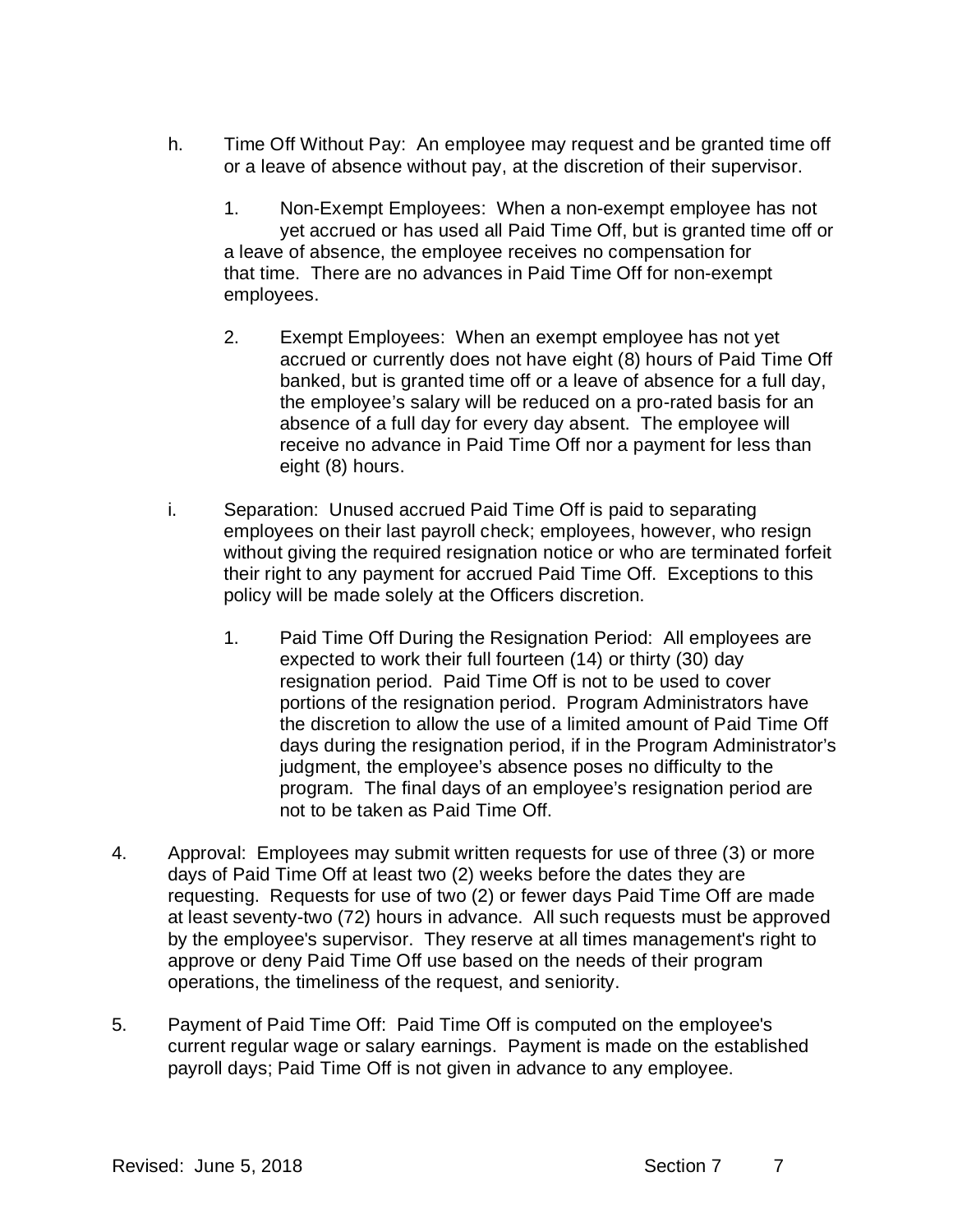- 6. Holidays During a Period of Paid Time Off: When a holiday falls on any day of the week that an employee is using Paid Time Off, that employee receives the holiday with pay and it is not computed as a Paid Time Off day.
- 7. Status Changes:
	- a. Accrual Rate: Employees whose status change affects their Paid Time Off accrual rate may start earning the new rate immediately. The accrual rate is based on length of continued regular employment with the organization and on the work status.
	- b. Change of Status: Unused accrued Paid Time Off will be paid to employees, with a change of status from Full-Time to Part-Time.
- 8. Transfer of Paid Time Off: Paid Time Off may be voluntarily transferred from one employee to another, intended to be used only in the event of an extended illness, personal or medical emergency, under the follow guidelines:
	- a. Approval: All transfers of Paid Time Off from one employee to another may be done only with the approval of both employees' supervisors.
	- b. Donor Maximum: An employee may voluntarily give a maximum of twenty (20) hours of Paid Time Off to another individual employee for a particular event or circumstance. The employee donating Paid Time Office may donate no more than 50% and must retain 50% of their total accumulated Paid Time Off.
	- c. Recipient Maximum: An employee may receive a maximum of one hundred and sixty (160) hours of Paid Time Off from a number of individual employees for a particular event or circumstance.
	- d. Anonymous Donations: All donations of Paid Time Off hours from one employee to another will be anonymous.
	- e. Restrictions: An employee cannot donate Paid Time Off to their supervisor or to anyone directly above them on their individual Chain of Command.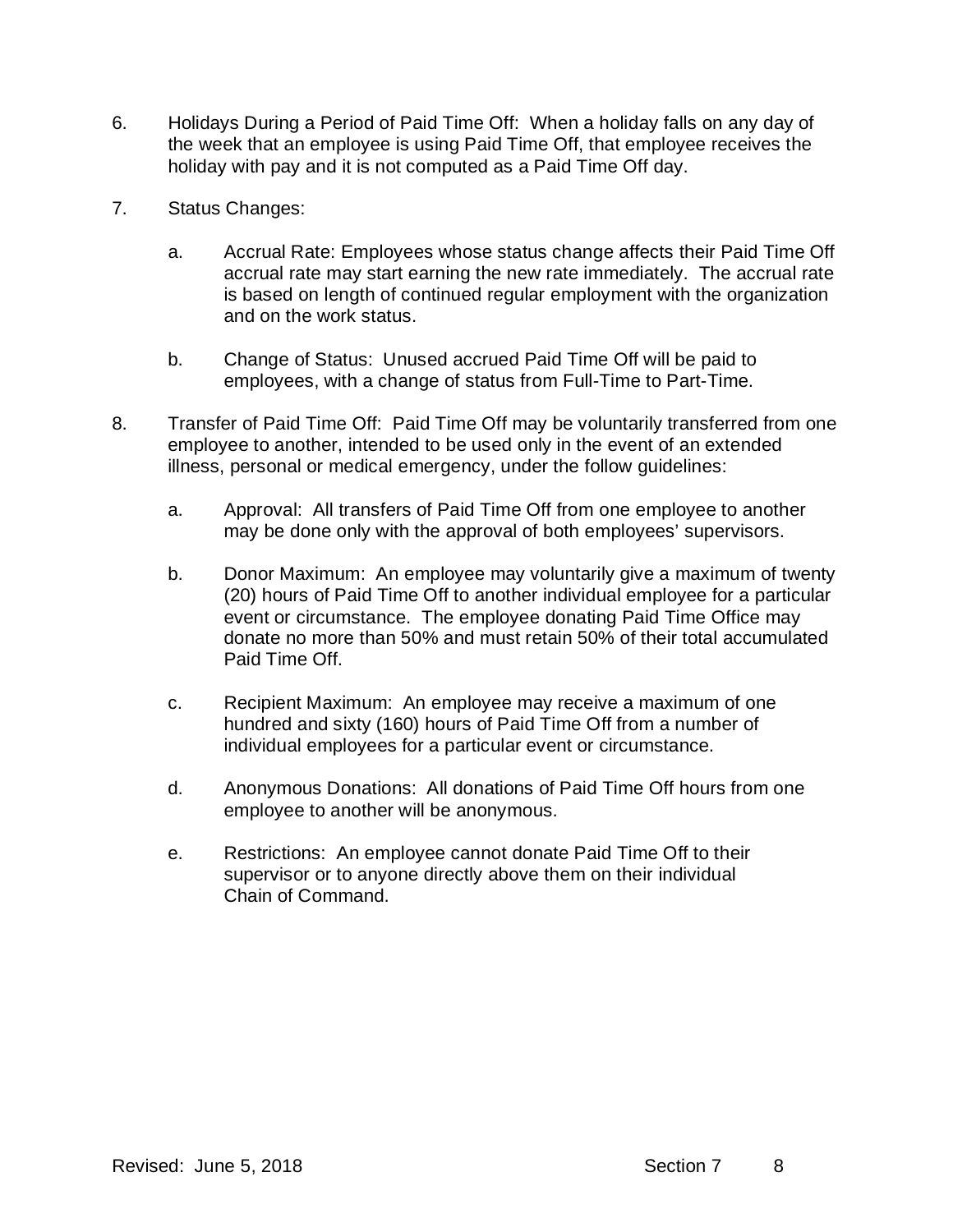#### Employee Benefits

## D. Leaves of Absence

- 1. Leave Requests: All leave requests are made in writing on the form used for that purpose; each request is made to the employee's supervisor, with a copy to the Chief Administrative Officer of Orion Associates.
	- a. Approval: Each leave must be requested in advance and according to its established time lines; except for voting leave, each requested leave requires the approval of both the employee's supervisor and the Chief Administrative Officer before it may be taken.
	- b. Criteria: In general, with the exception of military, family or school conference and activities leave, which in certain situations may be guaranteed, a leave of absence is considered to be a privilege, and is granted by the employer to the employee when it is in the interest of both parties to do so. In no instance are leaves granted automatically; they must be requested in writing by the employee in each and every instance.
	- c. Rationale: Leaves of absence are granted to maintain continuity of employment in instances where circumstances require an employee's absence. If a leave is granted, it is done so on the assumption that the employee will be available to return to work upon the leave's end.
	- d. Benefits: Receipt of continuing benefits depends on the type of leave approved and taken.
	- e. Cancellation: Under extraordinary or emergency situations, the Chief Administrative Officer reserves management right to cancel actual or anticipated leaves of absence, giving due regard to the nature of the leave and the employee's ability to return to work.
	- f. Unauthorized Leave: An employee in a position of direct consumer care who fails to attend one entire scheduled work shift may be considered to be absent without an authorized leave.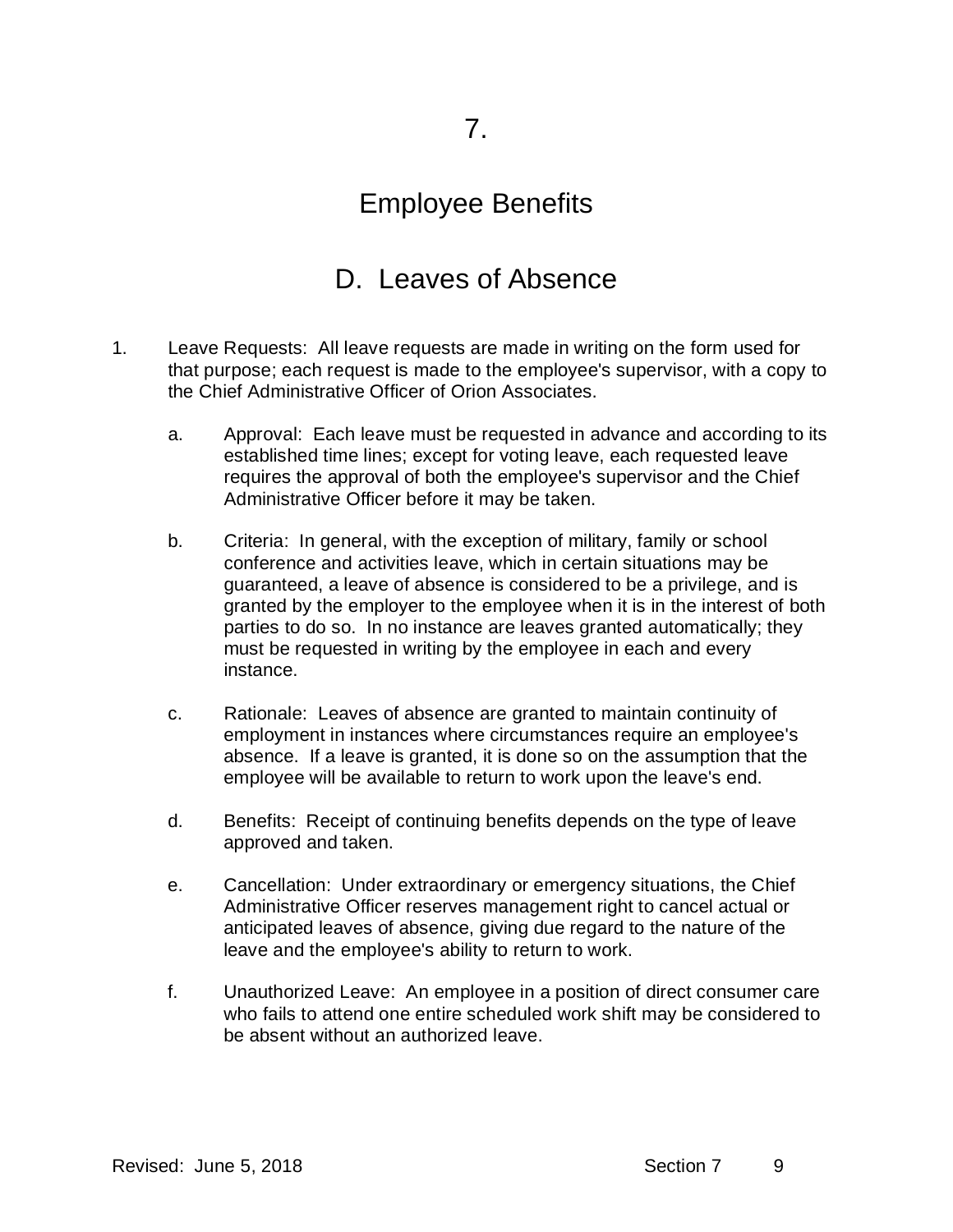- 2. Family and Medical Leave: Orion Associates will grant eligible employees up to a total of twelve (12) workweeks unpaid leave of absence under the Family and Medical Leave Act (FMLA), using a rolling twelve (12) month period that looks backward for qualifying family and/or medical reasons. The amount of FMLA leave available to an eligible employee will be twelve (12) work weeks, minus any FMLA leave used by the employee during the twelve (12) months immediately prior to the beginning of the requested leave.
	- a. Eligibility: An employee is eligible for FMLA leave if:
		- 1. On the date an employee requests FMLA leave, Meridian Services, Incorporated employs fifty (50) or more employees within seventy-five (75) miles of the employee's worksite, provided Orion Associates has also employed 50 or more employees for each working day during each of twenty (20) or more calendar work weeks in the current or preceding calendar years; and:
		- 2. On the date the employee's FMLA leave would start the employee has:
			- a. Been employed by Orion Associates for at least twelve (12) months; and,
			- b. Worked at least one thousand, two hundred, fifty (1250) hours for Orion Associates during the previous twelve (12) months.
	- b. Qualifying Family and / or Medical Reasons: If an employee is eligible for FMLA leave, the employee may take up to a total of twelve (12) work weeks leave of absence during a twelve (12) month period looking backward for any of the following reasons:
		- 1. Because of the birth of employee child or the placement of a child with an employee for adoption or foster care;
		- 2. In order to care for employee spouse, child, or parent who has a serious health condition; or,
		- 3. Because of a serious health condition that makes an employee unable to perform the functions of employee position.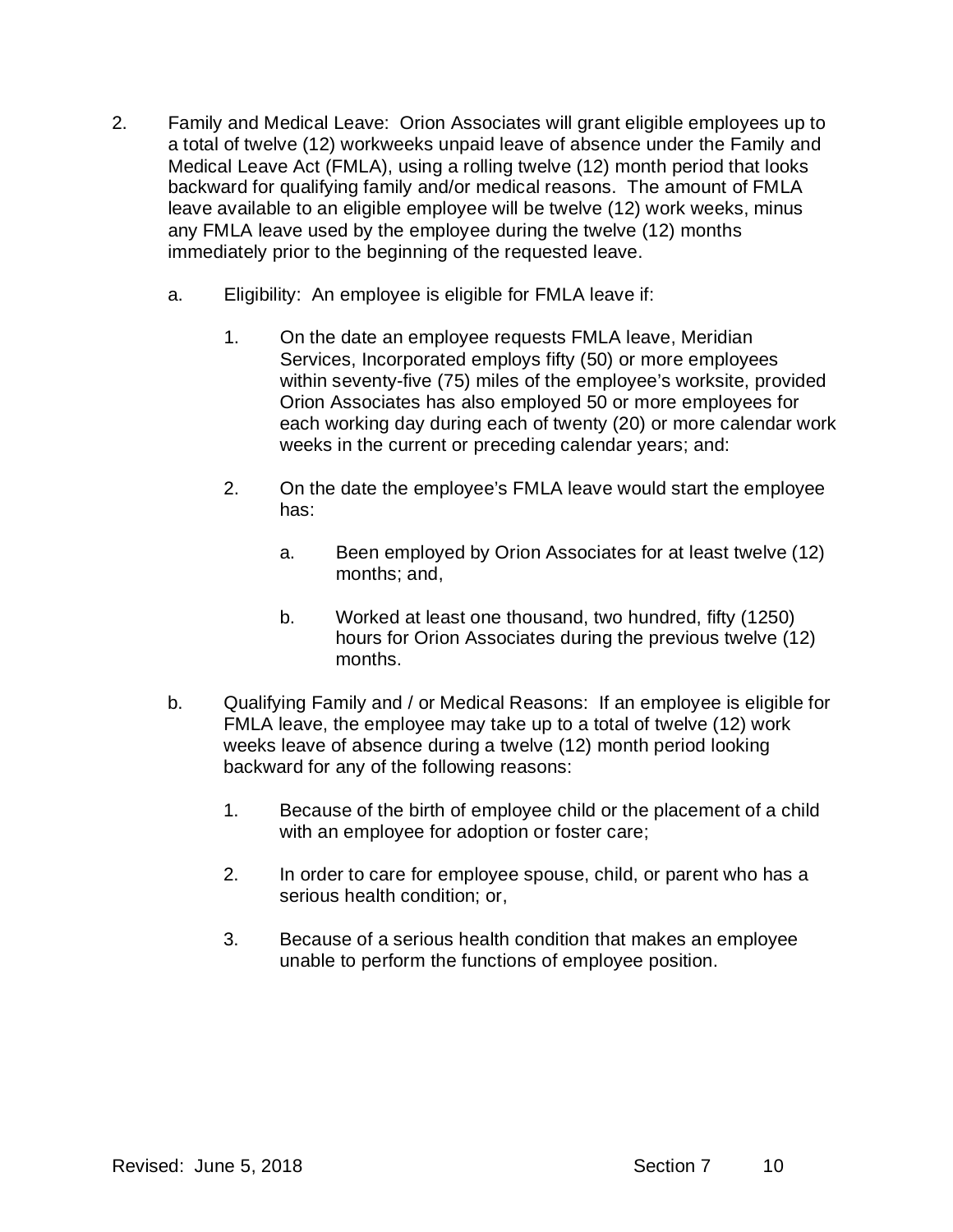c. FMLA Leave for Birth or Placement of a Child: An employee is entitled to "parenting FMLA leave" for the birth of employee child or the placement of a child with an employee for adoption or foster care. If an employee wishes to take FMLA leave for one of these reasons, employee leave must end within twelve (12) months of the birth or placement.

Employee parenting leave will be unpaid, but an employee with accrued Paid Time Off may use it during the leave. If an employee is ill or disabled, an employee may be able to use FMLA serious health condition leave before or during employee parenting leave.

If an employee has exhausted their twelve (12) weeks of FMLA Leave for a qualifying reason and has a child born or placed with the family, in the same calendar year, the employee may have up to six (6) weeks for the birth or placement of that child.

If employee the need for parenting leave is foreseeable based on an expected birth or placement, an employee must fill out an Application for FMLA Leave at least thirty (30) days before the time when an employee intends to start employee leave, or as soon as is practicable.

- d. FMLA Leave for Serious Health Conditions: An employee is entitled to "serious health conditions FMLA leave" if:
	- 1. An employee has a serious health condition that makes an employee unable to perform the functions of employee position; or,
	- 2. An employee must care for a spouse, child, or parent who has a serious health condition.

A serious health condition means an illness, injury, impairment, or physical or mental condition that involves:

- a. Inpatient care in a hospital, hospice, or residential medical care facility;
- b. Three days absence from work or school and continuing treatment by a health care provider; or,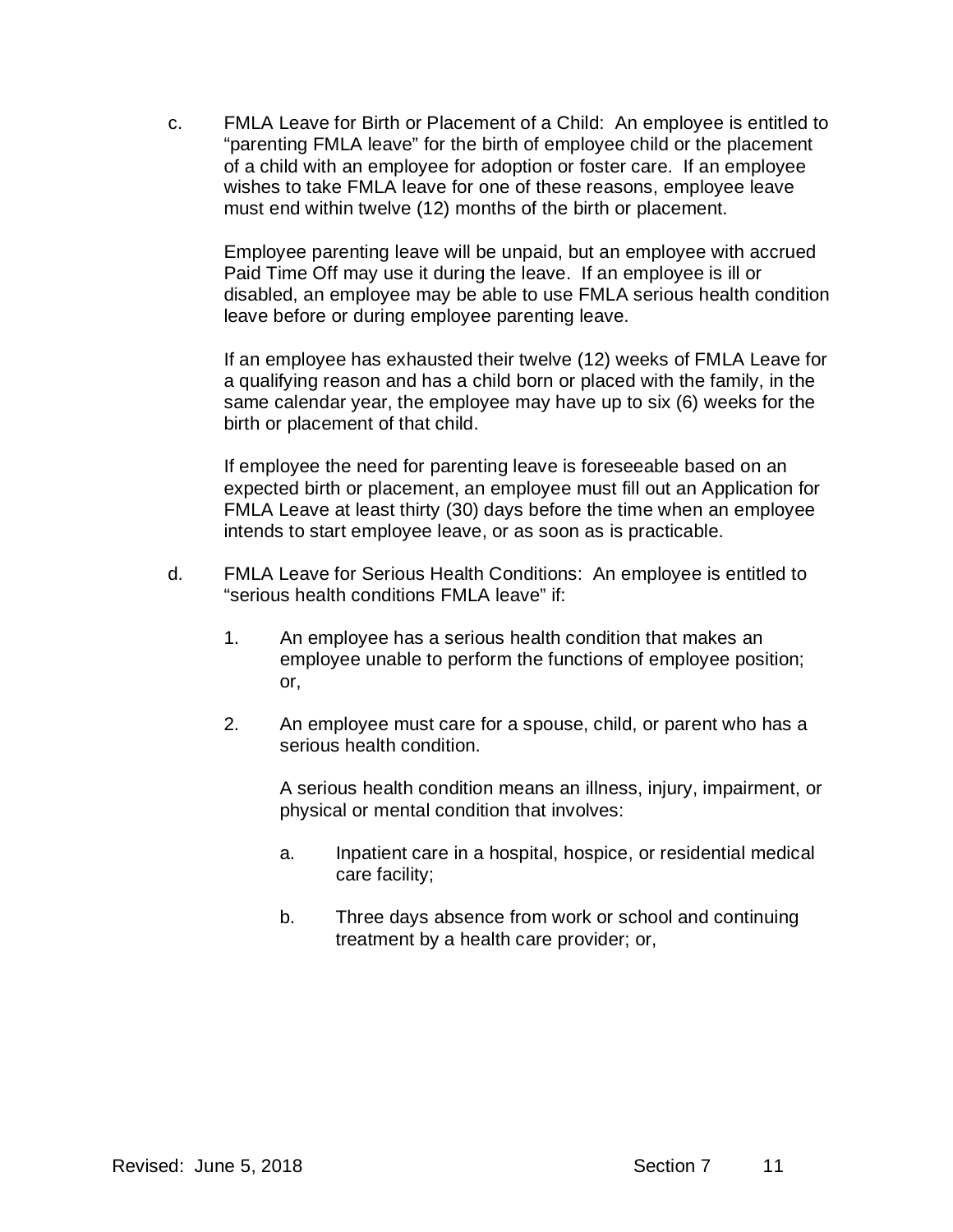3. A chronic illness requiring periodic treatment by a health care provider over an extended period of time and causing episodic absences, such as asthma or epilepsy. Serious health condition also includes any period of incapacity due to pregnancy or for prenatal care.

If an employee health care provider certifies that it is medically necessary, an employee may take employee serious health condition leave on an intermittent or reduced leave schedule. If an employee requests serious health condition leave on an intermittent or reduced leave schedule that is foreseeable based on planned medical treatment, Orion Associates may temporarily transfer an employee to an alternate position with equivalent pay and benefits.

Employee serious health condition leave will be unpaid, but an employee with accrued Paid Time Off may use it during the leave.

If employee need for serious health condition leave is foreseeable, an employee must make a reasonable effort to schedule medical treatment so as not to disrupt unduly Orion Associates' operations. An employee must also fill out an Application for FMLA Leave at least thirty (30) days before the time when an employee intends to start employee leave, or as soon as is practicable.

Employee request for health condition leave must include certification from the health care provider stating the:

- 1. Date that the serious health condition started;
- 2. Probable duration of the condition; and,
- 3. Appropriate medical facts regarding the condition.

If the requested leave is for employee own serious health condition, then the certification must also state that an employee is unable to perform the functions of employee position. If the requested leave is to care for employee spouse, child, or parent with a serious health condition, then the certification must also state:

- 1. That an employee is needed to care for the person; and,
- 2. The estimated amount of time an employee will be needed to provide such care.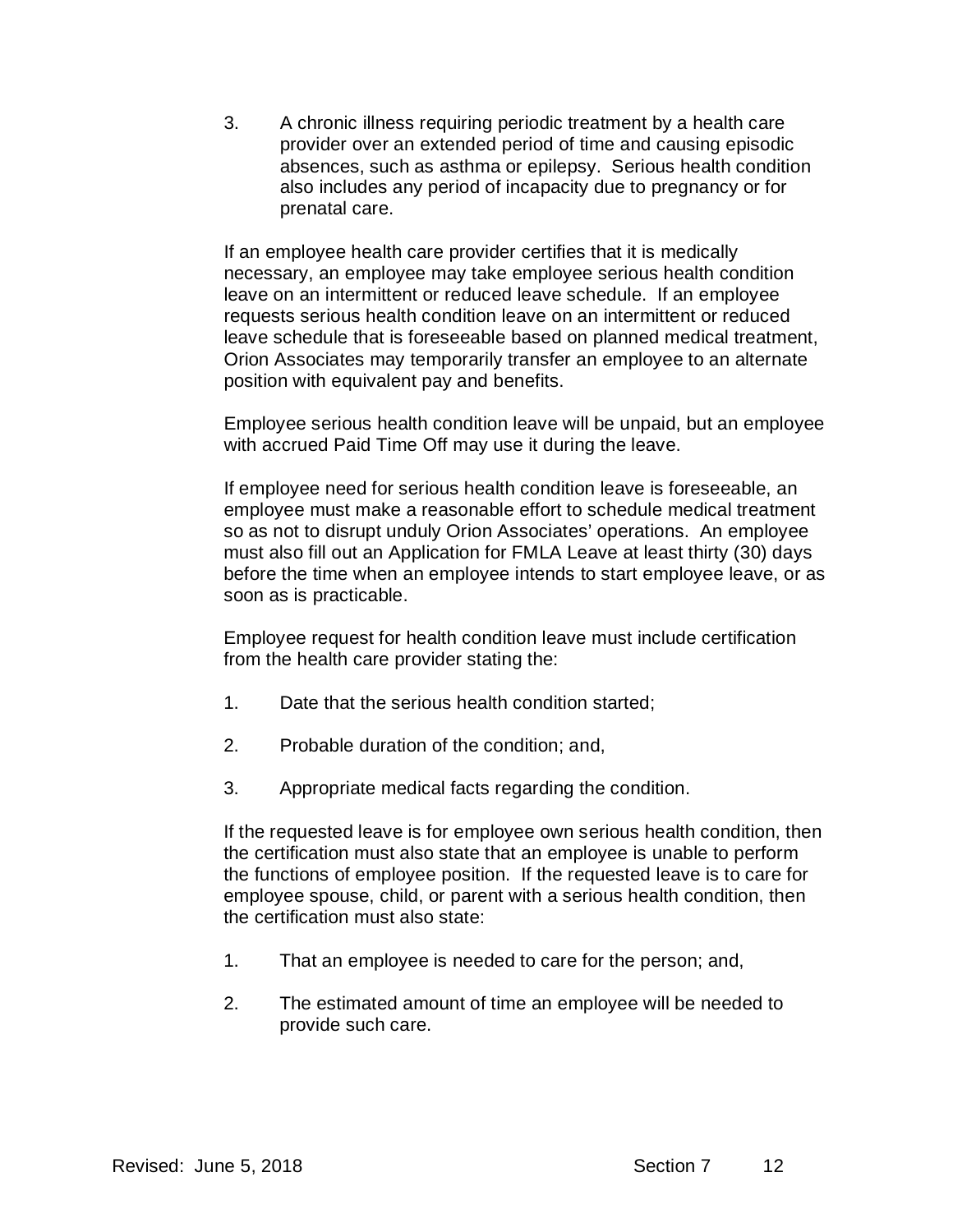If an employee are requesting intermittent or reduced leave schedule, then the certification must also state:

- 1. That intermittent or reduced leave schedule is medically necessary; and,
- 2. The expected duration of such leave.

Orion Associates may require recertification on a reasonable basis.

If Orion Associates has reason to doubt the validity of the certification, it may require, at its own expense, that an employee obtain the opinion of a second health care provider of its choosing. If the second opinion differs from the opinion in the original certification, then Orion Associates may require, at its own expense, that an employee obtain the opinion of a third health care provider designated or approved jointly by an employee and Orion Associates. The opinion of the third health care provider shall be final and binding.

e. FMLA Leave Benefits and Restrictions: During the period of employee FMLA leave, Orion Associates will maintain employee coverage under its group health plan on the same terms as if an employee had continued in employment for the duration of employee leave. If an employee does not return from an employee FMLA leave because of a serious health condition, as certified by a health care provider, or for other reasons beyond an employee control, then Meridian Services, Incorporated will not require an employee to repay health insurance premiums it paid to maintain employee coverage during employee leave. If an employee does not return from employee FMLA leave for any other reason, then an employee will be required to repay Orion Associates for the premiums.

During any unpaid portion of employee FMLA leave, an employee will not accrue any benefits such as Paid Time Off, but an employee will retain all benefits accrued before employee FMLA leave.

While an employee is on FMLA leave, Orion Associates may require an employee to periodically report on employee status and intention to return to work.

While an employee is on FMLA leave, an employee may not engage in other work or employment. If an employee does so, an employee will be considered to have violated the terms of employee leave and to have voluntarily terminated employee employment.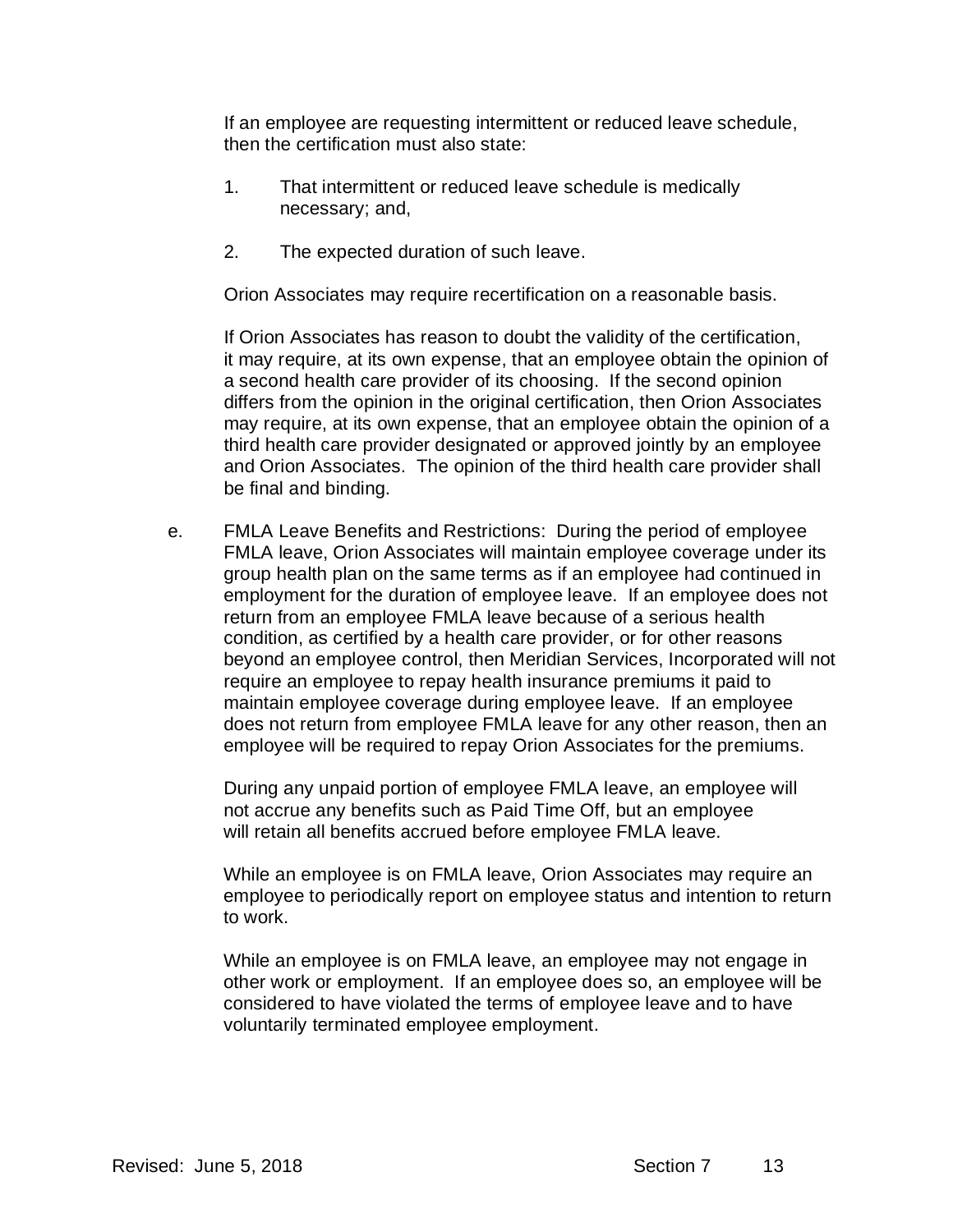At the end of employee FMLA leave, Orion Associates will restore an employee to the position an employee held before employee leave started or to an equivalent position. If an employee request and are granted additional personal leave after employee FMLA leave is over, Orion Associates cannot make any guarantees about reinstatement or restoration to employee position. If an employee fails to return to work at the end of employee FMLA or personal leave, an employee will be considered to have voluntarily resigned. If employee FMLA leave was due to employee own serious health condition, an employee may be required to provide a fitness-for-duty certification from employee health care provider.

All final decisions regarding this policy will be specifically governed by the FMLA regulations.

- 3. Funeral Leave: Employees may be granted leave with for the purpose of making arrangements for or attending funerals.
	- a. Requests: A funeral leave request is made immediately upon knowing of its necessity.
	- b. Payment (Full Time Employees): Time taken for this purpose may be taken as Paid Time Off, unpaid leave, or, if qualifying, paid Funeral Leave.

In the event that the funeral is for an employee's spouse, domestic partner, child, parent, parent-in-law, sibling, grandparent or grandchild, great-grandparent, the company will pay up to two (2) days Funeral Leave. Any such payment will only be made with supervisory approval and demonstration to the supervisor's satisfaction that the funeral is for a qualifying person and the event is for at least two days duration.

Salaried employees will be paid for eight (8) hours on the day or days they are absent for an approved Funeral Leave. Salaried employees will receive Funeral Leave only for regular business weekdays, Monday through Friday and not for weekend days. The days paid must be continuous and contiguous with days worked, excluding weekends.

Hourly employees will be paid for the number of scheduled work hours they were absent for an approved Funeral Leave.

- c. Payment (Part Time Employees): Time taken for this purpose may be taken as Paid Time Off or unpaid leave.
- d. Representation: When Orion Associates' public responsibilities dictate that certain employee attends a funeral, time off to attend that funeral will be considered part of their weekly schedule.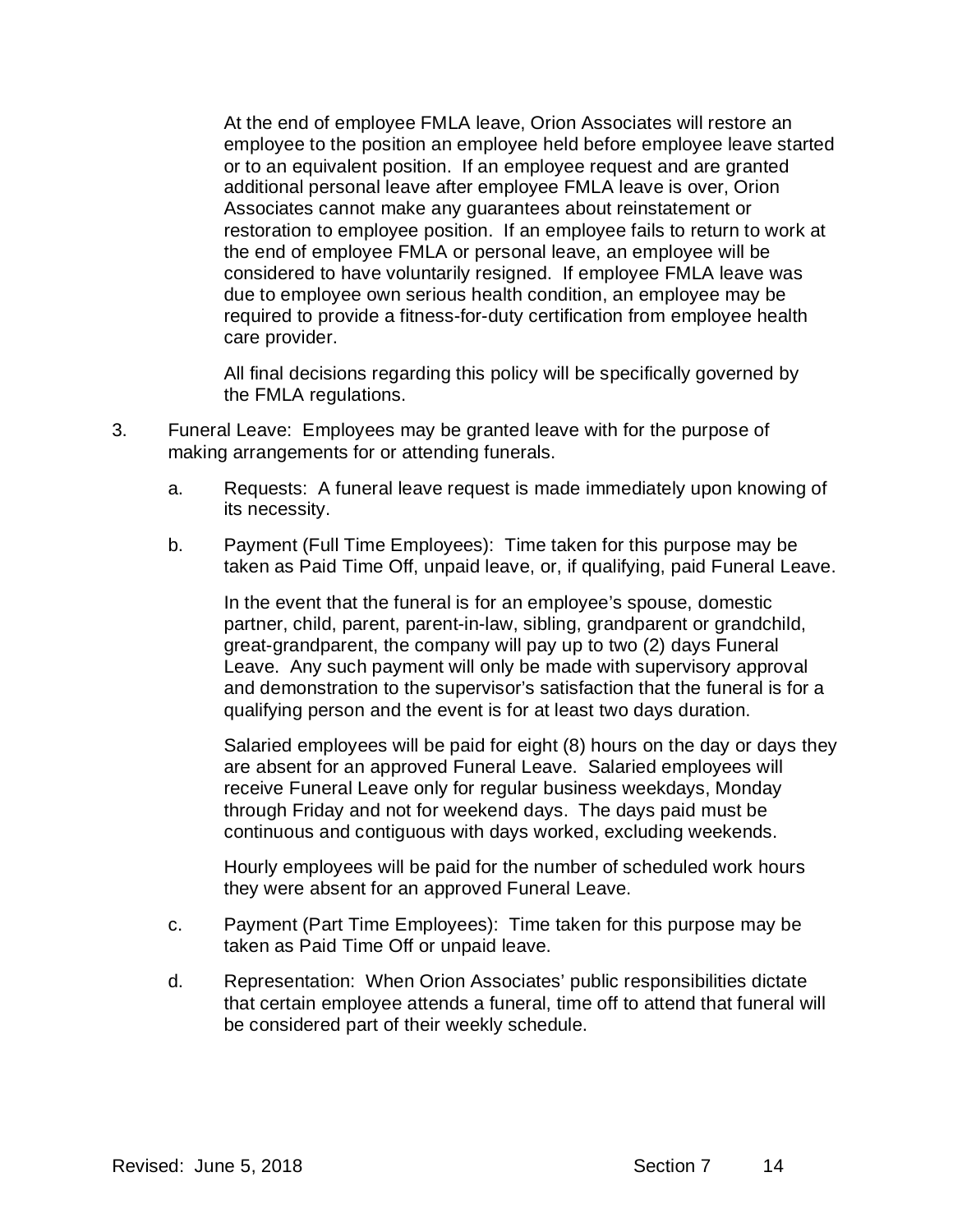- 4. Voting Leave: Where it is necessitated by an employee's work schedule, the employee may take a leave for the single purpose of exercising their voting rights.
	- a. Right to Be Absent: Every employee who is eligible to vote in an election has the right to be absent from work for the purpose of voting on the day of that election, when their schedule would not otherwise allow time to vote, without penalty or deduction from salary or wages because of the absence. An employee or other person may not directly or indirectly refuse, abridge, or interfere with this right or any other election right of an employee.
	- b. Elections Covered: For purposes of this section, "election" means a regularly scheduled state primary or general election, an election to fill a vacancy in the office of United States senator or United States representative, or an official primary.
- 5. Jury Duty / Court Appearance: Jury Duty Leave with pay and benefits is granted employees. Upon receipt, employees submit their jury stipend to the organization, after which they receive their usual pay, for each day served on jury duty. If discharged early, the employee is expected to return to work.
	- a. Requests: The leave is requested upon notice from the court. A copy of the notice must be presented to the Chief Administrative Officer.
	- b. Court Appearance: If an employee is required to appear in court as a litigant, in answer to a subpoena, serve as a witness, or under other court order, the employee must take Paid Time Off or unpaid leave unless the action is related to the employee's current position and responsibilities with the organization.
- 6. Personal Leave or Sabbatical Leave: The organization may grant certain employees a general leave of absence without pay or benefits for the single purpose of taking up their own personal goals and interests, especially further education, for a period of time without working. Leaves of absence may not be taken for the purpose of seeking or accepting other employment or starting another business.
	- a. Requests: The requested leave must be made one (1) full calendar month ahead of the expected leave dates.
	- b. Maximum Length: Approved leaves will usually not exceed twelve (12) weeks. Leaves of a greater length of time, up to (1) one year, will be considered, especially for the purpose of further education.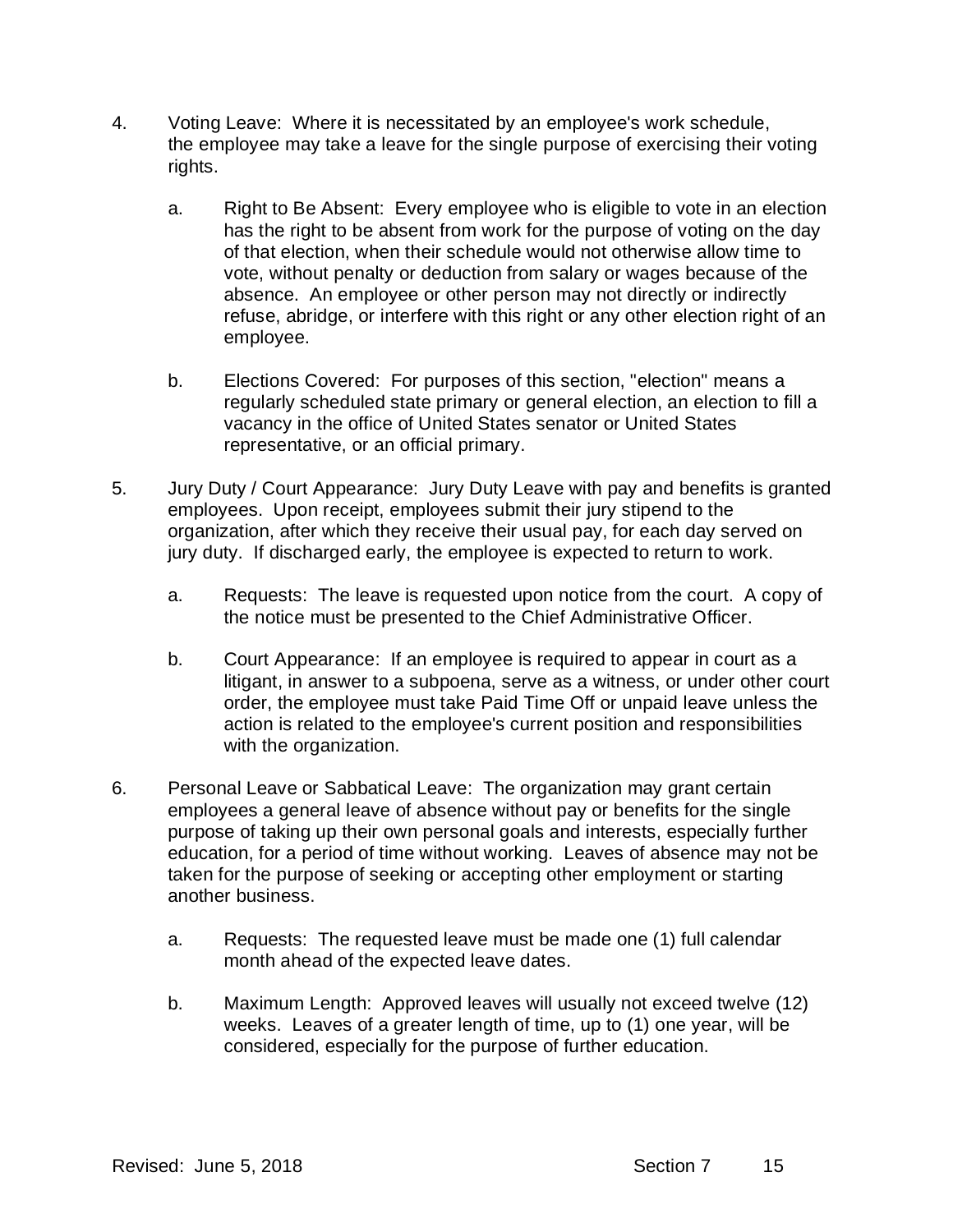- c. Payment: The employee must use all their accrued Paid Time Off during the leave period; Paid Time Off may not be added to the approved leave to extend it.
- d. Refusal: The Chief Administrative Officer may refuse any request for leave if such a leave would pose a hardship for or make it difficult to discharge the functions and operations of any part, unit or department of the organization.
- e. Return to Work: Employees returning from a Personal Leave or Sabbatical Leave are eligible to return immediately to work in their same position if it still exists and if it is open at the time of return.
- 7. Military Leave: Employees who are members of the organized Reserves or National Guard are eligible for leave without pay to participate in military drills, training or active duty call-up.
	- a. Requests: Military leave requests for scheduled drills, training or active duty call-up are to be made by the employee upon notice by the military.
	- b. Drill and Training: Leave for drill and training are approved according to the employee's military requirement. Such leave may be Paid Time Off, if requested by the employee, or taken without pay. Eligible benefits continue during that time. The employee must present a copy of their tour of duty orders to the Chief Administrative Officer.
	- c. Active Duty Call-Up: Employees who are called to active duty to meet a declared State or Federal emergency are granted leave without pay, but eligible benefits continue during this time. Employees are entitled to return to the same or a similar position. The employee must present a copy of their tour of duty orders to the Chief Administrative Officer.
	- d. Military Caregiver leave: Up to twenty-six (26) weeks without pay, within a single twelve (12) month period, shall be granted to and employee to care for a covered service member with a serious illness or injury. The employee must be the spouse, son, daughter, parent, or next of kin of the covered service member. A covered service member is either: a current member of the Armed Forces or a veteran of the Armed Forces discharged no more than five (5) years before the commencement of leave under this section. Employees will not be authorized leave under this section for service members that have been dishonorably discharged.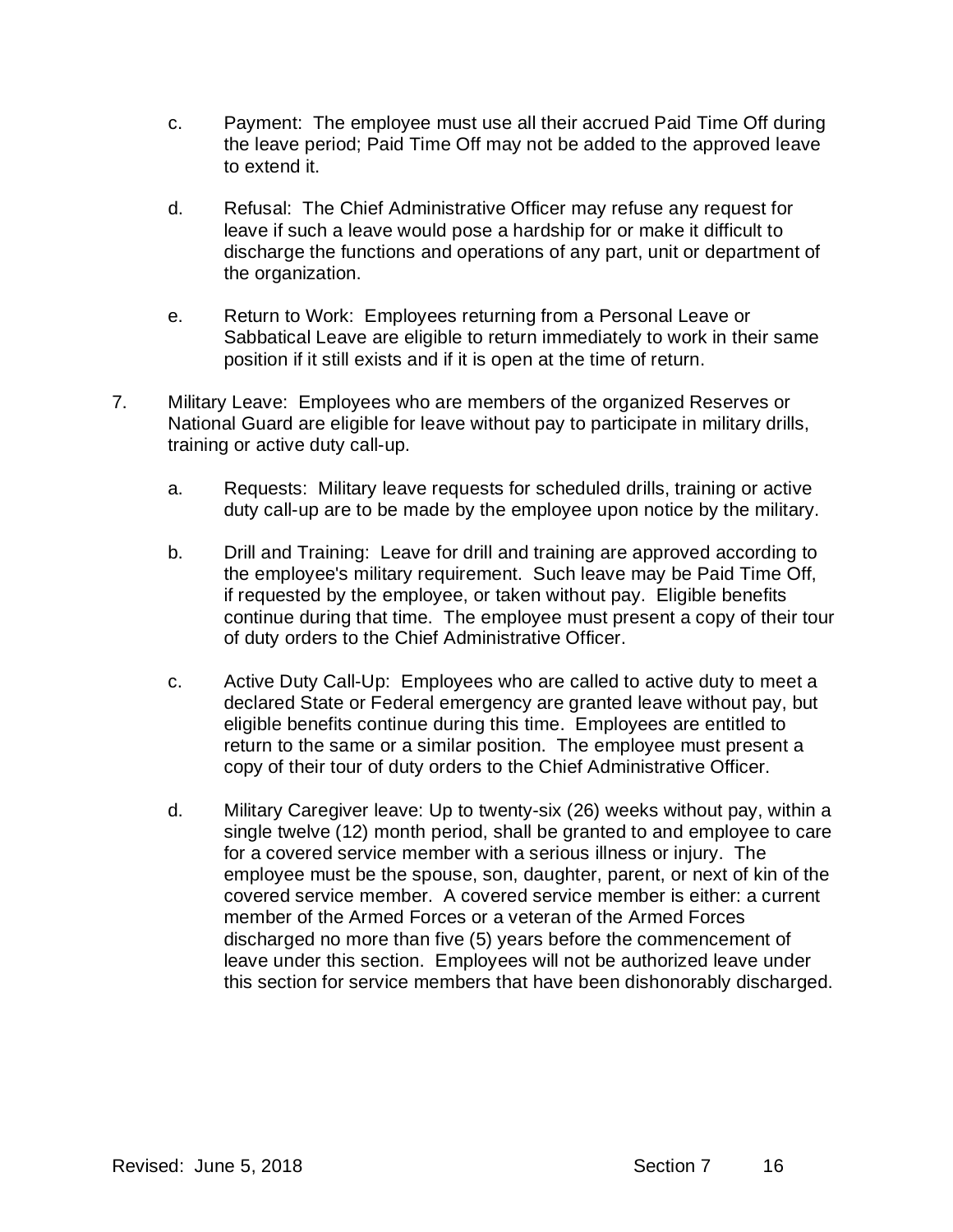- 8. Workers' Compensation Leave: Employees absent due to a job-related (occupational) illness or injury occurring with the organization and covered by Workers' Compensation may be granted a leave of absence without pay and benefits.
	- a. Requests: The requested leave must be made immediately upon knowing of its necessity. All requests must be accompanied by a medical doctor's (M.D.) written statement, and a statement of the expected length of absence. A failure to so report may be grounds to consider the absence unapproved.
- 9. School Conference and Activities Leave: Certain employees will be granted leave for up to a total of sixteen (16) hours during any school year to attend school conferences and classroom activities related to the employee's child, provided the conference and classroom activities cannot be scheduled during non-work hours.
	- a. Requests: The requested leave is to be made two (2) full weeks ahead of the expected leave date(s).
	- b. Eligibility: An employee who is a parent and has worked for at least twelve (12) full consecutive months will be eligible for school conference and activities leave.
	- c. Conditions: Employees using this leave of absence may elect to use some, all or none of their Paid Time Off, at their discretion.
	- d. Return to Work: Employees returning from a school conference and activities leave are eligible to immediately return to work in their same position if the position still exists.
- 10. Part-Time Returns to Work From Leaves of Absence: Full-Time employees who return from Leave of Absence may do so on a temporary Part-Time basis, considered on a case-by-case basis, with the approval of the organization's Officers.
- 11. Reinstatement of Benefits: In the event that a Full-Time employee temporarily loses their benefits as a result of being on a Leave of Absence, other than applicable Family Medical Leave Act (FMLA) Leaves, those benefits are not reinstated if the employee returns to work on a Part-Time basis, but only upon that employee's return to work on a Full-Time basis.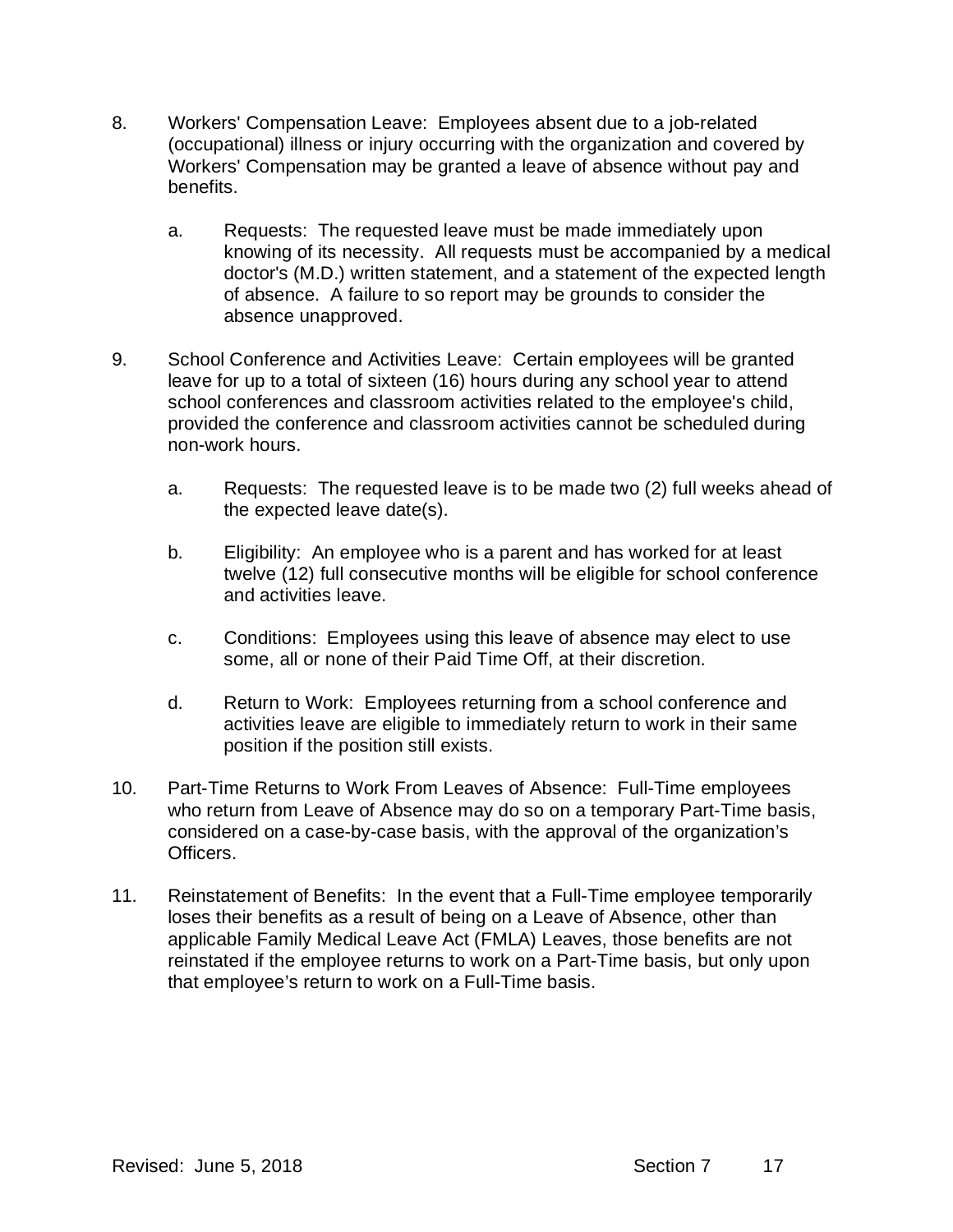## Employee Benefits

# E. Employee Benefits and Privileges

- 1. Health Insurance: The organization offers group health insurance to all of its regular Full-Time and eligible Part-Time employees, contributing \$ 300.00 for the employee, \$ 450.00 for the employee and one dependent, and \$ 600.00 for full family coverage. The employee pays the monthly cost above the maximums.
	- a. Eligibility: Eligibility for this benefit begins on the first of the month following one full calendar month of employment. Enrollment is not required.
	- b. Dependents: Coverages for regular Full-Time and eligible Part-Time employees 's spouses and children are available. The organization will pay up to maximums of \$ 300.00 for the employee, \$ 450.00 for the employee and one dependent, and \$ 600.00 for full family coverage.
	- c. Dissemination: The Chief Administrative Officer and the Human Resources Department disseminate to all eligible employees' information on the group health insurance plan before they become eligible.
	- d. Continuation: Upon separating or loss of eligibility, employees are eligible to continue their current health insurance coverage at the group rate, as provided for under Minnesota law. This is done at the employee's expense. A form must be filled out for this purpose. All separating employees must fill out the form.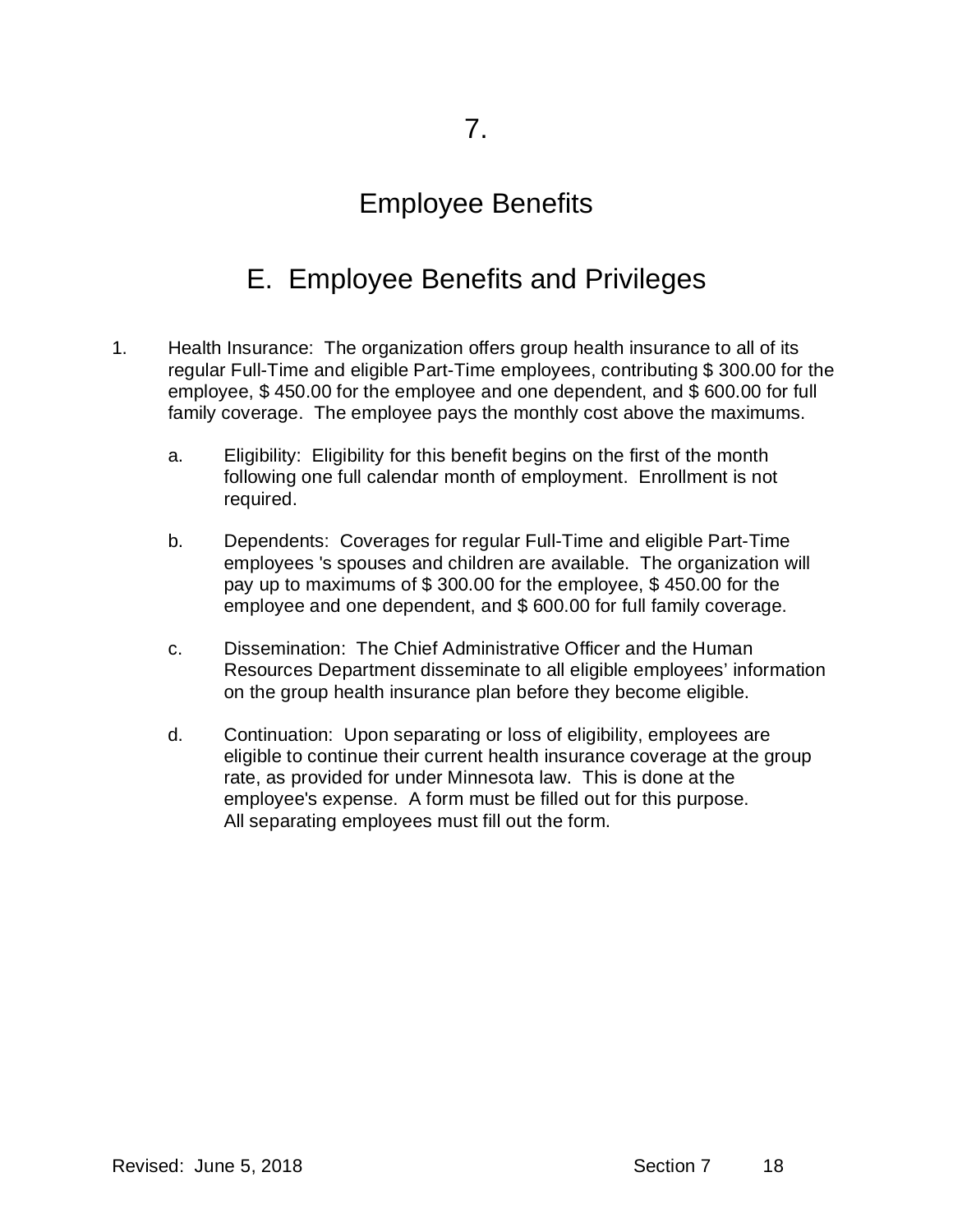- 2. Dental Insurance: Except where other agreements apply, the organization offers group dental insurance to all of its regular Full-Time employees, contributing 80% of the monthly cost. The employee pays 20% of the monthly cost.
	- a. Eligibility: Eligibility for this benefit begins on the first of the month following one full calendar month of employment. Enrollment is not required.
	- b. Dependents: Coverages for regular Full-Time employee's spouses and children are available. A participation fee of 20% of the employee's spouse and children's cost is charged.
	- c. Dissemination: The Chief Administrative Officer and the Human Resources Department disseminate to all eligible employees' information on the group dental insurance plan before they become eligible.
	- d. Continuation: Upon separating or loss of eligibility, employees are eligible to continue their current dental insurance coverage at the group rate, as provided for under Minnesota law. This is done at the employee's expense. A form must be filled out for this purpose. All separating employees must fill out the form.
- 3. 401 (k) Retirement Plan: The organization offers a 401K Retirement Plan to Full-Time and Part-Time employees who have at least one year of service with the organization, are twenty-one (21) years old or older, and who works one thousand (1000) or more hours a year. Employees may contribute one (1) to one hundred (100) percent of their gross wages, not to exceed \$17,500.00 annually, to the plan. The organization will contribute a half (.5) percent match for every one (1) percent that an employee contributes to the plan, up to a maximum of a three (3) percent match to an employee's contribution of six (6) percent. An employee contributing less than six (6) percent will receive a corresponding smaller match from the organization. An employee contributing more than six (6) will not receive more than a three (3) percent contribution from the organization.
	- a. Eligibility: Eligibility for this benefit begins on the first anniversary of the employee's date of hire. Enrollment is not required. Eligibility for enrollment occurs on a quarterly basis, subsequent to an employee's eligibility, on January 1<sup>st</sup>, April 1<sup>st</sup>, July 1<sup>st</sup> and October 1<sup>st</sup>.
	- b. Dissemination: The Chief Administrative Officer and the Human Resources Department disseminate to all eligible employees information on the 401 (k) Retirement Plan when they become eligible.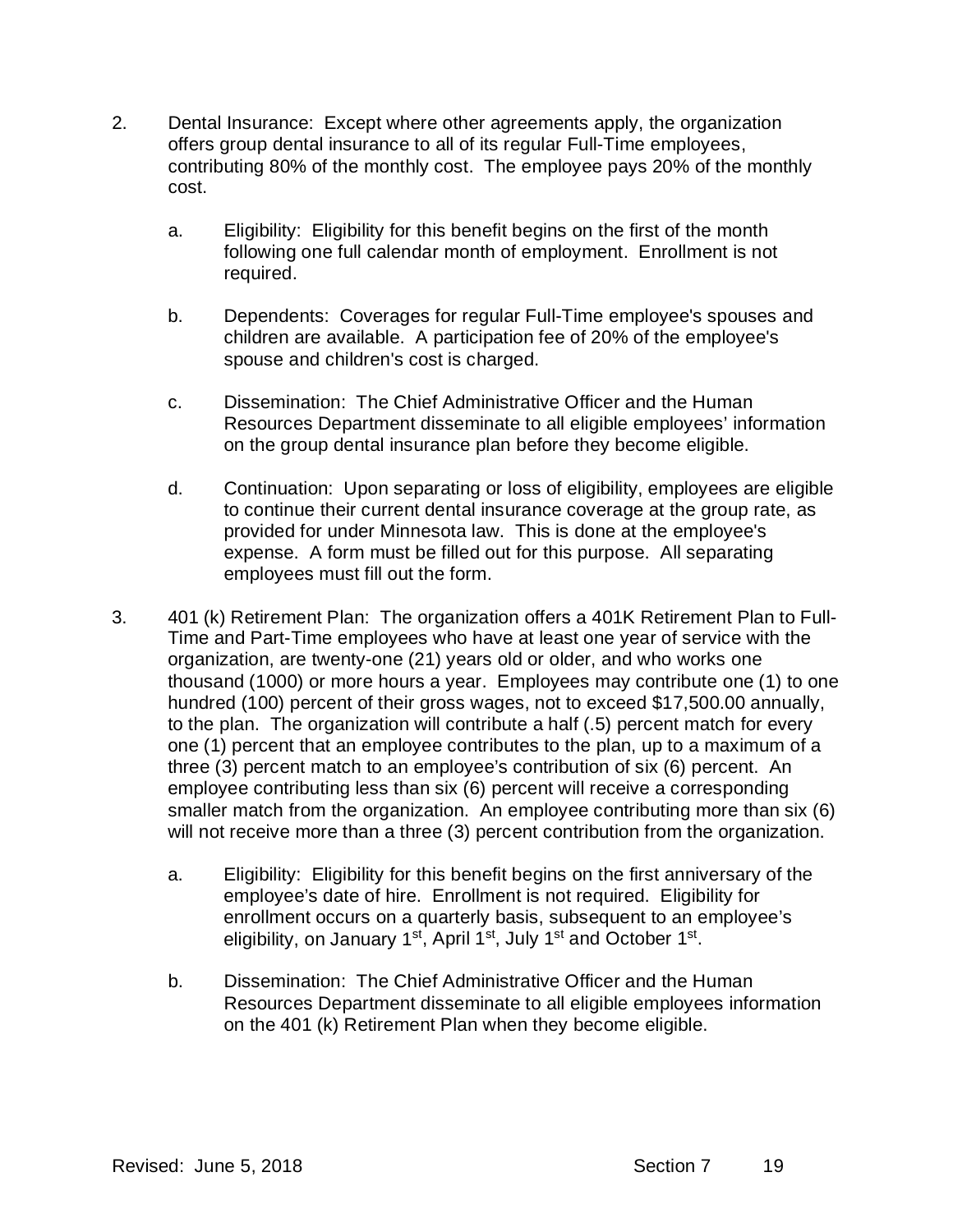- c. Continuation: Upon separating or loss of eligibility, employees may elect to maintain their 401 (k) Retirement Plans on their own. Those employees, however, will no longer be a part of the organization's group plan.
- 4. Workers' Compensation: All employees are covered by Workers' Compensation insurance. The cost is paid by Orion Associates. No enrollment is required, and no payroll deduction is required of employees.
- 5. Unemployment Compensation: All employees are covered by Unemployment Compensation. The cost is paid by Orion Associates. No enrollment is required, and no payroll deduction is required of employees.
- 6. Federal Retirement: All employees are covered by the Federal Insurance Contribution Act (FICA). Each employee contributes by automatic payroll deductions to provide for their retirement; Orion Associates also contributes to their account. Enrollment is done at hiring.
- 7. Life and Accidental Death and Dismemberment Insurance: The organization offers a paid Life and Accidental Death and Dismemberment Insurance plan to all of its Full-Time employees. The cost is paid by Meridian Services, Incorporated. An employee becomes eligible for Life Insurance on the first of the month following one (1) full calendar month of employment.
- 8. Short-Term Disability Insurance: Except where other agreements apply, the organization offers a paid Short-Term Disability Insurance plan to all of its Full-Time employees. The cost is paid by Orion Associates. An employee becomes eligible for Short-Term Disability Insurance on the first of the month following one (1) full calendar month of employment.
- 9. Tuition Assistance Policy: In order to encourage the pursuit of ongoing education, Orion Associates provides a tuition assistance benefit to qualified employees. Recognizing the needs of the organization and the responsibilities of management, the tuition assistance levels are based on a part-time academic schedule.

Requests for tuition assistance must be submitted by the employee, using a Tuition Assistance Agreement form, and approved by the Officers, in advance.

The organization will provide tuition assistance for academic coursework, in a course of study relevant to the field of accounting, human resources, or human services..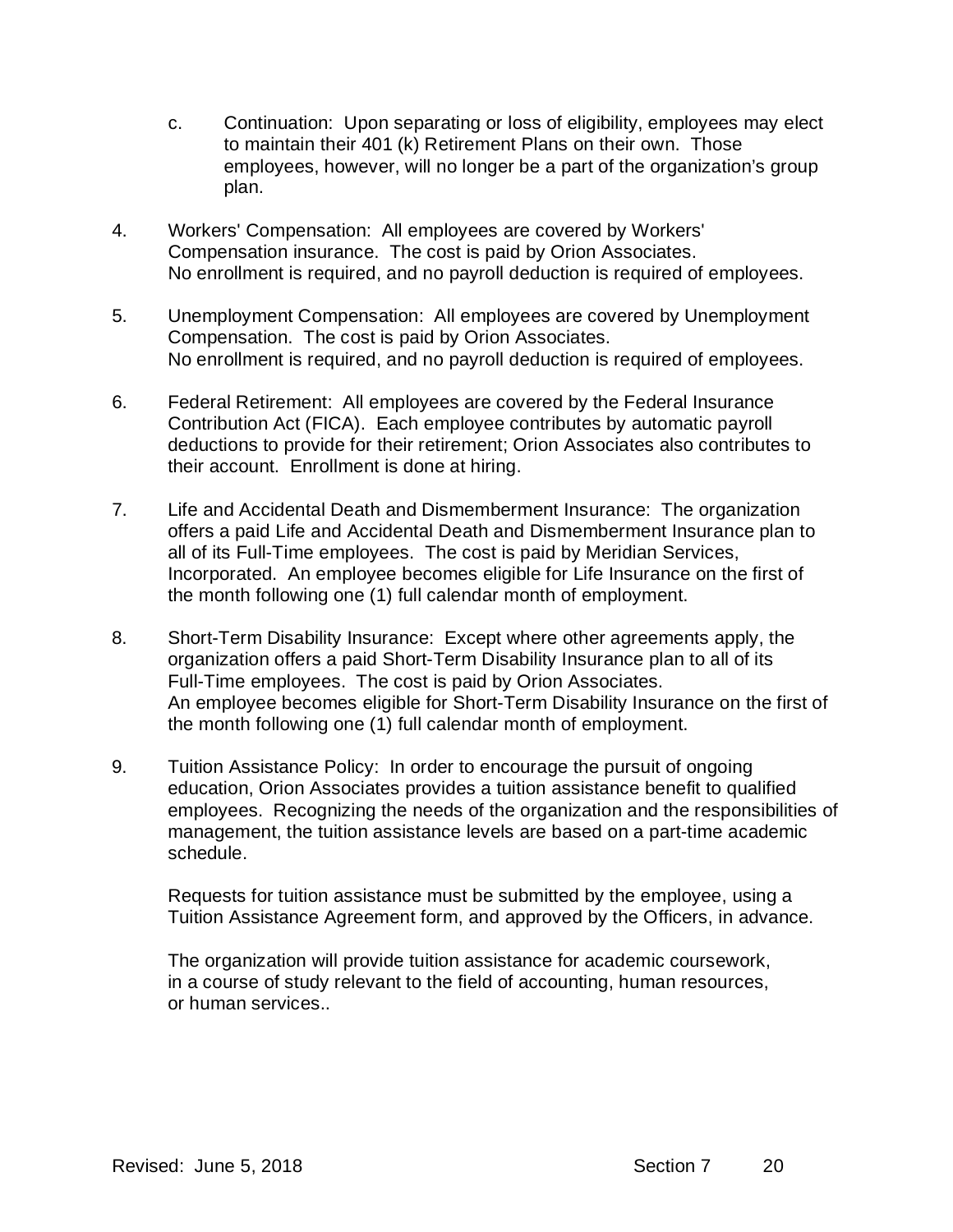The organization will provide tuition assistance up to 80% of the cost of courses, up to a maximum benefit of \$ 1500.00 for undergraduate study, a maximum benefit of \$ 2500.00 for graduate study, and a maximum of \$6000 for doctoral level graduate study per academic year (September 1<sup>st</sup> to August 31<sup>st</sup>).

Tuition assistance will be provided after a course is completed, with proof of both the cost and successful completion of the course.

Tuition assistance does not apply to books, supplies, or fees.

Tuition assistance funds are based on the annual corporate budget. The funds are limited, and will be distributed on a "first come, first served" basis.

Employees receiving tuition assistance will be required to commit themselves in writing to the following obligations:

- a. Employees who receive an "incomplete" or receive a grade below "C" for a course, will not receive tuition assistance.
- b. Employees who resign before 12 months, after completing reimbursed coursework, will agree to repay 100% of the tuition paid by the organization.
- c. Employees who resign 13 to 18 months after completing reimbursed coursework, will agree to repay 67% of the tuition paid by the organization.
- d. Employees who resign 19 to 24 months after completing reimbursed coursework, will agree to repay 34% of the tuition paid by the organization.

Qualified employees include all Full-Time Orion Associates employees who have been employed with the organization or 2 (two) years of more. Qualified Part-Time employees are eligible for this benefit on a pro-rated basis.

10. Flexible Spending Accounts: The organization offers Full-Time and Salaried Part-Time employees the opportunity to participate in a Flexible Spending Account, which allows employees to set aside compensation, on a pre-tax basis to pay for Out-of-Pocket Medical Expenses and/or Child Care Expenses. Employees may set aside up to \$2,500.00 annually for Out-of-Pocket Health Care Expenses and up to \$5,000.00 annually for Dependent Care Expenses. For Full-Time employees enrolled on Medical and Dental Insurance, the plan allows for Medical and Dental premiums to be deducted from an employee's compensation on a pre-tax basis. These set aside payments are deducted evenly from each of the twenty-six (26) annual payrolls. An employee becomes eligible to participate in a Flexible Spending Account on the first of the month following one (1) full calendar month of employment.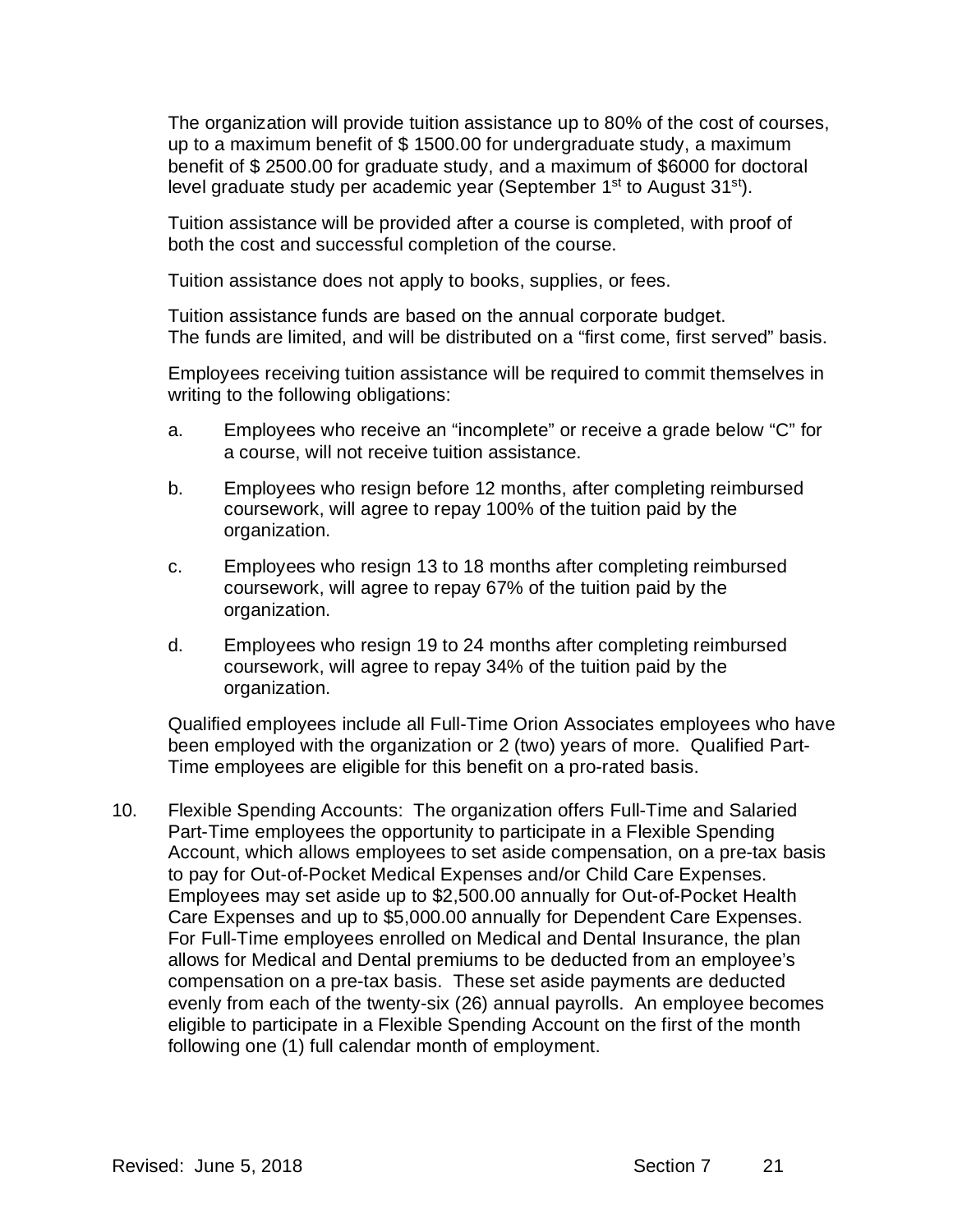11. Smoking Cessation Policy: In order to encourage employees to make choices that result in good health, Orion Associates provides a smoking cessation incentive program to qualified employees. All individual awards of the smoking cessation incentive must be approved by the organization's Officers. All eligible employees may receive this benefit only once during their employment.

The organization will offer a bonus of \$500.00 to qualified employees who successfully quit smoking and agree to abide by the following conditions:

- a. Employees who have quit smoking and who seek to receive this bonus must sign a form, agreeing to the provisions of the policy. If they do so, they will receive the bonus six (6) months after signing the agreement.
- b. The agreement will state that the employee agrees to return the \$500.00 if they begin smoking again at any time during their employment with the organization. Employees will agree to have this repayment deducted from their final paychecks. The determination as to whether the employee has begun smoking again is entirely at the discretion of the organization's Officers.

Qualified employees include those employed by Orion Associates, who have been employed with the organization or sixty (60) days or more.

- 12. Volunteerism: The concept of volunteerism is a foundational principal of the organization. It is a job expectation for all management and administrative staff to volunteer in the community, at least once during every year of employment. In order to facilitate and encourage volunteerism, the organization provides management and administrative staff with up to sixteen (16) hours annually out of their regular weekday schedules to be involved in volunteer activities. Management and administrative staff who work part-time schedules will receive up to eight (8) hours annually out of their regular weekday schedules to be involved in volunteer activities.
	- a. Compensation: The organization will financially support volunteer activities providing for there to be no effect on an employee's salaries or hourly wages during the pay periods in which the employee volunteers.
		- 1. Salaried Employees: Salaried employees will receive their full salaries for pay periods that include volunteer hours.
		- 2. Hourly Employees: Hourly employees will receive their full hourly wage for volunteer hours in which they engage in volunteer activities, exactly equal to the number of hours they would have worked on any given day in which they engage in volunteer activities.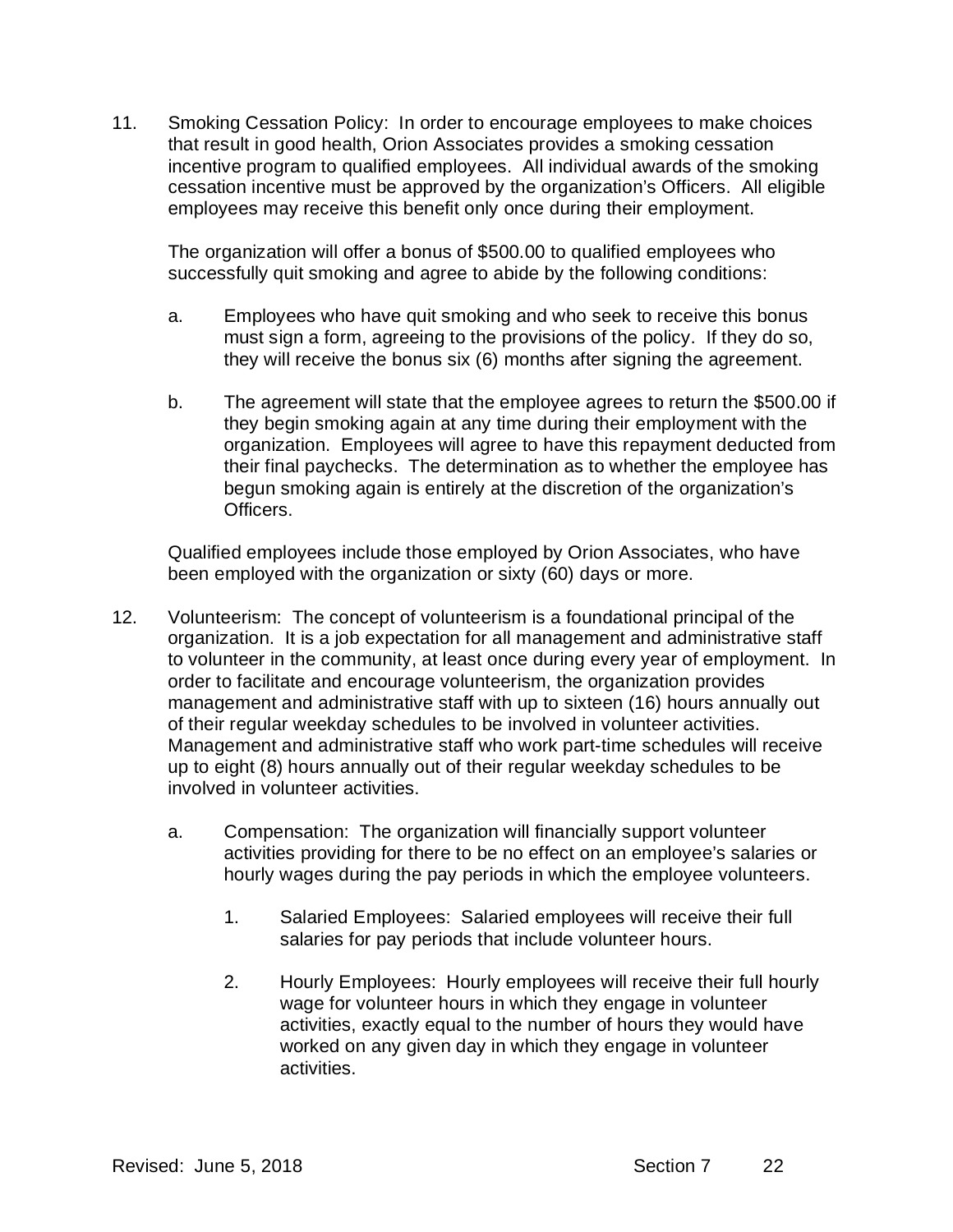- 3. No Additional Compensation: Volunteer work done on weekends, holidays, "after hours" in the case of hourly employees, or other days off, do not result in any additional compensation, including, but is not limited to, comp days.
- b. Volunteer Options:
	- 1. Company Selected Volunteer Events: The company will select three to four volunteer activities in which a group of employees can participate together, with the approval of the Officers. They will be scheduled for specific times and places.
		- a. Hours Exception: Hours volunteered through for Company Selected Volunteer Events do not count towards the sixteen (16) hours allotted in this policy. These hours volunteered are granted in addition to those available for other volunteer activities.
	- 2. Individually Selected Volunteer Events: Eligible employees may volunteer individually for organizations of their own selection. These volunteer opportunities would also be approved by the Officers, but could then be scheduled at the individual's convenience.
		- a. Exclusion: Many employees are already involved in volunteer activities, including volunteering to support their own hobbies. While the organization considers these to be legitimate volunteer activities and will count them towards our organizations' goal of volunteer participation, these are not activities for which one can be compensated or otherwise receive financial support. The program's goal is to encourage volunteerism in new and different areas.
	- 3. Headwaters Volunteer Events: Headwater Relief Organization is the volunteer organization sponsored by the Orion Associates, Meridian Services', Zenith Services family of companies. Headwaters will regularly sponsor volunteer events.
		- a. Hours Exception: Hours volunteered through the Headwaters Relief Organization do not count towards the sixteen (16) hours allotted in this policy. These hours volunteered are granted in addition to those available for other volunteer activities.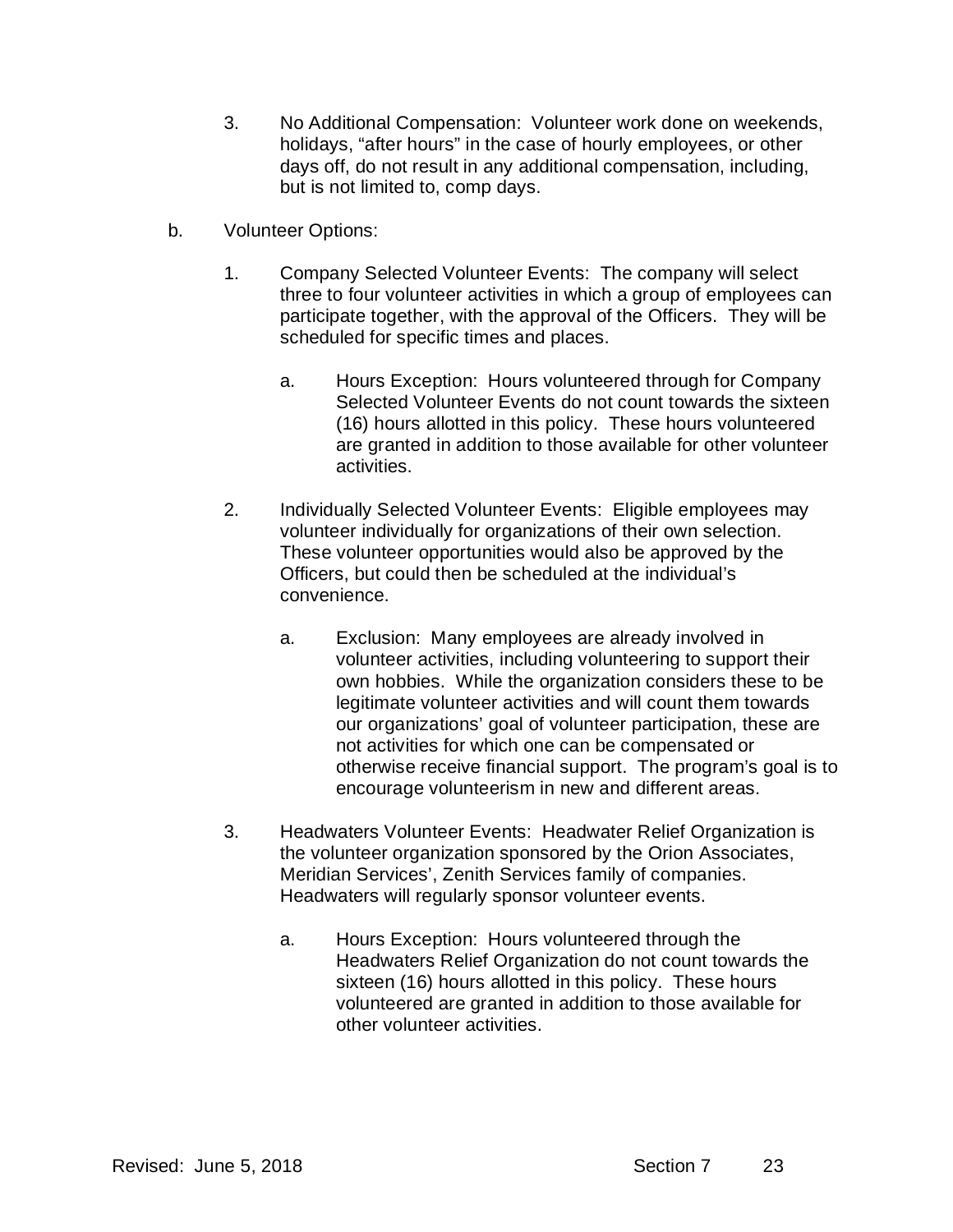- 4. Donating Blood and Bone Marrow: Eligible employees may use their volunteer hours for the purpose of donating blood or bone marrow, including appointments related to the donation of bone marrow. Volunteer time off for these purposes must be approved in advance by an employee's supervisor.
- c. Required: Volunteering is a job requirement. There is an expectation that every management and administrative employee will be involved in one or more volunteer activities, annually, whether they are group or individual activities.
- d. Supervisory Approval: All volunteer activities are allowed subject to and allowed only with supervisory approval. A supervisor has full discretion to deny or delay an employee's participation in any volunteer activities, if they determine that it is in the best interests of the organization and/or their program to do so.
- 13. Administration of Benefits: The Chief Administrative Officer, the Human Resources Department, and the Financial Department are responsible for administering and coordinating all benefits programs.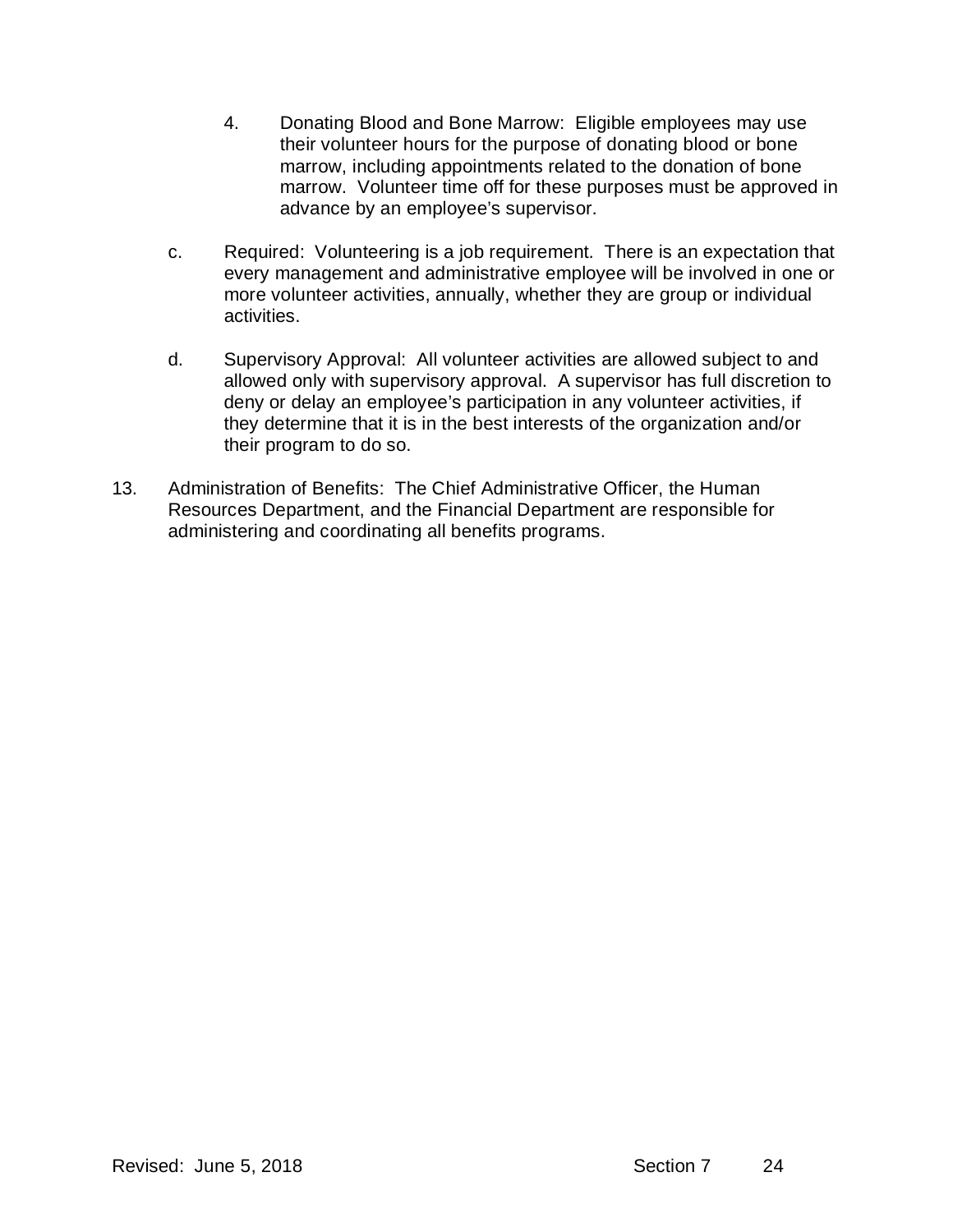#### Employment Separation

## A. Termination

- 1. General Provisions: These general policy provisions apply to all employee separations.
	- a. Employment at Will: These Personnel Policies are not an employment contract and should not be interpreted as creating an employment contract. All employment is employment at will. Employment at will means that any employee may terminate the employment relationship at any time, and the employer may do the same.
	- b. Final Authority: Employee separation which falls into any category of layoff or dismissal may be done only on the final authority and with the approval of the Chief Executive Officer, who consults in advance in each and every instance with the Chief Administrative Officer and the employee's supervisor.
	- c. Return of Property/Settlements: Before separating, all property of Orion Associates must be returned to it, including keys, equipment, manuals, files, records, forms, documents, and materials. In addition, all debts, including expense reports, must be settled in full.
	- d. Final Paychecks:
		- 1. Voluntary Separation: Employees separating voluntarily are paid in full in the next regularly scheduled payday after separation. If the next regularly scheduled payday occurs less than five (5) calendar days after the employee's last day of employment, the employee will be paid in full with the subsequent regularly scheduled payday or within twenty (20) days of the employee's resignation, whichever occurs first. If the employee handled organizational money or property, the organization will audit the employee's accounts and will see that the employee checks in property and pays outstanding bills before making final payment.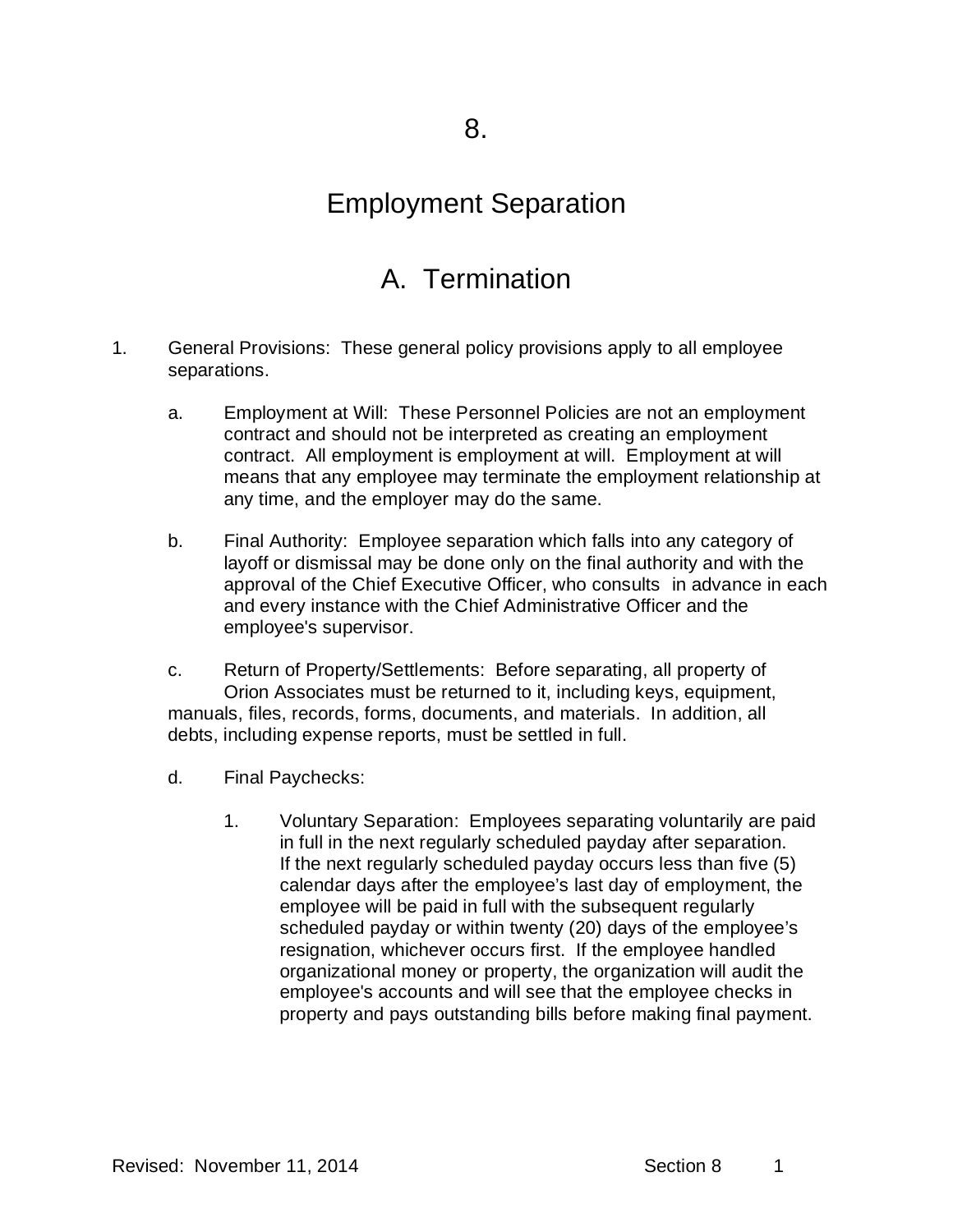- 2. Involuntary Separation: Employees separating involuntarily are paid in full within at least twenty-four (24) hours. When possible, the final paycheck will be prepared and given to the employee at the time of termination. If, however, the employee handled organizational money or property, the organization has up to ten (10) days after involuntary separation from employment to audit the employee's accounts and check in property and pays outstanding bills before making final payment. If the employee requests final payment, however, the company will do so within twenty-four (24) hours.
- 3. Documentation: All payments are contingent upon the employee submitting Time Sheets and, when applicable, Narrative Sheets for the final pay period.
- 4. Notification: The Program Administrator, in consultation with the Human Resources department, will notify the Finance Department of the termination and of the need for paycheck preparation.
- e. Acceptable Past Performance: Only those employees who are leaving Orion Associates after demonstrating acceptable employment performance at the time of separation will be considered for rehire in the future. To be considered for rehire, the employee will have fulfilled his/her commitment to the organization and met all expected performance requirements.
- f. Reference Letters: Separating or separated employees may request a standard letter of reference. All such requests and letters are handled only by the Chief Administrative Officer.
- g. Exit Interviews: Wherever possible, an employee's immediate supervisor should arrange for and complete a written Exit Interview on or before a separating employee's last day of work. Exit Interviews may be conducted by a supervisor up the Chain of Command, instead of the immediate supervisor, as the result the employee's request or the company's choice. Supervisors are to provide their employees with the opportunity to submit their Exit Interview form directly to the Human Resources department by providing them with a stamped envelope, addressed to the Human Resources department. In the event that a supervisor is unable to meet with the employee before their last day of work, the supervisor is to mail the employee an Exit Interview form, along with a stamped envelope, addressed to the Human Resources department.
- h. Paid Time Off: Unused accrued Paid Time Off is paid to separating employees on their last payroll check; employees, however, who resign without giving the required resignation notice or who are terminated forfeit their right to any payment for accrued Paid Time Off. Exceptions to this policy will be made solely at the Officers discretion.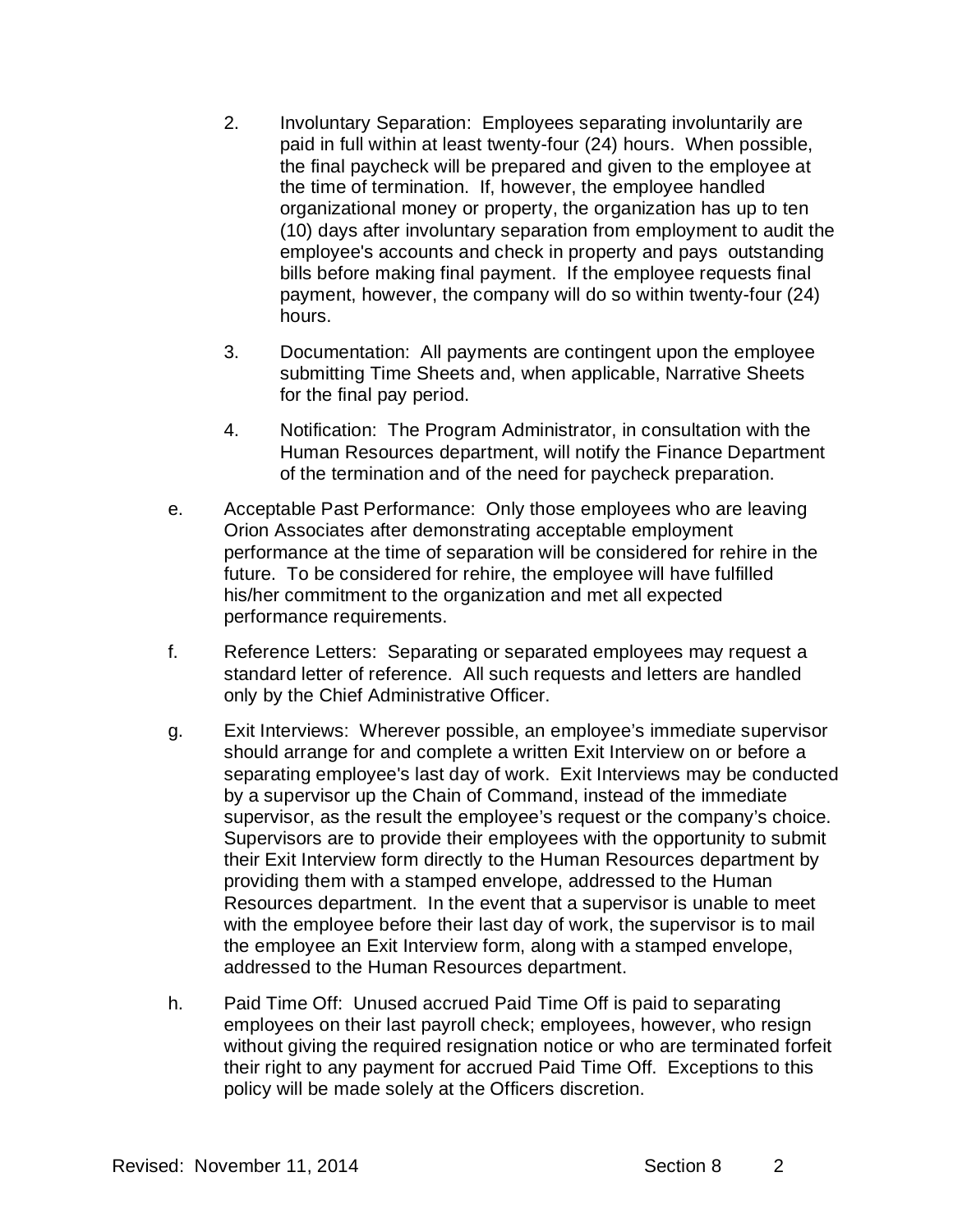- i. Benefits: Upon separating, all paid benefits end on the effective date; separating employees, however, may arrange for continued group health coverage at their own expense, as provided for under law, by making direct payment for the correct amount to Orion Associates before the first day of each month. A COBRA form must be filled out upon separating.
- 2. Resignation:

a. Resignation Notice: An employee planning to resign must so notify his/her supervisor in writing in advance.

- 1. Non-Exempt Employees: Non-exempt employees are required to give fourteen (14) days resignation notice, exclusive of approved Paid Time Off or a Leave of Absence. Non-exempt employees are expected to work through their resignation period. Non-exempt employees who resign without giving the required resignation notice will forfeit their right to any payment for accrued sick time, and will be ineligible for rehire.
- 2. Exempt Employees: Exempt employees are required to give thirty (30) days resignation notice, exclusive of approved Paid Time Off or a Leave of Absence. Exempt employees are expected to work through their resignation period. Exempt employees who resign without giving the required resignation notice will forfeit their right to any payment for accrued sick time, and will be ineligible for rehire.
- 3. Paid Time Off During the Resignation Period: All employees are expected to work their full fourteen (14) or thirty (30) day resignation period. Paid Time Off is not to be used to cover portions of the resignation period. Program Administrators have the discretion to allow the use of a limited amount of Paid Time Off days during the resignation period, if in the Program Administrator's judgment, the employee's absence poses no difficulty to the program. The final days of an employee's resignation period are not to be taken as Paid Time Off.
- b. Rescission: Before the effective date of a resignation, unless the position has been filled, a resignation notice may be rescinded with the supervisor's approval and with the concurrence of the Chief Administrative Officer, upon the written request of the employee, when such a rescission is in the best interest of the organization.
- c. Waivers: Only the Chief Administrative Officer may waive the resignation notice requirements for any employee in any position.
- d. Resignation Pay: The Chief Executive Officer may approve resignation pay in lieu of any employee fulfilling their resignation notice.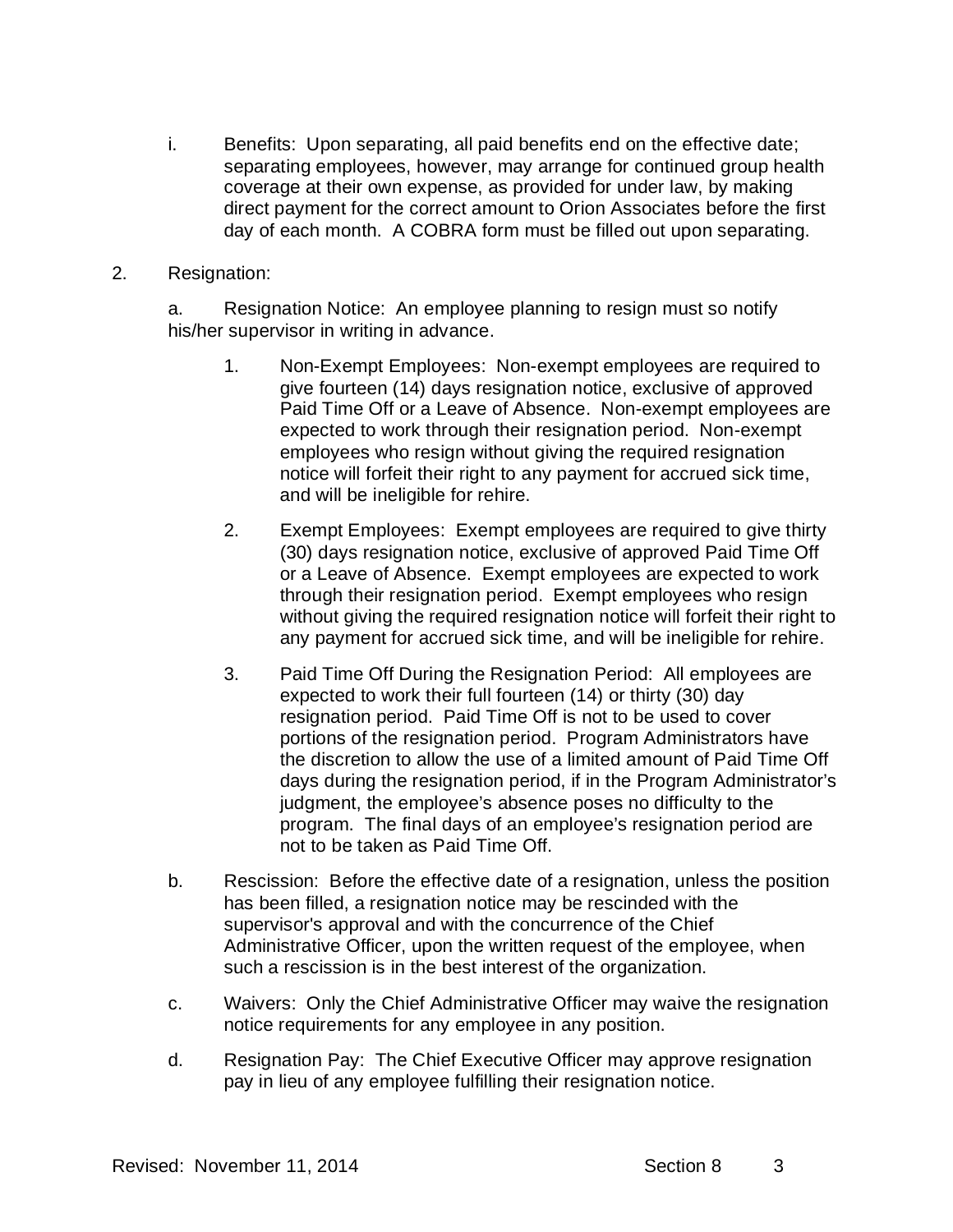- e. Separation / Release Agreement: In the event that a dispute over the reason for an employee termination may exist or as part of a posttermination arrangement, the employer may negotiate a Separation / Release Agreement with an employee.
	- 1. Authority: Only the Chief Executive Officer may enter into a Separation / Release Agreement with an employee. Separation / Release Agreements are made only case-by-case and are entered into only at the discretion of the employer.
	- 2. Obligation: All Separation / Release Agreements must be written in a clear and coherent manner; using words with common, every day meanings; include the option for the employee to consult with a legal representative; include a period in writing of at least fifteen (15) calendar days for an employee to rescind the agreement; and the agreement must be entered into voluntarily and this must be stated in writing.
	- 3. Adequate Consideration: Any Separation / Release Agreements may include payments the employer is not otherwise obligated to make or other non-monetary considerations.
- f. Inactive Employees: It is the responsibility of the employee to inform their direct supervisor of their continued interest in work. Regardless of any such notification, employees who do not work for three (3) months or more, or who do not maintain their required level of training will be considered to have resigned their positions voluntarily.
- g. Job Abandonment: It is the responsibility of the employee to arrive to work all scheduled shifts. If an employee is unable to do so, they must contact their direct supervisor or, in the event that their direct supervisor cannot be reached, to follow the Chain of Command to report that they are unable to work, four (4) hours prior to the commencement of an assigned shift. Failure to arrive to work a scheduled shift or to contact a direct supervisor within twenty-four (24) hours of the start of the scheduled shift is considered job abandonment and, therefore, a voluntary resignation.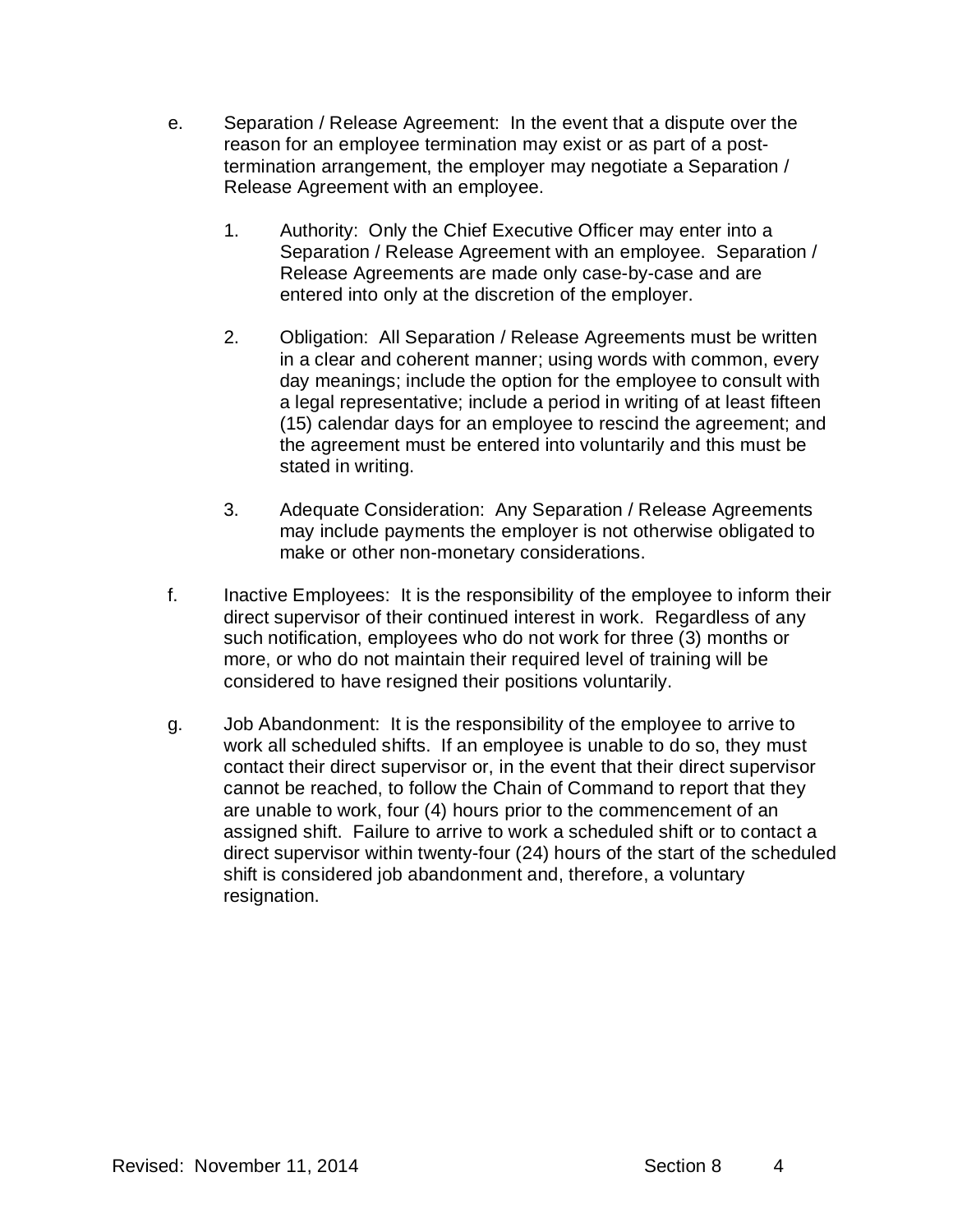- 3. Layoff:
	- a. Right: The organization reserves management's right to reduce or reorganize, either permanently or temporarily, its current work force.
	- b. Notice: Employees receive notice in writing of any layoff, and may, if there is notice of more than two (2) weeks, be given a reasonable amount of time off approved in advance with pay during the notice period to seek other employment.
	- c. Authority: Only the Chief Executive Officer may layoff an employee. Layoffs are made case-by-case without regard to seniority, position or classification. Only the best interests of Orion Associates are considered.
	- d. Placement: Given prevailing fiscal, personnel, and corporate decisions, the Chief Administrative Officer may make efforts to place laid-off employees in open positions, if available, which they are qualified to fill in the organization, upon their request.
	- e. Recall: If undertaken, recalls are made as needed and by the positions needed. Only the needs of the organization are taken into account; any recall is made from a layoff list of those who have expressed an interest in returning; the organization may use outside resources to fill vacant positions.
- 4. Termination:
	- a. Right: The organization reserves management's right to terminate employees at will at any time.
	- b. Personnel: A minimum of two (2) supervisory personnel will be present for any termination, including the employee's supervisor, and / or the Chief Administrative Officer, or an another designated representative of the Human Resources department.
	- c. Documentation: Documentation of the termination must be prepared in advance. It must include the reason for the termination, including the relevant dates, the policy violations, and actions taken. This documentation is an internal document, which may or may not be shared with the employee. This document is to be prepared and completed by the employee's supervisor, in consultation with the Chief Administrative Officer, and / or another designated representative of the Human Resources department.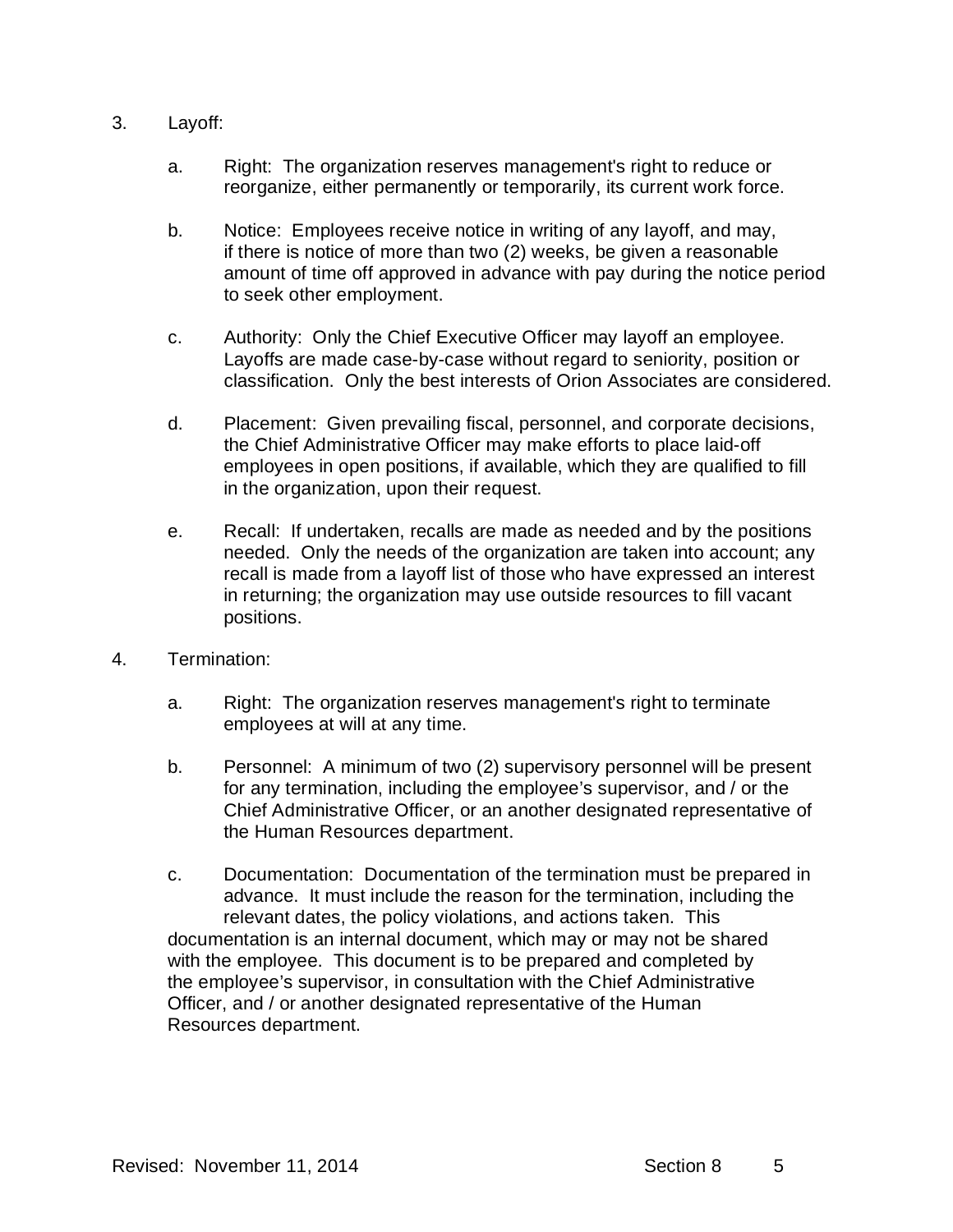- d. Safety: Supervisory personnel may determine that precautionary measures must be taken to protect the staff and / or company property. These measures may include:
	- 1. Changing office locks and / or the location of hidden keys.
	- 2. Changing the voice mail access code.
- e. Recall: If undertaken, recalls are made as needed and by the positions needed. Only the needs of the organization are taken into account; any recall is made from a layoff list of those who have expressed an interest in returning; the organization may use outside resources to fill vacant positions.
- f. Property: If a terminated employee has personal property on site, the employee's supervisor will determine how much time the employee will be granted to remove the property, including immediate removal, twenty-four (24) hours, two (2) weeks, etc. The supervisor will also determine under what conditions the property will be removed, including with or without supervisory observation. If the property is not removed, the supervisor will box it and store it in a secure place on the property.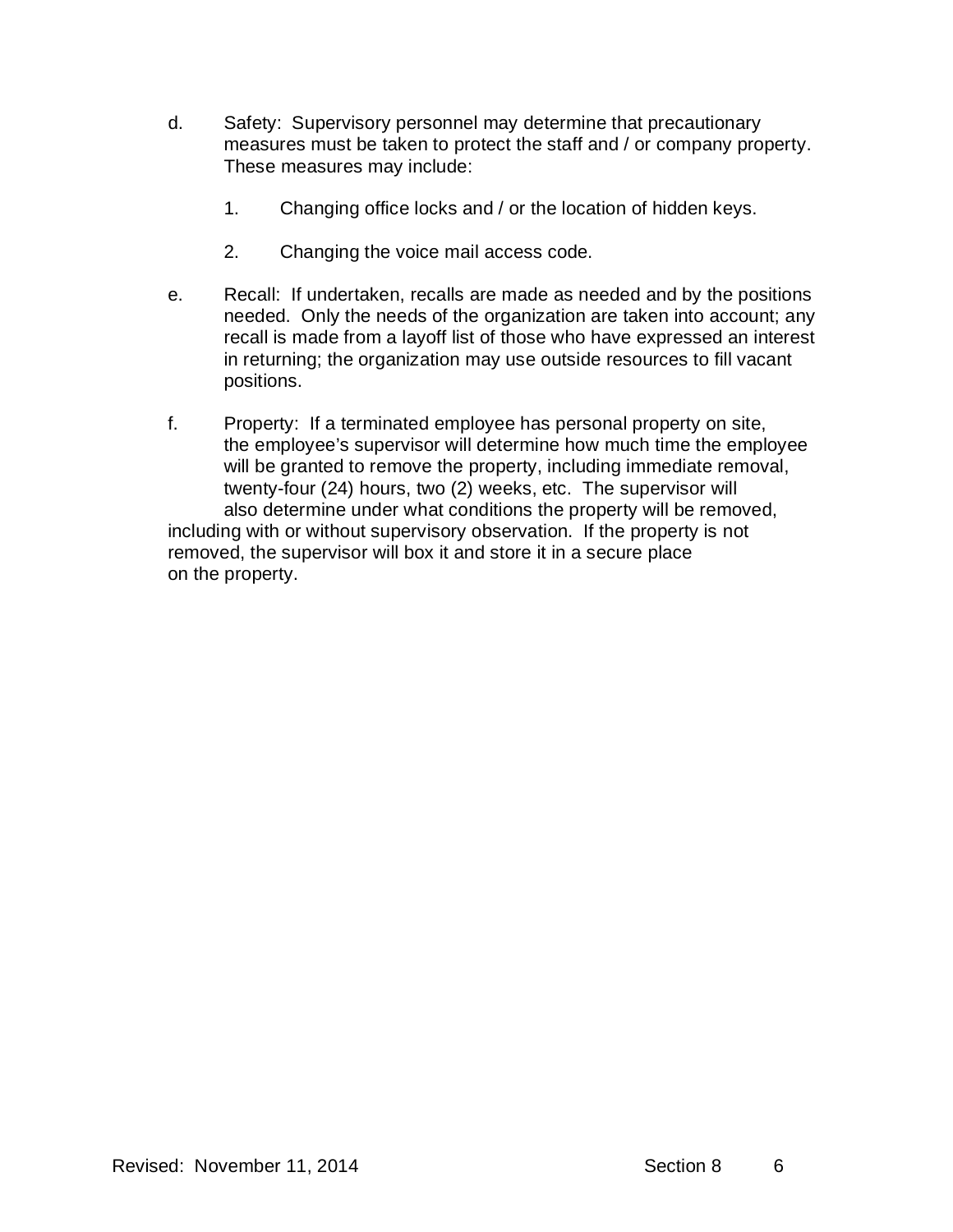#### Employment Separation

## B. Dismissal

- 1. Employment At Will: All employment is employment at will. This means that employees may terminate their employment relationship with the employer at any time, and the employer may do the same for no reason or for cause.
- 2. Dismissal: Employees may be dismissed at any time for violating any of the standards and expectations, whether written or unwritten, of their employment with Orion Associates. Any dismissal decision and action remains within the sole discretion of this employer. Any dismissal decisions or action must be consented to and approved in advance by the Chief Executive Officer and the Chief Administrative Officer. A written notice of dismissal is filed with the Chief Administrative Officer in each and every instance.
	- a. Releases: In lieu of dismissal, an employee and the organization may mutually consent to release without any future financial or legal claims in exchange for certain benefits to and agreements between both parties. Such a release is agreed to and signed in advance. Such a release does not create a future precedent.
- 3. Temporary Employees: Temporary employees may be dismissed at any time for any reason. Temporary employees hired through a temporary agency are not employees of Orion Associates and are not subject to the provisions of these policies.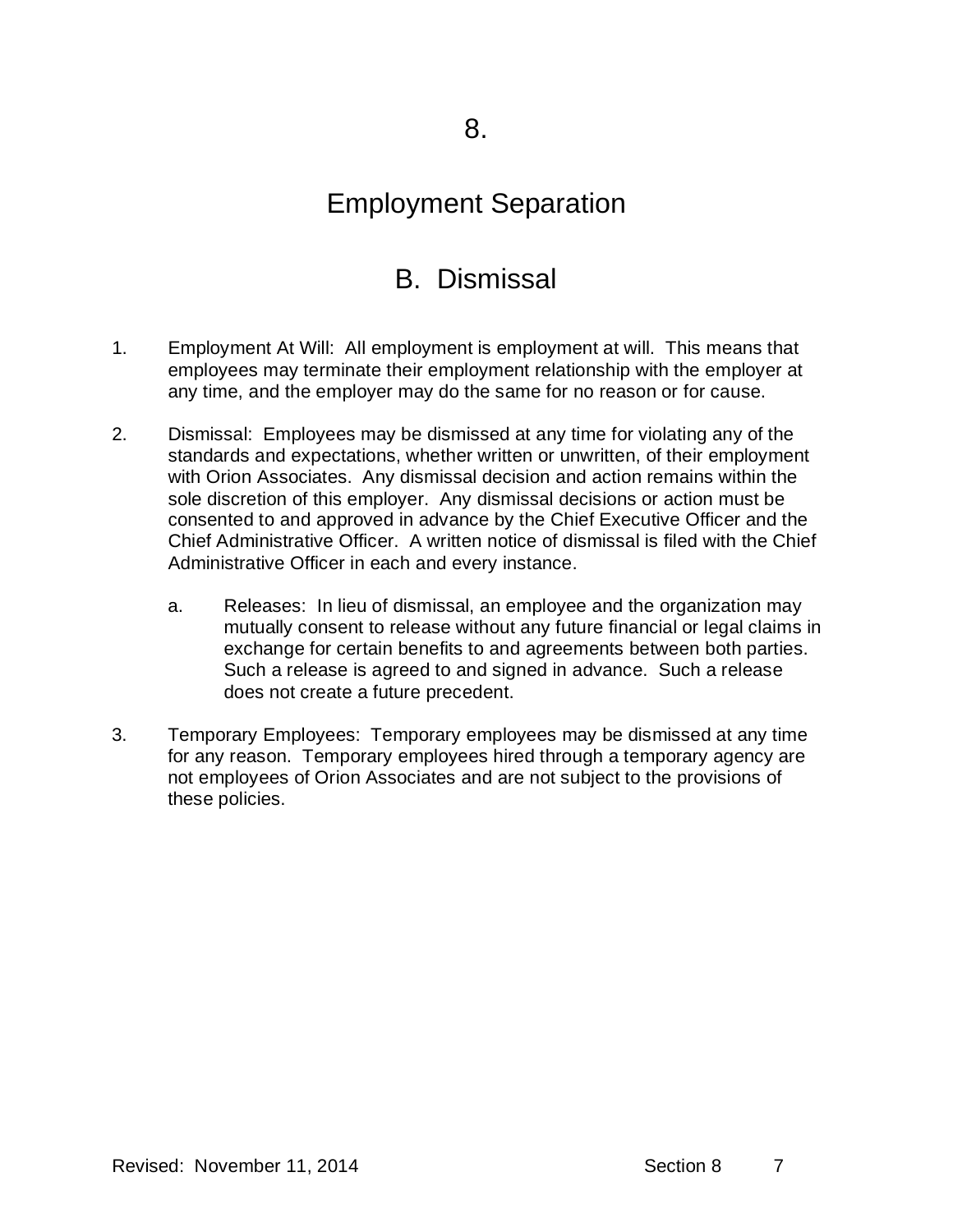9.

## Procedures

# A. List of Procedures

|     |                                                                | Page           |
|-----|----------------------------------------------------------------|----------------|
| 1.  | Paid Time Off                                                  | 3              |
| 2.  | <b>Access to Records</b>                                       | 4              |
| 3.  | Access to Records on Computer                                  | 4              |
| 4.  | <b>Exiting an Employee</b>                                     | 4              |
| 5.  | <b>Health Requirements</b>                                     | 6              |
| 6.  | Work Related Injury Plan                                       | $\overline{7}$ |
| 7.  | Recruitment                                                    | 8              |
| 8.  | <b>Screening of Applicants</b>                                 | 9              |
| 9.  | Interviewing                                                   | 9              |
| 10. | <b>Hiring for Employees</b>                                    | 10             |
| 11. | Department of Labor Compliance                                 | 11             |
| 12. | Development and Implementation of Wage and Salary Compensation | 12             |
| 13. | Change of Wage or Salary                                       | 13             |
| 14. | Travel / Food Allowance Reimbursement                          | 14             |
| 15. | <b>Compensation Time / Work Schedules</b>                      | 14             |
| 16. | Lateral or Lower Transfers to a Different Work Location        | 15             |
| 17. | Lateral or Lower Transfers: Increase Hours in Same Position    | 15             |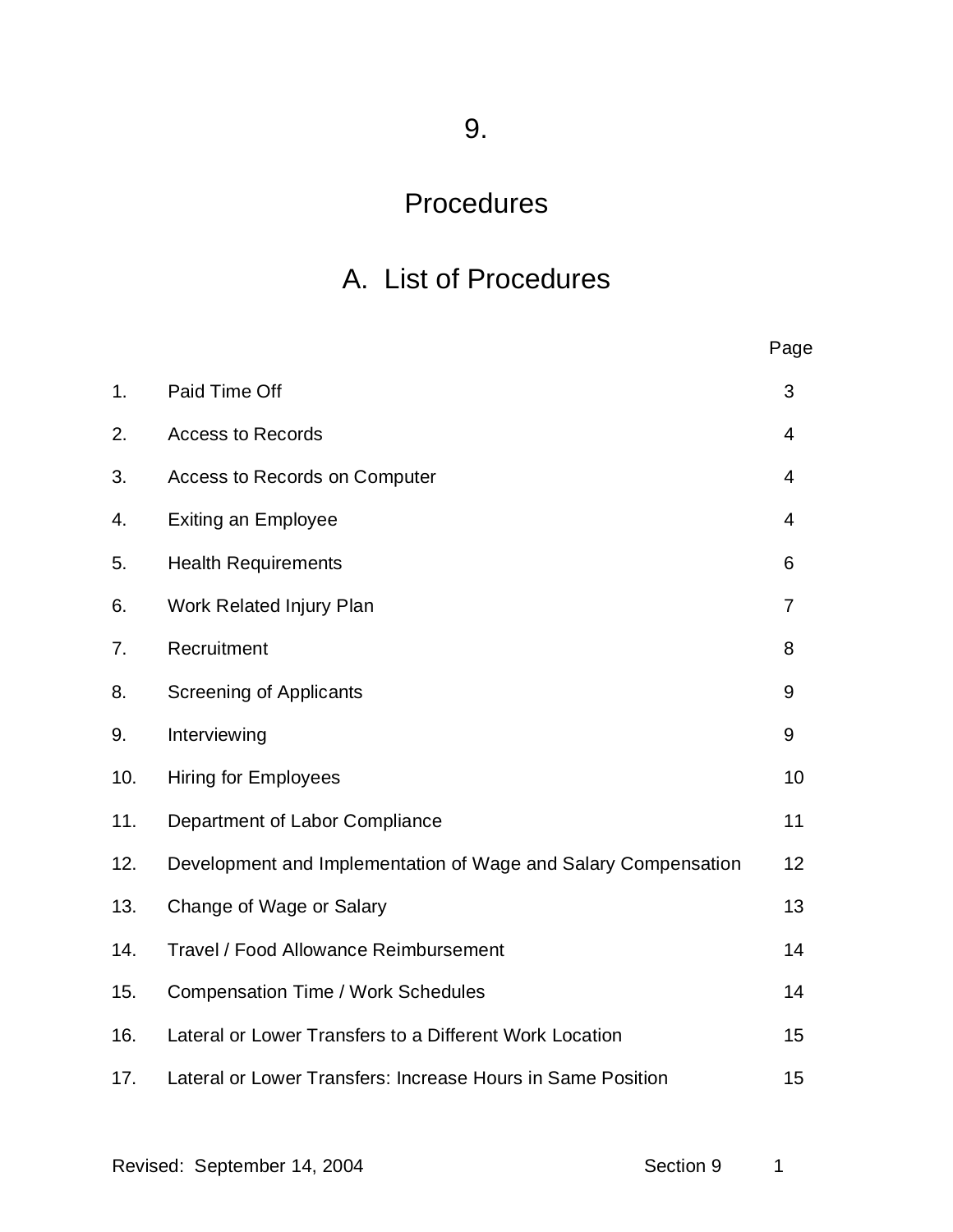| 18. | <b>Promotional Transfers</b>                                                                    | 16 |
|-----|-------------------------------------------------------------------------------------------------|----|
| 19. | Subcontractor / Consultant Contract Changes                                                     | 16 |
| 20. | <b>Staff Reassignment</b>                                                                       | 16 |
| 21. | <b>Staff Reinstatement</b>                                                                      | 17 |
| 22. | Use of Temporary Employment Positions                                                           | 18 |
| 23. | <b>Holiday Benefits Application</b>                                                             | 19 |
| 24. | Determining Eligibility and Use of Benefit Accrual                                              | 19 |
| 25. | <b>Evaluations and Reviews</b>                                                                  | 20 |
| 26. | <b>Auditing Personnel Records</b>                                                               | 21 |
| 27. | Posting of Job Openings                                                                         | 21 |
| 28. | <b>Reference Checks</b>                                                                         | 22 |
| 29. | <b>Employee Reference Releases</b>                                                              | 22 |
| 30. | Equal Employment Opportunity / Affirmative Action and Sexual<br>Harassment Complaints Mechanism | 23 |
| 31. | Implementation of Equal Employment Opportunity / Affirmative Action<br>Requirements             | 24 |
| 32. | <b>Scheduling of Exempt Staff</b>                                                               | 25 |
| 33. | Development and Change for Staffing Patterns and Positions                                      | 25 |
| 34. | <b>Employee Satisfaction</b>                                                                    | 26 |
| 35. | Clean Air Act Procedure                                                                         | 26 |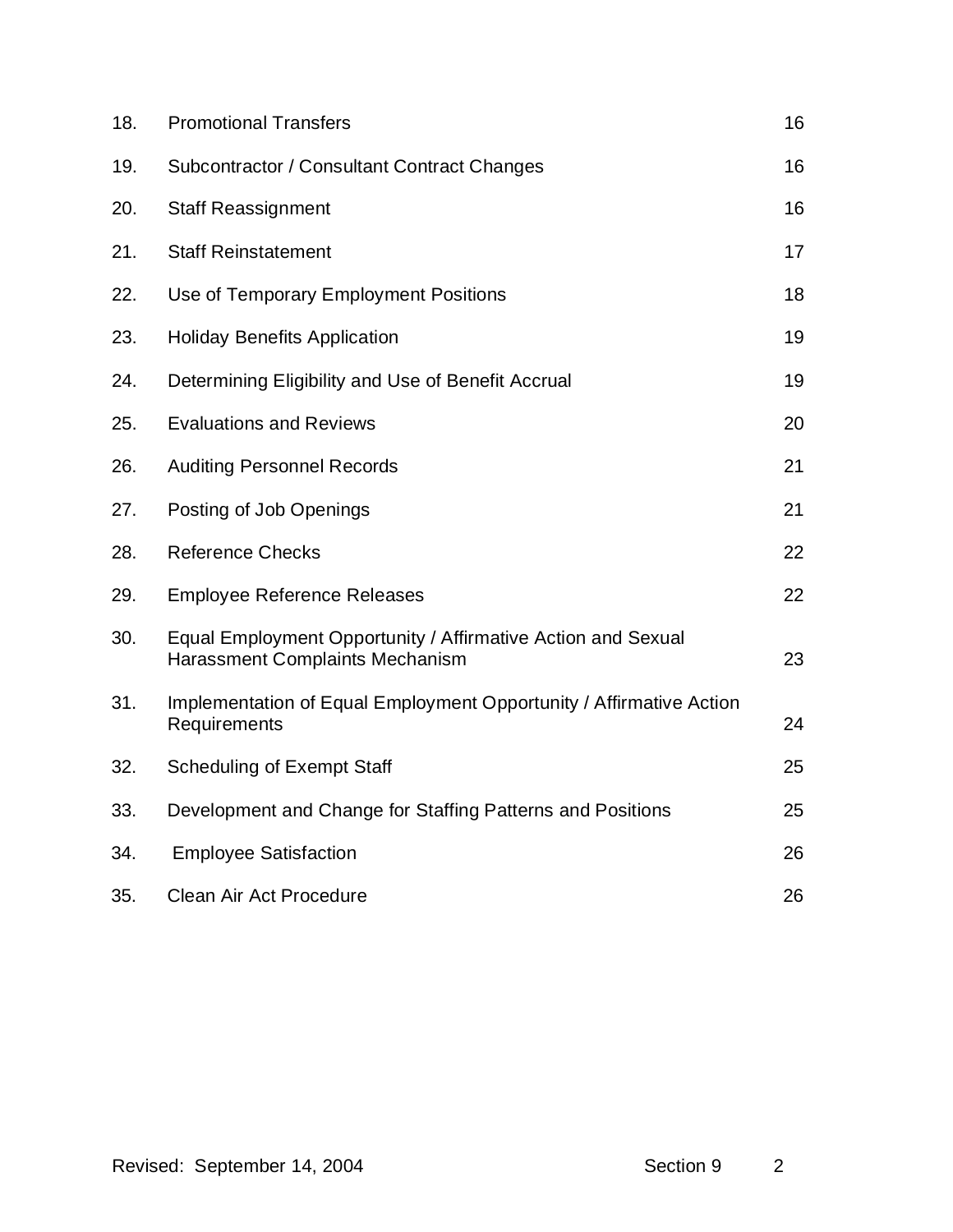#### **Procedures**

## B. Procedures

#### 1. Paid Time Off

- a. Eligible employees will review Personnel Policy 7. C., "Paid Time Off."
- b. Eligible employees will submit a "Paid Time Off Request" form to their supervisor indicating their preferred Paid Time Off dates:
	- 1. Requests for three or more days off will be submitted at least two weeks before the requested Paid Time Off dates.
	- 2. Requests for two or less days off will be submitted at least seventy- two (72) hours before the requested Paid Time Off dates.
- c. The supervisor will approve or deny the employee's request. The approval or denial of the request will at all times be based upon the needs of the program, the timeliness of the request and seniority.
- d. The supervisor will submit the "Paid Time Off Request" form to Finance for final approval, based on the employee's available Paid Time Off hours.
- e. Finance will return the authorized copy of the "Paid Time Off Request" form to the employee or to the supervisor when the request is either partially or completely denied.
- f. The original "Paid Time Off Request" form will be filed by Finance in the employee's payroll record.
- g. Non-Eligible employees seeking time off will notify their supervisor. The supervisor will inform the employee that the request can only be made by:
	- 1. Either changing work hours with another employee while keeping all shifts covered or,
	- 2. Employee finding an approved replacement to fill in for them or,
	- 3. Supervisor finding an approved replacement staff.
	- 4. Employee modifying their schedule, with supervisor approval in a manner that minimizes the effect on the consumer.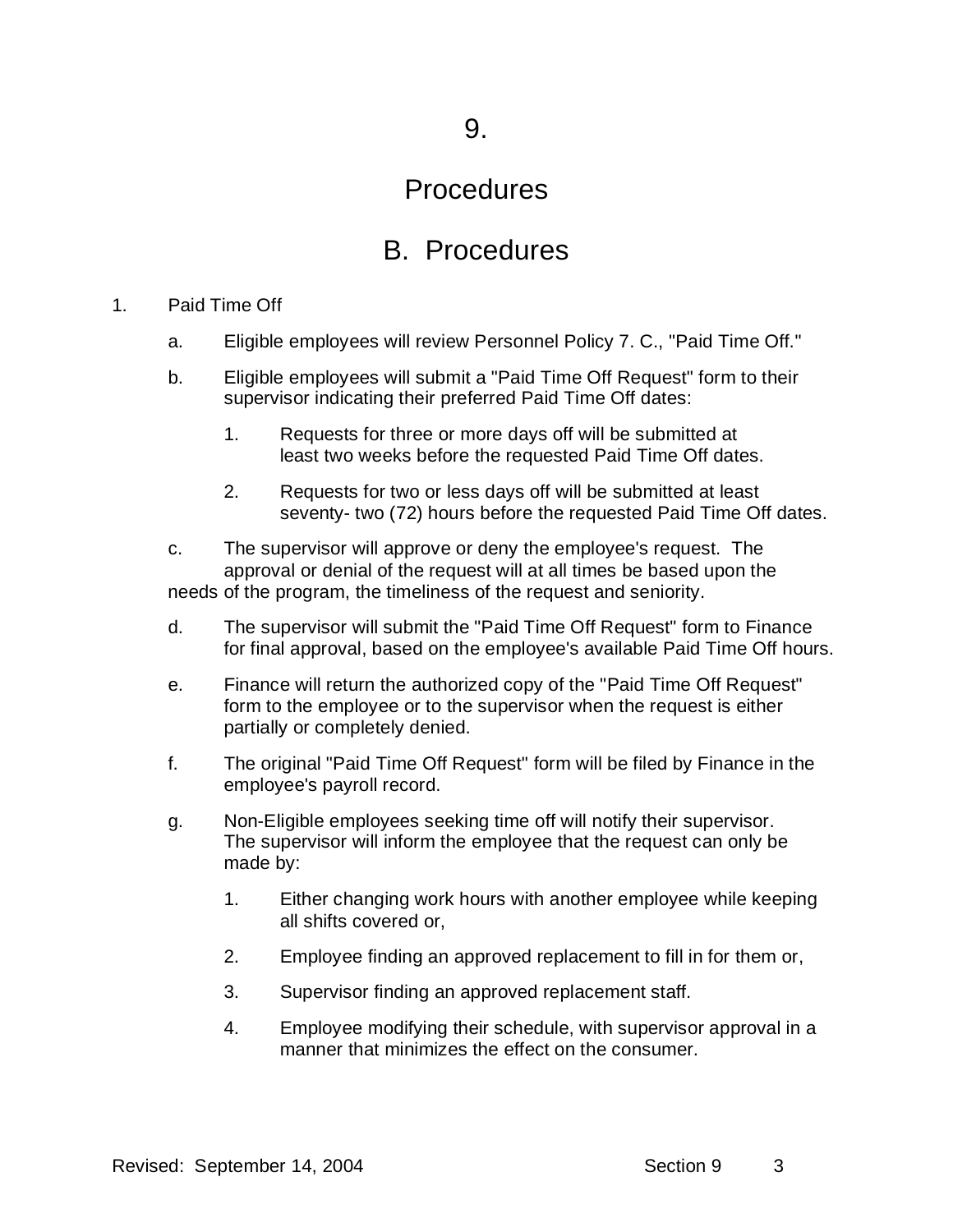- 2. Access to Records
	- a. Employees will review Personnel Policy 5. G., "Personnel Records and References."
	- b. Employees that have unlimited access to the Personnel Records, include the Chief Administrative Officer, Chief Operating Officer, Chief Financial Officer, and the Chief Executive Officer of Orion Associates.
	- c. Employees who are limited from access and need to access certain records will get approval from the Chief Executive Officer or the Chief Administrative Officer of Orion Associates to access those specific records.

d. Except when a program or department is under an audit, personnel records will not be removed from the Orion Associates' Metropolitan **Office** 

- e. Personnel files will be locked at the end of each working day.
- 3. Access to Records on the Computer
	- a. Employees that have computer access will consider all information confidential.
	- b. When taking a break or ending their computer use time, employees that have computer access will exit back to the main menu.
	- c. The computers that have been used to process personnel information will be turned off at the end of each working day.
- 4. Exiting an Employee
	- a. When an employee leaves Orion Associates, the employee will submit a written letter of resignation from that position to their direct supervisor.
	- b. The employee's direct supervisor will complete a separation notice and submit to the Chief Administrative Officer and the Human Resources Department of Orion Associates.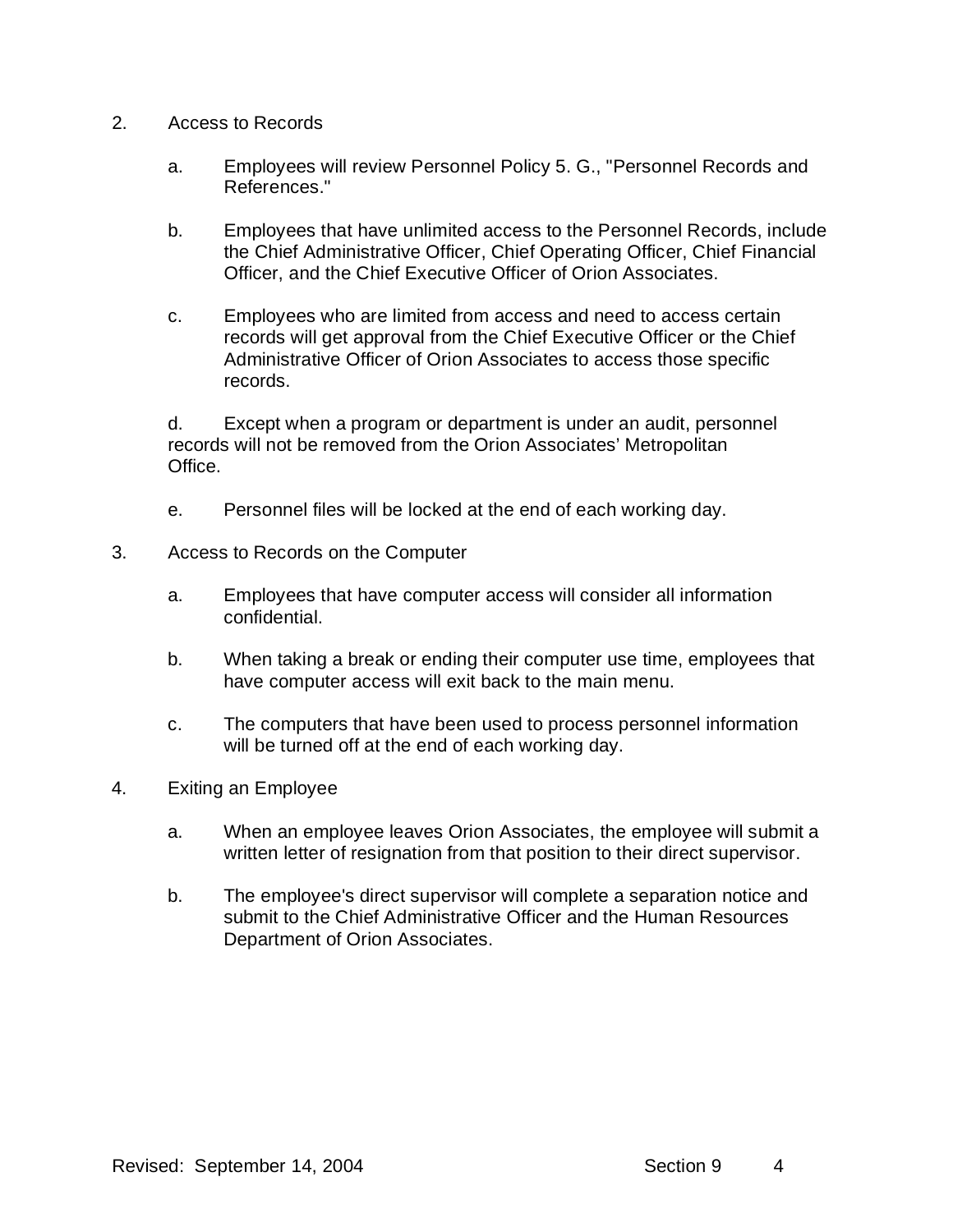- c. When an employee leaves the position without notice and the supervisor is unable to reach or meet with the employee that left, the Chief Administrative Officer and the Human Resources Department will:
	- 1. Send the employee a Separation Notice and an "Exit Interview" form to complete and sign.
	- 2. Complete all necessary forms, noting the exit date on all forms.
- d. The supervisor and employee will complete the employee's final "Time Sheet" and attach a copy of the "Employee Change Notice" to the "Time Sheet."
- e. The supervisor will immediately submit all exit forms to the Chief Administrative Officer and a copy of the "Employee Change Notice" and the "Time Sheet" to the Accounting Department of Orion Associates for immediate processing.
- f. The Financial Department will calculate all pay owed to and by Orion Associates for the employee, deduct any amount owed to Orion Associates, including outstanding phone and / or cable bills and issue the final paycheck to the employee in accordance and compliance with the Wage and Hour regulations.
- g. The Chief Administrative Officer and the Human Resources Department will process all personnel exit forms and complete the "Separation Notice" and any other forms required by law and various agencies on the exit of an employee.
- h. The Chief Administrative Officer and the Human Resources Department will file the exit forms, close out and/or update the employee's Personnel Record.
- i. After the effective date of termination, all correspondence, reference requests and communication to or from the former employee will only be directed through the Chief Administrative Officer and the Human Resources Department.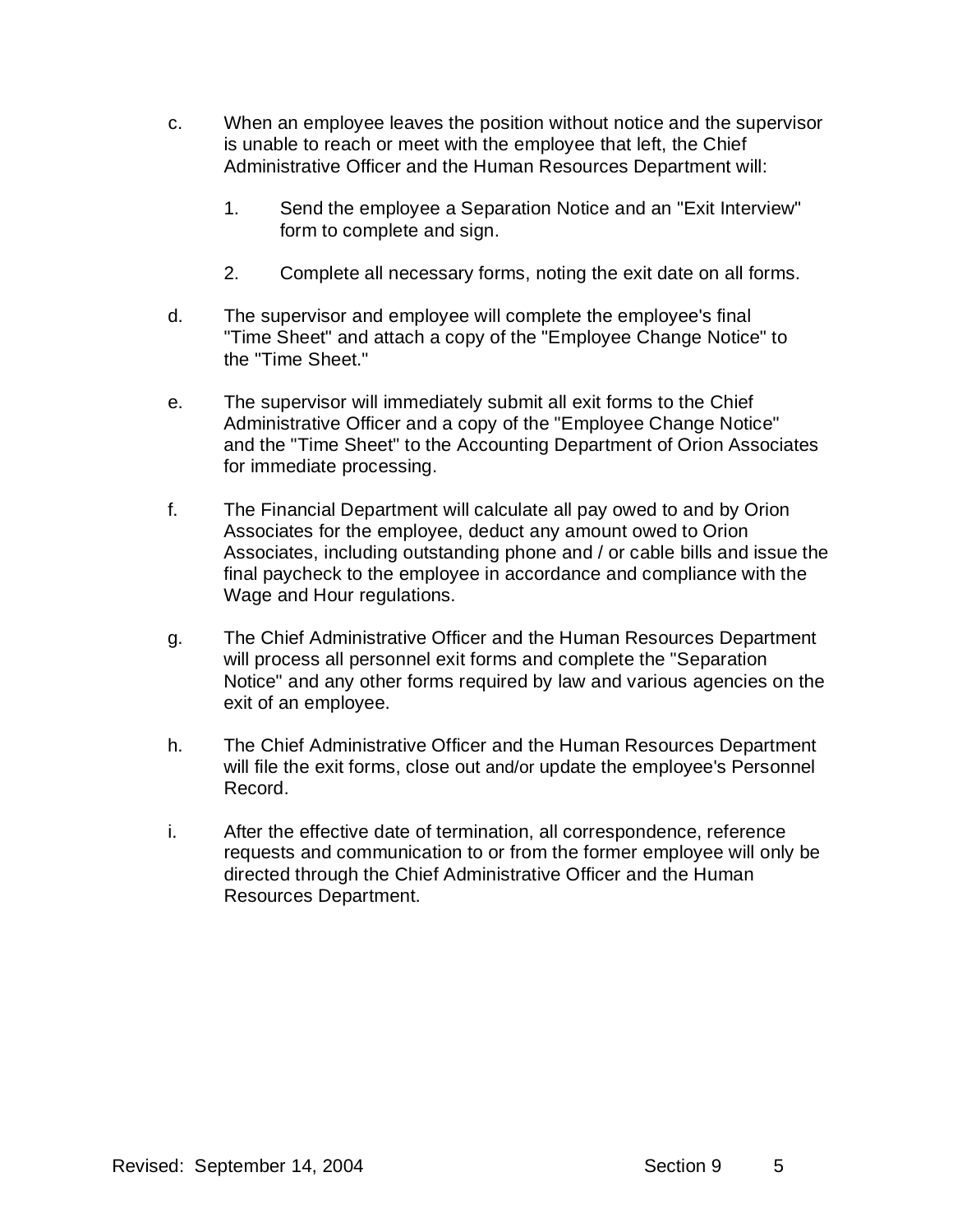- 5. Health Requirements
	- a. New Orion Associates employees may be required to have a "Physician's Report," completed. In addition, some employees may be required to complete the "Employee Mantoux Report."
	- b. New Orion Associates employees required to have the mantoux test administered will have the results read prior to beginning direct service duties and will return the completed "Employee Mantoux Report" to the Chief Administrative Officer. The mantoux test may be administered by a physician, a local clinic, or public health nurse. If the employee has the Mantoux done by anyone other than a provider approved by Orion Associates, any fees charged will be paid by the employee.
	- c. If an employee has had a mantoux test within one year, they will forward a verification of the test results to the Chief Administrative Officer before beginning direct service duties.
	- d. Orion Associates employees required to have a physical examination will have the "Physician's Report" completed and returned to the Chief Administrative Officer and the Human Resources Department within their first 30 days of employment. The physical report must be completed within the employees first 30 days of employment and the signed statement must indicate that the employee is performing all duties required by the position. A complete physical examination is required every five (5) years for staff who work in designated foster care settings.
	- e. If there is reasonable suspicion of disability, disease, impairment or injury of any employee within Orion Associates, that adversely effects the employee's performance of duties or places consumers at risk, the following steps will be taken:
		- 1. The Chief Administrative Officer of Orion Associates will investigate the situation.
		- 2. The Chief Administrative Officer will, along with the employees' supervisor, determine reasonable cause for suspicion.
		- 3. With reasonable cause for suspicion, the Chief Administrative Officer, in consultation with the Chief Executive Officer and legal consul, will determine a plan of action.
		- 4. The employees' supervisor will follow through with the plan of action and submit the results of the plan to the Chief Executive Officer and/or the Chief Administrative Officer.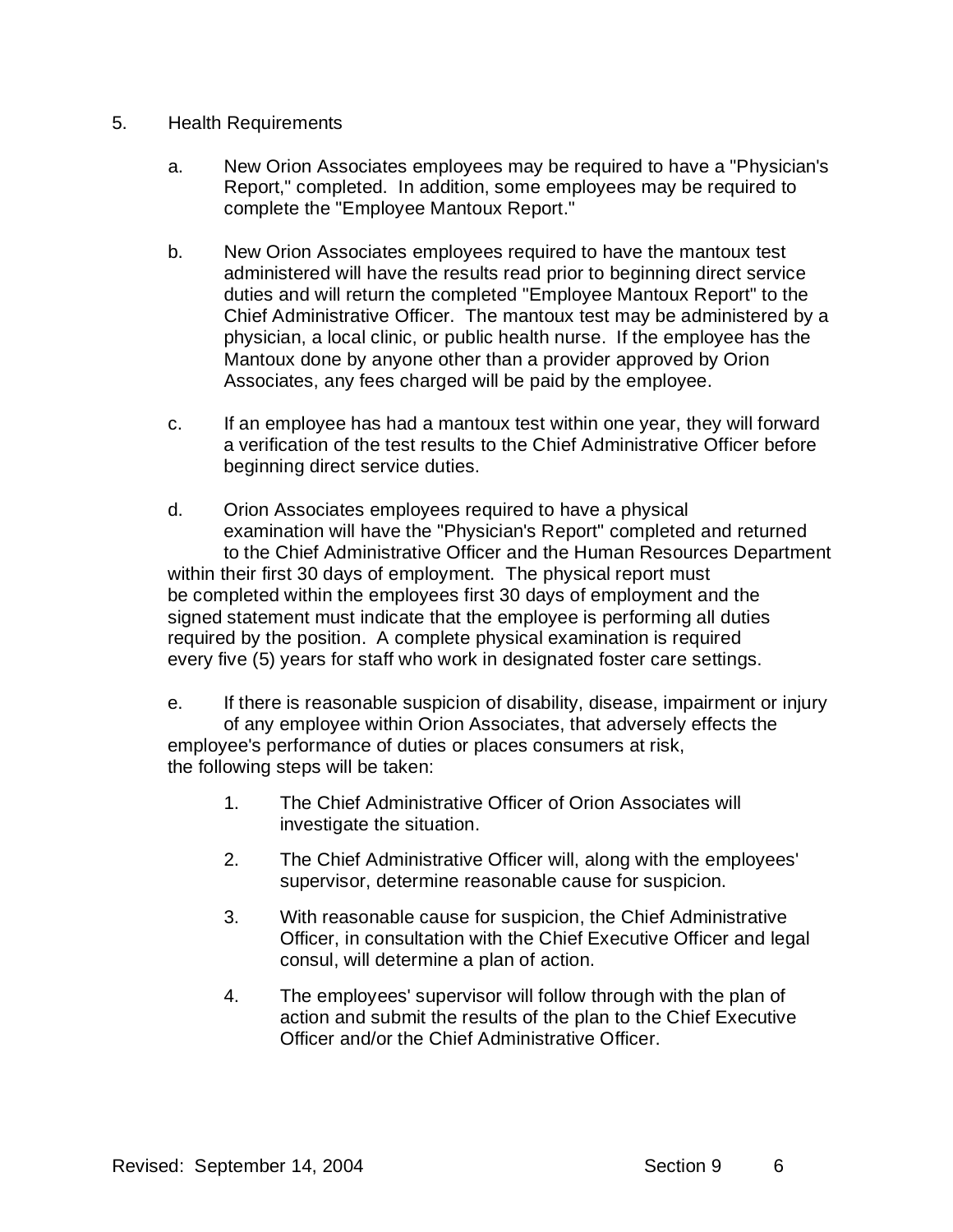- 6. Work Related Injury Plan
	- a. When an injury has occurred, the employee should notify their direct supervisor (Program Administrator, Program Director, or Program Manager) immediately.
	- b. The employee's direct supervisor must see that the employee receives proper medical attention, even if the injury appears to be minor and there is doubt as to the seriousness of the injury. The employee should be sent to the designated medical provider. If the employee's direct supervisor has any questions or concerns, they should contact the Chief Administrative Officer of Orion Associates.
	- c. The employee's direct supervisor must inform the employee to obtain a Report of Workability from the doctor. The employee should return this form to their direct supervisor following the exam. This form will communicate the employee's medical and work restrictions that should be followed after they return to work.
	- d. The employee's direct supervisor must provide the employee with the Minnesota Workers' Compensation System Employee Information Sheet and the Minnesota Workers' Compensation Employee's Rights and Responsibilities sheet.
	- e. The employee's direct supervisor must complete the following forms as soon as possible after the injury has occurred:
		- 1. First Report of Injury
		- 2. Supervisor's Report of Accident
	- f. The employee must complete the following form as soon as possible after the injury has occurred:
		- 1. Worker's Compensation Fact Sheet
	- g. It is necessary that these three (3) forms be submitted to Human Resources within five (5) days after an injury has been first reported.
	- h. The employee's direct supervisor must inform their supervisor and Human Resources of the injury immediately via telephone or e-mail.
	- i. When the employee returns the Report of Workability form following the medical exam, the employee's direct supervisor must submit the form to Human Resources immediately.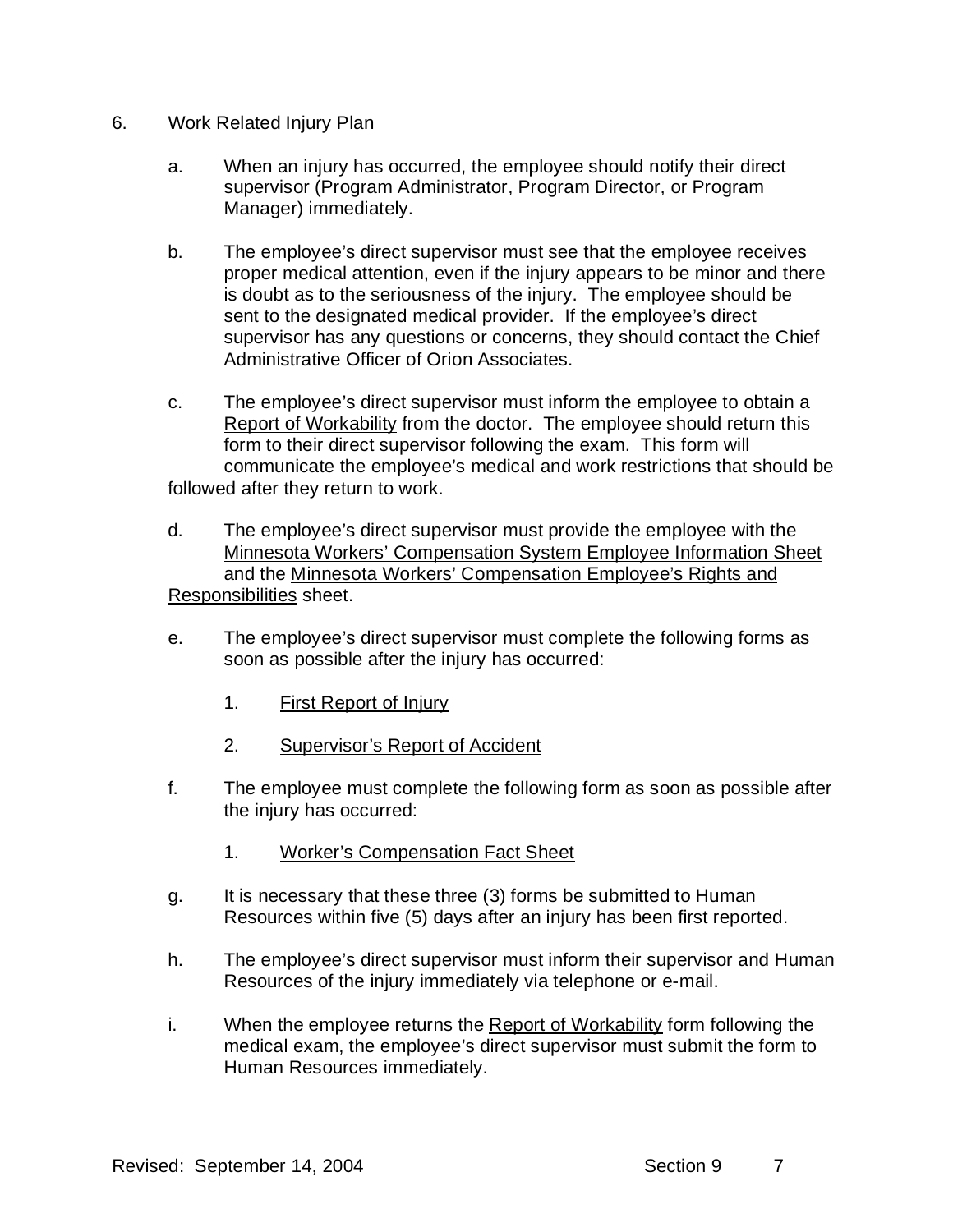- j. Human Resources will verify the facts, as stated on the First Report of Injury form and fax it to the designated Workers' Compensation Carrier.
- k. Human Resources will ensure that any preventive action is taken to ensure that the cause of the injury is not likely to be a cause for any other injuries.
- l. Human Resources and the Workers' Compensation Carrier will communicate weekly with the injured employee until the employee returns or the insurance company directs otherwise.
- m. All communication regarding the injured worker will be directed to Human Resources.
- n. Only Human Resources will make or receive contact with any parties involved with the injury claim.
- 7. Recruitment
	- a. When a position is vacant, the designated supervisor will notify the Chief Administrative Officer and the Human Resources Department of Orion Associates.
	- b. The Chief Administrative Officer and the Human Resources Department will review the vacant position and, if necessary, will request any additional information from the designated supervisor. The Chief Administrative Officer and the Human Resources Department will recruit qualified applicants from one or more of the following sources:
		- 1. Advertising
		- 2. Employee Referrals
		- 3. Education System, i.e. Schools, Vo-Tech, Colleges, etc.
		- 4. Professional Societies
		- 5. Promotion From Within and Rehires
		- 6. Use of Application File Database
		- 7. Community Organizations and/or Agencies
		- 8. State Operated Employment Offices
		- 9. Minority Contacts
		- 10. Temporary Agencies
		- 11. Open House and Others
	- c. The Chief Administrative Officer and the Human Resources Department will receive all applications.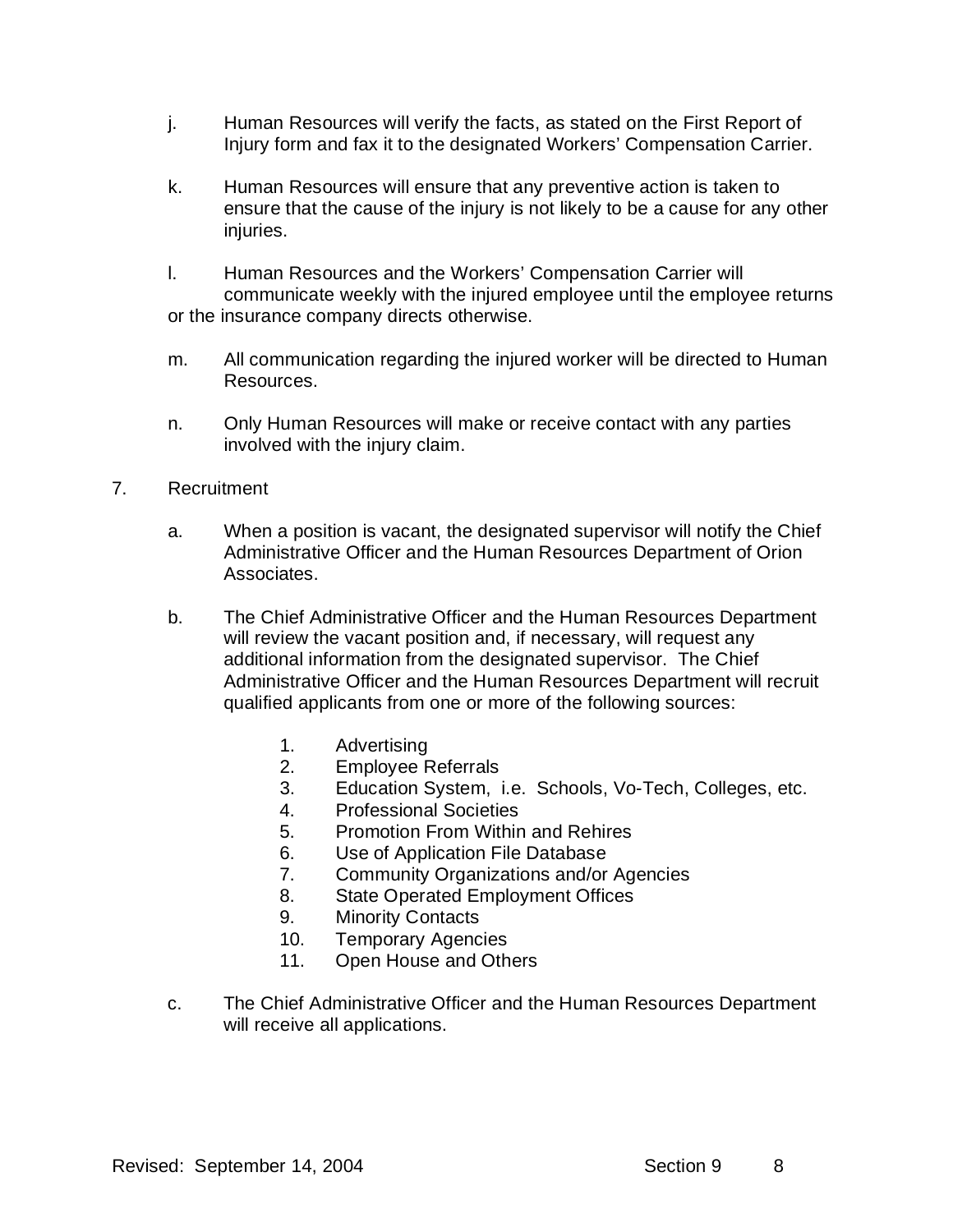- d. The Chief Administrative Officer and the Human Resources Department will screen the qualified applicants, including referrals, internal candidates, rehire candidates and outside applicants, to insure that they meet our minimum requirements.
- e. The Chief Administrative Officer and the Human Resources Department will collect, categorize and store all applications received by the recruitment efforts for a minimum of two years.
- 8. Screening of Applicants
	- a. The Chief Administrative Officer and the Human Resources Department of Orion Associates will conduct pre-interview screenings on all qualified applicants, including referrals, internal candidates, rehires and outside applicants.
	- b. When screening internal candidates for positions other than a promotion, the Chief Administrative Officer will verify that the employee has successfully completed their six (6) month period of review and is in good standing in the current position. When it is in the best interests of Orion Associates to have a lateral or lower transfer occur before the initial six (6) month period of review is completed, exceptions may be made.
	- c. The Chief Administrative Officer will keep all internal employee requests in writing and external applications on file for two (2) years.
- 9. Interviewing
	- a. All applicants will complete the "Application for Employment."
	- b. Following the screening of an applicant, the Chief Administrative Officer and the Human Resources Department of Orion Associates will coordinate the interview process for the applicants. All positions are directly interviewed by the Chief Administrative Officer and the Human Resources Department. Exceptions to the interviewing process will be made by Chief Administrative Officer.
	- c. All applicants referred for interviewing are to be selected for an interview by the Chief Administrative Officer and the Human Resources Department. at a time that is mutually convenient to all. Program Administrators, Program Directors, and Program Managers may choose to do subsequent interviews with qualified applicants
	- d. All interviews will be conducted in accordance with accepted interview guidelines and the "Application for Employment" will be returned to the Chief Administrative Officer for filing.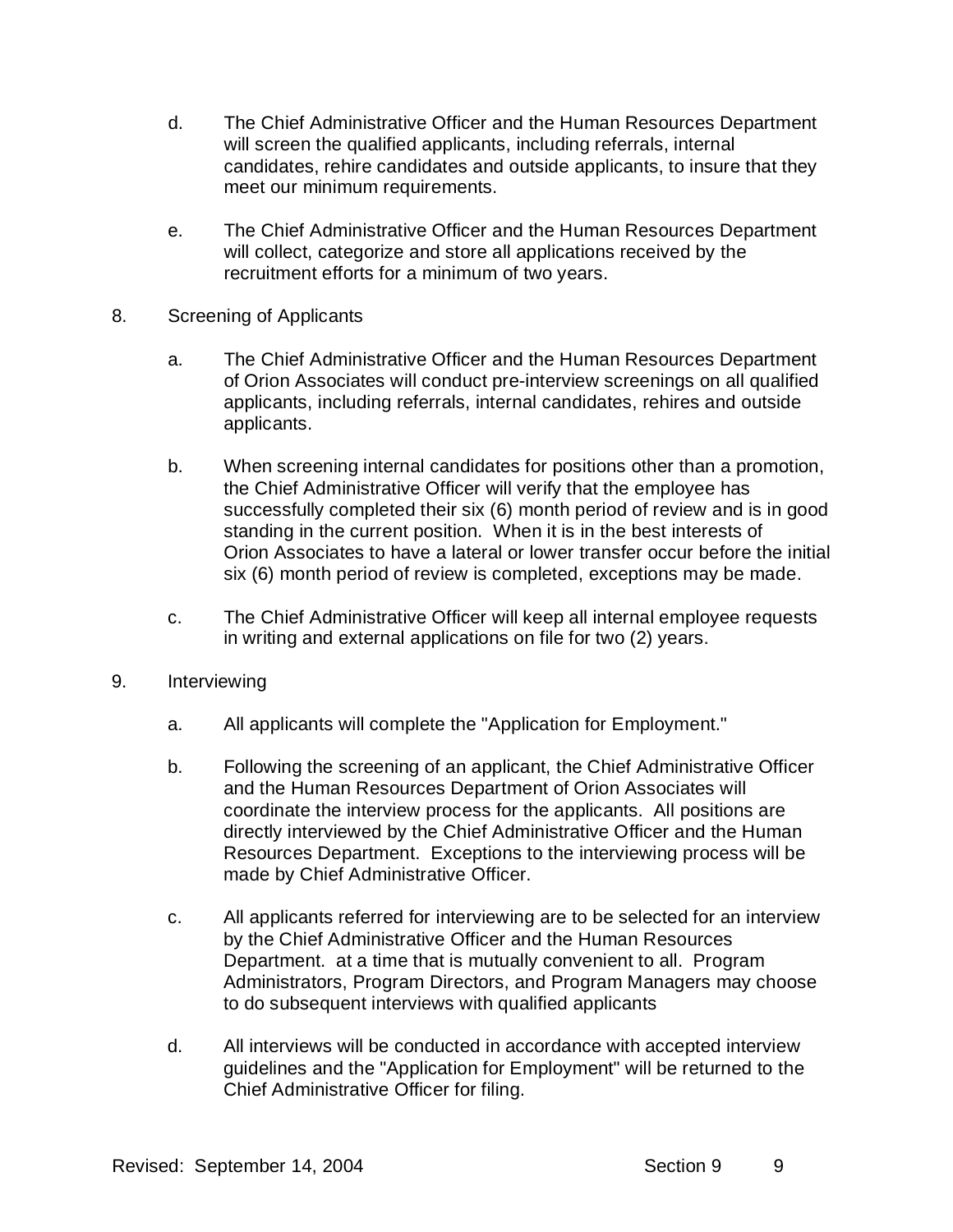- e. Human Resources will insure that all applicants are informed of the results of the interview. Human Resources will inform all applicants that another applicant was selected for the position, will request a second interview, or will extend a conditional offer of employment. The conditional offer of employment is pending based on the following criteria which would result in the loss of an employee's position:
	- 1. Conviction of a crime involving moral turpitude, unless pardoned, or as named disqualified under Rule 11, determined through the background study required in Minnesota Statutes, section 245A.04 (the Human Services Licensing Act) and in Minnesota Rules, parts 9543.3000 to 9543.3090 (Rule 11 – the Applicant Background Study Rule).
	- 2. An Unacceptable Driving record, as determined by Orion Associates company policy.

3. Any false statement of material fact on my application, or any other submitted materials for application purposes, including but not limited to, transcripts or other credentials or educational achievement.

- 4. Failure to provide a certified transcript or other official credentials of post secondary, vocational, or other educational achievement as requested and required.
- 5. Failure to complete Orientation and Mentoring (30 hours of initial training) within the allotted 2 months from my date of hire, including completion of First Aid and CPR certification.
- f. Human Resource will be notified immediately of the applicant's decision to accept or not accept the job offer. If the applicant accepts, Human Resources, or a designee, will schedule Orientation Training.

#### 10. Hiring for Employees

- a. Human Resources, or a designee, will complete the initial Orientation, insure that personnel forms are complete, schedule the new employee for all required initial orientation training classes, and will notify the employee's supervisor when the process is complete.
- b. Human Resources will determine the salary by using the "Wage Scales and Salary Guides." The Chief Executive Officer will inform Human Resources of the salary rate established for the newly hired employee.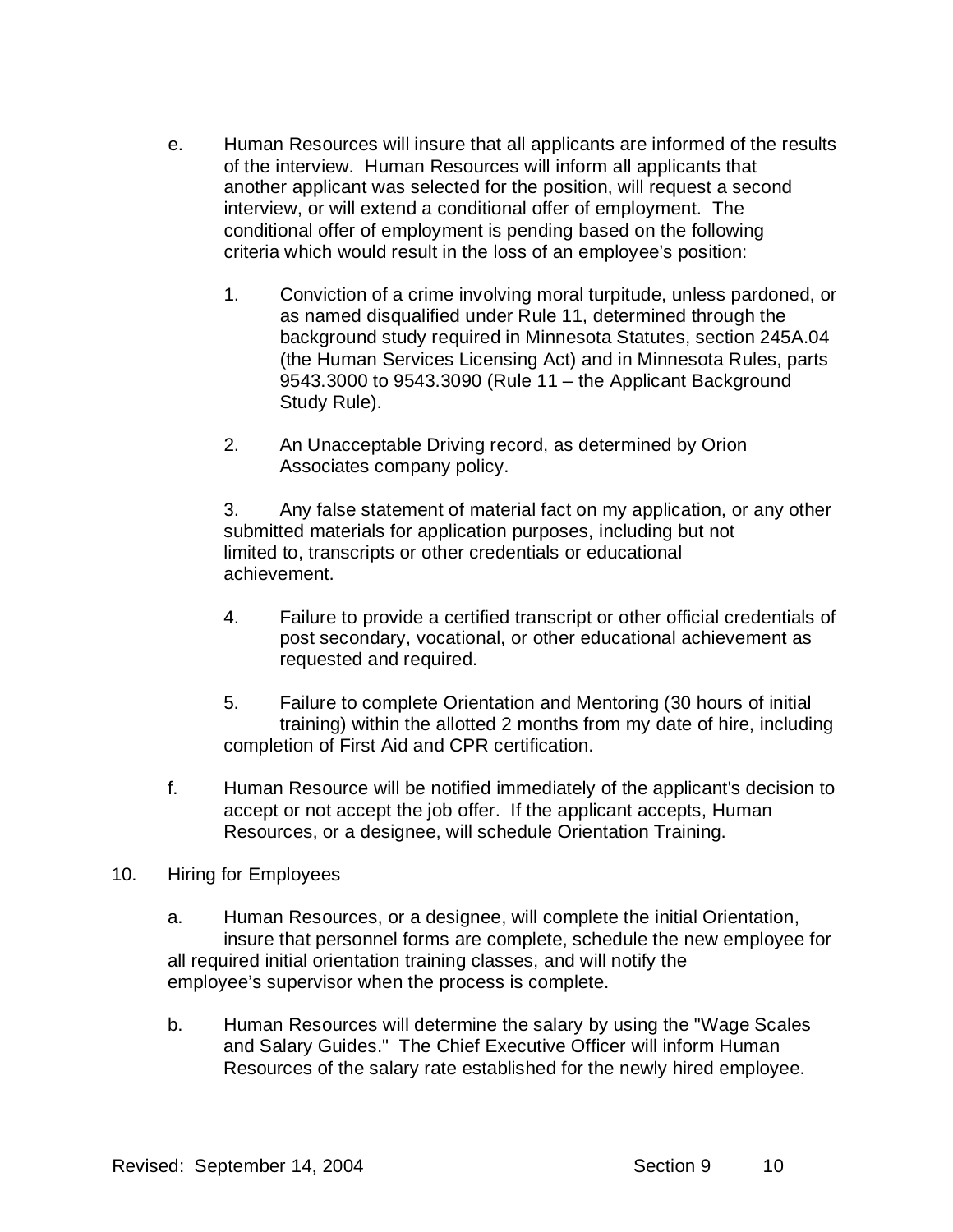- c. Human Resources will forward a copy of the "Employee Change Notice" and the "W-4" form to the Finance, where the information will be entered into the computer data base. The "Employee Change Notice" will be filed in the Personnel Record of the new hire. The "W-4" form will be filed in the employee's payroll file.
- d. The supervisor will contact the new employee to schedule Site Orientation and Mentoring.
- e. The employee's supervisor will submit the employee's Site Checklist and Mentoring forms to Human Resources when the new hire completes the trainings.

f. As the employee completes training classes, Human Resources will notify the employee's supervisor and give the employee training credit in the database.

- 11. Department of Labor Compliance
	- a. The Chief Administrative Officer of Orion Associates will follow Department of Labor rules and regulations and ensure compliance of all company policies, procedures and contracts.
	- b. The Chief Administrative Officer will provide training regarding Department of Labor rules and regulations as needed to the management staff.
	- c. The Chief Administrative Officer and the direct supervisor will ensure that hourly paid employees, unless specifically employed otherwise, are not scheduled for over forty hours in any weekly period and that this is reflected in the employee's schedule and "Time Sheet."
	- d. The direct supervisor will make every effort to fill staffing requirements without creating overtime. Permission must be obtained from the appropriate Chief Operating Officer of Orion Associates to authorize overtime. When the Chief Operating Officer is unavailable, notification by direct supervisor must be made the next working day.
	- e. The direct supervisor will notify the Financial Department via the appropriate section on the "Time Sheet" of the need to pay staff overtime.
	- f. Each direct supervisor will inform the Chief Administrative Officer who will inform the Financial Department of any changes in regularly scheduled hours or pay rates for existing employees by submitting an "Employee Change Notice."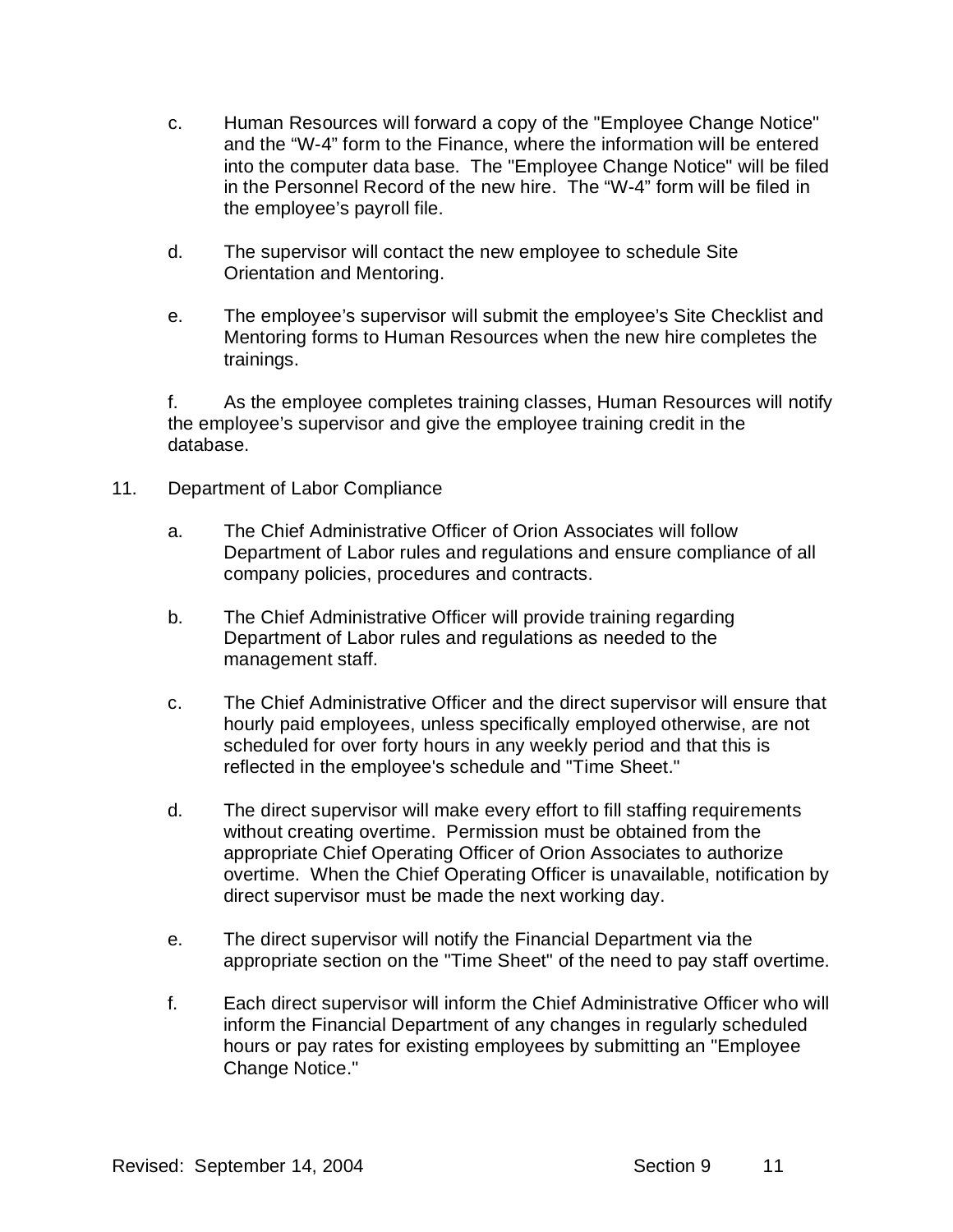- g. Each direct supervisor will schedule their staff according to the wage and hour standards.
- h. If a direct supervisor is not sure that all Department of Labor rules are met, they will contact the Chief Administrative Officer for assistance.
- i. In compliance with Department of Labor, the Chief Administrative Officer and/or the Financial Department of Orion Associates will maintain the following records:
	- 1. Personnel Records:
		- a. All employee and subcontractor contracts
		- b. Personnel information including name, address, occupation, sex, and date of birth for those under 18 years of age
		- c. Hour and day when work week begins and ends
	- 2. Financial Records:
		- a. Total hours worked each work day and work week
		- b. Total daily or weekly straight time earnings
		- c. Regular hourly pay rates for any week when overtime is worked
		- d. Total overtime pay to the work week
		- e. Deductions from or additions to wages
		- f. Total wages paid each pay period
		- g. Date of payment and pay period covered
		- h. Wage and salary history
- 12. Development and Implementation of Wage and Salary Compensation
	- a. The Chief Administrative Officer of Orion Associates will submit a compensation proposal to the Chief Executive Officer of Orion Associates.
	- b. The Chief Executive Officer will review the proposal and approve or request revisions based on recommended parameters and rates.
	- c. When approved by the Chief Executive Officer, the Chief Administrative Officer will adjust the affected "Wage Scales and Salary Guides."
	- d. The Chief Administrative Officer will notify the direct supervisors who will notify their personnel.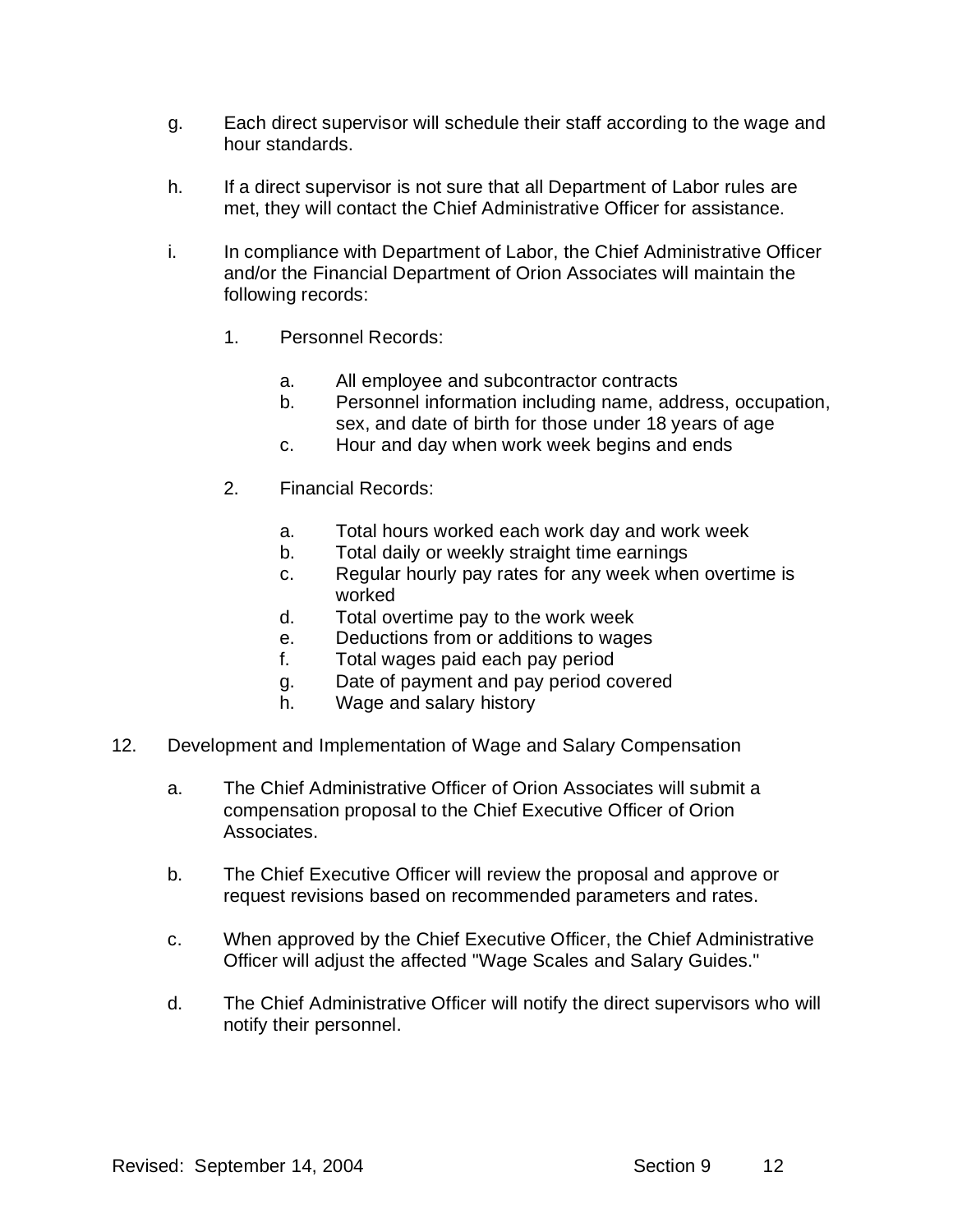- e. The Chief Administrative Officer will coordinate the update of the "Employee Change Notice," and information in the Personnel Records and computer database for each affected employee.
- f. For all hourly employees hired, the Chief Administrative Officer will refer to the "Wage Scales" to determine starting pay.
- g. For all salaried employees hired, the Chief Administrative Officer will refer to the "Salary Guides," to determine starting pay.
- h. The Chief Administrative Officer will review all wage and salary compensation scales at least annually. The review includes and is not limited to the following:
	- 1. Comparison to the market place compensation standards.
	- 2. Positions relative to pay levels.
	- 3. Cost of living increases.
	- 4. Compliance with the Department of Labor Standards.
- 13. Change of Wage or Salary
	- a. The Chief Operating Officer and the direct supervisors will determine the need for a change in the rate, position title, etc., and will get approval for the change from the Chief Administrative Officer.
	- b. The direct supervisor will complete all personnel related forms that coincide with the wage or salary changes and submit the completed forms to the Chief Administrative Officer.
	- c. The Chief Administrative Officer will ensure that the changes are in compliance with Department of Labor Regulations and the organization's pay structure, and file the completed personnel forms.
	- d. The Chief Administrative Officer will ensure that Financial Department has a copy of the "Employee Change Notice," and will file the original copy in the Personnel Record.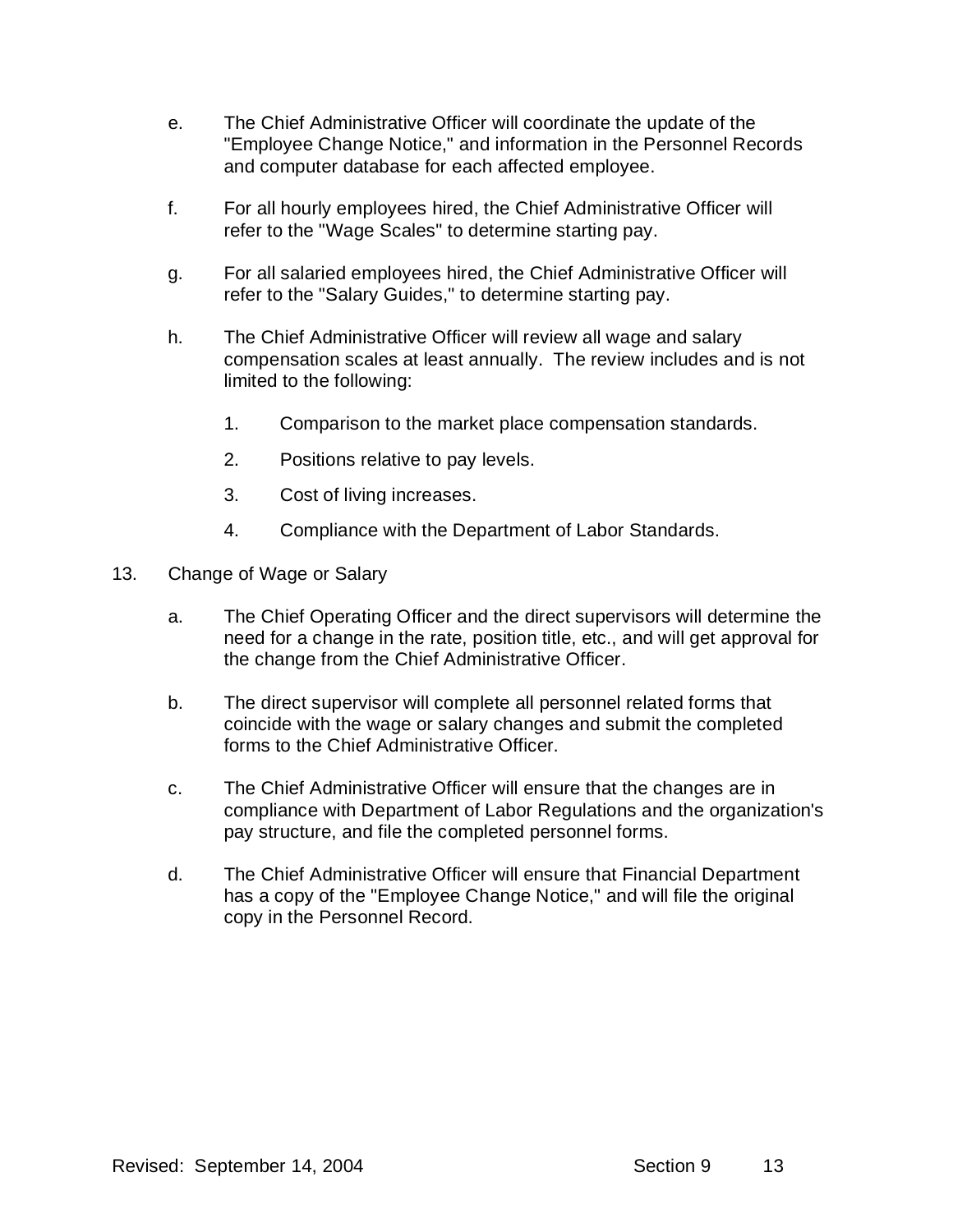- 14. Travel / Food Allowance Reimbursement
	- a. Orion Associates employees who attend a work related function, i.e. inservice, conference; in state or out-of-state, are eligible for reimbursement of food expenses.
	- b. The maximum reimbursable food allowance coverage is as follows:

 Breakfast \$ 4.00 Lunch \$ 5.00

Dinner\$ 6.25

- c. Receipts must be kept and attached to the "Expense Sheet." The "Expense Sheet" is then given to the direct supervisor for approval and signature. A reimbursement check will be processed by the Financial Department and sent to the employee in a monthly Expense Reimbursement check.
- 15. Compensation Time / Work Schedules
	- a. Non-exempt employees will be directly paid for the number of hours that they actually work each day. They will not earn compensation time.
	- b. If an exempt employee identifies a need to fill another staff's scheduled work time to ensure staff ration needs or services delivery, they will seek prior approval from their direct supervisor. If prior approval is not possible, then they will notify their direct supervisor as soon as possible.
	- c. All time worked will be listed on the Master Schedule.
	- d. Exempt employees who are required to fill another position's scheduled work time to ensure that the operations of the program are carried out, may have their direct supervisor determine which of the following ways they may be compensated for the time worked:
		- 1. Adjusting their normal work schedule at a later date to compensate for the time worked.
		- 2. Receiving the base wages earned in the position for the scheduled time worked.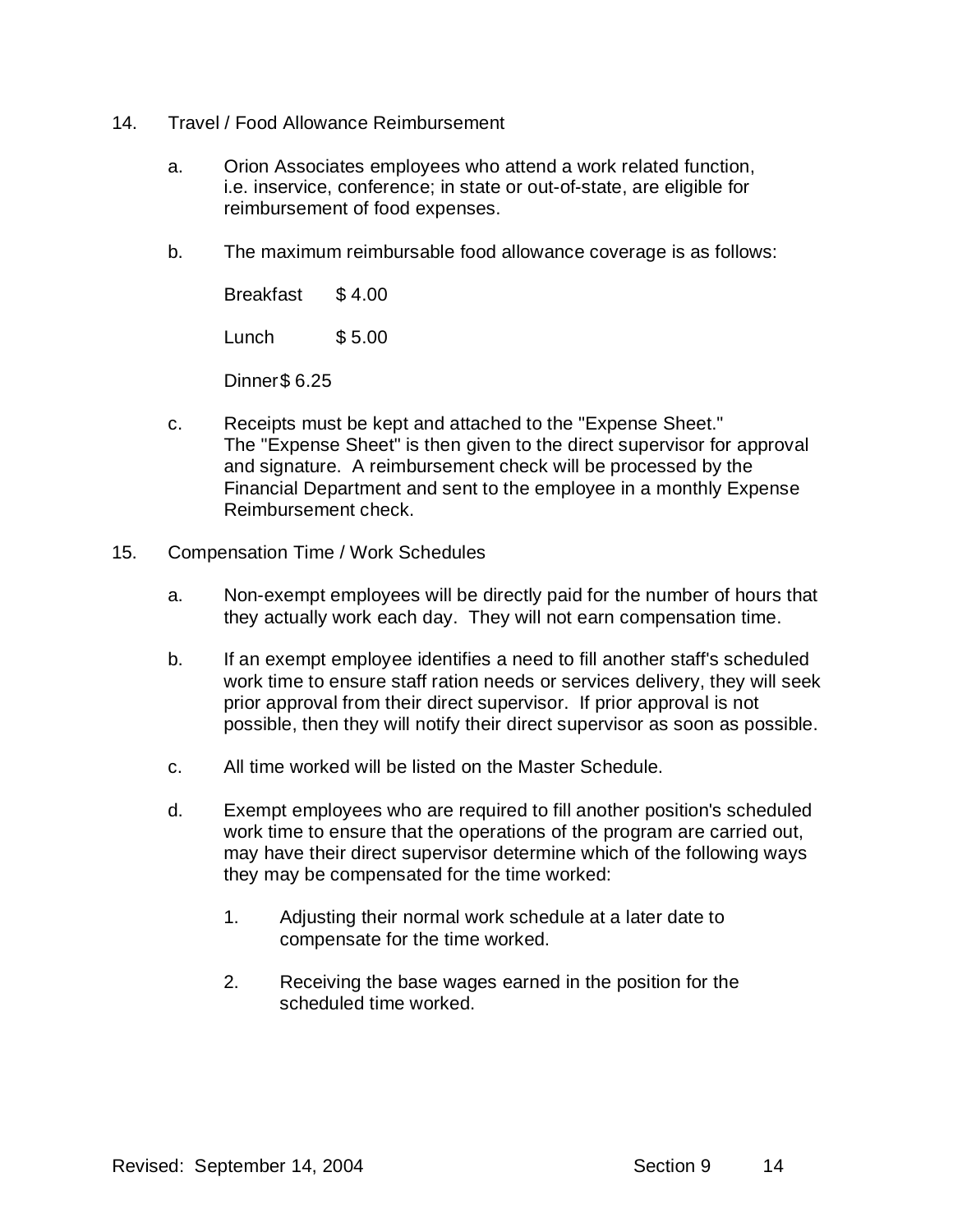- 16. Lateral or Lower Transfers to a Different Work Site
	- a. The employee, after successful completion of their initial six (6) month period of review, may apply for a lateral or lower transfer through the Chief Administrative Officer. When it is in the best interests of Orion Associates to have a lateral or lower transfer occur before the initial six (6) month period review is completed, exceptions may be made.
	- b. The employee will notify the Chief Administrative Officer in writing of their interest in the position.
	- c. The Chief Administrative Officer and/or the direct supervisor will screen the employee/applicant for the position as outlined in Personnel Procedure 9. B. 8., "Screening of Applicants."
	- d. Upon offer of a new position, the employee will notify their current supervisor of their intent to transfer and give the required notice.
	- e. The employee will complete all necessary training/licensing requirements for the new position within the required time frame.
	- f. The new direct supervisor and the Chief Administrative Officer will ensure that all appropriate forms are completed.
- 17. Lateral or Lower Transfers: Increase Hours in Same Position
	- a. The employee may apply for an increase in hours in their same, or lateral or lower position at the same program by notifying their direct supervisor in writing.
	- b. The Chief Administrative Officer and/or the direct supervisor will screen the employee/applicant for the position as outlined in Personnel Procedure 9. B. 8., "Screening of Applicants."
	- c. The direct supervisor completes an "Employee Change Notice" and routes it to the Chief Administrative Officer only when an employee becomes full time.
	- d. The new direct supervisor and the Chief Administrative Officer will ensure that any other appropriate forms are completed.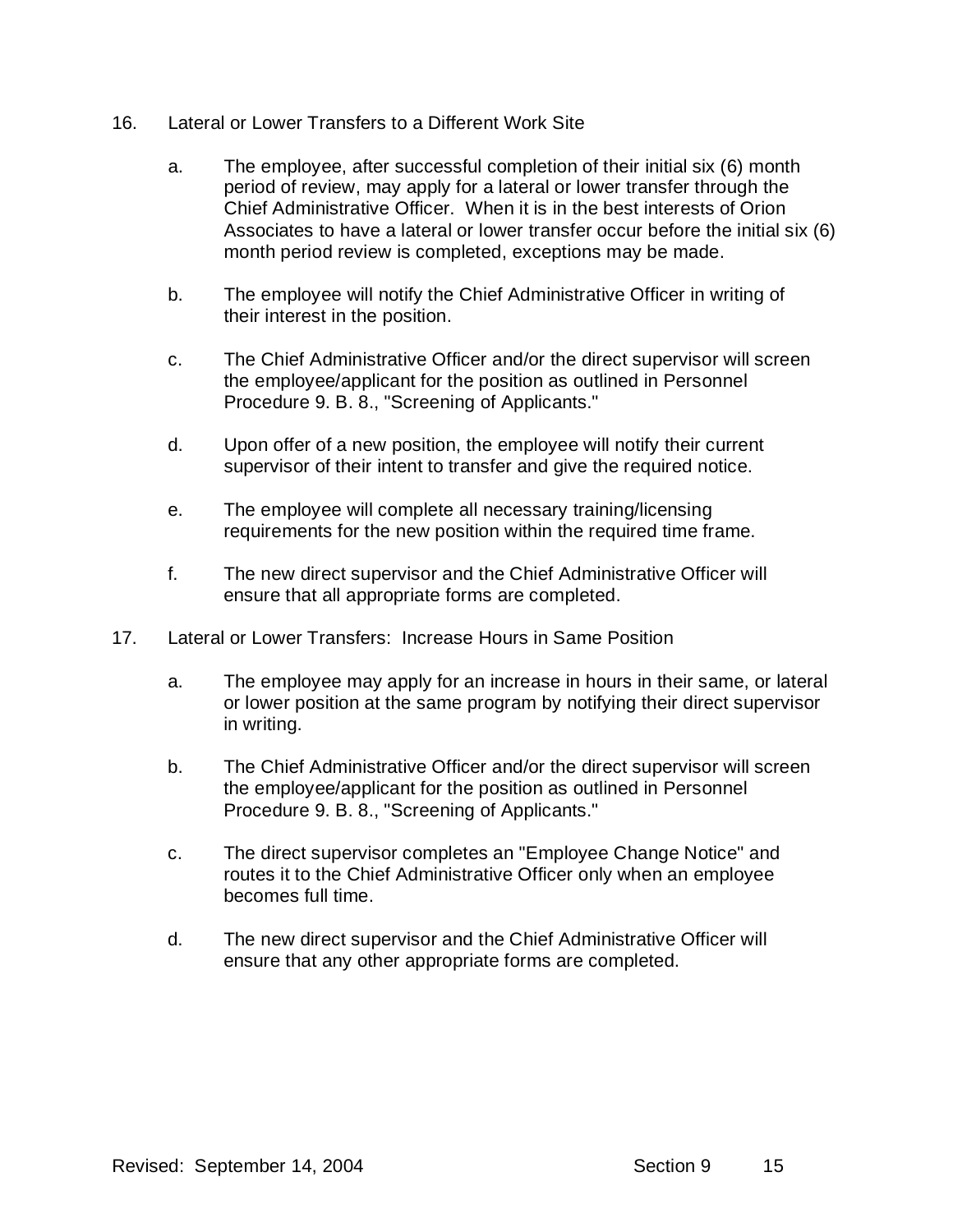- 18. Promotional Transfers
	- a. The employee will apply for a promotion in writing through the Chief Administrative Officer and the Human Resources Department of Orion Associates.
	- b. If qualified, the Chief Administrative Officer and/or the Human Resources Department will screen and interview the employee/applicant for the position as outlined in Personnel Procedure 9. B. 8., "Screening of Applicants."
	- c. Upon being offered a new position, the employee will notify their direct supervisor of their acceptance of the promotion.
- 19. Subcontractor / Consultant Contracts
	- a. The Chief Executive Officer of Orion Associates will determine the need for a contract, or subsequent contract revision.
	- b. The Subcontractor / Consultant and the Chief Executive Officer of Orion Associates, or a designee, will meet to review the contract, or contract revisions.

c. The Chief Executive Officer of Orion Associates, or a designee, will complete the "Subcontractor / Consultant Contract," or subsequent revisions, in consultation with legal consul, if necessary. The Chief Executive Officer, or a designee, will ensure that the Subcontractor / Consultant has copies of the "Subcontractor / Consultant Contract," and the Chief Administrative Officer will file the original copy.

- 20. Staff Reassignment
	- a. Based on the needs of the organization, Orion Associates management staff will identify staff reassignment in order to make the best match between employees and positions.
	- b. The direct supervisor of the area identified as needing staff reassignment will be notified and they will consult with the Chief Administrative Officer and the Human Resources Department to ensure that all policies and procedures for staff reassignment are followed and identify the position and location to be reassigned to.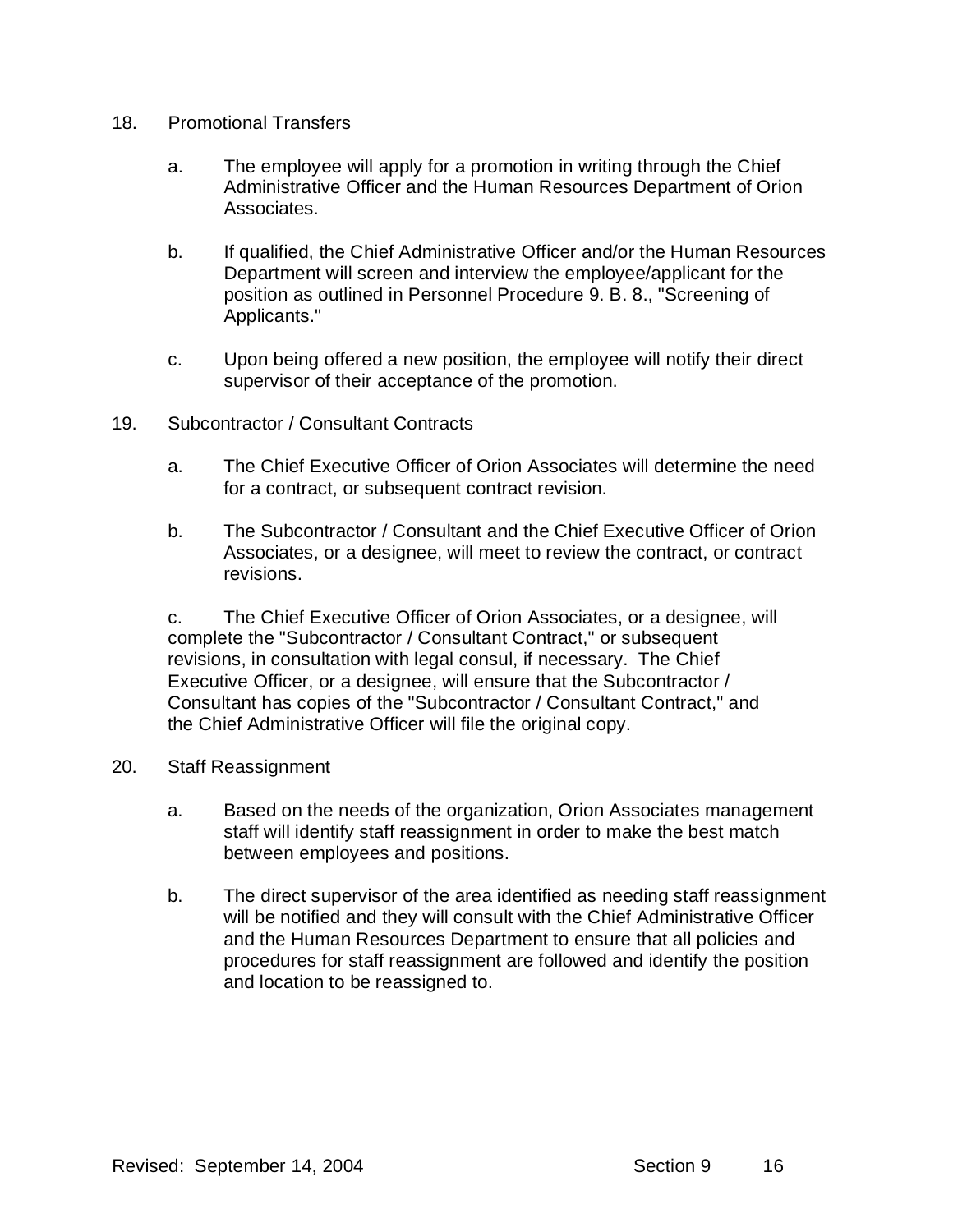c. The Chief Administrative Officer will determine if the reassignment is appropriate based on Department of Labor Standards, the organization's policies, and all legal issues. When the reassignment stays within a program area of responsibility, the supervisor will notify the Chief Administrative Officer of the reassignment. When the reassignment is outside the former supervisor's program, the Chief Administrative Officer and the Human Resources Department will notify the new supervisor.

d. The Chief Administrative Officer will determine the date for the staff reassignment to occur and inform the levels of supervision that are affected by the staff reassignment.

- e. The employee's new supervisor and former supervisor will notify the staff affected by the reassignment.
- f. The employee's new supervisor will complete the required orientation and training procedures for the new employee and the former supervisor will complete the required exit procedures.
- g. Both the former and new supervisors will turn in all transfer related paperwork regarding the reassignment to the Chief Administrative Officer and the Human Resources Department.
- 21. Staff Reinstatement
	- a. When in process of reinstating an employee, Personnel Policy 2. E., "Employing Former Employees" will be followed.
	- b. When a former employee is rehired, the employee's new supervisor will consult with the Chief Administrative Officer of Orion Associates in order to determine whether or not the rehired employee is eligible for a reinstatement of the employee's former wage rate and benefits, establishing which benefits will apply.
	- c. When a former employee is rehired, the employee will go through the full Initial Orientation Training again, with the exception of employees that have been rehired with one (1) year of separating.
	- d. Human Resources will notify Finance that the reinstated employee's Paid Time Off benefits should be reestablished at the former rate of accrual when an employee as been rehired within one (1) year of separating.
	- e. Reinstated employees will earn holiday benefits appropriate to the status of the position they were reinstated to fill.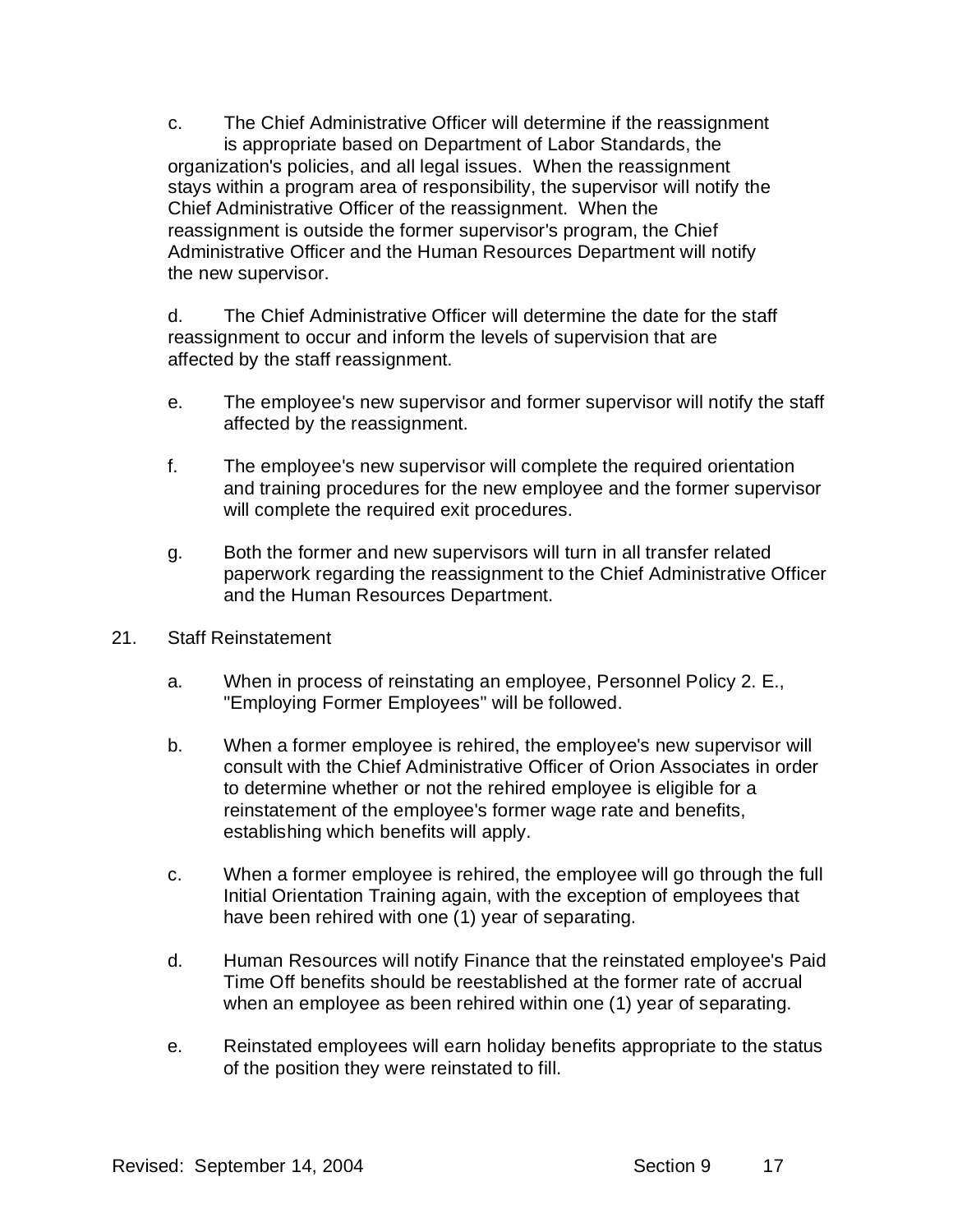- f. A reinstated Full-Time employee will be eligible for all insurance benefits on the first of the month following one (1) full calendar month of employment. During initial Orientation, the employee will complete the appropriate insurance enrollment forms and submit them to the Chief Administrative Officer for processing.
- 22. Use of Temporary Employment Positions
	- a. The Chief Operating Officer of Orion Associates will assess and identify the need for creating a temporary employment position based on the following criteria:
		- 1. What type of temporary employee is needed: Temporary Position, Acting Position, or Temporary Funding?
		- 2. Is there enough money in the budget to cover the cost and length of employment for a temporary employee?
		- 3. Is the use of the proposed temporary position in compliance with Orion Associates' Policies and the Department of Labor Standards? Consult with the Chief Administrative Officer.
	- b. When funding requirements for the temporary position are greater than their allocated budget, the Chief Operating Officer will submit a proposal to the Chief Executive Officer for the additional funding.
	- c. When funding and compliance requirements are met, the Chief Operating Officer will notify the Chief Administrative Officer to start the recruitment process for a temporary employee.
	- d. When a temporary employee has been selected from the candidates provided by the Chief Administrative Officer, the direct supervisor will outline the job responsibilities and oversee the temporary employee's work.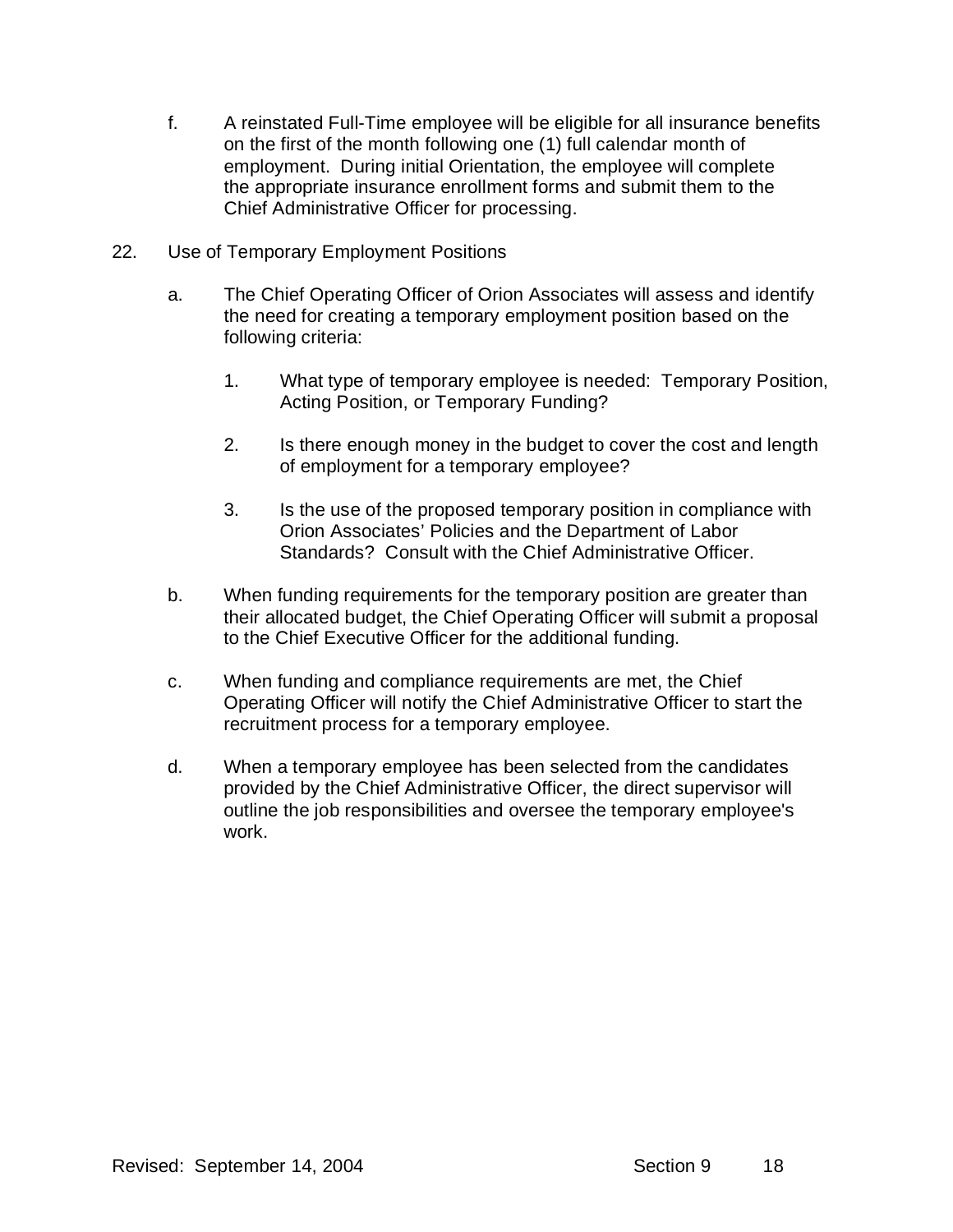- 23. Holiday Benefits Application
	- a. Refer to Personnel Policies 7. A. and 7.B., "Earning Benefits and Privileges" and "Holidays," to determine who is eligible for holiday benefits, at what rate they are accrued and to determine what holidays are observed.
	- b. The Chief Administrative Officer of Orion Associates will publish a holiday schedule at the beginning the each calendar year. Holidays that fall on a week-end will be observed on a weekday prior to or following the holiday.
	- c. Eligible employees who have the holiday off and the holiday is typically a scheduled work day will receive holiday pay.
	- d. Eligible employees who are not scheduled to work on the holiday will either take another scheduled day off, or take the holiday pay without taking another day off. Employees who chose to take the holiday pay instead of taking the day off will not earn overtime pay for the holiday benefits.
	- e. Eligible employees who are scheduled to work on a holiday will receive the benefit in the form of time and one half of base wage for the holiday worked.
	- f. Eligible employees that decide to take another day off as the holiday will negotiate with their immediate supervisor which day it will be.
- 24. Determining Eligibility and Use of Benefit Accrual
	- a. When an employee wishes to use an accrued benefit, they will submit the appropriate form within the time frames outlined in Personnel Policies 7. C., 7. D., and 7. E., " Paid Time Off" and "Leaves of Absence," to their direct supervisor.
	- b. The direct supervisor will contact the Financial Department to determine what benefits the employee has accrued and will consult the Personnel Policies to determine if the employee is currently eligible to begin using the benefit.
	- c. If the employee has accrued benefits and is eligible to use the benefits, the supervisor may approve the request.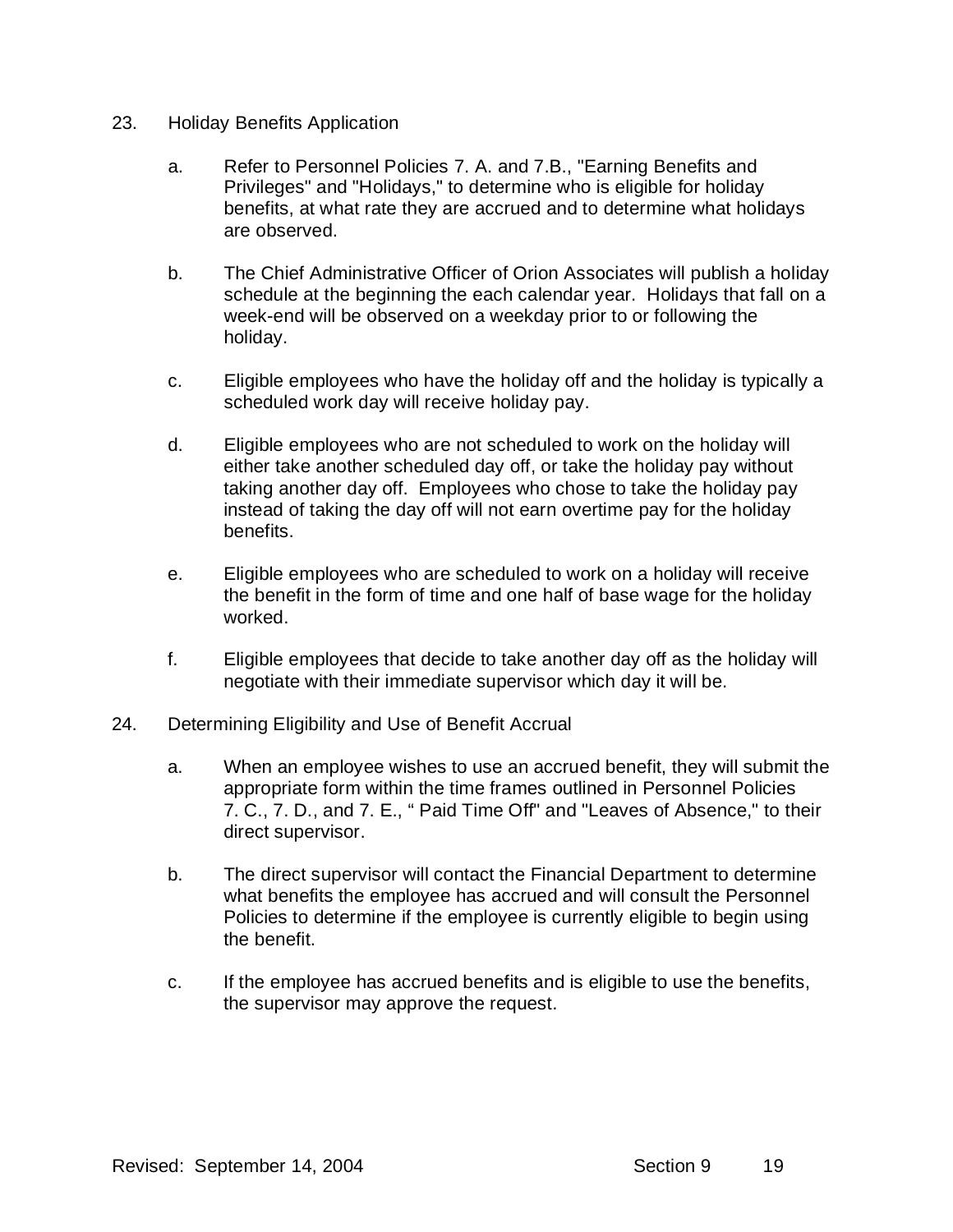- 25. Evaluations and Reviews
	- a. Direct supervisors routinely will complete a performance evaluation for all employees that they supervise. They will review the evaluation with their supervisors before conducting the review with their employee.
	- b. Direct supervisors will complete written performance evaluations for new employees after the date of hire, at Six (6) Months and One (1) Year and at subsequent Annual dates. In addition, management level staff receive a Three (3) Month performance evaluation.
	- c. Employees who have the same position at two different program sites with different start dates, or employees who have left one position at one program site to begin the same position at another program site, will have their initial reviews done by the primary supervisor in conjunction with the secondary supervisor. The employee's evaluation dates are calculated from their initial start date in that position.
	- d. Employees with multiple positions will have their direct supervisors collectively develop one evaluation. If conflicts arise in reaching a collective agreement on the employee's performance evaluation, the primary supervisor will consult with their own supervisor and/or the Chief Administrative Officer and reach a solution. The evaluation will be delivered to the employee by the primary or all of the employee's immediate supervisors.
	- e. Employees that work as a Temporary Counselor will have their direct supervisor give the reviews. The supervisor will gain input from all the supervisors at the programs where the Temporary Counselor has worked regarding the Temporary Counselor's performance.
	- f. When an employee is put on "probationary/disciplinary" status as a result of a performance review, the direct supervisor may follow up on the employee's performance by the targeted end probationary date. Regardless of the "Probationary/Disciplinary" evaluation, the employee's evaluation dates will continue to be calculated from their initial start date in that position.
	- g. Employees that disagree with an evaluation may complete a rebuttal as part of this evaluation or may subsequently file a written rebuttal within fifteen (15) days with the Chief Administrative Officer; this is not considered a grievance.
	- h. All rebuttals will be filed in the employee's Personnel Record attached to that evaluation.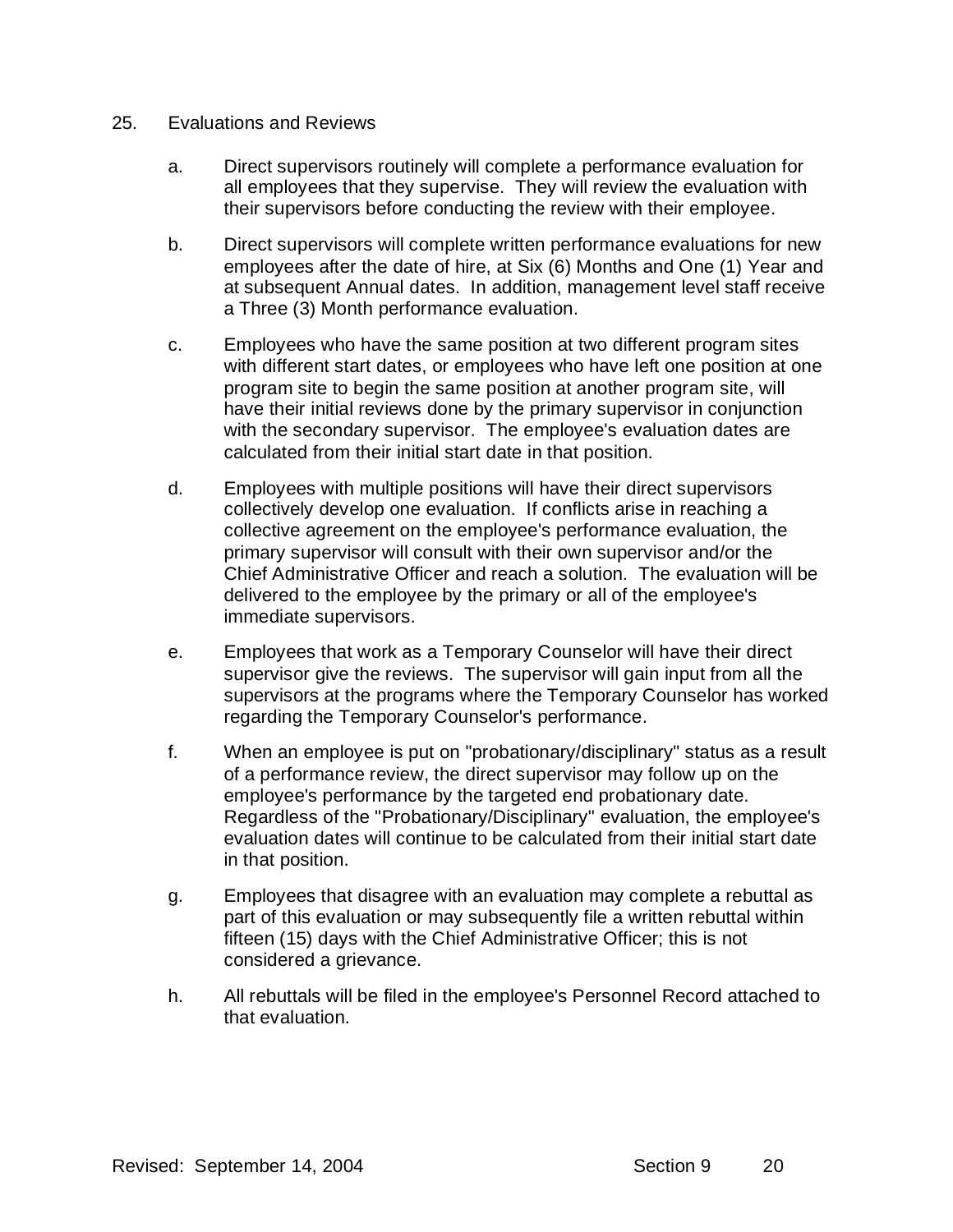- 26. Auditing Personnel Records
	- a. The Chief Administrative Officer and the Human Resources Department of Orion Associates will audit Personnel Records and will submit the personnel records update and on-going training update to the employee's supervisor.
	- b. The supervisor of the employee being audited will complete and correct their portions of the audit and return the audited materials to the Chief Administrative Officer and the Human Resources Department within a reasonable time frame.
	- c. The Chief Administrative Officer will review the returned audit materials:
		- 1. If the materials are completed correctly, the Human Resources Department will file the returned materials accordingly.
		- 2. If the materials are not completed correctly, the Chief Administrative Officer will return the materials to the direct supervisor with a request for proper completion.
- 27. Posting of Job Openings
	- a. When a position is vacant, the designated supervisor for that position will notify the Chief Administrative Officer and the Human Resource Department of Orion Associates.

b. Human Resources will maintain a current listing of the job openings within each program. Human Resources will post this list in the company newsletter and on the bulletin boards at the appropriate site through the direct supervisors at each program.

- c. The Chief Administrative Office of Orion Associates will consult with the Chief Executive Officer of Orion Associates overseeing a management position opening in order to determine whether or not a management level position will be posted internally.
- d. The Chief Administrative Officer will determine the best method of recruiting for externally posted jobs.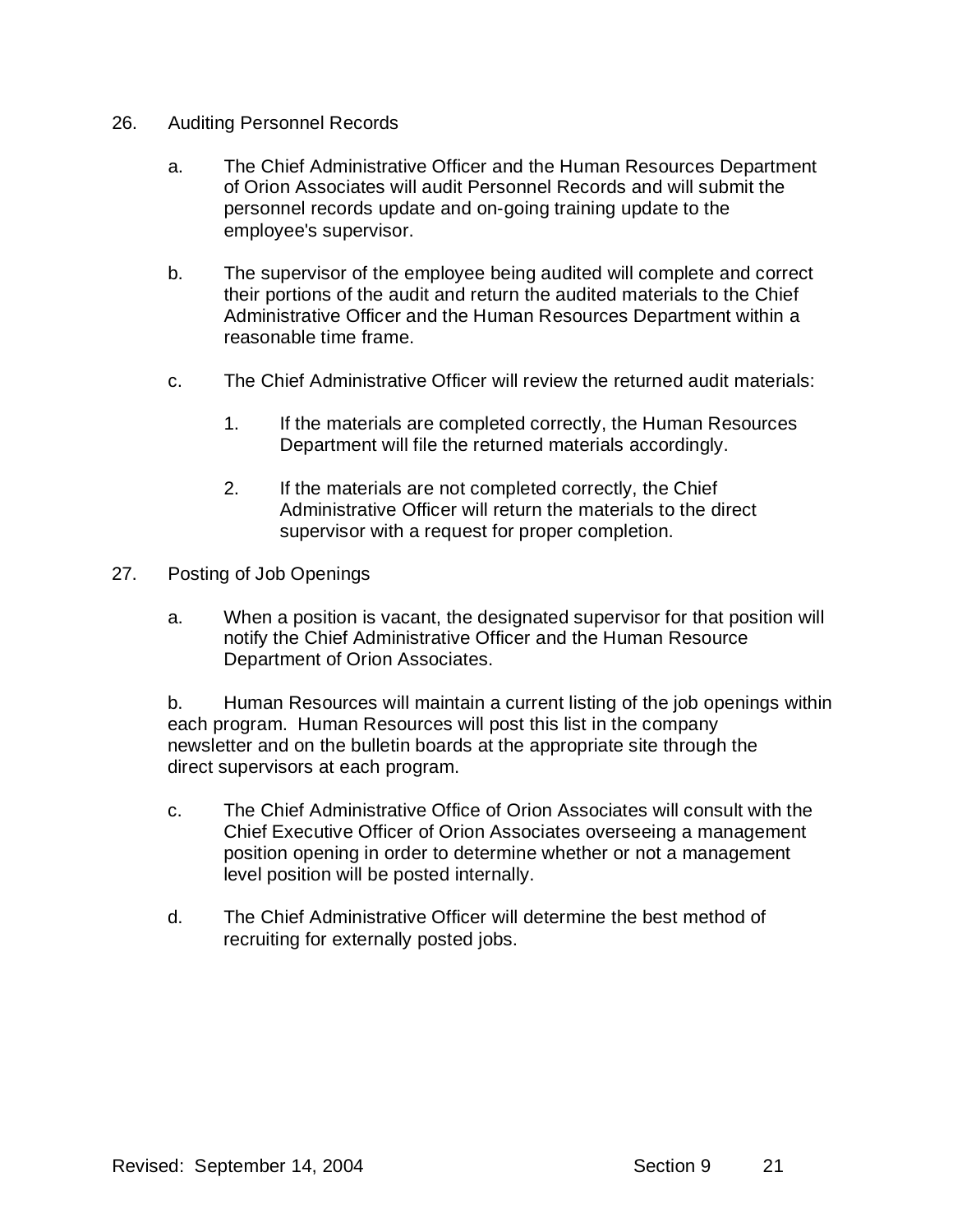#### 28. Reference Checks

a. Before making an offer of employment, Human Resources will attempt to conduct reference checks on the potential new hire.

b. The reference checks will consist of one to two reference checks of employment, or professional references using the "Employee Reference" forms.

- c. When an applicant has limited employment, or professional references, personal references will be contacted.
- d. If Human Resources is unable to obtain references before making an offer of employment, the applicant will be informed that the offer of employment is contingent upon references checking out favorably.

e. If a reference requires the applicant's authorization to release information, an offer of employment will be made, conditionally, and the new employee will complete the "Authorization for Release of Information" form at the time of initial orientation which Human Resources will then mail to the reference.

- f. Subsequent to the return of the references to Human Resources, Human Resources will decide whether or not to withdraw the conditional offer of employment based on the responses to the references.
- e. Completed "Employee Reference" and "Authorization for the Release of Information" forms will be filed in the employee's Personnel Record.
- 29. Employee Reference Releases
	- a. All reference disclosures or requests are referred to the Chief Administrative Officer and the Human Resources Department of Orion Associates for handling. The Chief Administrative Officer coordinates all activities needed to handle these requests.
	- b. The Chief Administrative Officer releases only that information authorized by the organization regarding a current employee or former employee to any agency or person making a telephone or written request. The information authorized includes position title(s) and dates of employment.
	- c. For other than employment references, such as school admission references and loan and mortgage reference, the Chief Administrative Officer will respond to these requests in writing, preferably on the form supplied by the person/agency requesting that information.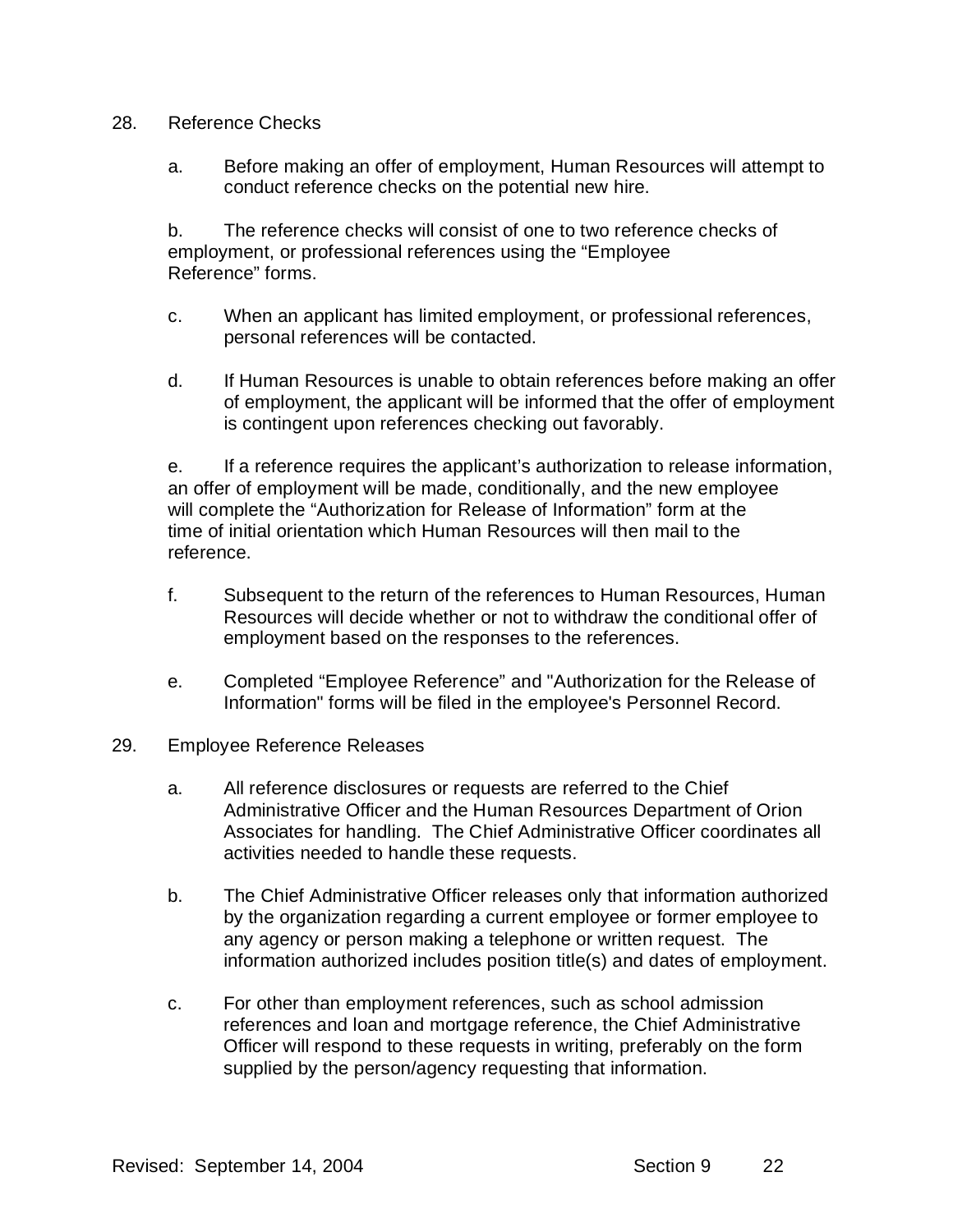- 30. Equal Employment Opportunity / Affirmative Action and Sexual Harassment Complaints Mechanism
	- a. Any current employee or applicant for employment who believes discrimination or harassment has taken place or feels he or she is being subjected to offensive behavior of any kind shall feel free to object to the offensive behavior and shall also report the behavior to their immediate supervisor or follow the chain of command.
		- 1. If an employee feels harassed or offended by another employee, by a management person, or any other person whom he or she encounters in the course of employment, whether the other person is of the same sex or opposite sex, the employee should go directly to their immediate supervisor.
		- 2. Employees may choose go over their supervisor, for any reason, to report the incident to their supervisor's Program Director, Program Administrator, or an organizational Officer, including the Chief Executive Officer
		- 3. Furthermore, it is the responsibility of an employee who has knowledge or suspicion of such conduct / harassment on the part of or directed towards a fellow employee to report such knowledge or suspicion to their immediate supervisor. In these circumstances, employees again may choose go over their supervisor, for any reason, to report the incident to their supervisor's Program Administrator, Human Resources, or the Chief Executive Officer. Failure to do so may result in disciplinary action.
	- b. Upon receiving a written report from the complainant, an investigation will be carried out within ten days. To the extent possible, the complaint will be kept confidential, however, the investigator will need to confront the alleged perpetrator as well as important corroborating witnesses. The investigator will consult with any, all, or none of the following:
		- 1. State Human Rights Department
		- 2. Equal Employment Opportunity Commission
		- 3. City Department of Civil Rights
		- 4. Legal Counsel<br>5. Chief Executive
		- 5. Chief Executive Officer
		- 6. Human Resources
	- c. The investigator may inform all concerned parties of the result of the investigation, file a written report to be kept for record, and if required, ensure that remedial actions are implemented.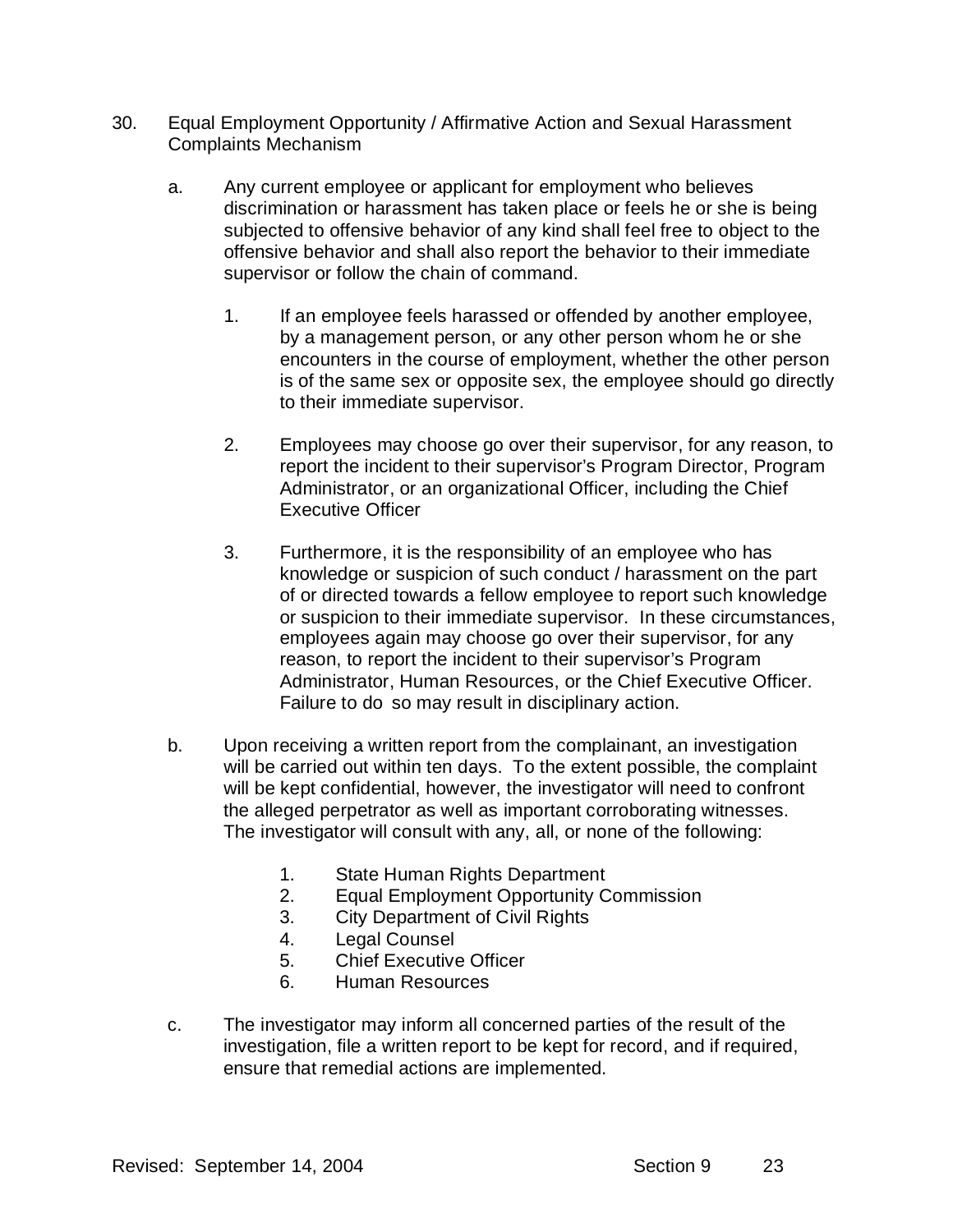- d. If the results of the investigation do not satisfy the person submitting the initial report, a written appeal may be filed with the Chief Executive Officer within ten days.
- e. The Chief Executive Officer will review the report, investigation findings, will uphold or reverse the decision, and notify the person submitting the appeal of their final decision within ten days of receiving the appeal.
- 31. Implementation of Equal Employment Opportunity / Affirmative Action Requirements
	- a. Orion Associates will appoint an Equal Opportunity Coordinator (EEO Coordinator). The EEO Coordinator is the Chief Administrative Officer of Orion Associates.
	- b. The EEO Coordinator will carry out the responsibilities defined in the Job Description for the EEO Coordinator in accordance with the "EEO/AA Policy Statement Summary."
	- c. The EEO Coordinator will disseminate the Affirmative Action Plan as outlined below:
		- 1. Internal Dissemination:
			- a. The "EEO/AA Policy Statement Summary" will be permanently and conspicuously displayed in areas such as employee bulletin boards, and periodically disseminated to staff.
			- b. All employees will be furnished a copy of the "EEO/AA Policy Statement Summary" and informed of the location and availability or procedures to be followed in carrying out the EEO/AA Plan.
			- c. The EEO/AA Plan will be included in the initial Orientation training of all employees.
		- 2. External Dissemination:
			- a. Orion Associates will notify employee recruitment services, minority, and female media used of our EEO/AA Policy and encourage them to refer women and minorities to assist us in achieving our affirmative action objectives.
			- b. Orion Associates will include the statement "Equal Opportunity Employer" or "Affirmative Action Employer" on its application forms.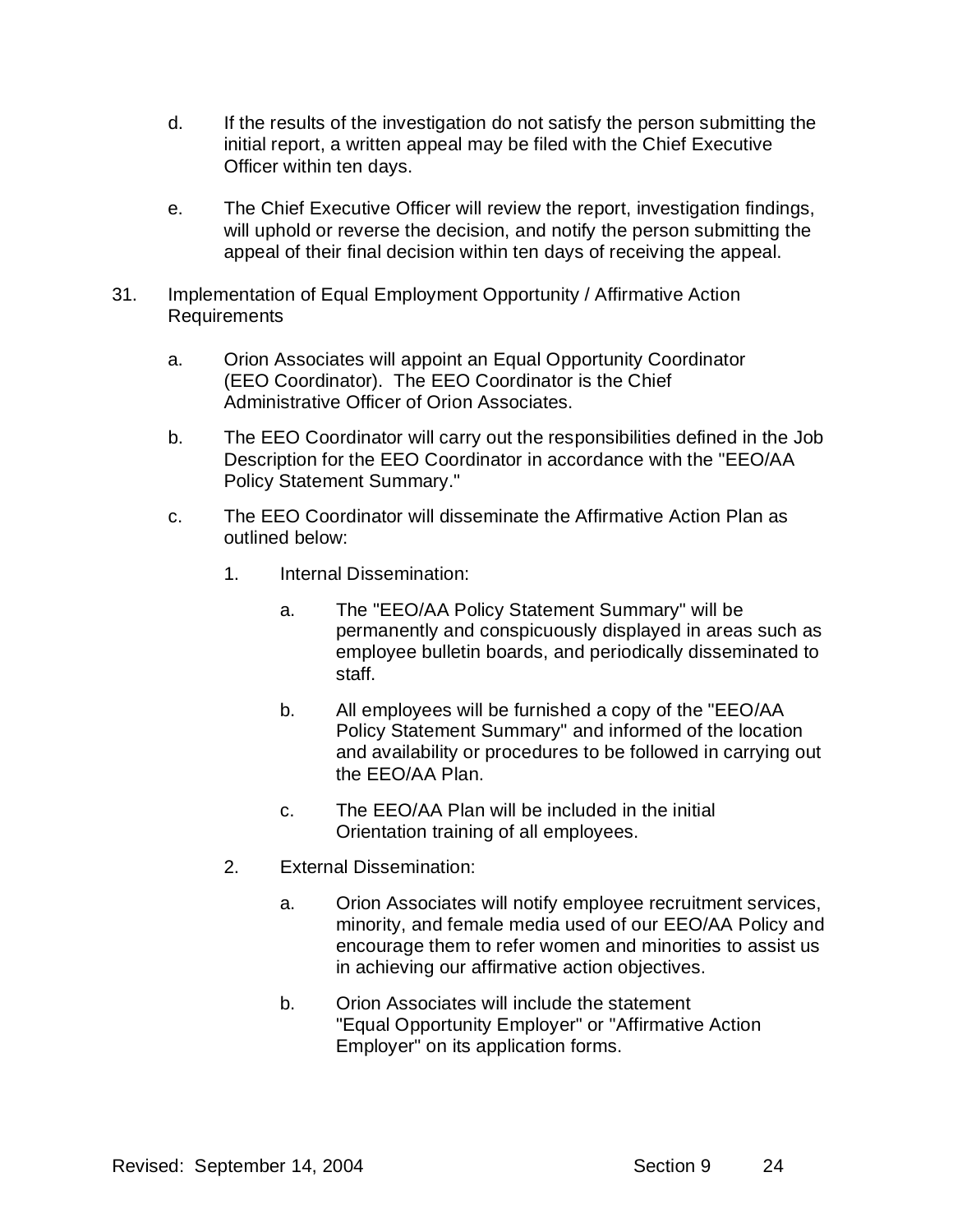- 3. Recruitment of Employees:
	- a. Orion Associates will use agencies and organizations that refer women, minority, and disabled applicants.
	- b. Orion Associates will use "Protective Class" media to advertise position openings.
- 32. Scheduling of Exempt Staff
	- a. Exempt Staff will schedule themselves for the hours associated with the department they are involved with. They will retain the authority temporarily to change their schedules to meet the demands of their duties. Their supervisors will approve permanent or major deviations from this schedule.
	- b. Part-time exempt staff will establish their own schedules with the consent of the Chief Executive Officer.
	- d. The Chief Executive Officer and the Chief Administrative Officer will approve any change in job classification for employees.
- 33. Development and Change for Staffing Patterns and Positions
	- a. When the creation of a new position, changes in existing staffing pattern or change in existing position is required, the Chief Administrative Officer meets with the relevant personnel to set out the needs and requirements.
	- b. The Chief Administrative Officer submits the proposed plan to the Chief Executive Officer and the Chief Financial for approval. The Chief Administrative Officer insures compliance with existing policies and Department of Labor requirements.
	- c. The Chief Executive Officer reserve the final authority to approve or disapprove any developments or changes in staffing patterns or positions.
	- d. Once approved, the Chief Administrative Officer and the appropriate personnel begin required implementation. The staff assigned as the direct supervisor of the new position(s) will begin the hiring process by informing Human Resources. The Chief Administrative Officer and/or Human Resources will develop the new position's job description with the assistance of the supervisor and revise the wage and salary compensation administration plan, as needed.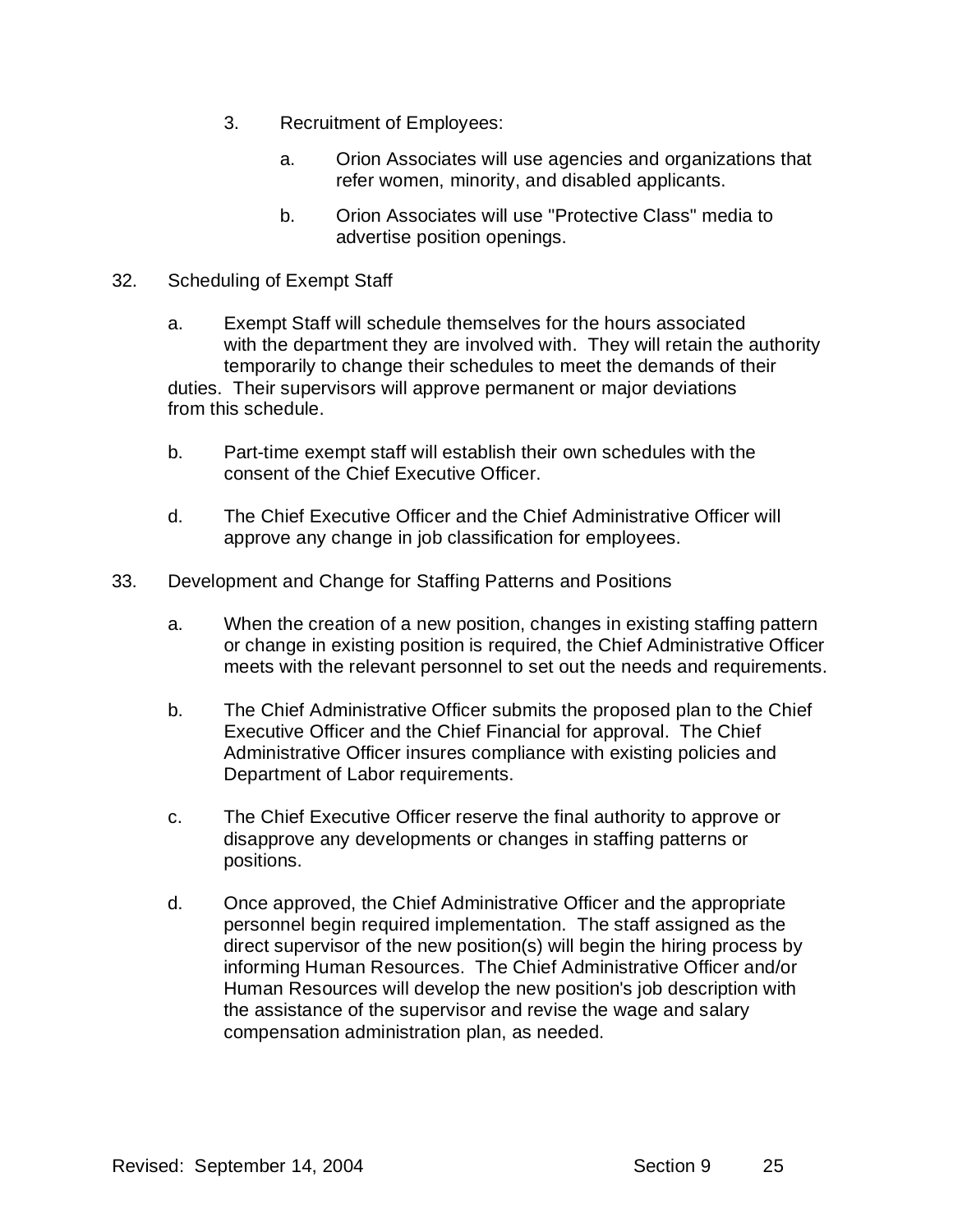- e. Plan will consider the following:
	- 1. Appealing position
	- 2. Critical hiring problems
	- 3. Classification and status (temp, acting, etc....)
	- 4. Wage and salary
	- 5. Duties and responsibility
- 34. Employee Satisfaction
	- a. The Chief Administrative Officer and the Human Resources Department will coordinate various efforts to assess and increase employee satisfaction which may include:
		- 1. Employee of the Month
		- 2. Finder's Fee Rewards
		- 3. Employee Bonus Rewards
		- 4. Exit Interview Employee Response Form
		- 5. Private meetings with the Chief Administrative Officer
		- 6. Rebuttals to Employee Evaluations
	- b. The Chief Administrative Officer will periodically review any of the above methods that are being implemented and will assess and determine if any new procedures or ideas should be implemented to increase employee satisfaction within Orion Associates.
	- c. The Chief Administrative Officer will submit any new suggestions to the Chief Executive Officer for approval. If approved, the Chief Executive Officer will assign the appropriate person/position the responsibility to implement the change.
- 35. Clean Air Act Procedure
	- a. Orion Associates complies with the "Clean Air Act" passed by the Minnesota legislature.
	- b. An area outside Orion Associates offices and sites will be designated for those who smoke. All smokers must dispose of any remains of cigarettes properly. Supervisors will insure that staff follow proper procedures and that the areas outside Orion Associates offices remain clean.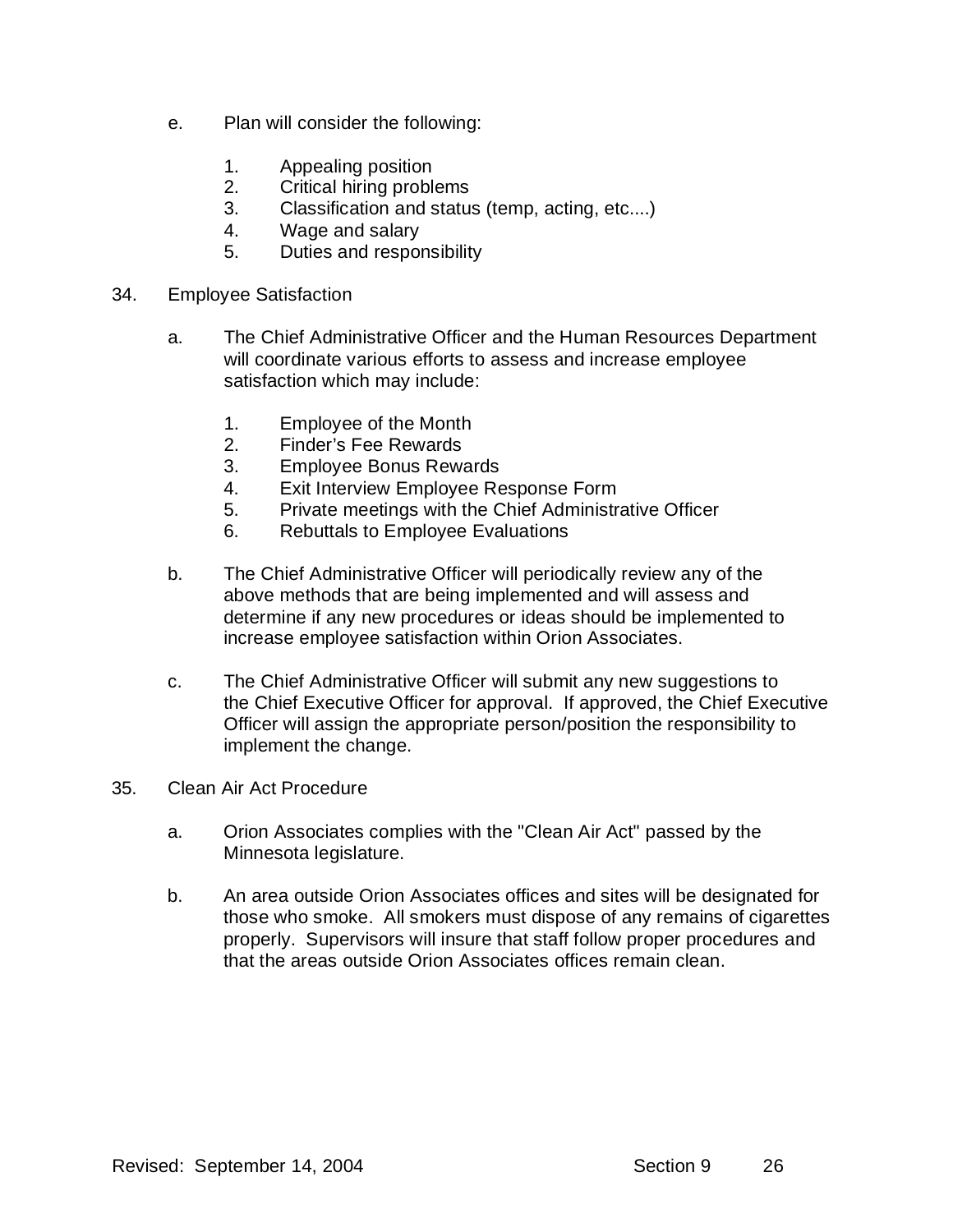# 10.

# Training Procedures

## A. List of Procedures

|    |                                        | Page |
|----|----------------------------------------|------|
| 1. | <b>Training Requirements</b>           |      |
| 2. | <b>Continual Training Requirements</b> |      |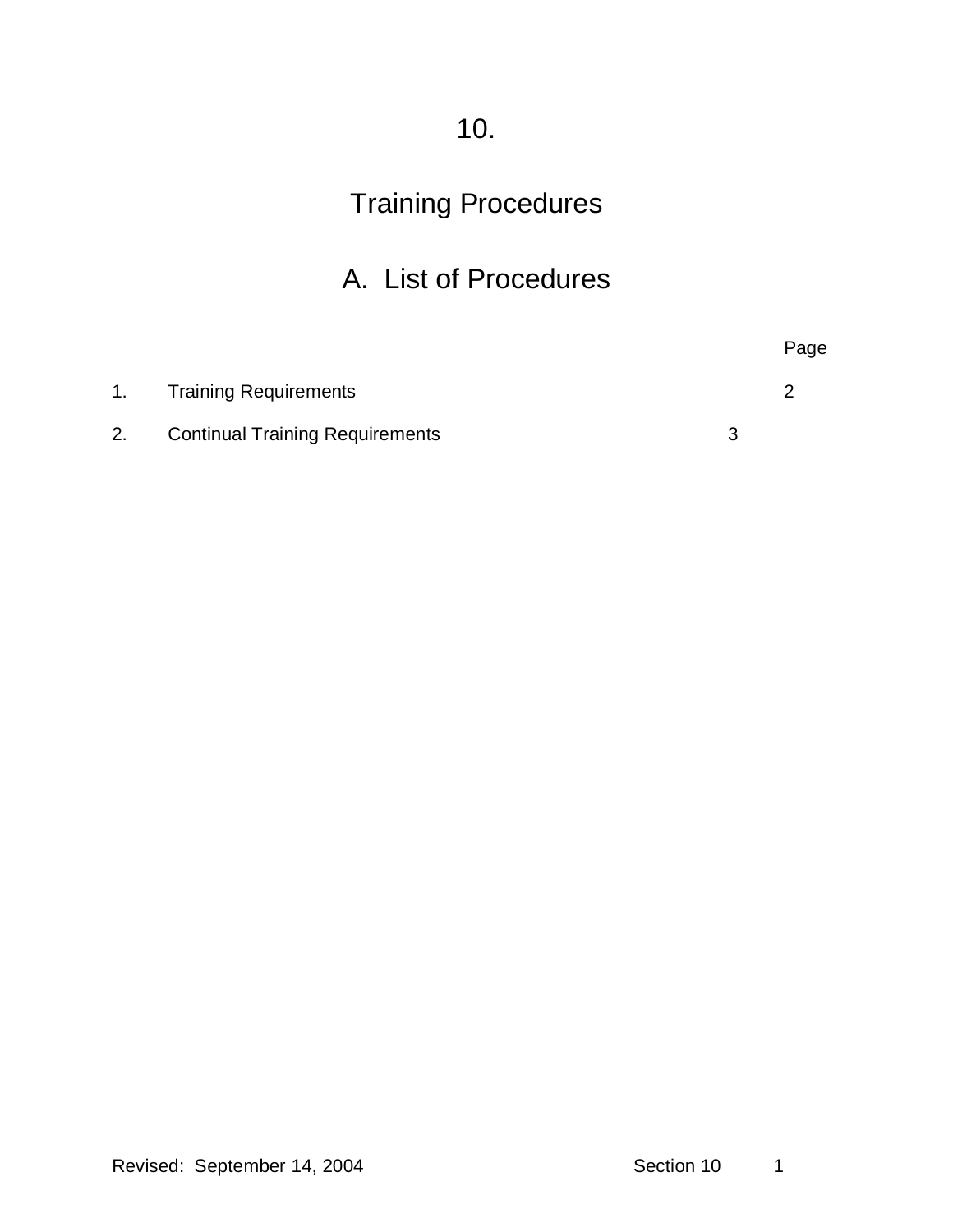### Training Procedures

### B. Procedures

- 1. Training Requirements
	- a. Employees will receive training designed to meet their individual needs in the specific position they hold within the organization. Training may include, but is not limited to:
		- 1. Employees will participate in on-going training in both formal and informal settings. On-Going training opportunities for employees may include supervisory training, staff meetings, inservice training days, and seminars and conferences.
		- 2. Employees will receive training individually designed for their position that will prepare them to demonstrate the skills and techniques needed for their position.
		- 3. Employee training will be provided that is appropriate to the organization, including:
			- a. Orientation for all new employees acquainting them with the philosophy, mission, values, organization, program, practices and goals of Orion Associates.
			- b. Continual in-service training to up-date and improve skills and competencies as needed or requested.
		- 4. Staff training will include reviews of Rule 10: Reporting Vulnerable Adult / Maltreatment of Minors in Licensed Facilities
			- a. Mandated reporting/legal requirements.
			- b. Current list of mandated reporters, annual Vulnerable Adult / Maltreatment of Minors training for all mandated reporters and internal Vulnerable Adult / Maltreatment of Minors policies and procedures.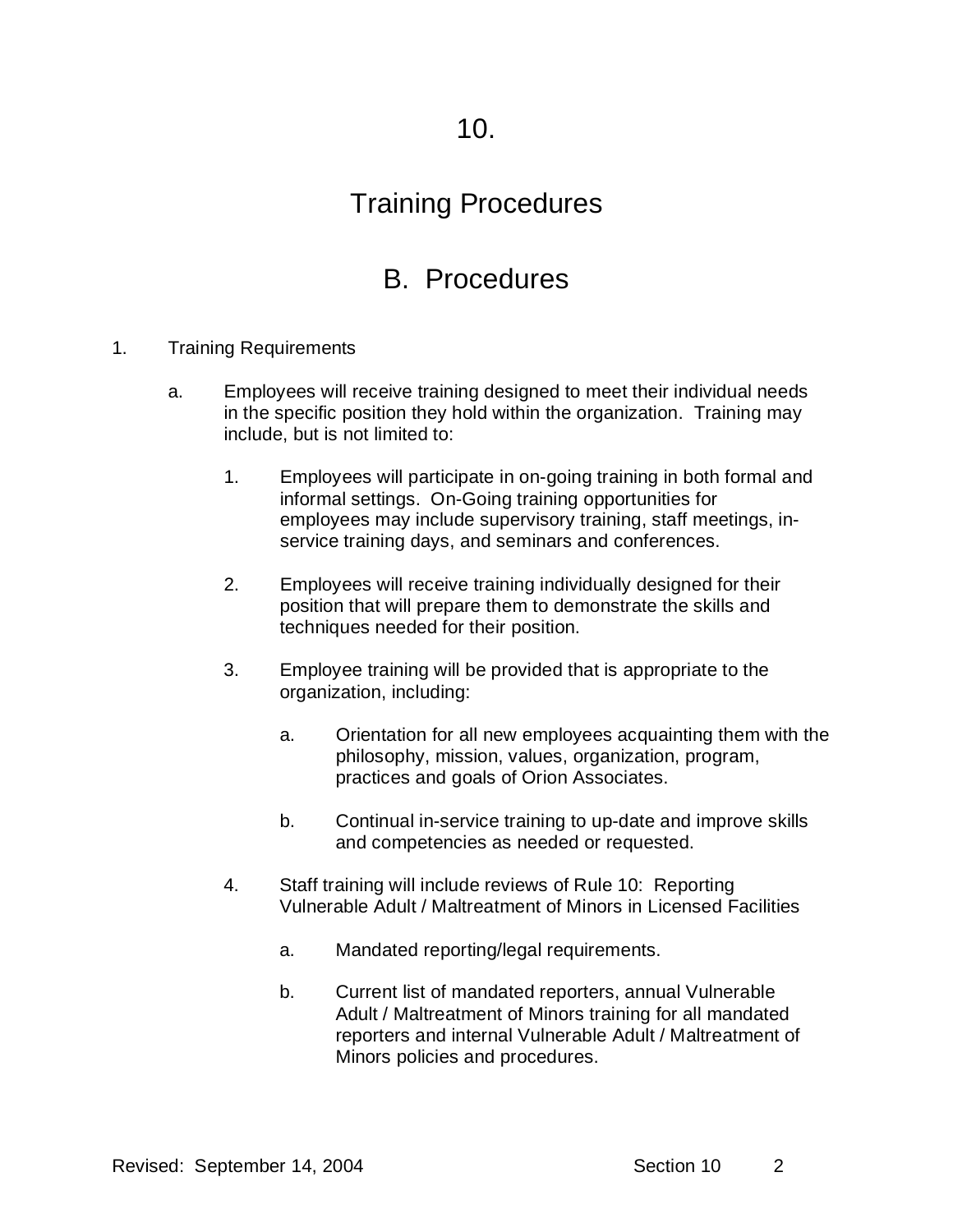- 2. Continual Training
	- a. The Chief Administrative Officer and the Human Resources Department of Orion Associates will maintain all on-going training records:
	- b. All staff may be offered the opportunity to develop and improve skills by participating in non-agency conferences, conventions, workshops and other training sessions directly related to the jobs they perform.
	- c. Staff wishing to attend any alternative training will submit a written request to their direct supervisor. The written request will contain:
		- 1. Topic of training
		- 2. Location and dates
		- 3. Travel and miscellaneous fees
		- 4. Training fees
	- d. The direct supervisor will review the request, assess the budget for available funds with their supervisor and respond to the employee in a timely manner:
		- 1. The direct supervisor will request advanced registration payment for approved requests from the Financial Department.
		- 2. If the training is of a nature that would benefit staff in the entire department or other departments, the direct supervisor may request that the employee attending the training prepare a presentation of the information.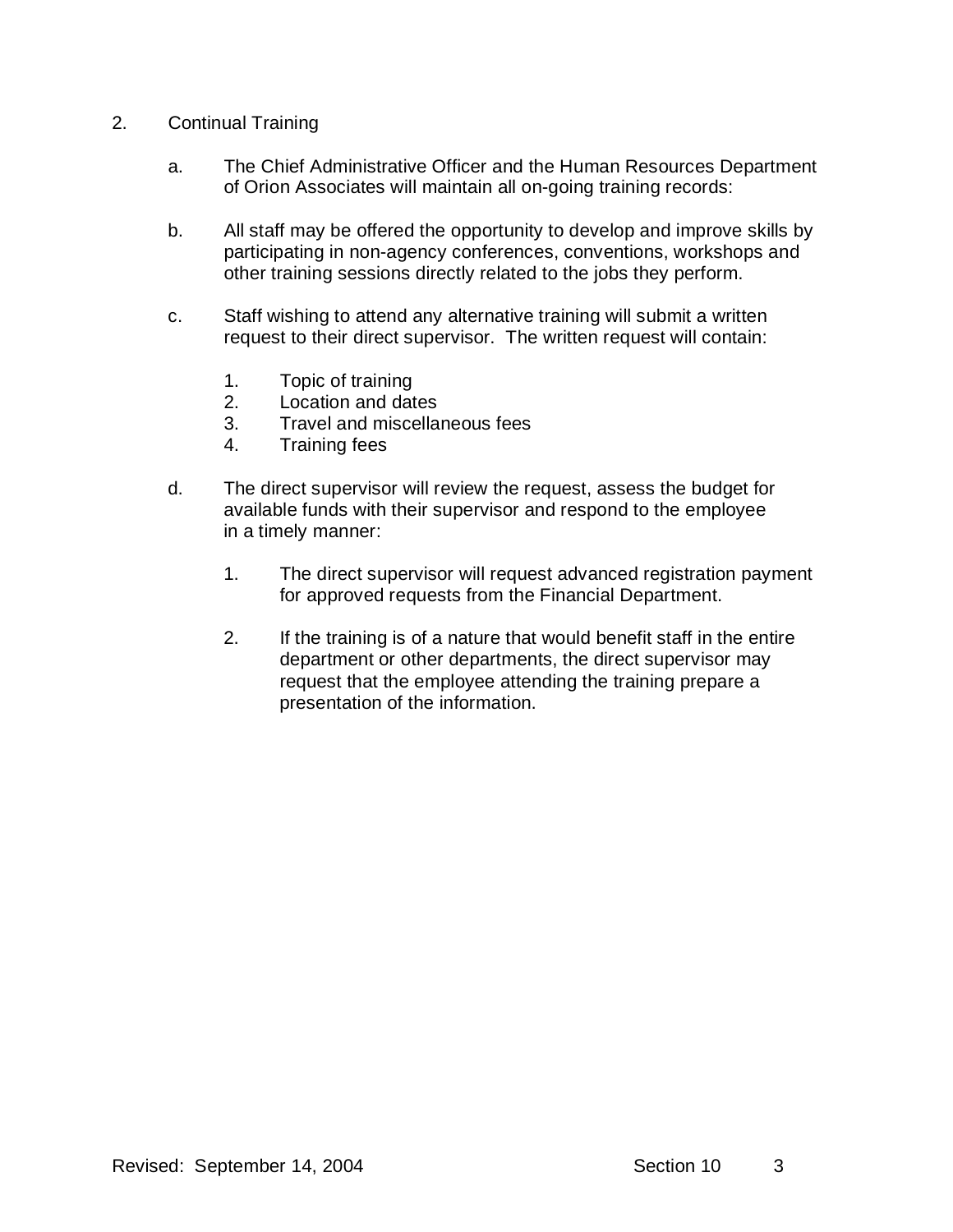### 11.

### Manual Revisions Record

- 1. Original Manual Approval: September 11, 2001
- 2. Revisions: November 6, 2001

Orion Associates' Vision (PENDING), Mission (PENDING), Ethical Guidelines and Standards added to Title Page / Table of Contents Section

3. Revisions: April 23, 2002

Section: 2. F. 8.

5. F. 1.

6. B. 1. b. 3. 6. B. 1. b. 4.

4. Revisions: June 4, 2002

Section: 5. D. 9. h.

- 6. C. 5. gg. 6. C. 5. hh.
- 5. Revisions: September 17, 2002

Ethical Guidelines and Standards revised

Section: 4. A. 2. g. 4. B. 1. b. 1. 5. K. 6. C. 5. g.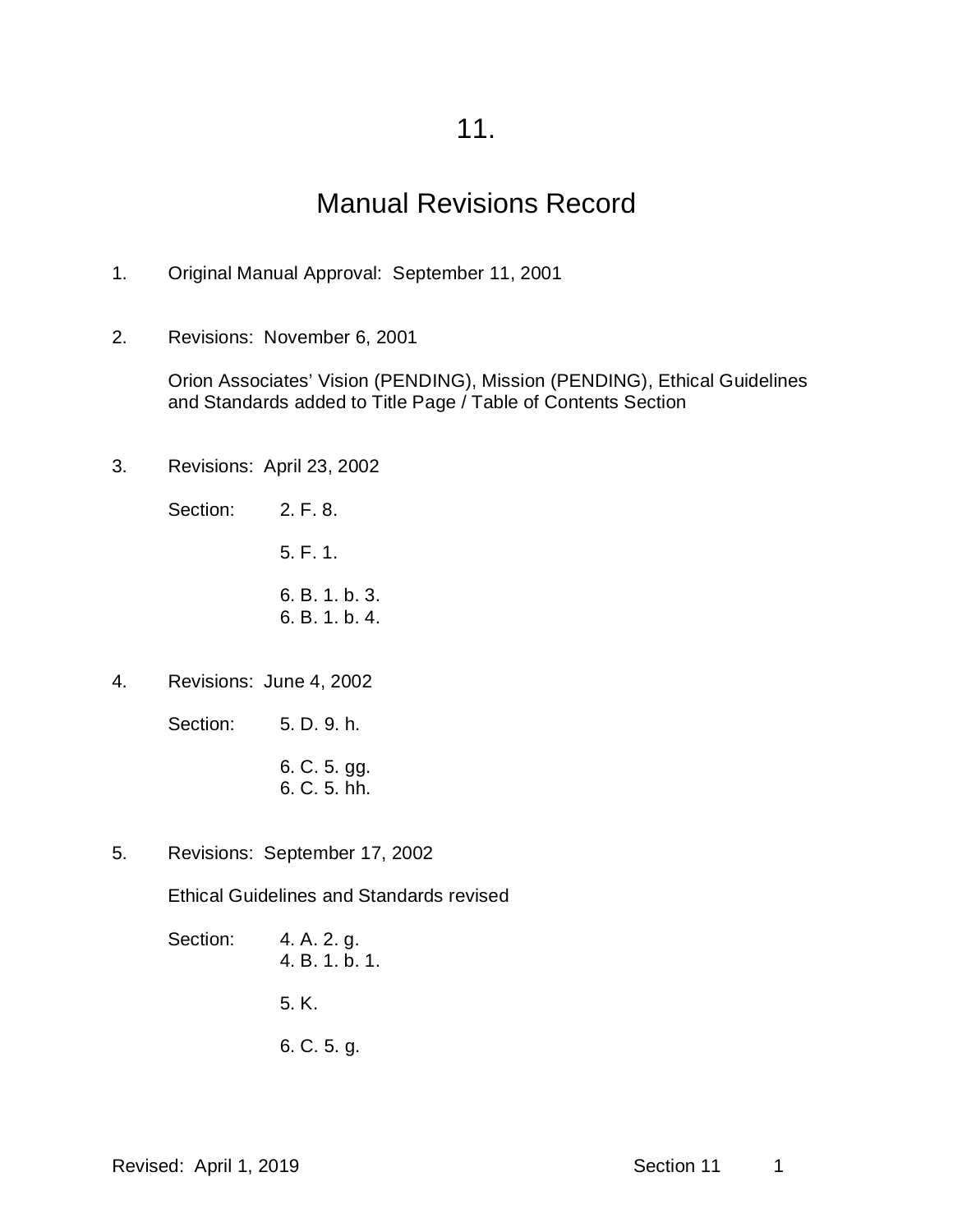6. Revisions: February 11, 2003

Section: 6. G. 6. 6. 8. A. 2. f. 7. A. 1. d. 7. B. 3. 7. C. 1.

7. Revisions: September 9, 2003

Section: 2. F. 9. c.

- 6. C. 5. hh. 6. C. 5. ii.
- 8. Revisions: November 18, 2003
	- Section: 5. D. 10
		- 6. C. 5. hh. 6. C. 5. ii. 6. C. 5. jj.
- 9. Revisions: January 13, 2004
	- Section: 5. D. 10. 5. D. 12. 6. C. 5. ii. 6. C. 5. jj. 6. C. 5. kk. 7.
- 10. Revisions: March 2, 2004
	- Section: 5. I. 1. 5. I. 3. b. 5. I. 3. d.
		- 6. C. 5. n.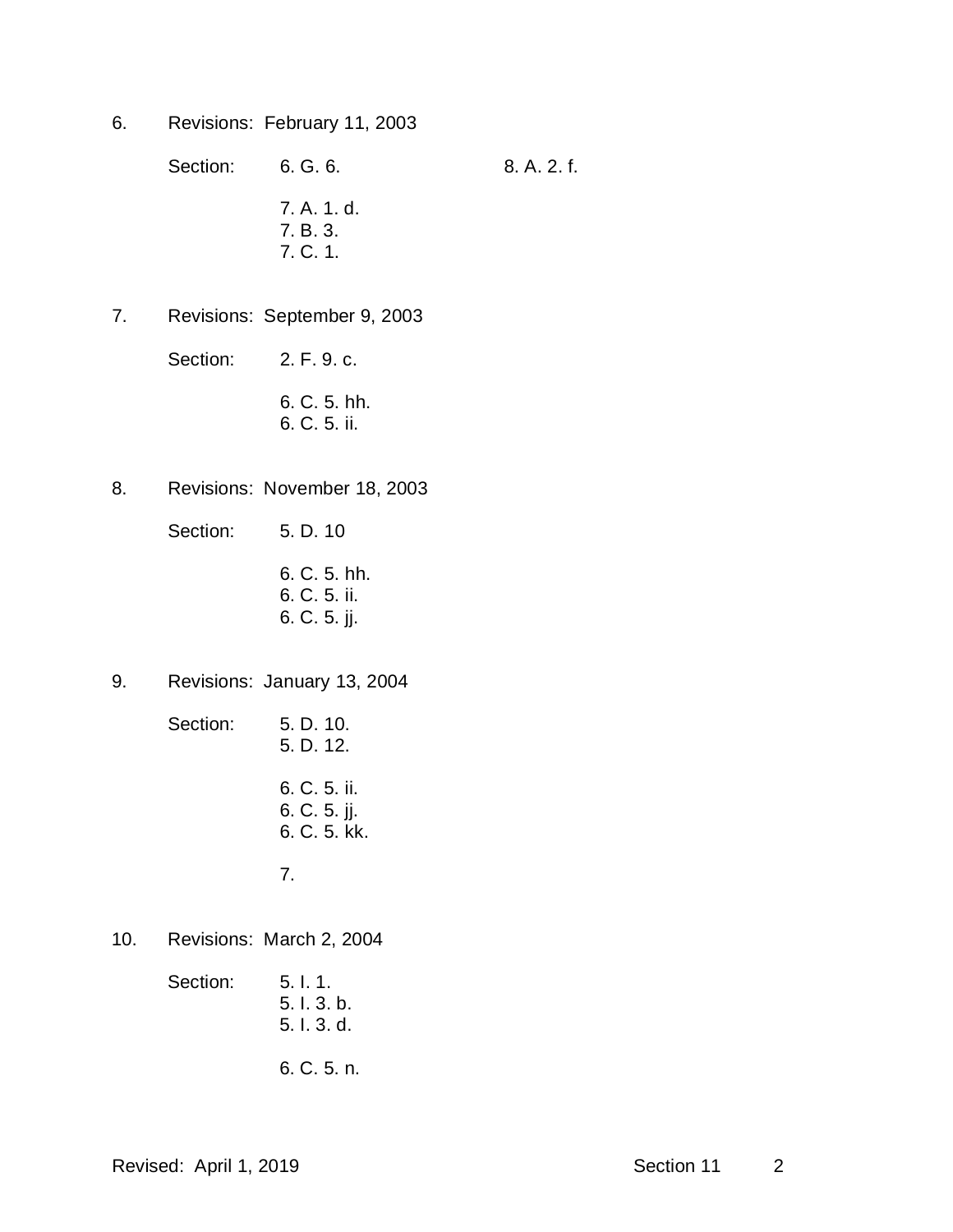11. Revisions: May 4, 2004

| Section: | 5. D. 5. | 6. C. 5. n.  |
|----------|----------|--------------|
|          | 5. l. 4. | 6. C. 5. ji. |
|          | 5.1.5.   |              |
|          |          | 7. C. 3. f.  |

- 12. Revisions: June 1, 2004 Section: 5. I. 3. 6. C. 5. kk. 5. I. 6.
- 13. Revisions: September 14, 2004

| Section: 5. D. 8. |                            | 8. A. 1. h.    |
|-------------------|----------------------------|----------------|
|                   | 7. C. 3. g.<br>7. C. 7. b. | 9. A.<br>9. B. |

14. Revisions: February 22, 2005

Section: 3. A. 2. b.

15. Revisions: June 7, 2005

Section: 2. G. 2. 2. G. 3.

5. E. 5.

16. Revisions: September 20, 2005

| Section: 2. K. 2. c. 2. | 6. C. 5. u.             |
|-------------------------|-------------------------|
| 3. B. 3.                | 7. B. 6.<br>7. C. 3. d. |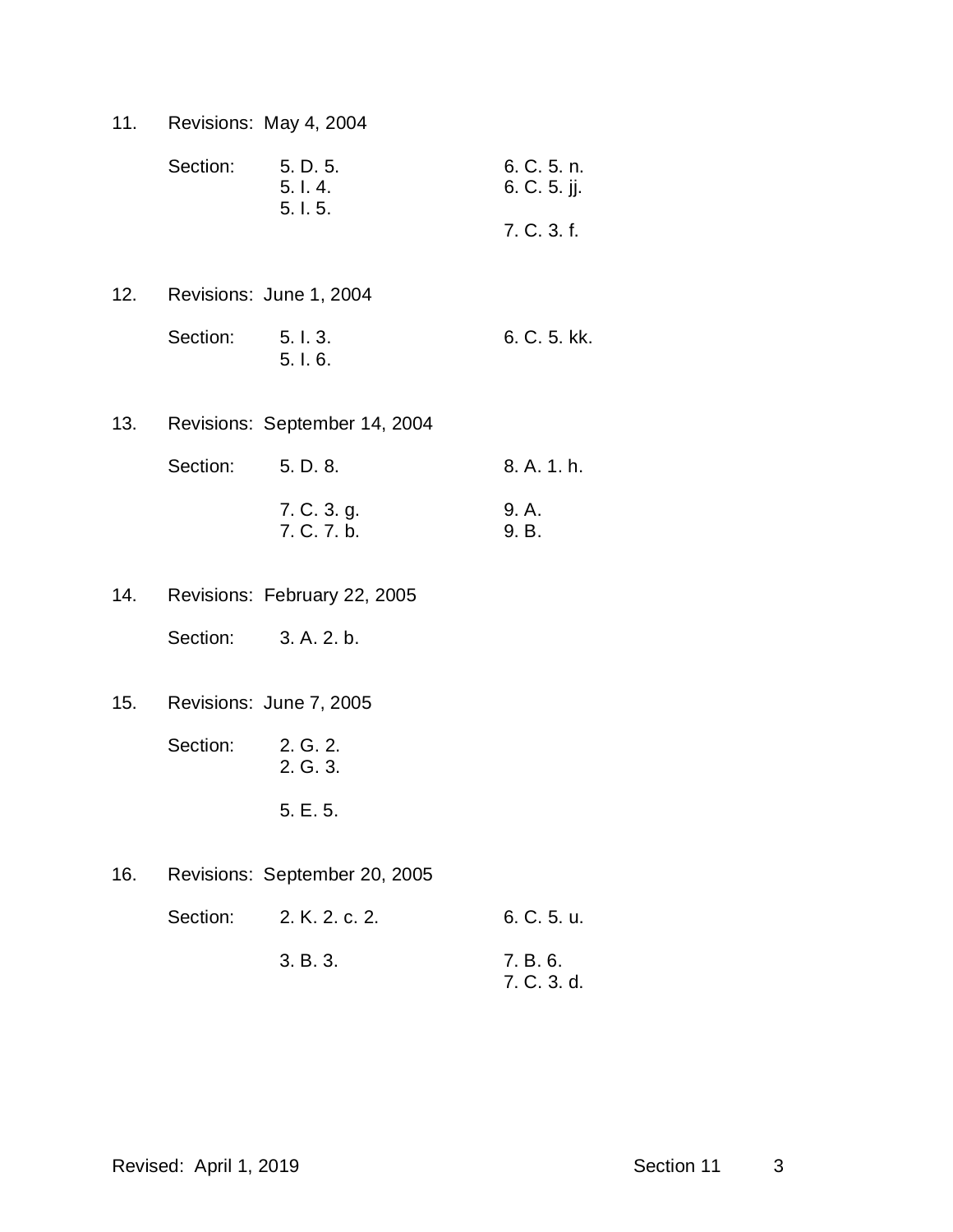17. Revisions: February 7, 2006

Section: 5. D. 11. 5. D. 12. 7. A. 1. 7. E. 10.

18. Revisions: April 4, 2006

Section: 5. D. 5.

- 6. C. 5. ll. 6. C. 5. mm. 6. C. 5. nn. 6. C. 5. oo.
- 19. Revisions: June 6, 2006

| Section: | 4. B. 7.       | 7. C. 3. f. 2. |
|----------|----------------|----------------|
|          |                | 7. C. 3. h. 1. |
|          | 5. B. 4.       | 7. C. 8.       |
|          | 5. D. 7. b.    |                |
|          | 5. D. 7. b. 2. | 8. A. 1. g.    |
|          |                | 8. A. 2. a. 3. |
|          |                | 8. A. 2. g.    |

20. Revisions: February 6, 2007

Section: 4. A. 2. b.

7. B. 1. b.

21. Revisions: April 17, 2007

| Section: | 4. A. 10.   | 7. A. 3.       |
|----------|-------------|----------------|
|          |             | 7. B. 1. b. 2. |
|          | 5. D. 13.   | 7. D. 10.      |
|          |             | 7. D. 11.      |
|          | 6. C. 5. k. | 7. F. 9.       |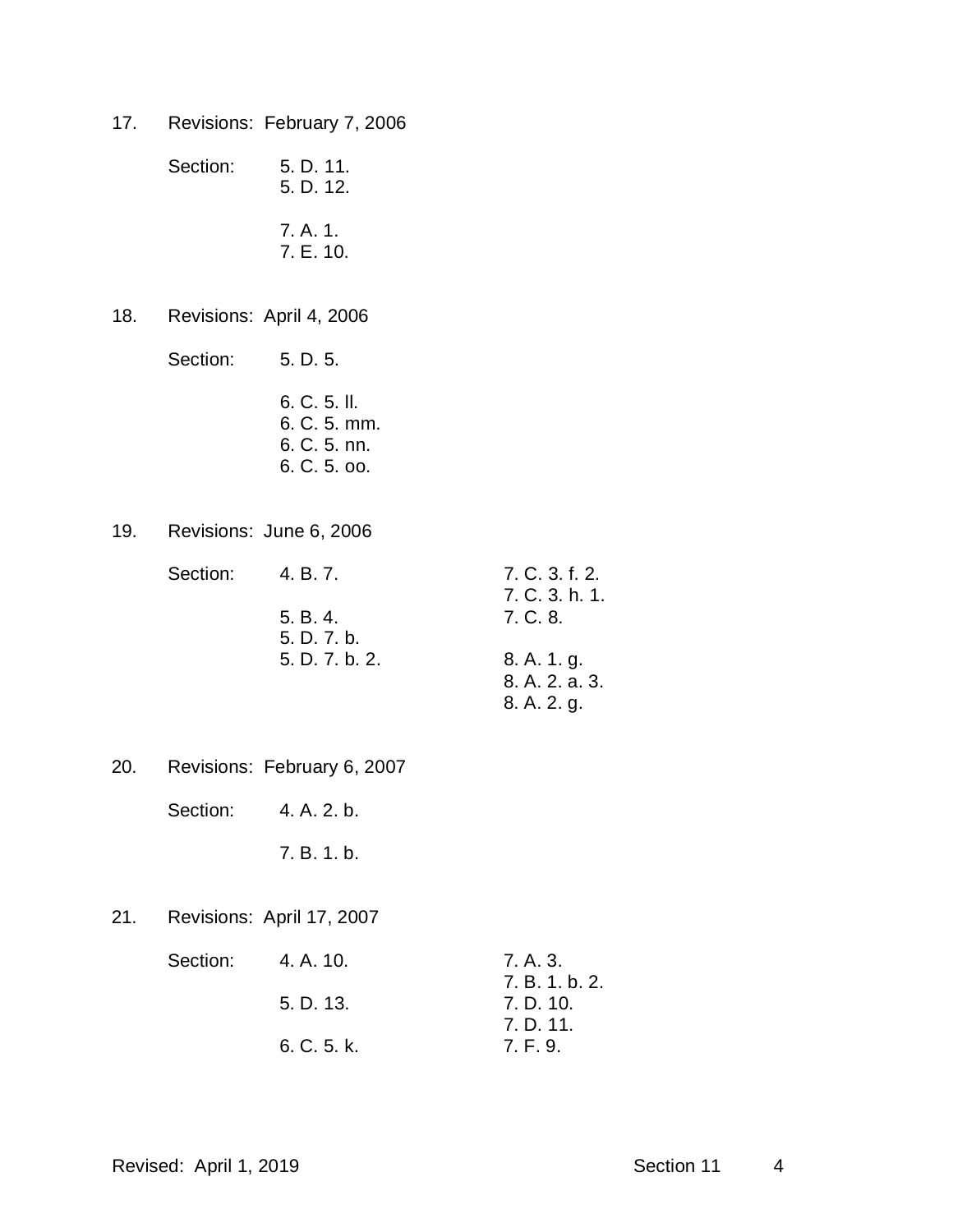22. Revisions: September 11, 2007

| Section: | 2. l. 3. | 7. C. 8. |
|----------|----------|----------|
|          | . 5. L.  | 7. D. 3. |

- 23. Revisions: March 4, 2008
	- Section: 7. C. 3. f. 2. 7. C. 8. 7. D. 6.
- 24. Revisions: June 10, 2008
	- Section: 4. A. 9.
- 25. Revisions: September 16, 2008
	- Section: 7. E. 11. 7. E. 12.
- 26. Revisions: November 11, 2008

Section: 7. D. 3. b. 7. E. 12.

27. Revisions: April 14, 2009

Section: 5. M.

28. Revisions: September 15, 2009

| Section: 2. B. 6. |             | 5. D. 8.  |
|-------------------|-------------|-----------|
|                   | 2. F. 9. g. | 5. D. 14. |
|                   |             |           |

7. B. 1. c.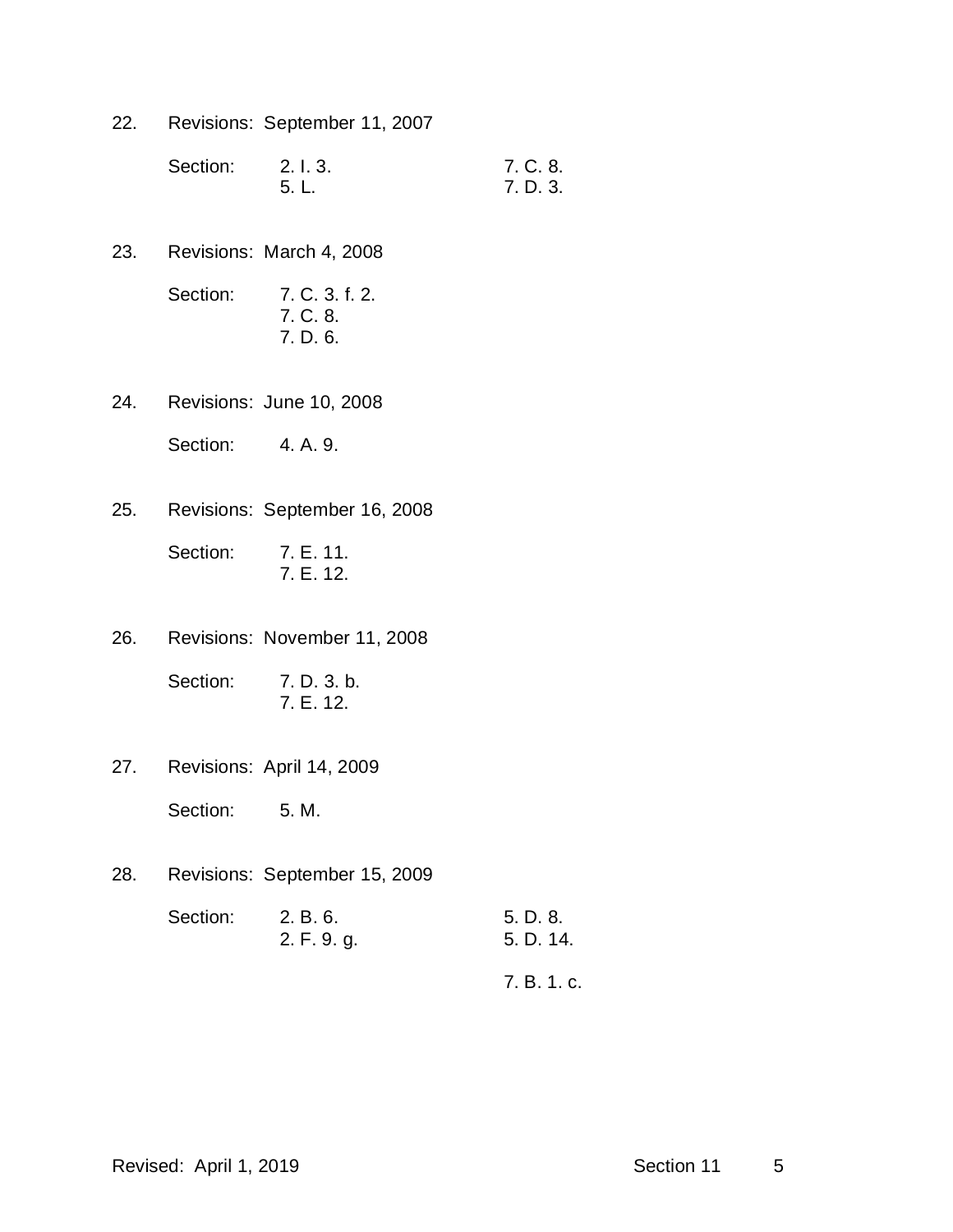29. Revisions: November 10, 2009

Section: 5. D. 4.

7. E. 1.

30. Revisions: April 16, 2010

Section: 5. C. 1. f.

6. C. 5. oo.

31. Revisions: June 8, 2010

| Section: | 5. C. 4. c.<br>5. D. 9.<br>5. E. 10<br>5. N. |
|----------|----------------------------------------------|
|          | 7. C. 3.<br>7. D. 3. b.<br>7. E. 12. b. 4.   |

32. Revisions: September 14, 2010

| Section: | 5. C. 1. D. | 7. C. 1.    |
|----------|-------------|-------------|
|          | 5. C. 2.    | 7. C. 3. e. |
|          |             | 7. C. 3. h. |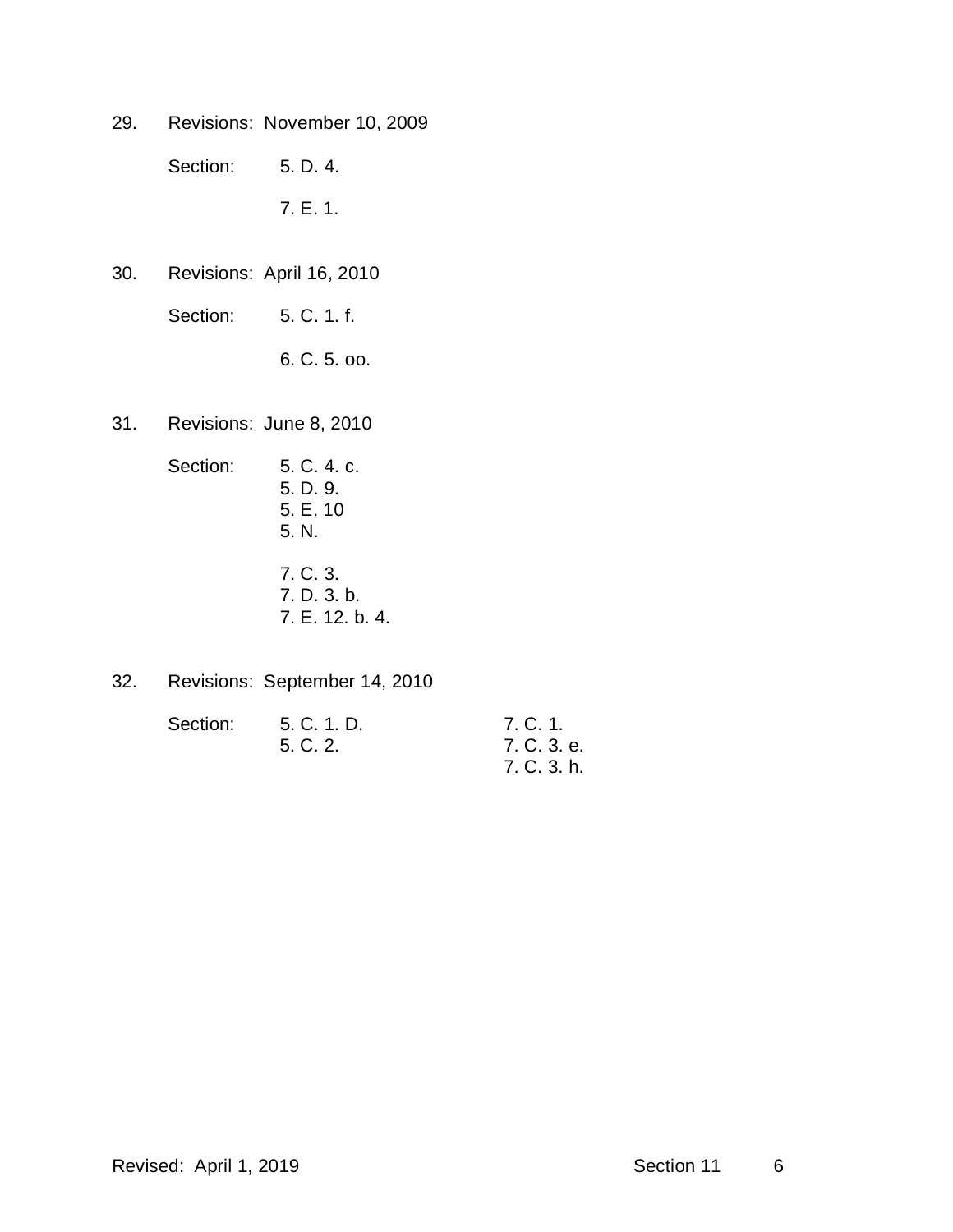33. Revisions: February 22, 2011

Section: 6. C. 5. pp.

Using a cell phone or texting with a consumer in a vehicle, while driving a company vehicle or any time driving while on duty.

Section: 7. C. 3. f. 2. a.

"Cash outs" or paying employees up to 50% of their Paid Time Off balance may be considered in an extreme emergency. An extreme emergency will be considered a medical or other emergency, not to include the payment of bills, the purchase or repair of a car, or similar unplanned expenses. Such action must be approved by the supervisory personnel in ones Chain of Command and by the organization's Officers.

Section: **7. E. 1.** 

Except where other agreements apply, the organization offers group health insurance to all of its regular Full-Time employees, contributing \$ 200.00, or 50% of the cost, if the premium is over \$400.00 per month, for the employee, \$ 350.00 for the employee and one dependent, and \$ 500.00 for full family coverage. The employee pays the monthly cost above the maximums.

34. Revisions: September 13, 2011

Section: 7. B. 1. b. 2.

Non-Direct Care Full Time Staff: A Floating Holiday, in lieu of Easter, will be the designated holiday for all non-direct care Full-Time staff. The Finance Department will maintain an annual record as to when non-direct care Full-Time staff take their Floating Holiday. This holiday may be taken during the pay period before or in which the Easter holiday takes place, or anytime during the calendar year, subsequent to the holiday, subject to supervisory approval.

Section: 7. D. 3. b.

In the event that the funeral is for an employee's spouse, domestic partner, child, parent, parent-in-law, sibling, grandparent or grandchild, the company will pay up to two (2) days Funeral Leave. Any such payment will only be made with supervisory approval and demonstration to the supervisor's satisfaction that the funeral is for a qualifying person and the event is for at least two days duration.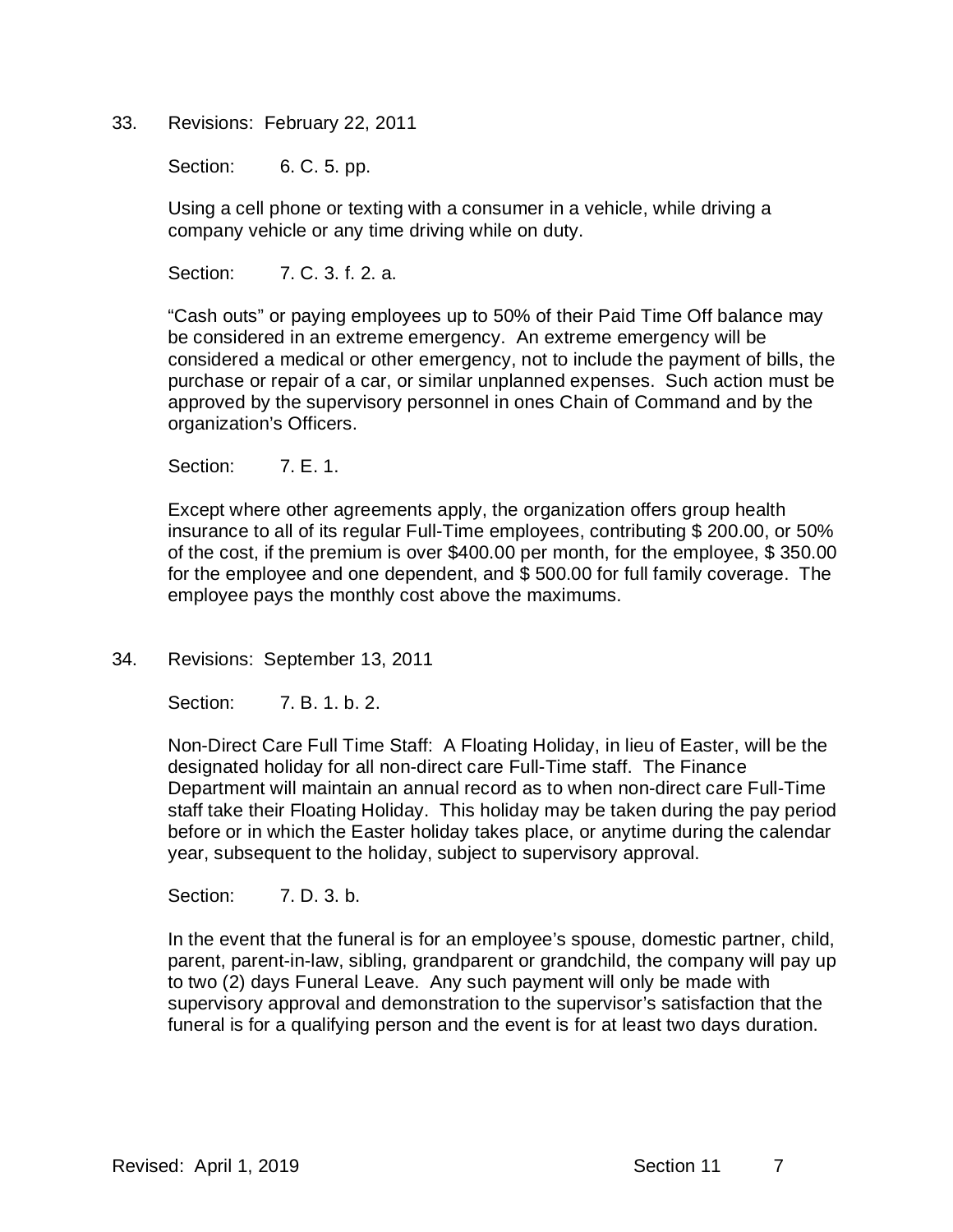#### 35. Revisions: February 7, 2012

Section: 6. C. 3.

Responsibility: It is the responsibility of each supervisor to provide to the Chief Administrative Officer of Orion Associates written documentation substantiating any need to take a course of disciplinary action.

- a. Personnel Notes and Retraining Memos: Supervisors must submit for review, to the Chief Administrative Officer, all written Personnel Notes and Retraining Memos for any and all disciplinary actions taken, up to an including dismissal. Personnel Notes must contain a warning to the employee being disciplined that, if the expected improvement does not occur, the employee's position and income will be in jeopardy of loss.
	- 1. Personnel Notes and Retraining Memos must be prepared and issued by supervisors in a timely manner, within one (1) work week of the incident resulting in disciplinary action.
	- 2. Disciplinary action will not be taken if the event occurred one (1) work week or more in the past. Exceptions include those disciplinary actions in which an investigation, internal or external, delays the possibility of disciplinary action, due to the need to gather information, disciplinary actions in which the nature of the misconduct is cumulative, including, but not limited to, tardiness and absenteeism, and disciplinary actions otherwise approved by the Chief Administrative Officer.
- b. Review and Filing: All Personnel Notes and Retraining Memos will be reviewed by the Chief Administrative Officer before issuance and filed in the employee's Personnel Record.

Section: 7. B. 3.

In the event that the employee is scheduled for less than eight (8) hours on a holiday, they receive time and one-half (1-1/2) for every hour worked, plus the remaining hours at their regular rate of pay, for a total of eight (8) hours of holiday pay.

Section: 7. C. 8. b.

Donor Maximum: An employee may voluntarily give a maximum of twenty (20) hours of Paid Time Off to another individual employee for a particular event or circumstance. The employee donating Paid Time Office may donate no more than 50% and must retain 50% of their total accumulated Paid Time Off.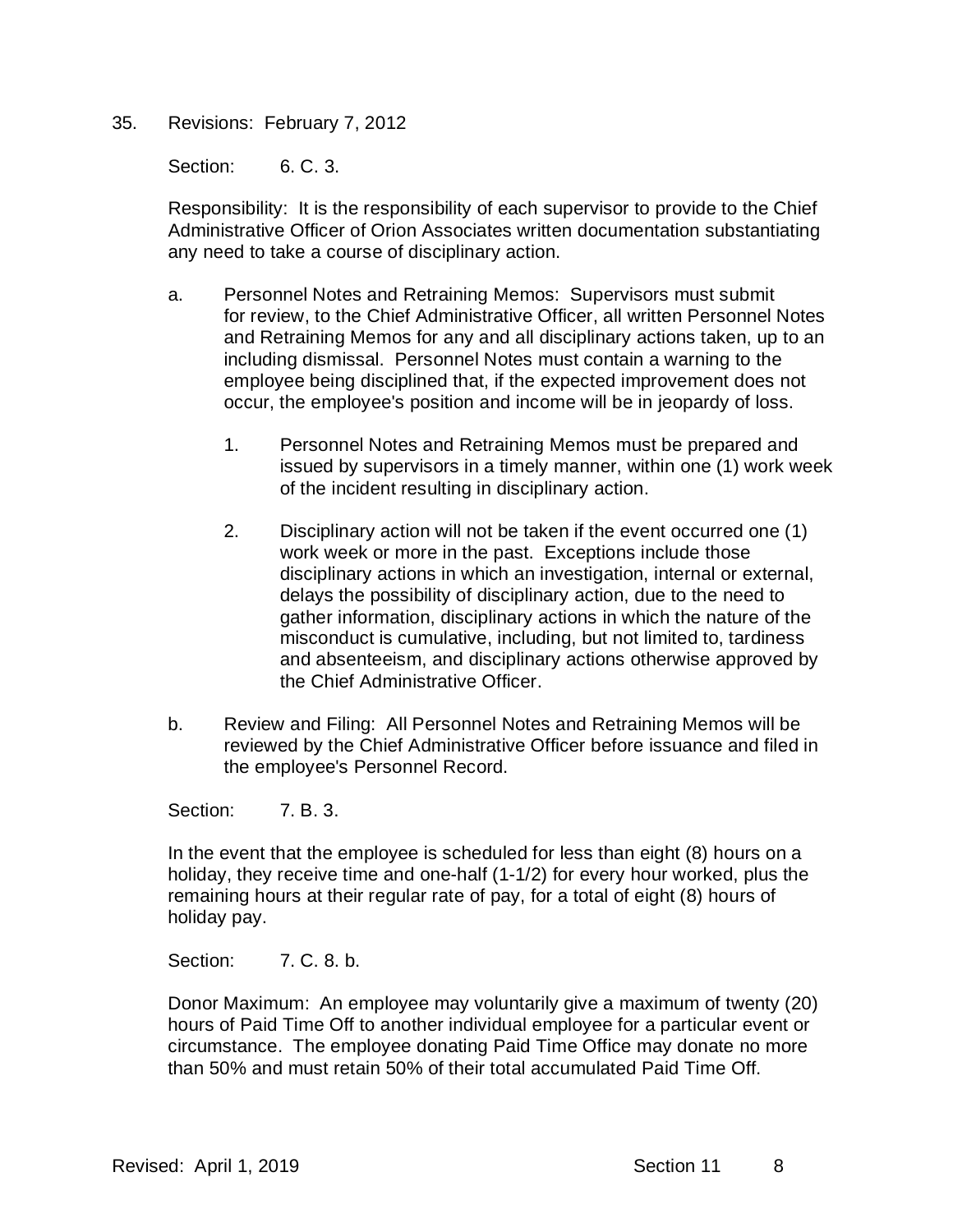36. Revisions: April 10, 2012

Ethical Guidelines and Standards revised

If our staff engage in supervisory approved personal fundraising, which supports their own or other's volunteer activities, they will do so without pressuring or unduly influencing their coworkers.

#### 37. Revisions: September 18, 2012

Section: 7. B. 1. b.

Floating Holiday and Resignations: **The Floating Holiday is paid only if used. The Floating Holiday will not be "cashed out" in the event of an employee's resignation, even with proper notice, or termination**.

Section: 7. C. 3. h.

Separation: **Unused accrued Paid Time Off is paid to separating employees on their last payroll check; employees, however, who resign without giving the required resignation notice or who are terminated forfeit their right to any payment for accrued Paid Time Off**.

Section: 8. A. 1. h.

Paid Time Off: Unused accrued Paid Time Off is paid to separating employees on their last payroll check; **employees, however, who resign without giving the required resignation notice or who are terminated forfeit their right to any payment for accrued Paid Time Off**.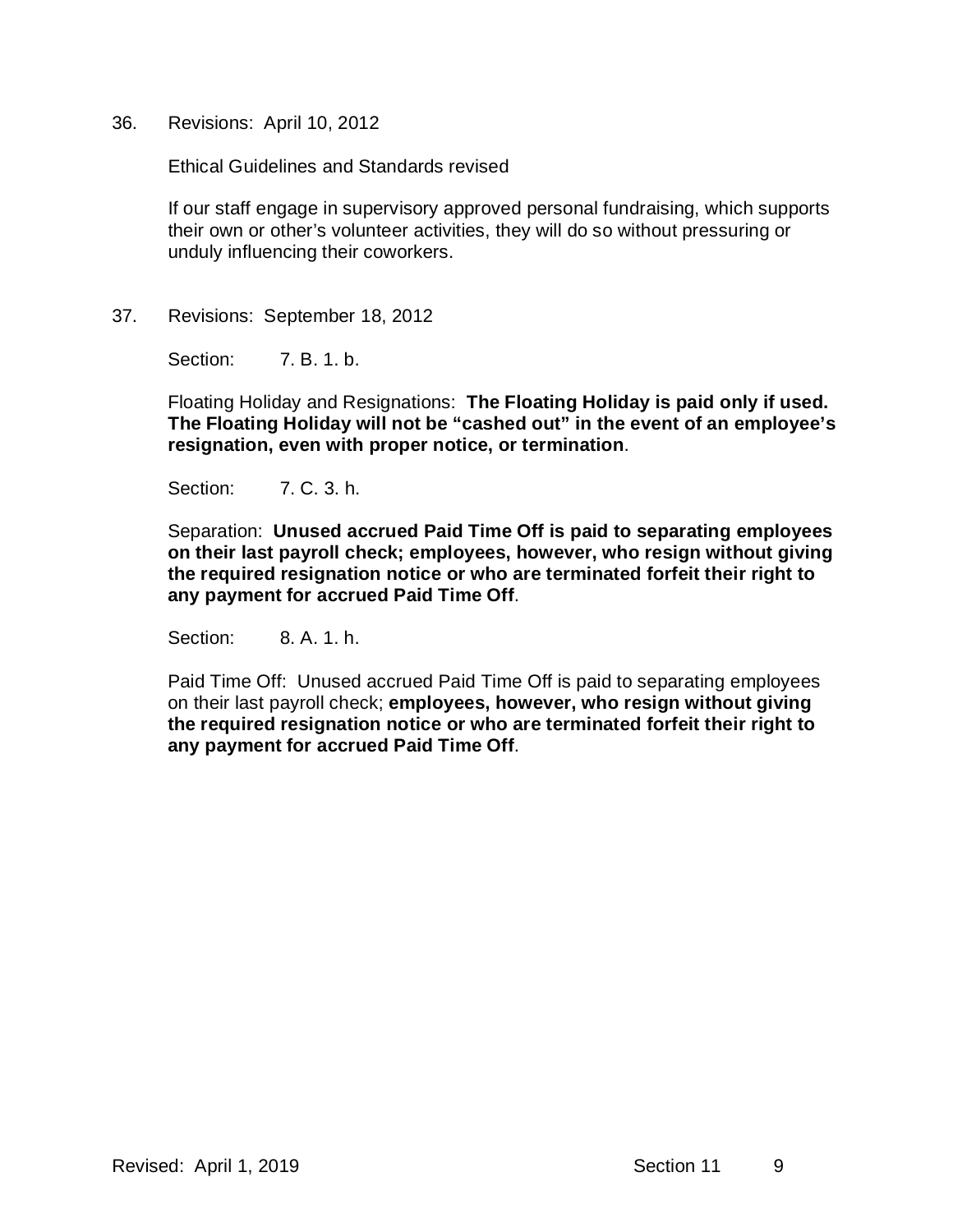38. Revisions: November 6, 2012

Section: 7. B. 1. b.

Floating Holiday and Resignations: The Floating Holiday is paid only if used. The Floating Holiday will not be "cashed out" **in the event of an employee's change of status from Full Time to Part Time**, or in the event of an employee's resignation, even with proper notice, or termination.

Section: **7. E. 3.** 

401 (k) Retirement Plan: The organization offers a 401K Retirement Plan to Full-Time and Part-Time employees who have at least one year of service with the organization, are twenty-one (21) years old or older, and who works one thousand (1000) or more hours a year. Employees may contribute one (1) to **one hundred (100) percent of their gross wages, not to exceed \$16,500.00**, to the plan. The organization will contribute an additional three (3) percent of an employee's income for those participating in the plan.

- a. Eligibility: Eligibility for this benefit begins on the first anniversary of the employee's date of hire. Enrollment is not required. **Eligibility for enrollment occurs on a quarterly basis, subsequent to an employee's eligibility, on January 1st, April 1st, July 1st and October 1st.**
- 39. Revisions: February 14, 2013

Section: **7. E. 3.** 

401 (k) Retirement Plan: The organization offers a 401K Retirement Plan to Full-Time and Part-Time employees who have at least one year of service with the organization, are twenty-one (21) years old or older, and who works one thousand (1000) or more hours a year. Employees may contribute one (1) to one hundred (100) percent of their gross wages, not to exceed \$16,500.00 annually, to the plan. The organization will contribute a half (.5) percent match for every one (1) percent that an employee contributes to the plan, up to a maximum of a three (3) per match to an employee's contribution of six (6) percent. An employee contributing less than six (6) percent will receive a corresponding smaller match from the organization. An employee contributing more than six (6) will not receive more than a three (3) percent contribution from the organization.

Section: **7. E. 12.**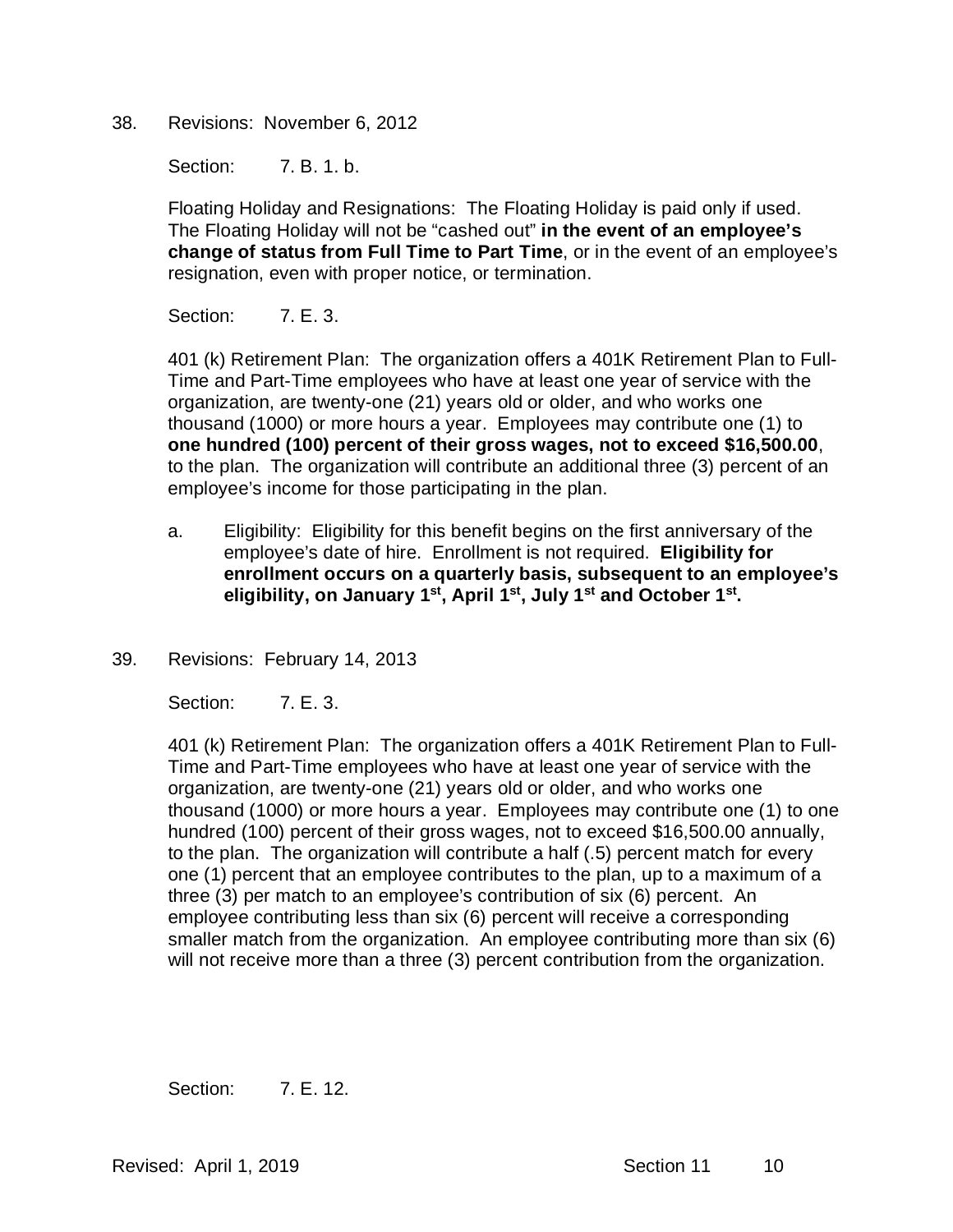Volunteerism: The concept of volunteerism is a foundational principal of the organization. It is a job expectation for all management and administrative staff to volunteer in the community, at least once during every year of employment. In order to facilitate and encourage volunteerism, the organization provides management and administrative staff with up to sixteen (16) hours annually out of their regular weekday schedules to be involved in volunteer activities.

- c. Required: Volunteering is a job requirement. There is an expectation that every management and administrative employee will be involved in one or more volunteer activities, annually, whether they are group or individual activities.
- 40. Revisions: November 5, 2013

Section: 7. C. 3. h.

Separation: Unused accrued Paid Time Off is paid to separating employees on their last payroll check; employees, however, who resign without giving the required resignation notice or who are terminated forfeit their right to any payment for accrued Paid Time Off. **Exceptions to this policy will be made solely at the Officers discretion.**

Section: **7. E. 3.** 

401 (k) Retirement Plan: The organization offers a 401K Retirement Plan to Full-Time and Part-Time employees who have at least one year of service with the organization, are twenty-one (21) years old or older, and who works one thousand (1000) or more hours a year. Employees may contribute one (1) to one hundred (100) percent of their gross wages, not to exceed **\$17,500.00** annually, to the plan. The organization will contribute a half (.5) percent match for every one (1) percent that an employee contributes to the plan, up to a maximum of a three (3) per match to an employee's contribution of six (6) percent. An employee contributing less than six (6) percent will receive a corresponding smaller match from the organization. An employee contributing more than six (6) will not receive more than a three (3) percent contribution from the organization.

Section: 7. E 12. B.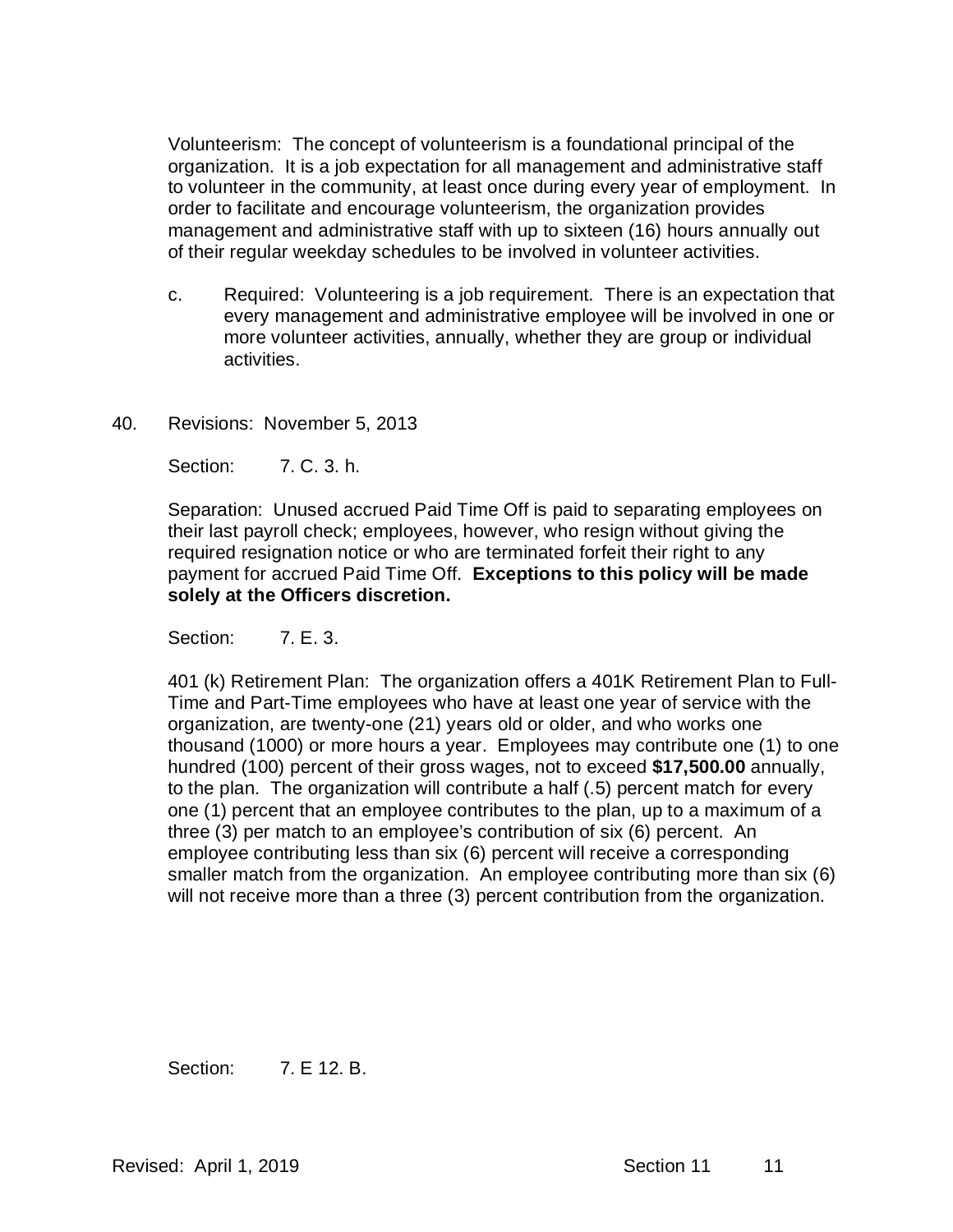Volunteer Options:

- 1. **Company Selected Volunteer Events: The company will select three to four volunteer activities in which a group of employees can participate together, with the approval of the Officers. They will be scheduled for specific times and places.**
	- a. **Hours Exception: Hours volunteered through for Company Selected Volunteer Events do not count towards the sixteen (16) hours allotted in this policy. These hours volunteered are granted in addition to those available for other volunteer activities.**
- 2. Individually Selected Volunteer Events: Eligible employees may volunteer individually for organizations of their own selection. These volunteer opportunities would also be approved by the Officers, but could then be scheduled at the individual's convenience.
	- a. **Exclusion: Many employees are already involved in volunteer activities, including volunteering with their own churches, their children's schools or activity programs, or volunteering to support their own hobbies. While the organization considers these to be legitimate volunteer activities and will count them towards our organizations' goal of volunteer participation, these are not activities for which one can be compensated or otherwise receive financial support. The program's goal is to encourage volunteerism in new and different areas.**

Section: 8. A. 1. h.

Separation: Unused accrued Paid Time Off is paid to separating employees on their last payroll check; employees, however, who resign without giving the required resignation notice or who are terminated forfeit their right to any payment for accrued Paid Time Off. **Exceptions to this policy will be made solely at the Officers discretion.**

41. Revisions: April 1, 2014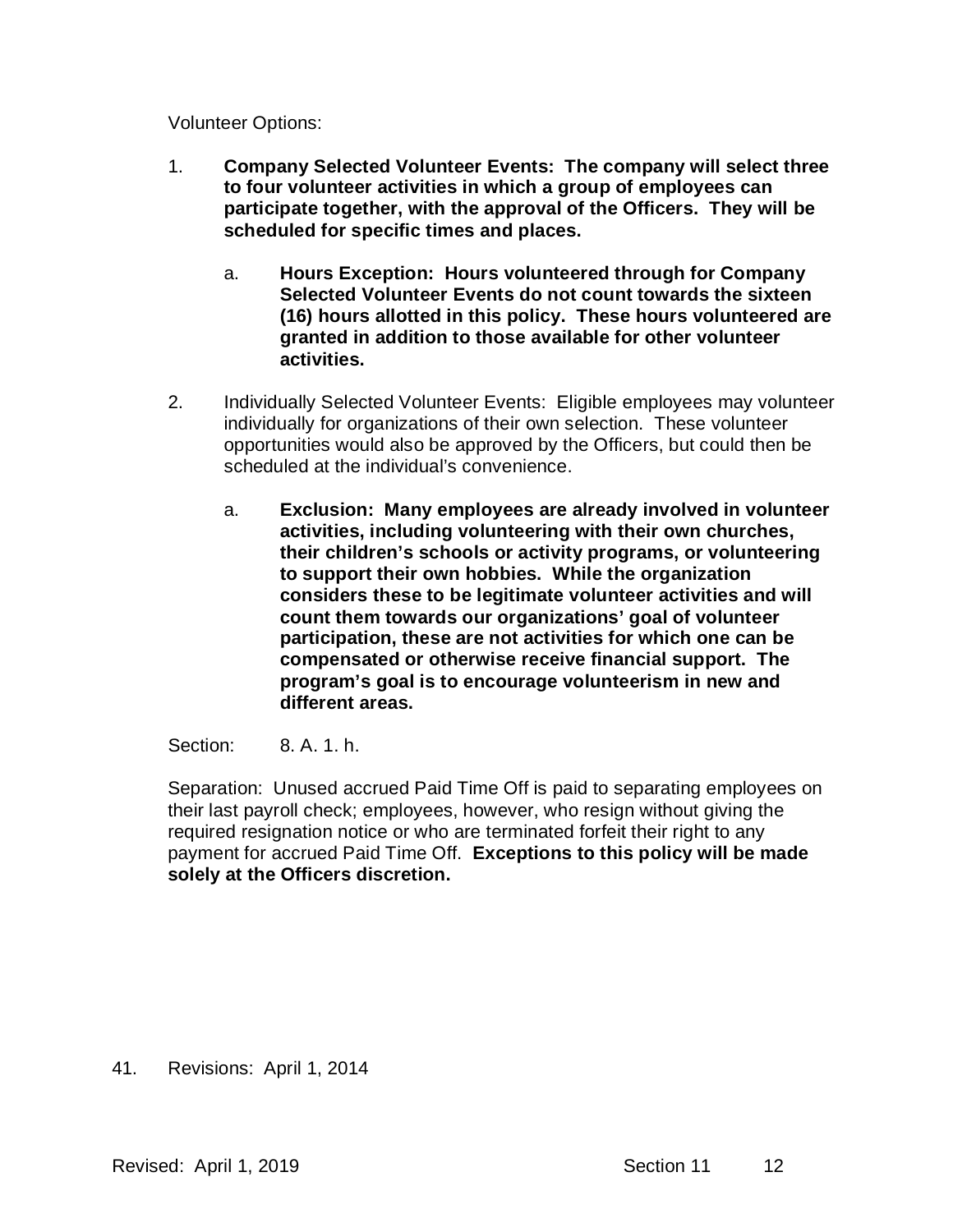Section: **7. E. 1.** 

The organization offers group health insurance to all of its regular Full-Time and eligible Part-Time employees, contributing \$ 300.00 for the employee, \$ 450.00 for the employee and one dependent, and \$ 600.00 for full family coverage. The employee pays the monthly cost above the maximums.

- a. Eligibility: Eligibility for this benefit begins on the first of the month following one full calendar month of employment . Enrollment is not required.
- b. Dependents: Coverages for regular Full-Time and eligible Part-Time employees 's spouses and children are available. The organization will pay up to maximums of \$ 300.00 for the employee, \$ 450.00 for the employee and one dependent, and \$ 600.00 for full family coverage.
- c. Dissemination: The Chief Administrative Officer and the Human Resources Department disseminate to all eligible employees information on the group health insurance plan before they become eligible.
- d. Continuation: Upon separating or loss of eligibility, employees are eligible to continue their current health insurance coverage at the group rate, as provided for under Minnesota law. This is done at the employee's expense. A form must be filled out for this purpose. All separating employees must fill out the form.
- 42. Revisions: June 12, 2014

Section: 5. L. 9.

Orion Associates provides its employees with internet access and email services as required for the performance and fulfillment of job responsibilities. These services are for the purpose of increasing work productivity and not intended for non-business activities.

Section: 6. C. 5. i.

Smoking, in all forms, **including ecigarettes**, in a consumer's residence, while transporting a consumer, in public, or at any other time while working with a consumer. Smoking in Orion Associates offices, buildings, and vehicles.

Section: 6. C. 5. rr.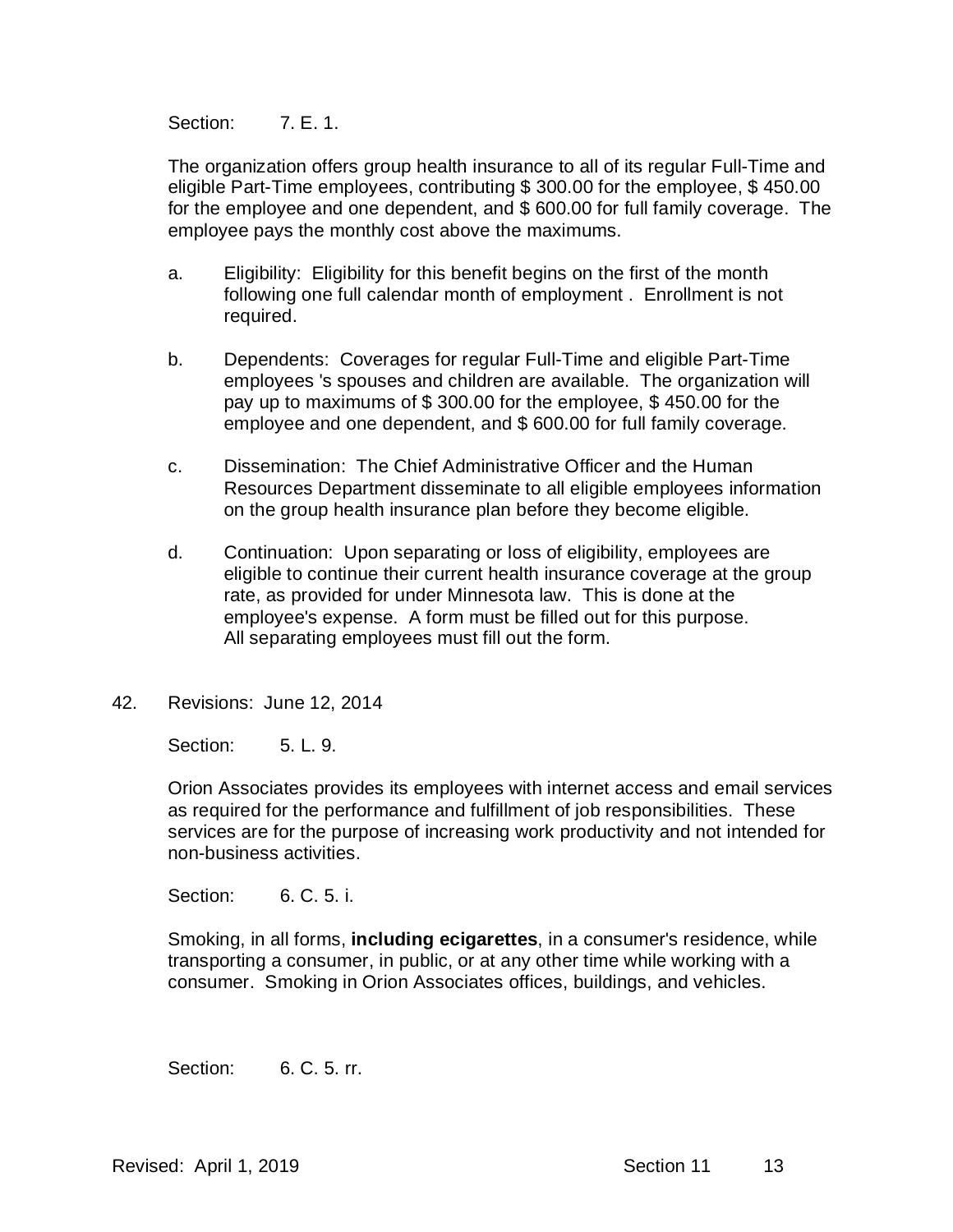Failing to work in accordance with or otherwise disregarding physician directed work restrictions and/or guidelines while on workers' compensation modified or light duty.

43. Revisions: September 9, 2014

Section: **7. E. 9.** 

Tuition Assistance Policy: In order to encourage the pursuit of ongoing education, Orion Associates provides a tuition assistance benefit to qualified employees. Recognizing the needs of the organization and the responsibilities of management, the tuition assistance levels are based on a part-time academic schedule.

#### **Requests for tuition assistance must be submitted by the employee, using a Tuition Assistance Agreement form, and approved by the Officers, in advance.**

The organization will provide tuition assistance for academic coursework, in a course of study relevant to the field of human services.

The organization will provide tuition assistance up to 80% of the cost of courses, up to a maximum benefit of \$ 1500.00 for undergraduate study and a maximum benefit of \$ 2500.00 for graduate study, per academic year (September 1st to August 31st).

Tuition assistance will be provided after a course is completed, with proof of both the cost and successful completion of the course.

Tuition assistance does not apply to books, supplies, or fees.

Tuition assistance funds are based on the annual corporate budget. The funds are limited, and will be distributed on a "first come, first served" basis.

Employees receiving tuition assistance will be required to commit themselves in writing to the following obligations:

- a. Employees who receive an "incomplete" or receive a grade below "C" for a course, will not receive tuition assistance.
- b. Employees who resign before 12 months, after completing reimbursed coursework, will agree to repay 100% of the tuition paid by the organization.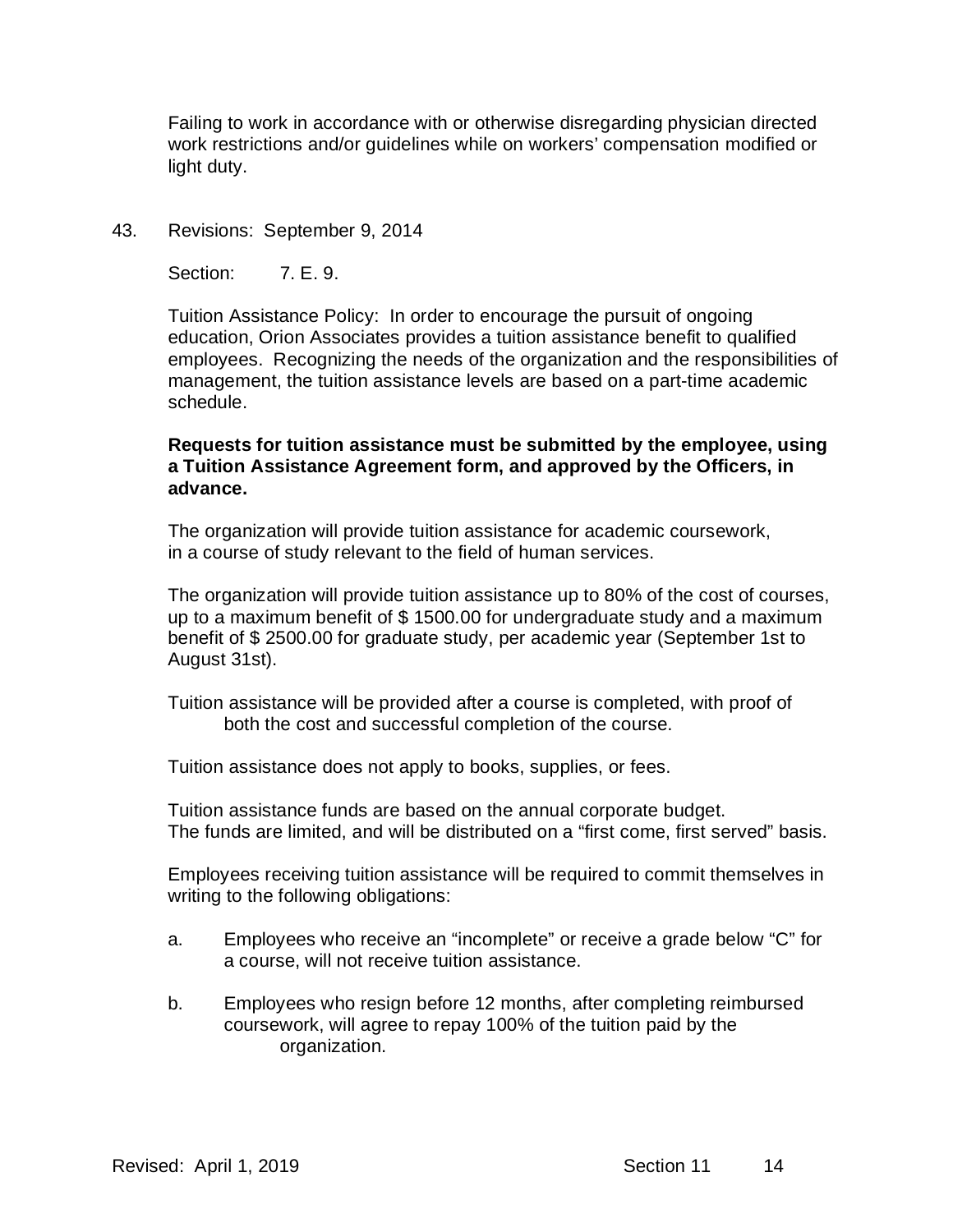- c. Employees who resign 13 to 18 months after completing reimbursed coursework, will agree to repay 67% of the tuition paid by the organization.
- d. Employees who resign 19 to 24 months after completing reimbursed coursework, will agree to repay 34% of the tuition paid by the organization.

Qualified employees include those at the level of Program Manager, who have been employed with the organization for 3 years or more, and those at the level of Case Manager, Program Director or higher, who have been employed with the organization or 2 (two) years of more.

44. Revisions: November 11, 2014

| Sections: | 1, C, 1.    | 1. C. 4.    | 1. D. 1.    |
|-----------|-------------|-------------|-------------|
|           | 2. C. 2.    | 2. C. 3.    | 2. C. 4.    |
|           | 2. C. 5. a. | 2. C. 5. c. | 2. C. 5. d. |

General Textual Corrections

Section: 2. C. 4.

Periodic checks of any available public records may be done at the discretion of management.

| Sections: 2. F. 3. | 2.1.6.                             | 2. F. 5. | 2. G. 2. d. |
|--------------------|------------------------------------|----------|-------------|
|                    | <b>General Textual Corrections</b> |          |             |

Sections: 3. B. 3. 4. A. 2. g. 4. A. 2. h.

General Textual Corrections

Section: 5. B. 1.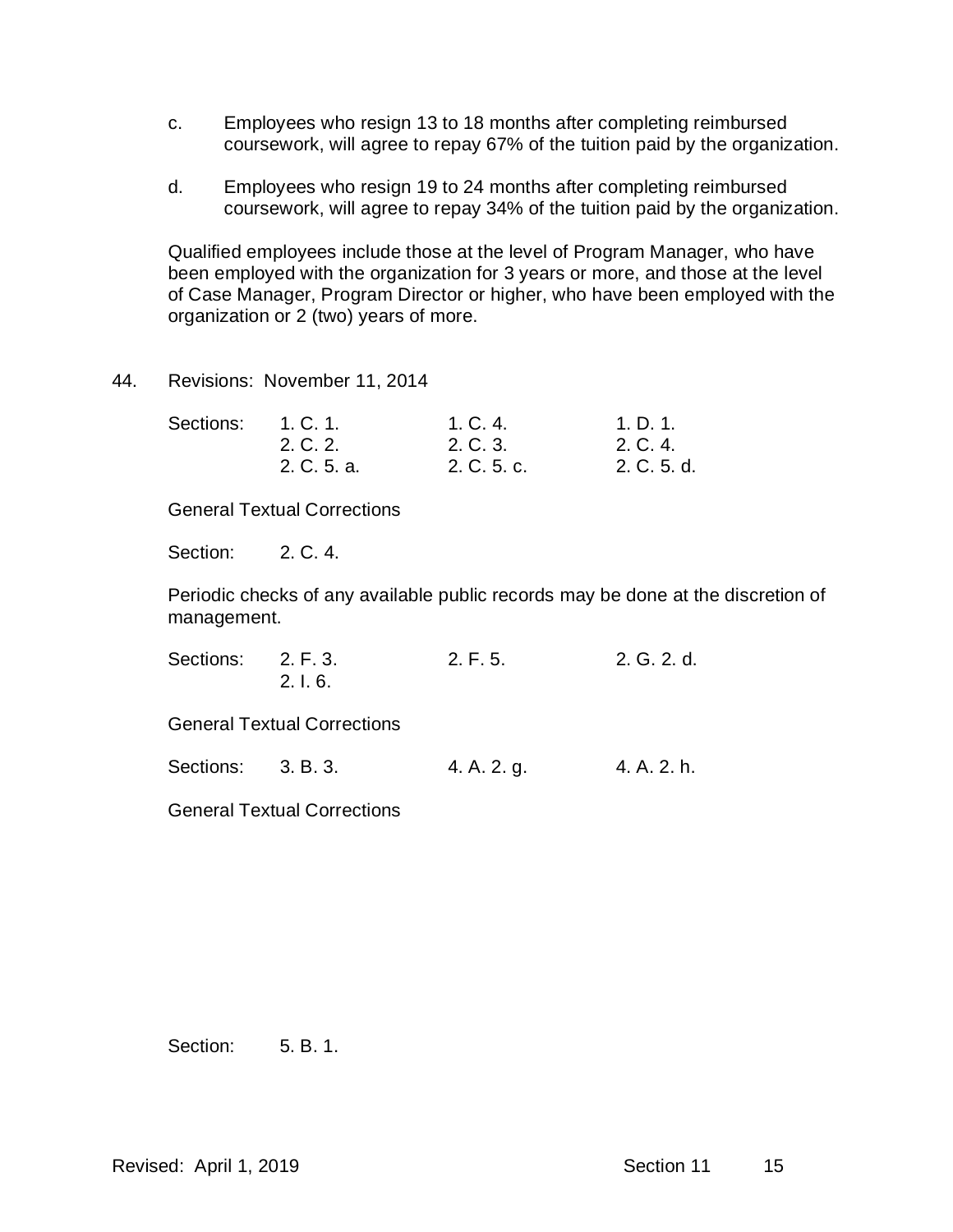Arrest / Criminal Conviction Checks: Employees may be required to have an arrest / criminal check done periodically during their employment. These are required by State or County licensing standards, and are forwarded to licensing authorities for employment eligibility. Periodic checks of any available public records may be done at the discretion of management.

- a. Authority: The Chief Administrative Officer of Orion Associates may request an arrest / criminal conviction check at any time to meet licensing requirements or to carry out organizational functions.
- b. Reporting: Employees who are arrested, under investigation for, charged with or have been convicted of crimes, are required to immediately report this to the Chief Administrative Officer so that it may be submitted to the proper authorities to verify eligibility for employment.

| Sections: | 5. C. 2. | 5. D. 4. | 5. F. 1.    |
|-----------|----------|----------|-------------|
|           | 5. G. 5. | 5.1.2.   | 5. K. 5.    |
|           | 5. M. 4. | 5. N. 2. | 6. C. 3. a. |

General Textual Corrections

Section: 7. A. 1. c.

Full-Time and Eligible Part-Time Employees:

Health Insurance 401 (k) Retirement Plan

Section: 7. B. 1. c.

Christmas or Floating Holiday: Employees may take a Floating Holiday in lieu of the Christmas holiday. This holiday may be taken in the pay periods before, during or after the pay period in which the Christmas holiday occurs, subject to supervisory approval. If the Floating Holiday is not used during a calendar year, it is forfeited. It cannot be "cashed out" or carried into the following calendar year.

| Sections: | 7. B. 1. c.    | 7. D. 1. c. | 7. D. 2. c. |
|-----------|----------------|-------------|-------------|
|           | 7. D. 2. d. 1. | 7. D. 2 e.  | 7. D. 3. b. |

General Textual Corrections

Section: **7. E. 1.**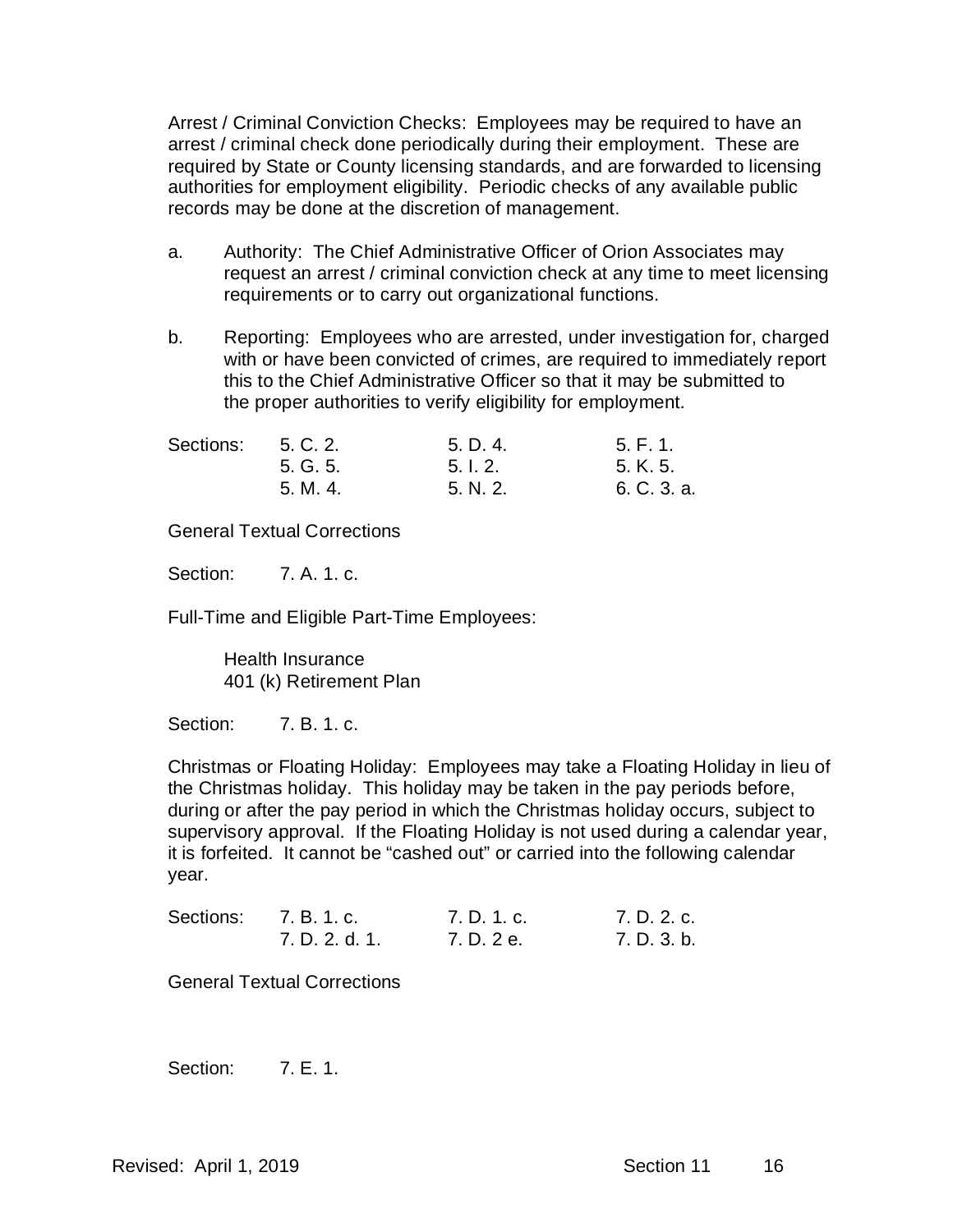Health Insurance: The organization offers group health insurance to all of its regular Full-Time and eligible Part-Time employees, contributing \$ 300.00 for the employee, \$ 450.00 for the employee and one dependent, and \$ 600.00 for full family coverage. The employee pays the monthly cost above the maximums.

- a. Eligibility: Eligibility for this benefit begins on the first of the month following one full calendar month of employment. Enrollment is not required, however, one must officially waive the benefit if they chose to decline.
- b. Dependents: Coverages for regular Full-Time and eligible Part-Time employees 's spouses and children are available. The organization will pay up to maximums of \$ 300.00 for the employee, \$ 450.00 for the employee and one dependent, and \$ 600.00 for full family coverage.
- c. Dissemination: The Chief Administrative Officer and the Human Resources Department disseminate to all eligible employees information on the group health insurance plan before they become eligible.
- d. Continuation: Upon separating or loss of eligibility, employees are eligible to continue their current health insurance coverage at the group rate, as provided for under Minnesota law. This is done at the employee's expense. A form must be filled out for this purpose. All separating employees must fill out the form.

| Sections: 7. E. 3. |                | 7. E. 10.      | 8. A. 1. d. 2. |
|--------------------|----------------|----------------|----------------|
|                    | 8. A. 1. d. 3. | 8. A. 1. d. 4. | 8. A. 1. g.    |

General Textual Corrections

#### 45. Revisions: January 27, 2015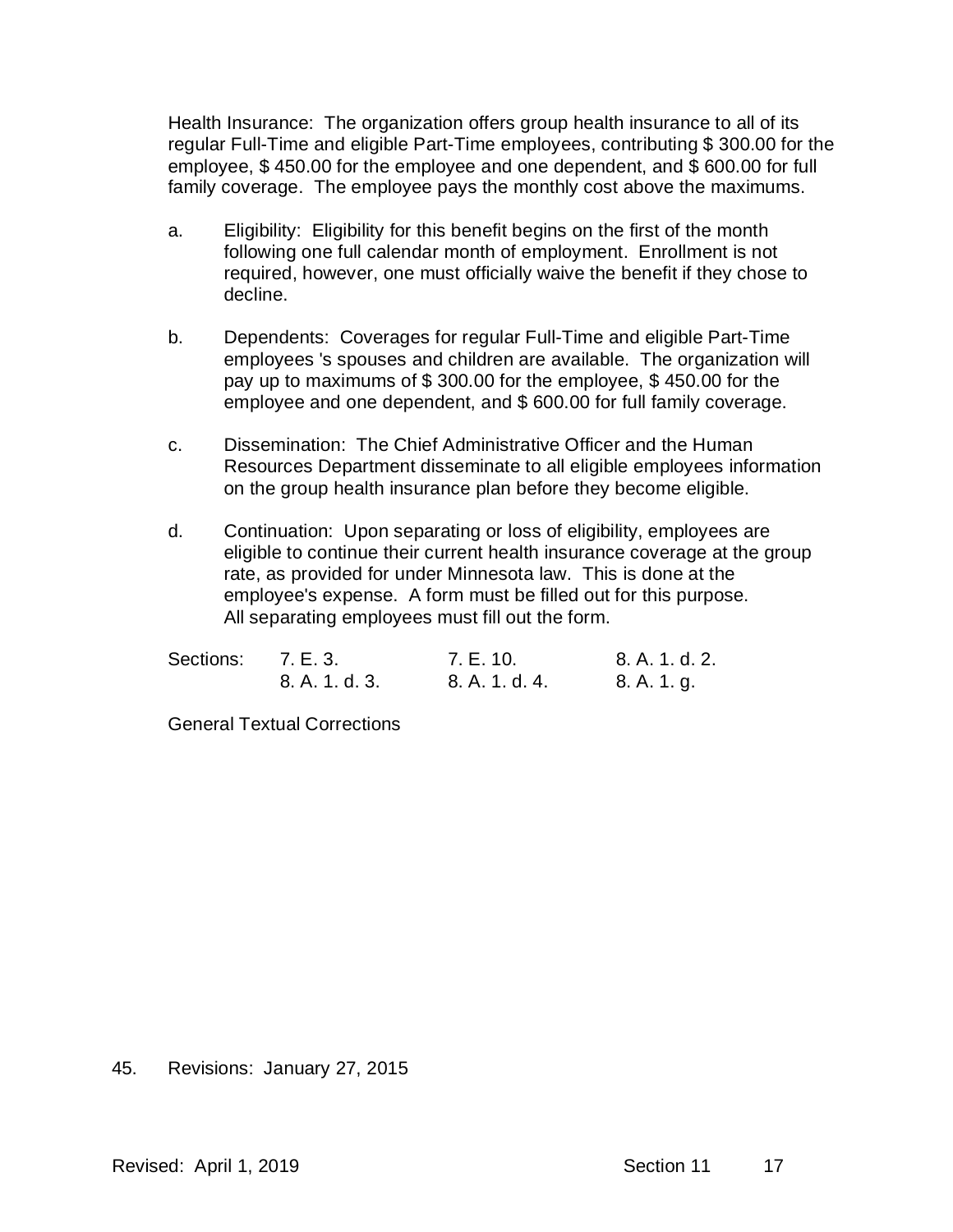Section: **7. E. 12.** 

Volunteerism: The concept of volunteerism is a foundational principal of the organization. It is a job expectation for all management and administrative staff to volunteer in the community, at least once during every year of employment. In order to facilitate and encourage volunteerism, the organization provides management and administrative staff with up to sixteen (16) hours annually out of their regular weekday schedules to be involved in volunteer activities. **Management and administrative staff who work part-time schedules will receive up to eight (8) hours annually out of their regular weekday schedules to be involved in volunteer activities**.

#### 46. Revisions: April 14, 2015

Section: 2. D. 1.

Standards: As an affirmative Action employer, Orion Associates follows the established EEO/AA laws by not discriminating against or harassing any employee or applicant for employment because of **race, color, creed, religion, national origin, sex, sexual orientation, disability, age, marital status, familial status, membership or activity in a local human rights commission, or status with regard to public assistance**, so long as that status does not affect the organization's regulatory compliance or mission. The organization supports these standards to assure that employment is free of discrimination, including but not limited to hiring, upgrading, demotion, transfer, recruitment or recruitment advertising, selection, layoff, disciplinary action, termination, rates of pay or other forms of compensation, and selection for training.

Section: 6. B. 1. f.

Wage and Salary Increases: Wage increases may occur as a part of an annual performance evaluation. A change in any employee's wage resulting from a wage increase is made retroactive to the beginning of the pay period in which it occurs.

Section: 6. B. 1. k.

Evaluation Due Dates: Performance evaluations are due no later than the first Friday of the month following the month in which the evaluation was due.

Section: 6. B. 2. a. 6. B. 2. b.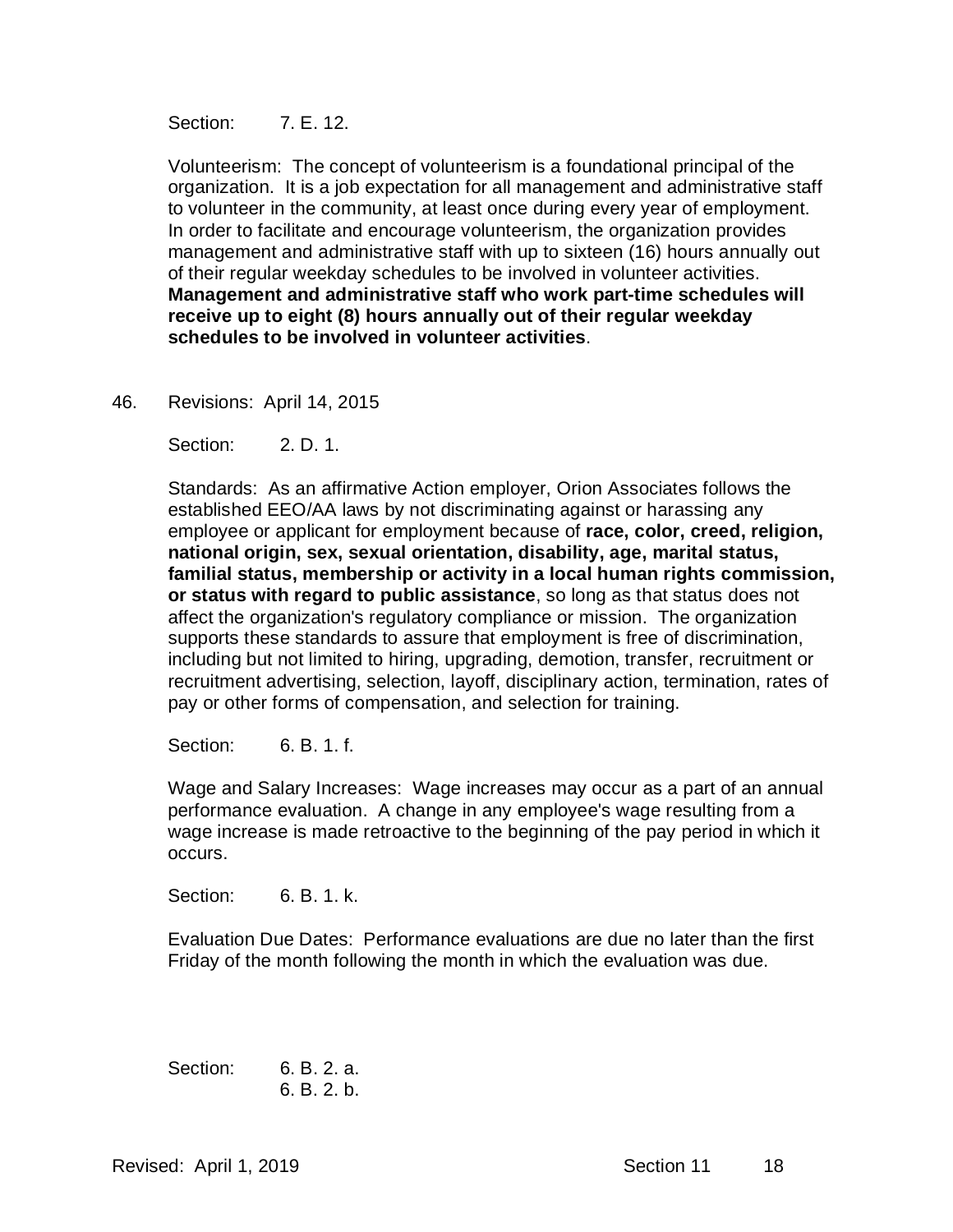6. B. 2. c.

Application: Employees interested in being considered for promotion are expected to notify **Human Resources** of their intent in writing.

Promotion Decisions: Promotion decisions are made by **Human Resources** and the hiring supervisor.

Job Postings: All promotional opportunities open to current employees may be posted by **Human Resources**.

47. Revisions: June 2, 2015

Section: 2. I. 4. d.

#### **Telecommuting Policy**

Section: **7. E. 9.** 

Requests for tuition assistance must be submitted by the employee, using a Tuition Assistance Agreement form, **and approved by the Officers,** in advance.

Qualified employees include all Full-Time Orion Associates employees who have been employed with the organization or 2 (two) years of more. **Qualified Part-Time employees are eligible for this benefit on a pro-rated basis.**

#### 48. Revisions: September 15, 2015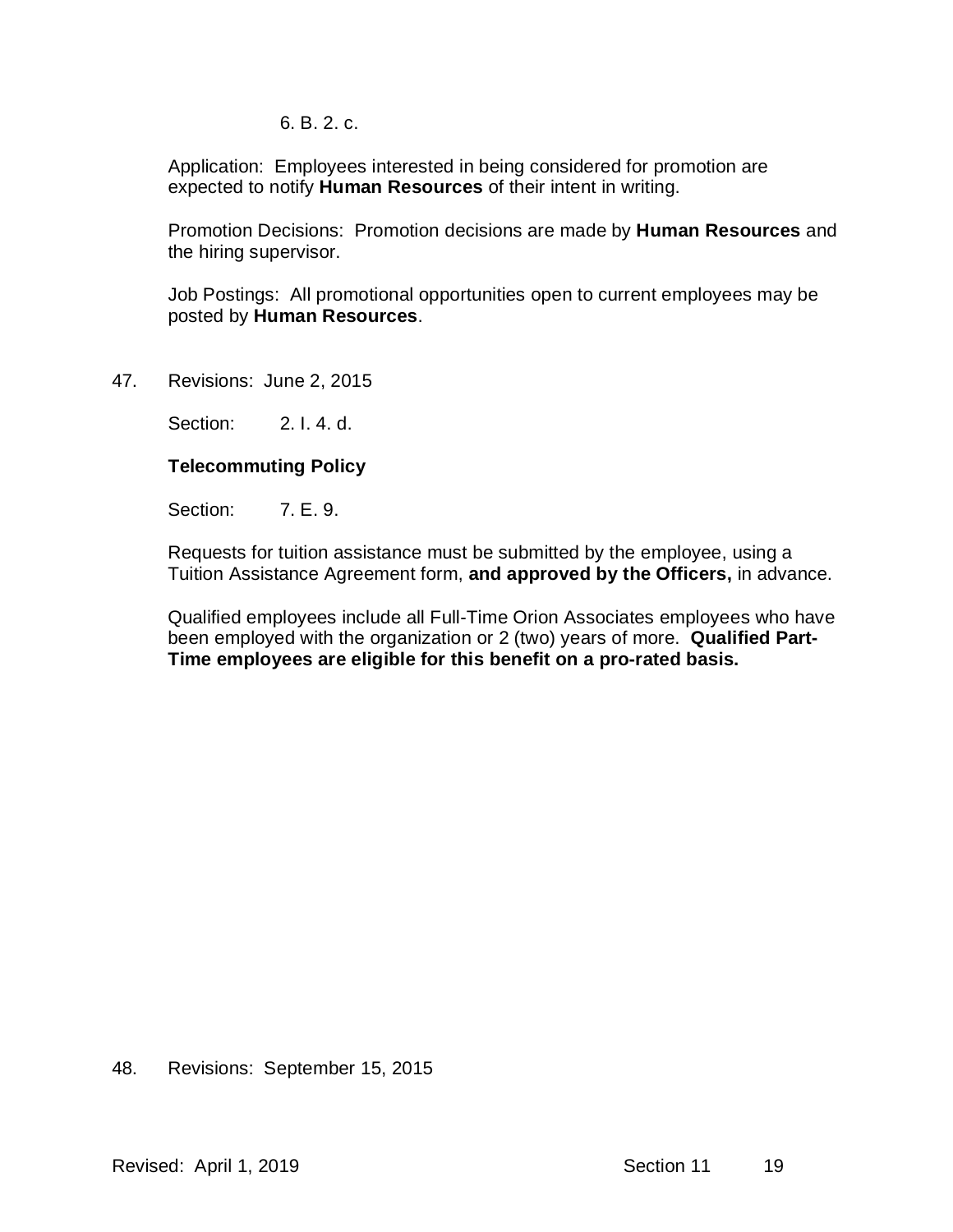Section: 2. E. 1. d.

- d. Reinstatement Paperwork and Training: Reinstated employees will be required to complete and/or submit the following documents and retraining:
	- 1. W-4 Form
	- 2. Change Form, to include the employee's resignation date and reinstatement date
	- 3. BCA
	- 4. Direct Deposit Form
	- 5. Copy of Car Insurance Record
	- 6. Vulnerable Adult / Maltreatment of Minors (VA / MOM) Worksheet
	- 7. Data Privacy Worksheet
	- 8. Universal Precautions Worksheet

Reinstated employees must complete any required training (First Aid / CPR, etc.) that has expired.

Section: 2. I. 4. d.

Telecommuting: Telecommuting is a management tool that provides flexibility in meeting customer needs and business goals. This policy is intended to establish and implement telecommuting plans, establish guidelines to ensure consistency, and provide Orion Associates with flexibility to address specific needs.

#### **The creation and assignment of telecommuting positions are made solely by the organization's Officers.**

Section: 4. A. 3.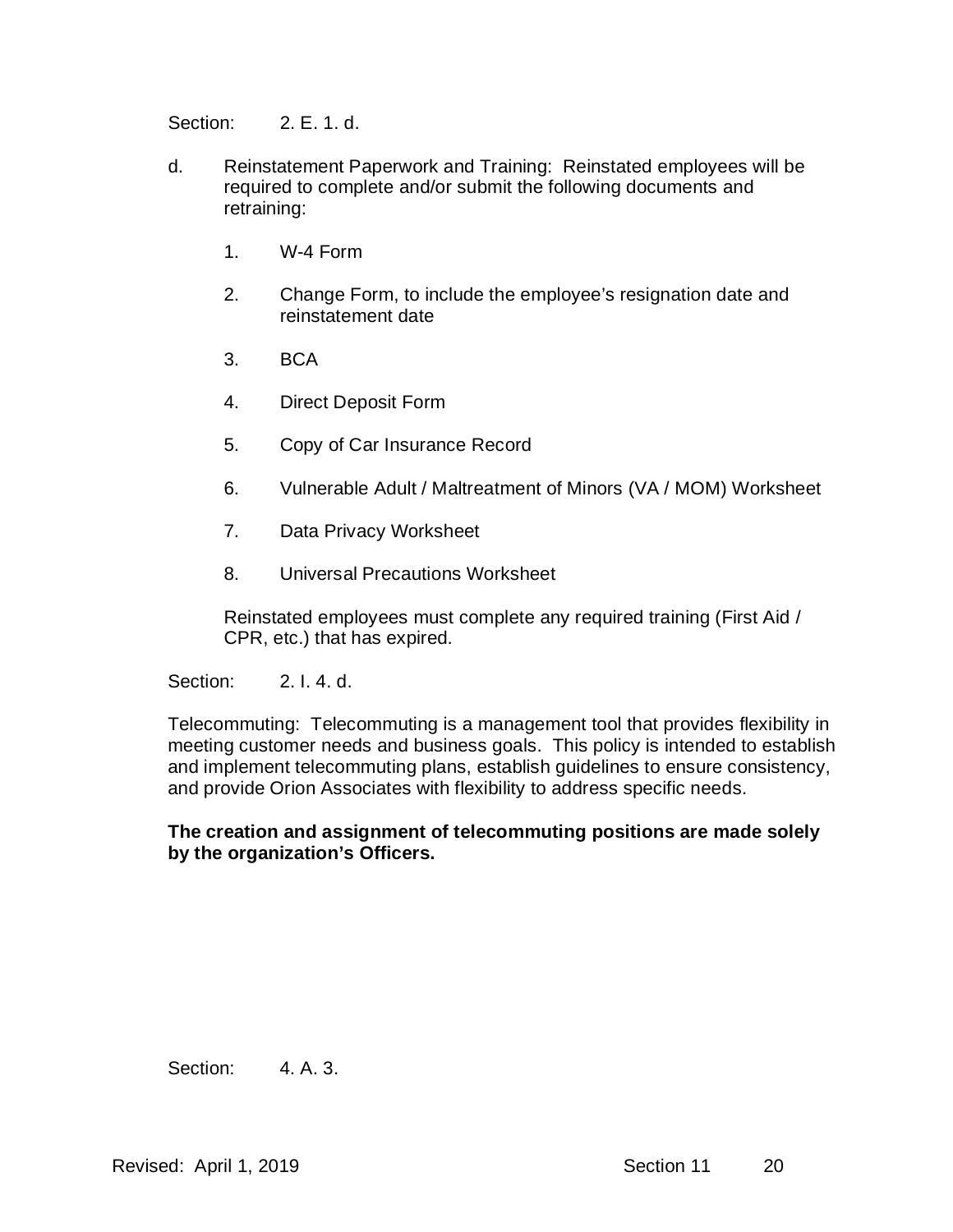Payroll Cycles: Wages or salaries are paid on a bi-weekly basis. Pay periods are from Sunday of one week to Saturday of the next week. Wages or salaries earned in one pay period are paid on the second Friday of the next pay period. Pay periods begin at midnight on the first Sunday in the pay period, and end at midnight on second Saturday in the pay period. A calendar week begins and ends at midnight on Saturday. **No employee will receive a payment for wages or salaries in advance of a payroll cycle worked.**

Section: 7. B. 1. d.

Administrative / Management Employees and Holidays on Weekends: When New Year's Day, Independence Day or Christmas Day falls on a Saturday, the organization's offices will be closed on the preceding Friday. Administrative / management employees will take that Friday off as their holiday. When New Year's Day, Independence Day or Christmas Day falls on a Sunday, the organization's offices will be closed on the following Monday. Administrative / management employees will take that Monday off as their holiday. Any alternate scheduling is subject supervisory approval.

49. Revisions: November 5, 2015

Section: 5. D. 5. a.

**a. Use of Company Cell Phones on International Personal Vacations: Employees are expected to reimburse the company for the additional charges incurred by the company due to the use of cell phones while on an international personal vacation. These charges are twofold. First, there is a charge to turn on international service for many phones and, second, there are charges each time the phone is used for either voice or data. Employees will be expected to reimburse the company for both of these charges.**

**Employees who are going on an international personal vacation and would like to use their phones on vacation, should contact the Financial Administrator in advance so that international coverage can be turned on and off on the appropriate dates. Once the Finance Department has received and reconciled the cell phone bills, the employee will be contacted regarding the payment of any monies owed.**

50. Revisions: January 1, 2016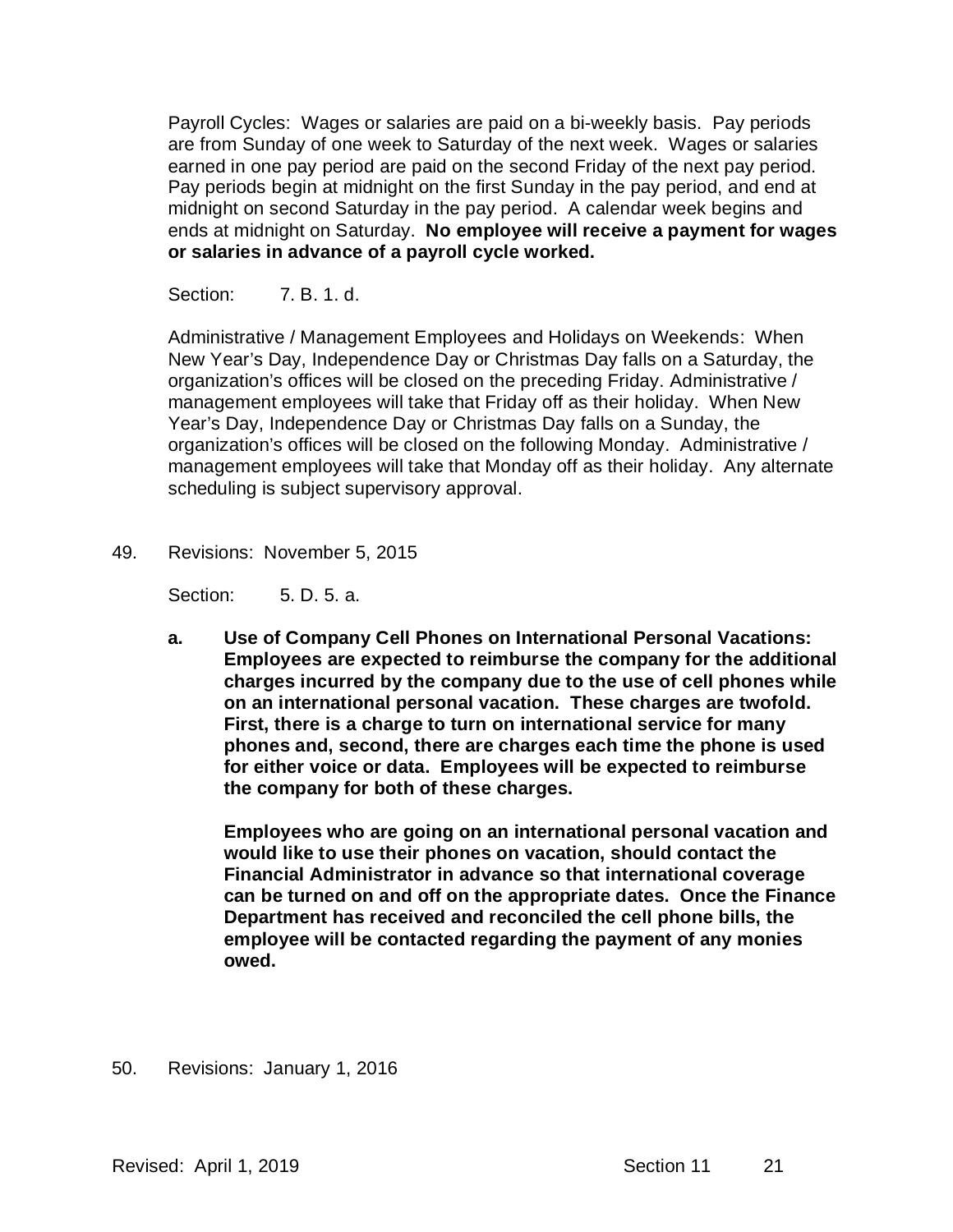Section: 3. B. 3.

Occurrence or Unauthorized Absence for Non-Exempt Employees: If an employee is unable to attend a scheduled shift, for any reason, and it is not a supervisor authorized absence, this **will result in the use of an occurrence.** When an employee calls in due to illness or other unforeseen circumstances, the employee's supervisor **or the attendance line representative** will inform the employee that **an occurrence will need to be used for the absence**. All absences require notification of at least four (4) hours or more, prior to the start of the shift. Failure to fulfill this requirement will result in immediate disciplinary action, up to and including termination.

A **Full-Time** employee can receive a maximum of four (4) Occurrences in a six (6) month period of time. **A Part-Time employee can utilize a maximum of three (3) occurrences in a six (6) month period of time. An on-call employee can utilize a maximum of one (1) occurrence in a six (6) month period of time.** If an employee **utilizes more occurrences than what they are allowed** within a six (6) month period, this will be considered an employee's voluntary resignation.

In the event that an employee is absent, has not communicated with the supervisor, the supervisors are unable to contact the employee; the supervisor may engage a replacement staff person. If the replacement staff person has been engaged and is on the way to or in place at the program and the employee arrives for work, the replacement staff person will be used and **the employee arriving late will need to utilize an occurrence. If the employee who is arriving late would like to work the remainder of the shift, they will still need to utilize an occurrence.** 

**An occurrence memo that identifies how many occurrences the employee has taken will be issued to the employee after each absence.**

Section: 3. B. 4.

Staff Meetings: All Non-exempt employees are required to attend all the scheduled Staff Meetings for their sites, which are considered scheduled shifts for all employees. If an employee is unable to attend a scheduled Staff Meeting, **they will need to utilize an occurrence**. The employee may attend a monthly back up training with their supervisor's approval. If an employee attends a monthly back up training, with supervisory approval, in place of a scheduled Staff Meeting, they will not **need to utilize an occurrence**.

Section: 3. B. 6.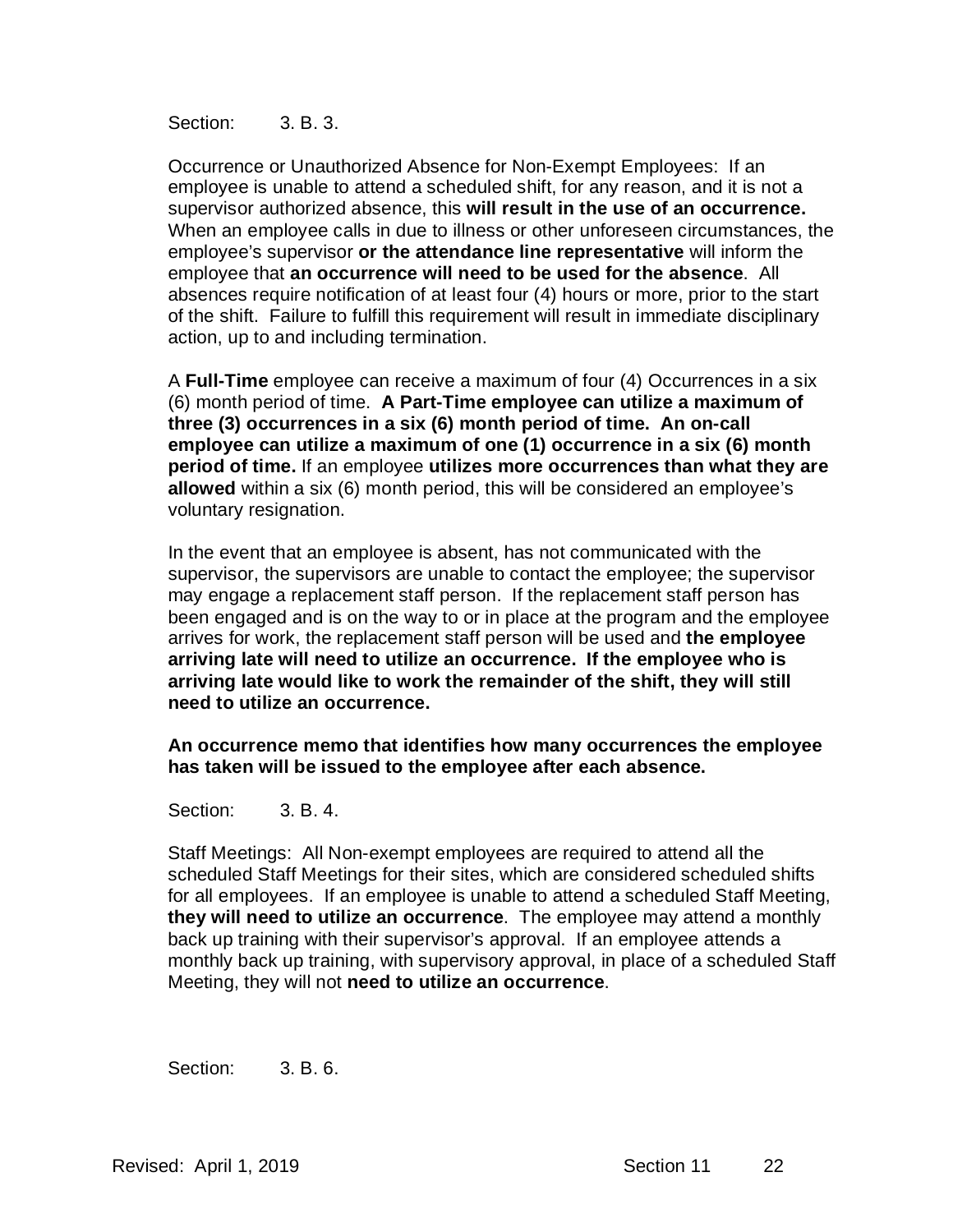Attendance Rule: An employee's unauthorized absences which have a detrimental effect on the ability to carry out the mission of any one or more locations, functions, operations or units within the organization will be considered to be unsatisfactory performance by the employee. Not only will **the employee need to utilize an occurrence**, but the employee will receive appropriate disciplinary action, up to and including termination.

51. Revisions: January 26, 2016

Section: 5.1.4

Examples of Sexual Harassment: The following are examples of sexual harassment. These are not the only possible examples. An employee who has questions about whether conduct is permissible under this policy, should discuss the issue with their immediate supervisor. Employees may choose go over their supervisor, for any reason, to report the incident to their supervisor's Program Administrator, the Chief Operating Officer, or the Chief Administrative **Officer** 

- a. Unwelcome sexual flirtations, propositions, and invitations to social events.
- b. Offensive physical contact, touching, or physical closeness.
- c. Use of words of a sexual nature describing body parts or sexual acts, telling "suggestive" jokes or stories, and conversations about sexual exploits or sexual desires.
- d. Displaying in the workplace sexually suggestive objects, pictures, cartoons, or representations of any action or subject which is sexual in nature and which can be perceived as offensive. This includes, but is not limited to accessing pornography via the internet or email, or by any other means, while on duty, while at any company site, or at any other time while working with a consumer.
- e. Sabotaging an employee's character, reputation, work effects, or property because of sex.
- f. Direct and indirect suggestions that an employee's job security, job assignment, conditions of employment, or opportunities for advancement depend in any way on the granting of sexual favors or relations.
- g. **Gossip about another person, spreading rumors about another person, talking about the activities of another person, whether the statements are true or false.**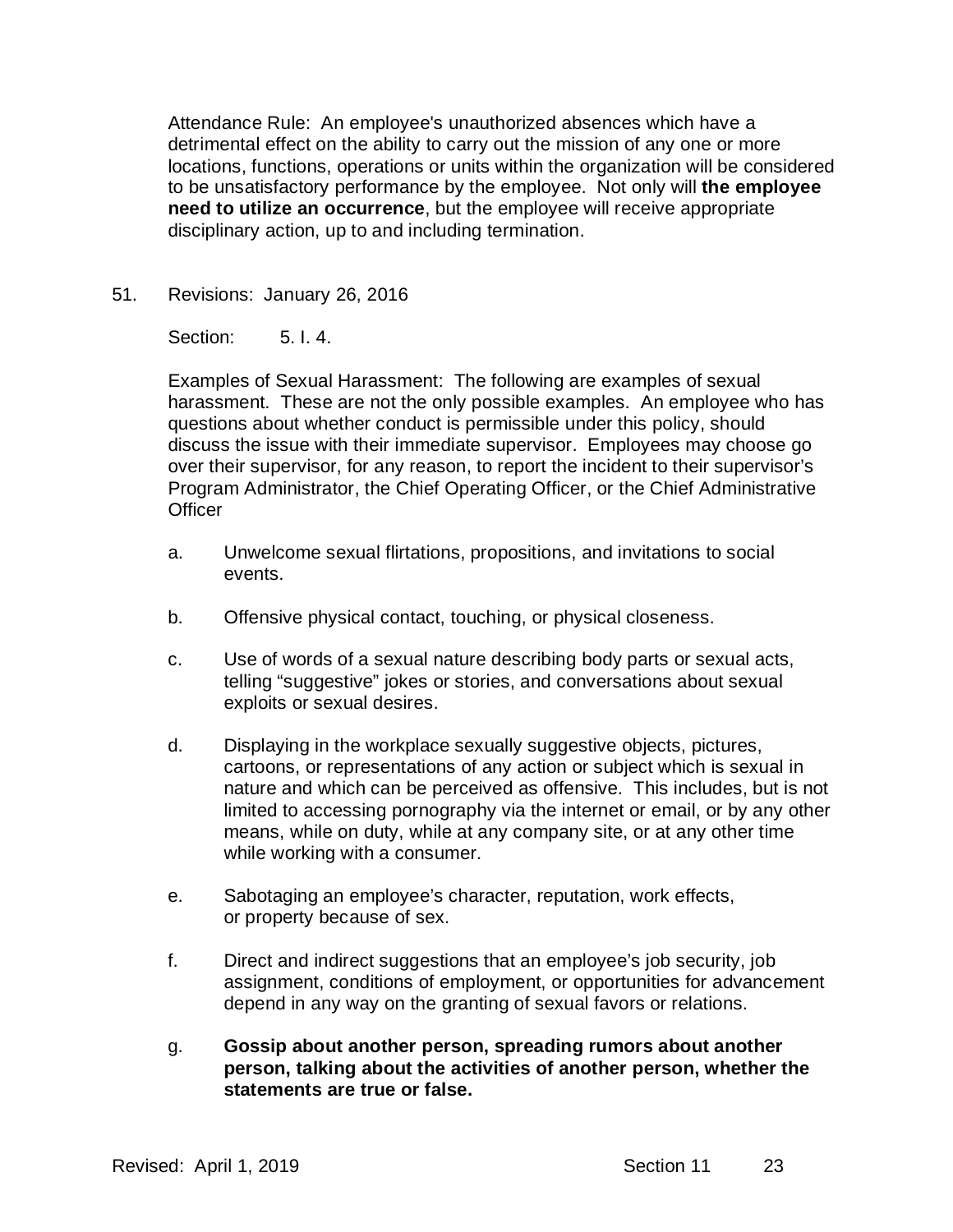## **All such conduct will be investigated and disciplinary action, up to and including termination of employment, may occur.**

## Section: 5.1.5.

Consensual Relationships: Orion Associates recognizes that consensual relationships sometimes exist between employees which are, or have the potential of becoming, sexual in nature. Orion Associates strongly discourages such relationships, particularly those in which differences in age, background, or other characteristics of the two individuals compromise the ability of either one to make an informed decision about participating in the relationship.

- a. If a relationship develops between two employees, one or both of them are to notify their supervisor(s) immediately. Failure to do so may result in disciplinary action.
- b. Relationships between a supervisor and subordinate are forbidden. A supervisor will not be allowed to supervise a subordinate with whom they are in a relationship. If a relationship develops between a supervisor and subordinate, one or both of the employees must notify the supervisor's supervisor immediately. In the event of such a relationship, one of the individuals will be transferred to another program, solely at the discretion and as is determined to be in the best interests of the company.
- **c. If a personal, charitable, business or other relationship develops between an employee and a business contact, supplier, contractor, vendor or other business resource of the organization or the organization's affiliates, including, but not limited to Headwaters Relief Organization, whether such initial contact occurred as part of an employee's employment or volunteer activities, the employee shall notify their supervisor(s) immediately. At all times during the relationship, the employee will not represent themselves as being associated with the organization or any affiliate organization and will affirmatively disclaim such representation or association.**

52. Revisions: April 12, 2016

Section: 7. C. 3. g. 2.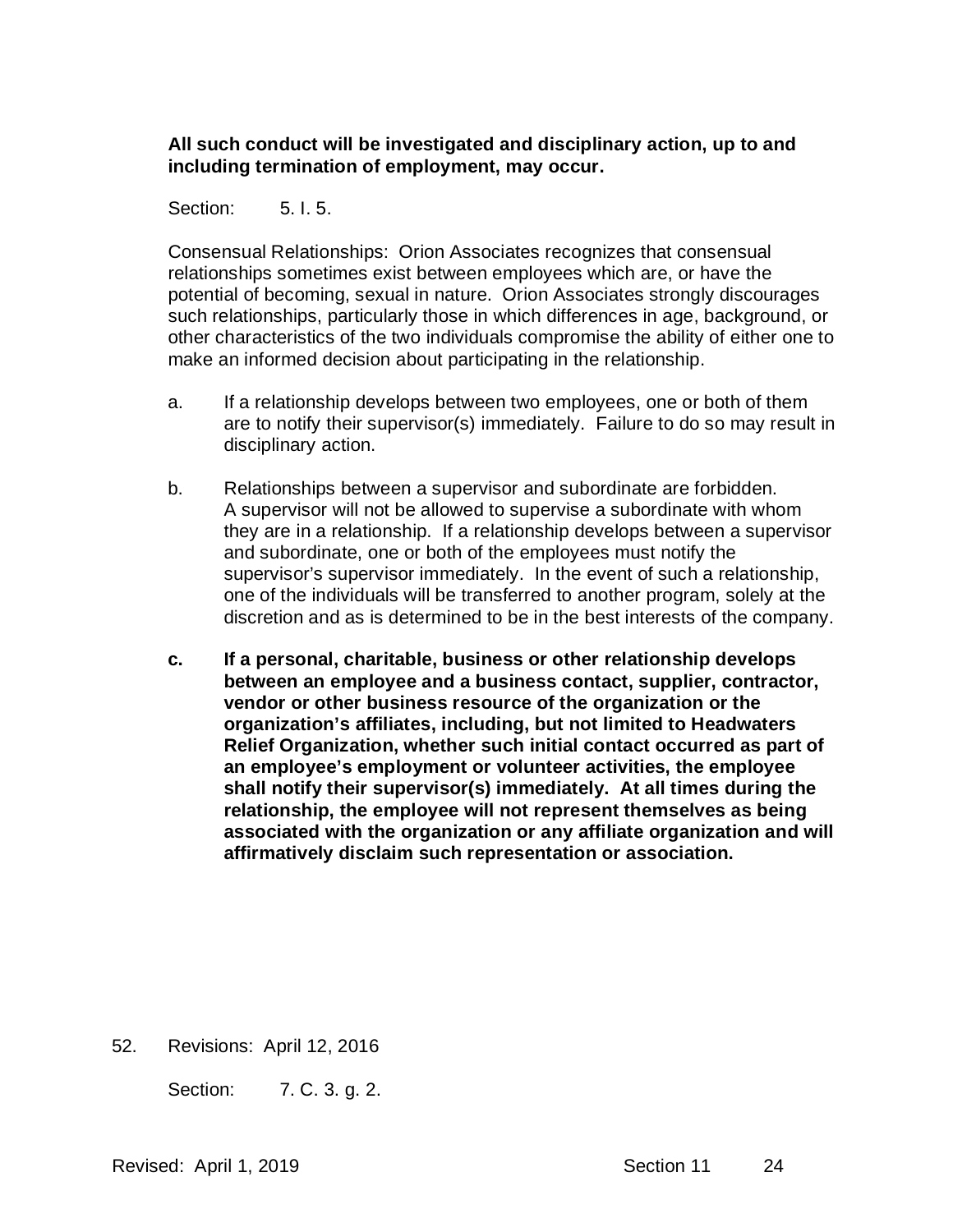**Exempt Employees: When an exempt employee has not yet accrued or currently does not have eight (8) hours of Paid Time Off banked, but is granted time off or a leave of absence for a full day, the employee's salary will be reduced on a pro-rated basis for an absence of a full day for every day absent. The employee will receive no advance in Paid Time Off nor a payment for less than eight (8) hours.**

Section: 8. A. 2. a. 1. 8. A. 2. a. 2.

- 1. **Non-Exempt Employees: Non-exempt employees are required to give fourteen (14) days resignation notice. Non-exempt employees** who resign without giving the required resignation notice will forfeit their right to any payment for accrued Paid Time Off, and will be ineligible for rehire.
- 2. **Exempt Employees: Exempt employees are required to give thirty (30) days resignation notice. Exempt employees** who resign without giving the required resignation notice will forfeit their right to any payment for accrued Paid Time Off, and will be ineligible for rehire.
- 53. Revisions: July 1, 2016

Section: 2. D. 1.

Standards: As an affirmative Action employer, Orion Associates follows the established EEO/AA laws by not discriminating against or harassing any employee or applicant for employment because of race, color, creed, religion, national origin, sex, sexual orientation, disability, age, marital status, familial status, membership or activity in a local human rights commission, or status with regard to public assistance, so long as that status does not affect the organization's regulatory compliance or mission. The organization supports these standards to assure that employment is free of discrimination, including but not limited to hiring, upgrading, demotion, transfer, recruitment or recruitment advertising, selection, layoff, disciplinary action, termination, rates of pay or other forms of compensation, and selection for training.

## **Orion Associates fully complies with the Civil Rights Act of 1964 and Section 504 of the Rehabilitation Act of 1973. The organization's leadership enforces and supports this policy to ensure a cohesive**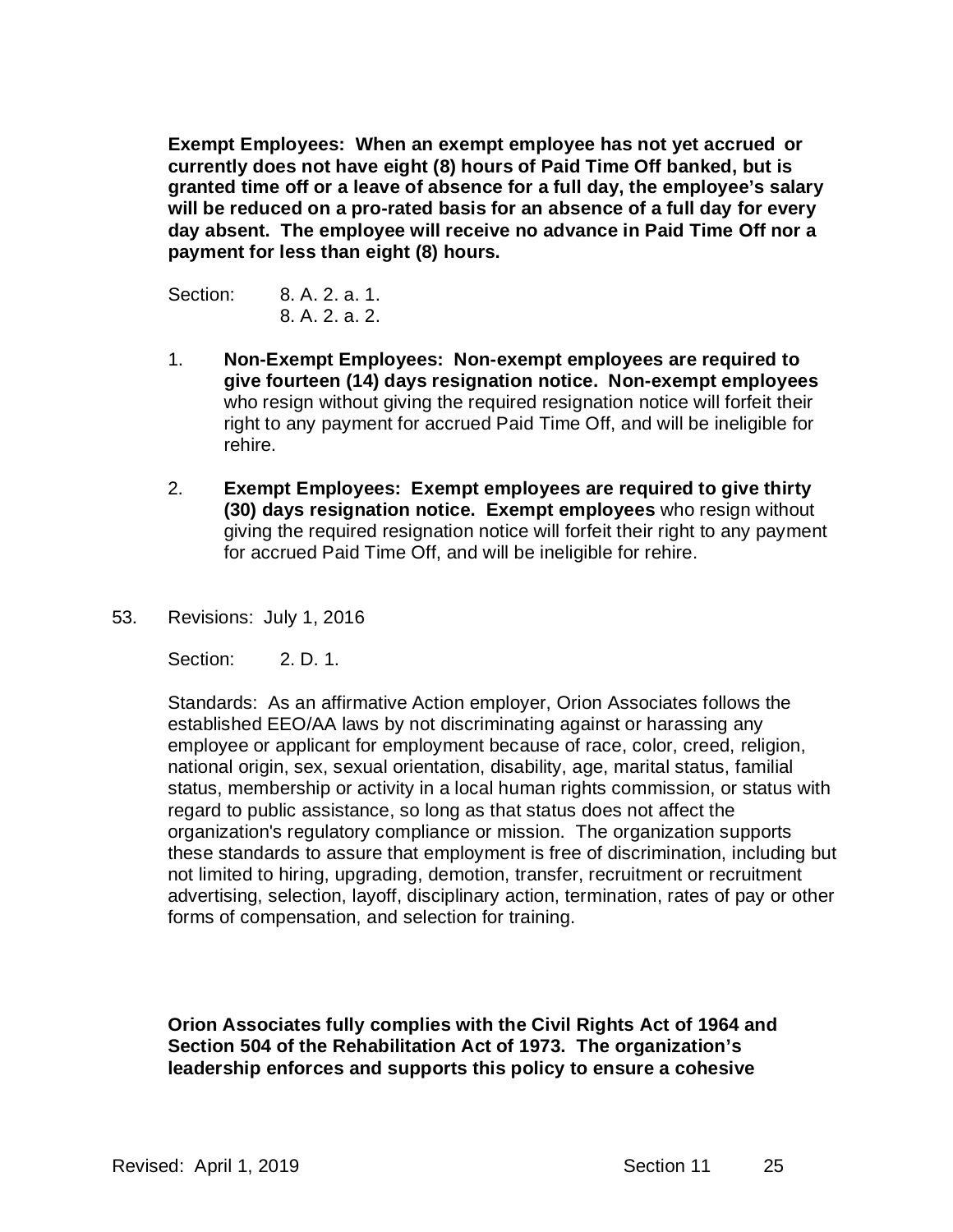**workplace and a place of business that is conducive to effective member relationships free from discrimination.**

**Orion Associates will not make any distinction, discrimination, or exclusion from contract services for any individual relative to employment, service delivery, or benefits.** 

**Orion Associates will not make decisions on the basis of a members or employee's race, color, national origin, gender, gender identification, marital status, handicap, or the nature of a person's medical condition, or any other classification protected by the State of Minnesota, United States Constitution, state law, or other regulation.**

**Questions or complaints may be directed to the Chief Administrative Officer.**

Section: 4. B. 7.

Expense Sheets: All allowable and supervisor approved expenses are to be recorded on the Expense Sheets. All expenses must be totaled and accompanied by a receipt. Expense Sheets may be submitted to the employee's supervisor with an employee's Time Sheets at the end of each pay period, **but must be submitted within sixty (60) days of having been incurred, per Internal Revenue Services (IRS) regulations. Expenses submitted over sixty (60) days will be reimbursed, but must be reimbursed as taxable income, per Internal Revenue Services (IRS) regulations.** Supervisors must approve and submit the Expense Sheets to the Accounts Manager.

Section: 5. L. 6.

Using the company's time and resources for personal gain **or entertainment;**

Section: 6. C. 5. gg.

Excessive engagement in personal activities while on duty, including, but not limited to, an excessive number or length of time engaged in personal telephone calls, excessive personal use of computers, use of company vehicles for personal errands, excessive engagement in personal conversations with others, and excessive time spent in personal activities such as studying, television viewing, **both broadcast and on line,** or other tasks, all as determined by the direct supervisor or other supervisory staff.

54. Revisions: February 15, 2017

Section: 5. K. 7.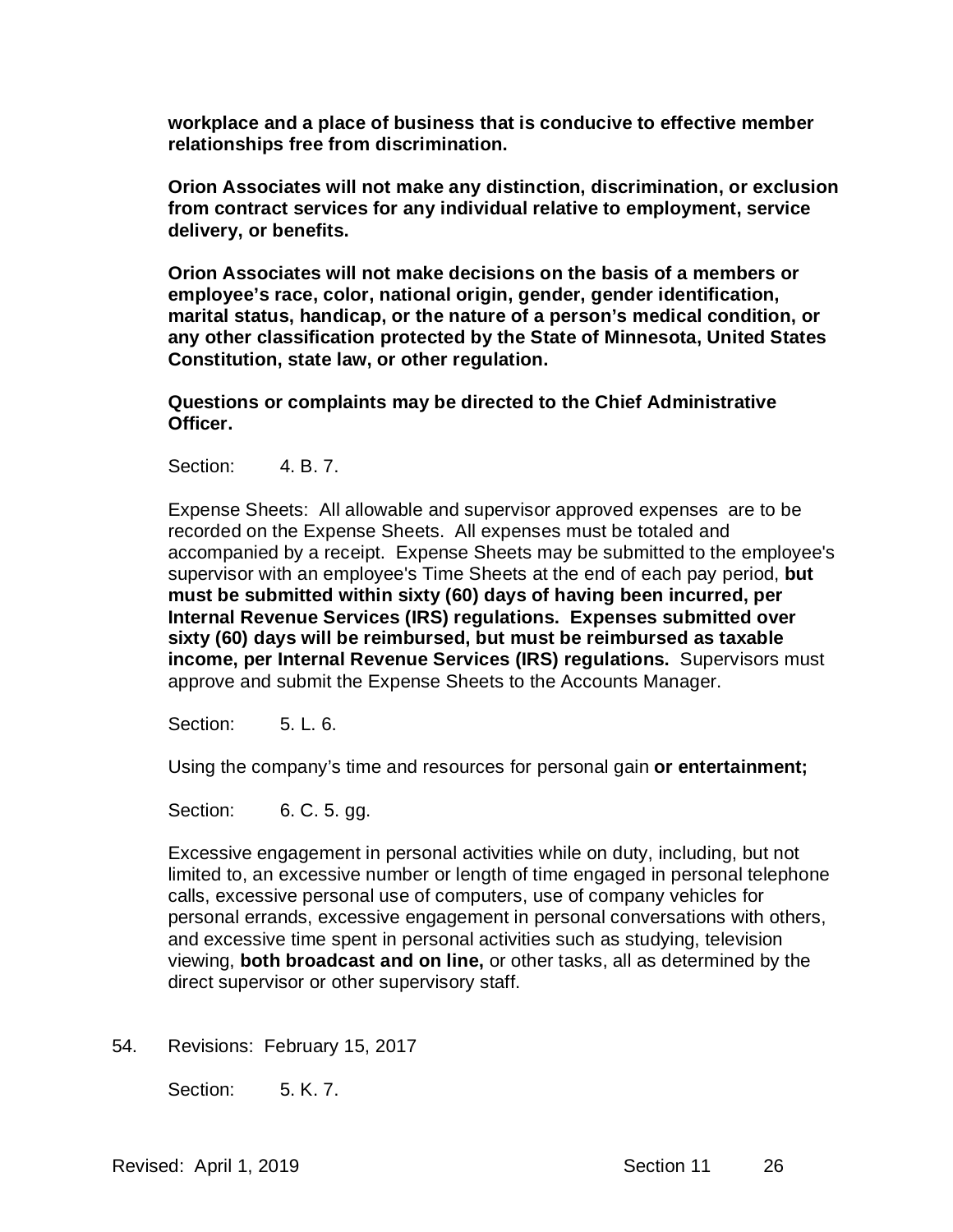Change of Status: In the event that an employee changes their employment status, particularly from a position, in which they have greater access to confidential information, to another position, in which they will have less access to confidential information, they may not disclose this information, but are obligated to maintain confidentiality.

55. Revisions: January 1, 2018

Section: 2. C. 4.

**Office of the Inspector General Checks: Office of the Inspector General Checks (exclusion list) are performed on Orion Associates employees through the State of Minnesota's Netstudy 2.0 system. This system provides the employee's initial background clearance and stays connected to the employee until unaffiliated. Any violations of the law that rise to the level of exclusion are reported to the provider. Nursing checks and Office of the Inspector General checks are run monthly.** 

Section: 3. A. 3.

**Worksite: Orion Associates recognizes the importance of and values the presence of its employees in its office buildings. Therefore, it is Orion Associates' policy that employees perform their work from the office space provided by Orion Associates. This practice allows for junior employees to have immediate access to senior employees in order to provide them with modeling, mentorship and support. It also demonstrates an understanding of and solidarity with company colleagues who must work in the field in support of the people we serve. It is Orion Associates' policy, therefore, that all employees perform their duties at company buildings.** 

**There are three limited exceptions to this policy which may only be granted by management.**

- **a. Formal Agreement: Specific, senior employees were previously granted a special arrangement by which they would work part of their time in one of the Metropolitan offices and part of their time at home each week due to the closing of the Saint Cloud office.**
- **b. Remote Hires: Orion Associates, in limited situations, hires employees to work in geographical regions that are beyond a reasonable commuting distance, as determined in management's sole discretion, to the company offices. These employees are hired**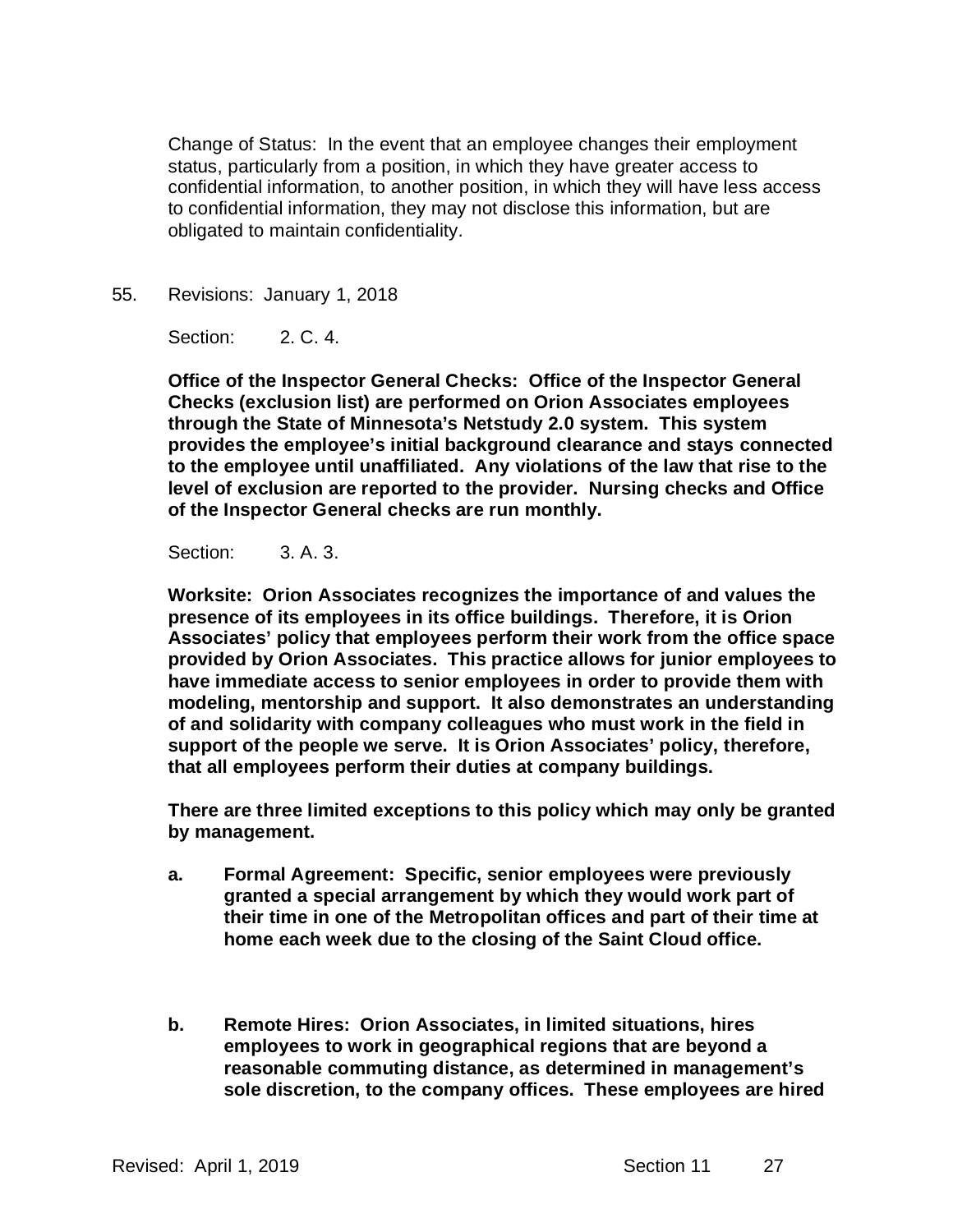**with the understanding that they will work from their homes and will not be provided with office space in the company's office buildings. They will, however, be required to meet certain requirements as established by management and attend occasional meetings at the company offices.**

**c. Supervisor Approved Partial Days: In the limited circumstances that an employee is scheduled to attend an early morning meeting that is closer to their home than to their office or if an employee is scheduled to attend a late afternoon meeting that is closer to their home than to their office, an employee may request supervisory approval to be allowed to work at home before the morning meeting or at home after the afternoon meeting. A request for supervisory approval must be made and granted for each such meeting.**

**Employees acknowledge that any and all worksite exceptions are specifically subject to permission, denial, modification and/or termination at any time and for any reason, with or without notice, and all decisions relating to worksite exceptions are solely within the discretion of management.**

Section: 4. A. 11.

**Wage Disclosure: Under the Minnesota Wage Disclosure Protection law, employees have the right to tell any person the amount of their own wages. Orion Associates will not retaliate against employees for disclosing their own wages.**

Section: 7. C. 8. c.

Recipient Maximum: An employee may receive a maximum of one hundred and sixty (160) hours of Paid Time Off from a number of individual employees for a particular event or circumstance. **This maximum, however, must include the Paid Time Off hours the recipient employee has accrued at the time of the event or circumstance.**

Section: 7. D. 3. b.

In the event that the funeral is for an employee's spouse, domestic partner, child, parent, parent-in-law, sibling, grandparent or grandchild, **great-grandparent**, the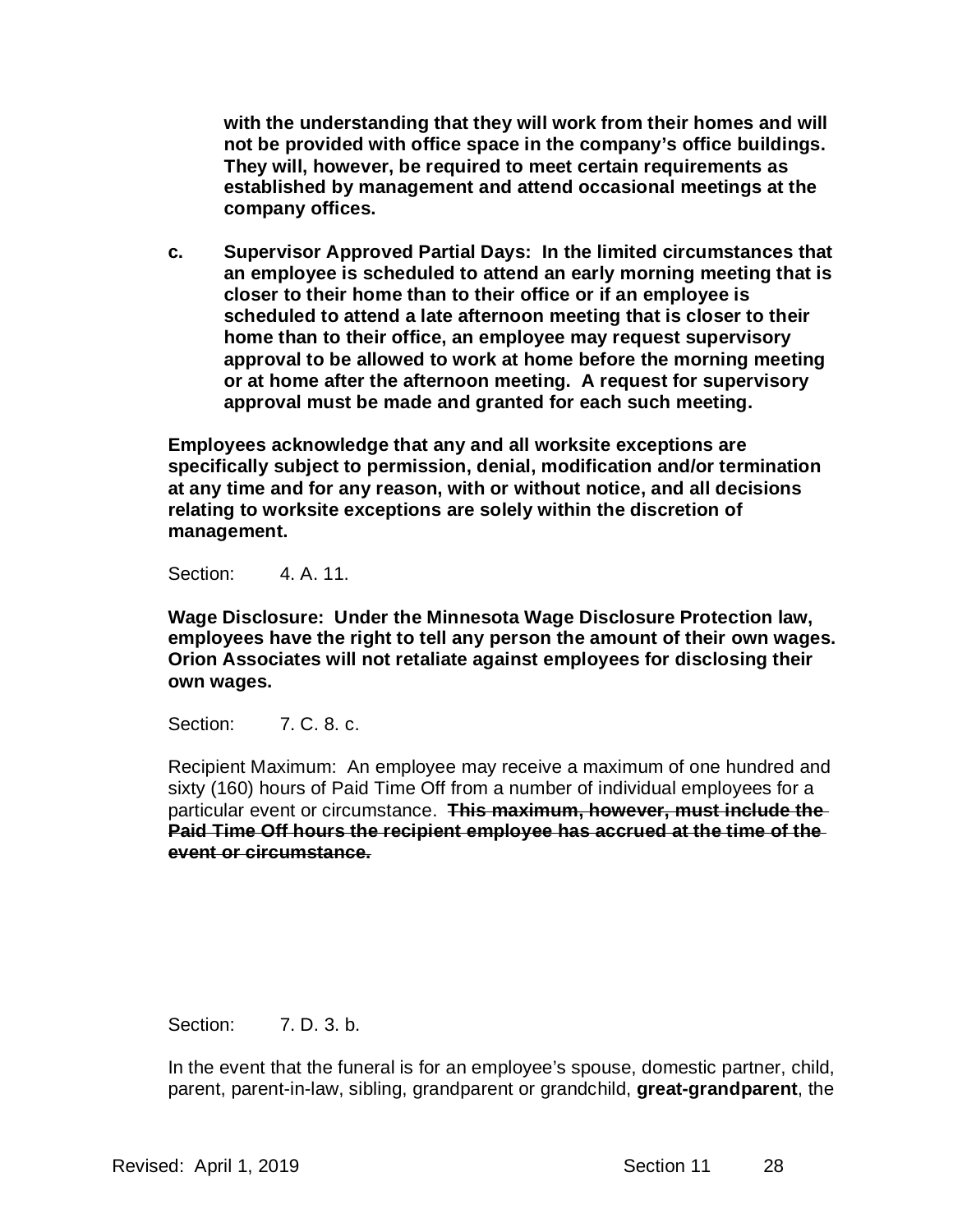company will pay up to two (2) days Funeral Leave. Any such payment will only be made with supervisory approval and demonstration to the supervisor's satisfaction that the funeral is for a qualifying person and the event is for at least two days duration.

56. Revisions: June 5, 2018

Ethical Guidelines and Standards revised

Section: 2. B. 6. a.

Employment Restrictions:

Consumer Family Members: The organization will not employ a consumers' family member, including a parent or guardian of a consumer served by our organization.

Section: 2. D. 1.

Standards: As an affirmative Action employer, Orion Associates follows the established EEO/AA laws by not discriminating against or harassing any employee or applicant for employment because of race, color, creed, religion, national origin, sex, sexual orientation, disability, age, marital status, familial status, membership or activity in a local human rights commission, or status with regard to public assistance, so long as that status does not affect the organization's regulatory compliance or mission. The organization supports these standards to assure that employment is free of discrimination, including but not limited to hiring, upgrading, demotion, transfer, recruitment or recruitment advertising, selection, layoff, disciplinary action, termination, rates of pay, **including equal pay for equal work**, or other forms of compensation, and selection for training.

Section: 7. C. 3. a.

**Exception: The organization's Officers may make an exception to this policy, offering new employees the opportunity to begin their employment accruing Paid Time Off at the 25 – 60 accrual level as a hiring incentive. An employee who does so will remain at this accrual level until their 61st month, at which point they will continue at the standard 61 – XX accrual level.**

Section: 7. D. 2. c.

Employee parenting leave will be unpaid, but an employee with accrued Paid Time Off **may** use it during the leave. If an employee is ill or disabled, an